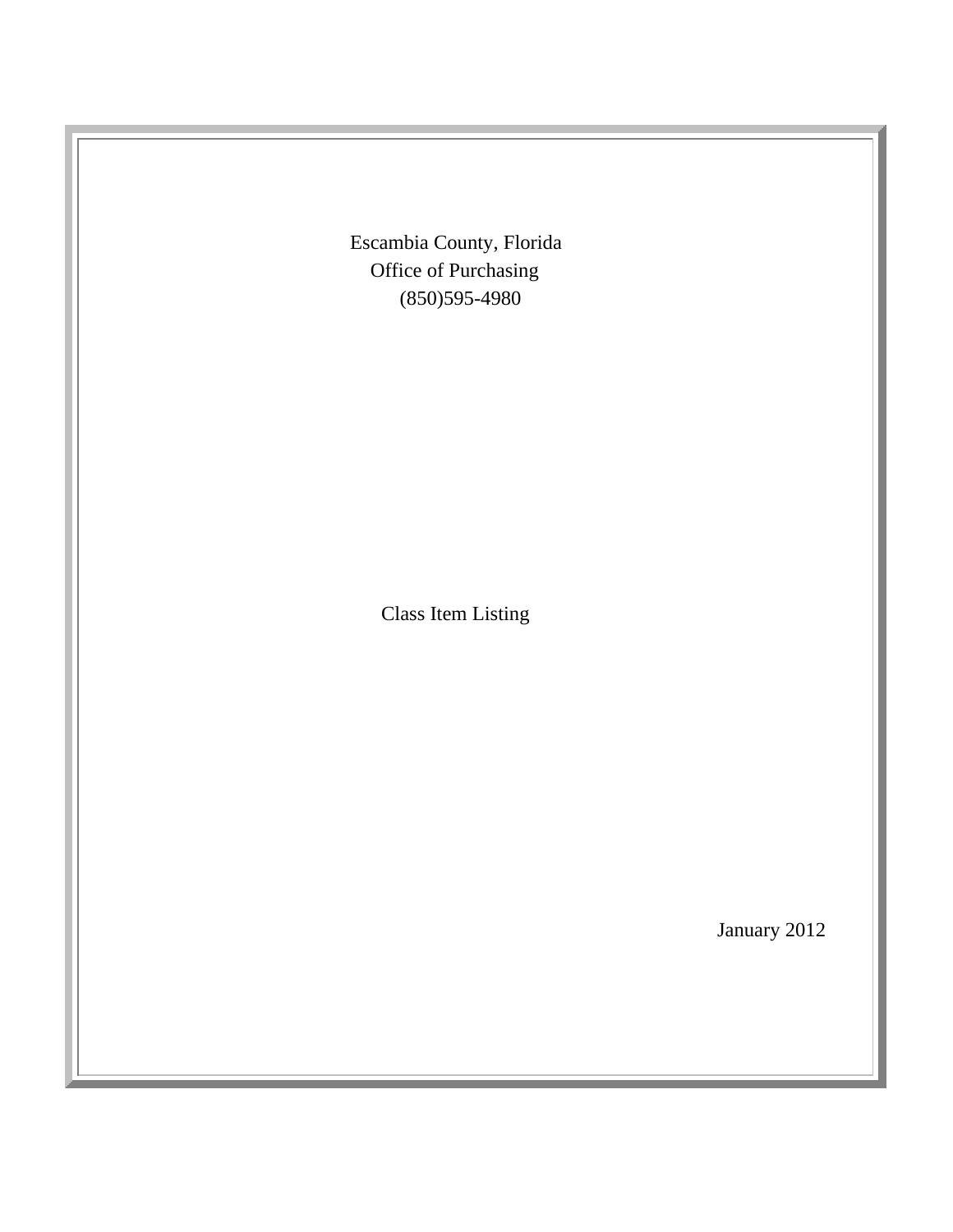| 000<br>005 | $00\,$<br>$00\,$ | LAND RESTORATION AND RECLAMATION SERVICES<br><b>ABRASIVES</b>                                                                     |
|------------|------------------|-----------------------------------------------------------------------------------------------------------------------------------|
|            | 05               | <b>Abrasive Equipment and Tools</b>                                                                                               |
|            | 14               | Abrasives, Coated: Cloth, Fiber, Sandpaper, etc.                                                                                  |
|            | 21               | Abrasives, Sandblasting, Metal                                                                                                    |
|            | 28               | Abrasives, Sandblasting (Other than Metal)                                                                                        |
|            | 42               | Abrasives, Solid: Wheels, Stones, etc.                                                                                            |
|            | 56               | Abrasives, Tumbling (Wheel)                                                                                                       |
|            | 63               | Grinding and Polishing Compounds: Carborundum, Diamond, etc. (For Valve Grinding Compounds See Class 075)                         |
|            | 70               | <b>Pumice Stone</b>                                                                                                               |
|            | 75               | <b>Recycled Abrasives Products and Supplies</b>                                                                                   |
|            | 84               | Steel Wool, Aluminum Wool, Copper Wool, and Lead Wool                                                                             |
| 010        | $00\,$           | ACOUSTICAL TILE, INSULATING MATERIALS, AND SUPPLIES                                                                               |
|            | 05               | Acoustical Tile, All Types (Including Recycled Types)                                                                             |
|            | 08               | Acoustical Tile Accessories: Channels, Grids, Mounting Hardware, Rods, Runners, Suspension Brackets, Tees, Wall Angles, and Wires |
|            | 09               | <b>Acoustical Tile Insulation</b>                                                                                                 |
|            | 11               | Adhesives and Cements, Acoustical Tile                                                                                            |
|            | 14               | Adhesives and Cements, Insulation                                                                                                 |
|            | 17               | Aluminum Foil, etc.                                                                                                               |
|            | $30\,$           | Bands, Clips, and Wires (For Pipe Insulation)                                                                                     |
|            | 38               | Clips, Pins, etc. (For Duct Insulation)                                                                                           |
|            | 41               | Cork: Blocks, Boards, Sheets, etc.                                                                                                |
|            | 45               | <b>Exterior Insulation and Finish Systems</b>                                                                                     |
|            | 53               | Fiberglass: Batts, Blankets and Rolls                                                                                             |
|            | 56               | Foam Glass: Blocks, Sheets, etc.                                                                                                  |
|            | 57               | Foam-in-Place Insulation: Phenolic, Urethane, etc.                                                                                |
|            | 59               | Foam Plastics: Blocks, Boards, Sheets, etc.                                                                                       |
|            | 62               | Insulation, Interior                                                                                                              |
|            | 63               | <b>Insulation</b> , <b>Blown</b> Type                                                                                             |
|            | 64               | <b>Insulation, Loose Fill</b>                                                                                                     |
|            | 65               | Jacketing (For Insulation): Canvas, Osnaburg, etc.                                                                                |
|            | 70               | Magnesia: Blocks, Sheets, etc.                                                                                                    |
|            | 72               | Mineral Wool: Blankets, Blocks, Boards                                                                                            |
|            | 75               | Paints, Primers, Sealers, etc. (For Insulation)                                                                                   |
|            | 76               | Paper Type Insulation Material (Cellulose, etc.)                                                                                  |
|            | 78               | Pipe and Tubing Insulation, All Types                                                                                             |
|            | 81               | Preformed Insulation, All Types (For Ells, Tees, Valves, etc.)                                                                    |
|            |                  |                                                                                                                                   |

Recycled Insulation Materials and Supplies, All Types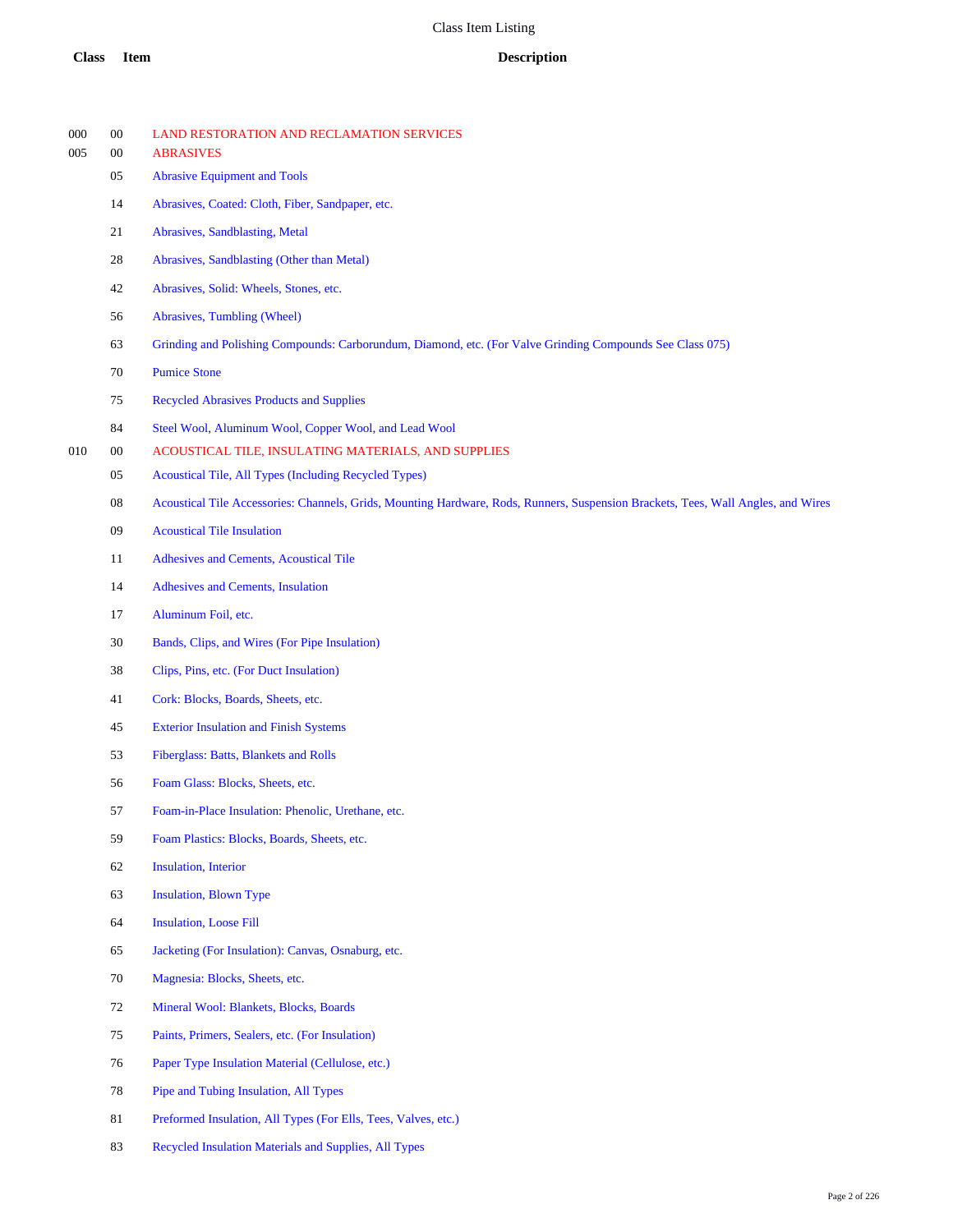00 ADDRESSING, COPYING, MIMEOGRAPH, AND SPIRIT DUPLICATING MACHINE SUPPLIES: CHEMICALS, INKS, PAPER, ETC.

Rubber Insulation

|     | 06     | Addressing Machine Supplies, Metal and Plastic Plate Type                                                                       |
|-----|--------|---------------------------------------------------------------------------------------------------------------------------------|
|     | 10     | Addressing Machine Supplies, Paper Plate Type                                                                                   |
|     | 15     | Chemicals and Supplies, Dry (For Bond Paper Type Copying Machines)                                                              |
|     | 16     | Chemicals and Supplies, Wet (For Bond Paper Type Copying Machines)                                                              |
|     | 20     | <b>Chemicals and Supplies (For Spirit Type Duplicating Machines)</b>                                                            |
|     | 25     | Chemicals, Inks, and Supplies (For Mimeograph Machines)                                                                         |
|     | 38     | Paper, Chemicals, and Supplies (For Blueline Machines)                                                                          |
|     | 39     | Paper, Chemicals, and Supplies (For Coated or Treated Paper Type Copying Machines) (See 305-39 for Diazo Process Copy Machines) |
|     | 45     | Paper, Chemicals, and Supplies (For Diffusion Transfer Type Copying Machines) (See 305-39 for Diazo Process Copy Machines)      |
|     | 55     | Paper and Supplies (For Dual Spectrum Process Copying Machines) (See 305-39 for Diazo Process Copy Machines)                    |
|     | 70     | Paper, Chemicals, and Supplies (For Thermal Process Copying Machines) (See 305-39 for Diazo Process Copy Machines)              |
|     | 77     | <b>Recycled Copying and Duplicating Supplies</b>                                                                                |
| 019 | $00\,$ | AGRICULTURAL CROPS AND GRAINS INCLUDING FRUITS, MELONS, NUTS, AND VEGETABLES                                                    |
|     | 21     | <b>Berry Crops</b>                                                                                                              |
|     | 24     | <b>Buckwheat</b>                                                                                                                |
|     | 30     | Corn                                                                                                                            |
|     | 32     | Cotton                                                                                                                          |
|     | 41     | Fruits, Citrus                                                                                                                  |
|     | 42     | Fruits, Deciduous Tree                                                                                                          |
|     | 47     | <b>Grapes</b>                                                                                                                   |
|     | 50     | <b>Hops</b>                                                                                                                     |
|     | 53     | <b>Melons</b>                                                                                                                   |
|     | 56     | Nuts, Tree                                                                                                                      |
|     | 60     | Potatoes, Irish                                                                                                                 |
|     | 62     | <b>Pumpkins</b>                                                                                                                 |
|     | 66     | <b>Rice</b>                                                                                                                     |
|     | 67     | <b>Rye</b>                                                                                                                      |
|     | 72     | Sorghum                                                                                                                         |
|     | 73     | Soybeans                                                                                                                        |
|     | 78     | <b>Sugarcane and Sugarbeets</b>                                                                                                 |
|     | 85     | Tobacco                                                                                                                         |
|     | 90     | Vegetables                                                                                                                      |
|     | 94     | Wheat                                                                                                                           |
| 020 | $00\,$ | AGRICULTURAL EQUIPMENT, IMPLEMENTS, AND ACCESSORIES (SEE CLASS 022 FOR PARTS)                                                   |
|     | 02     | <b>Backhoe</b> (For Farm Tractor)                                                                                               |
|     | 04     | <b>Brush and Tree Chippers</b>                                                                                                  |
|     | 06     | <b>Brush Cutters and Saws, Motor Driven</b>                                                                                     |
|     |        |                                                                                                                                 |
|     |        |                                                                                                                                 |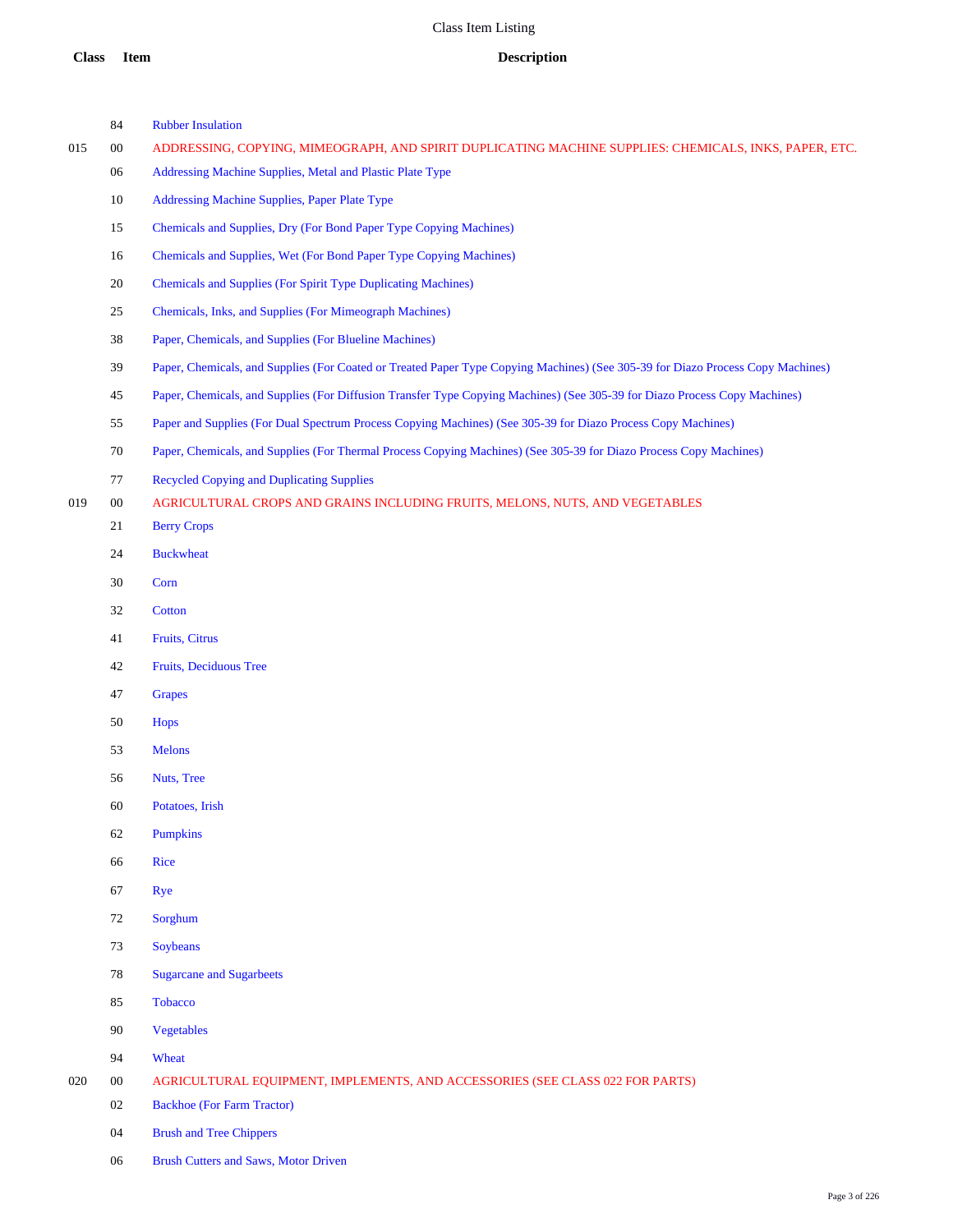- Counters, Acre
- Cultivating Equipment, Farm: Go-Devils, Row Type Shovel Cultivators, Tooth and Spring Harrows, etc.
- Curb Edger, Heavy Duty, Tractor Mounted
- Cutters and Shredders (Mowers), Heavy Duty, Flail: Tow Type and/or Center Mount Type
- Cutters and Shredders (Mowers), Heavy Duty, Reel and Rotary: Tow Type and/or Center Mount Type
- Dozer Blades (For Farm Tractors)
- Drying Equipment, Grain
- Ensilage Cutters
- Farm Wagons
- Feed Mills and Mixers
- Feed Wagons
- Fertilizer Applicators and Fittings, Liquid and Gas
- Fertilizer Distributors, Dry, Commercial (See Class 515 for Lawn Type Distributors)
- Garden Tractors, Cultivators, and Plows
- Gang Mowers, Reel Type, Towed
- Grain Bins and Tanks
- Grading Machines for Seeds, Grains and Dried Vegetables
- Grass Seed Strippers and Cleaners
- Grass Spriggers and Seeders
- Grinding Mills: Seed, Grain, Dried Vegetable
- Harvesting Equipment: Bean, Corn, and Pea Pickers and Shellers, Combines, Cotton and Fruit Pickers, Headers, Sled Cutters and Threshers
- Haying Equipment: Balers, Dryers, Elevators and Rakes, etc.
- Herbicide, Insecticide and Fungicide Applicators and Distributors
- Irrigation Equipment and Supplies, Agricultural
- Land Levelers
- Loaders, Tractor Mounted, Farm
- Log Splitters
- Manure Spreaders
- Mower, Articulated Boom: Flail, Rotary, or Sickle Head
- Mower (Steep Slope Type with Cutter Head on Telescoping Boom): Flail, Rotary, or Sickle Bar Cutter Heads, For Mounting on Tractors or Trucks (See Class 515 for Lawn Type Mowers)
- Mower, Tractor Mounted (Steep Slope Type with Cutter Head on Telescoping Boom): Flail, Rotary, or Sickle Bar Cutter Heads (See Class 515 for Lawn Type Mowers)
- Mower-Tractor Unit or Self-Propelled Mower, for Slope Mowing (See Class 515 for Lawn Type Mowers)
- Mower, Center Mounted; and Tractor (See Class 515 for Lawn Type Mowers)
- Pasture Renovators
- Planting Equipment, Broadcasting
- Planting Equipment, Drilling
- Planting Equipment, Row Crop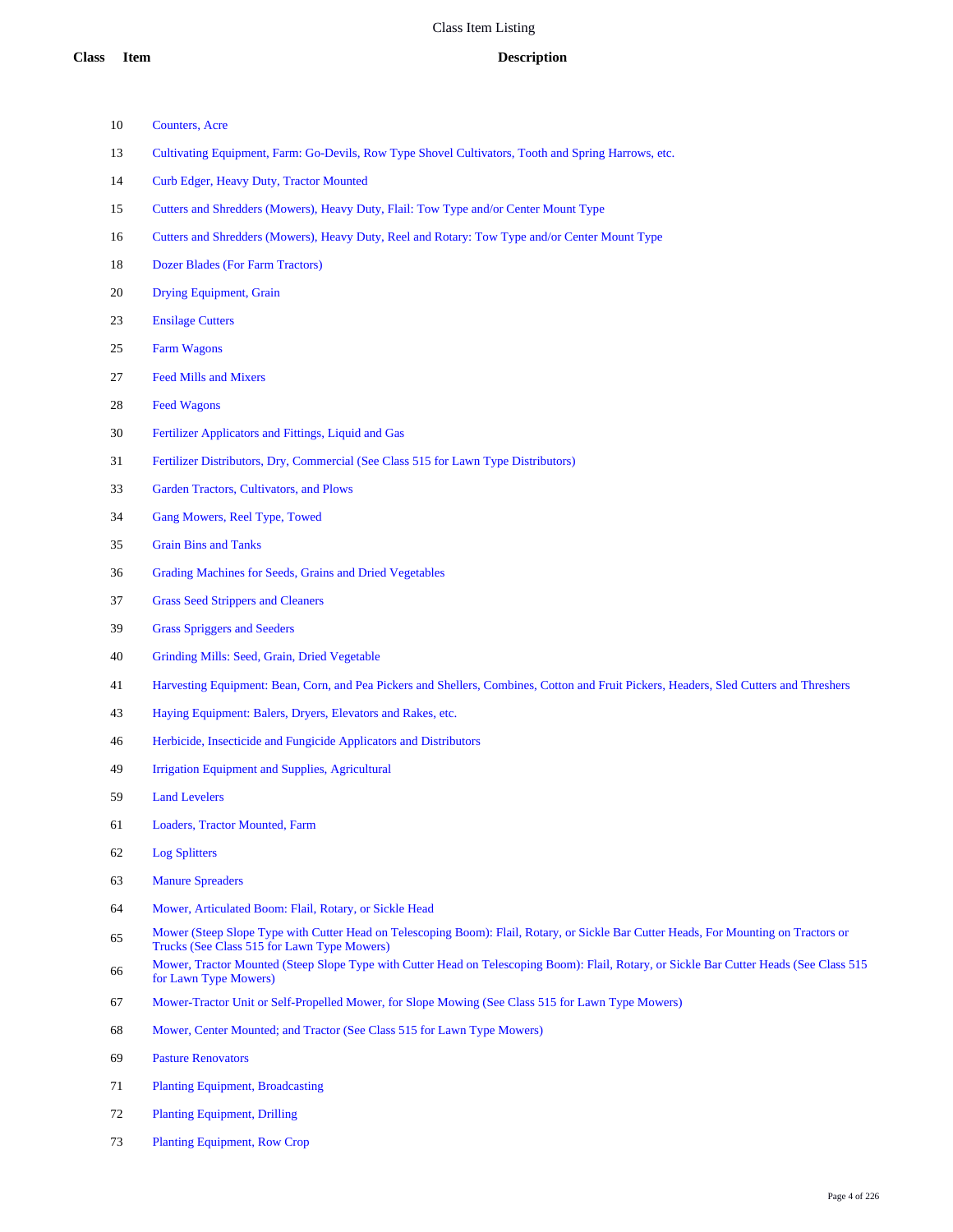|     | 74     | Processing Machinery and Equipment, Agricultural                                                                             |
|-----|--------|------------------------------------------------------------------------------------------------------------------------------|
|     | 75     | <b>Posthole Diggers, Tractor Mounted</b>                                                                                     |
|     | 76     | Protection Structures, Rollover (ROPS)                                                                                       |
|     | 77     | Pulverizers and Rotary Tillers, Soil                                                                                         |
|     | 78     | Recycled Agricultural Equipment Accessories and Supplies                                                                     |
|     | 79     | <b>Rock Pickers and Rakes</b>                                                                                                |
|     | 81     | Rodent Control Equipment, Tractor Operated                                                                                   |
|     | 82     | Spade, Tree (Truck or Trailer Mounted, or Three-Point Hook-Up for Tractor Mounting) and other Tree Transplanting and Diggers |
|     | 83     | <b>Sweeps and other Steel Shapes</b>                                                                                         |
|     | 84     | <b>Soil Mixers and Samplers</b>                                                                                              |
|     | 85     | <b>Terracing Equipment</b>                                                                                                   |
|     | 87     | Tillage Equipment, Heavy Duty, Farm: Blade Plows, Disc Harrows, Listers, Rotary Hoes, Tool Bars, etc.                        |
|     | 89     | Tractors, Farm, Wheel Type                                                                                                   |
|     | 90     | Tree and Root Cutters and Stump Grinders, Tractor Mounted                                                                    |
|     | 91     | <b>Tree Girdlers and Timber Tongs</b>                                                                                        |
|     | 93     | Umbrellas, Tractor                                                                                                           |
|     | 95     | <b>Unloaders and Elevators, Grain</b>                                                                                        |
|     | 96     | Wedges, Steel, Tree Felling and Splitting                                                                                    |
|     | 99     | This item has been deleted. Please re-assign.                                                                                |
| 022 | $00\,$ | AGRICULTURAL EQUIPMENT AND IMPLEMENT PARTS                                                                                   |
|     | 04     | <b>Brush Chipper, Cutter and Saw Parts</b>                                                                                   |
|     | 13     | <b>Cultivating Equipment Parts</b>                                                                                           |
|     | 15     | Cutter and Shredder (Mower), Flail, Rotary, Reel, and Sickle Bar Parts                                                       |
|     | 30     | <b>Fertilizer Distributor Parts</b>                                                                                          |
|     | 41     | <b>Harvesting Equipment Parts</b>                                                                                            |
|     | 42     | <b>Haying Equipment Parts</b>                                                                                                |
|     | 43     | Herbicide, Insecticide and Fungicide Applicator and Distributor Parts                                                        |
|     | 49     | <b>Implement Parts for John Deere</b>                                                                                        |
|     | 51     | <b>Implement Parts for Ford</b>                                                                                              |
|     | 53     | <b>Implement Parts for International Harvester</b>                                                                           |
|     | 58     | <b>Implement Parts for other Farm Equipment</b>                                                                              |
|     | 62     | <b>Irrigation System Parts, Agricultural</b>                                                                                 |
|     | 70     | <b>Planting Equipment Parts</b>                                                                                              |
|     | 73     | <b>Posthole Digger (Tractor Mounted) Parts</b>                                                                               |
|     | 74     | Recycled Agricultural and Implement Parts                                                                                    |
|     | 75     | <b>Sprigger and Seeder Parts, Grass</b>                                                                                      |
|     | 77     | <b>Tillage Equipment Parts</b>                                                                                               |

Tractor (Farm and Garden) Parts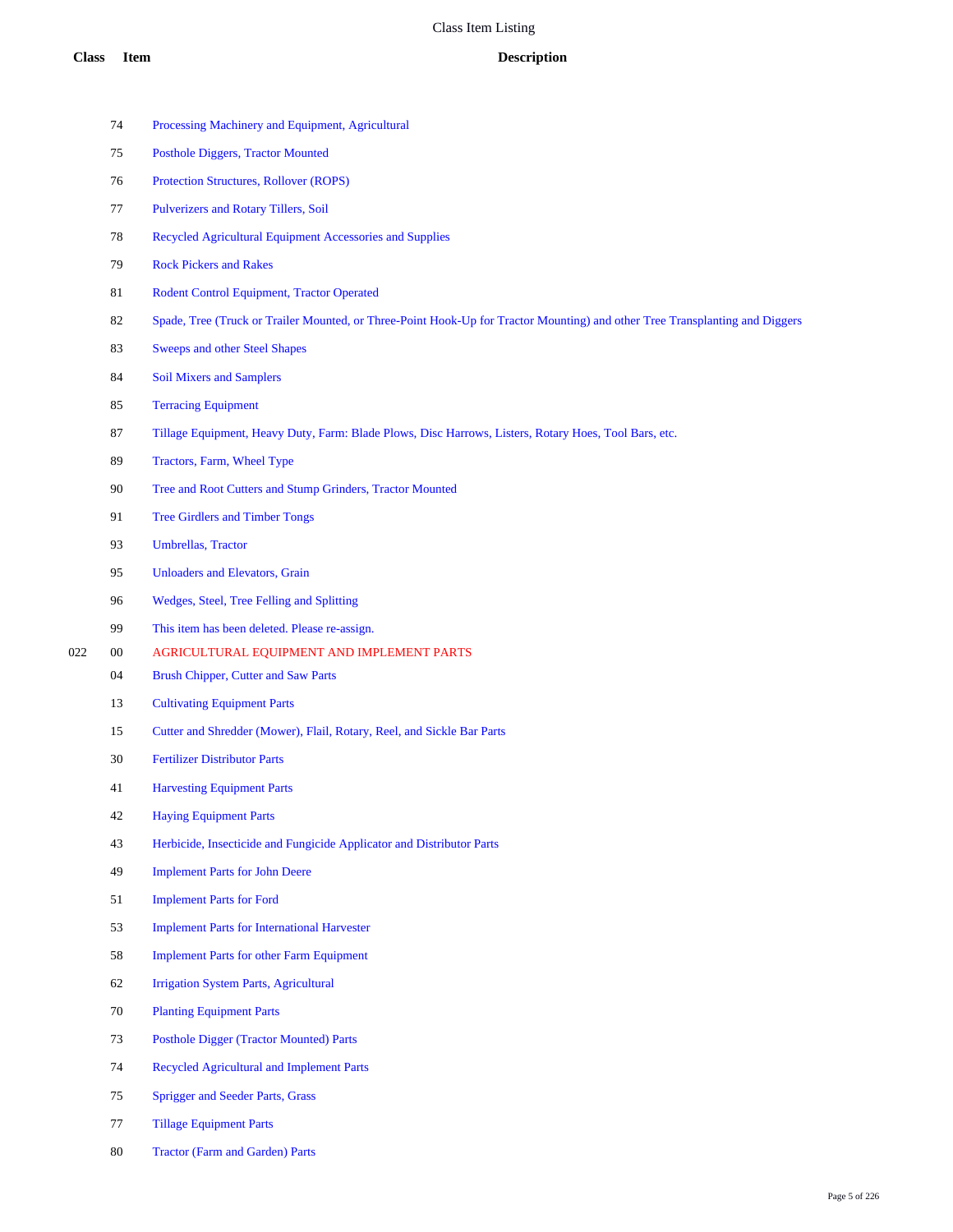|     | 82     | <b>Tree Spade and Forestry Equipment Parts</b>                                                                                     |
|-----|--------|------------------------------------------------------------------------------------------------------------------------------------|
|     | 95     | <b>Unloader and Elevator (Grain) Equipment Parts</b>                                                                               |
|     | 97     | <b>Wagon Parts</b>                                                                                                                 |
| 025 | $00\,$ | AIR COMPRESSORS AND ACCESSORIES                                                                                                    |
|     | 10     | Compressor, Bare Unit (Not Mounted or Powered), 15 HP and less                                                                     |
|     | 20     | Compressor, Bare Unit (Not Mounted or Powered), over 15 HP                                                                         |
|     | 30     | Compressor, Base or Tank Mounted, Electric Motor or Engine Driven, 15 HP and less; and Parts                                       |
|     | 40     | Compressor, Base or Tank Mounted, Electric Motor or Engine Driven, Over 15 HP; and Parts                                           |
|     | 43     | Compressors, High Pressure, All Sizes and Models                                                                                   |
|     | 45     | Compressor, Portable, Electric Motor or Engine Driven, 5 HP and less; and Parts                                                    |
|     | 50     | Compressor, Portable, Electric Motor or Engine Driven, over 25 CFM at 100 PSI; and Parts                                           |
|     | 55     | Dryers, Desiccant Air                                                                                                              |
|     | 60     | Filters, Air Gauges and Valves, Pressure Regulators, Shock Mounts, etc.                                                            |
|     | 70     | Moisture Separators, Non-Refrigerated                                                                                              |
|     | 80     | Moisture Separators, Refrigerated                                                                                                  |
|     | 85     | <b>Motors, Air Compressor</b>                                                                                                      |
|     | 90     | Recycled Air Compressor Accessories and Supplies                                                                                   |
| 031 | $00\,$ | AIR CONDITIONING, HEATING, AND VENTILATING EQUIPMENT, PARTS AND ACCESSORIES (SEE CLASS 740 ALSO)                                   |
|     | 02     | Air Conditioning Units, Portable (For Computer Rooms, Hospital Rooms, Sporting Events, etc.)                                       |
|     | 03     | Air Conditioners: Commercial, and Parts and Accessories not Individually Itemized                                                  |
|     | 04     | Air Conditioners: Controlled Environment (For Computer Rooms, etc.), and Parts and Accessories not Individually Itemized)          |
|     | 05     | Air Conditioners (Cooling and Cooling/Heating Types): Window and Wall Mounted, and Parts and Accessories Not Individually Itemized |
|     | 06     | Air Conditioning and Heating: Central Units, and Parts and Accessories Not Individually Itemized                                   |
|     | 07     | Air Circulation Equipment (Not Otherwise Classified)                                                                               |
|     | 08     | <b>Air Curtains</b>                                                                                                                |
|     | 09     | <b>Air Flow Meters</b>                                                                                                             |
|     | 10     | Air Purifiers, Accessories and Supplies                                                                                            |
|     | 11     | <b>Blowers: Industrial Types</b>                                                                                                   |
|     | 13     | <b>Chillers, Heat Exchangers and Receivers</b>                                                                                     |
|     | 14     | Chilled Water System, Portable                                                                                                     |
|     | 15     | <b>Chilled Water Meter System</b>                                                                                                  |
|     | 16     | <b>Coatings and Sealants, Duct</b>                                                                                                 |
|     | 17     | Coils: Chilled or Heated Water, and Direct Expansion                                                                               |
|     | $18\,$ | Coil and Fan Units, Air Conditioning                                                                                               |
|     | 20     | Compressors, Air Conditioning: Hermetically Sealed, Window Unit Type                                                               |
|     | 21     | Compressors, Air Conditioning: Industrial Type, and Parts                                                                          |

- Condensing Units (For Air Conditioners)
- Controls, Cooling Tower Water Treatment: pH, Conductivity, Corrosion Sensors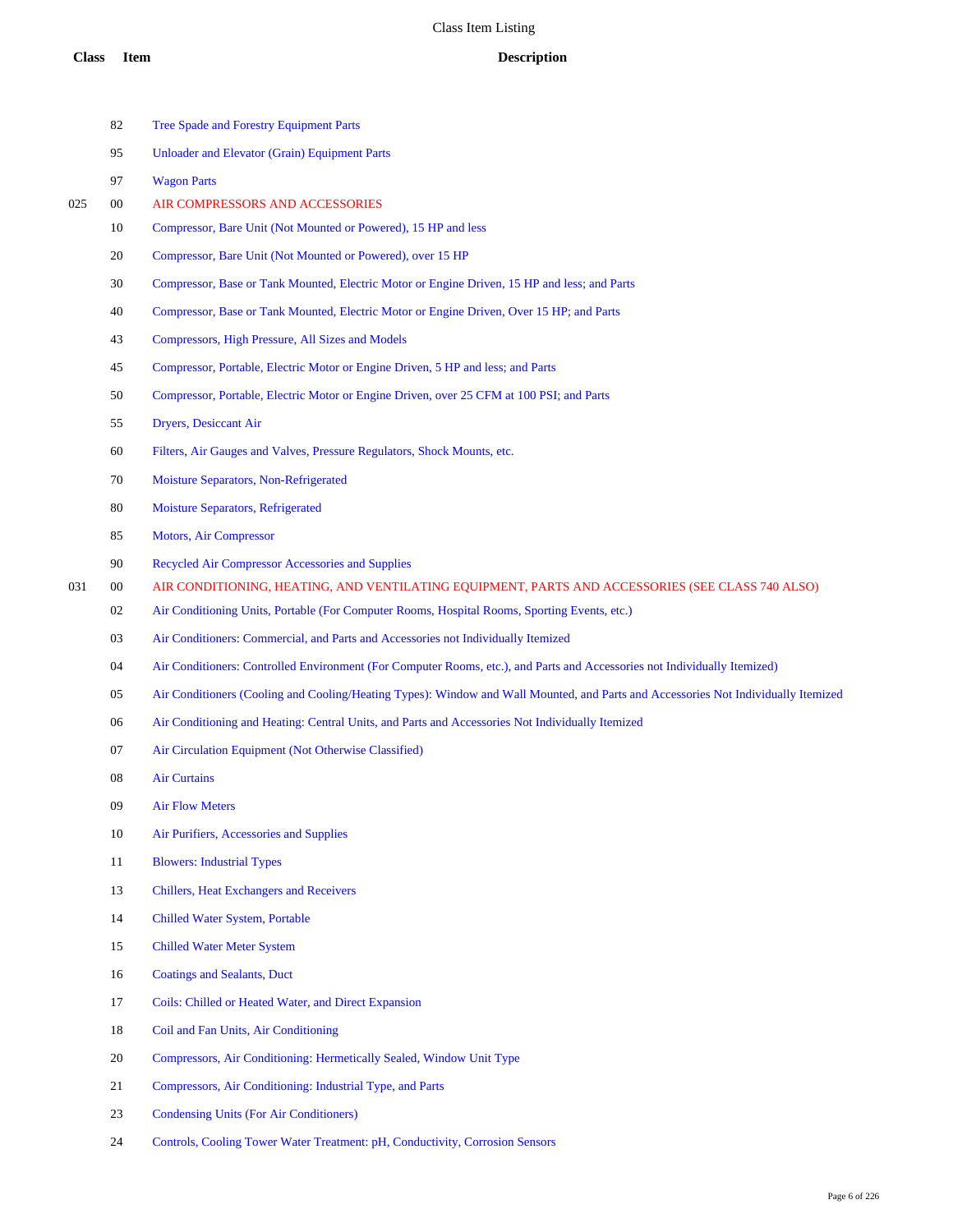- Controls: Limit Switches, Relays, Thermostats, Gas Valves, etc.
- Control Systems: Complete (For Automatic Temperature Control)
- 27 Cooling Tower Water Treatment: Non-chemical Ozone, Centrifugal Separators, Magnetic Descaling Equip. (See Class 885 for Chemical Types)
- Cooling Towers: Forced Air, Gravity, etc.
- Dampers, Motorized
- Dehumidifiers and Humidifiers
- Duct Cleaning Equipment, Air
- Duct, Prefabricated (Flexible or Rigid): Glass Fiber, Plastic, etc.
- Duct, Fabricated, Metal
- Dust Collectors, Industrial Type
- Electronic Air Cleaners, Electrostatic Precipitators, Ozonators, Accessories, and Parts
- Evaporative Coolers
- Fans, Industrial Types: Attic, Exhaust, Forced Draft, etc. (Including Fan Blades and Fan Parts)
- Fans, Room Type, Ceiling and Portable Type (Stationary and Oscillating)
- Filter Coating, Adhesive, Coil Cleaners, Degreasing Solvents, etc.
- Filters, Air Conditioning/Furnace (Permanent Type)
- Filters, Air Conditioning/Furnace (Disposable Types)
- Filters and Filter Media, Evaporative Cooler
- Filter Frames, Metal
- Freon
- Furnaces, Central Heating Type (Forced Air, Gas Fired)
- Grilles, Diffusers, Registers, etc.
- Hand Tools, Air Conditioning and Heating Service Type (Including Leak Detectors)
- Heat Pumps
- Heaters, Electric (Baseboard Type) and Parts
- Heaters, Electric (Panel or Wall Type) and Parts
- Heaters, Electric (Portable) and Parts
- Heaters, Gas-Fired (Space Type, Vented and Unvented) and Parts
- Heaters, Gas-Fired (Wall Type, Vented and Unvented) and Parts
- Heaters, Kerosene or Oil Fired (Space Type, Vented and Unvented) and Parts
- Heaters, Space, Steam
- Heating Elements, Electric
- Hydronic Specialties
- HVAC Equipment, Accessories and Supplies (Not Otherwise Classified)
- Odor Control Equipment (Indoor)
- Odor Control Equipment, Duct Air (Including Ozone Type)
- Pumps, Descaling Acid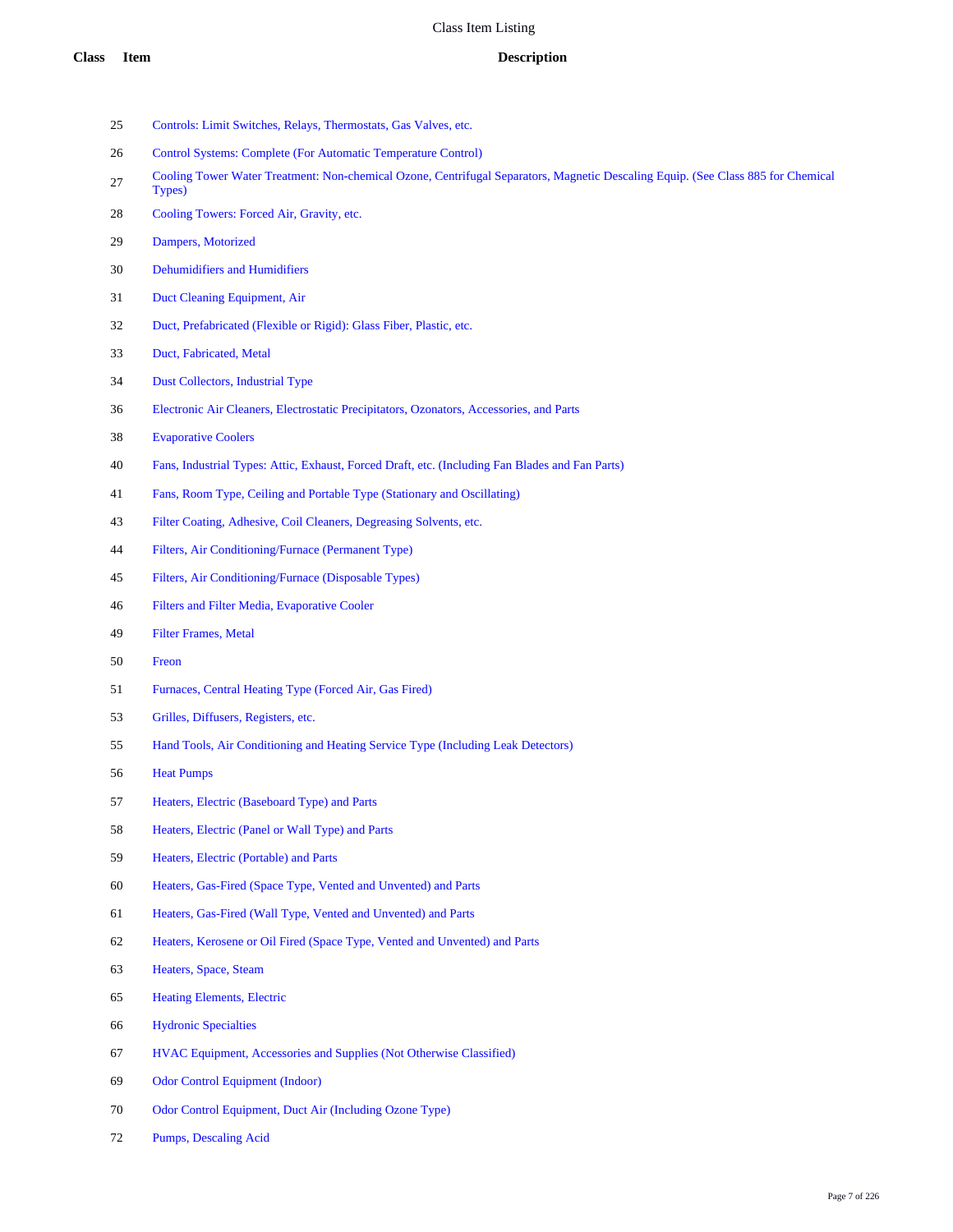|     | 73 | <b>Pumps, Refrigerant Circulating</b>                                                    |
|-----|----|------------------------------------------------------------------------------------------|
|     | 74 | Pumps, Refrigerant Vacuum                                                                |
|     | 75 | Radiators, Heating                                                                       |
|     | 76 | Recycled HVAC Products, Accessories, and Supplies                                        |
|     | 78 | Roof Ventilators, Power Driven (Including Recycled Types)                                |
|     | 79 | Roof Ventilators, Wind Driven (Including Recycled Types)                                 |
|     | 80 | <b>Solar Heating Units</b>                                                               |
|     | 82 | <b>Stoves, Wood or Coal</b>                                                              |
|     | 87 | <b>Testing and Recording Instruments</b>                                                 |
|     | 89 | <b>Thermometers and Gauges</b>                                                           |
|     | 91 | Unit Heaters, Electric (Duct and Suspended Types)                                        |
|     | 92 | Unit Heaters, Gas-Fired (Duct and Suspended Types)                                       |
|     | 93 | Unit Heaters, Gas-Fired (Radiant and Infrared, Portable and Stationary)                  |
|     | 94 | Unit Heaters, Steam and Hot Water Types                                                  |
|     | 95 | Ventilation Equipment and Systems (See 031-78, 79 for Roof Ventilators)                  |
|     | 96 | Vent Pipes, Fittings, and Accessories                                                    |
|     | 97 | Vacuum System, Central, Including Filters, Parts and Accessories                         |
|     | 99 | This item has been deleted. Please re-assign.                                            |
| 035 | 00 | AIRCRAFT AND AIRPORT EQUIPMENT, PARTS, AND SUPPLIES                                      |
|     | 02 | Air Conditioning Units, Aircraft (For Cooling Interiors While at the Gate)               |
|     | 03 | <b>Aeronautical Charts and Maps</b>                                                      |
|     | 04 | Aircraft Avionics, Not Otherwise Classified (Navigation Instruments, Transponders, etc.) |
|     | 05 | <b>Aircraft Crash Locators and Accessories</b>                                           |
|     | 06 | Aircraft Accessories (Not Otherwise Classified)                                          |
|     | 07 | <b>Aircraft Fuselage and Components</b>                                                  |
|     | 08 | <b>Aircraft Fenders</b>                                                                  |
|     | 09 | <b>Aircraft Communications Radio</b>                                                     |
|     | 10 | <b>Aircraft Navigation Radio</b>                                                         |
|     | 11 | Aircraft Master Control Systems (Computer, etc.)                                         |
|     | 15 | <b>Aircraft Radar</b>                                                                    |
|     | 20 | <b>Airplanes</b>                                                                         |
|     | 21 | <b>Airships</b>                                                                          |
|     | 22 | Airport Equipment (Not Otherwise Classified)                                             |
|     | 23 | Airport Equipment Ground Power for Aircraft at the Gates                                 |
|     | 25 | <b>Automatic Pilot Systems</b>                                                           |
|     | 26 | <b>Baggage Handling Equipment and Parts</b>                                              |
|     | 27 | <b>Beacons, Visual and Runway Lights</b>                                                 |

Cameras and Accessories, Aerial Photograph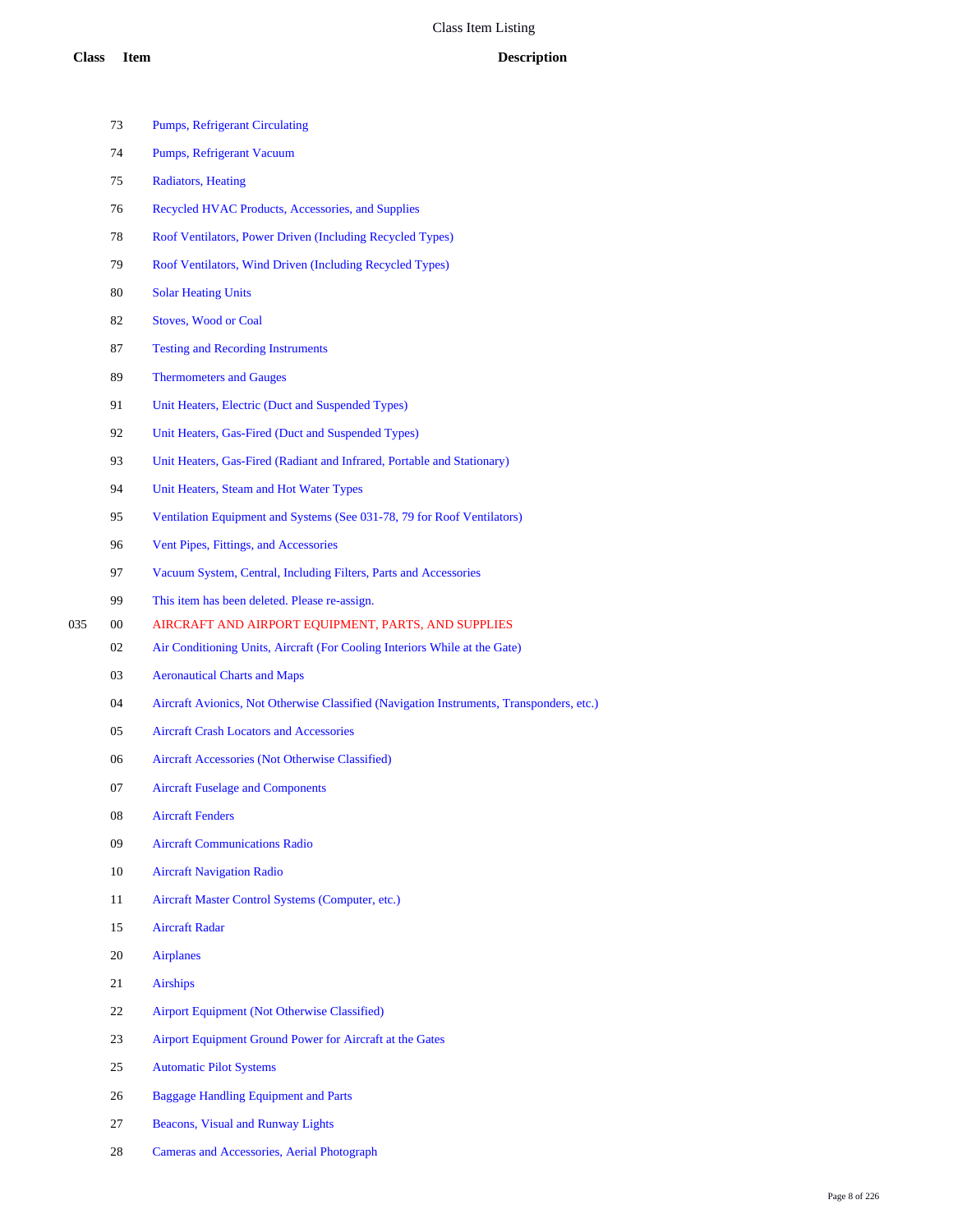- Engines and Parts, Airplane Encryption/Decryption Systems, Aircraft Ejection or Escape Systems, Aircraft Engines and Parts, Helicopter Engine Instruments: Fuel, Manifold and Oil Pressure, Oil Temperature, Tachometers, etc. This item has been deleted. Please re-assign. Equipment and Supplies, Airplane (Not Otherwise Classified)
- Fire Control Systems, Aircraft

Drop Equipment and Supplies, Aerial

- Equipment and Supplies, Helicopter (Not Otherwise Classified)
- Flight Instruments: Airspeed, Altimeters, Attitude and Turn/Bank Indicators, etc.
- Flight Simulator
- Gliders
- Hydraulic Systems, Aircraft
- Helicopters
- Hot Air Balloons
- Information Display Systems, Flight (F.I.D.S. Airport)
- Instrument Landing Systems
- Instruments and Testers, Airplane
- Instruments and Testers, Helicopter
- Landing and Braking Systems and Components, Aircraft
- Lights: Anti-Collision, Landing, Navigations, etc.
- Metal Crack Detection Dyes
- Magnatometer (Security Screening Equipment)
- Parts (Except Engine), Airplane
- Oxygen Equipment, Aircraft
- Parachutes and Drag Chutes
- Parts (Except Engine), Helicopter
- Power Systems, Aircraft
- Photographs, Aerial
- Ramps, Aircraft Boarding
- Recycled Aircraft and Airport Equipment, Accessories and Supplies
- Snow Melters for Runways,Taxiways, Roads and Streets (See Class 765 for other types of Snow Equipment)
- Sweepers, Runway (See 765-77 for Street Sweepers)
- Taxiway and Runway Testing Equipment and Supplies
- Tanks and Accessories, Fuel (Aircraft)
- Tools, Airplane
- Tools, Helicopter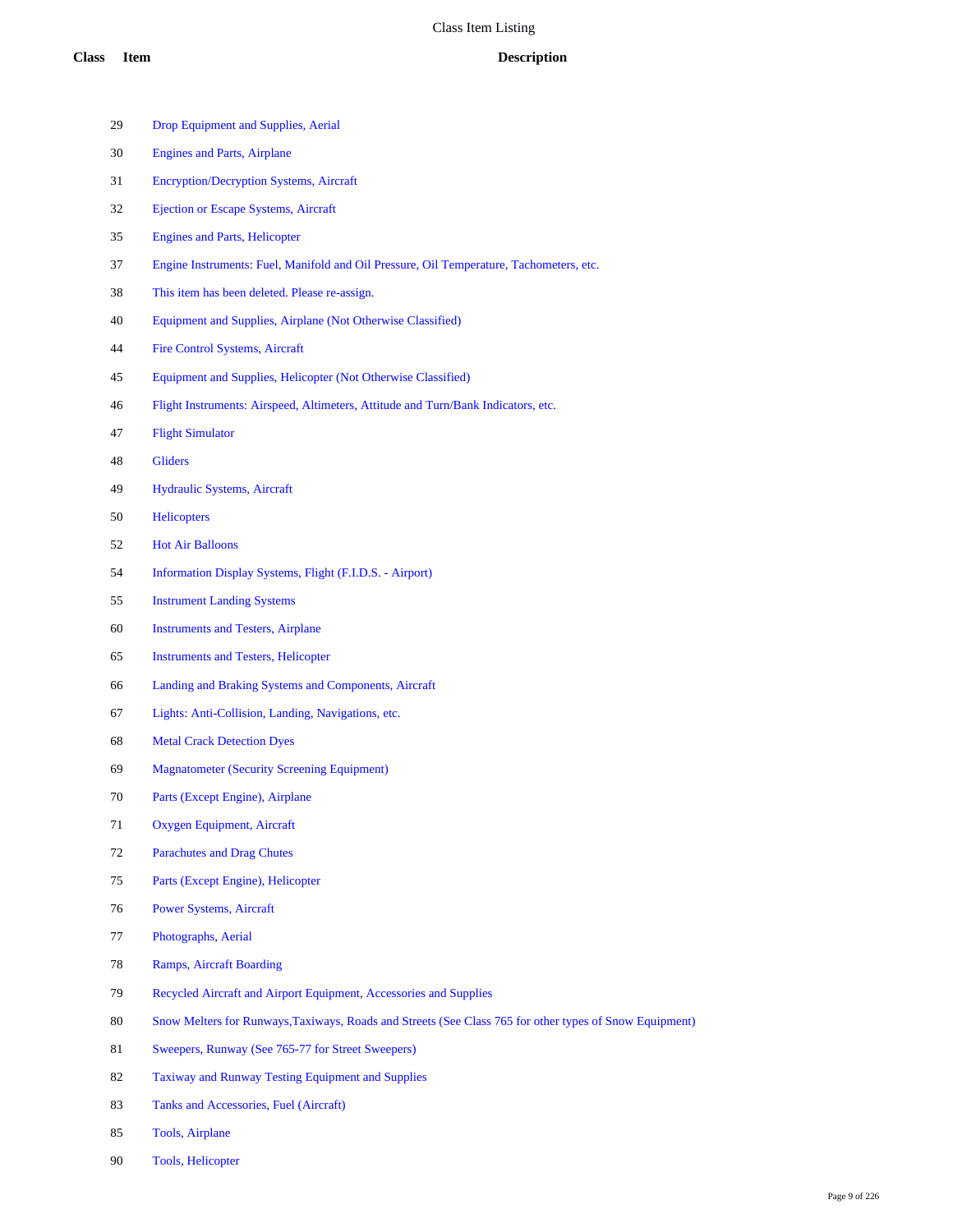|     | 91     | Tow Bars for Moving Aircraft at the Airport                                                                                                  |
|-----|--------|----------------------------------------------------------------------------------------------------------------------------------------------|
|     | 92     | Wind Tees and Wind Socks, Airport                                                                                                            |
|     | 93     | Tugs and Tractors for Moving Aircraft at the Airport                                                                                         |
|     | 94     | Warning Systems, Aircraft (Emergency, Fire, Escape, Ejection, etc.)                                                                          |
|     | 95     | X-Ray Scanner, Passenger Baggage                                                                                                             |
| 037 | 00     | AMUSEMENT, DECORATIONS, ENTERTAINMENT, GIFTS, TOYS, ETC.                                                                                     |
|     | 18     | <b>Bar Equipment and Accessories</b>                                                                                                         |
|     | 23     | Cards, Greeting and Gift (Including Recycled Types)                                                                                          |
|     | 25     | Carnival and Fair Equipment, Accessories and Supplies                                                                                        |
|     | 28     | Collections: Coin, Stamp, Comic Books, etc.                                                                                                  |
|     | 34     | Decorations: Christmas, Party, etc.                                                                                                          |
|     | 35     | Decorative Household or Office Items (Not Otherwise Classified)                                                                              |
|     | 39     | This item has been deleted. Please re-assign.                                                                                                |
|     | 43     | Gifts (Incl. Gift Certificates)                                                                                                              |
|     | 52     | <b>Novelties and Advertising Specialty Products</b>                                                                                          |
|     | 56     | Paper, Crepe                                                                                                                                 |
|     | 63     | <b>Recycled Decorations, Games and Toys</b>                                                                                                  |
|     | 64     | Replicas: Food, Fruit, etc.                                                                                                                  |
|     | 75     | Soda Fountain Equipment and Accessories (Including Slush Machines; see 165-50 for Malt and Milkshake Machines)                               |
|     | 78     | Souvenirs: Promotional, Advertising, etc.                                                                                                    |
|     | 84     | Toys and Games (Not Educational Type)(See 208-47; 209-48; 785-53; and 805-51 for other type games) (Incl. Children<br><b>Activity Items)</b> |
|     | 88     | <b>Video Game Machines</b>                                                                                                                   |
|     | 89     | <b>Video Games</b>                                                                                                                           |
| 040 | $00\,$ | ANIMALS, BIRDS, MARINE LIFE, AND POULTRY, LIVE (INCLUDING ACCESSORY ITEMS)                                                                   |
|     | 01     | Amphibia (Frogs, Toads, Salamanders and other Cold Blooded Vertebrates) Live                                                                 |
|     | 02     | <b>Animal Carriers</b>                                                                                                                       |
|     | 03     | Animal Care Supplies (Collars, Clothing, Leashes, Litter Boxes, etc.)                                                                        |
|     | 04     | <b>Animal Training Equipment and Supplies</b>                                                                                                |
|     | 05     | <b>Bees</b>                                                                                                                                  |
|     | 07     | <b>Birds</b>                                                                                                                                 |
|     | 08     | Cages/Shelters, Animal and Marine Life (See Class 495 for Laboratory Type)                                                                   |
|     | 09     | Cats, All Types (Pets)                                                                                                                       |
|     | 10     | Cattle, Beef (Breeding Stock)                                                                                                                |
|     | 11     | Cattle, Beef (Commercial)                                                                                                                    |
|     | 20     | Cattle, Dairy                                                                                                                                |
|     | 21     | <b>Chickens</b>                                                                                                                              |
|     | 22     | Chicks, Meat Type, Baby                                                                                                                      |
|     |        |                                                                                                                                              |

Chicks, Meat Type, Starter

Children's Coloring Books and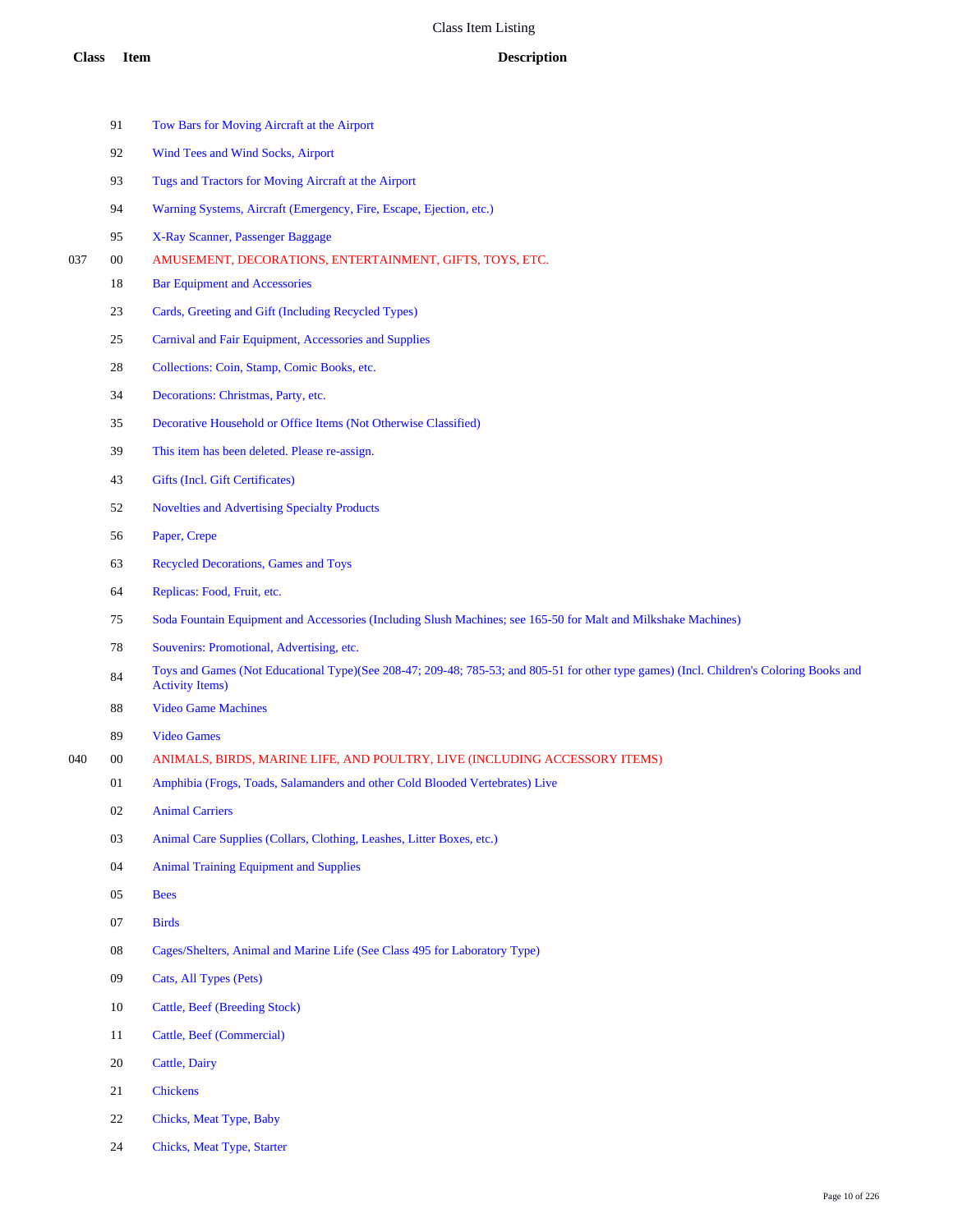- Cockerels, All Types, Baby
- Cockerels, All Types, Starter
- Dogs, All Types
- Earthworms
- Electronic Identification Systems Used for Inventory and Tracking of Animals
- Fish, Brood and Fingerling
- Fish (Not Otherwise Classified)
- Fish, Tropical
- Fur Bearing Animals (Not Otherwise Classified)
- Goats
- Hibernation Boxes (Butterfly, Ladybug, etc.)
- Hogs, Pigs and Swine (Breeding Stock)
- Hogs, Pigs and Swine (Commercial)
- Horses
- Houses and Cages, Bird
- Marine Life (Not Otherwise Specified)
- Mules and Donkeys
- Pullets
- Pullets, Laying Types, Baby
- Pullets, Laying Types, Starter
- Rabbits
- Recycled Animal, Bird, and Marine Life Accessories and Supplies
- Rodents (See 495-12,13 for Experimental Types)
- Reptiles, Live
- Sheep
- Specialty Items for Shows and Entertainment (Perches, Hoods, Hoops, etc.)
- Toys for Pets
- Turkeys, Baby
- Turkeys, Starter
- Wildlife and Pet Bands, Labels and Tags (Not Electronic)
- Zoo Animals, All Types
- 00 APPLIANCES AND EQUIPMENT, HOUSEHOLD TYPE
	- Appliances, Small, Electric (Not Otherwise Classified)
	- Appliances, Small, Non-Electric (Not Otherwise Classified)
	- Blenders, Household
	- Bread Makers
	- Can Openers, Household
	- Cleaners and Sweepers, Hand-Operated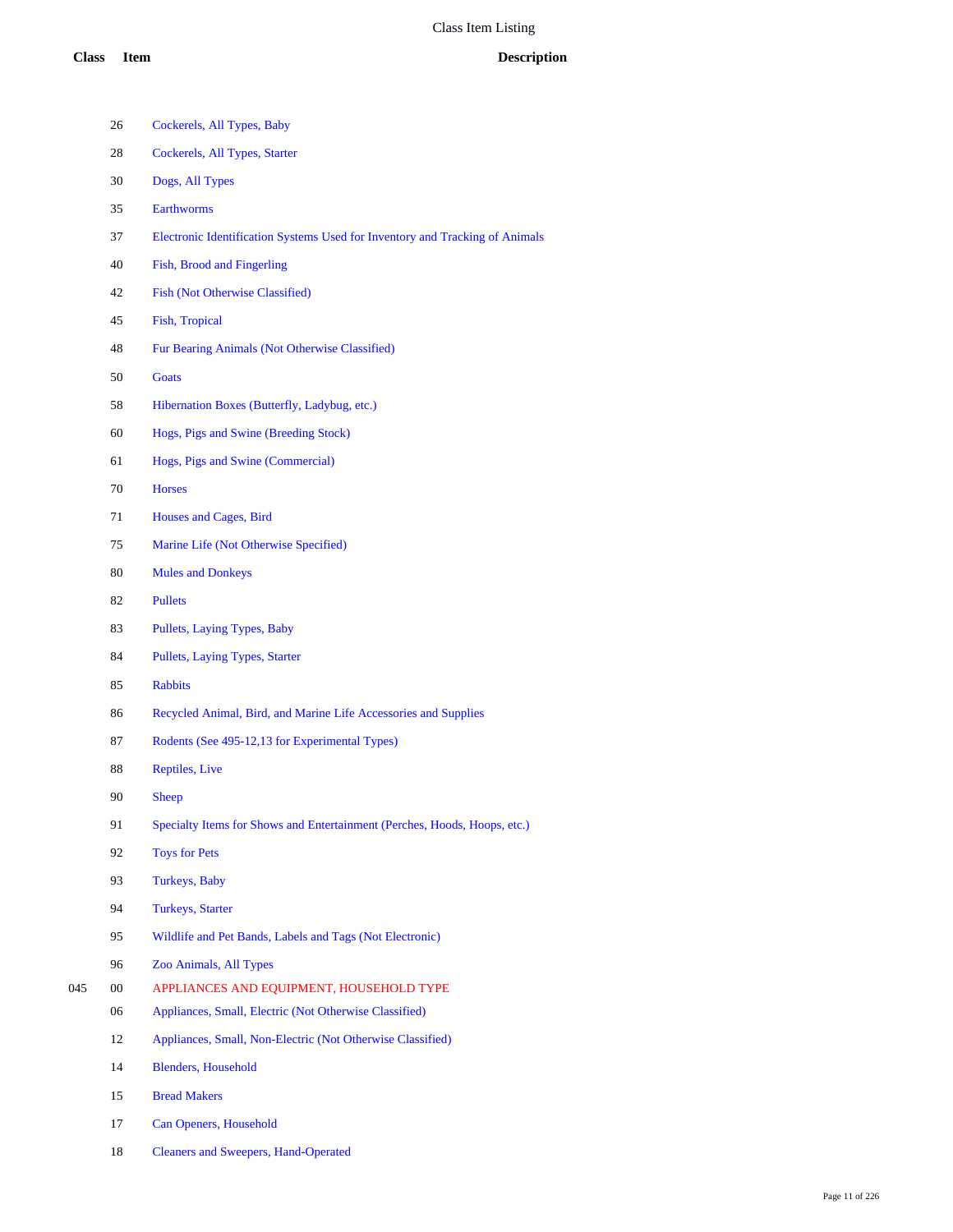|     | 20     | Coffeemakers, All Types (Household)                                                                                                         |
|-----|--------|---------------------------------------------------------------------------------------------------------------------------------------------|
|     | 21     | Cooking and Food Preparation Utensils, All Types (Household)                                                                                |
|     | 22     | Cookware and Bakeware, Household (Not otherwise listed)                                                                                     |
|     | 24     | <b>Dishwashers</b>                                                                                                                          |
|     | 25     | Dishes, Drinking Utensils, and Servingware (Household)                                                                                      |
|     | 30     | <b>Disposal Units</b>                                                                                                                       |
|     | 40     | Flatware and Cutlery, Household                                                                                                             |
|     | 46     | Hot Plates and Burners, Gas or Electric (Household)                                                                                         |
|     | 47     | Irons, Clothes (Household Types)                                                                                                            |
|     | 48     | Ironing Tables (Ironing Boards)                                                                                                             |
|     | 49     | Ironing Table (Board) Pads and Covers                                                                                                       |
|     | 50     | Kitchen Units, Compact, Complete                                                                                                            |
|     | 51     | Mixers, Food (Household Types)                                                                                                              |
|     | 52     | Ovens, Microwave and Convection (Household)                                                                                                 |
|     | 54     | Ranges, Stove Tops, and Ovens, Electric                                                                                                     |
|     | 60     | Ranges, Stove Tops, and Ovens, Gas                                                                                                          |
|     | 64     | <b>Recycled Appliances and Accessories</b>                                                                                                  |
|     | 66     | <b>Refrigerators and Freezers</b>                                                                                                           |
|     | 70     | Skillets, Electric, Household                                                                                                               |
|     | 72     | Storage Baskets, Metal and Plastic (For Freezers)                                                                                           |
|     | 73     | <b>Toasters and Toaster Ovens</b>                                                                                                           |
|     | 74     | Tools, Appliance                                                                                                                            |
|     | 75     | Trash Compactors (See 165 and 545 for Other Types)                                                                                          |
|     | 77     | Vacuum Cleaners, Manual (Including Parts and Accessories)                                                                                   |
|     | 78     | Vacuum Cleaners, Electric (Including Parts and Accessories)                                                                                 |
|     | 84     | <b>Vent Hoods (For Ranges)</b>                                                                                                              |
|     | 85     | Vent Kits, Household Laundry Dryer                                                                                                          |
|     | 92     | Washers and Dryers, Coin-Operated Type                                                                                                      |
|     | 94     | Washers and Dryers, Residential Type                                                                                                        |
| 050 | $00\,$ | ART EQUIPMENT AND SUPPLIES                                                                                                                  |
|     | 10     | <b>Block Printing Supplies</b>                                                                                                              |
|     | 23     | Coatings, Protective (For Artwork)                                                                                                          |
|     | 30     | Cloth (For Application of Designs and Transfers): Burlap, Linen, etc.                                                                       |
|     | 40     | Drawing and Painting Supplies: Brushes, Canvas, Chalk, Colors (Acrylic, Oil, Water, etc.), Crayons, Palettes, Paper and Pads, Staples, etc. |
|     | 46     | <b>Letter Cutting Machine</b>                                                                                                               |
|     | 50     | Engraving, Etching, and Lithography Equipment and Supplies (Burins, etc.)                                                                   |

- Picture Frames and Framing Supplies: Mat Cutters, Mats, Molding, Stretcher Strips, etc.
- Racks, Drying (Portable and Stationary)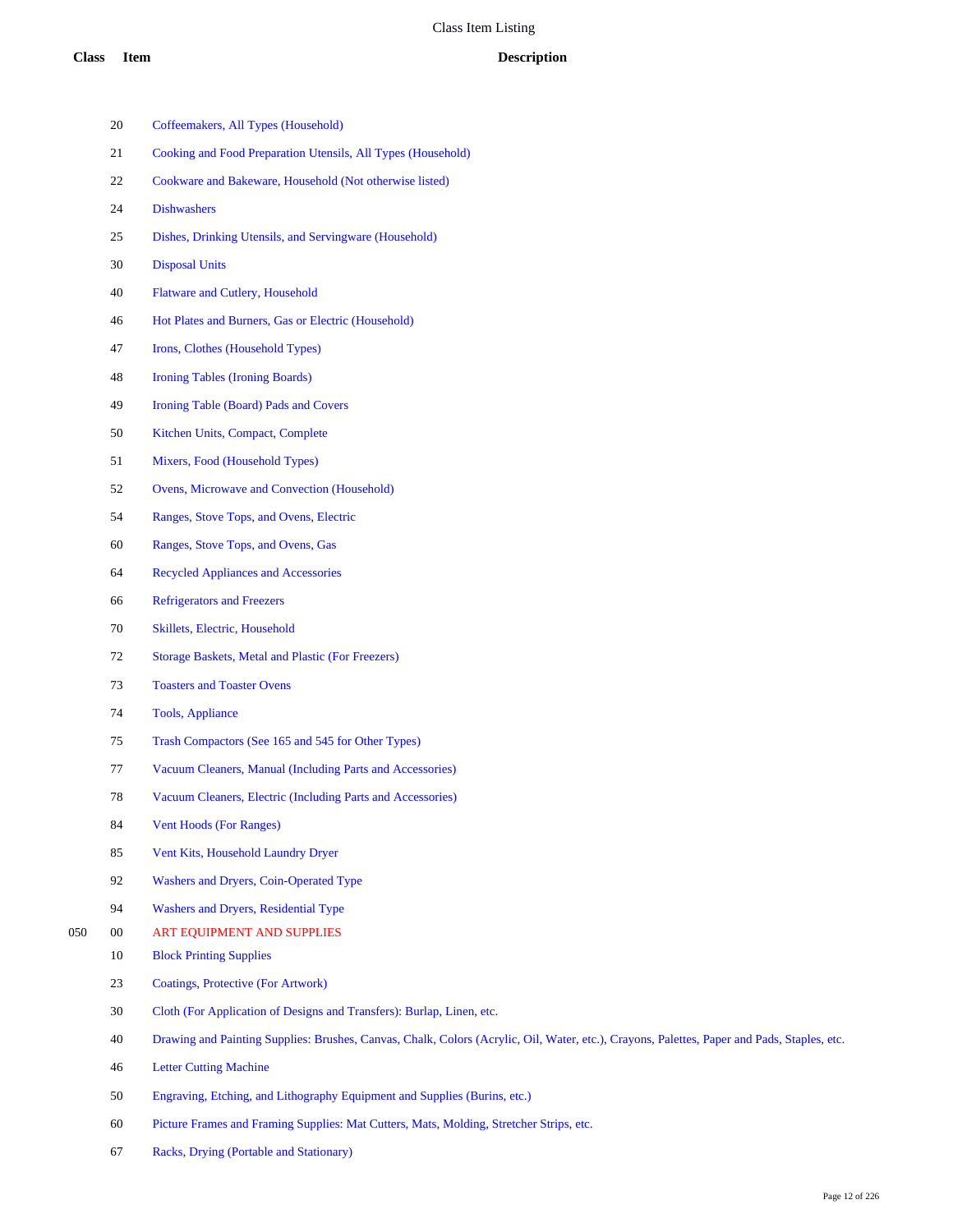|     | 69     | <b>Recycled Art Equipment and Supplies</b>                                                                   |
|-----|--------|--------------------------------------------------------------------------------------------------------------|
|     | 80     | Sculpturing Equipment and Supplies: Carving Boards, Casting Materials, Modeling Clay, Sculptor's Tools, etc. |
|     | 82     | Shapes, Strings, Tapes, Twists, etc. (Decorative Art Items)                                                  |
|     | 85     | <b>Silk Screen Process Supplies</b>                                                                          |
|     | 87     | <b>Stained Glass Supplies</b>                                                                                |
| 052 | $00\,$ | <b>ART OBJECTS</b>                                                                                           |
|     | 02     | <b>Antiques</b>                                                                                              |
|     | 08     | Ceramic and Glass Objects (Shadow Boxes, Stained Glass, etc.)                                                |
|     | 12     | Collectibiles, Museum Pieces, etc. (Not Otherwise Classified)                                                |
|     | 14     | Cut-Outs, Life Size/Oversized, of Animals and Symbols                                                        |
|     | 16     | Drawings (Originals) (Charcoal Prints, etc.)                                                                 |
|     | 24     | Engravings, Etchings, Linocuts, Lithographs, Scrolls, Serigraphs, and Similar Reproductions                  |
|     | 32     | Fabric Designs (Silk Screen, etc.)                                                                           |
|     | 40     | <b>Masks</b>                                                                                                 |
|     | 48     | <b>Mixed Media</b>                                                                                           |
|     | 50     | <b>Murals, Canvas</b>                                                                                        |
|     | 51     | Murals, Clay                                                                                                 |
|     | 52     | Murals, Glass                                                                                                |
|     | 53     | Murals, Photographic: Kiln Fired, Image Sublimation                                                          |
|     | 54     | Murals: Stone, Tile                                                                                          |
|     | 55     | Murals, Wall                                                                                                 |
|     | 56     | Paintings (Originals) (Oil, Acrylic, Water Color, etc.)                                                      |
|     | 64     | Photographs                                                                                                  |
|     | 72     | Posters and Prints (Not Originals)                                                                           |
|     | 76     | <b>Recycled Art Objects</b>                                                                                  |
|     | 80     | Sculptures: Marble, Metal, Plastic, etc.                                                                     |
|     | $88\,$ | <b>Wood Carvings and Woodcuts</b>                                                                            |
| 055 | $00\,$ | AUTOMOTIVE ACCESSORIES FOR AUTOMOBILES, BUSES, TRAILERS, TRUCKS, ETC.                                        |
|     | 02     | Air Bags, Automotive                                                                                         |
|     | 04     | <b>Air Conditioners and Parts</b>                                                                            |
|     | 05     | Anti-theft and Security Devices, Automotive                                                                  |
|     | 06     | <b>Automobile Top Carriers</b>                                                                               |
|     | 08     | Belts, Safety; and Child Restraint Systems                                                                   |
|     | 10     | <b>Brake Adjusters</b>                                                                                       |
|     | 11     | <b>Bug Screens and Protective Shields, Vehicle</b>                                                           |
|     | 12     | Cameras, Video (For Use in Police Vehicles)                                                                  |
|     |        |                                                                                                              |

- Car Seats for Infants
- Chains and Traction Belts, Tire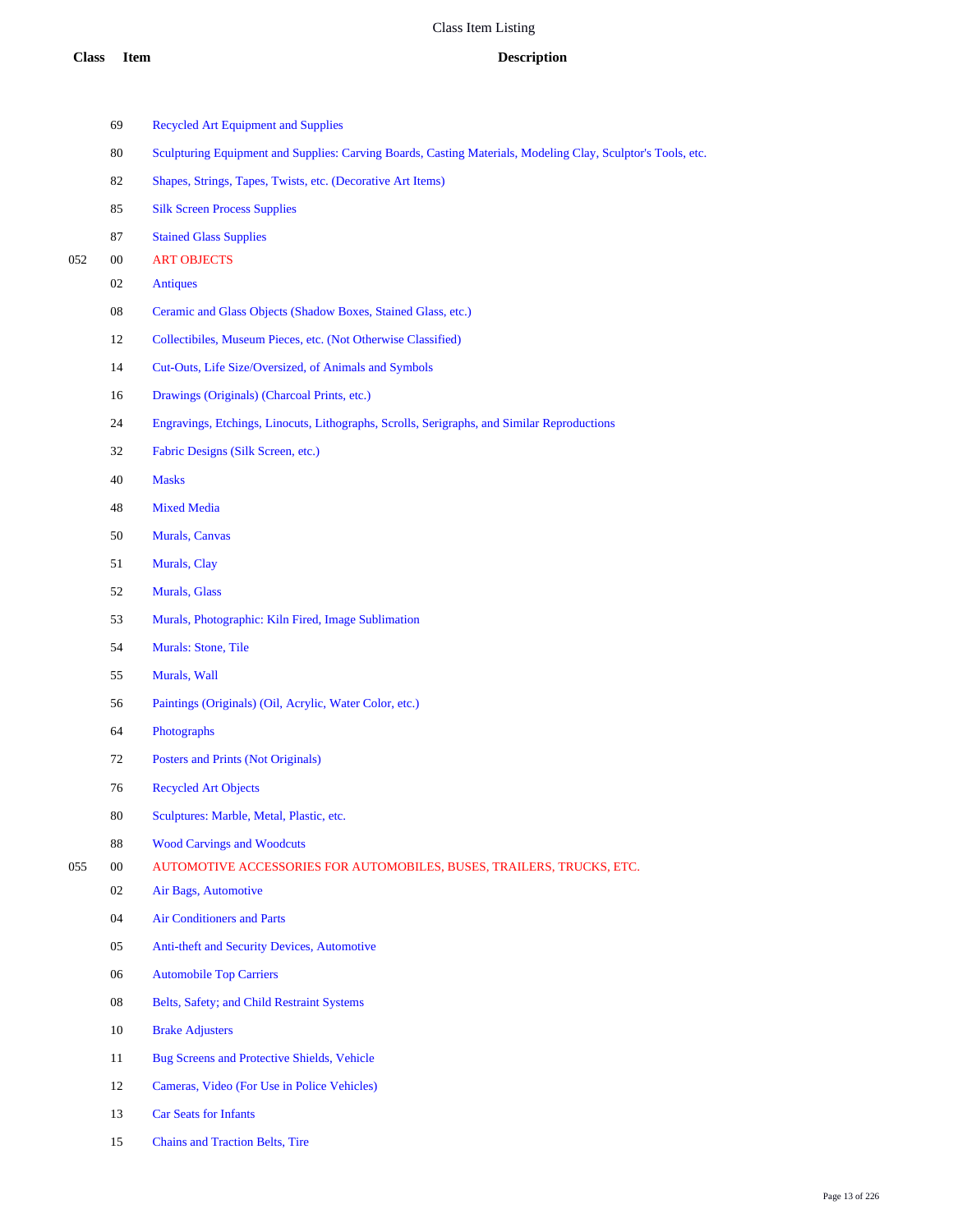- Consoles, Police Vehicle (Includes Controls for P.A., Sirens, Warning Devices)
- Controls (For the Physically Impaired)
- Conversion Kits and Systems for CNG, LPG, etc. Gases
- Couplings and Hitches
- Cushions and Covers, Seat, Automotive
- Emergency Kits for Vehicles Including First Aid Kit, Tools, etc.
- Fans, Cab
- Fifth Wheels
- Gauges, Automotive (Incl. Speedometers)
- Generators, 110V (Attached to and Operated by Automotive Engine)
- Global Positioning Systems for Tracking Vehicles
- Grille Guards and Crash Cushions
- Headlights, Accessories and Parts (Including Lamps)
- Heaters, Defrosters, and Defogging Systems
- Immobilizer Devices, Vehicle
- Interior Trim Items, Vehicle
- Lights and Lens: Back-up, Stop, Tail, and Parking
- Lights and Lens: Clearance and Marker (Incl. License Plate Lights)
- Lights and Lens: Directional and Turn Signal
- Lights and Lens: Emergency, Flood, Trouble and Spotlights
- Lights and Lens: Miniature, Automotive
- Lights and Accessories: Flashing, Light Bars, Revolving, and Warning (Including Strobe/Warning Lights)
- Lights and Lens, Automotive (Not Otherwise Classified)
- Mats, Floor (See 760-56 for Heavy Equipment Type)
- Mirrors, Rearview, Interior and Exterior
- Moisture Separators
- Monitors, Computerized (Brakes, Lights, RPM, Temperature, etc.)
- Organizers (Cup Holders, Tissue Dispenser, etc.)
- Power Takeoff
- Propane/Butane or Natural Gas Conversion Equipment
- Racks, Vehicle (Gun, Hat, etc.)
- Reel Assembly, Cable, Vehicle Mounted
- Reflectors
- Seats and Parts, Automotive
- Sirens, Horns and Back-up Alarms
- Splash Guards
- Switches and Flashers, Automotive
- Tanks, Fuel, Auxiliary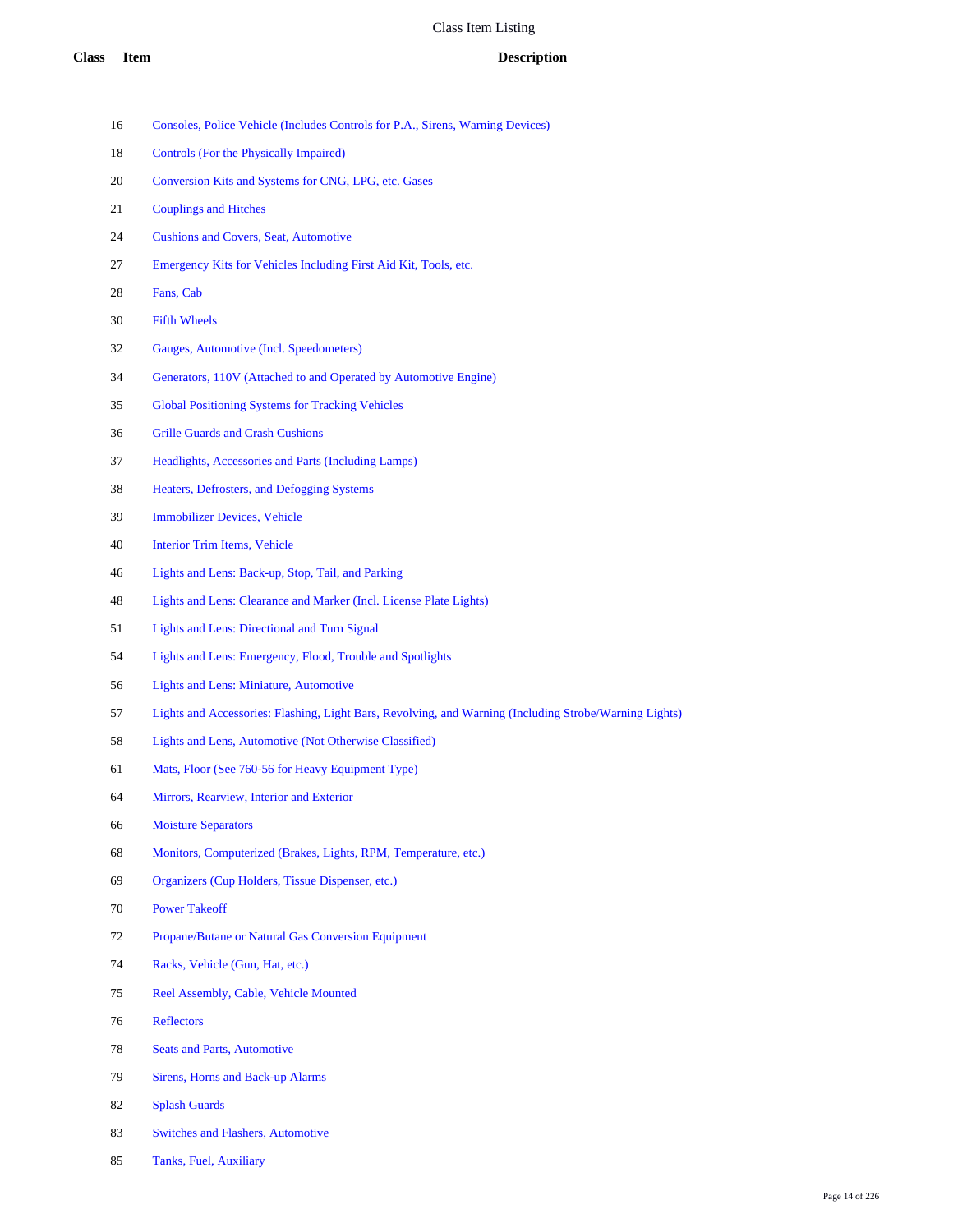|     | 88 | Tops and Covers (For Short Wheelbase Vehicles)                                                         |
|-----|----|--------------------------------------------------------------------------------------------------------|
|     | 89 | Warning Devices, Triangular (Including Slow Moving Vehicle Signs)                                      |
|     | 90 | Wheelchair Lift and Accessories, Vehicle-Mounted                                                       |
|     | 91 | Vehicle Safety Systems (Including Collision Avoidance and Impact Sensing)                              |
|     | 95 | <b>Recycled Automotive Accessory Items</b>                                                             |
| 060 | 00 | AUTOMOTIVE AND TRAILER EQUIPMENT AND PARTS                                                             |
|     | 01 | <b>Adapters and Clevises, Automotive Parts</b>                                                         |
|     | 03 | Antifreeze                                                                                             |
|     | 06 | Axles, Trailers and Trucks, Tandem and Single                                                          |
|     | 09 | Batteries For Electric Vehicles (Including Recycled Types)                                             |
|     | 12 | Batteries, Storage (Including Electrolyte and Recycled Types)                                          |
|     | 15 | <b>Brakes, Electric Controller</b>                                                                     |
|     | 18 | <b>Brake Fluid, Hydraulic</b>                                                                          |
|     | 21 | Brakes, Repairs, and Replacements (Not Electric Controller)                                            |
|     | 23 | <b>Bushings and Related Items</b>                                                                      |
|     | 24 | Cables, Looms, and Terminals (Incl. Fuse Holders) (See 280-75 for Cable and Wire Ties)                 |
|     | 27 | Cement, Radiator                                                                                       |
|     | 33 | Clamps, Hose                                                                                           |
|     | 35 | Cooling System: Radiators, Complete and Cores; Thermostats; Water Pumps; etc.                          |
|     | 36 | Electrical Accessories: Alternators, Ammeters, Distributors, Generators, Regulators, Starters, etc.    |
|     | 37 | Electrical Parts (Not Ignition) (Not Otherwise Classified)                                             |
|     | 38 | Engines, Diesel (Automotive) and Replacement Parts                                                     |
|     | 40 | Engines, Gasoline: Complete, Short Block, and Parts                                                    |
|     | 41 | Exhaust System: Clamps, Exhaust Pipes, Mufflers, Tailpipes, Catalytic Converters, etc.                 |
|     | 42 | Filters: Air, Fuel, Oil, Power Steering, Transmission and Water, and PCV Valves                        |
|     | 45 | <b>Fittings (For Copper Tubing)</b>                                                                    |
|     | 46 | Front End Alignment Parts and Accessories (See 075 for Equipment)                                      |
|     | 47 | Fuel System: Carburetors and Kits, Fuel Pumps, Tanks and Caps, etc.                                    |
|     | 50 | <b>Fuses, Automotive</b>                                                                               |
|     | 54 | <b>Gaskets and Gasket Material, Automotive</b>                                                         |
|     | 57 | Glass and Supplies: Door, Windshield, etc.                                                             |
|     | 58 | Governors, Engine and Road Speed                                                                       |
|     | 60 | Hose and Hose Fittings: Brake, Heater, Radiator, Vacuum, Washer, Wiper, etc.                           |
|     | 61 | <b>Hydraulic System Components and Parts</b>                                                           |
|     | 63 | Ignition System: Coils, Condensers, Points, Rotors, Spark Plugs (Not Aircraft), Spark Plug Wires, etc. |
|     | 64 | Lubricating System and Parts (See 060-42 for Filters and Class 075 for Equipment)                      |
|     | 65 | Power and Drive Train Components and Parts                                                             |
|     |    |                                                                                                        |

Recycled Automotive Parts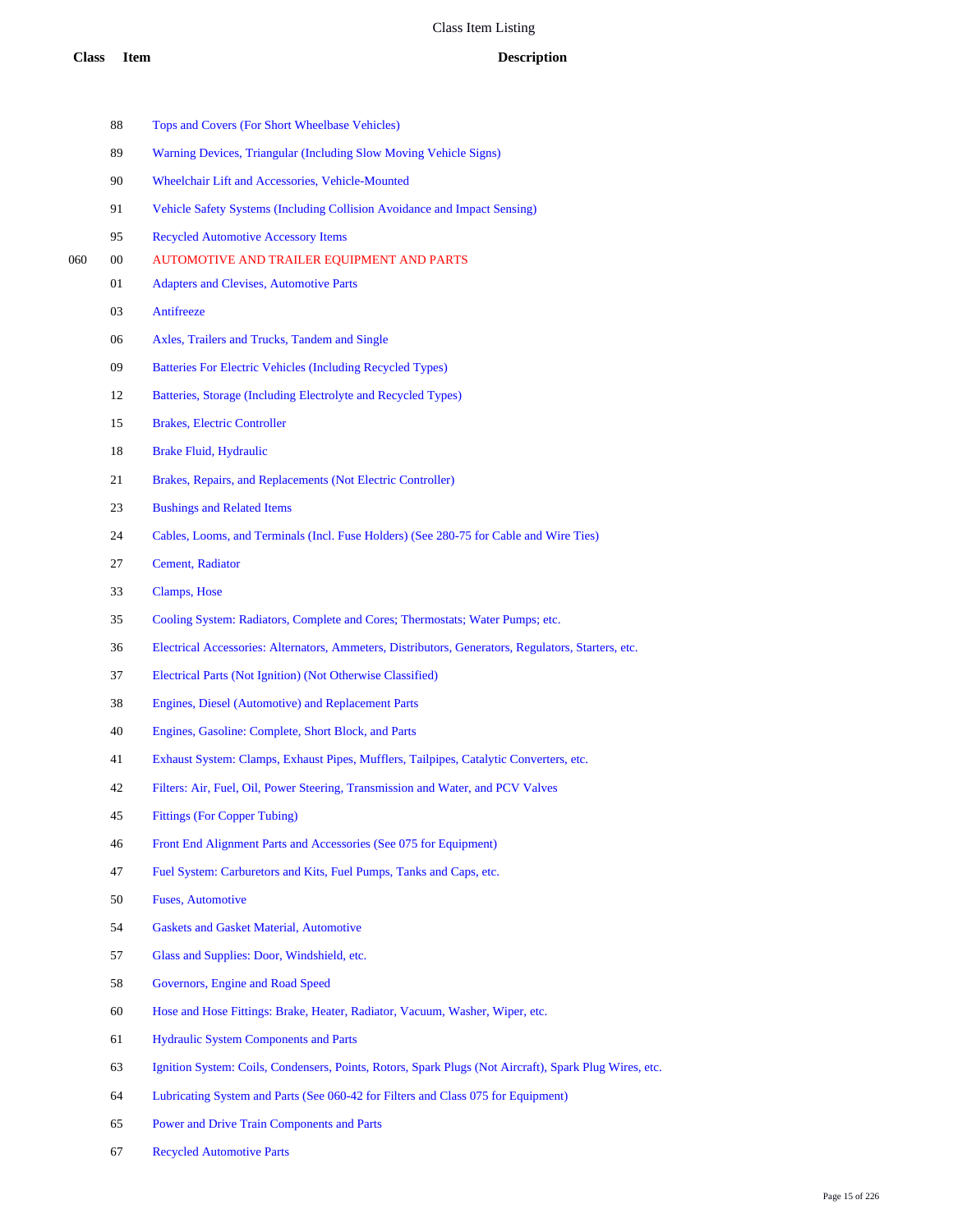- Remanufactured Engines, Transmissions, Differentials and Rear Axle Assemblies
- Replacement Parts for Chrysler (Mopar)
- Replacement Parts for Ford
- Replacement Parts for General Motors
- Replacement Parts for International Harvester
- Replacement Parts for other than Chrysler, Ford, General Motors, and International Harvester
- Retread Rubber
- Retreading Equipment
- Seals and O-Rings
- Shock Absorbers, Struts, etc.
- Springs, Leaves, Suspensions, etc. (Incl. Sway Bars)
- Steering Components and Parts
- Tire and Tube Repair Items and Vulcanizers
- Tire Sealing Compound
- Transmissions, Standard and Automatic (Including Clutch Assemblies and Parts)
- Wheel Bearings and Seals
- Wheels and Rims (Including Wheel Covers and Hubcaps)
- Windshield Wiper and Washer Assemblies, and Parts (Including Windshield Washer Fluid)
- This item has been deleted. Please re-assign.
- This item has been deleted. Please re-assign.
- 00 AUTOMOTIVE AND TRAILER BODIES, BODY ACCESSORIES, AND PARTS
	- Aerial Ladders and Towers (Including Buckets for Personnel)
	- Bodies and Parts, Passenger Cars
	- Bodies, Animal Control
	- Bodies, Utility
	- 12 Body and Frame Parts (Not Otherwise Classified)
	- Bookmobile Bodies
	- Bus Bodies, School
	- Cement Truck Bodies
	- Covers, Camper Shells, Load Covers, etc. (For Trucks)
	- Derrick, Digger, Truck Mounted
	- Dump Bodies, Hoist Subframes, etc.
	- Fire Protection and Crash Rescue Bodies
	- Flat Bed Bodies
	- Grain Bodies
	- Handles, Grab
	- Hatches, Roof (For Ventilation, Emergency Exit, etc.)
	- Headache Racks (For Truck Bodies)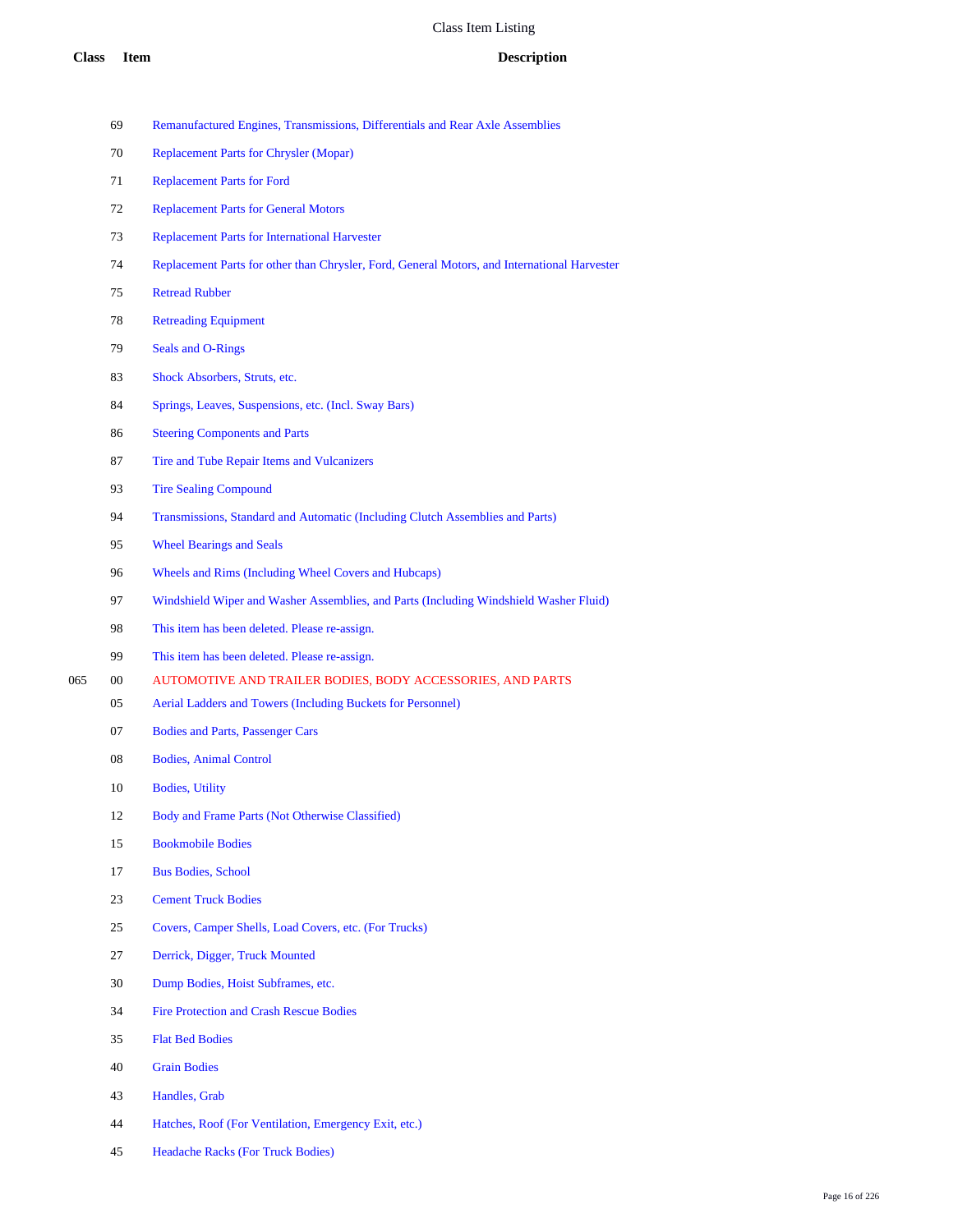|     | 50         | <b>Ladder Rack Bodies</b>                                                                       |
|-----|------------|-------------------------------------------------------------------------------------------------|
|     | 55         | <b>Livestock Bodies</b>                                                                         |
|     | 60         | <b>Milk Delivery Bodies</b>                                                                     |
|     | 62         | <b>Mobile Service and Lubrication Bodies</b>                                                    |
|     | 65         | <b>Oil Field Bodies</b>                                                                         |
|     | 66         | <b>Ordnance (Explosive) Disposal Bodies</b>                                                     |
|     | 67         | <b>Platform Bodies (Including Elevating Type)</b>                                               |
|     | 68         | <b>Powerlift Tailgate</b>                                                                       |
|     | 69         | <b>Pickup Truck Bodies</b>                                                                      |
|     | $70\,$     | <b>Refrigerated Bodies</b>                                                                      |
|     | 72         | Recycled Autmotive Body Accessories and Parts                                                   |
|     | 75         | <b>Refuse/Garbage Collection Bodies and Parts</b>                                               |
|     | 78         | Sewer/Catch Basin Cleaning Body and Equipment                                                   |
|     | 80         | <b>Stake Bodies</b>                                                                             |
|     | 83         | <b>Tanker Truck Bodies</b>                                                                      |
|     | 84         | Tarpaulins for Truck Bodies (See 450-15 and 77 for Other Types)                                 |
|     | 85         | <b>Tool Compartment Boxes (For Trucks)</b>                                                      |
|     | 86         | Truck Bodies and Parts (Not Otherwise Classified)                                               |
|     | 87         | <b>Truck Bed Liners</b>                                                                         |
|     | 88         | Trailer Bodies and Parts (Including Access Steps and Ladders)                                   |
|     | 90         | <b>Van Truck Bodies</b>                                                                         |
|     | 92         | <b>Water Tank Bodies</b>                                                                        |
|     | 94         | <b>Winches and Cranes, Automotive</b>                                                           |
|     | 95         | <b>Wrecker Bodies</b>                                                                           |
| 070 | 00         | AUTOMOTIVE VEHICLES AND RELATED TRANSPORTATION EQUIPMENT (INCLUDING TRAILERS)                   |
|     | 03         | <b>Ambulances and Rescue Vehicles</b>                                                           |
|     | 06         | <b>Automobiles</b>                                                                              |
|     | ${\bf 08}$ | <b>Bookmobiles Complete</b>                                                                     |
|     | 12         | Motorcycles, Accessories, and Parts                                                             |
|     | 15         | <b>Motor Homes</b>                                                                              |
|     | 18         | Motor Scooters and Trucksters, Engine Driven (Including all Terrain Vehicles)                   |
|     | 20         | Motor Scooters and Trucksters, Electric Powered (Including Golf Carts and All Terrain Vehicles) |
|     | 22         | Off-Road Vehicles (Tracked or Wheeled)                                                          |
|     | 23         | Passenger Vehicles, Electric                                                                    |
|     | 24         | Prisoner Transport Bus and Van (Including Special Components)                                   |
|     | 27         | This item has been deleted. Please re-assign.                                                   |
|     | 30         | <b>School Bus Chassis</b>                                                                       |
|     | 33         | School Buses, Complete, Conventional Type                                                       |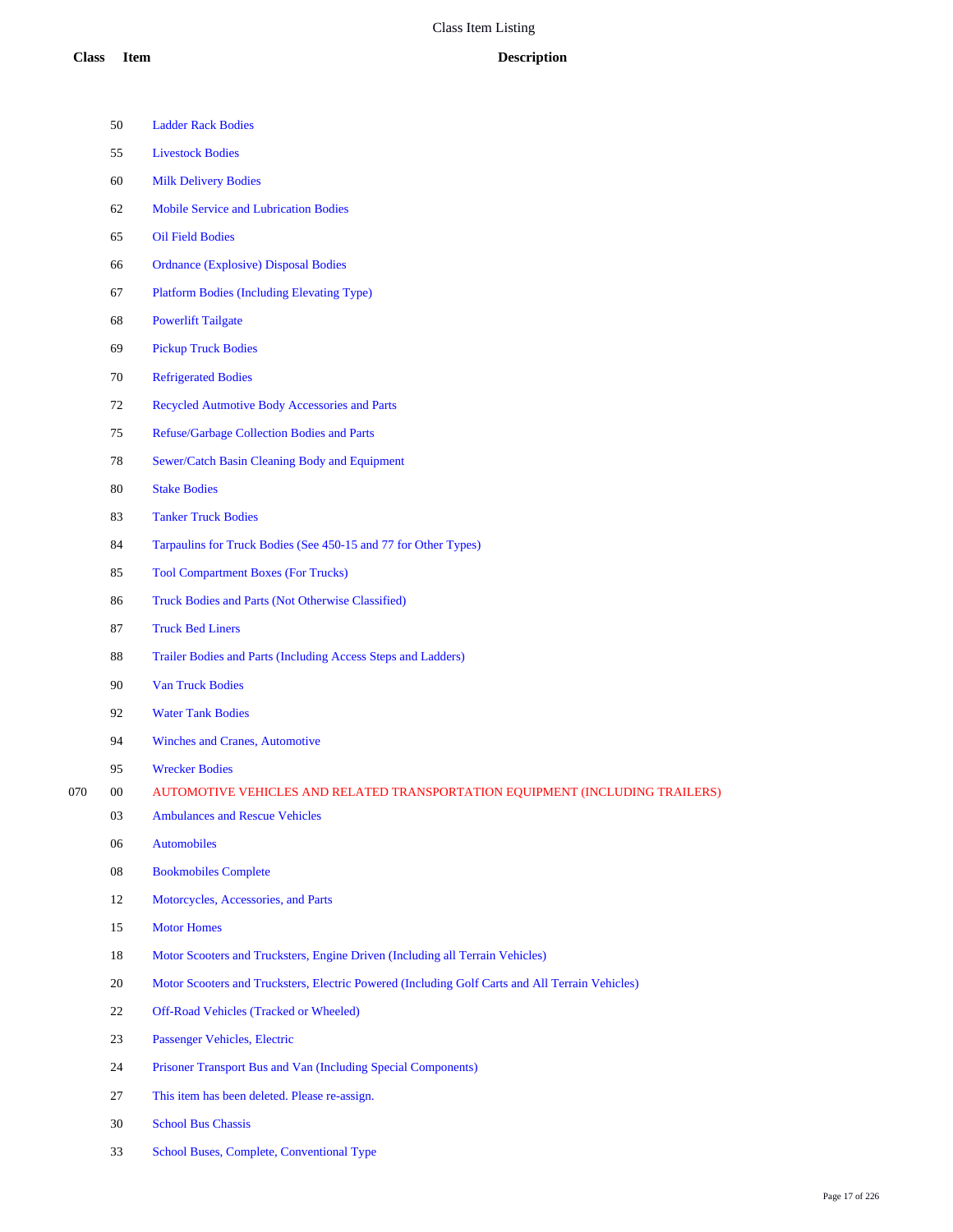- School Buses, Complete, Small Vehicle Type
- Short Wheelbase, Two-and Four-Wheel Drive Vehicle
- Snowmobiles (See Class 765 for Snow Blowers and Snow Plows)
- Truck Tractors
- Trucks, Cab and Chassis Only
- Trucks (One Ton and Less Capacity)
- Trucks (Over One Ton Capacity)
- Trucks (With Specialized Bodies Aerial Ladders and Tower Buckets, Diggers, etc.)
- Trucks, Diesel (All Capacities)
- Trucks, Fire Protection and Crash Rescue
- Trailers, Custom: Personnel, Food Service, Equipment, Refrigerated, etc.
- Trailers, Dump, Bottom Dump Type
- Trailers, Dump, Hydraulic
- Trailers, Farm Implement and Produce
- Trailers, Flat Bed
- Trailers, Gooseneck
- Trailers, House (Mobile Dorms, Homes, Labs, Offices)
- Trailers, Hydraulic Elevating Type
- Trailers, Livestock
- Trailers, Pole
- Trailers, Lowboy
- Trailers, Roller Bed
- Trailers, Tank
- Trailers, Tilt Bed
- Trailers, Truck (Not Otherwise Classified)
- Trailers, Van, Completely Enclosed
- Trailers, Van, Semi-Enclosed
- Trailers, Wire Stringing (Reel Type)
- Trams, Touring
- Vans, Cargo
- Vans, Personnel (Regular and Handicapped Equipped)
- Vans, Modified (Custom)
- Wreckers
- 00 AUTOMOBILES, SCHOOL BUSES, SUVS, AND VANS (Incl. Diesel, Gasoline, Electric, Hybrid, and all other Fuel Types)
	- Ambulances and Rescue Vehicles (See 072-30 for Fire Protection and Crash Rescue Trucks)
	- Automobiles and Station Wagons (See 071-80 for SUV Types)
	- Automobiles, Police and Security Equipped
	- Bus Chassis, School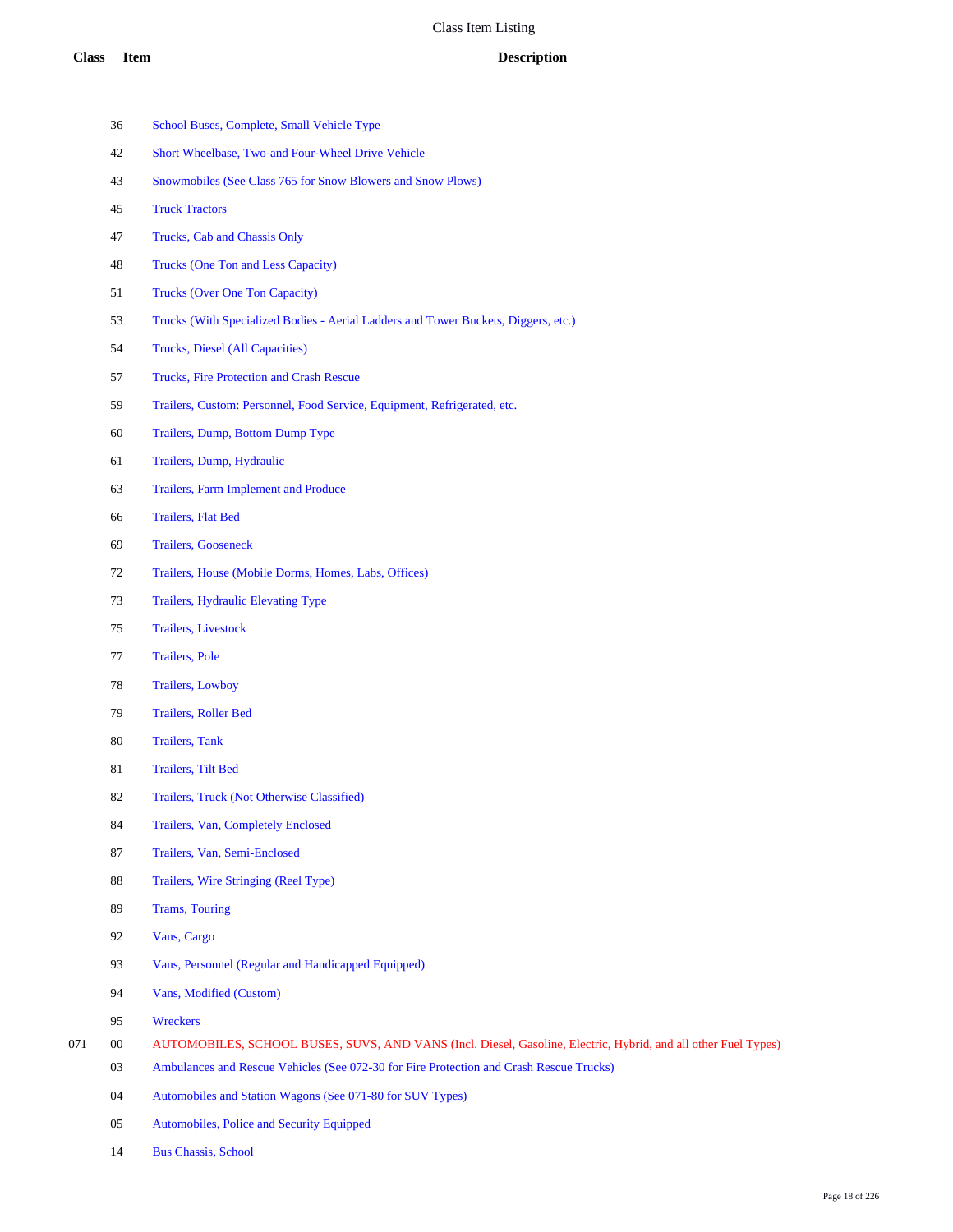|     | 15     | Buses Complete, School (Conventional Type) (See Classes 556 thru 559 for Mass Transit Vehicles) |
|-----|--------|-------------------------------------------------------------------------------------------------|
|     | 16     | Buses Complete, School (Small Vehicle Type)                                                     |
|     | 17     | Buses and Vans, Prisoner Transport (Incl. Special Components)                                   |
|     | 53     | Motorscooters and Trucksters (Incl. All Terrain Types, Golf Carts, etc.)                        |
|     | 55     | Motor Homes (Incl. Bookmobiles, Mobile and Field Offices, etc.)                                 |
|     | 56     | Motorcycles                                                                                     |
|     | 76     | Snowmobiles (See Class 765 for Snow Blowers and Plows)                                          |
|     | 80     | <b>SUV Type Vehicles (Incl. Carryalls)</b>                                                      |
|     | 86     | <b>Trams, Touring</b>                                                                           |
|     | 90     | Vans, Cargo                                                                                     |
|     | 91     | Vans, Customized                                                                                |
|     | 92     | Vans, Passenger (Regular and Handicapped Equipped)                                              |
| 072 | $00\,$ | TRUCKS (Incl. Diesel, Gasoline, Electric, Hybrid, and Alternative Fuel Units)                   |
|     | 01     | Class 1 Trucks (6,000 lb. GVWR or less)                                                         |
|     | 02     | Class 2 Trucks (6,001 - 10,000 lb. GVWR)                                                        |
|     | 03     | Class 3 Trucks (10,001 - 14,000 lb. GVWR)                                                       |
|     | 04     | Class 4 Trucks (14,001 - 16,000 lb. GVWR)                                                       |
|     | 05     | Class 5 Trucks (16,001 - 19,500 lb. GVWR)                                                       |
|     | 06     | Class 6 Trucks (19,501 - 26,000 lb. GVWR)                                                       |
|     | 07     | Class 7 Trucks (26,001 - 33,000 lb. GVWR)                                                       |
|     | 08     | Class 8 Trucks (33,001 lb. GVWR and Over)                                                       |
|     | 30     | <b>Trucks, Fire Protection and Crash Rescue</b>                                                 |
|     | 94     | Wreckers, Complete (See 065-95 for Wrecker Bodies)                                              |
| 073 | $00\,$ | <b>TRAILERS</b>                                                                                 |
|     | 10     | Trailers, Semi, Enclosed                                                                        |
|     | 14     | Trailers, Specialty, Enclosed, Tag-Along                                                        |
|     | 15     | Trailers, Specialty, Frame, Tag-Along                                                           |
|     | 24     | <b>Trailers, Transport, Dry Bulk</b>                                                            |
|     | 27     | Trailers, Transport, Equipment, Fixed Deck, Tag-Along                                           |
|     | 28     | Trailers, Transport, Equipment, Tilt Deck, Tag-Along                                            |
|     | 30     | <b>Trailers, Transport, Machinery</b>                                                           |
|     | 32     | <b>Trailers, Transport, Tank</b>                                                                |
|     | 43     | Trailers, Utility, Enclosed, Tag-Along                                                          |
|     | 45     | Trailers, Utility, Flatbed, Tag-Along                                                           |
|     | 47     | <b>Trailers, Utility, Gooseneck</b>                                                             |
|     | 50     | Trailers, Utility, Tilt Deck, Tag-Along                                                         |
| 075 | $00\,$ | AUTOMOTIVE SHOP AND RELATED EQUIPMENT AND SUPPLIES                                              |

- Air Powered Shop Tools, Regulators, and Parts
- Alarm Systems, Visual and Audio (For Electrically and Mechanically Operated Doors)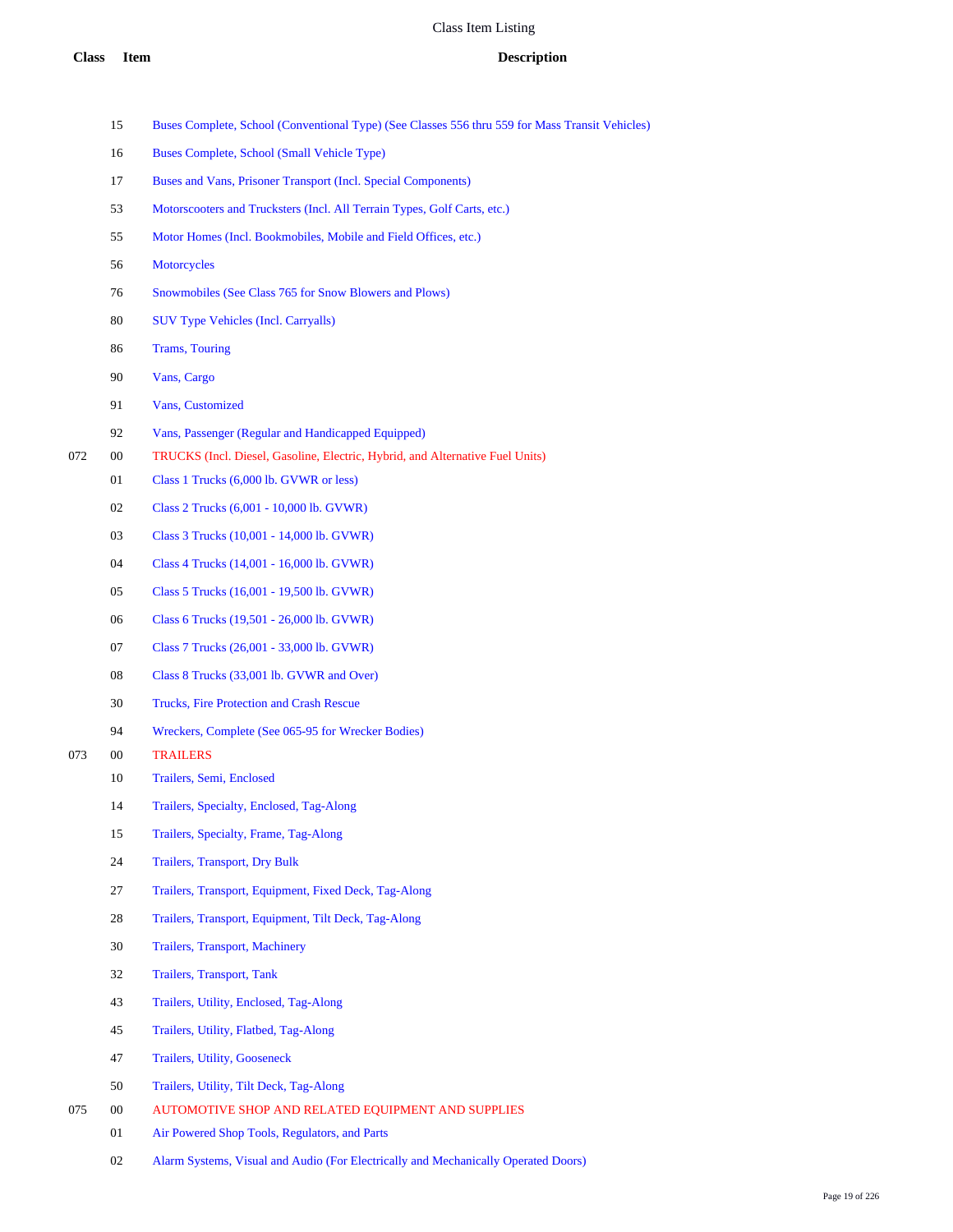- Aligners, Balancers, and Accessories, Wheel
- Battery Chargers and Testers, Automotive (See Also Class 725)
- Brake Bench Stands
- Brushes and Cleaning Compounds, Automotive Cleaning
- Carbon Removing Tools
- Cements (For Chromated Felt, Gaskets, Trim, and Weather Strip) and Gasket Shellac
- Chamois and Sponges (Including Car Wash Mittens and Windshield Squeegees)
- Cleaning and Washing Equipment, Steam, Cold and Hot Water Pressure and Jet Types, Portable and Stationary (Also See 075-49)
- Crankshaft Truing and Engine Stands
- Creepers
- Diagnostic Instrument System for Vehicle Emission Testing
- Dynamometers
- Fender Covers
- Files, Ignition, Tungsten Point
- Flush and Fill Equipment and Tools (For Automatic Transmissions, Cooling Systems, Power Steering Systems, etc)
- Grinders, Cylinder Hone and Valve Seat; Portable Boring Machines; Hones; and Boring Bars
- Hand Tools, Automotive Air Conditioning (Including Refrigerant Charging Equipment)
- Hand Tools, Body Rebuilder's
- Hand Tools, Special Automotive: Brake Tools, Body and Fender Dollies, Hand Operated Pullers, Mechanic's Inspection Mirror, etc. (For Hardware See Class 450)
- Hose, Exhaust (For Shop Use Only)
- Hydrometers, Antifreeze and Battery
- Jacks, Safety Stands, Portable Cranes, and Parts (For Automobiles, Trailers, Trucks, and Transmissions)
- Lights, Drop, and other Remote Work Lights (With Cords)
- Lathes, Armature and Brake Drum
- Lifts and Hoists, Floor Type: Electric, Hydraulic, or Pneumatic
- Lubrication Equipment: Guns, Hoses, Fittings, Lubricators, Oil Pumps, etc. (Including Oil Filter Presses)
- Mechanic's Equipment and Tools (Not Otherwise Classified)
- Mechanic's Wire
- Parts Washing Equipment Including Air Agitated and Pump Agitated (Also See 075-19)
- Oil Analysis and Diagnostic Equipment
- Presses and Pullers, Machine Powered (Including Frame Alignment)
- Reclamation Equipment, Automotive (Including Refrigerant Recovery)
- Recycled Automotive Products (Not Otherwise Classified)
- Reel and Hose Assemblies, Air and Water Dispensing
- Refinisher Products (Including Polish and Body Filler, For Paint See Class 630)
- Relining Equipment (For Brakes)
- Shop and Mechanic's Equipment and Supplies, Recycled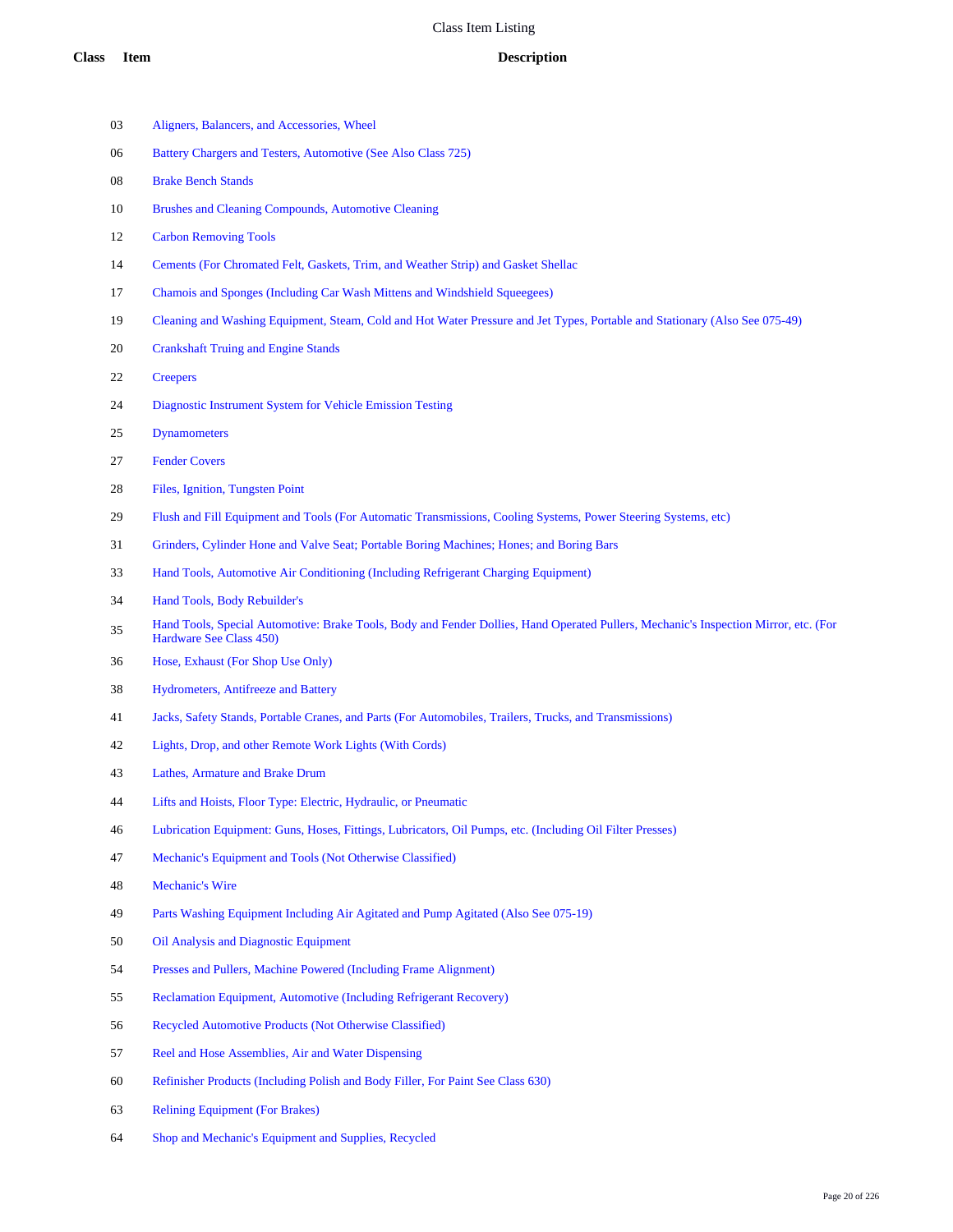- Spark Plug Cleaner and Tester, Electric
- Specialty Products: Carburetor Cleaning Compound, Radiator Flush and Stop Leak, Transmission Sealing Compound, Water Pump Lubricant, Windshield Washer Solvent, etc.
- Spring Tester (To Balance Valve Springs, etc.)
- Spill Containment, Clean-Up, and Hazardous Waste Elimination System (For Vehicle Maintenance and Repair Work)
- Starting Equipment, Vehicle (Equipment Battery, Not Battery to Battery)
- Tachometer (With Wheel for Speed Recording)
- Testers: Engine Analysis, Headlight, Ignition, Timing, Compression, Oscilloscopes, Stroboscopes, etc.
- Tire Changing Equipment
- Tire Changing Tools and Accessories: Lug Wrenches, Tire Gauges, Tire Mounting Lubricant, Tire Pumps, etc.
- Tire Storage Racks
- Tow Bars and Chains
- Training Aids and Instructional Equip. and Supplies, Automotive
- Undercoater Equipment and Accessories
- Undercoating Compounds
- 94 Wheel Chocks (Blocks)
- Valve Grinding Compounds
- Vehicle Washing Systems, Automatic, Stationary
- Windshield Replacement Tools
- 00 BADGES, AWARDS, EMBLEMS, NAME TAGS AND PLATES, JEWELRY, ETC.
	- Badges, Buttons, Emblems, and ID Cards, Celluloid and Plastic: Student, Faculty, Membership, Employee, etc.
	- Badges and Emblems, Metal: Cap, Game Wardens', Officers', Service Awards, Uniform, etc.
	- Card Holders, All Types (See Class 578 for Metal)
	- Convention Badges and Name Tags, Adhesive Back
	- Convention Badges and Name Tags, Nonadhesive type
	- Fasteners (For Badges, etc.): Metal, Plastic, etc.
	- Folders, Presentation
	- This item has been deleted. Please re-assign.
	- Nameplates, Metal, Adhesive Back
	- Nameplates, Metal, Nonadhesive
	- Nameplates, Plastic
	- Nameplates, Specialty (Including Clocks, Logos, Pen/Pencil Sets, etc.)
	- Ribbons and Rosettes (Awards)
	- Recycled Awards, Convention Items, Trophies, etc.
	- Service Awards, Specialty Type
	- Tags: Luggage, Security, Identification
	- Tags, Metal, Adhesive Back: Inventory, Property, Tool, etc.
	- Tags, Metal, Nonadhesive: Inventory, Property, Skiff, Seine Trawl, etc.
	- Tags, Pet Identification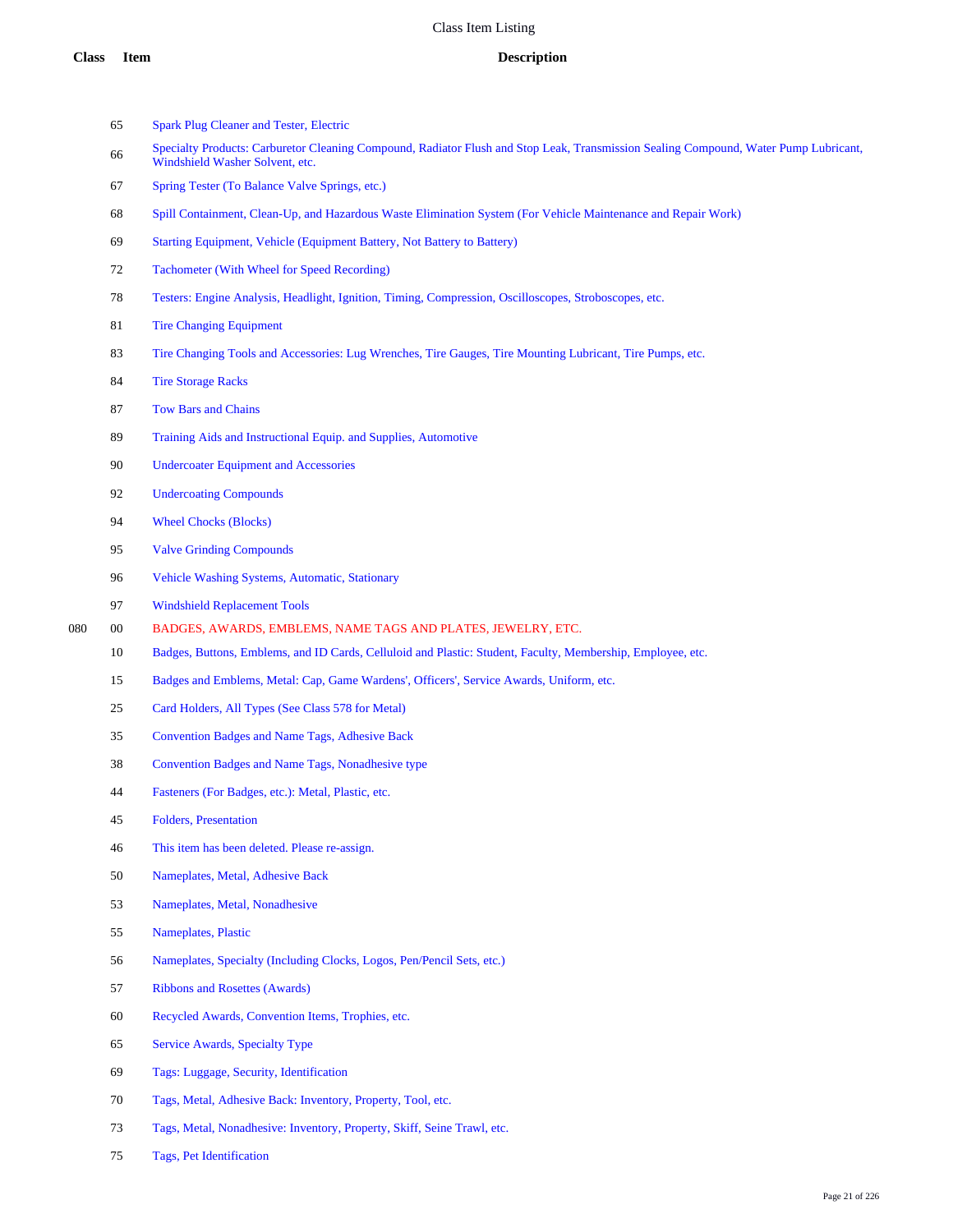- Trophies, Plaques, Awards, Certificates, etc. (Not Otherwise Classified)
- 00 BAGS, BAGGING, TIES, AND EROSION SHEETING, ETC.
	- Bags, Biodegradable
	- Bagging, Burlap (For Baling Cotton)
	- Bags, Burlap or Jute
	- Bags, Canvas or Duck (Except Mail)
	- Bags, Cement
	- Bags, Dunnage
	- Bags, Denim
	- Bags, Hazardous Material
	- Bags, Mail
	- Bags, Muslin
	- Bags, Osnaburg
	- Bags: Nylon, Polyester, Polypropylene
	- Bags, Potato
	- Bags, Sand
	- Patterns, Cotton Bagging
	- Recycled Bags and Erosion Control Items
	- Sacks, Cotton Harvesting
	- Seals, Mailbag, etc.
	- Soil Erosion Sheeting Material (To Include Silt Fencing): Asphalt, Biodegradable Paper, Burlap, Excelsior, Jute, Straw, etc.
	- Ties For Bags and Cotton Bales
- 00 BAKERY EQUIPMENT, COMMERCIAL
	- Dough Mixers
	- Dough Sheeters and Dividers
	- Dough Troughs
	- Dough Trucks
	- Flour Sifters
	- Ovens, Bakery
	- Pins, Rolling
	- Proof Boxes
	- Recycled Bakery Equipment and Supplies
	- Roll Dividers and Rounders
	- Slicers, Bread
	- Tables, Bakers'
	- Wrapping Machines, Bakery
- 095 00 BARBER AND BEAUTY SHOP EQUIPMENT AND SUPPLIES
	- Barber Chairs and Parts
	- Barber Jackets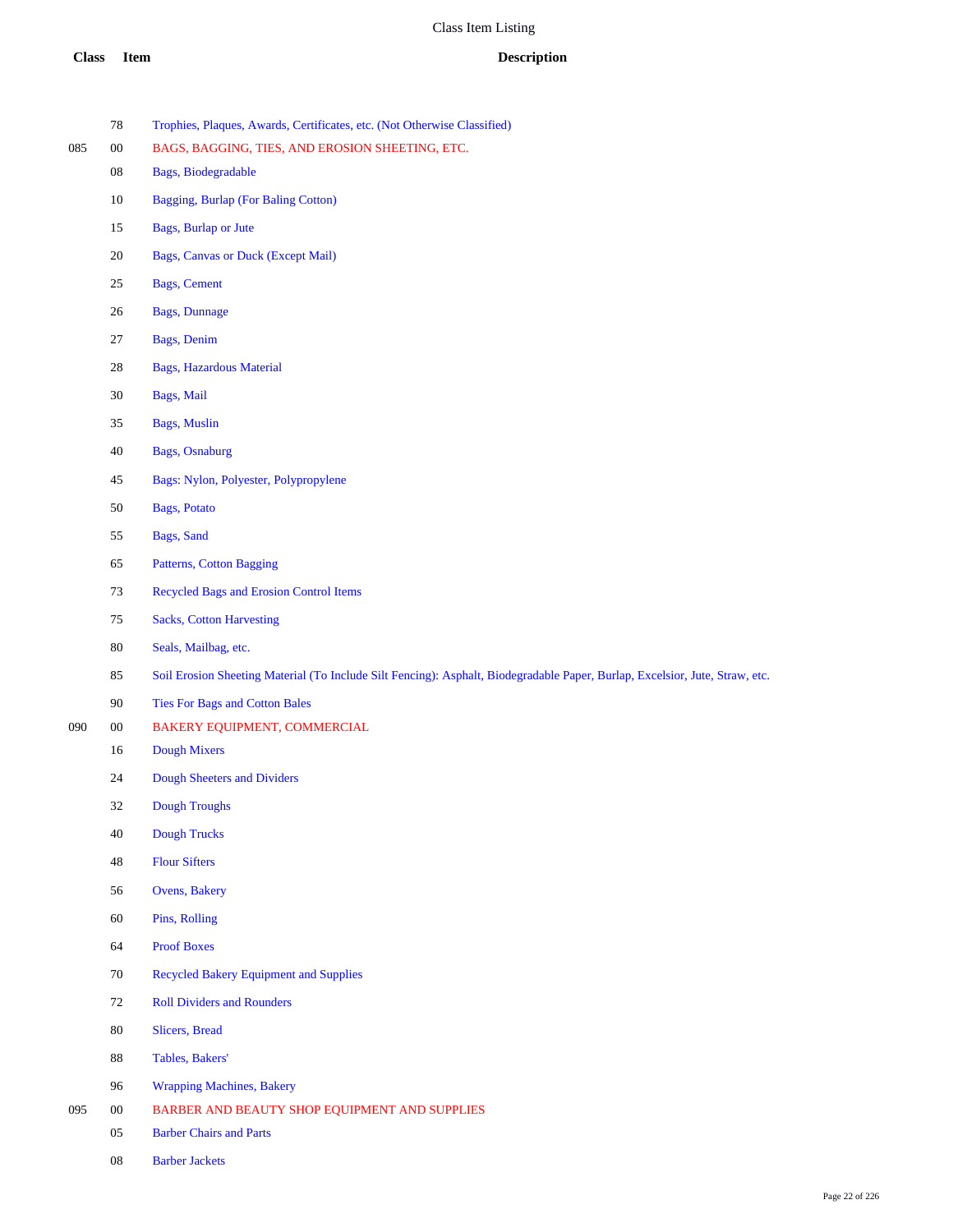- 11 Barber Shop Basins, Bowls, and Fittings Barber Shop Cabinets and Parts Barber Shop Mirrors Barber Shop Sterilizers, and Sterilizing Jars Barber Shop Sundries: Clipper Lubricants, Disinfectants, Dispensing Bottles, Mugs, Neck Dusters, Trays, etc. Beauty Shop Basins, Bowls, and Fittings Beauty Shop Cabinets and Parts Beauty Shop Chairs and Parts Beauty Shop Foot Rests Beauty Shop Lamps and Parts Beauty Shop Mirrors Beauty Shop Stools Beauty Shop Tables Cases (For Barber and Beauty Kits) Chair Cloths, Shampoo Capes, and Clips Clippers and Parts (Hair) Dryers, Curling Irons, and Parts (Hair) Make-Up Mirrors Lather Makers and Parts Mats, Barber Chair Recycled Barber and Beauty Shop Sundries, Accessories and Supplies Shears and Tweezers Strops and Hones, Razor Vibrators, Massagers, and Parts 00 BARRELS, DRUMS, KEGS, AND CONTAINERS Baskets, All Types (Not Otherwise Classified) Boxes, Crates, Baskets, etc. (For Fresh Fruits and Vegetables) Containers, Plastic (All Purpose) Containers, Recycling Covers, Drum (All Types and Sizes) Casks Drum Spigots, Metal or Plastic Drums, Fiber Freight and Cargo Containers (Shipping) (See Class 640 For Boxes) Gaskets, All Types (For Barrels, Drums, Kegs, and Pails) Hazardous Material (Chemicals) Containment/Storage Hazardous Material Containment/Storage (Petroleum)
	- Holders and Containers, Compost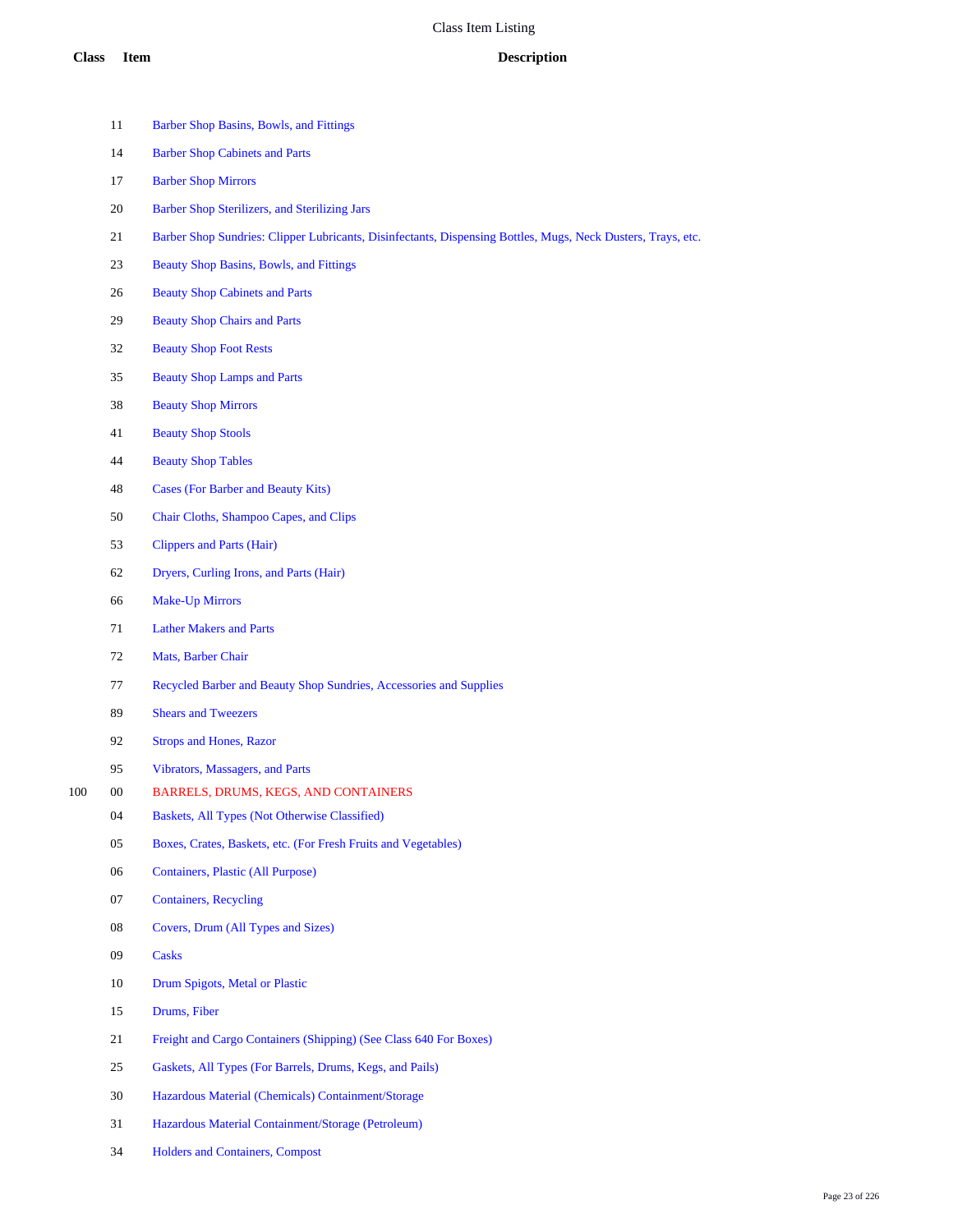|     | 37     | Labels, Hazardous Material Container                                                                                       |
|-----|--------|----------------------------------------------------------------------------------------------------------------------------|
|     | 40     | Pail-Type Containers, Steel                                                                                                |
|     | 45     | Plastic Barrels and Drums, Reinforced                                                                                      |
|     | 49     | Plugging Compounds, Chemically Resistant, Pre-Mixed or Dry (Temporarily Stops Leaks in Drums, Tanks, and Other Containers) |
|     | 50     | Plugs, Drum                                                                                                                |
|     | 56     | <b>Recycled Containers, All Types</b>                                                                                      |
|     | 57     | Repair Supplies and Equipment for all Types of Containers                                                                  |
|     | 60     | <b>Stainless Steel Drums</b>                                                                                               |
|     | 67     | Steel Barrels, Drums, and Kegs                                                                                             |
|     | 85     | <b>Wooden Barrels and Drums</b>                                                                                            |
| 105 | $00\,$ | BEARINGS (SEE CLASS 060 FOR WHEEL BEARINGS)                                                                                |
|     | 12     | <b>Ball Bearings and Parts</b>                                                                                             |
|     | 18     | Bearing Assemblies (Including Hanger Bearings and Custom-Made Bearings)                                                    |
|     | 30     | <b>Bearings and Parts (For Marine Equipment)</b>                                                                           |
|     | 36     | <b>Journal Boxes</b>                                                                                                       |
|     | 48     | <b>Pillow Blocks (For Bearings)</b>                                                                                        |
|     | 58     | <b>Recycled Bearings</b>                                                                                                   |
|     | 60     | Roller and Needle Bearings and Parts, Straight                                                                             |
|     | 72     | <b>Roller Taper Bearings and Parts</b>                                                                                     |
|     | 84     | <b>Sleeve Bearings and Parts</b>                                                                                           |
|     | 98     | This item has been deleted. Please re-assign.                                                                              |
| 110 | $00\,$ | BELTS AND BELTING: AUTOMOTIVE AND INDUSTRIAL                                                                               |
|     | 09     | Accessories: Dressing, Hooks, Laces, etc.                                                                                  |
|     | 13     | <b>Belts</b> , Recycled                                                                                                    |
|     | 18     | <b>Conveyor and Elevator: Canvas and Duck</b>                                                                              |
|     | 22     | Conveyor and Elevator: Neoprene, Plastic, and Rubber                                                                       |
|     | 26     | Conveyor, Food Processing: Neoprene, Plastic, and Rubber                                                                   |
|     | 33     | Flat Belts, Automotive and Lawn Mower (Serpentine) Plain and Grooved, Rubber                                               |
|     | 40     | Power Transmission, Canvas or Duck                                                                                         |
|     | 48     | <b>Power Transmission, Leather</b>                                                                                         |
|     | 56     | Power Transmission: Neoprene, Plastic, and Rubber                                                                          |
|     | 63     | <b>Recycled Automotive and Industrial Belts</b>                                                                            |
|     | 74     | V-Belts, Automotive Fan and Generator                                                                                      |
|     | 82     | V-Belts, Industrial                                                                                                        |
|     | 90     | <b>V-Belts, Fractional Horsepower</b>                                                                                      |
|     | 95     | V-Belts, Wedge Type, Oil and Heat Resistant, and Static Conducting                                                         |
| 115 | $00\,$ | <b>BIOCHEMICALS, RESEARCH</b>                                                                                              |

Biochemical Reagents and Tests: Antibiotic Assays, Differentiation Discs, etc.

Biochemicals: Amino Acids, Enzymes, Nucleotides, Peptides, etc.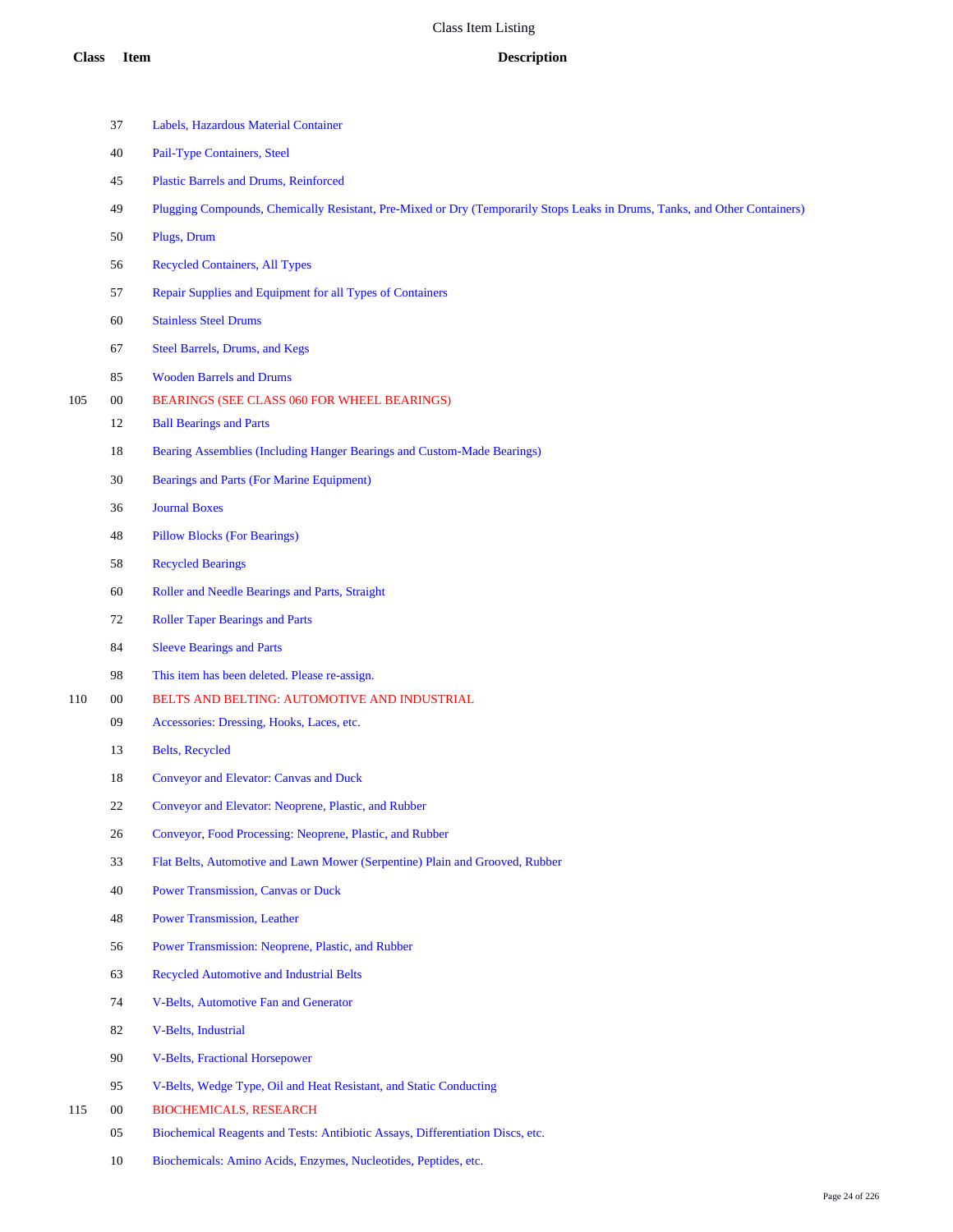|     | 12 | Blood Fractions (Not for Human Use): Antigens, Antiserums, Controls, Serums, etc.                    |
|-----|----|------------------------------------------------------------------------------------------------------|
|     | 14 | Catalysts, Biochemical                                                                               |
|     | 15 | Chemicals, Isotopically Labeled (With Deuterium, Radionuclides, etc.)                                |
|     | 18 | <b>Culture Media, Dehydrated</b>                                                                     |
|     | 19 | Culture Media, Prepared (For Microbial Cultures See 495-38)                                          |
|     | 50 | Nutritional Chemicals (Not For Human Use): Carbohydrates, Proteins, Vitamins, etc.                   |
|     | 67 | <b>Recycled Biochemicals</b>                                                                         |
|     | 70 | Research Diets, Special Purpose (For Experimental Animals) (To include Diets for Beneficial Insects) |
|     | 90 | <b>Stains, Prepared</b>                                                                              |
| 120 | 00 | BOATS, MOTORS, AND MARINE EQUIPMENT                                                                  |
|     | 05 | <b>Agitators, Fish Tank</b>                                                                          |
|     | 08 | <b>Airboats and Inflatible Boats</b>                                                                 |
|     | 10 | Anchors                                                                                              |
|     | 11 | <b>Animal Capture Guns and Accessories</b>                                                           |
|     | 12 | Bait, Fish                                                                                           |
|     | 13 | <b>Battery Boxes, Marine</b>                                                                         |
|     | 14 | <b>Barges</b>                                                                                        |
|     | 15 | Bells, Ship                                                                                          |
|     | 16 | <b>Bilge Pumps and Boat Bailers</b>                                                                  |
|     | 17 | This item has been deleted. Please re-assign.                                                        |
|     | 18 | <b>Boat Components (Not Otherwise Classified)</b>                                                    |
|     | 19 | <b>Boat Fenders</b>                                                                                  |
|     | 20 | <b>Boat Ramps and Parts</b>                                                                          |
|     | 21 | Boats, 21 Feet and Under                                                                             |
|     | 22 | Boats, Recreational (Not otherwise Listed)                                                           |
|     | 23 | Boats, Over 21 Feet (Including Ferries)                                                              |
|     | 24 | <b>Boats, Pedal and Pontoon</b>                                                                      |
|     | 25 | Bridges, Passenger Loading                                                                           |
|     | 26 | <b>Buoys, Marker</b>                                                                                 |
|     | 27 | <b>Bollards (Mooring Devices)</b>                                                                    |
|     | 28 | <b>Communications Equipment, Marine</b>                                                              |
|     | 29 | <b>Camels (Structure to Lift Submerged Vessels)</b>                                                  |
|     | 30 | <b>Canoes and Kayaks</b>                                                                             |
|     | 31 | <b>Cranes, Container</b>                                                                             |
|     | 32 | Chiller, Water, Large Flow Capacity (To Chill Hatchery Water)                                        |
|     | 33 | <b>Depth Finders or Indicators</b>                                                                   |
|     | 34 | Culture Equipment and Supplies, Fish (Aquaculture; Pisciculture)                                     |

Docks and Piers, Fixed and Floating (Including Dock Systems, Gangways, Marinas, Wharfs, etc.)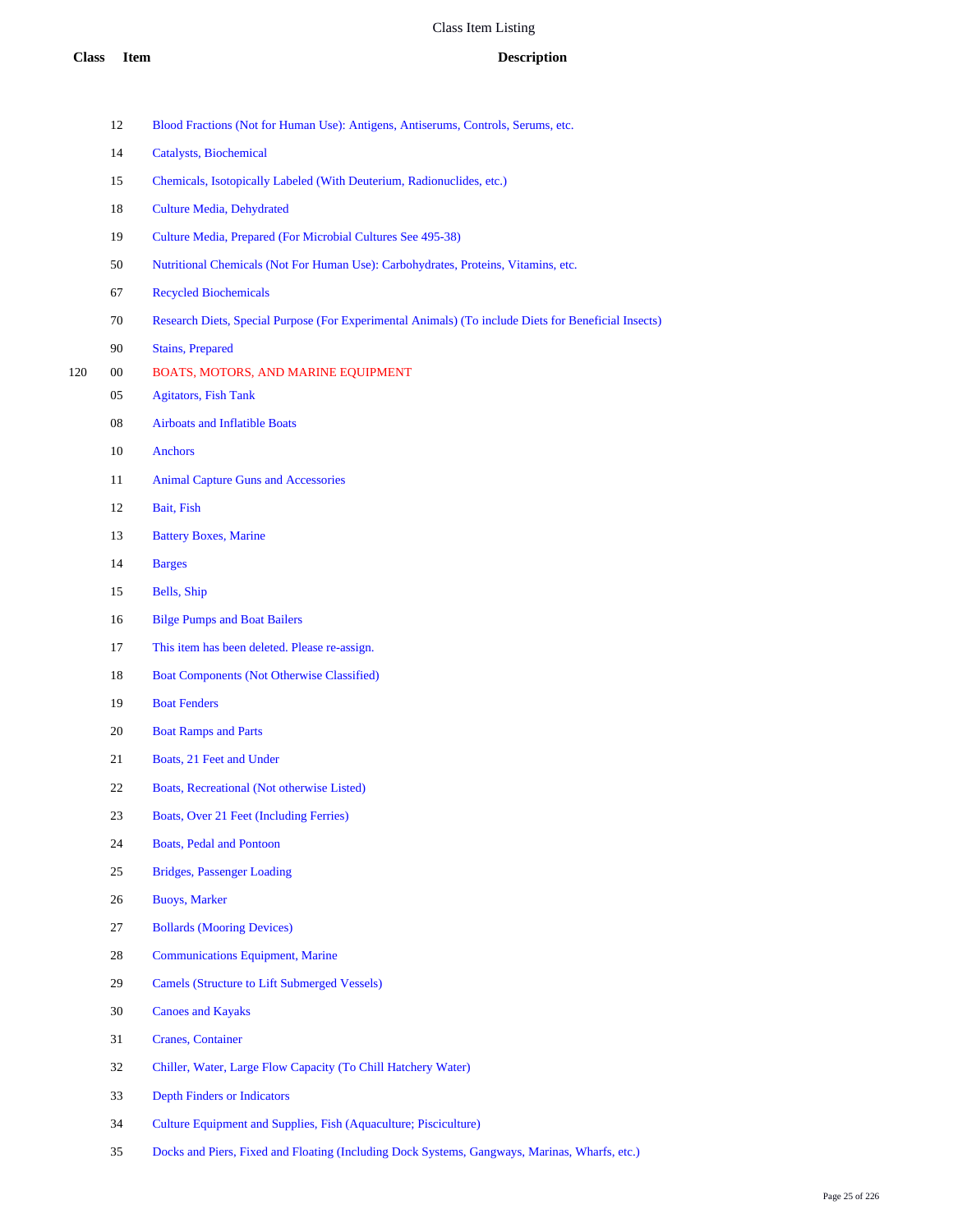- Electrical Accessories and Parts, Marine
- Fish Locators and Shockers
- Fish and Marine Life Incubators, Accessories and Related Equipment
- Fish Tanks, Holding and Transport
- Fuel Tanks, Boat
- Gates, Safety, Marine
- Gauges, Marine
- Hydraulic Systems, Marine
- Hardware, Fittings, Parts, and Supplies, Boat (Except Spark Plugs)
- Hatcheries, Ranches, and other Fishery Resources
- Hatching Equipment, Fish (Including Jars and Standpipes)
- Lifeboats, Sailboats and Dinghies
- Life Preservers
- Lights, Beacon and Signal
- Lights, Marine Navigation, Boat
- Line Throwing Apparatus (Rocket)
- Marine Equipment and Supplies, Recycled
- Minnow Tanks
- Motor and Engine Parts and Accessories (Miscellaneous), Marine
- Motors, Marine, Electric
- Motors, Inboard, Diesel, Marine
- Motor Conversion Unit (Outboard Propeller to Jet Water Drive)
- Motors, Inboard, Gasoline
- Motors, Outboard, Diesel
- Motors, Outboard, Gasoline
- Navigation Instruments, Marine: Compasses, Sextant, etc. (For Electronic Navigation Equipment See Class 220)
- Nets and Repair Supplies, Marine
- Nets and Repair Supplies (For Wildlife Trapping)
- Paddles and Oars
- Pontoons, All Types
- Preservatives, Net
- Pumps, Marine
- Propellers (For Inboard and Outboard Motors)
- Rigging and Rigging Gear for Ships
- Rocket Charges and Cannons, Wildlife Trapping
- Rafts
- Reefer (Refrigerator Boat or Ship), Including Parts and Accessories
- Rods, Reels and Tackle Supplies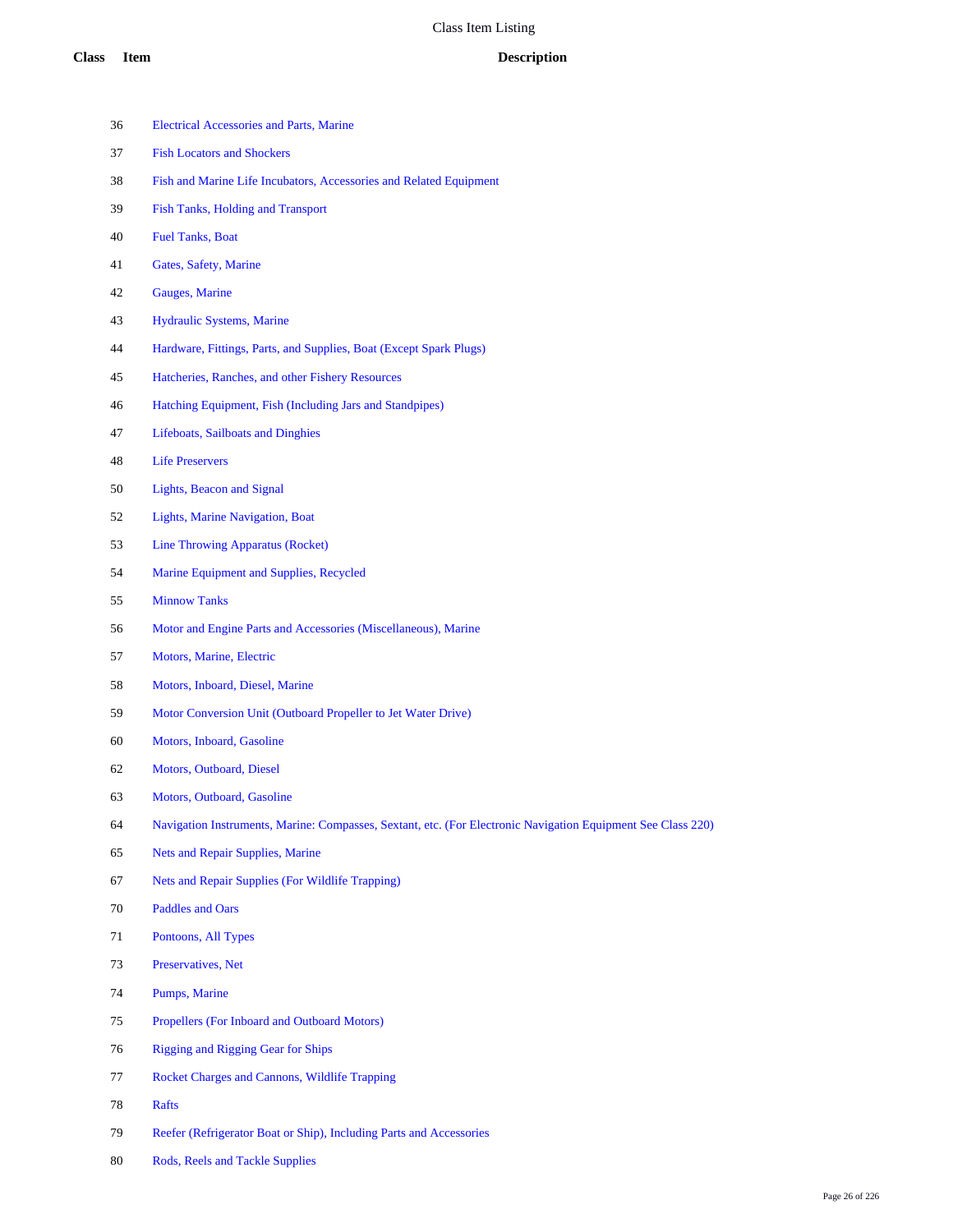Rope Float Lines, etc.)

|     | 81     | <b>Reach Stackers and Straddle Carriers, Marine</b>                      |
|-----|--------|--------------------------------------------------------------------------|
|     | 82     | <b>Sails (Including Components and Accessories)</b>                      |
|     | 83     | <b>Scuba and Skin Diving Equipment</b>                                   |
|     | 84     | Ships, All Types (Cargo, Cruise, Salvage, etc.)                          |
|     | 85     | Skis, Jet                                                                |
|     | 86     | Searchlights, Marine                                                     |
|     | 87     | Towers: Observation, Hunting, etc.                                       |
|     | 88     | Tools, Marine Hull and Engine                                            |
|     | 90     | <b>Trailers</b> , Boat                                                   |
|     | 91     | Submarines (Exploration, Recreation, etc.; See 257-47 for Military Type) |
|     | 92     | Vegetation Control and Removal Equipment, Water                          |
|     | 93     | Traps, Fish                                                              |
|     | 94     | Wildlife Scare-Away Devices: Cannons, Exploders, etc.                    |
|     | 95     | Wildlife Scare-Away Devices, Ultrasonic                                  |
|     | 96     | Water Safety Equipment and Supplies (Not Otherwise Classified; Rope Fl   |
|     | 97     | Winches and Lifts, Boat (Including Windlasses)                           |
| 125 | $00\,$ | <b>BOOKBINDING SUPPLIES</b>                                              |
|     | 05     | Adhesives, Compounds, Glues, Pastes, Glue Pots, and Containers           |
|     | 08     | <b>Base Compound</b>                                                     |
|     | 10     | <b>Bindery Supplies</b>                                                  |
|     | 15     | Bindings, Comb Type, Metal                                               |
|     | 20     | Bindings, Comb Type, Plastic                                             |
|     | 22     | <b>Bindings, Plastic Post/Rivet Strips</b>                               |
|     | 25     | <b>Board, Bookbinding Type</b>                                           |
|     | 30     | Cloth, Bookbinding Type                                                  |
|     | 35     | <b>Covers (For Comb Bound Books)</b>                                     |
|     | 40     | <b>End Sheets, Bookbinding</b>                                           |
|     | 45     | Foils, Lettering and Stamping                                            |
|     | 50     | Headbands, Bookbinding                                                   |
|     | 60     | Leather, Bookbinding                                                     |
|     | 68     | Page Repair Products (Mending Tapes and Cleaners)                        |
|     | 70     | Paper, Reproduction Proofing                                             |
|     | 72     | <b>Paper Treatment Chemicals (Deacidifiers)</b>                          |
|     | 73     | <b>Recycled Bookbinding Supplies</b>                                     |
|     | 75     | <b>Tapes, Bookbinding</b>                                                |
|     | 78     | Thread, Bookbinding                                                      |
|     | 82     | Tools, Bookbinders'                                                      |

Wire, Bookbinding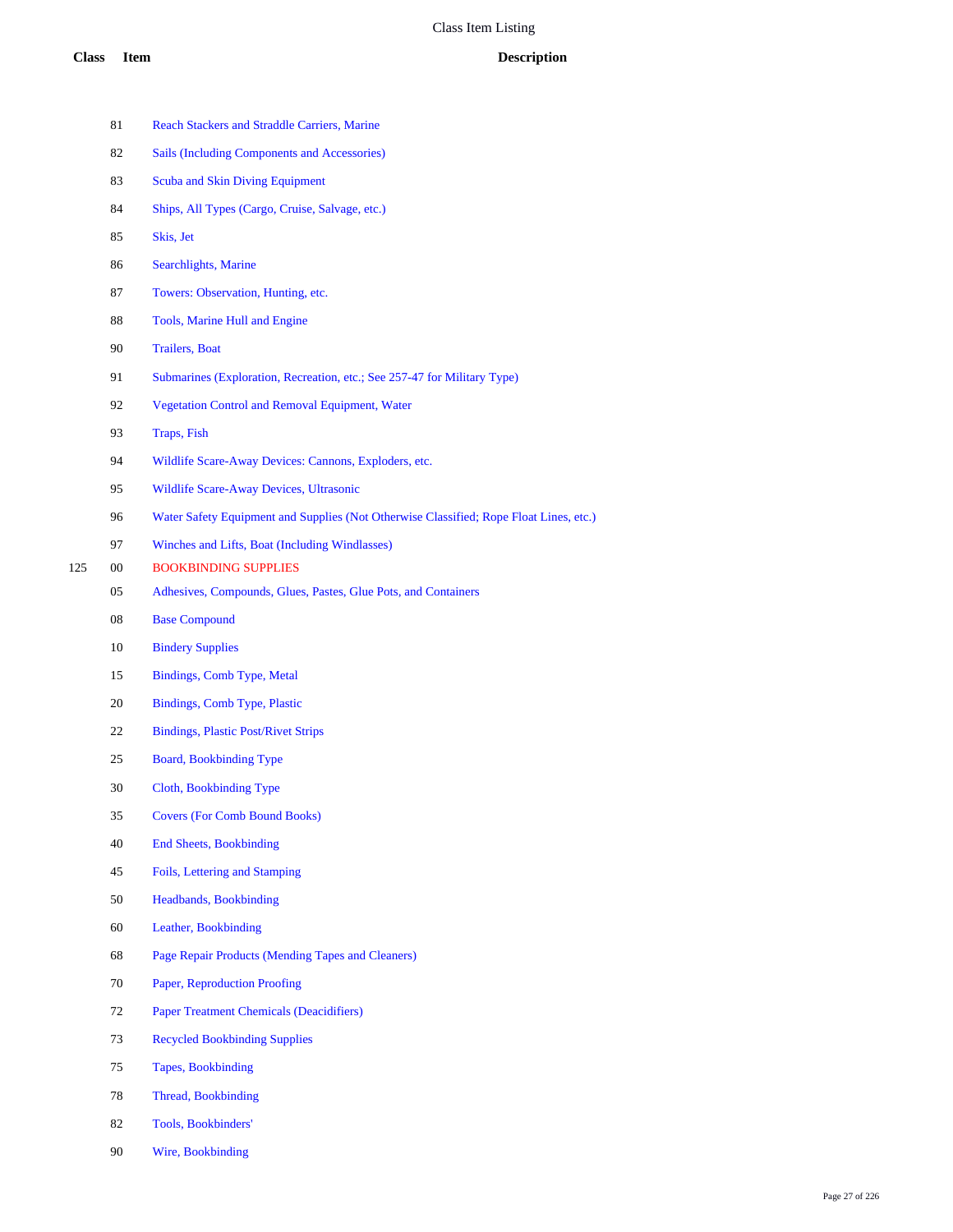### **Class Item Description**

| 135 |  |  |  |  | BRICKS, CLAY, REFRACTORY MATERIALS, STONE, AND TILE PRODUCTS |
|-----|--|--|--|--|--------------------------------------------------------------|
|-----|--|--|--|--|--------------------------------------------------------------|

- Alabaster, Gypsum, etc.
- Bricks, Common
- Brick Facing
- Brick, Sewer
- Cement (Mortar), Refractory
- Clay, Kaolin and Ball
- Coloring for Cement and Grout
- Firebrick
- Fire Clay
- Granite, Rough Dimension and Building
- Grout Sealer
- Grout, Tile
- Marble, Building
- Molding, Brick
- Refractories, Castable
- Stone, Building (Except Marble)
- Stone Products, Fabricated
- Stucco
- Ties and Anchors, Furnace
- Tile, Field Stone (Incl. Borders and Medallions)
- Tile, Decorative
- Tile, Field Tile (Photo Imaged, Porcelain, Sculptured, Wall)
- Tile, Fire (Refractory)
- Tile, Fine Gemstone (Solid or Mosaic) (Incl. Borders)
- Tile, Floor and Wall, Ceramic, Glazed
- Tile, Shell (Mosiac) (Incl. Borders)
- Tile, Floor and Wall, Ceramic, Unglazed
- Tile, Quarry
- Tile, Roof, Clay, Burnt Type (See 770-64 for Concrete Roofing Tile)
- Tile Sealant
- Tile-Set (For Ceramic Tiles)
- Tombstone, Stone Grave Markers, and Grave Liners
- 93 Recycled Tile (Ceramic, Decorative, Fire, Roof, Quarry, etc. (See 360-37 for Other Types)
- Recycled Bricks, Refractories, Clay, Marble and Stone Products
- 00 BROOM, BRUSH, AND MOP MANUFACTURING MACHINERY AND SUPPLIES
	- Bands, Wire, Broom
	- Blocks, Brush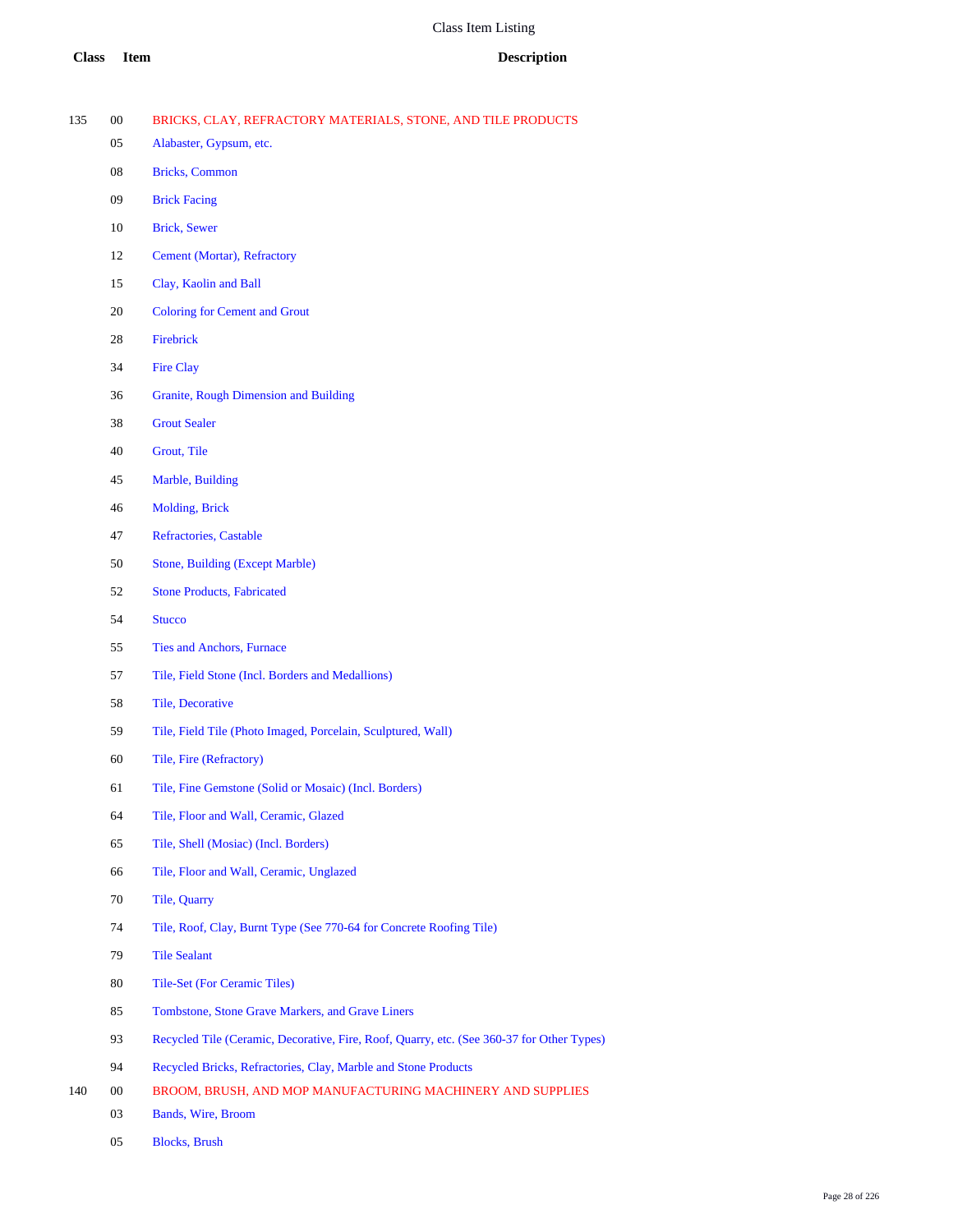|     | 06     | <b>Broomcorn</b>                                 |
|-----|--------|--------------------------------------------------|
|     | 09     | <b>Broom Manufacturing Machinery and Parts</b>   |
|     | 12     | <b>Broom Manufacturing Tools</b>                 |
|     | 15     | <b>Brush Manufacturing Machinery and Parts</b>   |
|     | 18     | <b>Brush Manufacturing Tools</b>                 |
|     | 21     | Caps, Handle, Whisk Broom                        |
|     | 24     | Dyes, Broom                                      |
|     | 27     | Ferrules, Handle, Metal                          |
|     | 30     | Ferrules, Handle, Plastic                        |
|     | 33     | Fibers, Bass                                     |
|     | 36     | <b>Fibers, Bassine</b>                           |
|     | 39     | Fibers, Horsehair                                |
|     | 42     | Fibers, Mixed (Union Mixture)                    |
|     | 45     | <b>Fibers</b> , Palmetto                         |
|     | 48     | Fibers, Palmyra                                  |
|     | 51     | Fibers, Plastic and Synthetic                    |
|     | 54     | Fibers, Tampico                                  |
|     | 63     | This item has been deleted. Please re-assign.    |
|     | 66     | Mop Manufacturing Machinery and Parts            |
|     | 69     | <b>Mop Manufacturing Tools</b>                   |
|     | 75     | Rag, Broom                                       |
|     | 76     | Recycled Broom, Brush and Mop Supplies           |
|     | 78     | Tie Tape, Mop (Nylon)                            |
|     | 81     | Twine, Broom                                     |
|     | 84     | Wire: Broom, Brush, and Mop                      |
|     | 87     | Yarn, Mop Head, Cotton                           |
|     | 90     | Yarn, Mop Head, Synthetic                        |
| 145 | $00\,$ | BRUSHES (SEE CLASS 485 FOR JANITORIAL TYPE)      |
|     | 15     | Acid                                             |
|     | 18     | <b>Chimney Brushes</b>                           |
|     | 20     | Cylinder, Tank, and Vat Brushes                  |
|     | 30     | Glue                                             |
|     | 33     | <b>Gutter Brushes</b>                            |
|     | 35     | <b>Kettle Brushes</b>                            |
|     | 43     | <b>Masonry Brushes</b>                           |
|     | 44     | Miscellaneous Brushes (Not Otherwise Classified) |
|     | 45     | Paint and Varnish                                |

Recycled Brushes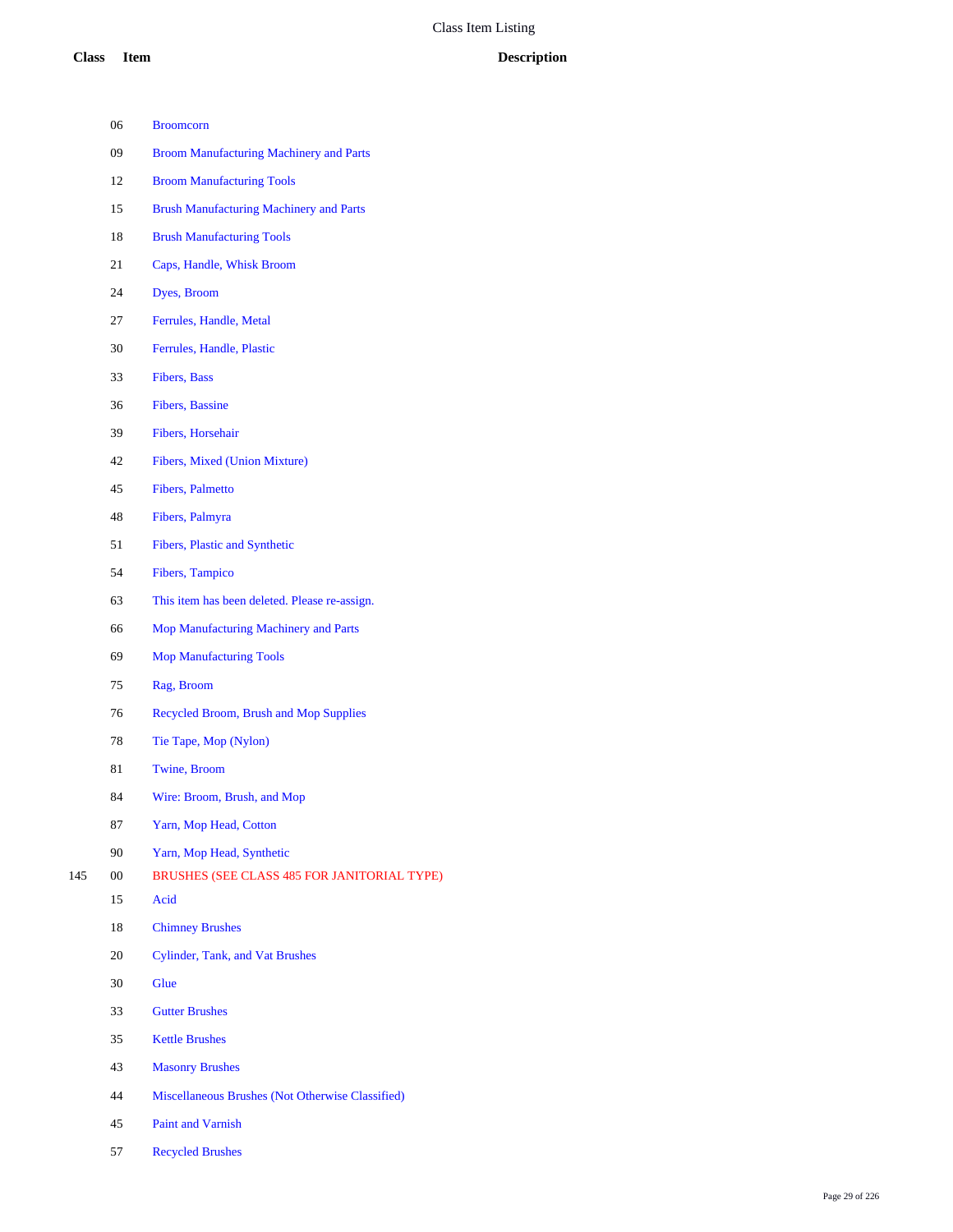| 60 | Roofing |
|----|---------|
|    |         |

- Solder Flux Paste Brush
- Snow Brushes
- Washer Brushes, Car/Truck
- Wire, Hand
- Wire, Wheel
- 00 BUILDER'S SUPPLIES
	- Adhesives, Bonding Agents and Cement Antifreeze
	- Aluminum Extrusions (For Fabricating Window and Door Screens)
	- Brick, Fire (Plastic)
	- Builder's Paper, Kraft Types (Not Felt and Tar Paper)
	- Boxes, Shoring (For Construction Worker Protection)
	- Cabinets, Counters, Shelves, etc., Ready-Made
	- Casement Window Hardware: Latches, Operators, and Handles
	- Construction Materials (Not Otherwise Classified)
	- Ceiling Coffers
	- Cement, Concrete, Lime and Plaster Mixes, Sacked (LTL Quantities) (See Class 750 for Bulk Cement, Concrete and Lime)
	- Chimney Parts and Accessories
	- Cement, Quick Setting, Sacked
	- Concrete, Polymer, All Types
	- Curing Mixtures, All Types (For Curing Concrete)
	- Chutes, Linen (Laundry)
	- Door Bells, Chimes and Hardware
	- Door Operators (Not Door Closers): Chain Hoist Type, Electric Motor Type, etc.
	- Door Openers and Parts, Electric
	- Doors, Aluminum and Glass, All Types
	- Doors and Components, Fiberglass
	- Doors and Parts, Automatic, Drive-Through Type, etc.
	- Doors and Parts, Swinging (Incl. Handicapped and Revolving Types)
	- Doors, Frames, and Jambs, Steel
	- Doors and Components, Plastic
	- Doors, Frames, and Jambs, Wood
	- Dowels, and Rods, Wood
	- Down Pipes, Eaves, Troughs, Guttering, and Accessories
	- Folding Doors, Commercial Type (Including Portable Walls)
	- Folding Doors, Residential Type (Including Portable Walls)
	- Grout, Drywall
	- Handrails, All Types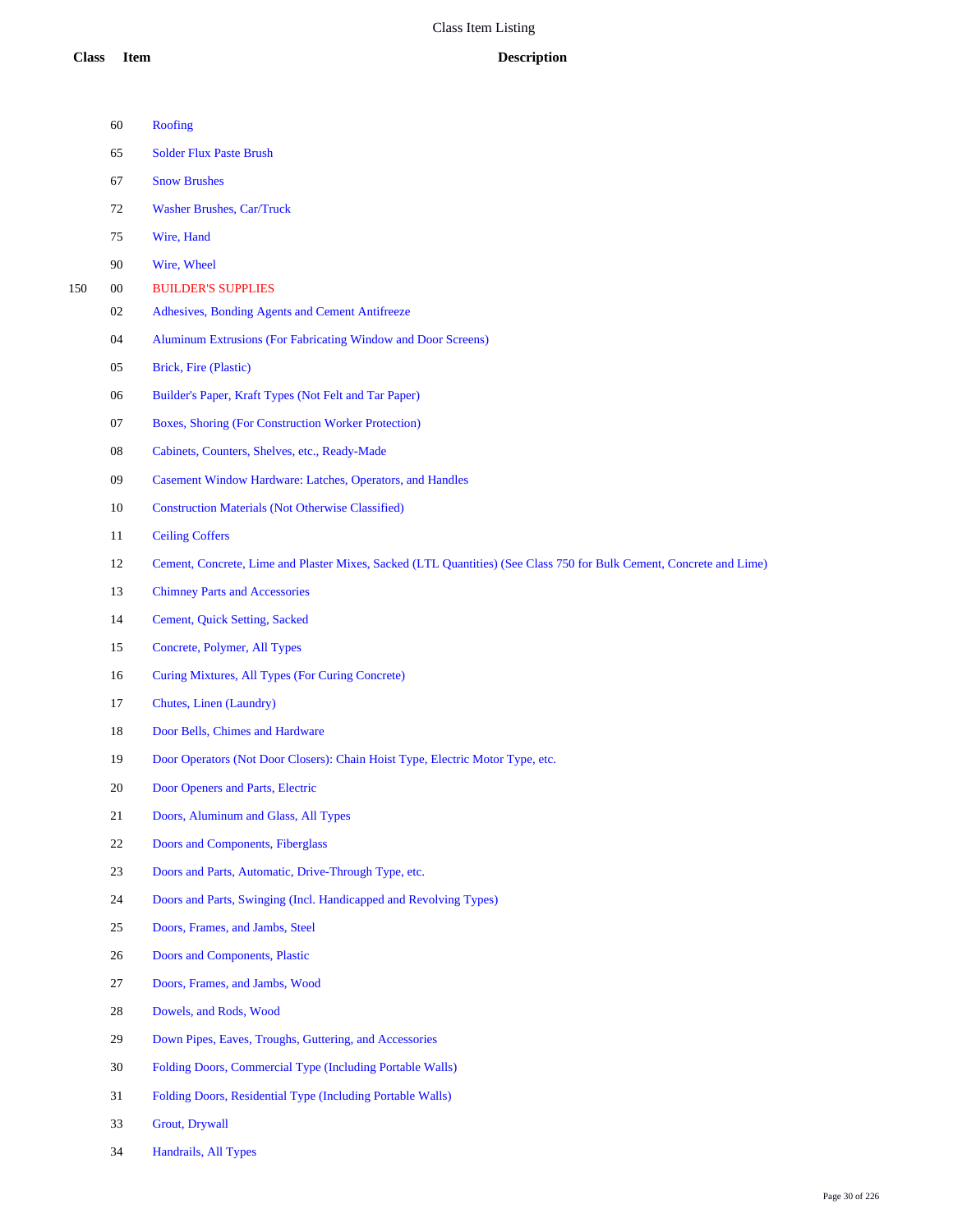- Hardeners, Concrete and Plaster
- Hatch Covers, Attic
- Jalousie Doors and Windows
- Lath, Metal
- Lath, Plastic
- Lath, Wood
- Logs, Building
- Louvers (See Class 031 for Air Conditioning)
- Millwork: Counters, Custom-Made Cabinets, Shelves, Stairs, etc.
- Moldings, Metal
- Moldings, Plastic
- Moldings, Strips, Stops, Rounds, etc.: Wood
- Non-Corrosive Doors and Components
- Overhead Doors: Garage, etc. (See Class 450 for Hardware)
- Partitions, Office, Metal and Glass, Custom-Made
- Partitions, Office, Wood and Glass, Custom-Made
- Pole, Post and Pipe Setting Compounds
- Recycled Builder's Supplies Incl. Sacked Cement, Concrete, Lime and Plaster
- Retarder, Plaster
- Revolving Doors
- Screen Doors and Window Screens, Aluminum Frame
- Screen Doors and Window Screens, Steel Frame
- Screen Doors and Window Screens, Wood Frame
- Sliding and Rolling Doors, Commercial Type; and Hardware
- Sliding and Rolling Doors, Residential Type; and Hardware
- Storm Doors and Windows
- Ties, Wall and Rafter (Not Concrete Form)
- Tile, Wall, Metal
- Tile, Wall, Plastic
- Transoms, Door/Window
- Trusses, Roof, Wooden
- Vents, Foundation
- Warehouse Type Doors (Impact, PVC Strip, etc.)
- Weather Stripping, All Kinds
- Wall Panels, Modular, Insulated
- Windows, Frames, and Sashes, Aluminum
- Windows, Frames and Sashes, Fiberglass
- Windows, Frames, and Sashes, Steel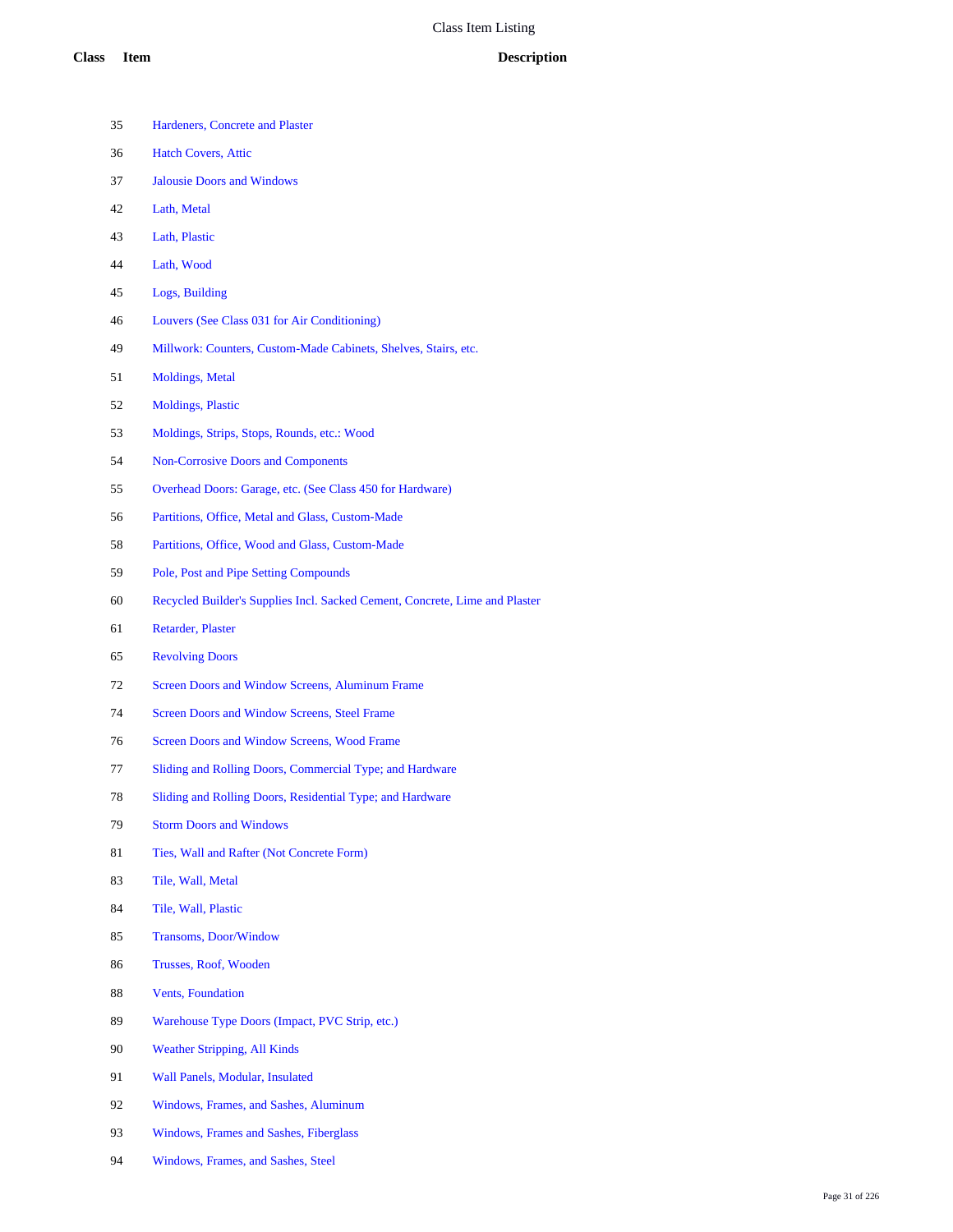|     | 95 | Windows, Frames, and Sashes, Vinyl                                                    |
|-----|----|---------------------------------------------------------------------------------------|
|     | 96 | Windows, Frames, and Sashes, Wooden                                                   |
|     | 99 | This item has been deleted. Please re-assign.                                         |
| 155 | 00 | <b>BUILDINGS AND STRUCTURES: FABRICATED AND PREFABRICATED</b>                         |
|     | 05 | Barriers and Enclosures, Construction                                                 |
|     | 07 | <b>Bridge Accessories and Parts</b>                                                   |
|     | 08 | Bridges, Prefabricated (Not Installed)                                                |
|     | 10 | Buildings, Large, Prefabricated (Over 500 Sq.Ft.)                                     |
|     | 12 | Building (500 Sq.Ft. and Under)                                                       |
|     | 13 | Buildings (1000 sqft and Under)                                                       |
|     | 18 | Cabins, Storage Buildings, etc. (Pre-Engineered in Kits, Ready to Assemble and Erect) |
|     | 20 | Canopies, Freestanding                                                                |
|     | 24 | <b>Carports, Fiberglass and Plastic</b>                                               |
|     | 30 | Carports, Metal                                                                       |
|     | 37 | Farm Structures, Prefabricated (Silos, etc.)                                          |
|     | 38 | Field Offices and Sheds, Construction Type                                            |
|     | 40 | Gazebos, Kiosks, and Pavilions                                                        |
|     | 42 | Greenhouses and Equipment (Including Isolation, Irrigation and Ventilation Equipment) |
|     | 46 | <b>Guard and Watchman Huts</b>                                                        |
|     | 47 | Houses, Club/Play                                                                     |
|     | 48 | <b>Lifeguard and Umpire/Referee Stands</b>                                            |
|     | 49 | <b>Medical Structures, Prefabricated</b>                                              |
|     | 50 | <b>Office Buildings, Modular and Portable</b>                                         |
|     | 53 | <b>Parking Structures</b>                                                             |
|     | 54 | Patio Covers, Fiberglass and Plastic                                                  |
|     | 60 | Patio Covers, Metal                                                                   |
|     | 70 | <b>Portable Toilets</b>                                                               |
|     | 72 | <b>Recycled Buildings and Structures</b>                                              |
|     | 73 | <b>Residential Structures, Prefabricated</b>                                          |
|     | 74 | Sheds, Storage                                                                        |
|     | 75 | Shelters, Decontamination (All Types)                                                 |
|     | 76 | <b>Shelters</b> , Bus Waiting                                                         |
|     | 77 | Shelters, Fire                                                                        |
|     | 78 | Shelters, Insulated (For Remote Equipment)                                            |
|     | 79 | Shelters, Non-Insulated                                                               |
|     |    |                                                                                       |

- Shelters, Portable
- Structures, Shade, Fabric Covered (Patio Areas, Play Areas, etc.)
- Structures, Rooms, Panels, Enclosures, etc. (Radio Frequency Shielded)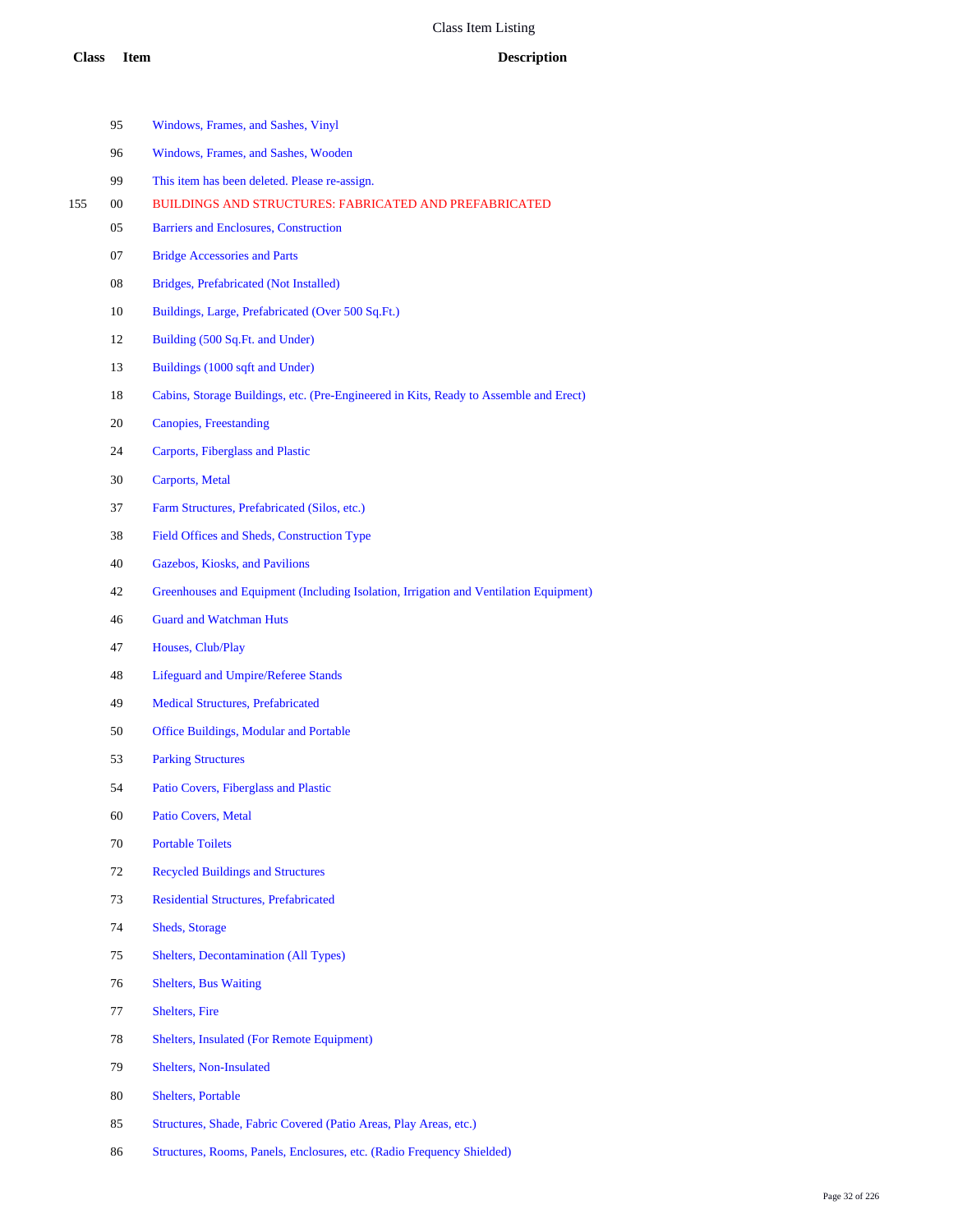# **Class Item Description**

|     | 88     | <b>Telephone Booths and Enclosures</b>                     |
|-----|--------|------------------------------------------------------------|
|     | 90     | <b>Tunnel Accessories and Parts</b>                        |
| 160 | $00\,$ | BUTCHER SHOP AND MEAT PROCESSING EQUIPMENT                 |
|     | 04     | Baskets, Bins, and Chill Trays (For Meat Handling)         |
|     | 06     | Bleach, Preservative and Wash (For Tripe and Other Meats)  |
|     | 08     | <b>Blocks, Butcher</b>                                     |
|     | 10     | <b>Block Scrapers, Brushes, and Bone Dust Removers</b>     |
|     | 12     | <b>Brine and Pickle Pumping Units and Supplies</b>         |
|     | 16     | Buckets and Drums, Stainless Steel (For Meat Handling)     |
|     | 19     | Cleavers, Knives, Steels, Stones, and Sharpeners           |
|     | 20     | <b>Dehairer and Dehider</b>                                |
|     | 21     | <b>Forks and Shovels, Meat</b>                             |
|     | 24     | Grinders and Accessories, Meat, Heavy Duty, Electric       |
|     | 28     | Hooks, Meat                                                |
|     | 32     | <b>Injection Equipment, Meat</b>                           |
|     | 36     | Kettle, Rendering                                          |
|     | 40     | <b>Knockers and Stunners</b>                               |
|     | 44     | <b>Lard Making Tools</b>                                   |
|     | 45     | <b>Markers and Inks</b>                                    |
|     | 46     | Meat Marking, Tying, and Wrapping Equipment and Supplies   |
|     | 47     | <b>Meat Molds and Presses</b>                              |
|     | 48     | Racks and Hangers, Bacon and Ham Curing                    |
|     | 52     | Rails and Tracks (For Meat Handling)                       |
|     | 54     | <b>Recycled Butcher Shop and Meat Processing Supplies</b>  |
|     | 56     | Saws, Butchers', Hand                                      |
|     | 60     | Saws, Meat, Electric, All Types                            |
|     | 61     | <b>Shears, Meat</b>                                        |
|     | 62     | <b>Scalding Equipment</b>                                  |
|     | 63     | Shrouds, Clamps, Pins, and Skewers                         |
|     | 64     | Slicers, Heavy Duty, Electric                              |
|     | 65     | Smokehouses and Parts, Portable, Gas or Electric           |
|     | 68     | <b>Steak Machines and Tenderizers</b>                      |
|     | 70     | Sterilizing Equipment: Knife Sterilizers, etc.             |
|     | 72     | Stuffers, Meat, Heavy Duty, Electric                       |
|     | 76     | <b>Tables, Meat Cutting</b>                                |
|     | 77     | Tables and Sinks, Stainless Steel (For Meat Washing, etc.) |
|     | 78     | <b>Tags and Fasteners</b>                                  |

Thermometers, Meat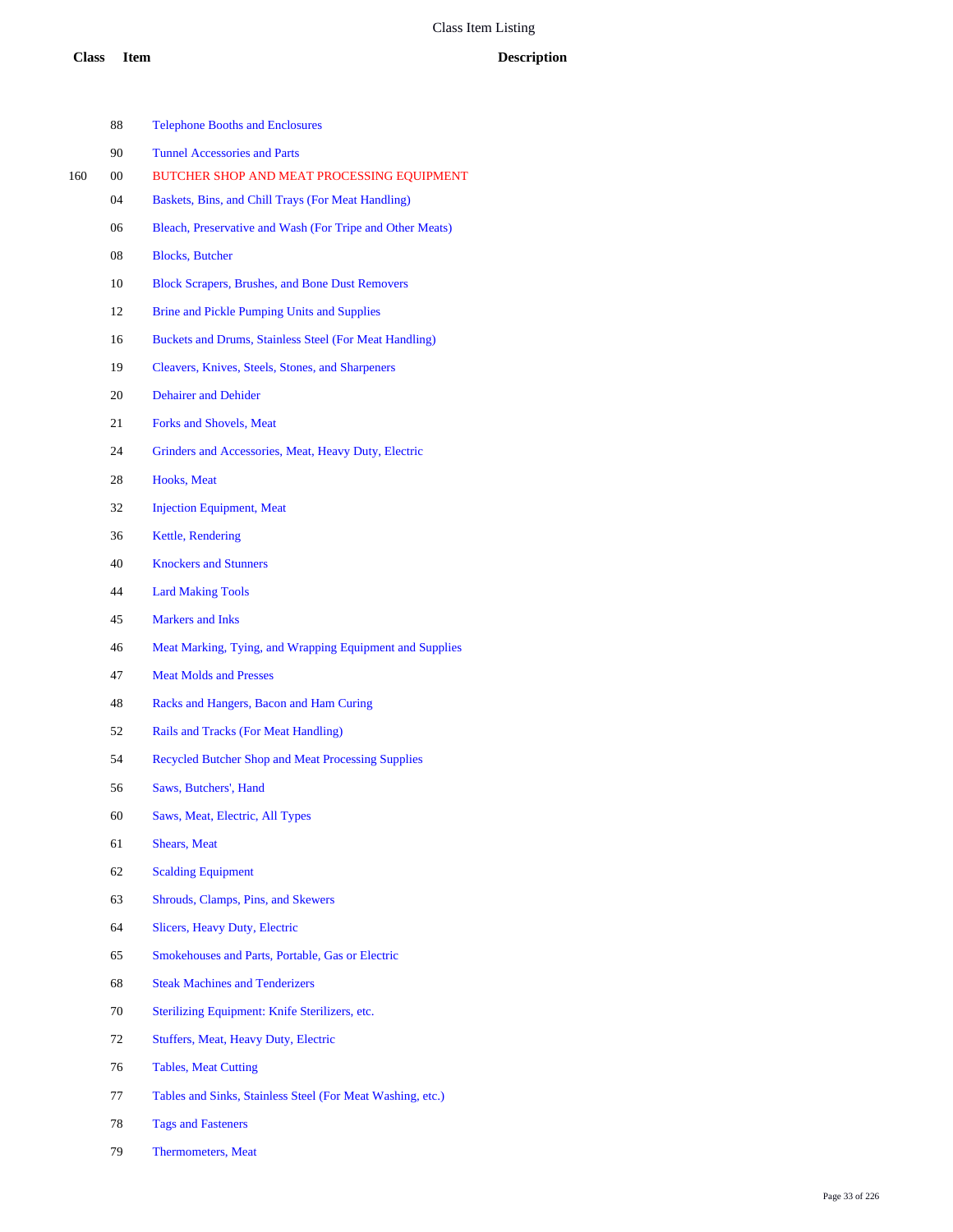|     | 84 | Trucks: Meat Handling, Head Inspection, Offal, Smoke, etc.                               |
|-----|----|------------------------------------------------------------------------------------------|
|     | 88 | Vacuum Packaging Equipment and Supplies, Meat                                            |
| 165 | 00 | CAFETERIA AND KITCHEN EQUIPMENT, COMMERCIAL                                              |
|     | 02 | <b>Blenders, Food Cutters, and Mixers</b>                                                |
|     | 05 | Cabinets, Counters, Stands, Tables, etc.                                                 |
|     | 07 | Cafeteria and Kitchen Equipment (Not Otherwise Classified)                               |
|     | 08 | <b>Can and Bottle Crushers</b>                                                           |
|     | 10 | Can Openers and Knife Sharpeners, Electric                                               |
|     | 12 | Can Openers, Manual                                                                      |
|     | 14 | <b>Cleaner/Sanitizer</b>                                                                 |
|     | 15 | Coffeemakers, Hot Water Dispensers, Urn Bags and Filters                                 |
|     | 16 | Cold Packs (For Use in Keeping Food Items Cold)                                          |
|     | 17 | <b>Coffee Mills</b>                                                                      |
|     | 18 | Compactors, Trash, Cafeteria Type (See 045 and 545 for Other Types)                      |
|     | 19 | <b>Cotton Candy Machines</b>                                                             |
|     | 20 | Deep Fat Fryers                                                                          |
|     | 23 | <b>Dish Storage Units</b>                                                                |
|     | 26 | <b>Dish Trucks and Tote Boxes</b>                                                        |
|     | 29 | <b>Dishwashers</b>                                                                       |
|     | 30 | Dispensers: Aluminum Foil, Plastic Wrap, Food Service Gloves, etc.                       |
|     | 31 | Dispensers, Butter or Margarine                                                          |
|     | 32 | Dispensers: Cream, Juice, Milk, Pancake, Tea, etc.                                       |
|     | 33 | Dispensers: Cup, Dish, Silverware, Tray, etc.                                            |
|     | 34 | Dispensers: Drinking Straw, Napkins, Toothpicks, etc.                                    |
|     | 35 | <b>Disposal Units</b>                                                                    |
|     | 37 | <b>Dunnage Racks</b>                                                                     |
|     | 38 | <b>Extractors</b> , Juice                                                                |
|     | 41 | Filters, Grease Cleaning (For Vent Hoods)                                                |
|     | 44 | Food Containers, Stainless Steel, Vacuum Type                                            |
|     | 46 | Food Serving Dinnerware (Not Otherwise Classified)                                       |
|     | 47 | Food Carts and Cafeteria Serving Units Including Steam Tables                            |
|     | 48 | Hot and Hot and Cold Pass-Through Units (See Class 740 For Cold Only Pass-Through Units) |
|     | 50 | Ice Cream Making Machinery (Including Malt and Milkshake Equipment)                      |
|     | 52 | Ice Equipment: Carts, Crushers, Picks, Scoops, Shavers, Storage Bins, Tongs, etc.        |
|     |    |                                                                                          |
|     | 54 | <b>Ingredient Storage Bins</b>                                                           |
|     | 57 | <b>Menu Boards</b>                                                                       |

- Napkin Holders
- Ovens, Convection and Microwave (Commercial)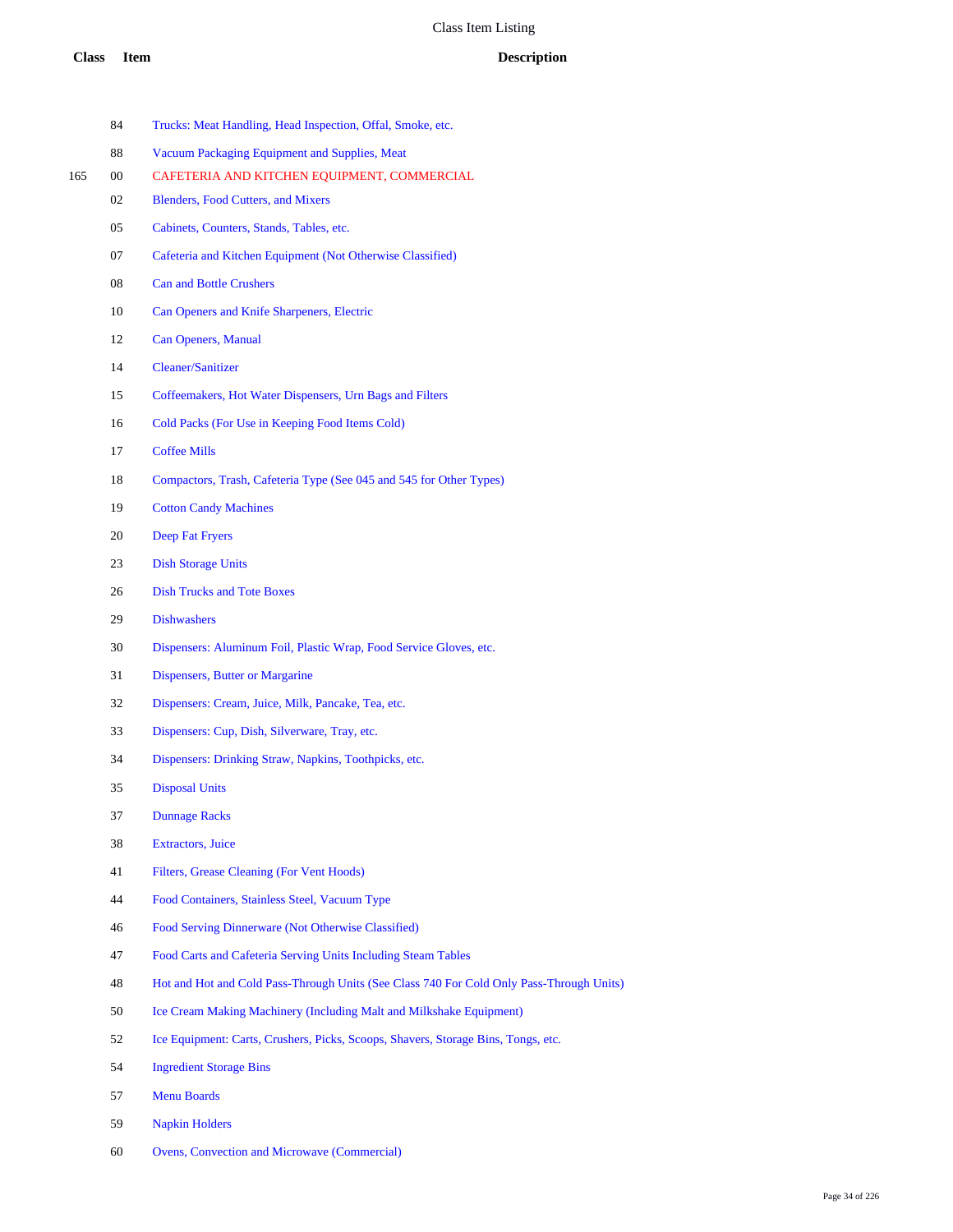- Pasta Cookers and Machines Peelers, Fruit or Vegetable Popcorn Machines Racks: Cup, Glass, Tray, etc. Racks, Dispensing (Food Service) Racks, Utensil and Pastry: Aluminum, Chrome, and Stainless Steel Ranges, Griddles, Hot Plates, Warmers, etc., Electric and Gas Recycled Cafeteria and Kitchen Accessories and Supplies Sanitizers (Used to sanitize dishes, counters or any food contact area) Sieves and Strainers, Food Sinks, Scullery, Galvanized and Stainless Steel Slicers and Shredders Soup Kitchens, Cafeteria Steam Cookers and Steam Jacketed Kettles Storage Shelves, Aluminum, Chrome, and Stainless Steel Table Coverings, Food Service Toasters, Electric and Gas Vending Machines, Non-Refrigerated (Snacks, Laundry items, Candy, Cigarettes,etc.) Vent Hoods and Exhaust Systems, Range 00 CHEMICAL LABORATORY EQUIPMENT AND SUPPLIES Aprons and Gloves, Laboratory: Plastic, Rubber, etc. Bacteriological Plugging Material, Cotton or Synthetic Balances and Accessories 10 Burners, Heat Guns, Hot Plates (With or Without Stirring), Mantles, etc. Cells and Cuvettes (For Photometry and Spectrometry) Ceramic Ware, All Types (Laboratory) Chemicals, Laboratory (ACS, CP, Practical, Reagent Grade, etc.) Chromatography Supplies: Developing Tanks, Columns, Packing, Septums, TLC Plates, etc. Cleaning Equipment and Supplies, Laboratory Cocktails (Solutions), Liquid Scintillation Containers (For Liquefied or Compressed Gases), Laboratory Sizes: Dewar Flasks, Gas Cylinders, Lecture Bottles, etc. Crushers and Grinders (Metal and Stoneware): Ball Mills, etc. Dialysis Equipment and Supplies: Cells, Fittings, Membranes, Motors, Tanks, Tubes, etc.
	- DNA or RNA Acids (Nucleic, etc.) Including Extraction, Purification, Quantification and Sequencing Equipment
	- Dishes, Evaporating and Other Metal Vessels (For Platinum See Class 175-71)
	- Drying Equipment, Laboratory
	- Electrode Sensing Meters and Electrodes: Dissolved Oxygen, pH, Specific Ion, etc.
	- Electrophoresis Supplies: Gel Materials, Plates, Strips, Tubes, Wicks, etc.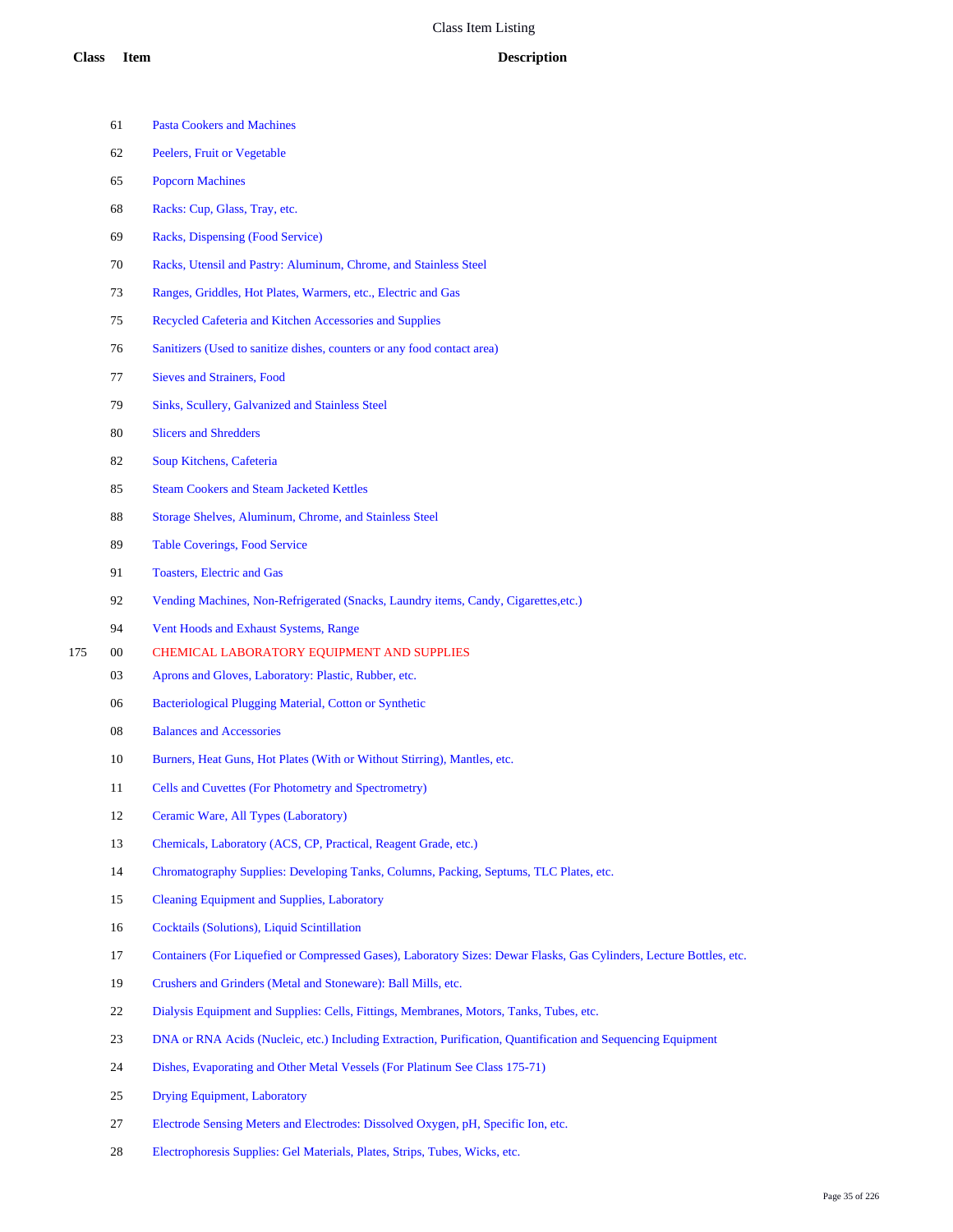- Extraction, Digestion, and Distillation Apparatus, Specialized: Kjeldahl, Soxhlet, etc.
- Filtering Apparatus and Filters (For Liquids)
- Filter Paper and Membranes
- Furnaces and Heaters, Laboratory
- Glass Pipe and Fittings
- Glassware, Laboratory, Custom-Made (Specialized Fabrication Only)
- Glassware, Laboratory (Stock Only)
- Glassware Washing Compounds
- Holders, Glass Tube
- Hydrometers and Pyconometers, Glass, Lab
- Incinerators, Laboratory
- Interval Timers and Actuators, Electrical and Mechanical
- Ion Exchange Materials: Liquids, Resins, etc.
- Laboratory Supplies: Asbestos Squares, Corks, Files, Glass Cutters, Ring Stands, Stopcock Grease, Tongs, Wire Gauze, etc.
- Melting Point Apparatus
- Metal Ware, Laboratory
- Ovens, Laboratory
- Papers, Laboratory
- pH Buffer Solutions, Indicators, and Papers
- Pipette Pullers
- Pipetters and Dispensers
- Plastic Ware, All Types
- Porcelain Ware, All Types
- Platinum Ware: Boats, Crucibles, Dishes, etc.
- Precious Metals (All Forms, Including Salts): Gold, Platinum Group Metals, and Silver
- Reagents and Chemicals, Ultrapure (Meeting Higher Standards than Ordinary Reagent Grade, etc.)
- Refractometers
- Recycled Chemicals and Laboratory Accessories and Supplies
- Sand, Cement Testing
- Screening and Sieving Apparatus and Accessories: Riffle Samplers, Sieve Shakers, etc.
- Solvent Reclaiming Unit, Cleaning
- Stainless Steel Ware, All Kinds
- Stirrers, Blenders, Homogenizers, Mixers and Shakers
- Stoppers, Rubber and Synthetic
- Syringes, Laboratory, Manual and Automatic
- Thermometers, General Laboratory Type
- Transformers, Variable, Laboratory Type
- Tubing, Plastic, All Types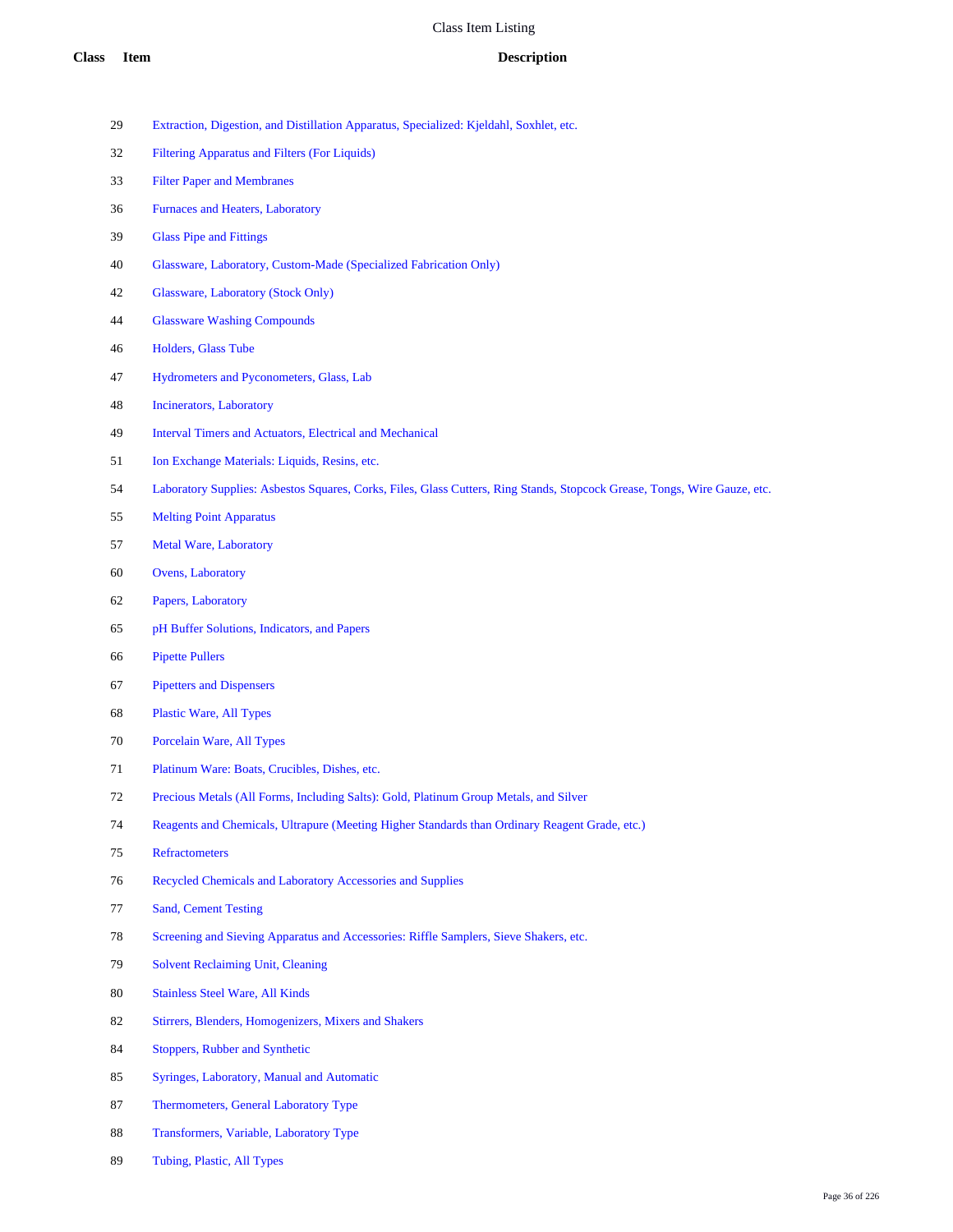|     | 90     | Tubing, Rubber, All Types                                                                                   |
|-----|--------|-------------------------------------------------------------------------------------------------------------|
|     | 91     | Tubing, Steel (Laboratory Type)                                                                             |
|     | 92     | <b>Tubing, Glass</b>                                                                                        |
|     | 93     | Water Baths and Steam Baths (Except Recirculating and Shaking)                                              |
|     | 95     | Water Purification Apparatus and Treatments (For Distilled, Reagent Water, etc.)                            |
| 180 | $00\,$ | CHEMICAL RAW MATERIALS (IN LARGE QUANTITIES PRIMARILY FOR MANUFACTURING JANITORIAL AND LAUNDRY<br>PRODUCTS) |
|     | 02     | Abrasives: Feldspar, Pumice, Silica, etc.                                                                   |
|     | 04     | Acids, Inorganic: Hydrochloric, Phosphoric, Sulfuric, etc.                                                  |
|     | 06     | Acids, Organic: Hydroxyacetic, Oleic, Stearic, etc.                                                         |
|     | 08     | Alcohols                                                                                                    |
|     | 12     | Ammonium Hydroxide (Aqua Ammonia) and Amines                                                                |
|     | 14     | <b>Antioxidants</b>                                                                                         |
|     | 20     | Bacteriostats and Germicides (Except Quaternary Ammonium Type)                                              |
|     | 24     | <b>Bicarbonates and Carbonates</b>                                                                          |
|     | 28     | <b>Boron Compounds</b>                                                                                      |
|     | 30     | Brighteners, Fluorescent (Optical Bleaches)                                                                 |
|     | 34     | <b>Chelating and Sequestering Agents (Except Phosphates)</b>                                                |
|     | 36     | Chlorine Carriers, Inorganic and Organic                                                                    |
|     | 38     | <b>Color Compounds and Dispersions</b>                                                                      |
|     | 42     | <b>Dyes and Pigments</b>                                                                                    |
|     | 44     | Emollients: Glycol Stearate, Lanolin, etc.                                                                  |
|     | 48     | Fats, Vegetable Oils, and Fatty Acids: Coconut, Tall Oil, Tallow, etc.                                      |
|     | 54     | <b>Foam Stabilizers</b>                                                                                     |
|     | 58     | Hydroxides, Alkali Metal                                                                                    |
|     | 60     | Isotopes and their Compounds (Organic and Inorganic)                                                        |
|     | 62     | Latexes, Resins, Waxes, and Polymers (For Floor Finishes)                                                   |
|     | 66     | Mineral Oil, etc.                                                                                           |
|     | 70     | <b>Opacifiers</b>                                                                                           |
|     | 72     | Perfumes and Essential Oils: Citronella, etc.                                                               |
|     | 74     | Phosphates, Inorganic                                                                                       |
|     | 79     | Quaternary Ammonium Derivatives (For Antistats, Bacteriostats, Fabric Softeners, etc.)                      |
|     | 81     | <b>Recycled Chemical Raw Materials</b>                                                                      |
|     | 84     | <b>Silicates</b>                                                                                            |
|     | 86     | Sodium Carboxymethylcellulose (CMC) and other Cellulose Derivatives                                         |
|     | 88     | <b>Solvents and Coupling Agents (Including Ethers)</b>                                                      |
|     | 90     | Sulfates, Inorganic                                                                                         |

Surfactants, Amphoteric and Cationic: Detergents, Emulsifiers, etc.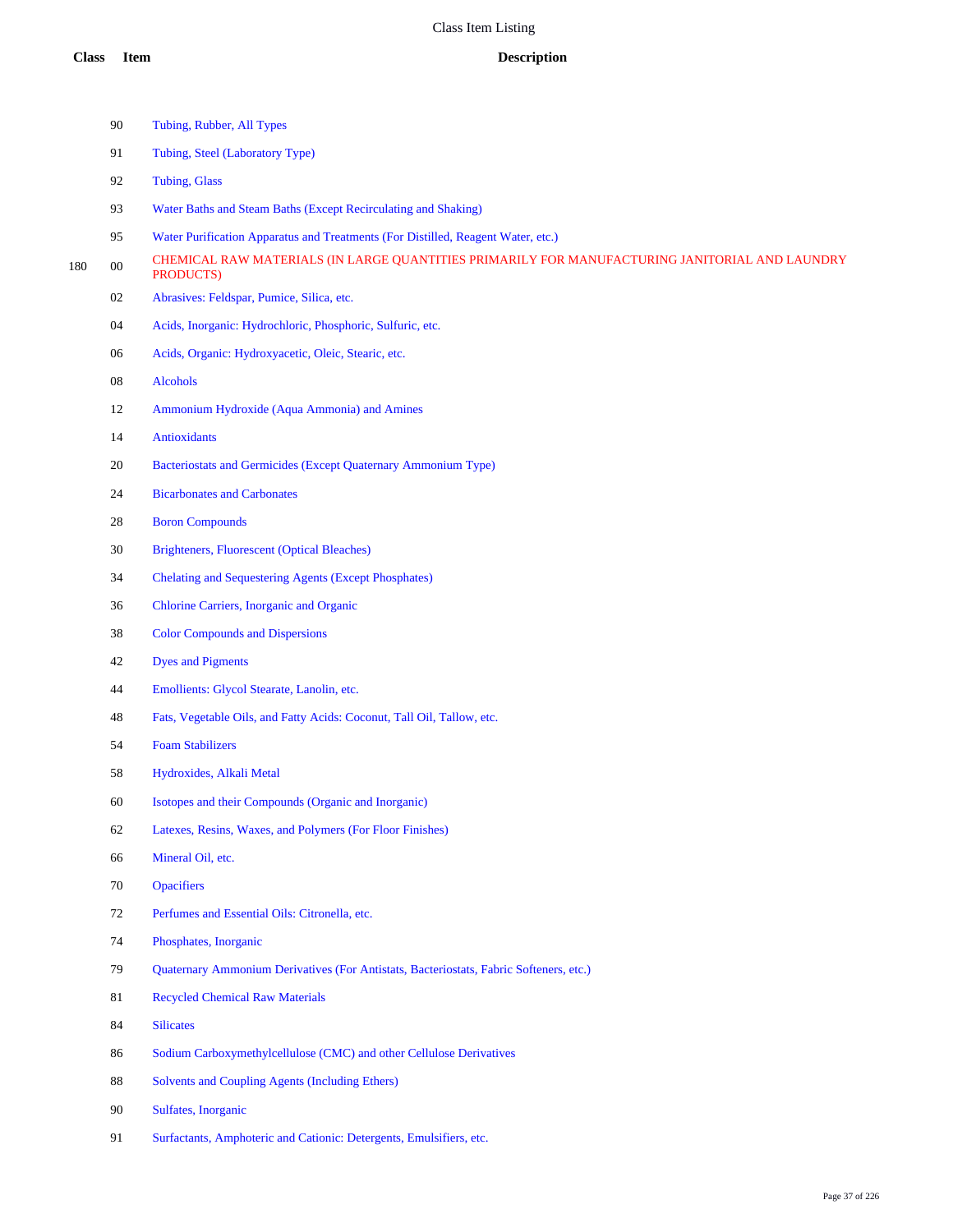- Surfactants, Anionic: Organic Phosphates, Sulfates, Sulfonates, etc.
- Surfactants, Nonionic: Ethoxylated Alcohols, Ethoxylated Lanolin, Ethoxylated Phenols, etc.
- Titanium Dioxide, Anatase
- 00 CHEMICALS AND SOLVENTS, COMMERCIAL (IN BULK)
	- Acids, Mineral: Boric, Hydrobromic, Hydrochloric, Sulfuric, etc.
	- Alcohols: Ethyl, Isopropyl, Methyl, etc., and Glycerine
	- Bio-Chemical Compounds, Organic and Inorganic (Ammonia Derivatives, Amines, Amides, Imines, Imides)
	- Chemicals, Bulk (Not Otherwise Itemized)
	- Chlorinated Hydrocarbons: Methylene Chloride, 1,1,1-Trichloroethane, etc.
	- Compounds, Inorganic Chemical
	- Compounds, Organic Chemical
	- Formaldehyde Solution (Formalin)
	- Heat Transfer Media, Liquid
	- Hexane and Pentane
	- Intermediates and Fixatives, Chemical
	- Ketones: Acetone, Diacetone Alcohol, Methyl Isobutyl Ketone, etc.
	- Oxidizing and Bleaching Agents
	- Oxides (Including All Oxided Substances)
	- Phenol, Liquid
	- Recycled Bulk Chemicals and Solvents
	- Silicone Fluids
	- Pentachlorophenol (Penta), Creosote Oil, and other Wood Preservatives
	- Sodium Phosphates and Polyphosphates
	- Solvents (Not Otherwise Itemized)
	- Toluene
- 00 CLEANING COMPOSITIONS, DETERGENTS, SOLVENTS, AND STRIPPERS PREPACKAGED
	- Aromatic Hydrocarbon Mixtures (Cleaning Solvents)
	- Chemical Spill Solvents and Detergents
	- Cold-Tank and Soak-Tank Cleaners (For Heavy Duty Shop Use, etc.)
	- Concrete Strippers and Brick Detergents
	- Glue Solvents
	- Herbicides and Other Poisons, Cleaning Agents (Used to Clean Spray Equipment)
	- Ice and Snow Removal Chemicals (See 775-45 for Road Salt)
	- Nonflammable Solvent Mixtures (Safety Solvents)
	- Packing Plant, Smokehouse, and Slaughter House Cleaning Compositions
	- Paint Spray Booth Compounds, Water-Soluble
	- Recycled Cleaning Compositions
	- Spray Detergents (For Heavy Duty and Steam Cleaning)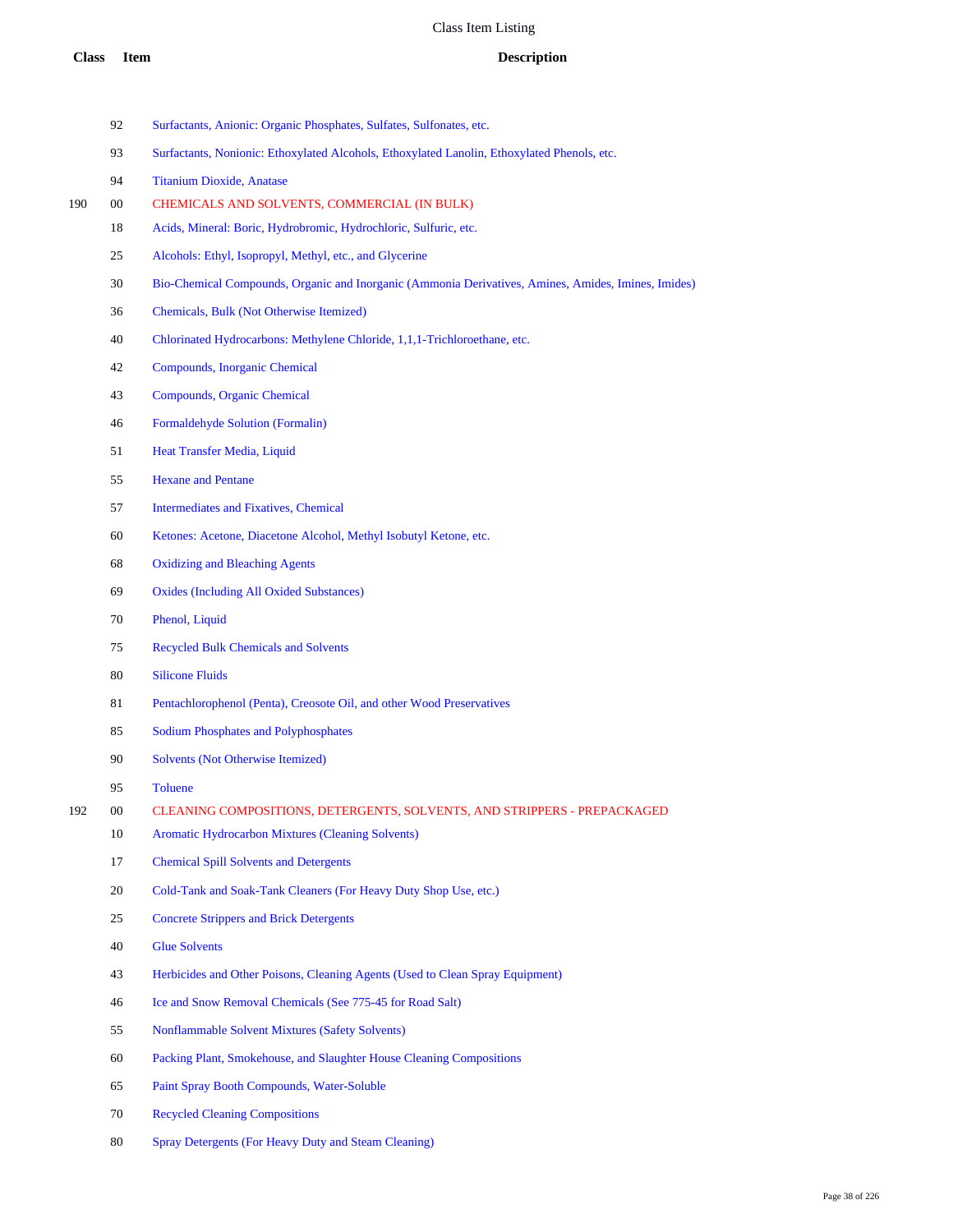Surface-Active Agents: Emulsifiers, Wetting Agents, and One-Component Nonionic Detergents (See Also Class 180)

Steam Cleaning Compounds

Stripping Solvents (Not Otherwise Classified)

| 193 | $00\,$ | CLINICAL LABORATORY REAGENTS AND TESTS (BLOOD GROUPING, DIAGNOSTIC, DRUG MONITORING, ETC.)                                              |
|-----|--------|-----------------------------------------------------------------------------------------------------------------------------------------|
|     | 08     | Blood Chemistry and Hematology Controls and References, Normal and Abnormal (For Blood Gas Hemoglobin, Plasma and Serum Factors)        |
|     | 12     | Blood Chemistry and Hematology Reagents and Supplies (For Automatic and Semiautomatic Instruments): Counting Controls, Detergents, etc. |
|     | 14     | Blood Chemistry Reagents and Tests, Nonautomated (For BUN, Enzymes, Glucose, Proteins, Triglycerides, etc.)                             |
|     | 18     | Blood Coagulation Reagents and Controls (For Fibrinogen, Fibrin (Ogen) Split Products, Prothrombin Time, etc.)                          |
|     | 22     | Blood Fractions (For Grouping, Typing, and Diagnosis): Reagent Red Cells, Sera, Antisera, etc.                                          |
|     | 26     | Blood Grouping and Typing Reagents: Antibody Potentiating Media, Copper Sulfate Solutions, Normal Saline, etc.                          |
|     | 36     | Diagnostic Reagents and Supplies (For Automated Chemistry)                                                                              |
|     | 40     | Diagnostic Reagents and Tests (For Diseases, Pregnancy, etc.): Cards, Slides, Spot Tests, Strips, Tablets, etc.                         |
|     | 48     | Drug Assay and Screening Test Kits (Except Radioimmunoassay)                                                                            |
|     | 52     | <b>Enzyme Immunoassay Reagents</b>                                                                                                      |
|     | 66     | <b>Nuclear Medicine Test Kits</b>                                                                                                       |
|     | 80     | <b>Radioactive Diagnostic Reagents</b>                                                                                                  |
|     | 84     | Radioimmunoassay Kits                                                                                                                   |
|     | 85     | <b>Recycled Clinical Laboratory Reagents and Tests</b>                                                                                  |
|     | 88     | Test (For Examination of Other Body Fluids, Wastes, etc., Not Otherwise Itemized)                                                       |
|     | 89     | Test Kits and Supplies, Chemistry (Not Otherwise Classified)                                                                            |
|     | 92     | Urine and Spinal Fluid Controls, Normal and Abnormal                                                                                    |
|     | 94     | Urinalysis Reagents and Tests (For Albumin, Bile, Blood, Glucose, Ketones, etc.)                                                        |
|     | 95     | <b>Virology Test Equipment and Supplies</b>                                                                                             |
|     | 97     | X-Ray Contrast Media: Barium, Sulfate, Dyes, etc.                                                                                       |
| 195 | 00     | CLOCKS, WATCHES, TIMEPIECES, JEWELRY AND PRECIOUS STONES                                                                                |
|     | 08     | Alarm Clocks, Electric and Spring                                                                                                       |
|     | 12     | <b>Braille Watches and Clocks</b>                                                                                                       |
|     | 16     | Clock and Watchmakers' Repair Parts and Materials                                                                                       |
|     | 17     | Clocks, Battery Operated (See 195-80 for Wall Type)                                                                                     |
|     | 18     | Clocks, Electric, Commercial                                                                                                            |
|     | 20     | Clocks, Game (Sports)                                                                                                                   |
|     | 23     | <b>Hourglasses</b>                                                                                                                      |
|     | 24     | Jewelers' and Watchmakers' Shop Equipment and Furniture                                                                                 |
|     | 27     | Jewelers' and Watchmakers' Tools and Accessories                                                                                        |
|     | 30     | <b>Jewelers' and Watchmakers' Manuals</b>                                                                                               |
|     | 32     | Jewelry, Costume                                                                                                                        |
|     | 33     | Jewelry, Fine                                                                                                                           |
|     | 40     | <b>Master Clock Systems and Parts</b>                                                                                                   |
|     |        |                                                                                                                                         |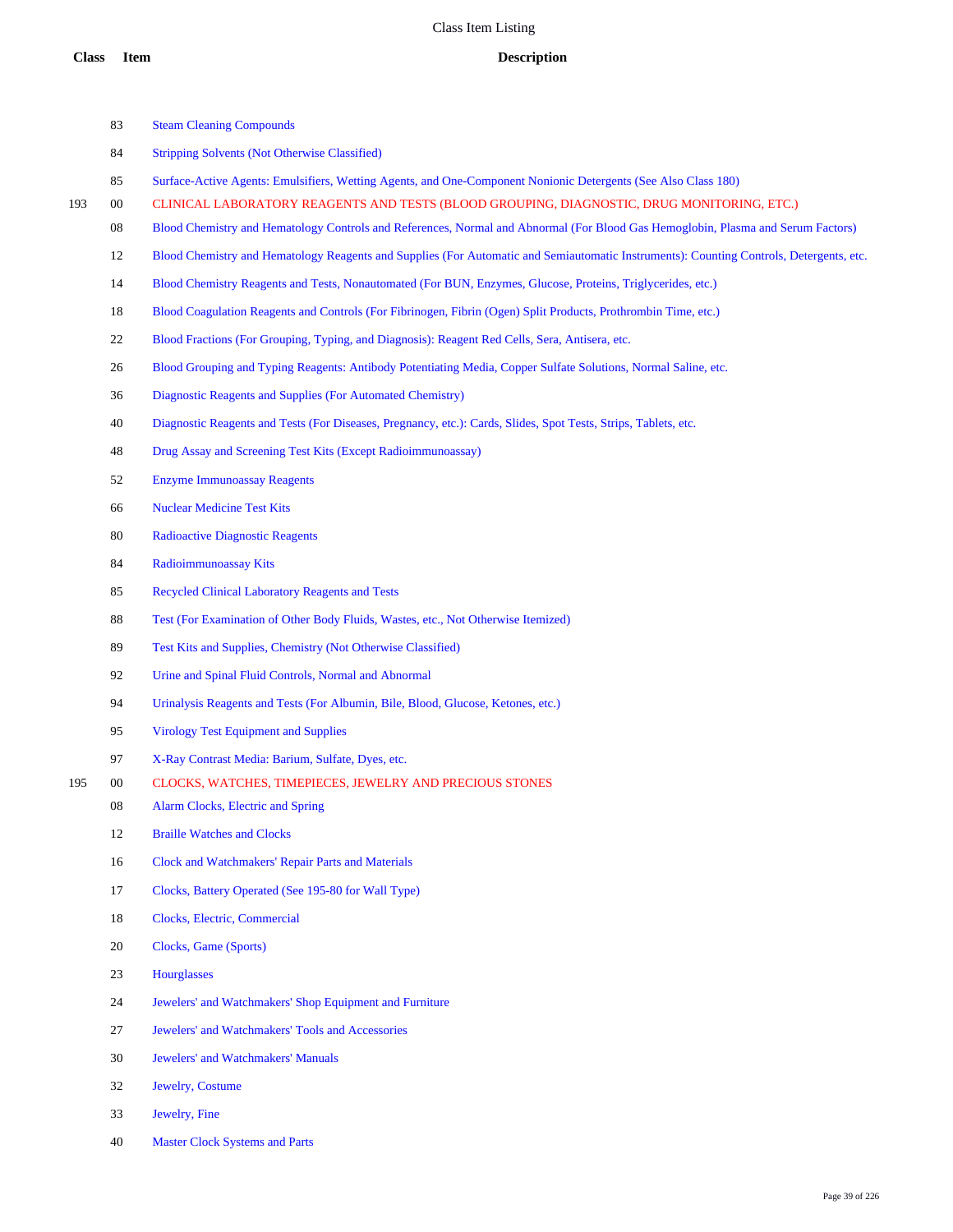| 49 | Precious and Semi-Precious Stones, Gems and Pearls                        |
|----|---------------------------------------------------------------------------|
| 50 | Program Clocks, Bells, Lights, and Chimes                                 |
| 56 | <b>Recycled Timepiece Accessories and Supplies</b>                        |
| 60 | <b>Stopwatches (Including Liquid Crystal Display)</b>                     |
| 67 | Time and Attendance Data Collection Systems                               |
| 68 | Time Clocks and Recorders, Accessories, and Parts                         |
| 70 | Time Indicators, Elapsed                                                  |
| 74 | Timers, Interval; Accessories, and Parts (Not Photographic or Laboratory) |
| 80 | <b>Wall Clocks, Battery</b>                                               |
| 83 | <b>Wall Clocks, Electric</b>                                              |
| 85 | Watches: Pocket, Wrist, etc.                                              |
| 88 | <b>Watchmen's Clocks and Supplies</b>                                     |
| 00 | CLOTHING: ATHLETIC, CASUAL, DRESS, UNIFORM, WEATHER AND WORK RELATED      |
| 03 | This item has been deleted. Please re-assign.                             |
| 04 | This item has been deleted. Please re-assign.                             |
| 06 | This item has been deleted. Please re-assign.                             |
| 07 | This item has been deleted. Please re-assign.                             |
| 08 | This item has been deleted. Please re-assign.                             |
| 09 | This item has been deleted. Please re-assign.                             |
| 10 | <b>Athletic Clothing</b>                                                  |
| 12 | This item has been deleted. Please re-assign.                             |
| 13 | <b>Children's Clothing</b>                                                |
| 15 | This item has been deleted. Please re-assign.                             |
| 16 | Coats, Jackets, Parkas, Vests (Cold Weather)                              |
| 18 | This item has been deleted. Please re-assign.                             |
| 19 | Disposable Clothing (See Class 475 for Hospital Type)                     |
| 21 | This item has been deleted. Please re-assign.                             |
| 22 | This item has been deleted. Please re-assign.                             |
| 24 | This item has been deleted. Please re-assign.                             |
| 25 | Dresses, Skirts, Blouses                                                  |
| 27 | <b>Folkloric Clothing</b>                                                 |
| 28 | Formal Clothing (Tuxedos, Formal Gowns, etc.)                             |
| 30 | This item has been deleted. Please re-assign.                             |
| 31 | <b>Hazardous Environment Clothing</b>                                     |
| 32 | <b>Hospital Wear, Patient</b>                                             |
| 33 | This item has been deleted. Please re-assign.                             |
|    |                                                                           |

- Hospital Wear, Professional
- Infant Apparel (Including Booties and Shoes)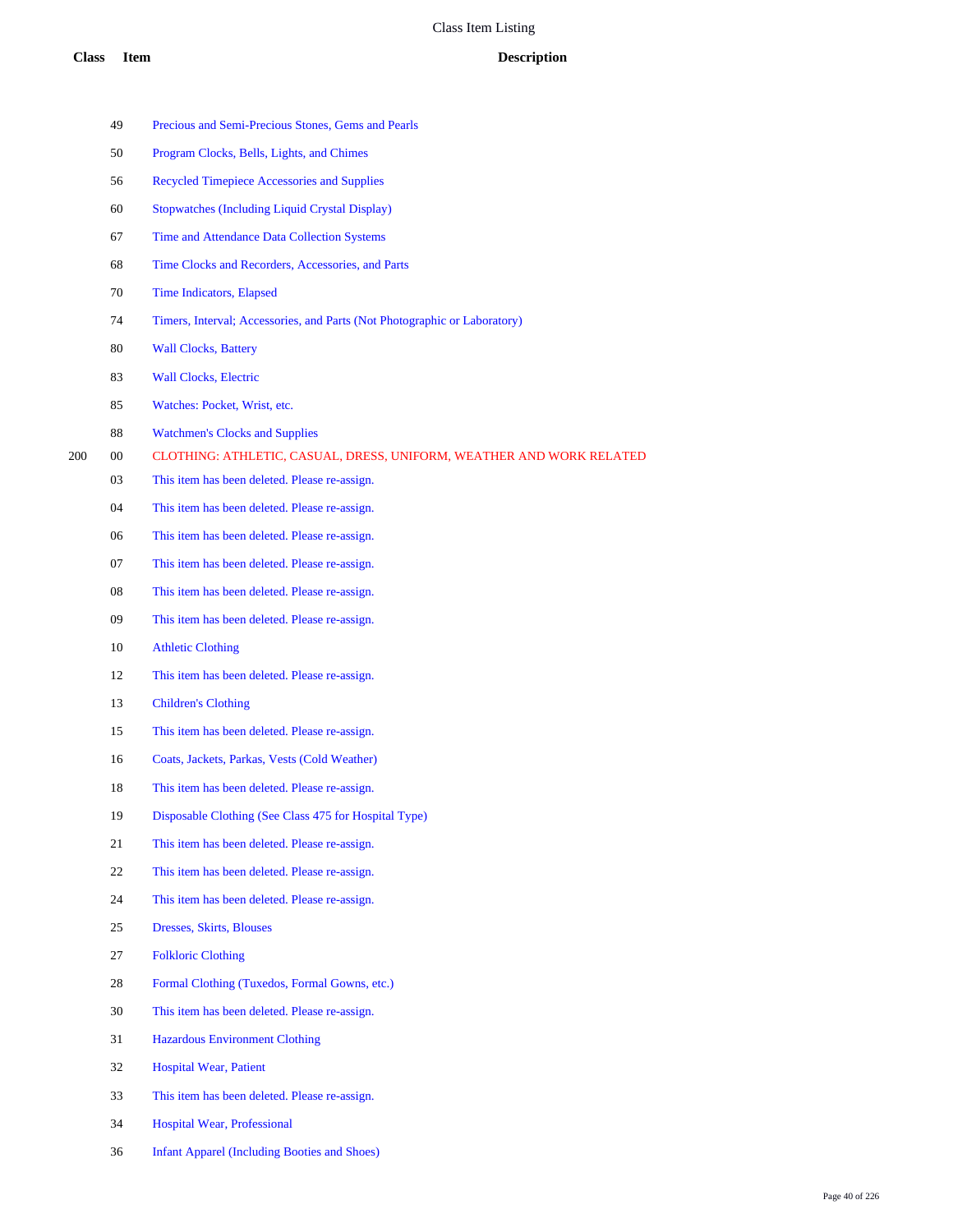This item has been deleted. Please re-assign. Insulated Clothing This item has been deleted. Please re-assign. Laboratory Clothing, All Kinds (See 175-03 for Aprons and Gloves) This item has been deleted. Please re-assign. This item has been deleted. Please re-assign. This item has been deleted. Please re-assign. Pants, Slacks, Trousers, Shorts, Jeans, etc. Party Wear This item has been deleted. Please re-assign. Prisoner Clothing This item has been deleted. Please re-assign. This item has been deleted. Please re-assign. This item has been deleted. Please re-assign. Recycled Clothing This item has been deleted. Please re-assign. This item has been deleted. Please re-assign. This item has been deleted. Please re-assign. This item has been deleted. Please re-assign. This item has been deleted. Please re-assign. This item has been deleted. Please re-assign. Shirts, Dress and Casual This item has been deleted. Please re-assign. Silk Screened Shirts, Jackets, Hats, etc. This item has been deleted. Please re-assign. Suits, Dress and Casual Sweaters Swimwear This item has been deleted. Please re-assign. This item has been deleted. Please re-assign. This item has been deleted. Please re-assign. Uniforms, Blended Fabric Uniforms, Cotton Uniforms, Synthetic Fabric Uniforms, Wool and Woolen Blends Waistcoats Work Clothes 00 CLOTHING ACCESSORIES (SEE CLASS 800 FOR SHOES AND BOOTS)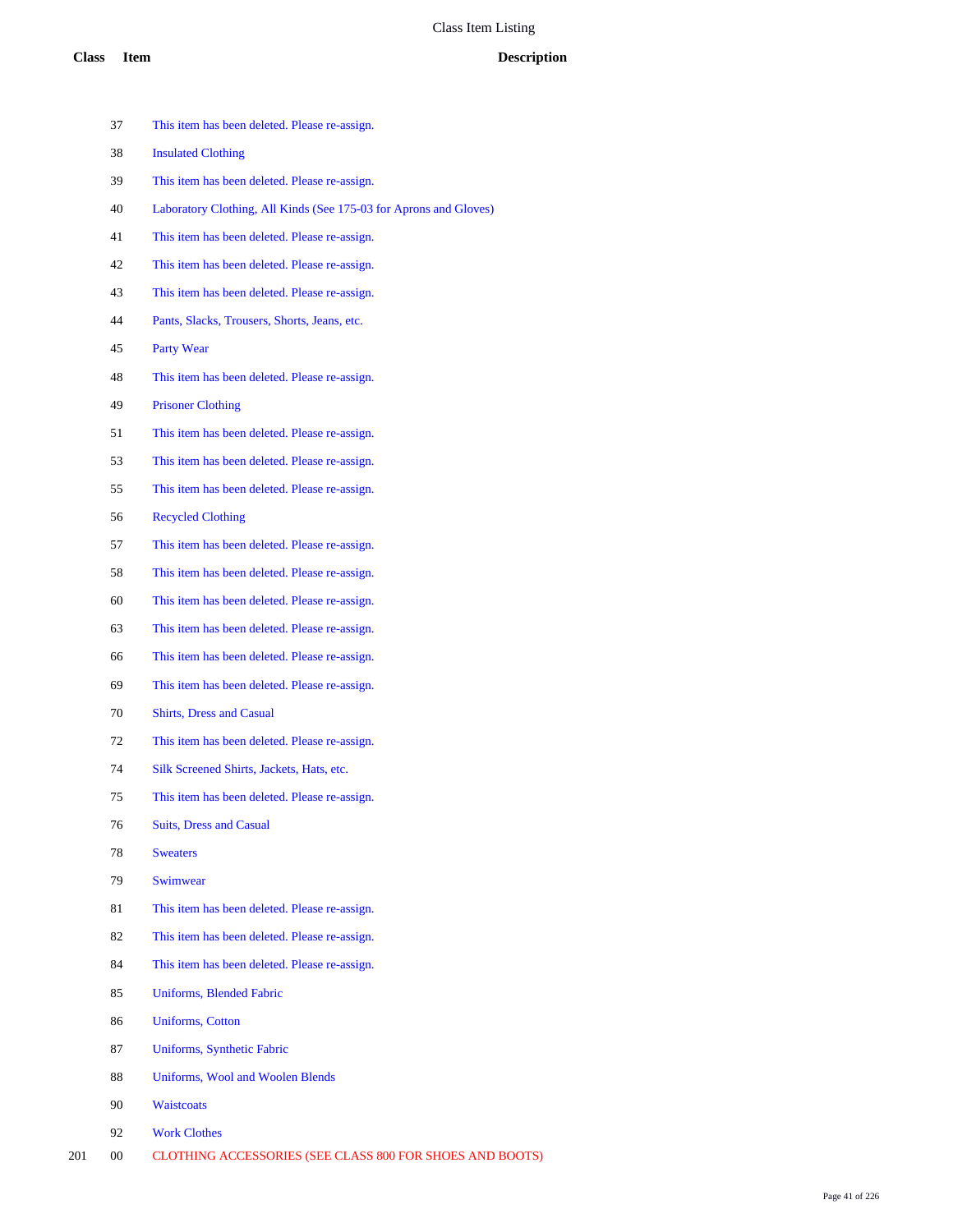- Aprons, Bibs, Smocks Non-disposable (See 200-32,34 for Hospital type)
- Bags, Clothing
- Bandanas, Hankerchiefs, Ties, etc.
- Bands: Arm, Hat, Head, Sweat, etc.
- Belts and Suspenders
- Brushes, Clothes
- Caps, All Types (Except Disposable and Hospital Types)
- Emblems, Braids, and Patches (For Caps and Uniforms) (Including Chevrons, Epaulettes and Shoulder Boards)
- Gloves, Cloth Type (All Types)
- Gloves, Cowhide/Leather (All Types)
- Gloves, Neoprene and Rubber (All Types)
- Gloves: Latex, Plastic, PVC, Poly, Synthetic, Vinyl, etc. (All Types)
- Hats, Felt
- Hats, Straw
- Hats, Miscellaneous (See 201-65 for Rain Type and 345-56 for Safety Type)
- Hoods, Mittens, Mufflers, Scarves, etc. (For Cold Weather)
- Hosiery and Socks
- Liners, Glove
- Moth Balls
- Pacifiers, etc. for Infants
- Rainwear (Raincoats, Hats, Slicker Suits, Storm Suits, Umbrellas, etc.)
- Recycled Clothing Accessories
- Robes, Caps, and Gowns (Choir and Graduation Types)
- Shower Accessories: Bath Robes, Caps, Shoes, Wraps, etc.
- Tie Holders and Racks
- Undergarments and Sleepwear, Female
- Undergarments and Sleepwear, Male
- Undergarments and Sleepwear, Unisex
- 00 COMPUTER HARDWARE AND PERIPHERALS FOR MICROCOMPUTERS
	- Cabinets and Cases: Desktop Cases, Tower Cases, Drive Cabinets, etc.
	- Cables: Printer, Disk, Network, etc.
	- This item has been deleted. Please re-assign.
	- Chips: Accelerator, Graphics, Math Co-Processor, Memory (RAM and ROM), Network, SIMMS, etc.
	- Communication Boards: Fax, Modem (Internal), etc.
	- 20 Communication Control Units: Concentrators, Multiplexors, Couplers, etc.
	- Controllers, Programmable: Industrial Control Devices, Robots, etc.
	- Data Entry and Remote Job Entry Devices, Voice Activated: Voice Recognition, Voice Digitization, Speech Synthesizers, etc.
	- Drives, External (Jumpdrives, Flash Drives, etc.)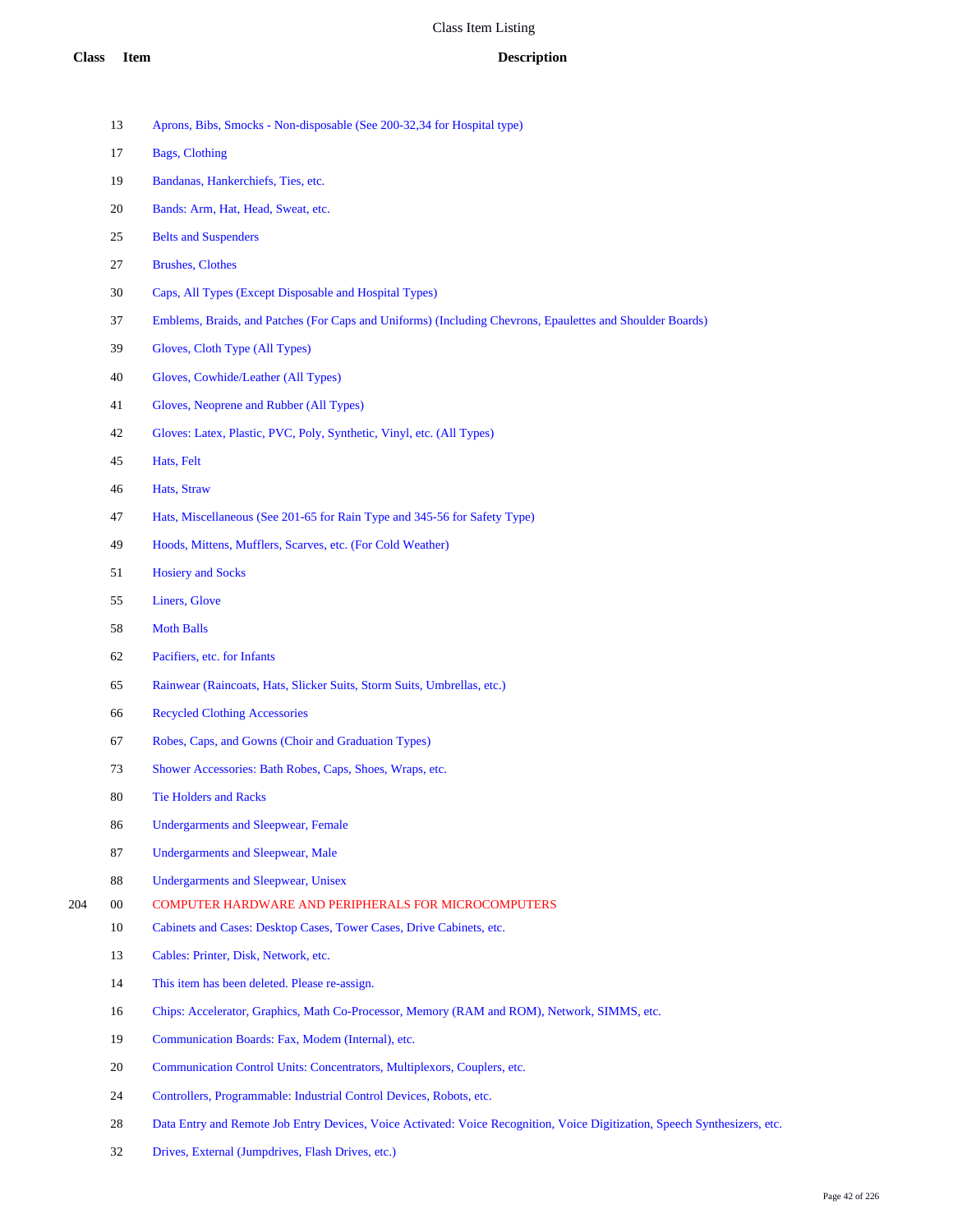- Drives, Compact Disk (CD ROM, etc.)
- Drives, Floppy Disk
- Drives, Hard/Fixed Disk
- Drives, Tape
- Duplicators, DVD
- Expansion/Accelerator Boards: Hard Drive Controller Cards, Memory, Processor, SCSI, Video Cards, etc.
- Imaging Systems, Microcomputer (Including Digital Imaging Network (DIN), Technology, and Digital Imaging Communications in Medicine (DICOM))
- Integrated Hardware-Software I.T. Solution (Microcomputer)
- Keyboards
- Microcomputers, Desktop or Towerbased
- Microcomputers, Handheld, Laptop, and Notebook
- Microcomputers, Multi-Processor
- Modems, External, Data Communications
- Monitors, Color and Monochrome (CGA, VGA, SVGA, etc.)
- Motherboards
- Network Components: Adapter Cards, Bridges, Connectors, Expansion Modules/Ports, Firewall Devices, Hubs, Line Drivers, MSAUs, Routers, Transceivers, etc.
- Peripherals, Miscellaneous: Joy Sticks, Graphic Digitizers, Light Pens, Mice, Pen Pads, Trackballs, Secure I.D. Access Cards, etc.
- Picture Archiving Computer System (PACS)
- Plotters, Graphic
- Power Supplies and Power Related Parts, Internal
- Printer Sharing Devices
- Printers, Dot Matrix
- Printers, Inkjet
- Printers, Laser
- Printers, Pen Plotter
- Printers, Digital
- Printers, Thermal
- Printers, Microcomputer (Not Otherwise Classified)
- Recycled Microcomputer Hardware and Peripherals
- Retrieval Systems, Computer Assisted: Indexing, Retrieval (CD ROM Jukebox, etc.) and Access Systems
- Scanners, Film
- 88 Scanners, Document: Handheld, Desktop and High Volume
- Scanners and Readers, Magnetic Strip
- Scanners and Readers, Optical Character: Bar Code, Remittance Scanner/Processors, etc.
- Servers, Microcomputer (Application, Database, File, Mail, Network, Web, etc)
- Terminals and CRTs: Data Processing Systems
- Word Processing Equipment, Accessories and Supplies (Not Otherwise Classified)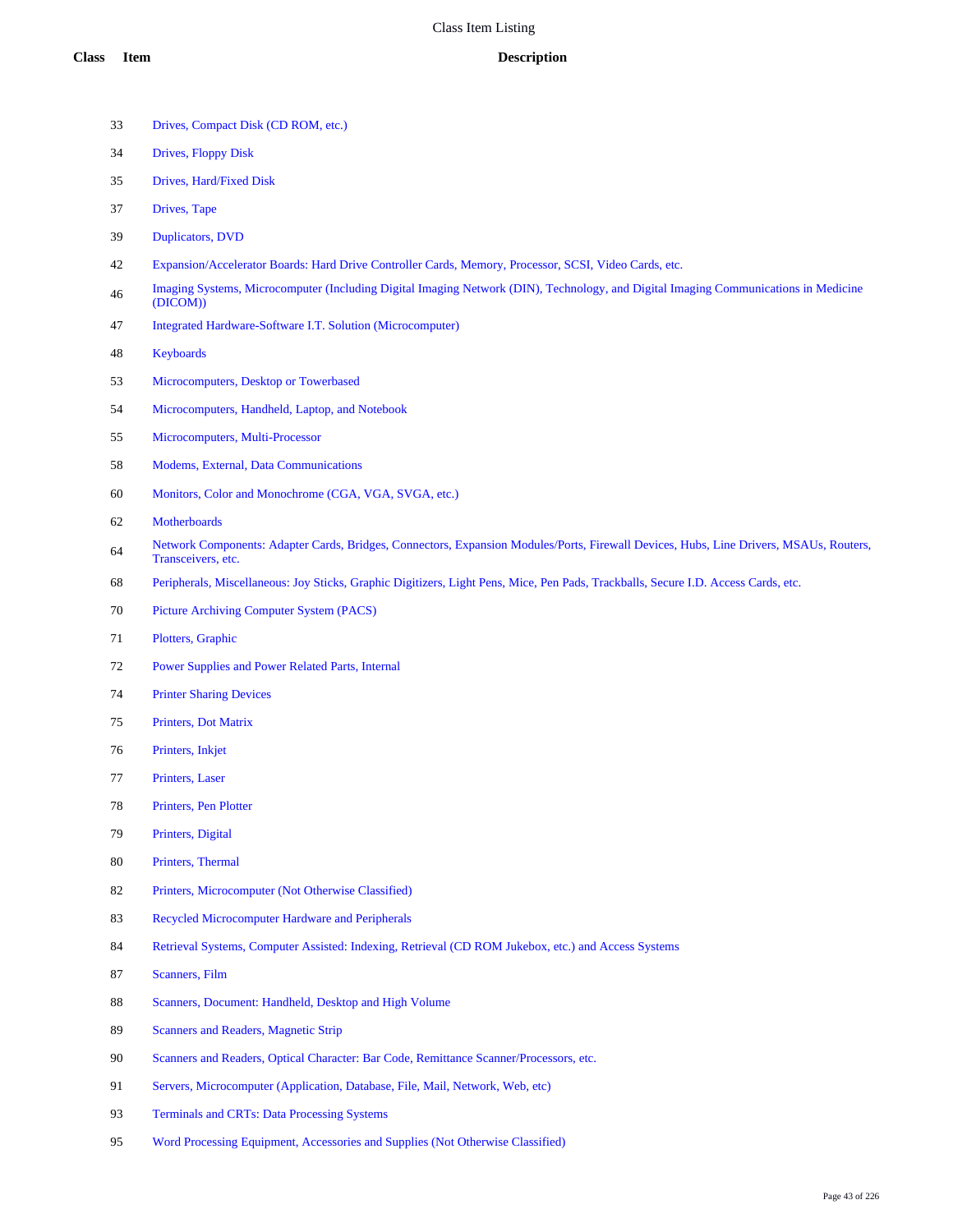- 96 Workstations: SPARC, RISC, etc. (For Use With CAD/CAM, etc.)
- 00 COMPUTER HARDWARE AND PERIPHERALS FOR MINI AND MAIN FRAME COMPUTERS
	- Cables: Printer, Disk, Network, etc.
	- Chips: Accelerator, Graphics, Math Co-Processor, Memory (RAM and ROM), Network, etc.
	- Communication Boards: Fax, Modem (Internal), Network Cards, etc.
	- 21 Communication Control Units: Concentrators, Multiplexors, Couplers, etc.
	- 23 Communication Processors and Protocol Convertors: Front-End Processor, Network Interface Module, Protocol Interchange, Switching Controls, etc.
	- Computer Systems, Digital
	- Computer Systems, Laboratory Control
	- Computer Systems, Process Control
	- Controllers, Disk: Disk Subsystems, etc.
	- Controllers, Local and Remote
	- Controllers, Peripheral: Plotters, Printers, Digitizers, etc.
	- Controllers, Tape: Tape Subsystems, etc.
	- Data Entry and Remote Job Entry Devices, Voice Activated: Voice Recognition, Voice Digitization, Speech Synthesizers, etc.
	- Drives: Compact Disk, ROM, etc.
	- Drives: Floppy Disk
	- Drives: Hard/Fixed Disk
	- Drives, Tape
	- Expansion/Accelerator Boards: Memory, Processor, etc.
	- Geographic Information Systems (GIS)
	- Integrated Hardware-Software I.T. Solution (Mini/Mainframe Computer)
	- Imaging Systems, Mini and Main Frame Computer (Incl. Digital Imaging Network and Technology)
	- Keyboards
	- Modems, External Data Communications
	- Monitors, Color and Monochrome (CGA, VGA, SVGA, etc.)
	- Network Components: Adapter Cards, Bridges, Connectors, Expansion Modules/Ports, Hubs, Line Drivers, MSAUs, Routers, Transceivers, etc.
	- Peripherals, Miscellaneous: Graphic Digitizers, Joy Sticks, Light Pens, Mice, Pen Pads, Trackballs, etc.
	- Power Supplies and Power Related Parts, Internal
	- Printer Sharing Devices
	- Printers, Dot Matrix
	- Printers, High Speed, Line Printers, and Printer Subsystems
	- Printers, Inkjet
	- Printers, Laser
	- Printers, Pen Plotter
	- Printers, Thermal
	- Printers, Mainframe Computer (Not Otherwise Classified)
	- Recycled Mainframe Computer Hardware and Peripherals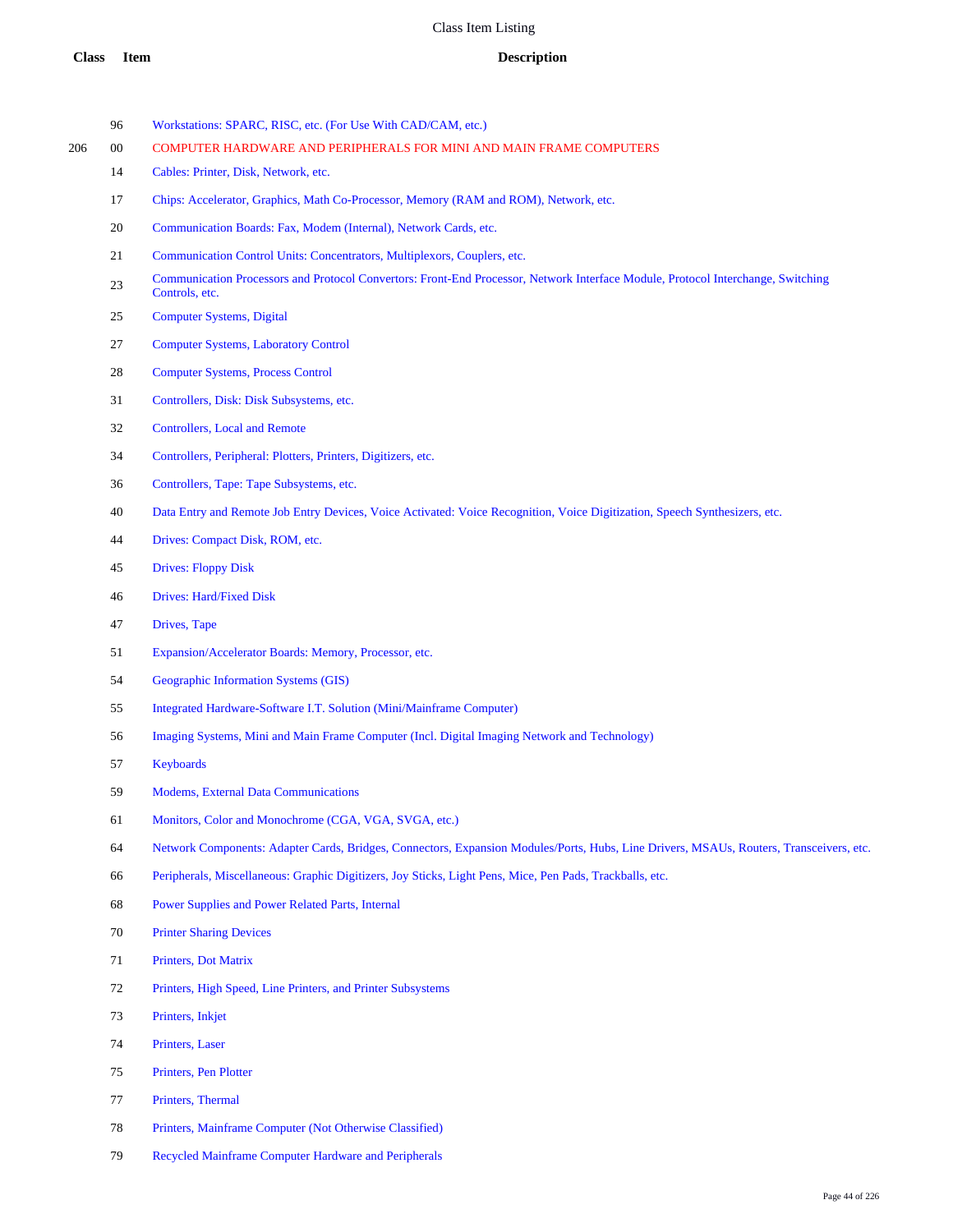- Retrieval Systems, Computer Aided: Indexing, Retrieval and Access Systems (CD ROM Jukebox, etc.)
- Scanners, Film
- Scanners, Document: Handheld, Desktop, and High Volume
- Scanners and Readers, Magnetic Strip
- 86 Scanners and Readers, Optical Character: Bar Code, Remittance Scanner/Processors, etc.
- Servers, Mini/Mainframe Computer (Application, Database, File, Mail, Network, Web, etc.)
- Storage Devices, Electronic (Disk Drive Compatible)
- Terminals and CRTs: Data Processing Systems
- This item has been deleted. Please re-assign.
- 00 COMPUTER ACCESSORIES AND SUPPLIES
	- Batteries, Computer and Peripheral
	- Battery Chargers, Computer and Peripheral
	- Braces: Monitor, PC's, CRT's, Desk Top Printers, etc.
	- Carts, Computer
	- Cleaners for Keyboards, Monitors, Tapes, Diskettes, etc.
	- Compact Disks, DVD, ROM, etc.
	- Computer Instructional Aids and Training Devices
	- Covers and Enclosures (Acoustical and Protective) (For Equipment)
	- CRT Holders, Cases, Glare Screens, Locks, etc.
	- Diskettes, Disk Packs, Floppy Diskettes, Labels, etc.
	- Fasteners and Accessories, Thumb Lock
	- Forms Bursters, Decollators, Detachers, Feeders, Strippers and Related Accessories
	- Forms, Charts, Templates, Rulers, etc.
	- Graphic Supplies for Plotters and Printer Plotters: Inks, Pens, Penholders, Chemicals, Paper, etc.
	- Keyboard Dust Covers, Key Top Covers, Keyboard Drawers, Wrist Supports, etc.
	- Power Supplies: Surge Protectors, Uninterruptible Power Supplies, Switches, etc.
	- Printer Accessories and Supplies: Chemicals, Forms Tractors, Inks and Cartridges, Paper, Label Sheets, Sheet Feeders, Toner Cartridges, Wheels, etc.
	- Projection Devices and Accessories: Interactive Conferencing Boards, LCD, Pads, Panels, etc.
	- Recycled Computer Accessories and Supplies
	- Sleeves, CD/DVD
	- Storage Devices for Tapes and Diskettes: Containers, Racks, etc.
	- Systems Environmental Monitor for Computer Rooms
	- Tapes, Tape Cartridges, Tape Cassettes, Tape Reels, Tape Labels, etc.
	- Testing Equipment for Computers and Related Equipment
	- Tools, Computer
- 00 COMPUTER SOFTWARE FOR MICROCOMPUTERS (PREPROGRAMMED)
	- Accounting/Financial: Bookkeeping, Billing and Invoicing, Budgeting, Payroll, Taxes, etc.
	- Application Software, Microcomputer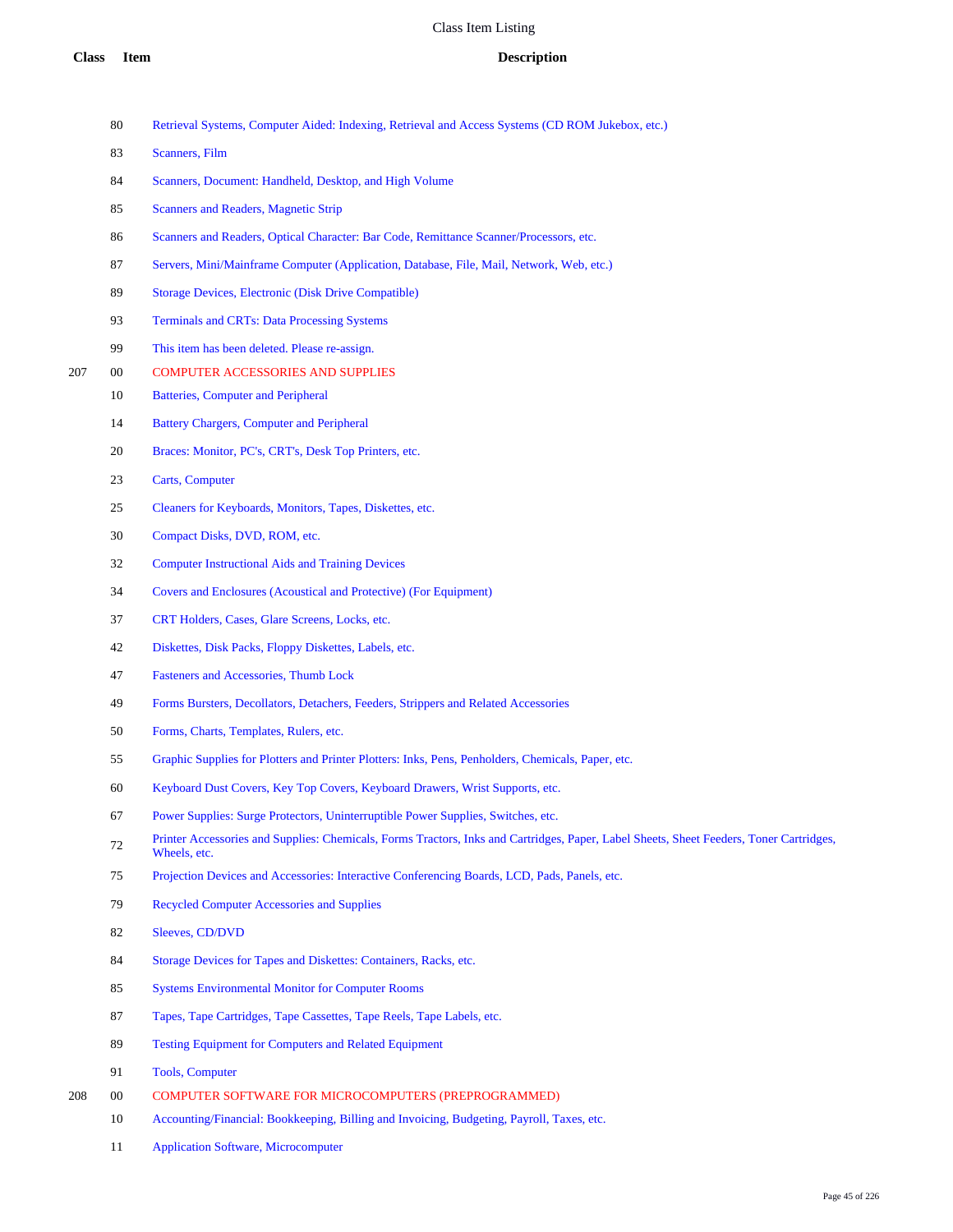- Architectural Software
- Aviation Software (Flight Control, Ground Support, Testing, etc)
- Bar Code Software (Microcomputer)
- Biometric Authentication System Software for Microcomputers
- Business Software, Misc.: Agenda, Labels, Mail List, Planning, Scheduling, etc.
- Communications: Networking, Linking, etc. (Includes Clustering Software)
- Computer Aided Design and Vectorization Software
- Data Processing Software, Microcomputer
- Database Software
- Desktop Publishing
- Driver and Hardware Support Programs
- Engineering Software
- EDI (Electronic Data Interchange) Translator Software, Microcomputer
- Educational: Foreign Languages, Math, Science, Social Studies, etc.
- E-Mail Software
- Expert System Software
- E-Commerce Software (Microcomputer)
- Games: Adventure, Board, Puzzles, Strategy, etc. (See 037-84; 209-48; 785-53; and 805-51 for other type games)
- Graphics: Clip Art, Demos, Presentation, Slide Shows, etc.
- Human Resources Software
- Integrated Software
- Internet and Web Site Software for Microcomputers
- Inventory Management
- Logistics and Supply Chain Software
- Law Enforcement Software
- Language Translation Software
- Library Information Management Software
- Medical Software, All Types
- OCR and Scanner Software
- Personnel Software
- Point of Sale Software
- Professional: Computer Training, Hospital/Pharmacy, Legal, etc.
- Programming: Basic, Assembler, Computer Assisted Software Engineering Tools (CASE), Libraries, etc.
- Project Management
- Printing Software (Microcomputer)
- Purchasing Software
- Purchasing and Accounting Codes for use with PC Software
- Real Estate/Property Management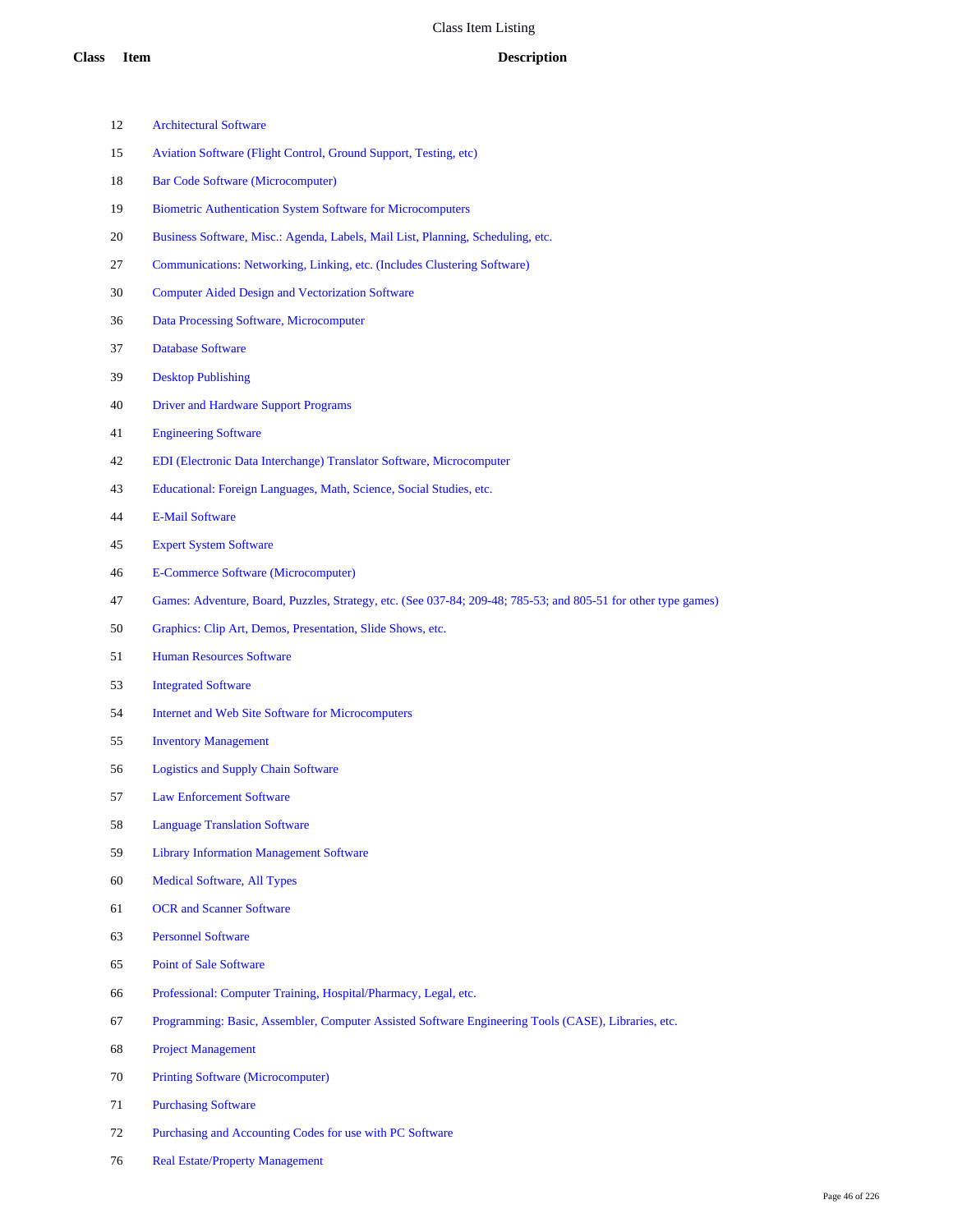|     | 77 | <b>Recycled Microcomputer Software</b>                                                                                                                                 |
|-----|----|------------------------------------------------------------------------------------------------------------------------------------------------------------------------|
|     | 80 | Software, Microcomputer (Not Otherwise Classified)                                                                                                                     |
|     | 81 | <b>Software For Computer Software Training</b>                                                                                                                         |
|     | 82 | Scientific, Statistical, Engineering, Mathematical, and Mapping Software (Including Photogrammetry)                                                                    |
|     | 83 | Shipping and Postal Management Software                                                                                                                                |
|     | 84 | <b>Spread Sheet Software</b>                                                                                                                                           |
|     | 85 | <b>Surveying Systems Software</b>                                                                                                                                      |
|     | 86 | Sound or Music Editing Software, Microcomputer                                                                                                                         |
|     | 87 | Tools, Programming and Case                                                                                                                                            |
|     | 88 | Software, Monitoring                                                                                                                                                   |
|     | 90 | Utilities: Back-up, Batch File, Firewall, Menus, Operating System, Network Operating System, Network Management, Recovery, Screen,<br>Security, Virus Protection, etc. |
|     | 94 | Word Processing, Text Editors, Spell Checkers                                                                                                                          |
| 209 | 00 | COMPUTER SOFTWARE FOR MINI AND MAINFRAME COMPUTERS (PREPROGRAMMED)                                                                                                     |
|     | 11 | Accounting/Financial: Bookkeeping, Billing and Invoicing, Budgeting, Payroll, Taxes, etc.                                                                              |
|     | 12 | Application Software, Mainframe Computer (Incl. Cobal)                                                                                                                 |
|     | 13 | <b>Application Software, Minicomputer</b>                                                                                                                              |
|     | 14 | Architectural Software (Mini/Mainframe)                                                                                                                                |
|     | 22 | Bar Code Software (Mini/Mainframe Computer)                                                                                                                            |
|     | 24 | Biometric Authentication System Software for Mini/Mainframe Computers                                                                                                  |
|     | 28 | Communications: Networking, Linking, etc.                                                                                                                              |
|     | 31 | <b>Computer Aided Design</b>                                                                                                                                           |
|     | 37 | Data Processing Software, Mini/Mainframe Computer                                                                                                                      |
|     | 38 | <b>Database Software</b>                                                                                                                                               |
|     | 40 | <b>Desktop Publishing</b>                                                                                                                                              |
|     | 41 | <b>Driver and Hardware Support Programs</b>                                                                                                                            |
|     | 42 | E-Commerce Software (Mini/Mainframe Computer)                                                                                                                          |
|     | 43 | EDI (Electronic Data Interchange) Translator Software, Mini/Mainframe Computer                                                                                         |
|     | 44 | Educational: Foreign Languages, Math, Science, Social Studies, etc.                                                                                                    |
|     | 45 | <b>E-Mail Software</b>                                                                                                                                                 |
|     | 46 | <b>Expert System Software</b>                                                                                                                                          |
|     | 47 | <b>Engineering Software (Mini/Mainframe Computer)</b>                                                                                                                  |
|     | 48 | Games: Adventure, Board, Puzzles, Strategy, etc.(See 037-84; 208-47; 785-53; and 805-51 for other type games)                                                          |
|     | 49 | Geographic Information System (GIS) Software                                                                                                                           |
|     | 51 | Graphics: Clip Art, Demos, Presentation, Slide Shows, etc.                                                                                                             |
|     | 52 | <b>Human Resources Software</b>                                                                                                                                        |
|     | 54 | Internet and Web Site Software for Main Frame Computers                                                                                                                |
|     | 56 | <b>Inventory Management</b>                                                                                                                                            |
|     | 58 | <b>Language Translation Software</b>                                                                                                                                   |
|     |    |                                                                                                                                                                        |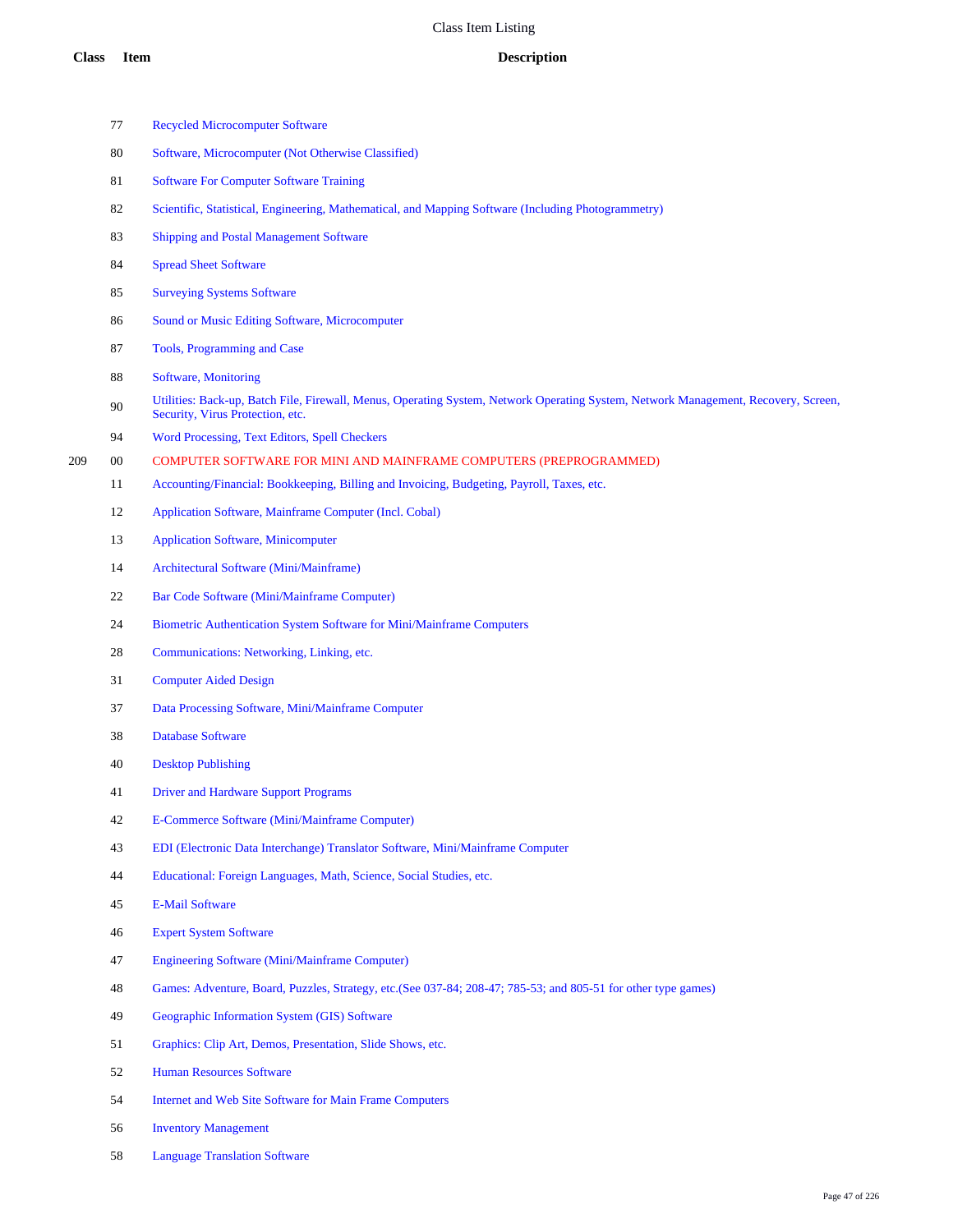|     | 59     | <b>Logistics and Supply Chain Software</b>                                                                                      |
|-----|--------|---------------------------------------------------------------------------------------------------------------------------------|
|     | 60     | Music or Sound Editing Software (Mini/Mainframe Computer)                                                                       |
|     | 62     | <b>OCR</b> and Scanner Software                                                                                                 |
|     | 64     | <b>Personnel Software</b>                                                                                                       |
|     | 66     | Point of Sale Software                                                                                                          |
|     | 67     | Professional: Hospital/Pharmacy, Legal, Computer Training, etc.                                                                 |
|     | 68     | Programming: Basic, Assembler, etc.                                                                                             |
|     | 69     | <b>Project Management</b>                                                                                                       |
|     | 70     | Printing Software (Mini/Mainframe Computer)                                                                                     |
|     | 72     | <b>Purchasing Software</b>                                                                                                      |
|     | 73     | Purchasing and Accounting Codes for use with Mini/Mainframe Software                                                            |
|     | 77     | <b>Real Estate/Property Management</b>                                                                                          |
|     | 78     | <b>Recycled Mainframe Computer Software</b>                                                                                     |
|     | 82     | Scientific, Statistical, Engineering, Mathematical, and Mapping Software (Including Photogrammetry)                             |
|     | 83     | This item has been deleted. Please re-assign.                                                                                   |
|     | 84     | Shipping and Postal Management Software                                                                                         |
|     | 85     | <b>Spread Sheet Software</b>                                                                                                    |
|     | 86     | <b>Surveying Systems Software</b>                                                                                               |
|     | 87     | Software, Mini/Mainframe Computer (Not Otherwise Classified)                                                                    |
|     | 88     | Tools, Programming and Case                                                                                                     |
|     | 91     | Utilities: Back-up, Batch File, Menus, Network Management, Operating System, Recovery, Screen, Security, Virus Protection, etc. |
|     | 95     | Word Processing, Text Editors, Label Makers, Spell Checkers, etc.                                                               |
| 210 | $00\,$ | CONCRETE AND METAL PRODUCTS, CULVERTS, PILINGS, SEPTIC TANKS, ACCESSORIES AND SUPPLIES                                          |
|     | 07     | Basins, Catch, Including Accessories and Parts                                                                                  |
|     | 10     | Blocks, Hollow and Solid, Lightweight                                                                                           |
|     | 11     | Blocks, Hollow and Solid, Normal Weight                                                                                         |
|     | 12     | <b>Blocks, Kiln and Oven</b>                                                                                                    |
|     | 13     | Box Voids and Void Concrete Forms (Including Chemical Release Agents)                                                           |
|     | 15     | <b>Bricks, Concrete</b>                                                                                                         |
|     | 16     | Concrete Beams, Channels, Roof Decks, etc., Prestressed                                                                         |
|     | 17     | <b>Concrete Bunker Panels</b>                                                                                                   |
|     | 18     | <b>Concrete Encased Ducts</b>                                                                                                   |
|     | 25     | <b>Concrete Pilings</b>                                                                                                         |
|     | 26     | Concrete Support Items (Chairs, etc.)                                                                                           |
|     | 27     | <b>Connecting Bands, Corrugated Metal</b>                                                                                       |
|     | $28\,$ | <b>Culverts, Concrete</b>                                                                                                       |
|     |        |                                                                                                                                 |

- Culverts, Corrugated Metal (Incl. Well Casing Pipe)
- Curbs, Parking and Curb Boxes: Vehicle (Including Recycled)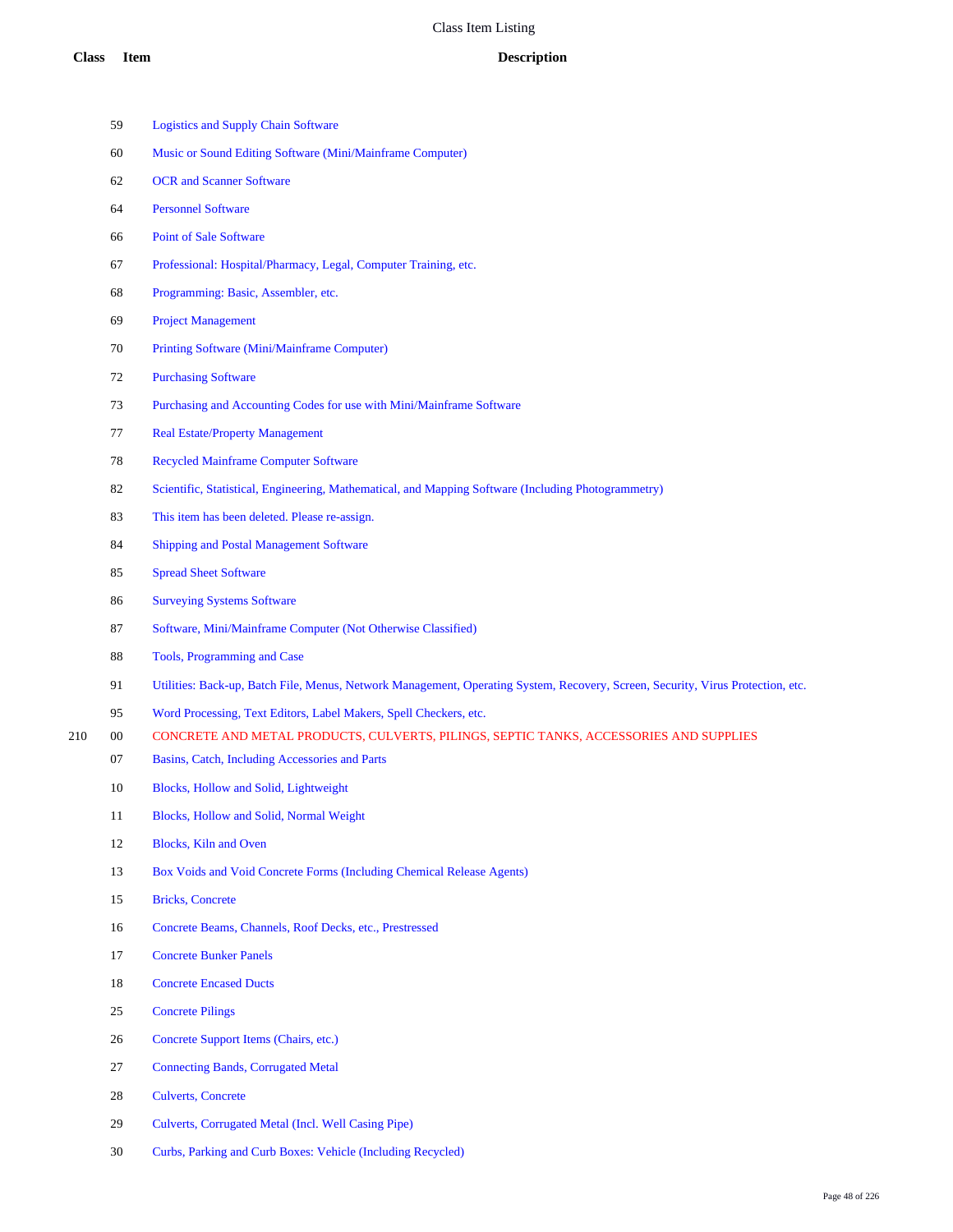|     | 31     | Drains, Parts and Accessories                                                                                                                                                                    |
|-----|--------|--------------------------------------------------------------------------------------------------------------------------------------------------------------------------------------------------|
|     | 33     | <b>Irrigation Pipe, Metal</b>                                                                                                                                                                    |
|     | 35     | Joint Sealing Compound (For Sewer and Drain Pipes)                                                                                                                                               |
|     | 45     | <b>Meter Boxes and Concrete Pull Boxes</b>                                                                                                                                                       |
|     | 47     | Molds and Parts, Concrete                                                                                                                                                                        |
|     | 55     | <b>Paving and Stepping Blocks</b>                                                                                                                                                                |
|     | 70     | Recycled Concrete and Metal Products Incl. Culverts, Pilings, and Septic Tanks                                                                                                                   |
|     | 72     | <b>Risers and Cones, Reinforced Concrete</b>                                                                                                                                                     |
|     | 75     | Septic Tanks, Grease Traps, and Water Troughs                                                                                                                                                    |
|     | 80     | Ties and Anchors and Other Masonry Wall Reinforcements                                                                                                                                           |
|     | 85     | <b>Vents, Foundation, Concrete</b>                                                                                                                                                               |
| 220 | $00\,$ | CONTROLLING, INDICATING, MEASURING, MONITORING, AND RECORDING INSTRUMENTS AND SUPPLIES                                                                                                           |
|     | 02     | <b>Accelerometers</b>                                                                                                                                                                            |
|     | 04     | Actuators and Controls (For Robotics, Servo Systems, etc.)                                                                                                                                       |
|     | 06     | Charts: Flowmeter, Receiver, Recorder                                                                                                                                                            |
|     | 07     | Clinometers and Inclinometers (For Slope and Tilt Measurements)                                                                                                                                  |
|     | 09     | <b>Conductivity Instruments (For Dissolved Solids)</b>                                                                                                                                           |
|     | 13     | Examination Equipment: Current, Liquid Penetrant, Magnetic Particle, etc.                                                                                                                        |
|     | 14     | Energy Computerized Control Systems for HVAC, Lighting, Utilities, etc. Combination                                                                                                              |
|     | 15     | Flow Controllers, Indicators, Calibrators, and Recorders (For Air and Gases)                                                                                                                     |
|     | 16     | Flow Controllers and Recorders (For Liquids)                                                                                                                                                     |
|     | 18     | Gauges: Altitude, Pressure, Profile, Temperature, Liquid Level, etc.                                                                                                                             |
|     | 19     | <b>Gyroscopic Instruments</b>                                                                                                                                                                    |
|     | 20     | Hazardous Environment Detection and Measuring Equipment                                                                                                                                          |
|     | 22     | High Vacuum Controllers, Indicators, and Recorders and Accessories: Ionization Gauges, Thermocouple Gauges, etc.                                                                                 |
|     | 29     | Imaging Systems, Infrared Thermal (Not X-Ray)                                                                                                                                                    |
|     | 30     | Indicating and Recording Instruments, Equipment and Accessories (Not Otherwise Classified)                                                                                                       |
|     | 33     | Liquid Level Controllers, Indicators, and Recorders                                                                                                                                              |
|     | 34     | Logging Devices, Electronic (Long-Range Data Collection and Recording for Use at a Remote Location)                                                                                              |
|     | 36     | Oscillographs (Cathode-Ray Recording Systems) and Accessories                                                                                                                                    |
|     | $42\,$ | <b>Photoelectric Control Devices</b>                                                                                                                                                             |
|     | 43     | <b>Position Measuring Devices (X-Y Coordinates)</b>                                                                                                                                              |
|     | 45     | Pressure Controllers, Indicators, and Recorders                                                                                                                                                  |
|     | 46     | <b>Pressure Converters</b>                                                                                                                                                                       |
|     | 48     | Radar Instruments (Marine Type), and Accessories: Magnetrons, etc.                                                                                                                               |
|     | 53     | Radiant Energy Measuring Devices (For Visual, UV, and IR): Light Meters (Except Photographic), Photometers, Pyranometers, Radiometers,<br>$etc.$ )                                               |
|     | 54     | Recorders and Plotters, General Laboratory Type (Strip Chart, X-Y, etc.), and Supplies: Chart Paper, Developing Chemicals, Ink, Penholders,<br>Pens, etc. (See 690-62 for Power Generation Type) |
|     |        |                                                                                                                                                                                                  |

Recycled Recording, Controlling and Indicating Instruments and Supplies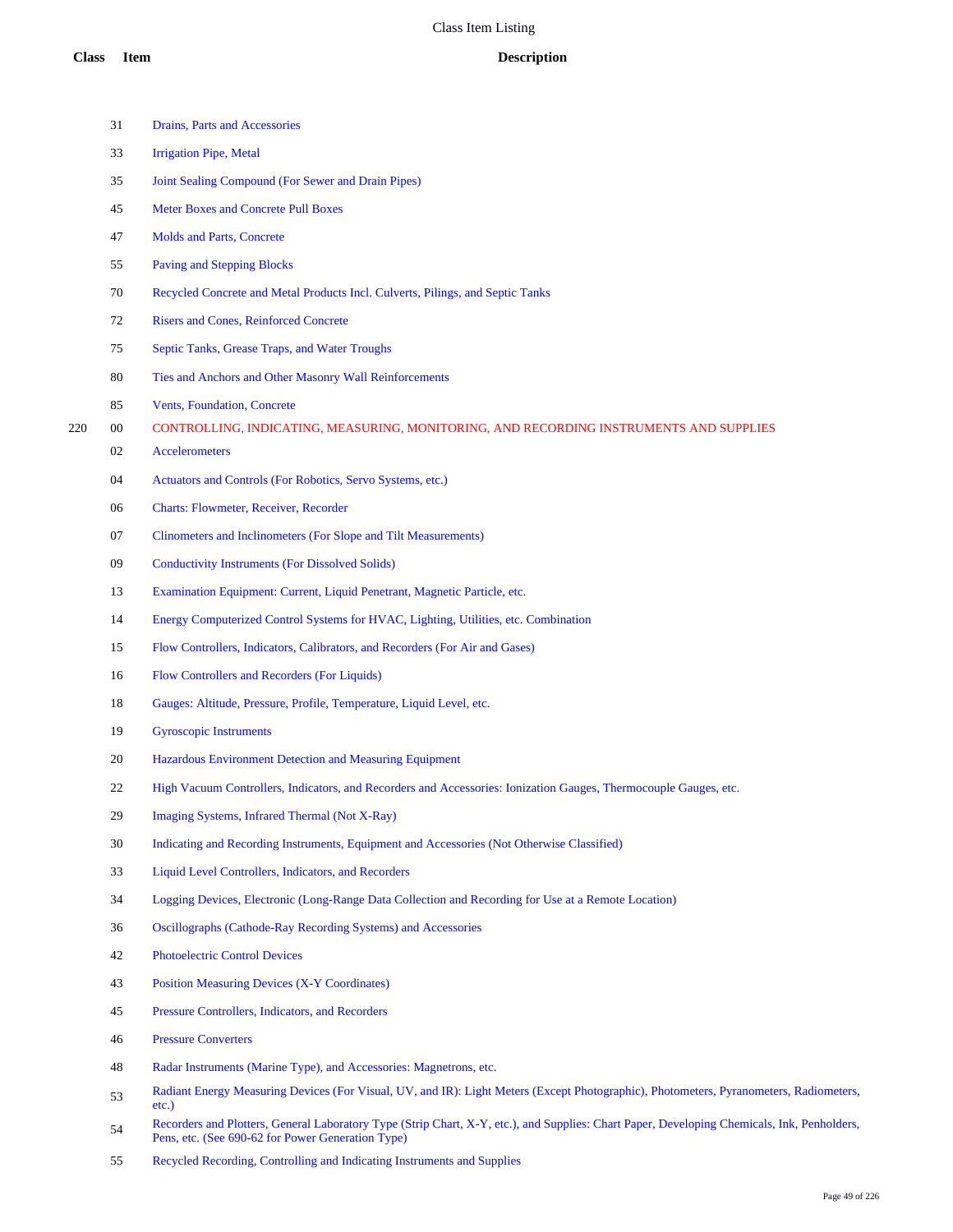|     | 60     | Sonar Instruments, Research Type                                                                                                                                         |
|-----|--------|--------------------------------------------------------------------------------------------------------------------------------------------------------------------------|
|     | 61     | Sound Analysis Equipment and Accessories: Noise Meters and Dosimeters, Sound Level Meters, etc. (Including Noise Control Enclosures, etc)                                |
|     | 63     | Strain Gauges, Force Gauges, and Associated Instruments: Strain Gauge Conditioners, Stress-Strain Plotters, etc.                                                         |
|     | 66     | <b>Stroboscopes and Tachometers (Except Automotive)</b>                                                                                                                  |
|     | 68     | <b>Surface Profile Measurement Equipment</b>                                                                                                                             |
|     | 72     | Temperature Controllers, Indicators, and Recorders (Digital Thermometers, Pyrometers, etc.), and Accessories: Thermistors, Thermocouples,<br>etc.                        |
|     | 75     | <b>Transducers and Couplers</b>                                                                                                                                          |
|     | 84     | Vibration Detecting and Measuring Equipment: Geophones, Seismic Amplifiers, Seismographs, etc.                                                                           |
|     | 85     | Vibration Generating Equipment: Piezoelectric, Sonic, Ultrasonic, etc.                                                                                                   |
|     | 87     | Weather Instruments: Anemometers, Barographs, Barometers, Hygrometers, Lightning Strike Counters, Relative Humidity Meters,<br>Thermographs, Radar Weather Display, etc. |
|     | 88     | <b>Weather Station</b>                                                                                                                                                   |
| 225 | $00\,$ | COOLERS, DRINKING WATER (WATER FOUNTAINS)                                                                                                                                |
|     | 30     | Coolers, Electric (Water Fountains)                                                                                                                                      |
|     | 32     | Coolers, Non-Electric (Water Fountains)                                                                                                                                  |
|     | 40     | Coolers, Storage Type (Remote Refrigeration Unit), Including Parts                                                                                                       |
|     | 64     | <b>Recycled Drinking Fountains and Supplies</b>                                                                                                                          |
| 232 | $00\,$ | <b>CRAFTS, GENERAL</b>                                                                                                                                                   |
|     | 02     | Artificial Plants, Shrubs, and Trees                                                                                                                                     |
|     | 05     | <b>Basketry Materials</b>                                                                                                                                                |
|     | 10     | <b>Beadcraft Supplies</b>                                                                                                                                                |
|     | 15     | Candlemaking Equipment and Supplies (See 393-56 for Candles)                                                                                                             |
|     | 20     | Carpet Warp and Roving, Macrame                                                                                                                                          |
|     | 25     | <b>Decoupage Materials and Supplies</b>                                                                                                                                  |
|     | 27     | <b>Dried Flowers and Plants</b>                                                                                                                                          |
|     | 32     | Floral Arrangements, Artificial                                                                                                                                          |
|     | 35     | Floral Supplies: Artificial Flowers, Floral Tape, etc.                                                                                                                   |
|     | 38     | Glitter, Sequins, Stars, Feathercraft, etc.                                                                                                                              |
|     | 42     | Kits and Supplies: Foil, Tin, etc.                                                                                                                                       |
|     | 43     | <b>Kits and Supplies: Mosiac</b>                                                                                                                                         |
|     | 45     | Kits and Supplies: String and Wire Art                                                                                                                                   |
|     | 50     | <b>Liquid Embroidery and Fabric Painting Supplies</b>                                                                                                                    |
|     | 55     | Model Kits and Parts: Airplane, Automobile, Ship, etc.                                                                                                                   |
|     | 60     | Needlework Kits and Supplies: Crewel, Embroidery, etc.                                                                                                                   |
|     | 70     | Precut Wood Kits: Bird Houses, Magazine Baskets, What-not Shelves, etc.                                                                                                  |
|     |        |                                                                                                                                                                          |

- Recycled Crafts (General)
- Ribbons, Craft
- Styrofoam Shapes and Foam Filler
- Transfers, Hot Iron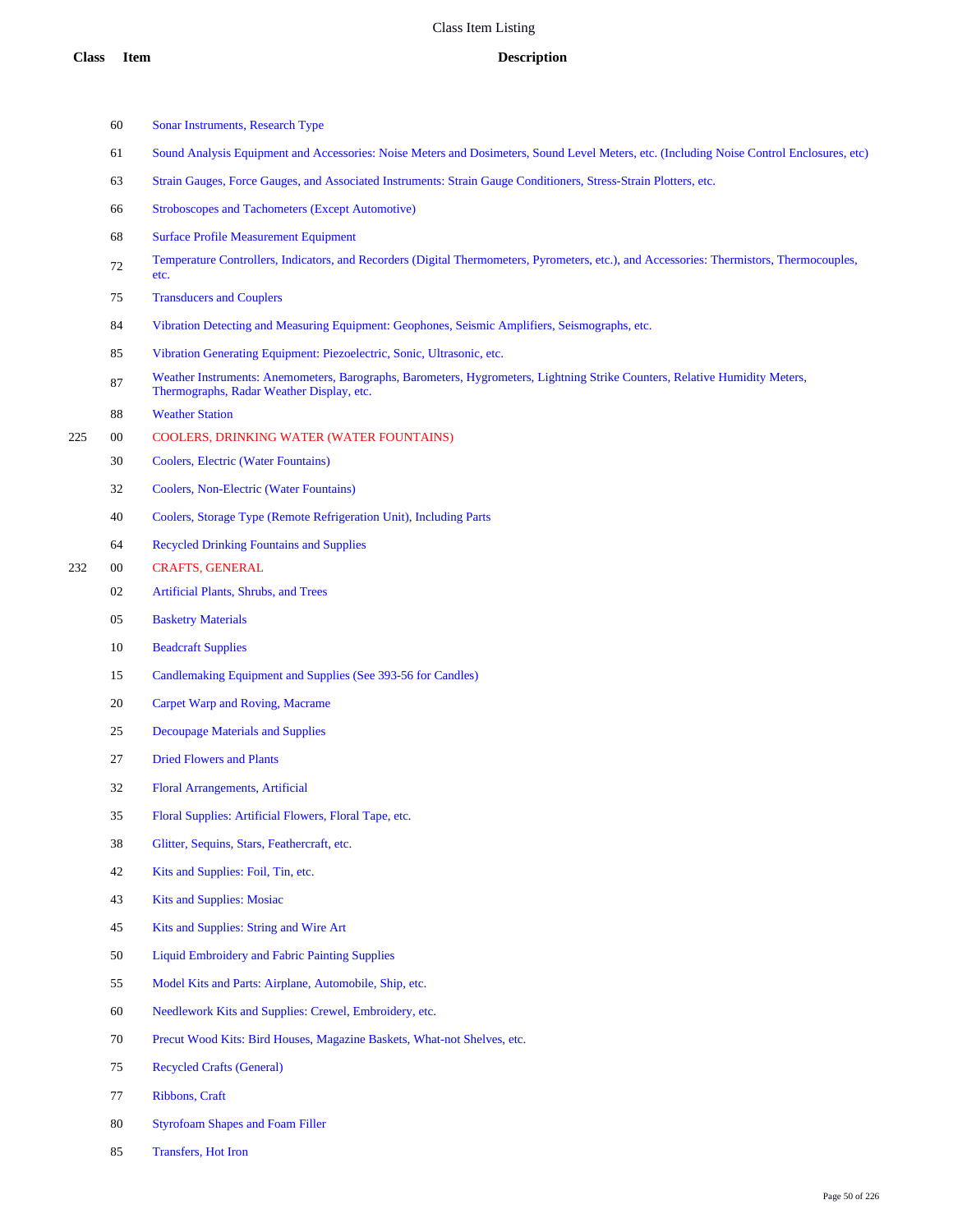|     | 90     | <b>Weaving Looms and Materials, Hand</b>                                                                              |
|-----|--------|-----------------------------------------------------------------------------------------------------------------------|
|     | 95     | Woodburning and Woodcarving Tools and Supplies                                                                        |
| 233 | 00     | <b>CRAFTS, SPECIALIZED</b>                                                                                            |
|     | 20     | <b>Ceramic and Pottery Equipment and Supplies</b>                                                                     |
|     | 32     | Faceting and Cabbing Equipment and Accessories                                                                        |
|     | 35     | <b>Glass Blowing Equipment and Supplies</b>                                                                           |
|     | 55     | Kilns and Furnaces (For Ceramic and Enameling) and Accessories                                                        |
|     | 60     | Lapidary Equipment, Jewelry Findings, and Supplies                                                                    |
|     | 65     | <b>Leathercraft Supplies</b>                                                                                          |
|     | 70     | <b>Metal Enameling Material</b>                                                                                       |
|     | 75     | <b>Metalcraft Supplies</b>                                                                                            |
|     | 80     | Paper Making Equipment and Supplies, Handmade: Beaters, Screens, Vats, etc.                                           |
|     | 85     | <b>Recycled Crafts (Specialized)</b>                                                                                  |
|     | 90     | <b>Rubbing Compound, Abrasive</b>                                                                                     |
| 240 | $00\,$ | CUTLERY, COOKWARE, DISHES, GLASSWARE, SILVERWARE, UTENSILS, AND SUPPLIES                                              |
|     | 07     | Aluminum Ware: Cooking Utensils, Dishes, Trays, Pots and Pans, etc.                                                   |
|     | 14     | Beverage Servers, All Types (Including Decanters)                                                                     |
|     | 17     | Cast Iron: Cooking and Frying Pots and Pans, etc.                                                                     |
|     | 20     | Ceramicware                                                                                                           |
|     | 21     | Chinaware                                                                                                             |
|     | 23     | Condiment Shakers, Dispensers, Covers, etc.                                                                           |
|     | 28     | Cutlery: Knives, Spatulas, Steels, etc.                                                                               |
|     | 35     | <b>Cutting Boards</b>                                                                                                 |
|     | 42     | Enamelware: Small Cooking Utensils, Pots and Pans, etc.                                                               |
|     | 49     | Flour Sifters, Light Duty                                                                                             |
|     | 56     | Glassware, Table                                                                                                      |
|     | 63     | Kitchen Utensils, Small: Basters, Corers, Ladles, Pastry and Vegetable Brushes, Peelers, Scoops, Tongs, Turners, etc. |
|     | 66     | <b>Meal Servers, Insulated</b>                                                                                        |
|     | 70     | Plastic Ware: Dishes, Pots and Pans, Trays, Non-Disposable Type (See 640-60 for Disposable Type)                      |
|     | 74     | Recycled Dishes, Utensils, etc.                                                                                       |
|     | 77     | Silver Burnishing Equipment and Scouring Pads, All Types                                                              |
|     | 84     | Silverware: Flatware, Tableware, etc.                                                                                 |
|     | 87     | Silverware and Dishes, Specialized, Self-Help Feeding Type                                                            |
|     | 91     | Stainless Steel Ware: Cooking Utensils, Flatware, Tableware, Trays, Pots and Pans, etc.                               |
|     | 93     | <b>Storage Boxes, Food</b>                                                                                            |
|     | 95     | Thermometers, Cooking and Oven                                                                                        |
|     | 96     | <b>Timers, Mechanical</b>                                                                                             |
| 245 | $00\,$ | DAIRY EQUIPMENT AND SUPPLIES                                                                                          |
|     |        |                                                                                                                       |

Butter Machines, Churns, and Equipment

Page 51 of 226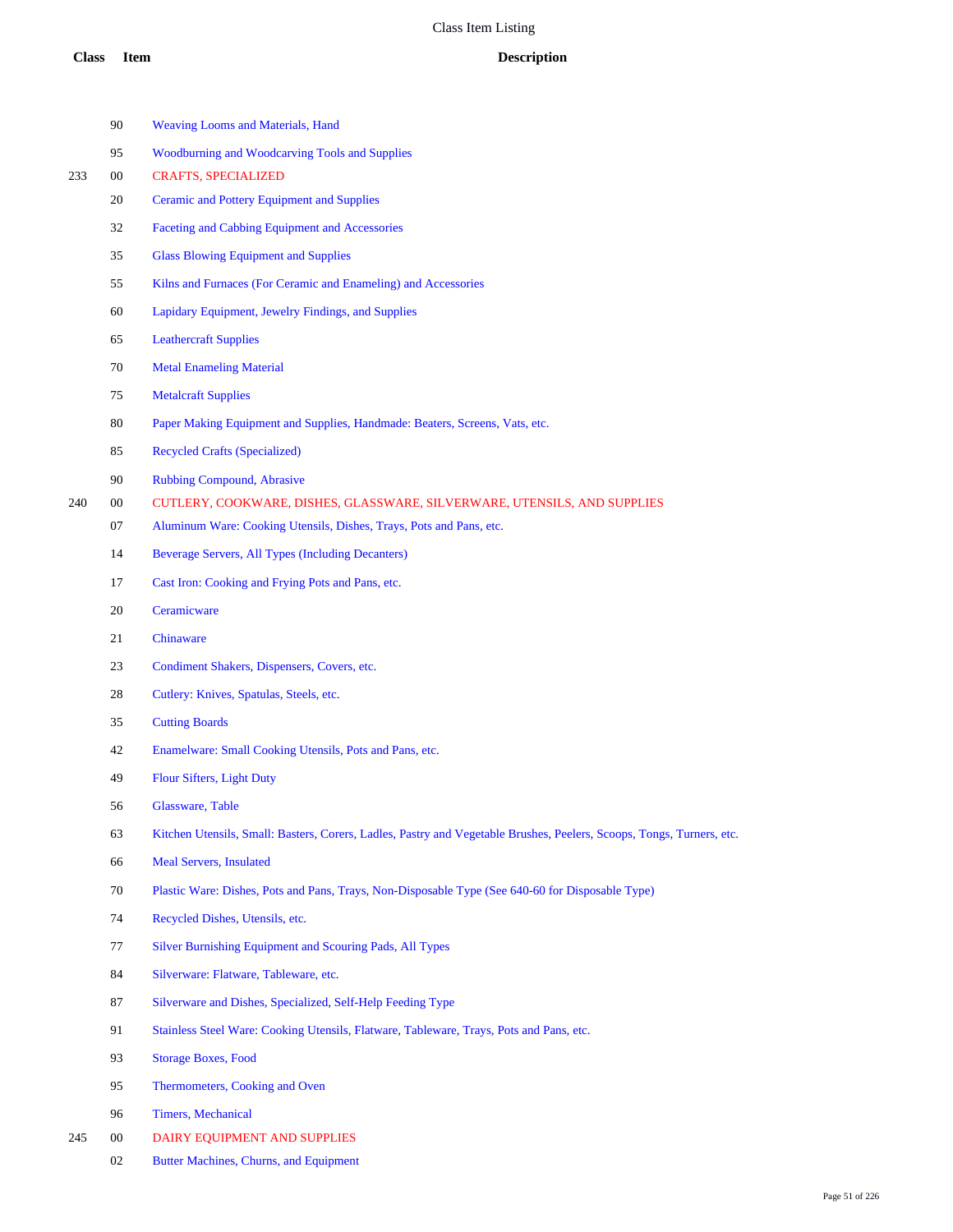|     | 03     | Cheese-Making Supplies: Annatto, Rennet, etc.                                                   |
|-----|--------|-------------------------------------------------------------------------------------------------|
|     | 05     | Cleaning Materials (For Dairy Equipment): Chlorine Sanitizers, Milkstone Remover, etc.          |
|     | 10     | <b>Cooling Vats</b>                                                                             |
|     | 15     | Dairy Pails (Utility Pails)                                                                     |
|     | 20     | Ice Cream Containers, Paper and Metal                                                           |
|     | 25     | <b>Ice Cream Shipping Jackets</b>                                                               |
|     | 30     | Milk Bottle Caps, Metallic and Paper                                                            |
|     | 35     | <b>Milk Bottles, Glass</b>                                                                      |
|     | 40     | Milk Cans, All Types                                                                            |
|     | 45     | Milk Cartons, Paper and Plastic (Including Liners)                                              |
|     | 50     | <b>Milk Crates</b>                                                                              |
|     | 55     | <b>Milk Dispenser Can Tubes</b>                                                                 |
|     | 59     | Milk Filling Machines, Accessories and Supplies (Dispenser Bags, etc.)                          |
|     | 60     | <b>Milk Filters</b>                                                                             |
|     | 70     | Milking Machines, Accessories, and Parts: Compressors, Pulsators, etc.                          |
|     | 80     | Milk Processing Equipment (Homogenizers, Pasteurizers, etc.) and Parts                          |
|     | 83     | <b>Recycled Dairy Equipment and Supplies</b>                                                    |
|     | 85     | <b>Stanchions, Milk Parlor</b>                                                                  |
|     | 86     | <b>Teat Sanitizing Equipment and Supplies</b>                                                   |
|     | 87     | Thermometers, Dairy (For Milk Vats, etc.)                                                       |
|     | 90     | Wrapping, Cheese, Circles and Bandages                                                          |
| 250 | $00\,$ | DATA PROCESSING CARDS AND PAPER                                                                 |
|     | 18     | Cards, Tabulating, Special (For Automatic and Manual Data Processing Systems)                   |
|     | 30     | Cards, Tabulating, Standard (For EDP Systems)                                                   |
|     | 55     | Paper, Tabulating Stock                                                                         |
|     | 67     | <b>Recycled Data Processing Cards and Paper</b>                                                 |
|     | 70     | Roll Paper, Bond (For EDP Portable Terminals)                                                   |
|     | 72     | Roll Paper, Thermal (For EDP Portable Terminals)                                                |
|     | 80     | Tests, Answer Sheets, Scoring Keys, etc. (For EDP Systems)                                      |
| 255 | $00\,$ | <b>DECALS AND STAMPS</b>                                                                        |
|     | 05     | <b>Bar Code Decals</b>                                                                          |
|     | 10     | <b>Bedding Stamps</b>                                                                           |
|     | 20     | <b>Cigarette Stamp, Numbered</b>                                                                |
|     | 22     | Decals, All Other Types of Transfer (For Screen Printed see 255-28)                             |
|     | 24     | <b>Decals, Heat Transfer</b>                                                                    |
|     | 26     | Decals, Pressure Sensitive Adhesive                                                             |
|     | 28     | Decals, Screen Printed                                                                          |
|     | 30     | Decals, Water Transfer Type (For Cigarette Machines, Doors, Equipment, Vehicles, Windows, etc.) |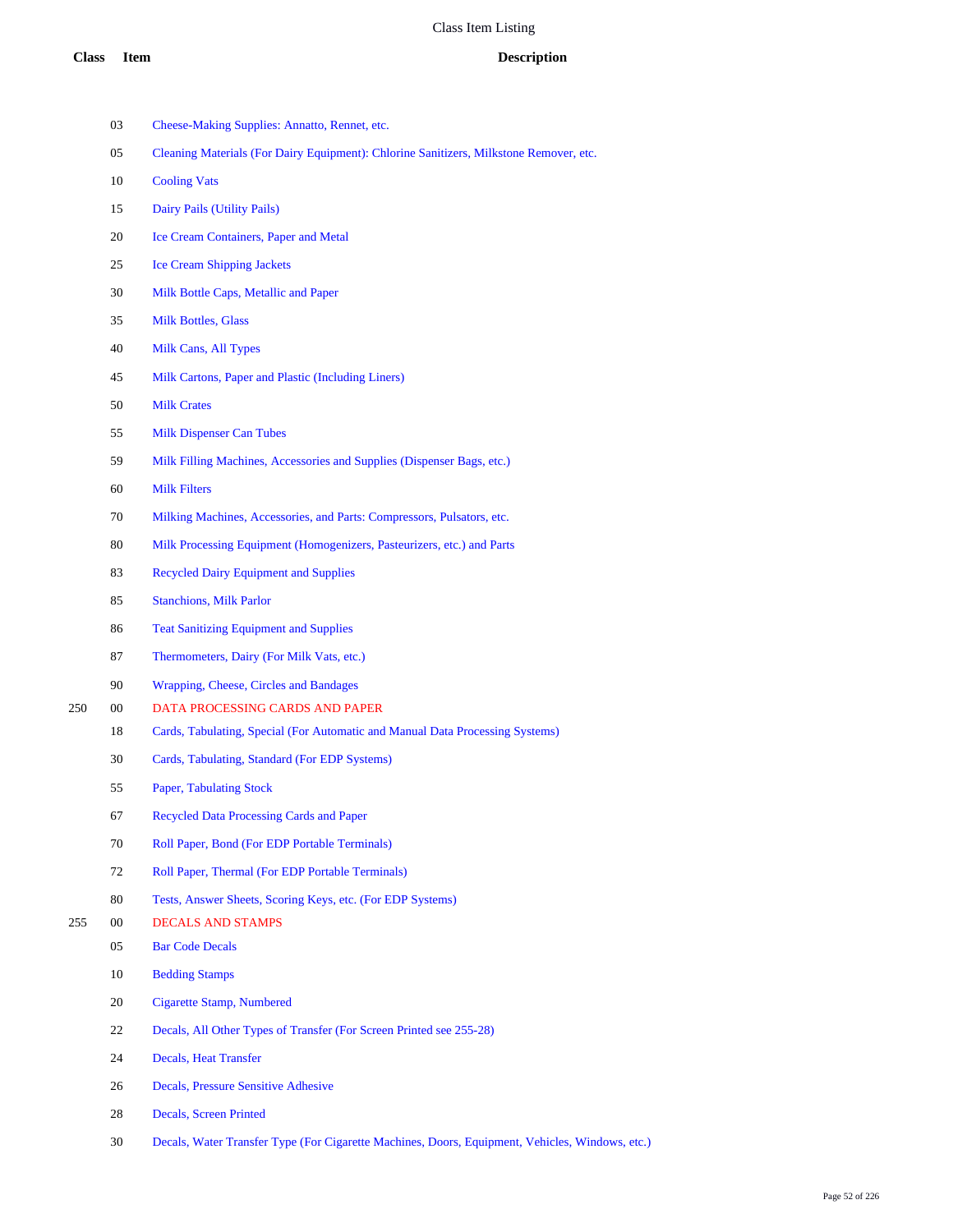|     | 40     | <b>Inventory and Other Small Decals</b>                                                   |
|-----|--------|-------------------------------------------------------------------------------------------|
|     | 45     | <b>License Plate Decals</b>                                                               |
|     | 50     | <b>Liquor Stamps, Numbered</b>                                                            |
|     | 53     | <b>Recycled Decals and Stamps</b>                                                         |
|     | 56     | Tax Stamps (Other Than Cigarette and Liquor), Numbered and Un-Numbered                    |
|     | 60     | <b>Windshield Decals, Not Numbered</b>                                                    |
|     | 70     | <b>Windshield Decals, Numbered</b>                                                        |
| 257 | 00     | DEFENSE SYSTEM AND HOMELAND SECURITY EQUIPMENT, WEAPONS AND ACCESSORIES                   |
|     | 18     | Aircraft, Military (Fighter Bombers, Attack Aircraft, etc.)                               |
|     | 19     | <b>Aviation Equipment, CBRNE</b>                                                          |
|     | 23     | <b>Bomb Detection Equipment and Supplies</b>                                              |
|     | 24     | <b>Bomb Protection Devices and Supplies</b>                                               |
|     | 26     | <b>CBRNE Medical Supplies and Pharmaceuticals (Not Otherwise Classified)</b>              |
|     | 27     | Chemical, Biological, Radiological and Nuclear Explosive Weapons and Cyber Attacks        |
|     | 28     | Communications Equipment, Interoperable (CBRNE)                                           |
|     | 31     | <b>CBRNE</b> Detection Equipment                                                          |
|     | 34     | <b>Decontamination Equipment, CBRNE</b>                                                   |
|     | 37     | <b>Explosive Device Mitigation and Remediation Equipment</b>                              |
|     | 40     | Homeland Security Equipment and Accessories (Not Otherwise Classified)                    |
|     | 43     | <b>Intervention Equipment, CBRNE</b>                                                      |
|     | 44     | <b>Logistical Support Equipment, CBRNE</b>                                                |
|     | 46     | Military Explosives: Bombs, Mines, etc.                                                   |
|     | 47     | Military Watercraft (Submarines, Aircraft Carriers, Cruisers, etc.)                       |
|     | 50     | Missiles, Air to Air (Guided)                                                             |
|     | 51     | Missiles, Air to Surface (Guided)                                                         |
|     | 52     | Missiles, Antiballistic (Guided)                                                          |
|     | 53     | Missiles, Antiaircraft (Guided)                                                           |
|     | 54     | Missiles, Antimissile (Guided)                                                            |
|     | 55     | Missiles, Antiship (Guided)                                                               |
|     | 56     | Missiles, Antitank (Guided)                                                               |
|     | 58     | Missiles, Ballistic (Guided)                                                              |
|     | 60     | Missiles, Cruise (Guided)                                                                 |
|     | 63     | Missiles, Surface to Surface (Guided)                                                     |
|     | 64     | Missiles, Training (Guided)                                                               |
|     | 67     | Missile Subsystems (Including Boosters, Warheads, Pin Pullers, Jet Reaction Control Assy) |
|     | 71     | <b>Recycled Defense System Equipment and Accessories</b>                                  |
|     | $72\,$ | <b>Rescue and Search Equipment, CBRNE</b>                                                 |

Rockets and Launch Vehicles (Including Boosters)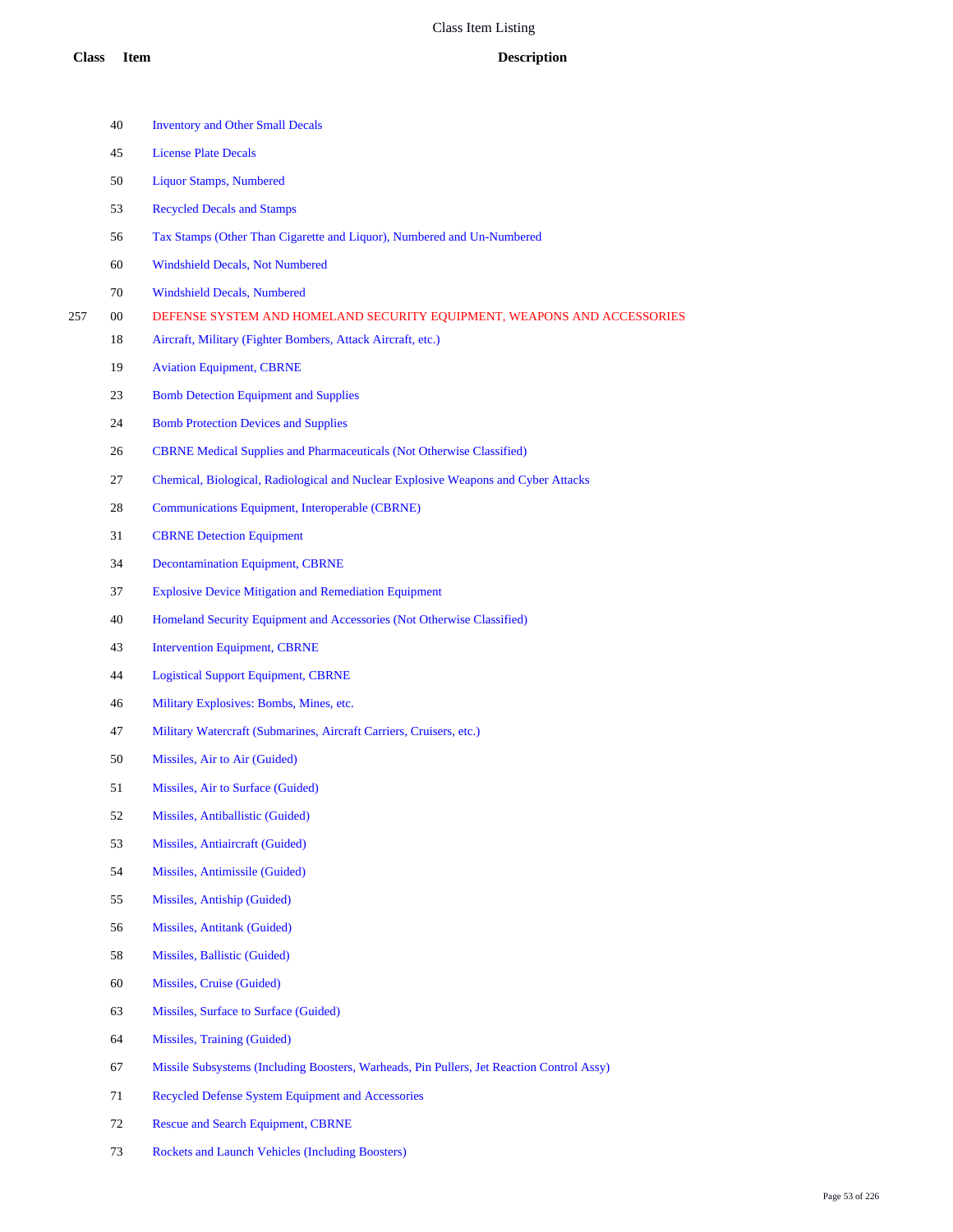- Satellites, Military (See 804-74 for all other types) Sensors, Infrared (IR) Science and Research, Military Security Enhancement Equipment, Cyber Security Enhancement Equipment, Physical Terrorism Incident Prevention Equipment Terrorism Prevention, Response and Mitigation Equipment for Agriculture Vehicles, CBRNE Incident Response Vehicles, War (Armored, Tanks, etc.) Watercraft, CBRNE Response Weapons, Naval (Torpedos, etc.) 00 DENTAL EQUIPMENT AND SUPPLIES Abrasives: Pumice, etc. Amalgams and Mercury Cabinets, Furniture, Sinks, etc., Dental Casting, Filling, and Molding Materials: Artificial Stone, Clay, Gypsum Plaster, Investments (Bonded and Solder), Molding Resins, Porcelain, etc. Cements (Cavity Lining, etc.): Glass Ionometer, Polymeric, Zinc Compounds, etc. Ceramic Items: Jacket Crowns, Porcelain Inlays, Porcelain Teeth, etc. Chemicals, Cleaners, Lubricants, etc., Dental Containers, Dispensers, Trays, etc. Cosmetic Dentistry Equipment and Supplies Crowns and Teeth, Acrylic Crowns, Metal Crowns and Teeth, Plastic 26 Dental Units and Components: Chairs, Compressed Air and Aspiration Devices, Consoles, Handpieces, etc. Dies, Forms, Molds, Patterns, etc., Dental Electrosurgery Units, Dental Evacuation Equipment and Supplies, Dental Grinding and Polishing Implements: Burs, Cones, Cups, Discs, Wheels, etc. Heaters, Ovens, and Water Baths Implants, Dental, All Types Impression Materials: Agar, Alginates, Plasters, Zinc Oxide, etc. Infection Control Equipment and Supplies, Dental Instruments and Devices (Endodontic, Orthodontic, Periodontal, and General Dental): Arches, Bands, Brackets, Curets, Files, Forceps, Mirrors, Points, Rasps, Reamers, Scalers (Hand), etc. Lamps and Lights, Dental: Operating, Ultraviolet, etc. **Class Item Description**
	- Matrix Materials, Dental
	- Metallic Supplies: Alloys, Precious Metals, Tubes, Wires, etc.
	- Miscellaneous Dental Equipment and Supplies (Not Otherwise Classified)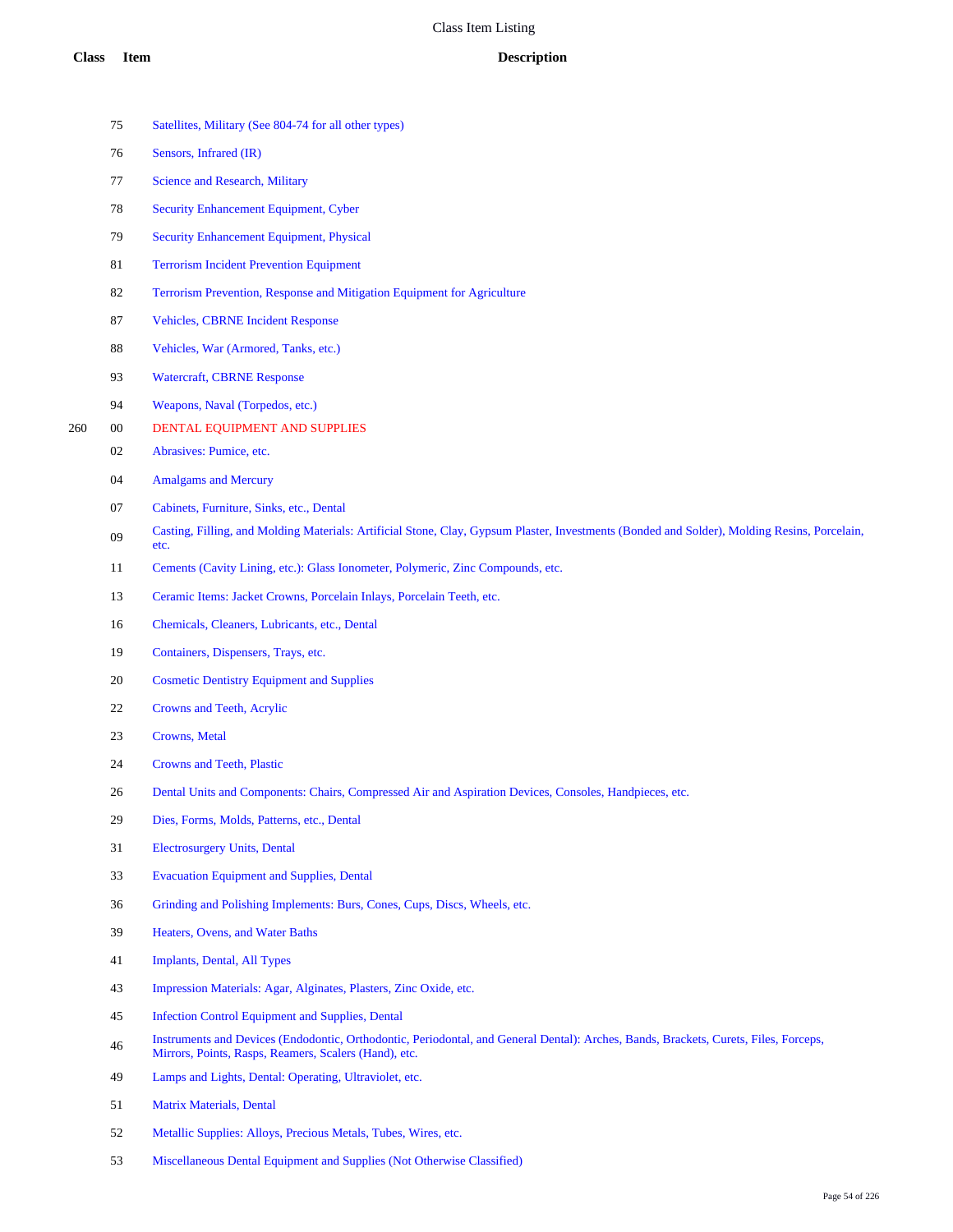|     | 54     | Models, Manikins, and Instructional Aids                                                                                                                                    |
|-----|--------|-----------------------------------------------------------------------------------------------------------------------------------------------------------------------------|
|     | 56     | Pharmaceuticals, Dental: Anesthetics, Antiseptics, Plaque Disclosing Liquids and Tablets, etc.                                                                              |
|     | 59     | Power Tools and Appliances, Dental: Drills, Grinders, Lathes, Vibrators, etc.                                                                                               |
|     | 62     | Prosthodontic Equipment: Articulators, Casting Units, Frames, Impression Trays, Soldering Units, etc.                                                                       |
|     | 66     | <b>Pulp Testers</b>                                                                                                                                                         |
|     | 68     | <b>Recycled Dental Equipment and Supplies</b>                                                                                                                               |
|     | 69     | Resins (For Repair and Restoration): Acrylic, Epoxy, etc.                                                                                                                   |
|     | 70     | <b>Retraction Materials, Dental</b>                                                                                                                                         |
|     | 72     | Scalers, Peridontal: Rotary, Sonic, and Ultrasonic                                                                                                                          |
|     | 76     | Solders, Fluxes, and Antifluxes                                                                                                                                             |
|     | 79     | Sterilization Systems, Dental: Autoclaves, etc.                                                                                                                             |
|     | 82     | Sundries, Dental: Articulating Paper and Tape, Cotton, Dental Care Kits, Denture Adhesives and Creams, Floss, Gauze Pads, Paper and Plastic<br>Items, Sutures, Tubing, etc. |
|     | 86     | <b>Syringes and Needles, Dental</b>                                                                                                                                         |
|     | 89     | <b>Ultrasonic Cleaning Units, Dental Laboratory</b>                                                                                                                         |
|     | 92     | <b>Waxes, All Types</b>                                                                                                                                                     |
|     | 96     | X-Ray Equipment, Dental (For Chemicals and Film See Class 898): Film Mounts, Film Processors, Intensifying Screens, X-Ray Machines and<br>Accessories                       |
| 265 | $00\,$ | DRAPERIES, CURTAINS, AND UPHOLSTERY MATERIAL (INCLUDING AUTOMOBILE UPHOLSTERY)                                                                                              |
|     | 10     | This item has been deleted. Please re-assign.                                                                                                                               |
|     | 20     | Curtains, Draperies, and Scarves                                                                                                                                            |
|     | 30     | Curtain and Drapery Hardware: Hooks, Rods, etc.                                                                                                                             |
|     | 38     | Foam, Upholstery (Rubber, Urethane, etc.)                                                                                                                                   |
|     | 40     | Material, Drapery                                                                                                                                                           |
|     | 44     | Material, Upholstery (Fabric), Furniture and Auto                                                                                                                           |
|     | 46     | Material, Upholstery (Vinyl), Furniture and Auto                                                                                                                            |
|     | 64     | Recycled Drapes, Curtains, and Upholstery Material                                                                                                                          |
|     | 80     | Upholstery Supplies: Beading, Burlap, Buttons, Padding, Springs, Tacks, Thread, Welt Cord, etc.                                                                             |
|     | $87\,$ | <b>Valances and Cornices</b>                                                                                                                                                |
| 269 | $00\,$ | DRUGS AND PHARMACEUTICALS                                                                                                                                                   |
|     | $02\,$ | Anesthetics, Local                                                                                                                                                          |
|     | 03     | <b>Antagonists, Heavy Metal</b>                                                                                                                                             |
|     | 04     | <b>Antihistamine Drugs</b>                                                                                                                                                  |
|     | 08     | <b>Anti-infective Agents</b>                                                                                                                                                |
|     | 10     | <b>Antineoplastic Agents</b>                                                                                                                                                |
|     | 12     | <b>Autonomic Drugs</b>                                                                                                                                                      |
|     | 16     | <b>Blood Derivatives</b>                                                                                                                                                    |
|     | 20     | <b>Blood Formation and Coagulation</b>                                                                                                                                      |
|     | 24     | <b>Cardiovascular Drugs</b>                                                                                                                                                 |

Central Nervous System Agents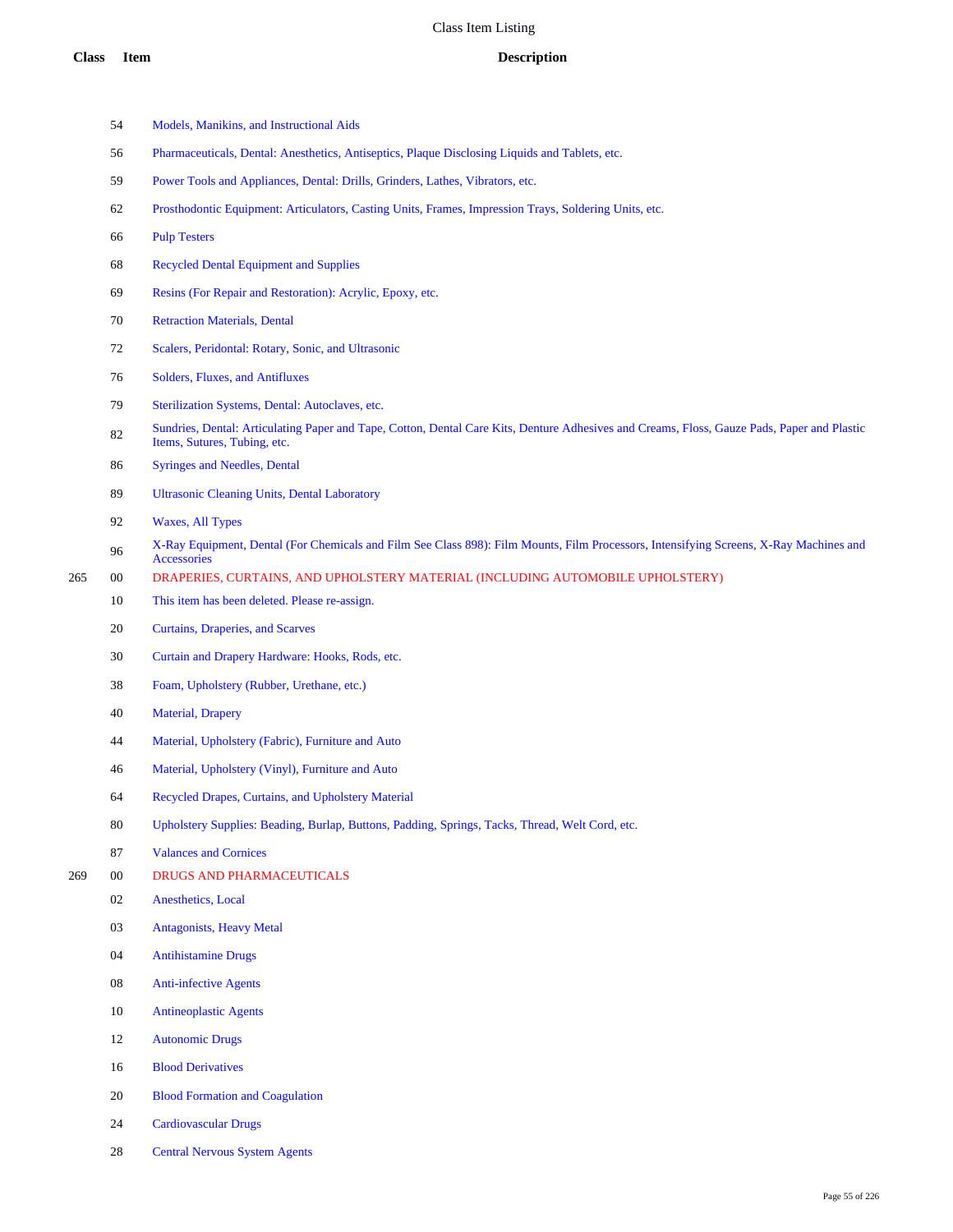|     | 32 | Contraceptives                                                                                                                     |
|-----|----|------------------------------------------------------------------------------------------------------------------------------------|
|     | 36 | <b>Diagnostic Agents</b>                                                                                                           |
|     | 40 | Electrolytic, Caloric, and Water Balance                                                                                           |
|     | 44 | <b>Enzymes</b>                                                                                                                     |
|     | 48 | <b>Expectorants, Antitussives, and Mucolytic Agents</b>                                                                            |
|     | 52 | Eye, Ear, Nose, and Throat Preparations                                                                                            |
|     | 56 | <b>Gastrointestinal Drugs</b>                                                                                                      |
|     | 60 | <b>Gold Compounds</b>                                                                                                              |
|     | 64 | <b>Herbal Drugs</b>                                                                                                                |
|     | 68 | Hormones and Synthetic Substitutes                                                                                                 |
|     | 72 | Miscellaneous Drugs and Pharmaceuticals (Not Otherwise Classified)                                                                 |
|     | 73 | <b>Muscle Relaxants, Smooth (Including Respiratory Drugs)</b>                                                                      |
|     | 76 | Oxytocics                                                                                                                          |
|     | 78 | <b>Radioactive Pharmaceuticals</b>                                                                                                 |
|     | 79 | <b>Recycled Drugs and Pharmaceuticals</b>                                                                                          |
|     | 80 | Serums, Toxoids, and Vaccines                                                                                                      |
|     | 84 | <b>Skin and Mucous Membrane Agents</b>                                                                                             |
|     | 87 | Therapeutic Agents, Unclassified                                                                                                   |
|     | 88 | <b>Vitamins</b>                                                                                                                    |
|     | 09 | This item has been deleted. Please re-assign.                                                                                      |
|     | 13 | This item has been deleted. Please re-assign.                                                                                      |
|     | 50 | This item has been deleted. Please re-assign.                                                                                      |
|     | 55 | This item has been deleted. Please re-assign.                                                                                      |
|     | 62 | This item has been deleted. Please re-assign.                                                                                      |
|     | 74 | This item has been deleted. Please re-assign.                                                                                      |
| 271 | 00 | DRUG AND FEEDING ADMINISTRATION, INFUSION, AND IRRIGATION EQUIPMENT AND SUPPLIES                                                   |
|     | 04 | Administration Sets and IV Additive Accessories                                                                                    |
|     | 08 | Administration Sets, Special Use: Controlled Flow, Solution Transfer, etc.                                                         |
|     | 10 | Anesthesia Sets, Specialized                                                                                                       |
|     | 12 | <b>Blood Administration Sets</b>                                                                                                   |
|     | 14 | Blood Bank and Blood Transfusion Equipment: Collection Units, Dielectric Sealer, Freezing Bags, Pooling Bags, Transfer Units, etc. |
|     | 16 | <b>Blood Cell Processing and Storage Solutions</b>                                                                                 |
|     | 18 | Blood Plasma Extenders: Dextrans, etc.                                                                                             |
|     | 19 | Blood, Whole; and Blood Fractions (For Transfusions): Plasma, Serum Albumin, etc.                                                  |
|     | 21 | <b>Cell Processing Sets and Supplies</b>                                                                                           |
|     | 24 | Dextrose Solutions, High Strength (For IV Additive Use)                                                                            |
|     | 26 | Dialysis Concentrates and Solutions, Hemo- and Peritoneal                                                                          |

Diets, Complete, Liquid; and Liquid Food Supplements (Oral and Tube Fed)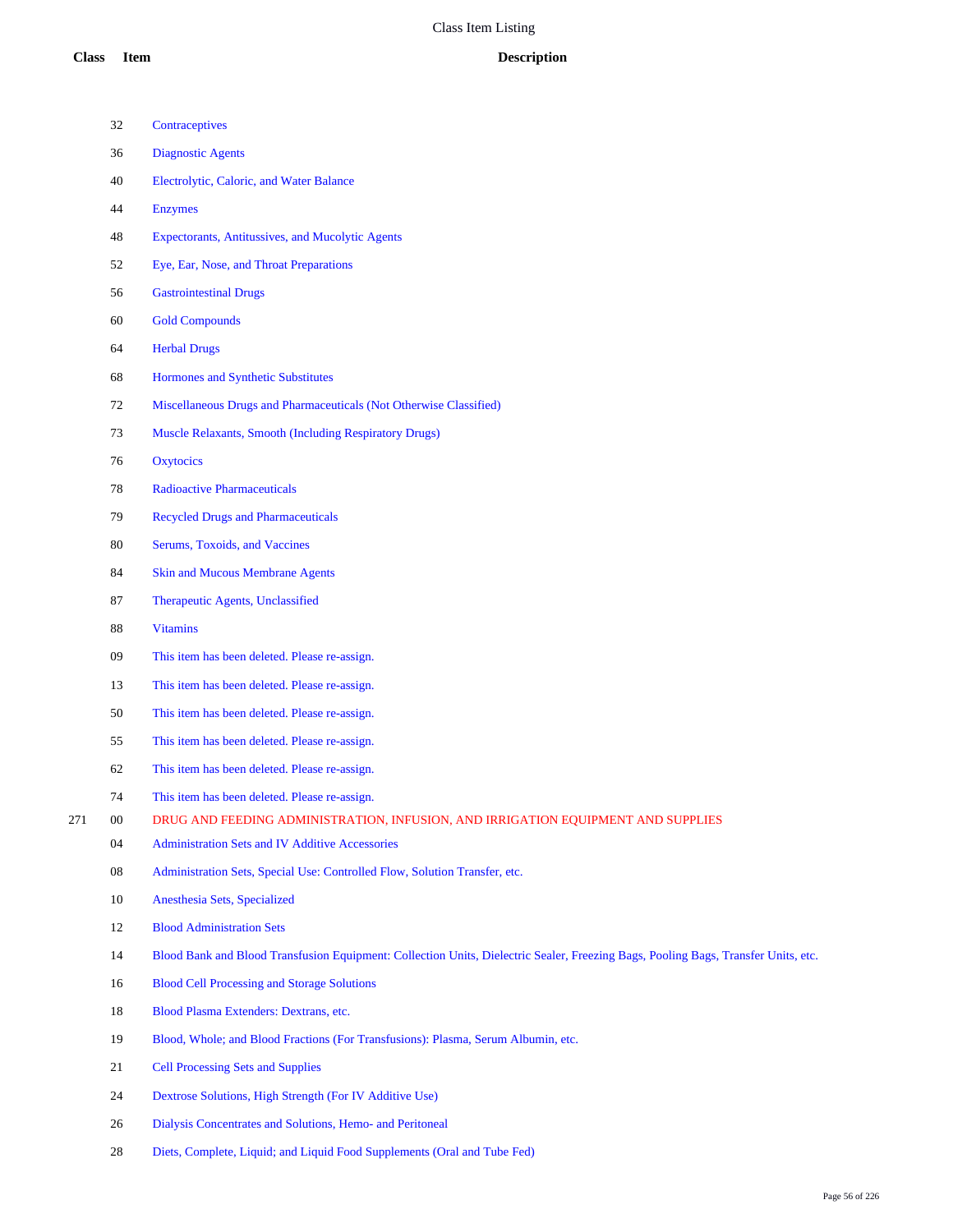|     | 30     | Enteral Administration Systems (For Tube Feeding, etc.)                                                         |
|-----|--------|-----------------------------------------------------------------------------------------------------------------|
|     | 32     | <b>Extension Sets</b>                                                                                           |
|     | 34     | Feeding Equipment and Accessories (Other Than Tube Feeding)                                                     |
|     | 35     | Filter Sets and In-Line Filters                                                                                 |
|     | 41     | IV Additive Equipment and Supplies: Bands, Caps, Dispensing Syringes, etc.                                      |
|     | 42     | <b>IV Drop Counters, Flowmeters and Regulators</b>                                                              |
|     | 44     | Infusion Solutions (For Organ Preservation, Such as Kidneys, etc.)                                              |
|     | 56     | <b>Irrigation Solutions and Sets</b>                                                                            |
|     | 63     | <b>Mannitol Solutions</b>                                                                                       |
|     | 68     | Nutritional Product IV Solutions: Amino Acids, Fat Emulsions, Protein Hydrolysate, etc.                         |
|     | 76     | <b>Premixed Pharmaceutical Solutions</b>                                                                        |
|     | 78     | <b>Recycled Pharmaceutical Sets and Supplies</b>                                                                |
|     | 80     | <b>Respiratory Therapy Solutions and Sets</b>                                                                   |
|     | 84     | Sets (For IV Pumps): Peristaltic, Metering, etc.                                                                |
|     | 88     | Specialty and Custom-Made Sets and Equipment (Not Otherwise Itemized)                                           |
|     | 92     | <b>Specialty Solutions (Not Otherwise Itemized)</b>                                                             |
|     | 96     | Standard IV and Injectable Solutions: Dextrose, Electrolytes, Ringer's, Saline, etc.                            |
| 279 | $00\,$ | EIGHTEENTH (18TH) CENTURY REPRODUCTION GOODS                                                                    |
|     | 18     | <b>Anvils (18th Century Reproduction)</b>                                                                       |
|     | 22     | <b>Artillery</b> (18th Century Reproduction)                                                                    |
|     | 26     | Blanks, Belt (18th Century Reproduction)                                                                        |
|     | 30     | <b>Buckles (18th Century Reproduction)</b>                                                                      |
|     | 34     | Clothing, Custom (18th Century Reproduction)                                                                    |
|     | 43     | Horse Equipage (18th Century Reproduction)                                                                      |
|     | 48     | Leather Goods (18th Century Reproduction)                                                                       |
|     | 49     | Leather Work, Custom                                                                                            |
|     | 53     | Miscellaneous 18th Century Reproduction Goods                                                                   |
|     | 57     | Pottery (18th Century Reproduction)                                                                             |
|     | 58     | Pots, Iron (18th Century Reproduction)                                                                          |
|     | 64     | <b>Recycled 18th Century Reproduction Goods</b>                                                                 |
| 280 | 00     | ELECTRICAL CABLES AND WIRES (NOT ELECTRONIC)                                                                    |
|     | 08     | Appliance, Fixture, and Portable Cables and Wires (Up to 600V): Types S, SJ, SJO, SO, SPT, TF, TFF, etc.        |
|     | 16     | Bare Cables and Wires: Type ACSR, Bare Copper, Bare Aluminum, etc.                                              |
|     | 24     | Building Cables and Wires, Single and Multiconductor: Types NM, THWN, TW, THW, THHN, XHHW, RHW, RR, ROMEX, etc. |
|     | 28     | <b>Cathodic Cable (Protection)</b>                                                                              |
|     | 29     | <b>Communications Cable</b>                                                                                     |
|     |        |                                                                                                                 |

- Control Cables and Wires, Solid and Stranded, Single and Multiconductor (Up to 600V, for use in Boiler Controls, Fire Alarms, Motors, etc.)
- Guy Wires and Cables: Guy Strand, SM, HS, EHS, etc.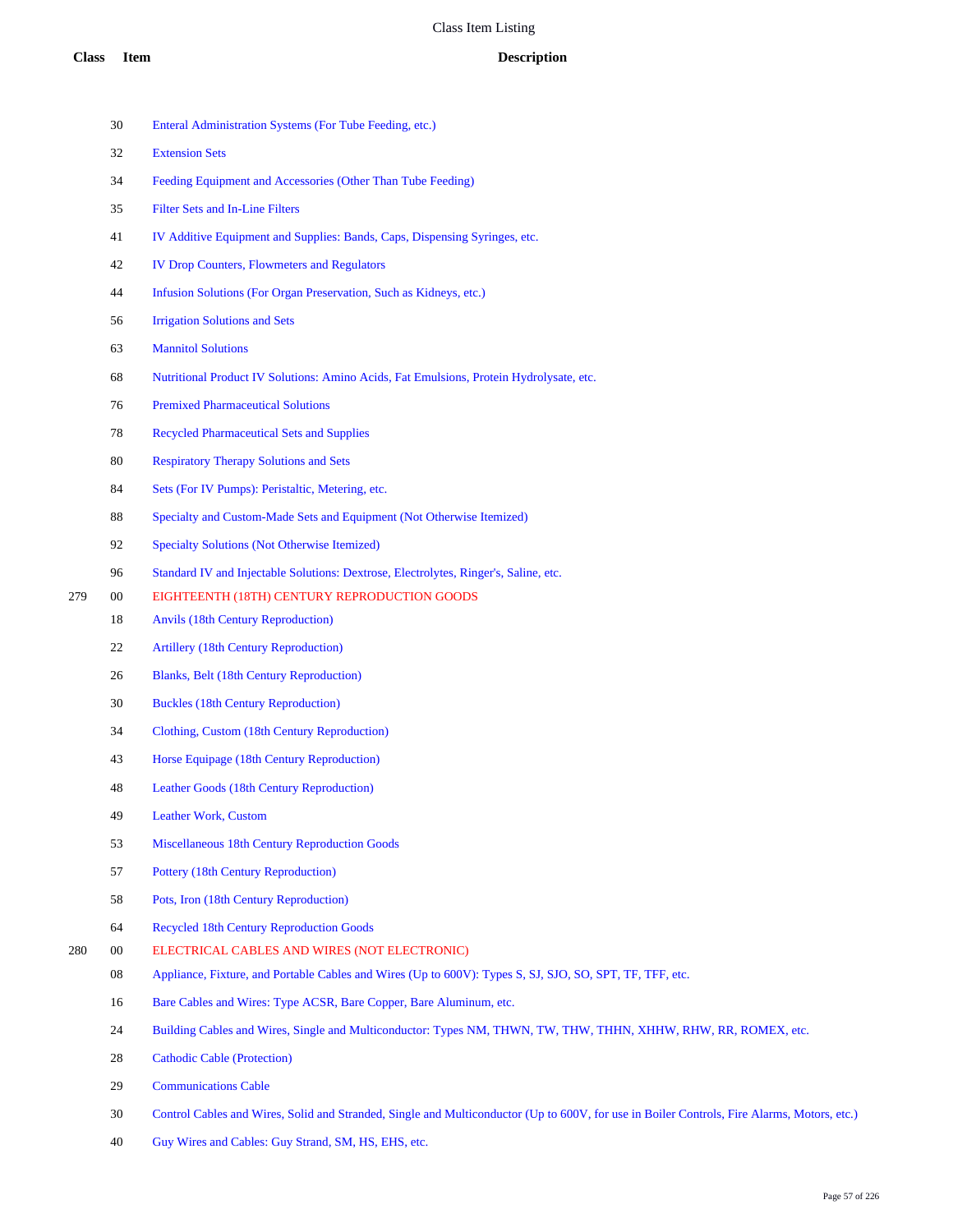|     | 50 | Heating Cables and Wires (Up to 277V): Lead Covered, Neoprene Jacket, etc.                                                      |      |
|-----|----|---------------------------------------------------------------------------------------------------------------------------------|------|
|     | 58 | High Voltage Cables and Wires (601-15,000V), Solid and Stranded, Single and Multiconductor                                      |      |
|     | 62 | <b>Recycled Cable and Wire</b>                                                                                                  |      |
|     | 65 | <b>Submarine Wire and Cable</b>                                                                                                 |      |
|     | 70 | Telephone Cables and Wires, Single and Multiconductor, Clad Steel and Copper                                                    |      |
|     | 75 | Ties and Anchors, Cable and Wiring                                                                                              |      |
|     | 80 | Underground Cables and Wires, Solid and Stranded, Single and Multiconductor, Aluminum and Copper: Types UF, URD, USE, XLP, etc. |      |
|     | 90 | Weatherproof Cables and Wires, Solid and Stranded, Single and Multiconductor, Aluminum and Copper: Types RR, WP, etc.           |      |
|     | 95 | Wire and Cable (Not Otherwise Classified)                                                                                       |      |
|     | 99 | This item has been deleted. Please re-assign.                                                                                   |      |
| 285 | 00 | ELECTRICAL EQUIPMENT AND SUPPLIES (EXCEPT CABLE AND WIRE)                                                                       |      |
|     | 02 | Analyzer, Electric Power Demand                                                                                                 |      |
|     | 03 | Arresters, Lightning                                                                                                            |      |
|     | 04 | Back-up Systems, Battery Operated (Emergency)                                                                                   |      |
|     | 05 | Beacon Light Systems Complete For Buildings, Roadside, etc. (See Class 120 for Marine Beacons)                                  |      |
|     | 06 | <b>Ballasts, All Kinds</b>                                                                                                      |      |
|     | 07 | <b>Bulb and Fixture, Changer/Remover</b>                                                                                        |      |
|     | 08 | <b>Bus Bars, Duct, and Accessories</b>                                                                                          |      |
|     | 09 | <b>Cabinets, Electrical Service Entrance</b>                                                                                    |      |
|     | 10 | Cable Accessories: Clamps, Clasps, Clips, Closures, Reels, Splices, Wrappings, etc.                                             |      |
|     | 11 | <b>Capacitors, Motor Starting and Running</b>                                                                                   |      |
|     | 13 | Compound, Explosion Proof Sealing                                                                                               |      |
|     | 14 | Circuit Breakers, Load Centers, Boxes, and Panelboards                                                                          |      |
|     | 15 | Coatings, Protective, Electrical                                                                                                |      |
|     | 16 | <b>Commutators, Resurfacers, Stone</b>                                                                                          |      |
|     | 17 | Conduit and Fittings, Fiber and Asbestos-Cement                                                                                 |      |
|     | 18 | Conduit and Fittings, Cast Iron and Malleable Iron                                                                              |      |
|     | 19 | Conduit and Fittings, Plastic/Pvc                                                                                               |      |
|     | 20 | <b>Conduit and Fittings, Fiberglass</b>                                                                                         |      |
|     | 21 | <b>Conduit and Fittings, Aluminum</b>                                                                                           |      |
|     | 22 | <b>Conduit and Fittings, Rubber</b>                                                                                             |      |
|     | 23 | Conduit Fittings, Steel: Boxes, Bushings, Clamps, Connectors, Covers, Locknuts, Straps, etc.                                    |      |
|     | 24 | Conduit and Fittings, Brass, Bronze, and Copper                                                                                 |      |
|     | 25 | <b>Current Collection Equipment and Accessories, Electrical</b>                                                                 |      |
|     | 26 | Conduit, Steel                                                                                                                  |      |
|     | 27 | Control Devices, Lighting (Including Photocells, Multiple Relays, Lighting Contactors)                                          |      |
|     | 28 | Cutouts, Pole Line Type                                                                                                         |      |
|     | 29 | Dimmers, Light (See Class 855 for Theatre Dimmers)                                                                              |      |
|     |    |                                                                                                                                 | Page |
|     |    |                                                                                                                                 |      |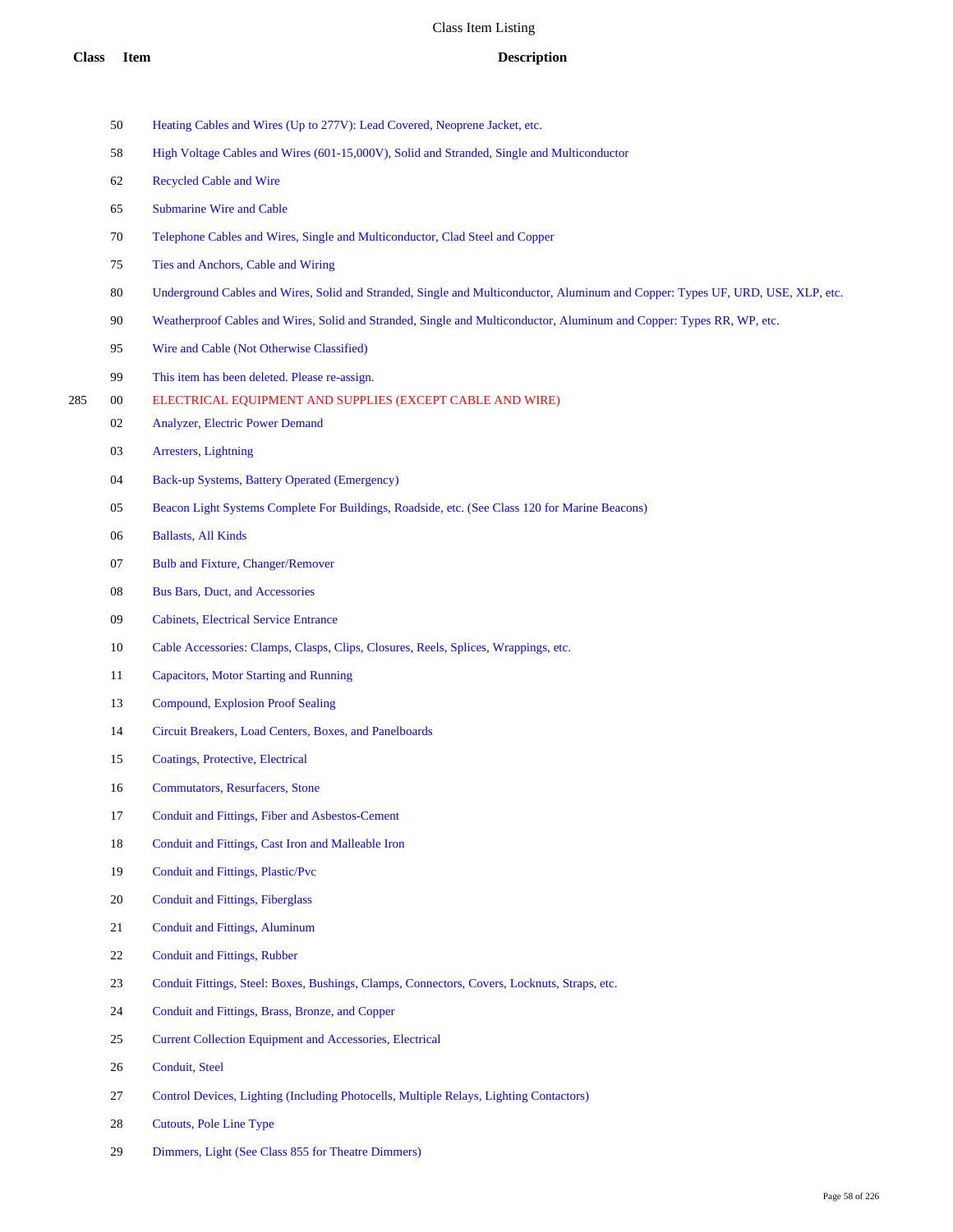- Dielectric Tools, Tool Handles, Hydraulic Hose and Fittings (High ANSI Rated)
- Fluorescent Tube Crushers and Diposers
- Fluorescent and HID Lamp Energy Saving Devices
- Fog Light Systems (Not Automotive)
- Fuses, Fuse Blocks and Holders, Links, etc.
- Gaskets, Meter
- Gates, Electric (Including Card Readers, etc.)
- Generators, Portable, Engine Driven (Including Fog and Mist Types)
- Generators, Stationary Type (Not Automotive)
- Grounding Rods and Fittings
- Hose, Protective Line
- Insulation Materials and Insulators: Compounds, Varnish, etc.
- Induction Heating Equipment, Parts and Accessories
- Isolation System (For Computer Center)
- Lamps, Projector
- Lamps: Construction Equipment, and Miniature
- Lamps: Decorative, Household
- Lamps: Desk, Floor, and Table
- Lamps, Miscellaneous (Not Otherwise Classified)
- Lamps: Fluorescent, Incandescent, Mercury Vapor, Quartz, and Sodium Vapor
- Lamps: Scientific Instrument: Microscope, Oscilloscope, etc.
- Lamps: Portable, Shop, and Work Site
- Lens and Reflectors, Replacement (Including Holders)
- Lighting Fixtures, Indoor: All Kinds and Parts (Including Lampholders and Recycled Types)
- Lighting, Area, Pole or Standard Mounted (Parking Lots, etc.)
- Lighting Fixtures, Outdoor: Floodlights, Spotlights, Yard Lights, and all other Weatherproof Fixtures (Except Streetlights) (Including Recycled Types)
- Lighting, Solar Powered
- Lighting Units, Emergency, Battery Operated; and Batteries
- Light Meters and Reflectometers (For Office Illumination Measurement, Reflectivity, etc. (Not Photographic or Lab)
- Locators, Cable
- Meters, Indicating and Recording of Power Consumption
- Meters, Indicating and Recording (Of Powerline Fluctuations -Voltage or Amperage -Not Hand Tool Type)
- Meters, Hand Held: Voltage, Amperage, Multi-Hand Held, Phase Indicators, etc.
- Motor Controllers, Contactors, Push Button Stations, Relays, Safety Switches, Starters, Coils and Brushes
- Ignition, Starting Aid, High Pressure Sodium, All Types
- Monitors and Related Equipment, Power Line
- Power Systems Switchgears and Related Accessories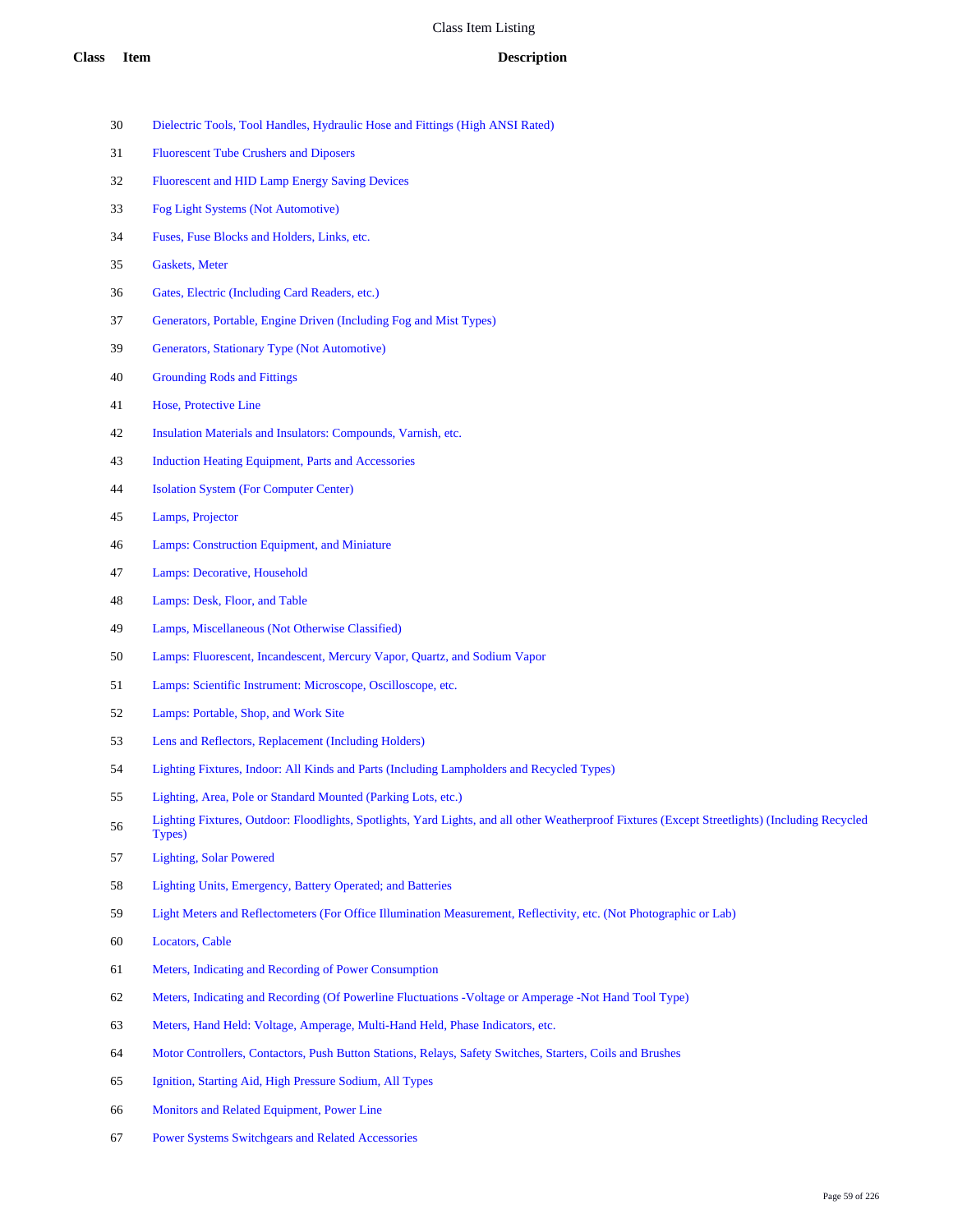- Motors and Parts, Fractional H.P. Electric (Incl. Remanufactured)
- Misc. Electrical Equipment and Supplies (Not Otherwise Classified)
- Motors and Parts, Integral H.P., Single Phase, Electric (Incl. Remanufactured)
- Motors and Parts, Integral H.P., Three Phase, Electric (Incl. Remanufactured)
- Resistors (Non-Electronic)
- Relays (Non-Electronic)
- This item has been deleted. Please re-assign.
- Repair Kits (For Contactors)
- Street and Highway Lighting Luminaires, Accessories and Parts
- Square Duct and Fittings
- Structural Supports and Racks, Mechanical Type: Angles, Braces, Brackets, Channels, Clips, Fittings, Spring-Nuts, etc.
- Switches, Parts and Accessories (Miscellaneous)
- Street Light Poles and Standards
- This item has been deleted. Please re-assign.
- Transformer Equipment, Type 1 KVA and less
- Towers, Light
- Transformers, Transmission Line Type
- Transformers, Dry Type, For Indoor or Outdoor Applications
- Transformers, Power Distribution (Including Fluid Filled, Pad and Pole Mount)
- Transformers, Power, Electric Sub-Station
- Tube Guard and Safety Sleeves (For Fluorescent Fixtures)
- Unilets
- Voltage Line Thermostats, Inverters, Converters, Spike and Surge Controllers
- Valves, Electro Pneumatic
- 92 Wire and Cable Markers and Marker Ties
- Wire Molding, Raceways, Accessories, and Fittings
- Voltage Regulators
- This item has been deleted. Please re-assign.
- Uninterruptible Power Supplies
- This item has been deleted. Please re-assign.
- 00 ELECTRONIC EQUIPMENT, COMPONENTS, PARTS, AND ACCESSORIES (SEE CLASS 730 FOR TESTING OR ANALYZING TYPE)
	- Amplifiers and Preamplifiers (Not for Sound Systems or TV Antennas)
	- Batteries and Hardware For Electronic Equipment (Including Recycled Types)
	- Chemicals for Electronics Use: Antistatic, Cleaning, Degreasing, Etching, Metal Stripping, Solvent, etc.
	- Circuit Boards, Modular, Printed (PCB), and Proto
	- Circuit Board Production Equipment (For Etching, Cleaning, Drilling, etc.)
	- Circuit Cards
	- Detectors (Electron, Photon) and Detector Arrays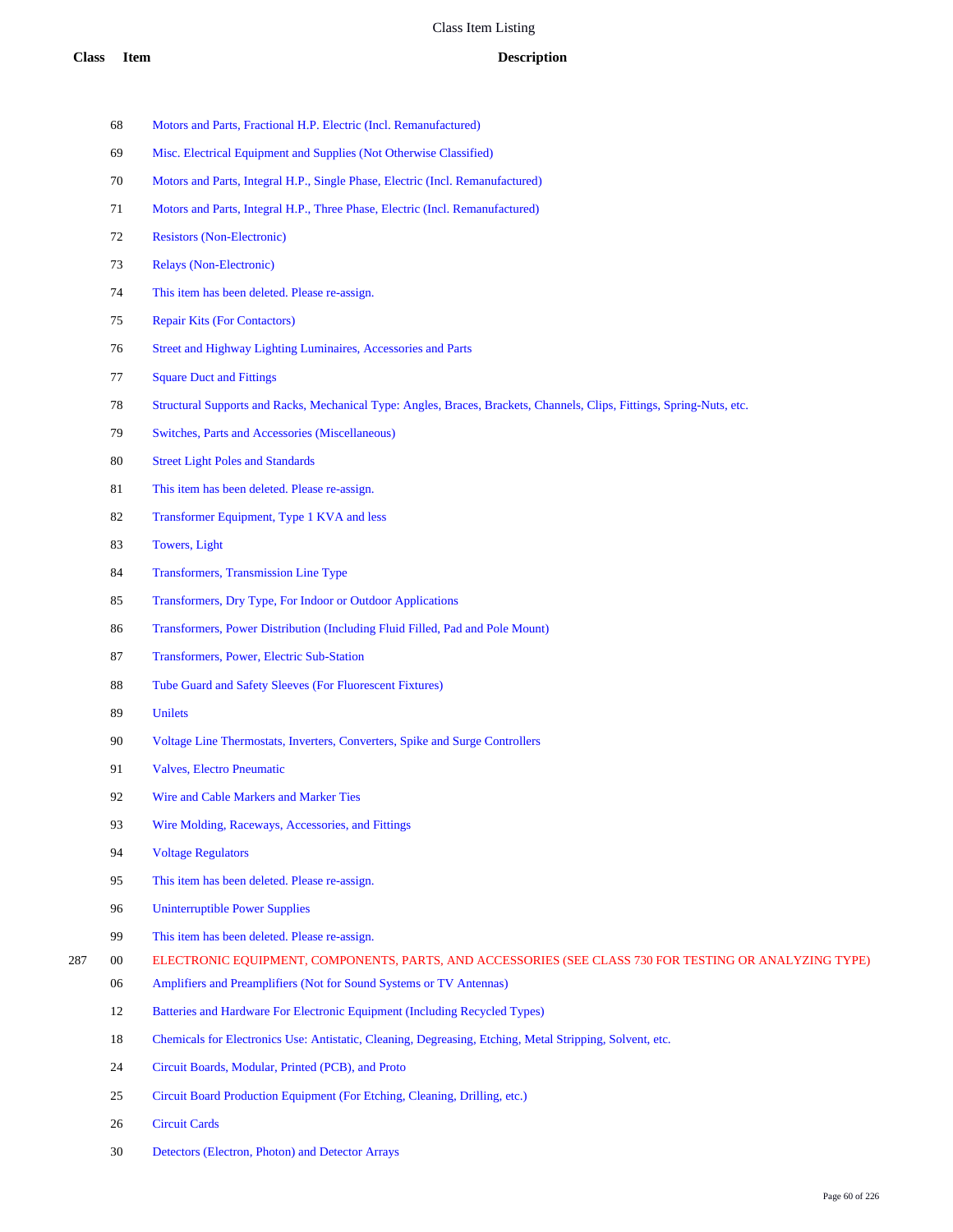- Metal Items: Boxes, Cabinets, Chassis, Panels, Racks, etc.
- Microprocessors (CPU Chips, etc.)
- Microwave Equipment and Accessories: Band Pass Filters, Coaxial Attenuators, Couplers, Switchers, Tellurometers, Tuners, Wave Guides (Not Communication Type)
- Power Supplies, Computer Room
- Power Supplies (Not Computer Room)
- Protective Devices, Electronic (Anti-Static, Wrist and Ankle Bands, Work Mats, etc. for the Protection of Electronic Equipment)
- Recycled Electronic Components, Accessories and Supplies
- Repair Equipment, Electronic: Cleaning, Desoldering, Soldering, etc.
- 66 Replacement and Component Parts: Capacitors, Chokes, Coils, Panel Meters, Potentiometers, Relays, Resistors, Solenoids, Transistors, Transformers, etc.
- Semiconductors, Parts, and Accessories
- Shelf Hardware, Electronic: Adapters, Clips, Connectors, Dielectrics, Jacks, Lugs, Plugs, Sockets, Solder, Switches, Terminals, etc.
- Teaching and Demonstration Units: Electronic Kits, etc.
- Testing Equipment and Systems, Electronic Meter
- Transmitters, Emergency Alarm Type (To incl. Equipment Operation Status Reporting)
- Tubes, Electron Multiplier and Photomultiplier; and Accessories
- Tubes, Electronic: Cathode Ray, Power, Receiving, Thyratron, Transmitting, etc.
- Wire and Cable, Electronic: Audio, Coaxial, Hook-Up, Lead-In, etc.
- 00 ENERGY COLLECTING EQUIPMENT AND ACCESSORIES: SOLAR AND WIND
	- Cells, Solar (Photovoltaic Cells), Unmounted
	- Recycled Energy Collection Equipment and Supplies
	- Solar Air Conditioning Systems and Accessories: Absorption Type, etc.
	- Solar Space Heating Systems and Accessories
	- Solar Heat Collector Systems and Accessories
	- Solar Heat Collector Tracking Systems and Accessories
	- Solar Heat Collectors, Concentrating Type
	- Solar Heat Collectors, Evacuated Tube Type
	- Solar Heat Collectors, Flat Plate Type
	- 80 Solar Powered Electrical Systems (For Battery Charging, etc.)
	- Solar Energy Systems, Complete
	- 86 Solar Radiant Flux Measuring Instruments (See also 220-33)
	- Solar Water Heating Systems and Accessories
	- Wind Electrical Generating Systems and Accessories
- 00 ELEVATORS, ESCALATORS, AND MOVING WALKS (BUILDING TYPE)
	- Dumbwaiters and Parts
	- Escalators and Parts
	- Freight Elevators and Parts
	- Monitors, Elevator and Escalator
	- Moving Walks and Parts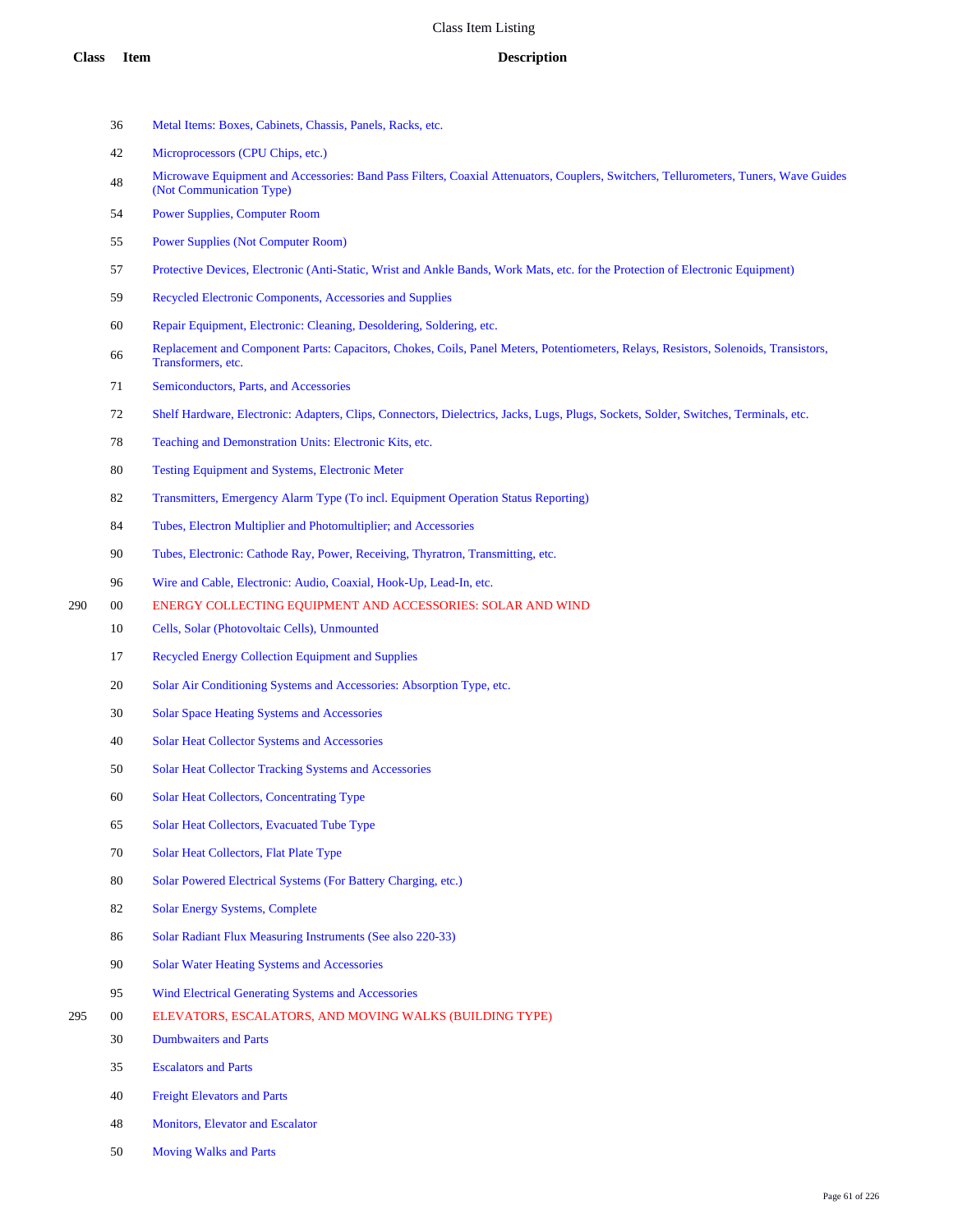- Passenger Elevators and Parts
- Recycled Elevator Equipment, Accessories and Supplies
- 00 ENGINEERING AND ARCHITECTURAL EQUIPMENT, SURVEYING EQUIPMENT, DRAWING INSTRUMENTS, AND SUPPLIES
	- Blades, Gouges, Knives, Needle Files, Routers, etc.
	- Calculators (Programmed for Surveying Systems; for Office Type See Class 600)
	- Cloths, Films, and Papers (Special): Cross Section, Graph, Log, Profile, Tracing, etc.
	- Cloths, Films, and Papers (Stock): Cross Section, Graph, Log, Profile, Tracing, etc.
	- Cloths, Films, and Papers, Reproduction Types
	- Covers (For Drafting and Drawing Boards)
	- Data Books and Tables, Engineering and Surveying
	- Direct Print Supplies, Dry Process
	- Direct Print Supplies, Wet Process
	- Distance Measuring Equipment (Incl. Measuring Wheels)
	- Drafting and Drawing Instruments (See 204-71 for Graphic Plotters and 305-75 for Straightedges)
	- Drafting and Drawing Pencils, Pens, Leads, Lead Holders, etc.
	- Drafting Machines and Scales
	- 33 Drafting Supplies: Brushes (Dust and Wash), Cleaning Pads and Power, Paper Shears, Paper Weights, Steel Erasers, Transparent Protective Film and Tape, etc.
	- Drawing Boards, Curves, Protractors, Templates, Triangles, T-Squares, etc.
	- Drafting Paper
	- Duplicator Paper: Blue Print, Brown Print, and White Print
	- Duplicator Paper, Chemicals, and Supplies (For Diazo Process Copying Machines) (See Class 015 for Coated/Treated Paper Type, Diffusion Transfer Type, Dual Spectrum Process and Thermal Process Copiers)
	- Duplicators: Blue Print, Brown Print, Diazo Process, White Print, etc.
	- Engineering Supplies, Miscellaneous
	- Erasers and Erasing Machines, Electric
	- Field Books, Engineers'
	- Field Equipment: Arrows, Bush Knives, Flags and Flagging, Hand Levels, Leveling Rods, Machetes, Plumb Bobs, Pocket Transits, Range Poles, etc.
	- Graphic Art Type Supplies
	- Lettering Equipment (Automatic Letter or Character Generating Devices)
	- Lettering Equipment (Hand Manipulated): Guides, Pens, Sets, etc.
	- Magnifying Glasses, Angle Mirrors, Prisms, Stereoscopes, etc.
	- Maps, Engineer and Topographical
	- Measuring Equipment: Chains, Maps, Optical Tapes, Tapes, Wheels, etc. (Including Photogrammetry and Laser Equipment)
	- Measuring Equipment, Area (Large Scale)
	- Opaquing and Transparentizing Liquids, Erasing Fluids, and Pastes
	- Planimeters
	- This item has been deleted. Please re-assign.
	- Recycled Engineering Equipment, Accessories and Supplies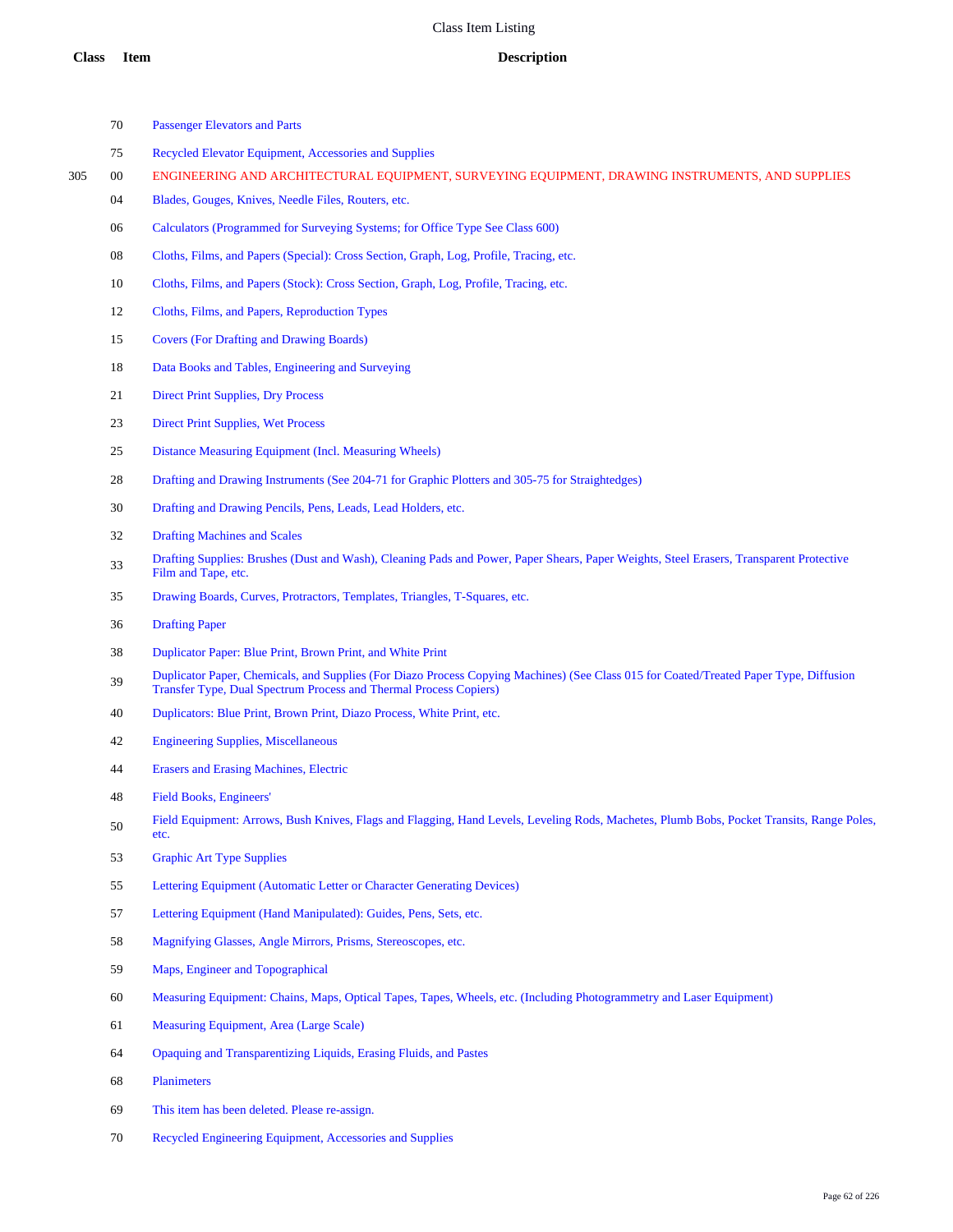- Signage and Logos, Architectural (Glass, Photographic, Stone, Tile)
- Slide Rules
- Straightedges
- Surveying Instruments and Accessories: Alidades, Compasses, Levels, Theodolites, Transits, Tripods, etc. (See 305-60 for Surveyor's Measuring Equiipment)
- Surveying Systems, Geo/Satellite Navigation Type
- Tables, Tracing and Light
- Technical Pens and Sets, Points and Refills, etc.
- 00 ENVELOPES, PLAIN (SEE CLASSES 525, 615, 640, 655, 665, AND 966 FOR OTHER TYPES)
	- Envelopes: Clasp, String, etc.
	- Envelopes, Plain, Special (Colored wove, White wove)
	- Envelopes, Plain, Stock Sizes
	- This item has been deleted. Please re-assign.
	- This item has been deleted. Please re-assign.
	- Envelopes, Recycled Paper
	- Envelopes: Seed, Metal or Plastic Closure
	- Envelopes, Shipping and Mailing
	- Envelopes, X-Ray Film Filing
- 00 ENVIRONMENTAL PROTECTIVE EQUIPMENT (INSIDE AND OUTSIDE)
	- Air Filtration Equipment for Aircraft, Boat/Ship, Cargo Containers and Vehicles
	- Air Filtration Equipment for Soft and Hard Shelters
	- Environmental Control Systems, Aircraft
	- Environmental Control Systems for Automobiles, Emergency Vehicles, Trucks
	- Environmental Control Systems for Boats, Ships, Marine
	- Environmental Control Systems for Cargo Containers, etc.
	- Environmental Control Systems, Spacecraft
	- Environmental Remote Control Systems
	- Environmental Test Chambers and Rooms (Controlled Temperature, Humidity, etc.)
	- Tent Systems, Field (For Ground Zero Environment)
	- Tent Units, Contaminated Patient Isolation (Negative Pressure)
- 00 EPOXY BASED FORMULATIONS FOR ADHESIVES, COATINGS, AND RELATED AGENTS
	- Adhesives (For Concrete): Cured-to-Cured, Fresh-to-Cured, and Steel-to-Concrete
	- Adhesive, General Purpose
	- Casting, Encapsulating, and Potting Systems
	- Coatings, Protective (For Masonry Including Concrete Floor)
	- Coatings, Protective (For Metal)
	- Coatings, Protective (For Wood)
	- Hardening Agents: Amines, Anhydrides, Polyamide Solutions, etc.
	- Mortars and/or Grouts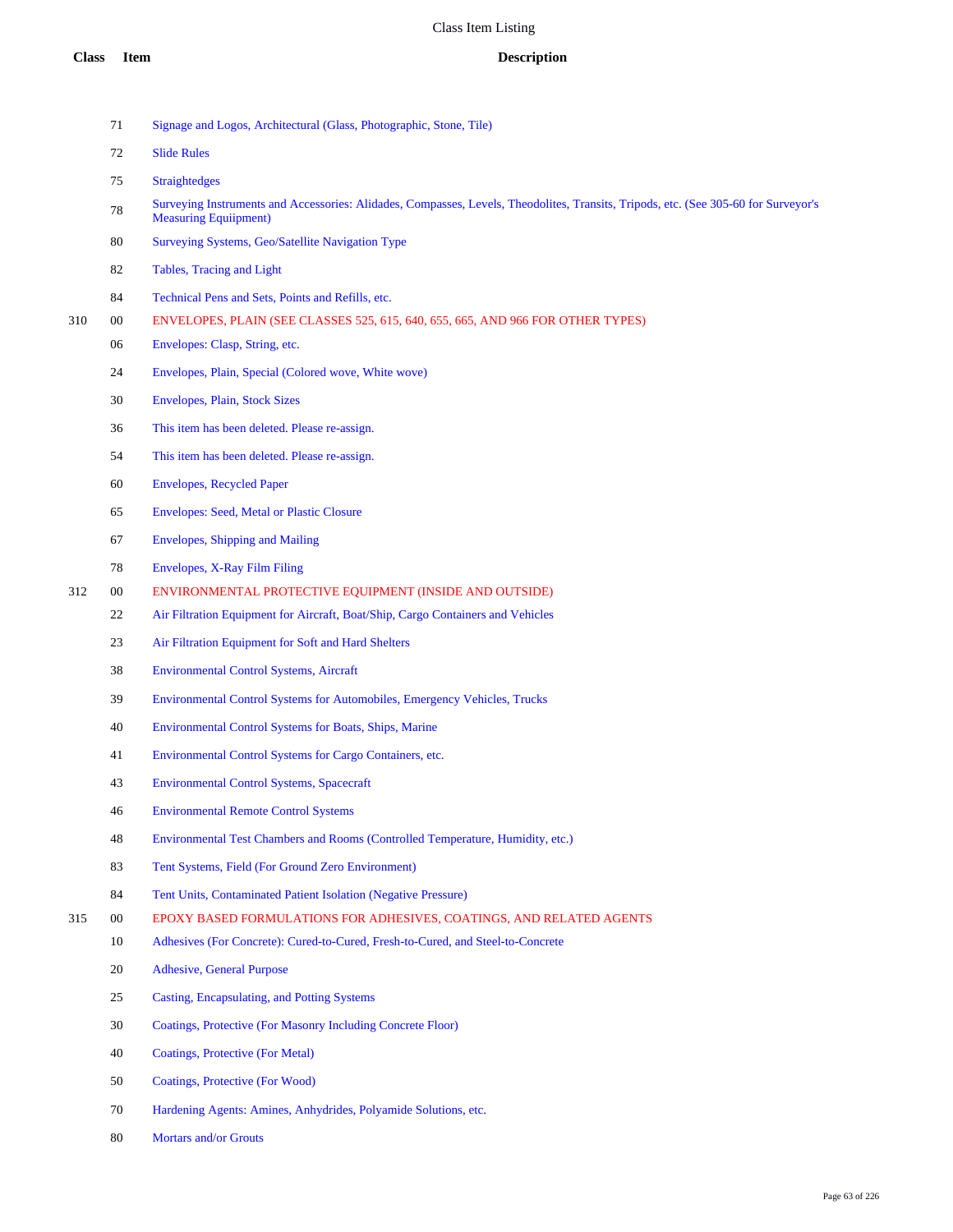|     | 89         | <b>Recycled Epoxy Based Formulations</b>                                                                                   |
|-----|------------|----------------------------------------------------------------------------------------------------------------------------|
|     | $90\,$     | <b>Resins (Epoxy Only)</b>                                                                                                 |
| 318 | $00\,$     | FARE COLLECTION EQUIPMENT AND SUPPLIES                                                                                     |
|     | 20         | <b>Encoding Equipment</b>                                                                                                  |
|     | 30         | <b>Fare Box</b>                                                                                                            |
|     | 33         | <b>Fare Box Vault</b>                                                                                                      |
|     | 40         | <b>Locks and Keys</b>                                                                                                      |
|     | 50         | <b>Money Changers</b>                                                                                                      |
|     | 55         | Portable Safe/Money Cart                                                                                                   |
|     | 60         | <b>Receiver Bin/Terminal</b>                                                                                               |
|     | 62         | Recycled Fare Collection Equipment and Supplies                                                                            |
|     | 70         | <b>Testing/Verifying Equipment</b>                                                                                         |
|     | 75         | <b>Tickets, Non-Magnetic</b>                                                                                               |
|     | 77         | Tickets, Pre-Encoded                                                                                                       |
|     | $80\,$     | <b>Tickets, Not Encoded</b>                                                                                                |
|     | 85         | <b>Ticket Vending Machine</b>                                                                                              |
|     | $88\,$     | <b>Tokens</b>                                                                                                              |
|     | 89         | <b>Transfer Machines</b>                                                                                                   |
|     | 90         | <b>Turnstiles</b>                                                                                                          |
| 320 | ${\bf 00}$ | FASTENERS: BOLTS, NUTS, PINS, RIVETS, SCREWS, ETC. (INCL. PACKAGING, STRAPPING AND TYING EQUIPMENT AND<br><b>SUPPLIES)</b> |
|     | $10\,$     | Anchors, Expansion Shields, Molly Bolts, Plugs, Toggle Bolts, U-Bolts, etc.                                                |
|     | 20         | <b>Bolts</b> , Steel                                                                                                       |
|     | 22         | <b>Bolts, Metal or Other Material (Not Steel)</b>                                                                          |
|     | 24         | Box Stitching Machines, Wire, and Parts                                                                                    |
|     | 35         | Cotter Pins, Clevis Pins, Dowel Pins, Spring Pins, Taper Pins, and Woodruff Keys and Snaps                                 |
|     | 36         | <b>Fasteners (Not Otherwise Classified)</b>                                                                                |
|     | 37         | Grommets (See 590-16 for Sewing Type)                                                                                      |
|     | 40         | Mono-Bolts, Power Locking                                                                                                  |
|     | 42         | <b>Nuts, Steel (Including Nutserts)</b>                                                                                    |
|     | 43         | Nuts, Metal or Other Material (Not Steel)                                                                                  |
|     | 50         | <b>Package Tying Machines and Parts</b>                                                                                    |
|     | 55         | Powder Actuated (Explosive) Tools and Supplies                                                                             |
|     | 56         | Recycled Fastening, Packaging, Strapping and Tying Equipment and Supplies                                                  |
|     | 57         | <b>Retainers and Keepers</b>                                                                                               |
|     | $58\,$     | <b>Rings, Retaining</b>                                                                                                    |
|     | $60\,$     | Rivets, All Types (Except Brake Lining Rivets)                                                                             |
|     |            |                                                                                                                            |

- Rivet Guns
- Screws, Cap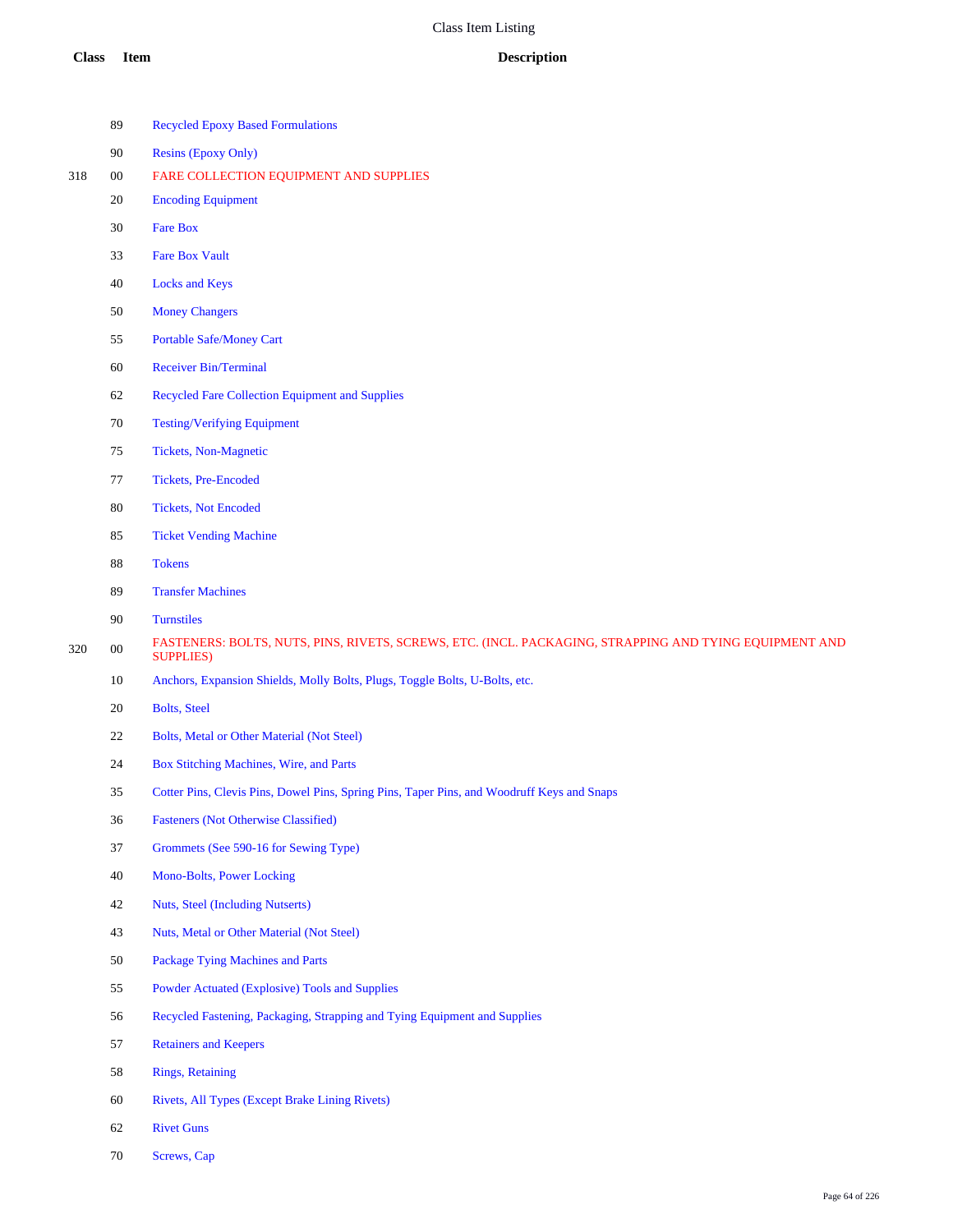|     | 71                                           | Screws: Coach, Drywall, Eye, Lag, Phillips, Set, Thumb, etc.                                                             |  |
|-----|----------------------------------------------|--------------------------------------------------------------------------------------------------------------------------|--|
|     | 72                                           | <b>Screws</b> , Machine                                                                                                  |  |
|     | 73                                           | <b>Screws</b> , Sheet Metal                                                                                              |  |
|     | 74                                           | Screws, Wood                                                                                                             |  |
|     | 75                                           | Strapping, Seals, Banding and Tools and Equipment                                                                        |  |
|     | 83                                           | Threaded Rods, Studs, and Fittings                                                                                       |  |
|     | 85<br>Ties: Bar, Form, etc.                  |                                                                                                                          |  |
|     | Washers, Steel                               |                                                                                                                          |  |
|     | Washers, Metal or Other Material (Not Steel) |                                                                                                                          |  |
|     | 99                                           | This item has been deleted. Please re-assign.                                                                            |  |
| 325 | $00\,$                                       | FEED, BEDDING, VITAMINS AND SUPPLEMENTS FOR ANIMALS (SEE CLASS 875 FOR DRUGS AND PHARMACEUTICALS FOR<br><b>ANIMALS</b> ) |  |
|     | 04                                           | <b>Animal By-Products</b>                                                                                                |  |
|     | 05                                           | <b>Animal Food for Zoo and Farm Animals</b>                                                                              |  |
|     | $08\,$                                       | <b>Bedding (All Types)</b>                                                                                               |  |
|     | $10\,$                                       | <b>Bird Food, All Types</b>                                                                                              |  |
|     | 12                                           | <b>Calcium Carbonate</b>                                                                                                 |  |
|     | 14                                           | Citrus Pulp, Dried                                                                                                       |  |
|     | 16                                           | <b>Cottonseed Products</b>                                                                                               |  |
|     | 20                                           | <b>Dehydrated Feed</b>                                                                                                   |  |
|     | 24                                           | <b>Distiller's Dried Solubles</b>                                                                                        |  |
|     | 25                                           | Dog and Cat Food                                                                                                         |  |
|     | 26                                           | Fat, Feed Grade                                                                                                          |  |
|     | 27                                           | Feeders, All Types (Birds, Pets, Squirrels, etc.)                                                                        |  |
|     | 28                                           | <b>Fish Food</b>                                                                                                         |  |
|     | 32                                           | Grain, Chopped or Whole, Unmixed                                                                                         |  |
|     | 36                                           | <b>Guar Products</b>                                                                                                     |  |
|     | 40                                           | <b>Hay and Straw</b>                                                                                                     |  |
|     | 44                                           | <b>Marine Products</b>                                                                                                   |  |
|     | 48                                           | <b>Milk Products</b>                                                                                                     |  |
|     | 52                                           | Mixed Feed, All Types (Includes Feed for Poultry, Deer, etc.)                                                            |  |
|     | 56                                           | Molasses, Stock Feed                                                                                                     |  |
|     | $60\,$                                       | <b>Peanut Products</b>                                                                                                   |  |
|     | 62                                           | Phosphate, Defluorinated                                                                                                 |  |
|     | 64                                           | Rations, Small Animal                                                                                                    |  |
|     | 66                                           | Recycled Feed, Bedding, Vitamins and Supplements for Animals                                                             |  |
|     | 67                                           | <b>Reptile Food</b>                                                                                                      |  |
|     |                                              |                                                                                                                          |  |

Rice Products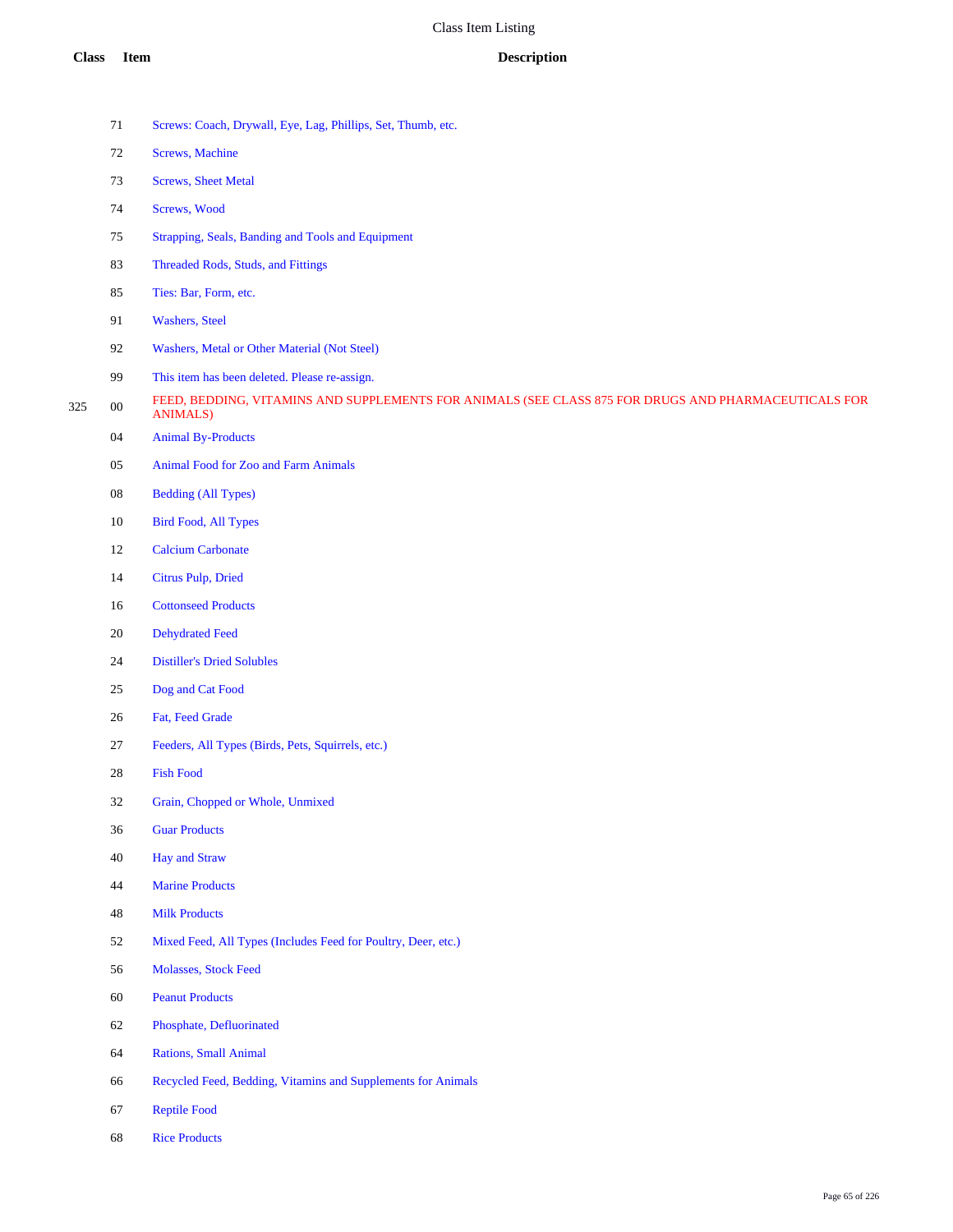|     | 72 | Shell, Ground                                                             |
|-----|----|---------------------------------------------------------------------------|
|     | 76 | <b>Soybean Products</b>                                                   |
|     | 78 | Supplement, Liquid Feed                                                   |
|     | 80 | <b>Urea</b> , Feed Grade                                                  |
|     | 84 | <b>Vitamins and Supplements</b>                                           |
| 330 | 00 | <b>FENCING</b>                                                            |
|     | 10 | Fencing, Concrete or Rock                                                 |
|     | 13 | Fencing, Chain Link (Including Fabric, Gates, Panels, Posts and Fittings) |
|     | 20 | Fencing, Electrified                                                      |
|     | 32 | Fencing, Wrought Iron (Including Components)                              |
|     | 37 | Fencing, Metal Slat and Tubular (Including Components)                    |
|     | 38 | Fencing, Plastic                                                          |
|     | 40 | Fencing, Ornamental                                                       |
|     | 46 | Fencing, Snow                                                             |
|     | 49 | Fencing, Split Rail                                                       |
|     | 55 | Fencing, Temporary (For Construction and Other Industrial or Safety Uses) |
|     | 58 | Fencing, Wire                                                             |
|     | 59 | Fencing, Wood (Including Components)                                      |
|     | 61 | Windscreens and Accessories for Fencing                                   |
|     | 65 | Wire, Barbed                                                              |
|     | 69 | Wire, Obstacle: Concertina (Including Razor Ribbon and Barbed Tape)       |
|     | 78 | Wire, Plain                                                               |
|     | 91 | Wire, Woven                                                               |
|     | 95 | <b>Recycled Fencing and Supplies</b>                                      |
| 335 | 00 | <b>FERTILIZERS AND SOIL CONDITIONERS</b>                                  |
|     | 04 | <b>Additives and Supplements, Fertilizer</b>                              |
|     | 06 | <b>Ammonium Nitrate</b>                                                   |
|     | 09 | <b>Ammonium Phosphate</b>                                                 |
|     | 12 | <b>Ammonium Sulfate</b>                                                   |
|     | 18 | <b>Anhydrous Ammonia</b>                                                  |
|     | 24 | <b>Animal and Marine</b>                                                  |
|     | 30 | <b>Blended or Dry Mix, Commercial</b>                                     |
|     | 33 | <b>Chemical Root Stimulators</b>                                          |
|     | 36 | Ferrous Sulfate and Chelates of Iron and Zinc                             |
|     | 37 | Fertilizer Combined with Fungicide and/or Insecticide                     |
|     | 38 | Fertilizer Spikes, Tree and Shrub                                         |
|     | 40 | Fertilizers, Liquid, All Types (Except Anhydrous Ammonia)                 |
|     | 41 | Formulations and Components (Fertilizer) Not Otherwise Listed             |
|     |    |                                                                           |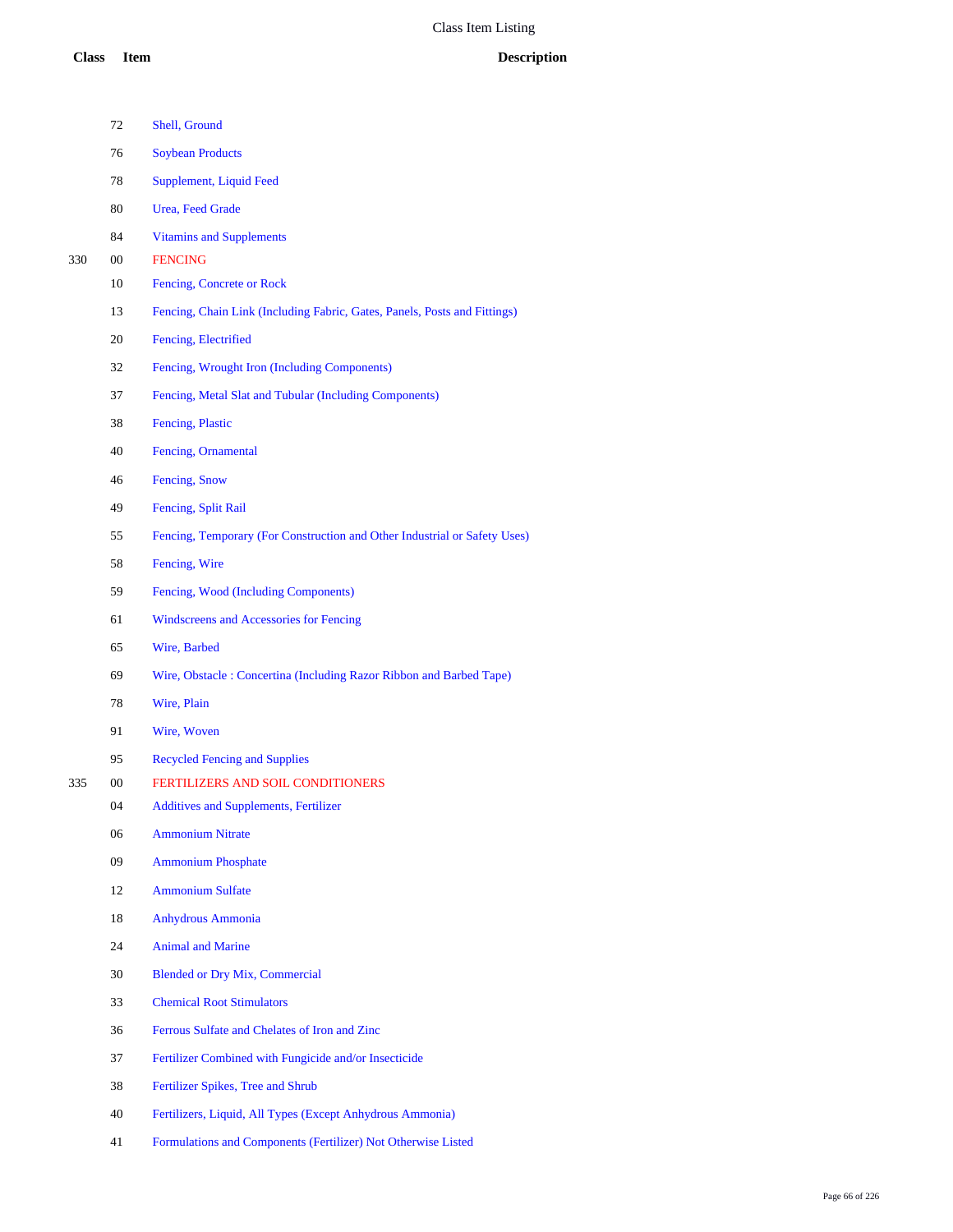## **Class Item Description**

|     | 42 | <b>Granulated or Pelletized, Commercial</b>                                                               |
|-----|----|-----------------------------------------------------------------------------------------------------------|
|     | 45 | Hydromulch                                                                                                |
|     | 48 | Limestone, Agricultural                                                                                   |
|     | 54 | Muriate of Potash (Potassium Chloride)                                                                    |
|     | 60 | <b>Organic Base (Including Manure and Guano)</b>                                                          |
|     | 66 | Phosphate, Agricultural (Including Triple Superphosphate)                                                 |
|     | 69 | <b>Recycled Fertilizer and Soil Conditioners</b>                                                          |
|     | 72 | Soil Conditioners: Compost, Marine Humus, Sulfur, Synthetic Polymers, Mulch, etc                          |
|     | 75 | Soil Stabilizers and Penetrants, Liquid and Solid                                                         |
|     | 78 | Urea, Fertilizer Grade                                                                                    |
|     | 85 | <b>Wetting Agents</b>                                                                                     |
| 340 | 00 | FIRE PROTECTION EQUIPMENT AND SUPPLIES                                                                    |
|     | 04 | Backfiring and Burning Equipment: Firing Torches, Flame Guns, etc.                                        |
|     | 06 | Brackets, Clamps and Holders for Fire Fighting Equipment                                                  |
|     | 07 | <b>Breathing Equipment for Firemen</b>                                                                    |
|     | 08 | Cabinets and Covers (For Fire Extinguishers, Fire Hose and Racks, Valves, etc.)                           |
|     | 10 | Chemicals, Fire Retardant (Used to Make Various Materials Fire Retardant)                                 |
|     | 12 | <b>Couplings, Fire Hose</b>                                                                               |
|     | 14 | <b>Ejectors</b> , Smoke                                                                                   |
|     | 15 | <b>Fire and Medical Alert Systems</b>                                                                     |
|     | 16 | Fire Alarm Systems, Power Sirens, and Controls                                                            |
|     | 17 | This item has been deleted. Please re-assign.                                                             |
|     | 18 | <b>Fire Blankets</b>                                                                                      |
|     | 20 | <b>Fire Detecting Equipment</b>                                                                           |
|     | 24 | <b>Fire Escapes and Fire Exit Devices</b>                                                                 |
|     | 28 | Fire Extinguishers, Rechargers, and Parts                                                                 |
|     | 29 | Fire Extinguisher Systems, Complete, All Types (See Item 28 for Individual Extinguishers)                 |
|     | 32 | Fire Hose Carts, Dryers, Racks, Reels and Rollers, etc.                                                   |
|     | 34 | Fire Protection Clothing (Turnout Coats, Bunker Pants, Hoods, Gloves, etc.) (See 345-56 for Fire Helmets) |
|     | 36 | Fire Pump, Back Carrying Type                                                                             |
|     | 38 | Fire-Stop Equipment, Materials, Accessories and Parts                                                     |
|     | 40 | Fire Suppression Hand Tools: Fire Axe, Fire Rack, Fire Swatter, etc.                                      |
|     | 41 | Fire Suppression Foam and other Suppression Compounds                                                     |
|     | 44 | Firefinder, Forest                                                                                        |
|     | 45 | Fireman Training and Instructional Aids and Materials                                                     |
|     | 48 | <b>Flail Trencher</b>                                                                                     |
|     | 49 | Foam Dispensing Equipment, Compressed Air (For Fires)                                                     |
|     | 50 | Foam Generators, Truck or Trailer Mounted                                                                 |
|     |    |                                                                                                           |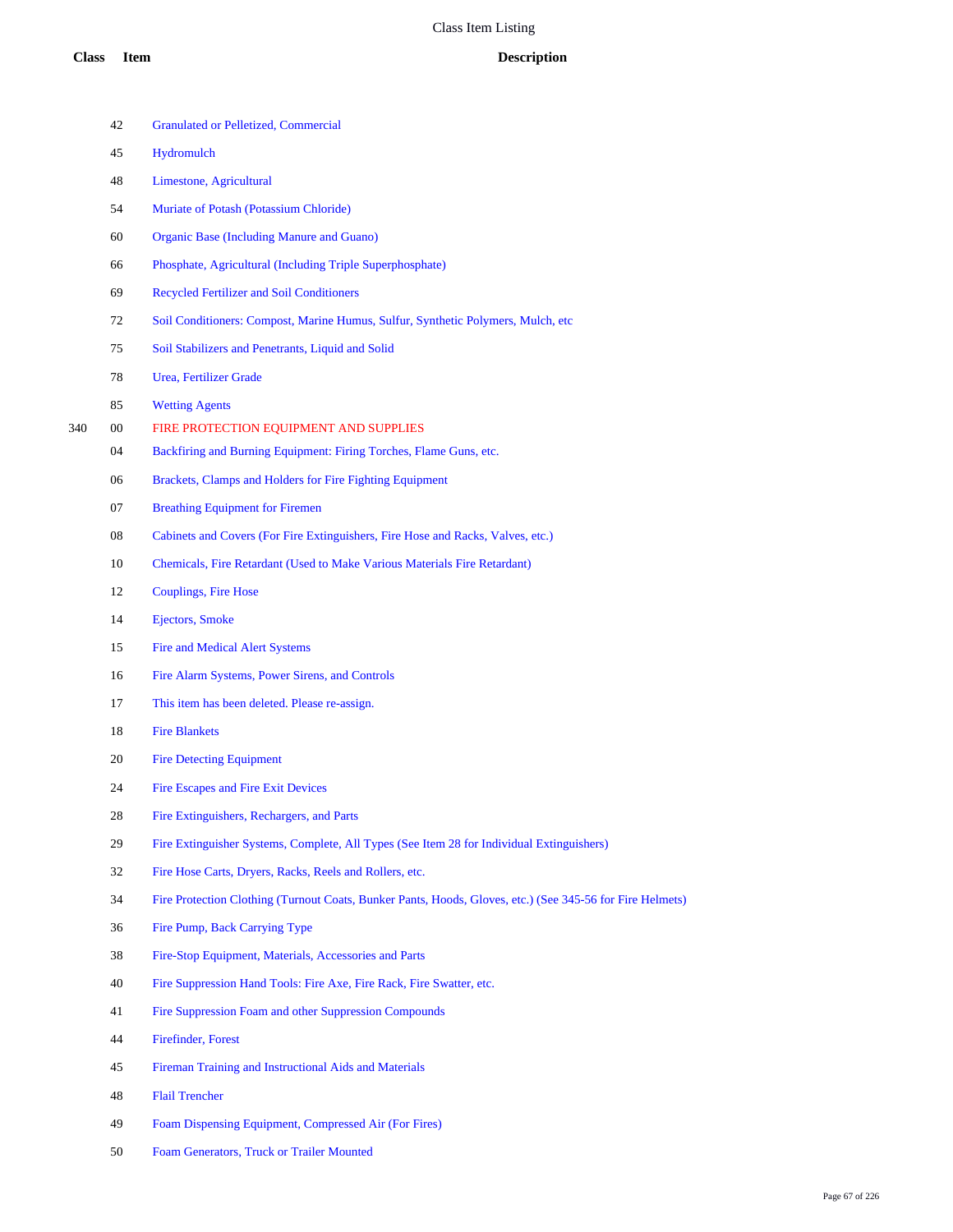|     | 52 | <b>Fusible Links (For Fire Doors)</b>                                                                                                |
|-----|----|--------------------------------------------------------------------------------------------------------------------------------------|
|     | 54 | <b>Gas Detection/Monitoring Equipment (Firemen)</b>                                                                                  |
|     | 56 | Hose, Fire, and Fittings, Coupled and Uncoupled (See 340-12 for Couplings)                                                           |
|     | 60 | Hydrants, Fire (Including Accessories and Parts)                                                                                     |
|     | 62 | Ladders, Fire                                                                                                                        |
|     | 64 | Nozzles and Parts, Fire Hose                                                                                                         |
|     | 67 | <b>Poles and Stanchions</b>                                                                                                          |
|     | 70 | Recycled Fire Protection Equipment and Supplies                                                                                      |
|     | 72 | Rescue Equipment, Supplies and Accessories Including Rescue Nets, Power Extractors (Jaws of Life), Rope and Life Harnesses, etc.     |
|     | 76 | <b>Smoke Bombs and Candles, Forestry</b>                                                                                             |
|     | 80 | <b>Smoke Detecting Equipment (Incl. Smoke Alarms)</b>                                                                                |
|     | 84 | <b>Sprinkler Heads and Systems</b>                                                                                                   |
|     | 86 | <b>Swivels and Swivel Joints</b>                                                                                                     |
|     | 87 | Training Equipment and Supplies, Fire and Safety                                                                                     |
|     | 88 | <b>Valves, Fire Hose</b>                                                                                                             |
|     | 92 | Vise, Fire Extinguisher, Pneumatic Belt                                                                                              |
|     | 94 | Washing Equipment for Face Masks, etc.                                                                                               |
|     | 99 | This item has been deleted. Please re-assign.                                                                                        |
| 345 | 00 | FIRST AID AND SAFETY EQUIPMENT AND SUPPLIES (EXCEPT NUCLEAR AND WELDING)                                                             |
|     | 04 | Air Bags, Rescue Lifting Systems                                                                                                     |
|     | 05 | <b>Asbestos Abatement Equipment and Supplies</b>                                                                                     |
|     | 06 | <b>Chemical Light</b> , Emergency                                                                                                    |
|     | 08 | Clothing and Belts, Safety (Not Automotive)(See 345-79 for Reflective Type)                                                          |
|     | 10 | C.P.R. Equipment and Supplies (See 345-68 For Models)                                                                                |
|     | 16 | Detectors and Parts, Dust and Gas                                                                                                    |
|     | 18 | <b>Emergency Showers and Wash Stations</b>                                                                                           |
|     | 21 | Extraction Equipment for the Removal of Exhaust Gases and Other Vapors from Buildings (OSHA)                                         |
|     | 22 | Fall Protection Equipment and Accessories (For the Climber's Protection from Falls (See 445-83 for Pole and Tree Climbing Equipment) |
|     | 24 | <b>Fireproof Curtains</b>                                                                                                            |
|     | 30 | First Aid Blankets, Stretchers, etc.                                                                                                 |
|     | 32 | First Aid Cabinets, Kits, and Refills                                                                                                |
|     | 40 | First Aid and Safety Teaching Equipment and Supplies: Charts, Manuals, Posters, Safety Placards, Safety Training Videos, etc.        |
|     | 48 | Gloves, Safety: Electrician's, Lineman's, etc. (Including Sleeves)                                                                   |
|     | 56 | Hats and Helmets, Safety (Incl. Fire Helmets)                                                                                        |
|     | 64 | Head, Ear, Eye and Face Protection                                                                                                   |
|     | 65 | Labels, Warning                                                                                                                      |
|     | 66 | <b>Lockout and Tagout Safety Kits and Supplies</b>                                                                                   |

Manikins and Models, First Aid and Safety Teaching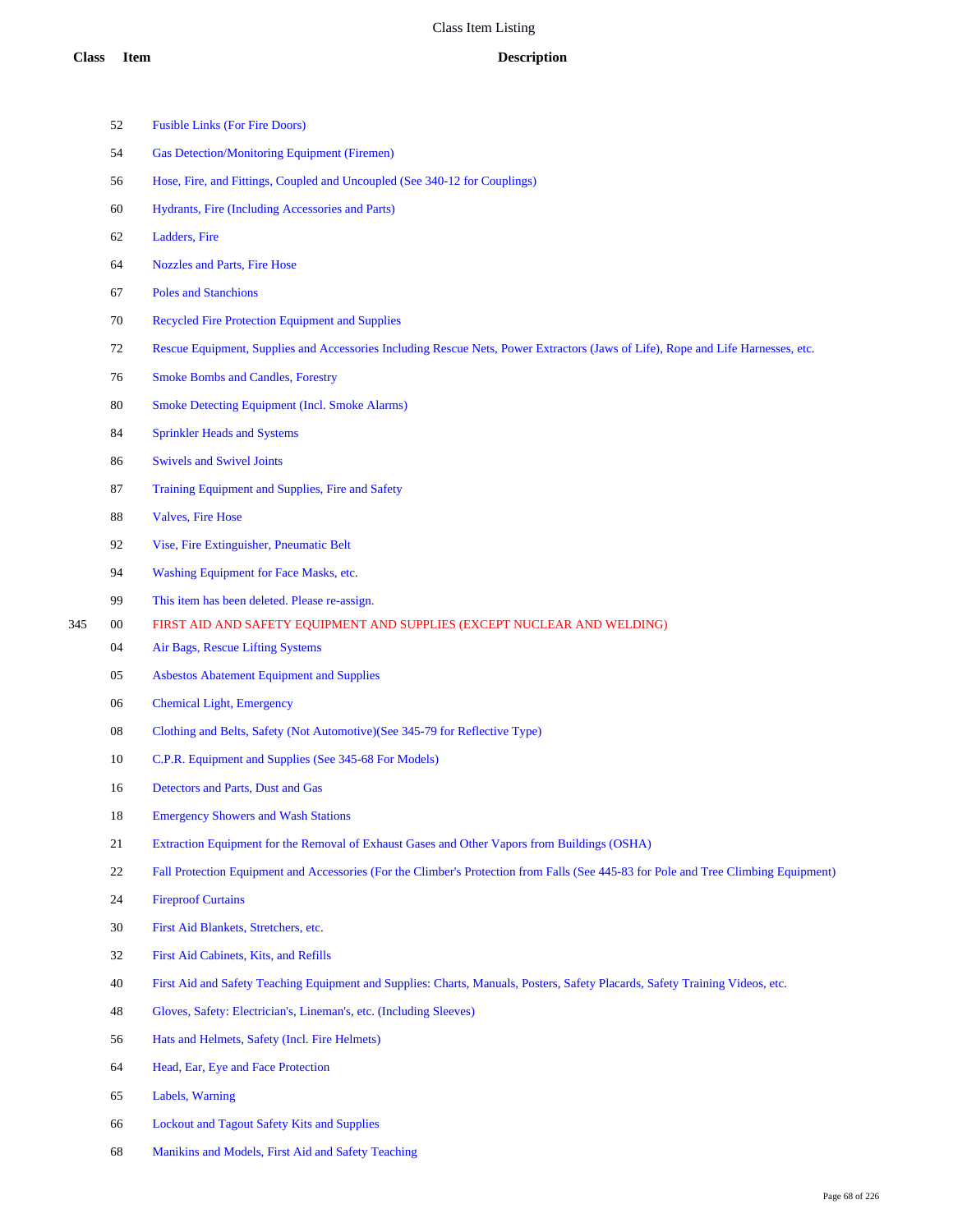|     | 72     | Masks, Filters, and Parts: Dust and Gas                                                                           |
|-----|--------|-------------------------------------------------------------------------------------------------------------------|
|     | 73     | <b>Personal Distress Warning Devices</b>                                                                          |
|     | 74     | Personal Protective Equipment (PPE), (Bloodborne Pathogen Protection), Not Listed Elsewhere                       |
|     | 78     | Recycled First Aid and Safety Equipment and Supplies                                                              |
|     | 79     | Reflective Safety Apparel and Accessories (See 345-08 for Non-Reflective Type)                                    |
|     | 80     | <b>Respiratory Protection Equipment and Parts (Including CPAP Equipment and Parts)</b>                            |
|     | 84     | <b>Resuscitators and Parts (Including Portable Rescue Units)</b>                                                  |
|     | 86     | Scissors, First Aid and Paramedic                                                                                 |
|     | 87     | Shoe Chains (For Icy and Slippery Surfaces)                                                                       |
|     | 92     | <b>Vest, Safety</b>                                                                                               |
|     | 95     | <b>Wipes for Safety Equipment</b>                                                                                 |
| 350 | $00\,$ | FLAGS, FLAG POLES, BANNERS, AND ACCESSORIES                                                                       |
|     | 10     | Banners, Pennants, and Decorative Fans, Drapes, and Pull Downs                                                    |
|     | 20     | Flag Accessories: Belts, Brackets, Covers, Crosses, Eagles, Holders, Sockets, Spears, Staffs, Stands, and Tassels |
|     | 30     | <b>Flag Poles, All Types</b>                                                                                      |
|     | 35     | Flags, County                                                                                                     |
|     | 40     | Flags, International and Special Occasion                                                                         |
|     | 45     | Flags: Municipal, School, Departmental, Agency, etc.                                                              |
|     | 60     | Flags, Safety and Warning (any color)                                                                             |
|     | 70     | Flags, State and U.S.: Cotton, Nylon, Polyester, and Wool                                                         |
|     | 72     | Flags, State and U.S. (Presentation): Nylon, Rayon, and Taffeta                                                   |
|     | 80     | Recycled Flags, Banners, and Accessories                                                                          |
| 360 | $00\,$ | FLOOR COVERING, FLOOR COVERING INSTALLATION AND REMOVAL EQUIPMENT, AND SUPPLIES                                   |
|     | 05     | <b>Adhesive, Cement and Mastic</b>                                                                                |
|     | 07     | Base, Resilient (Cove and Straight)                                                                               |
|     | 10     | Carpets and Rugs: Cotton, Synthetic, Wool, etc.                                                                   |
|     | 11     | <b>Carpet and Rug Mills</b>                                                                                       |
|     | 14     | <b>Duckboards and Boardwalks</b>                                                                                  |
|     | 17     | <b>Felt and Paper</b>                                                                                             |
|     | 19     | Floor Covering Accessories (Not Otherwise Classified)                                                             |
|     | 20     | Floor Covering, Seamless (All Types)                                                                              |
|     | 21     | <b>Hardwood Flooring</b>                                                                                          |
|     | 22     | Installation Supplies: Adhesive Edge Strip, Seam Tape, Tack Strips, etc.                                          |
|     | 25     | Linoleum                                                                                                          |
|     | 28     | Nonslip Floor Coverings: Mats, Rolls, Strips, etc.                                                                |
|     | 30     | Padding and Cushioning, Carpet                                                                                    |
|     | 37     | <b>Recycled Floor Covering Products</b>                                                                           |

Rugs, Cut and Bound Sizes: Cotton, Synthetic, Wool, etc.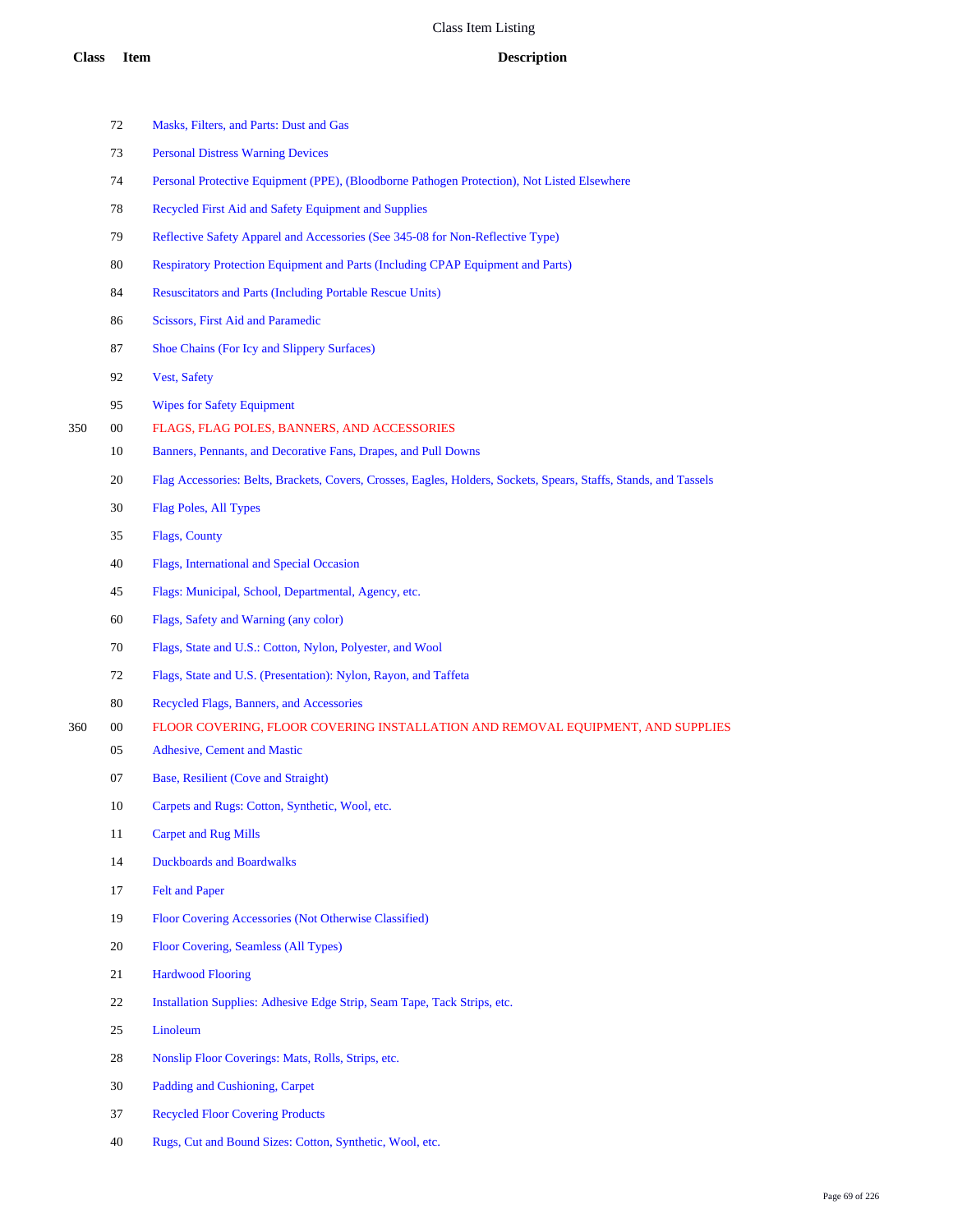- Runners, Carpet and Fabric
- Runners, Rubber and Synthetic
- Sheet Rubber, Floor
- Sheet Vinyl, Cushioned
- Sheet Vinyl, Non-Cushioned
- Stair Treads, Metal
- Stair Treads, Rubber
- Stair Treads, Vinyl
- Steel Flooring
- Steel Mats, Flexible
- Tile, Asphalt
- Tile, Carpet
- Tile, Composition Asbestos-Vinyl
- Tile, Coping Double Slant
- Tile, Cork
- Tile, Parquet
- Tile, Rubber
- Tile, Vinyl
- Tools and Equipment, Floor Installation
- 00 FLOOR MAINTENANCE MACHINES, PARTS, AND ACCESSORIES
	- Brushes and Pads, Floor Machine Type
	- Carpet Cleaning Machines (Foam, Hot Water, Steam, etc.), Parts and Accessories
	- Edgers and Sanders, Floor Type, Parts and Accessories
	- Floor Covering Stripping Machines (For Removing Glued Down Floor Covering), Parts and Accessories
	- Polishing and Scrubbing Machines, Commercial Type, Parts and Accessories
	- Power Sweepers and Brooms, Warehouse Type (Not Road and Street), Parts and Accessories
	- Recycled Floor Maintenance Machines, Accessories and Supplies
	- Scrubbing Machines (With Vacuum Pickup), Parts and Accessories
	- Shampoo and Spray Buffing Machines, Parts and Accessories
	- Vacuum Cleaners, (Commercial, Wet or Dry), Parts, and Accessories
- 00 FOOD PROCESSING AND CANNING EQUIPMENT AND SUPPLIES
	- Blanchers, Fruit and Vegetable
	- Bottles: Wine, Juice, etc.
	- Closing and Labeling Machines
	- Cooker, Canning
	- Corn Machinery
	- Crushers, Food
	- Cutters and Shredders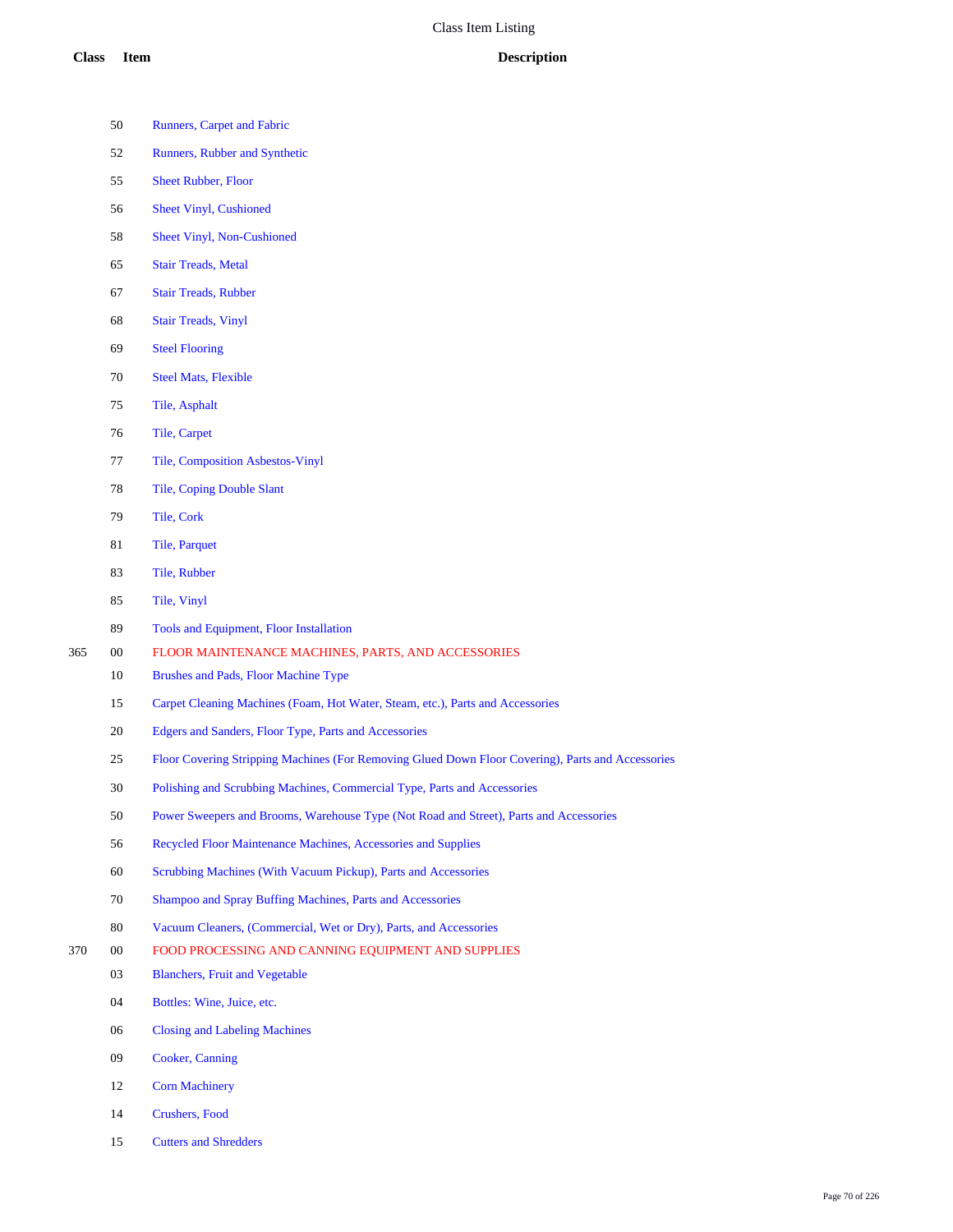|     | 16     | Dehydrating Equipment, Food                                 |
|-----|--------|-------------------------------------------------------------|
|     | 17     | <b>Drying Equipment, Freeze</b>                             |
|     | 18     | <b>Elevators, Continuous Bucket Type</b>                    |
|     | 21     | <b>Filling Machine</b>                                      |
|     | 22     | <b>Food Conveyer Dryer and Cooler</b>                       |
|     | 23     | Grease, USDA Approved for Food Processing                   |
|     | 24     | Huller, Pea and Bean                                        |
|     | 26     | Jars, Glass; and Lids                                       |
|     | 27     | <b>Juice Extractor</b>                                      |
|     | 30     | <b>Juice Heating Equipment</b>                              |
|     | 33     | Kettle, Heavy Duty                                          |
|     | 34     | <b>Milling Machines, Food</b>                               |
|     | 35     | Oil, USDA Approved for Food Processing                      |
|     | 36     | Peelers, Slicers, and Dicers                                |
|     | 39     | Pulper                                                      |
|     | 40     | Pump, Stainless Steel (For Wine Must, Juice or Pulp)        |
|     | 41     | Recycled Food Processing and Canning Equipment and Supplies |
|     | 42     | <b>Scalder</b>                                              |
|     | 45     | Sealer, Canning                                             |
|     | 46     | <b>Seed Extractors</b>                                      |
|     | 48     | Sorters: Seed, Grain, Dried Vegetables, etc.                |
|     | 51     | <b>Spice Bucket</b>                                         |
|     | 54     | Table, Grading                                              |
|     | 57     | Table, Peeling                                              |
|     | 60     | <b>Table, Picking</b>                                       |
|     | 63     | <b>Table, Sorting</b>                                       |
|     | 65     | Thermometers, Industrial (Including Recording Thermometers) |
|     | 66     | Tin Cans and Lids, All Types                                |
|     | 67     | <b>Tinning Equipment</b>                                    |
|     | 69     | <b>Vacuum Pan</b>                                           |
|     | 72     | <b>Vacuum Still</b>                                         |
|     | 75     | Washing Machine, Fruit and Vegetable                        |
|     | 76     | Washer, Can and Tins                                        |
| 375 | $00\,$ | <b>FOODS: BAKERY PRODUCTS (FRESH)</b>                       |
|     | 15     | Bread, Rolls, etc. (Including Brown and Serve Items)        |
|     | 30     | <b>Cakes, Cookies, and Pastries</b>                         |
|     | 45     | Doughnuts, Fried Pies, Bagels, etc.                         |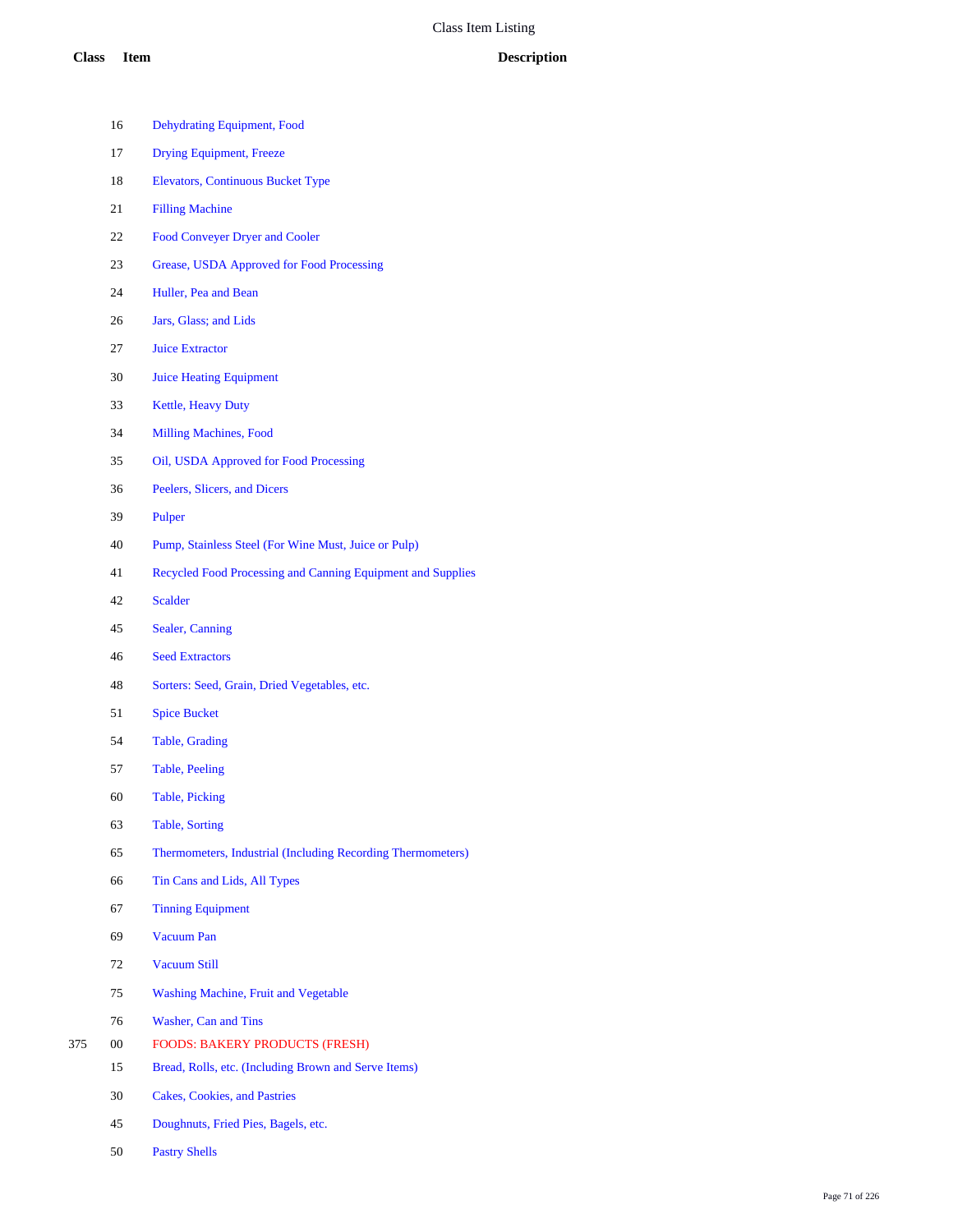|     | 54     | <b>Pizzas</b>                                                         |
|-----|--------|-----------------------------------------------------------------------|
|     | 60     | <b>Taco Shells and Tortillas</b>                                      |
| 380 | $00\,$ | <b>FOODS: DAIRY PRODUCTS (FRESH)</b>                                  |
|     | 10     | Butter (See 390-56 for Margarine)                                     |
|     | 15     | <b>Cottage Cheese</b>                                                 |
|     | 30     | Cream, All Types (Including Sour Cream)                               |
|     | 33     | Desserts, Milk Based (Not Otherwise Classified)                       |
|     | 35     | <b>Eggnog</b> and Mix                                                 |
|     | 45     | <b>Ice Cream</b>                                                      |
|     | 50     | <b>Ice Milk</b>                                                       |
|     | 60     | Mellorine                                                             |
|     | 75     | Milk, All Types                                                       |
|     | 80     | <b>Sherbet</b>                                                        |
|     | 85     | Toppings, Whipped, Refrigerated                                       |
|     | 90     | Yogurt                                                                |
| 385 | $00\,$ | <b>FOODS, FROZEN</b>                                                  |
|     | 06     | <b>Bread</b>                                                          |
|     | 12     | Cakes, Cookies, Dough, Pastries, etc.                                 |
|     | 14     | Coffee                                                                |
|     | 17     | Dairy Products, Frozen (Not Otherwise Classified)                     |
|     | 18     | <b>Desserts (Except Cake and Pastry)</b>                              |
|     | 30     | Eggs                                                                  |
|     | 31     | Eggs and Egg Mixes, Freeze Dried                                      |
|     | 41     | Entrees, Freeze Dried: Meat, Poultry and Seafood                      |
|     | 42     | Entrees, Meat (Includes Beef and Pork)                                |
|     | 44     | <b>Entrees, Poultry</b>                                               |
|     | 46     | <b>Entrees, Seafood</b>                                               |
|     | 47     | Entrees, Specialty (Including Corn Dogs, Lasagne, Mexican Food, etc.) |
|     | 48     | <b>Fruits</b>                                                         |
|     | 54     | <b>Juices</b>                                                         |
|     | 56     | Pancakes and Waffles                                                  |
|     | 57     | <b>Pizzas</b>                                                         |
|     | 58     | Pretzels, Soft Frozen                                                 |
|     | 64     | <b>Salad Mixes, Frozen</b>                                            |
|     | 65     | Sandwiches, Ready-Made                                                |
|     | 66     | Seafood, Freeze Dried (Not Entrees)                                   |
|     |        |                                                                       |
|     | 67     | Seafood, Frozen (Not Entrees)                                         |

Soups and Sauces, Frozen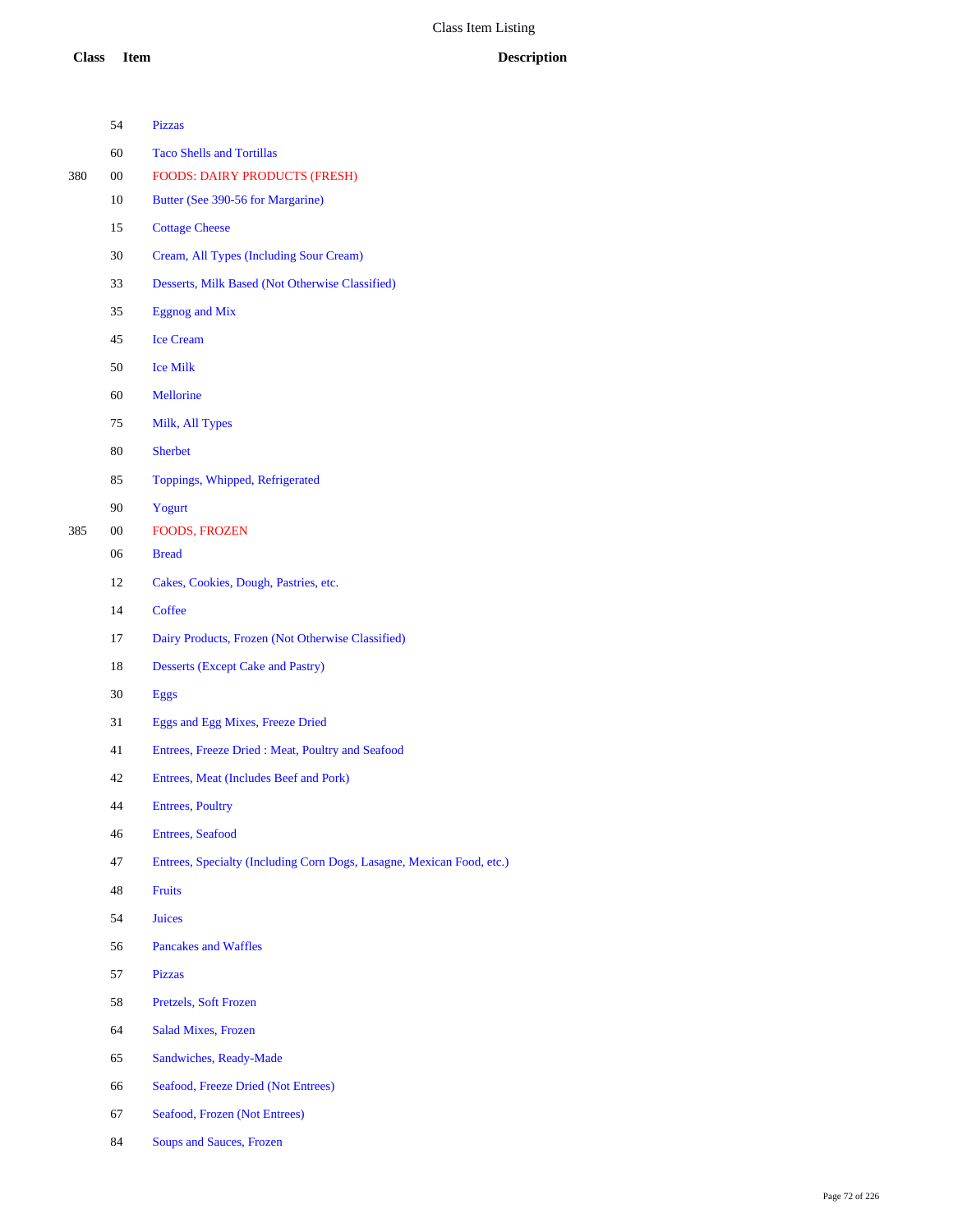|     | 95     | <b>Vegetables, Freeze Dried</b>                                                           |
|-----|--------|-------------------------------------------------------------------------------------------|
|     | 96     | <b>Vegetables</b> , Frozen                                                                |
| 390 | $00\,$ | <b>FOODS: PERISHABLE</b>                                                                  |
|     | 01     | This item has been deleted. Please re-assign.                                             |
|     | 02     | Aquatic Invertebrates (Octopus, Squid, Anemones, Sea Cucumbers)                           |
|     | 05     | Casings, Meat, All Types                                                                  |
|     | 07     | <b>Cheese</b>                                                                             |
|     | 15     | Dips, Food                                                                                |
|     | 21     | Eggs, Fresh                                                                               |
|     | 28     | <b>Fruits, Fresh</b>                                                                      |
|     | 33     | Hors djoeuvres, meat trays, vegetable trays, dessert trays, etc. for meetings and parties |
|     | 35     | Ice                                                                                       |
|     | 42     | Ice, Dry                                                                                  |
|     | 49     | Meat: Cured, Fresh, and Frozen                                                            |
|     | 56     | Margarine (See 380-10 for Butter)                                                         |
|     | 63     | Poultry, Dressed                                                                          |
|     | 68     | Salad Mix, Fresh                                                                          |
|     | 69     | Salted or Smoked Foods (Fruit, Meat, Seafood, Nuts, etc.)                                 |
|     | 70     | Seafood, Fresh                                                                            |
|     | 72     | Shellfish, Fresh                                                                          |
|     | 75     | Shortening (Except Vegetable) and Lard                                                    |
|     | 77     | <b>Tamales, Fresh</b>                                                                     |
|     | 84     | <b>Vegetables</b> , Fresh                                                                 |
|     | 91     | Water, Drinking (Incl. Distilled, Mineral, Sparkling and Spring)                          |
| 393 | 00     | <b>FOODS: STAPLE GROCERY AND GROCER'S MISCELLANEOUS ITEMS</b>                             |
|     | 03     | <b>Breading</b>                                                                           |
|     | 04     | <b>Bread Mixes, All Types</b>                                                             |
|     | 05     | <b>Cones, Ice Cream</b>                                                                   |
|     | 06     | <b>Combination Meals, Shelf Staple</b>                                                    |
|     | 10     | Chips, All Types                                                                          |
|     | 30     | Beverages, Thirst Quenching, w/Electrolyte                                                |
|     | 31     | <b>Baby Foods, Canned</b>                                                                 |
|     | 32     | <b>Baking Powder</b>                                                                      |
|     | 33     | <b>Beverage Base (Not Fountain)</b>                                                       |
|     | 34     | Candy, Confectionery and Marshmallows (Including After Dinner Mints or Savouries)         |
|     | 35     | Cereals, Ready-to-Eat                                                                     |
|     | 36     | Cereals, Uncooked                                                                         |
|     |        |                                                                                           |

Cocoa and Chocolate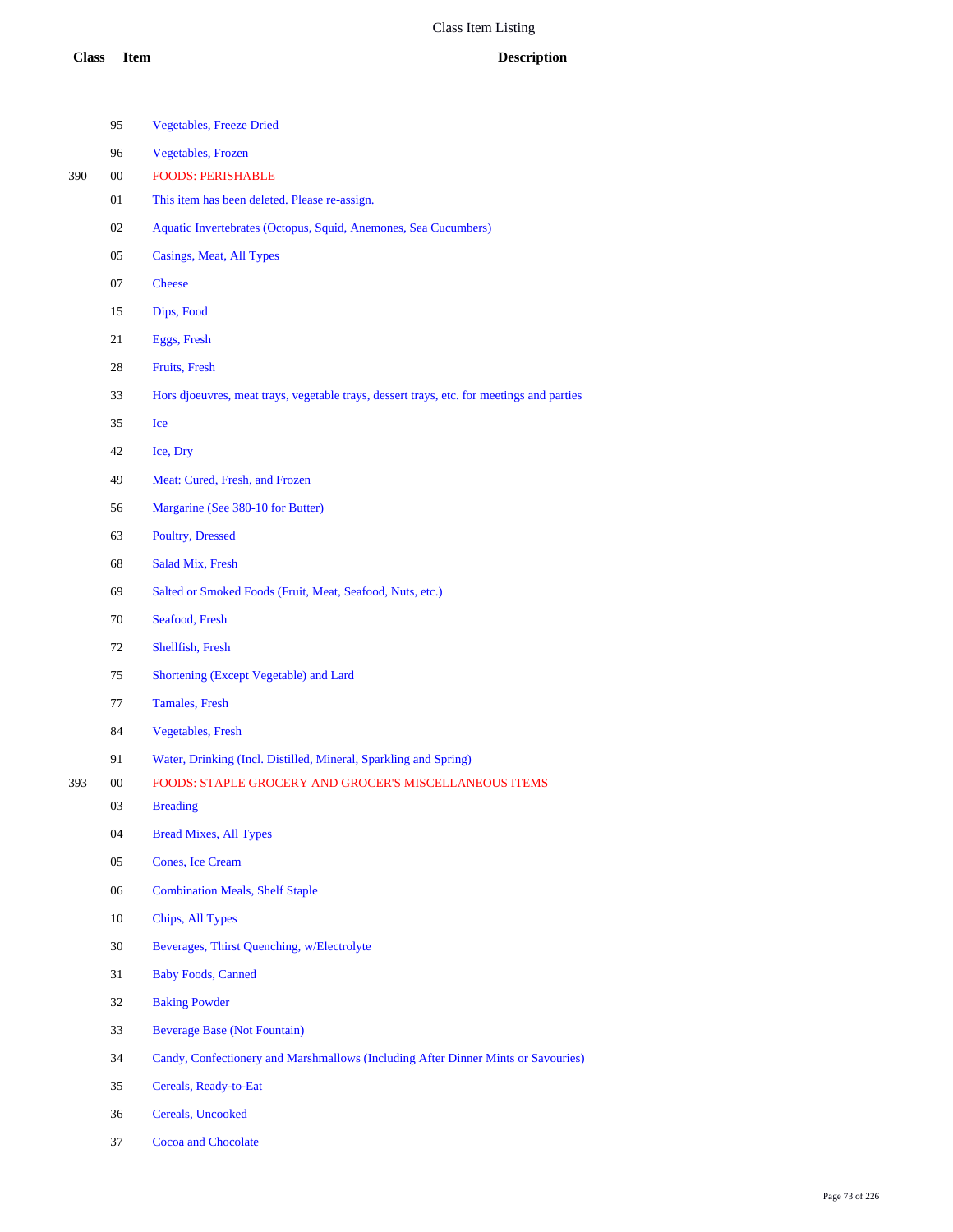| 38 | Coconut                                                                                                                        |
|----|--------------------------------------------------------------------------------------------------------------------------------|
| 39 | <b>Coffee Extender</b>                                                                                                         |
| 40 | Coffee, Instant (Regular and Decaffeinated)                                                                                    |
| 41 | Coffee, Whole Bean and Ground                                                                                                  |
| 42 | Cornstarch, Cooking                                                                                                            |
| 43 | <b>Crackers and Cookies, Packaged</b>                                                                                          |
| 44 | <b>Cream Substitute and Other Non-Dairy Items</b>                                                                              |
| 45 | <b>Curing Compounds, Meat</b>                                                                                                  |
| 46 | Desserts: Packaged, Canned, and Mixes (Includes Cake Mixes, Gelatins, Icings, Pie Fillings, etc.)                              |
| 47 | Diet Foods, All Types (Also See Class 271-28)                                                                                  |
| 48 | Dressings, Condiments, Sauces, and Gravies                                                                                     |
| 49 | <b>Eggs and Meringue, Powdered</b>                                                                                             |
| 50 | Extracts, Flavoring, and Food Coloring                                                                                         |
| 51 | Flour                                                                                                                          |
| 52 | Flour, Binder                                                                                                                  |
| 53 | Fruits, Vegetables, and Full Meal Entrees, Dehydrated                                                                          |
| 54 | Fruits, Canned (Incl. Fruit Sauces)                                                                                            |
| 55 | Fruits, Dried                                                                                                                  |
| 56 | Grocers' Miscellaneous Items: Cake Decorations, Candles, Canned Fuel, Food Preservatives, Matches, Meal Kits, Toothpicks, etc. |
| 57 | Honey                                                                                                                          |
| 58 | Ice Cream Mix, Emulsifiers, Stabilizers, and Toppings                                                                          |
| 59 | Jams, Jellies, and Preserves                                                                                                   |
| 60 | Juices, Fruit and Vegetable (Not Frozen)                                                                                       |
| 61 | Pasta (Including Macaroni, Noodles, and Spaghetti)                                                                             |
| 62 | Meal, Corn                                                                                                                     |
| 63 | Meat and Meat Products, Canned (Incl. Meat Substitutes)                                                                        |
| 64 | Milk, Evaporated and Condensed                                                                                                 |
| 65 | Milk, Powdered                                                                                                                 |
| 66 | Mincemeat                                                                                                                      |
| 67 | Nuts, Edible (Incl. Sunflower Seeds)                                                                                           |
| 68 | <b>Peanut Butter</b>                                                                                                           |
| 69 | Pickles, Relishes, and Olives (Including Pickled Foods)                                                                        |
| 70 | <b>Protein Food Supplement</b>                                                                                                 |
| 71 | Popcorn                                                                                                                        |
| 72 | Rice                                                                                                                           |
| 73 | Salt, Table                                                                                                                    |
| 74 | Seafood, Canned                                                                                                                |

Shortening and Oil, Vegetable (Cooking Oil) (To include Shortening Filter Powder)

Page 74 of 226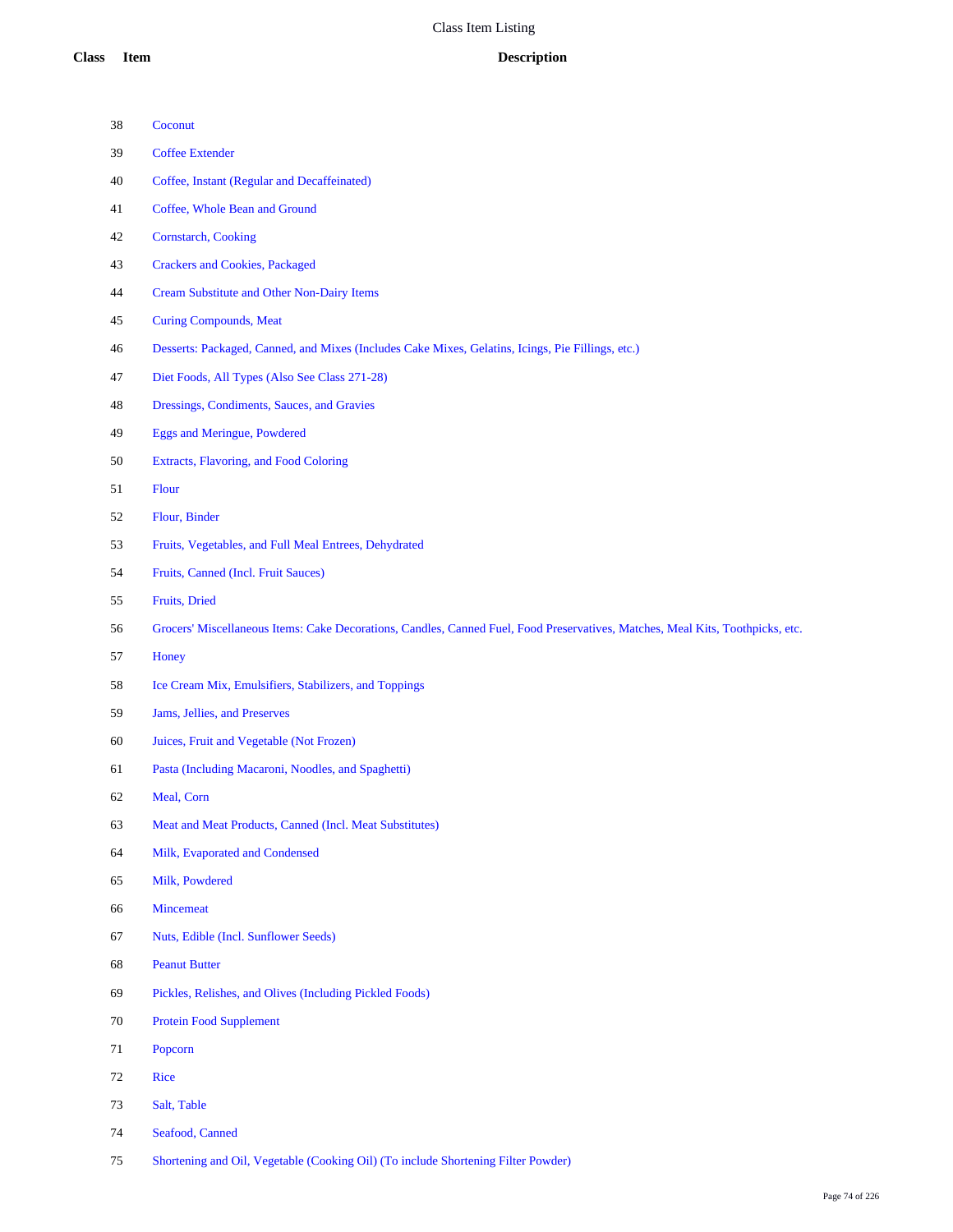|     | 76     | Soda, Baking                                                                                                                          |
|-----|--------|---------------------------------------------------------------------------------------------------------------------------------------|
|     | 77     | <b>Soft Drinks</b>                                                                                                                    |
|     | 78     | Soup, Soup Base, and Entree Mixes, Canned and Dehydrated (Incl. Bouillon)                                                             |
|     | 79     | Soy Products: Extender, Flour, Grits, Meatless Products, etc.                                                                         |
|     | $80\,$ | Spices, Seasonings, Starches (To Include Seasoned Salt and Pepper)                                                                    |
|     | 81     | <b>Sugar and Sweeteners</b>                                                                                                           |
|     | 82     | <b>Syrups and Molasses (Except Fountain)</b>                                                                                          |
|     | 83     | Syrups, Fountain                                                                                                                      |
|     | 84     | Tea (Not Instant)                                                                                                                     |
|     | 85     | Tea, Instant                                                                                                                          |
|     | 86     | <b>Vegetables, Canned (Incl. Canned Salads)</b>                                                                                       |
|     | 87     | Vegetables, Dried, Beans, Peas, etc.                                                                                                  |
|     | 88     | Vinegar                                                                                                                               |
|     | 89     | <b>Wheat Germ</b>                                                                                                                     |
|     | 90     | Yeast                                                                                                                                 |
|     | 93     | Sanitizer, Liquid (For elimination of Bacteria, Viruses and Fungi caused by contact with Food)                                        |
|     | 95     | <b>Recycled Grocer's Miscellaneous Products</b>                                                                                       |
|     | 97     | Food Products, Scrap or Waste                                                                                                         |
| 395 | $00\,$ | FORMS, CONTINUOUS: COMPUTER PAPER, FORM LABELS, SNAP-OUT FORMS, AND FOLDERS FOR FORMS                                                 |
|     | 01     | This item has been deleted. Please re-assign.                                                                                         |
|     | 15     | Binders and Documentation Folders For Continuous Forms (Incl. Self-Mailers)                                                           |
|     | 25     | Continuous Form Labels, Pressure Sensitive, Custom                                                                                    |
|     | 27     | Continuous Form Labels, Pressure Sensitive, Stock                                                                                     |
|     | 29     | <b>Continuous Forms, Carbon Interleaved</b>                                                                                           |
|     | 30     | <b>Continuous Forms, Custom</b>                                                                                                       |
|     | 40     | Continuous Forms, Carbonless Paper (Chemical Transfer)                                                                                |
|     | 50     | Continuous Forms (Computer Paper), Stock (Including Blank, Ruled, and Tinted Types -See Class 525 for Library Stock Continuous Forms) |
|     | 51     | Recycled Computer Paper, Continuous Forms, Form Labels, Snap-Out Forms, Binders, Folders, etc.                                        |
|     | 70     | <b>Snap-Out Forms, Carbon Interleaved</b>                                                                                             |
|     | 80     | Snap-Out Forms, Carbonless Paper (Chemical Transfer)                                                                                  |
|     | 81     | Snap-Out Forms, Tab Card Set                                                                                                          |
| 400 | $00\,$ | FOUNDRY CASTINGS, EQUIPMENT, AND SUPPLIES                                                                                             |
|     | 15     | Castings, Aluminum                                                                                                                    |
|     | 23     | Castings, Beryllium                                                                                                                   |
|     | 25     | <b>Castings, Brass and Bronze</b>                                                                                                     |
|     | 28     | <b>Castings, Copper</b>                                                                                                               |
|     | 33     | <b>Castings, Ductile Iron</b>                                                                                                         |

Castings, Ferrous and Non-Ferrous Alloy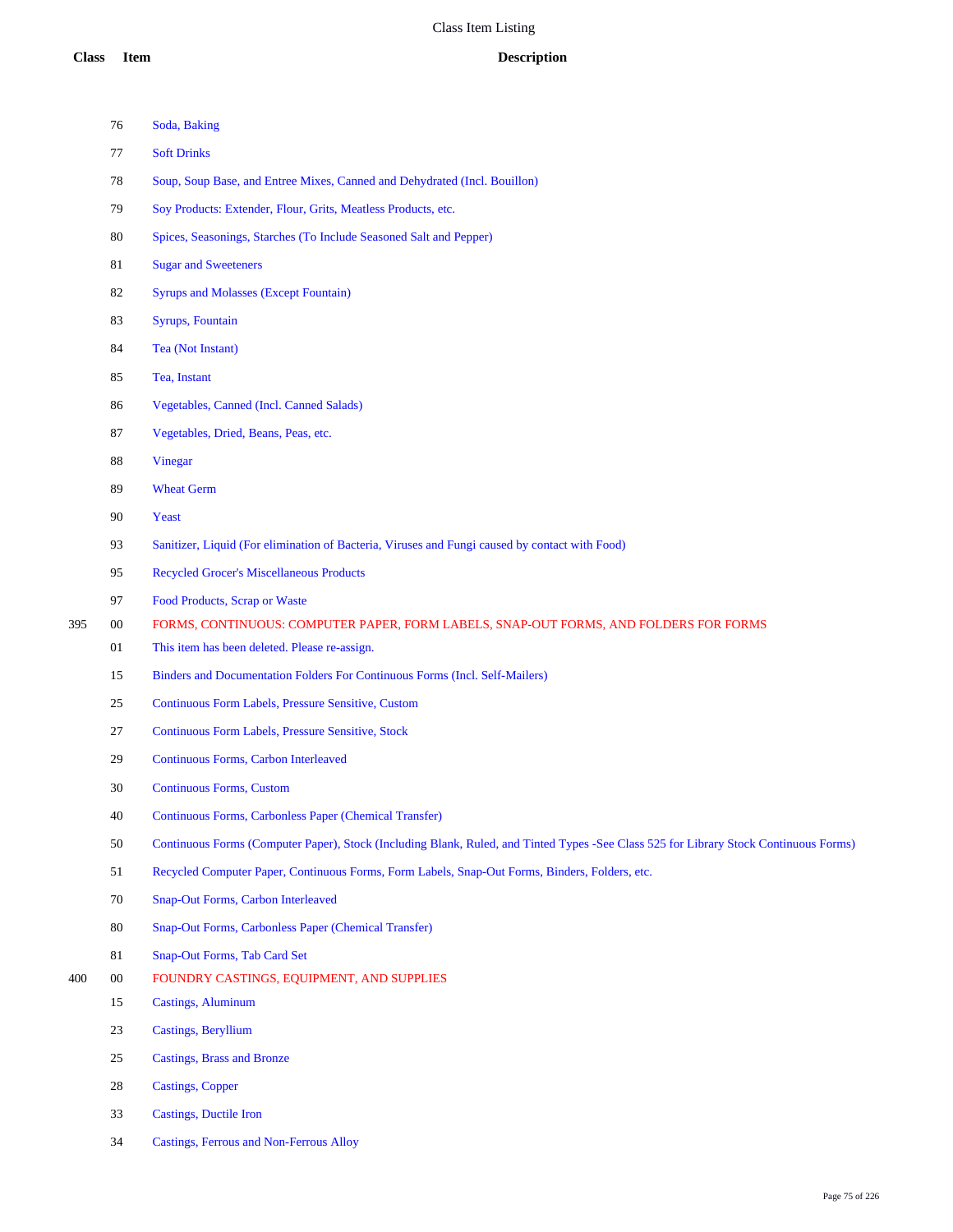|     | 35         | <b>Castings</b> , Gray Iron                                                                                |
|-----|------------|------------------------------------------------------------------------------------------------------------|
|     | 37         | <b>Castings</b> , Lead                                                                                     |
|     | 44         | <b>Castings, Magnesium</b>                                                                                 |
|     | 45         | <b>Castings, Malleable Iron</b>                                                                            |
|     | 46         | Castings, Mold (Permanent, Shell, Investment, Centrifugal, Ceramic, Graphite, Plaster, V-Process)          |
|     | 47         | <b>Castings</b> , Steel                                                                                    |
|     | 48         | <b>Castings, Stainless Steel</b>                                                                           |
|     | 49         | Castings, Stone and Mortar, etc.                                                                           |
|     | 50         | Castings, Tin                                                                                              |
|     | 51         | <b>Castings</b> , Titanium                                                                                 |
|     | 52         | <b>Castings, Precious Metal</b>                                                                            |
|     | 53         | Castings, Zinc                                                                                             |
|     | 55         | Foundry Equipment and Supplies: Anvils, Bellows, Clays, Flasks, Fluxes, Ladles, Molds, Sand, Shovels, etc. |
|     | $60\,$     | <b>Forgings</b>                                                                                            |
|     | 75         | <b>Ovens, Annealing</b>                                                                                    |
|     | 80         | <b>Recycled Foundry Castings and Supplies</b>                                                              |
| 405 | $00\,$     | FUEL, OIL, GREASE AND LUBRICANTS                                                                           |
|     | 02         | <b>Alternative Fuels (Not Otherwise Classified)</b>                                                        |
|     | 03         | Butane and Propane (Including Liquified Petroleum Gas)                                                     |
|     | $05\,$     | Charcoal                                                                                                   |
|     | $06\,$     | Coal, Coke, Lignite and Peat                                                                               |
|     | 07         | Fuel Additives, Extenders, Octane Enhancers, etc.                                                          |
|     | ${\bf 08}$ | Distillates, Petroleum (Not Otherwise Classified)                                                          |
|     | 09         | Fuel Oil, Diesel (Use 405-02 for Biodiesel)                                                                |
|     | 12         | Fuel Oil, Heating (Use 405-02 for Biodiesel)                                                               |
|     | 13         | Gas, Natural (Incl. Compressed Natural Gas (CNG))                                                          |
|     | 14         | Gasohol                                                                                                    |
|     | 15         | Gasoline, Automotive                                                                                       |
|     | 18         | Gasoline, Aviation (Including Jet Fuel)                                                                    |
|     | 21         | Gasoline, Marine White                                                                                     |
|     | 23         | <b>Graphite Lubricant</b>                                                                                  |
|     | 24         | Grease, Lubrication Type                                                                                   |
|     | 27         | <b>Grease, Protective Coating Type</b>                                                                     |
|     | $30\,$     | Kerosene                                                                                                   |
|     | 31         | Lubricants, Industrial Type (Incl. Biodegradable Type)                                                     |
|     | 32         | Methanol (Fuel)                                                                                            |
|     | 33         | Naphtha                                                                                                    |
|     | 36         | Oil, Automotive Transmission                                                                               |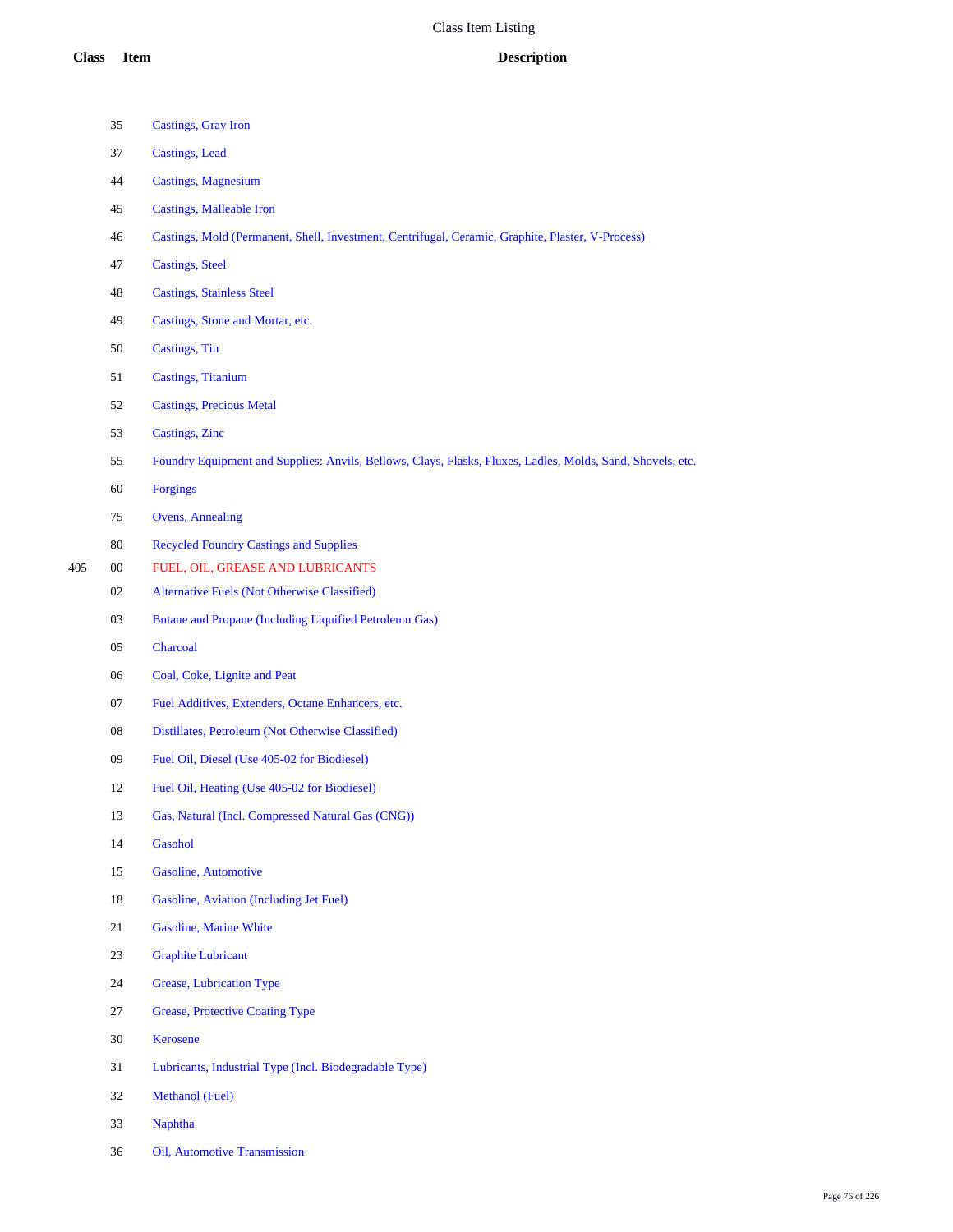- Oil, Crude Oil and Grease Additives Oil, Automotive Engine Oil, Aviation Engine Oil, Chain Saw
	- Oil, Compressor
	- Oil, Cutting
	- Oil, Gear
	- Oil, Heat Transfer Fluid, Fire-Resistant
	- Oil and Fluid, Hydraulic
	- Oil, Instrument
	- Oil, Lubricating: Household, General Purpose, etc.
	- Oil, Lubricating: Differential and Gear Lubricant
	- Oil, Marine Engine
	- Oil, Outboard Motor
	- Oil, Penetrating, Special Use (May Contain Graphite)
	- Oil, Pump, Vacuum
	- Oil, Refrigeration
	- Oils and Lubricants for Special/Severe Service
	- Oil, Steam Cylinder
	- Oil, Transformer
	- Oil, Turbine
	- Oil, Two-Cycle Engine
	- Oil, Wax (Paraffin)
	- Power Steering Fluid
	- Propellent Fuels and Oxidizers, Chemical and Petroleum Based
	- Recycled Petroleum Products
	- Synthetic Petroleum Products
	- Petroleum Products, Scrap or Waste
- This item has been deleted. Please re-assign.
- 00 FURNITURE: HEALTH CARE, HOSPITAL AND/OR DOCTOR'S OFFICE
	- Beds and Mattresses, Hospital Specialized: Air Beds, Intensive Care, Orthopedic, Waterbeds, etc.
	- Cabinets, Instrument and Treatment
	- Cabinets, Narcotics
	- Carts: Dressing, Laboratory, Medication, Patient Tray, Resuscitation and Utility
	- Chairs and Modules, Blood Collecting
	- Chart Cabinets, Carts, and Holders
	- Cubicle Curtains and Privacy Screens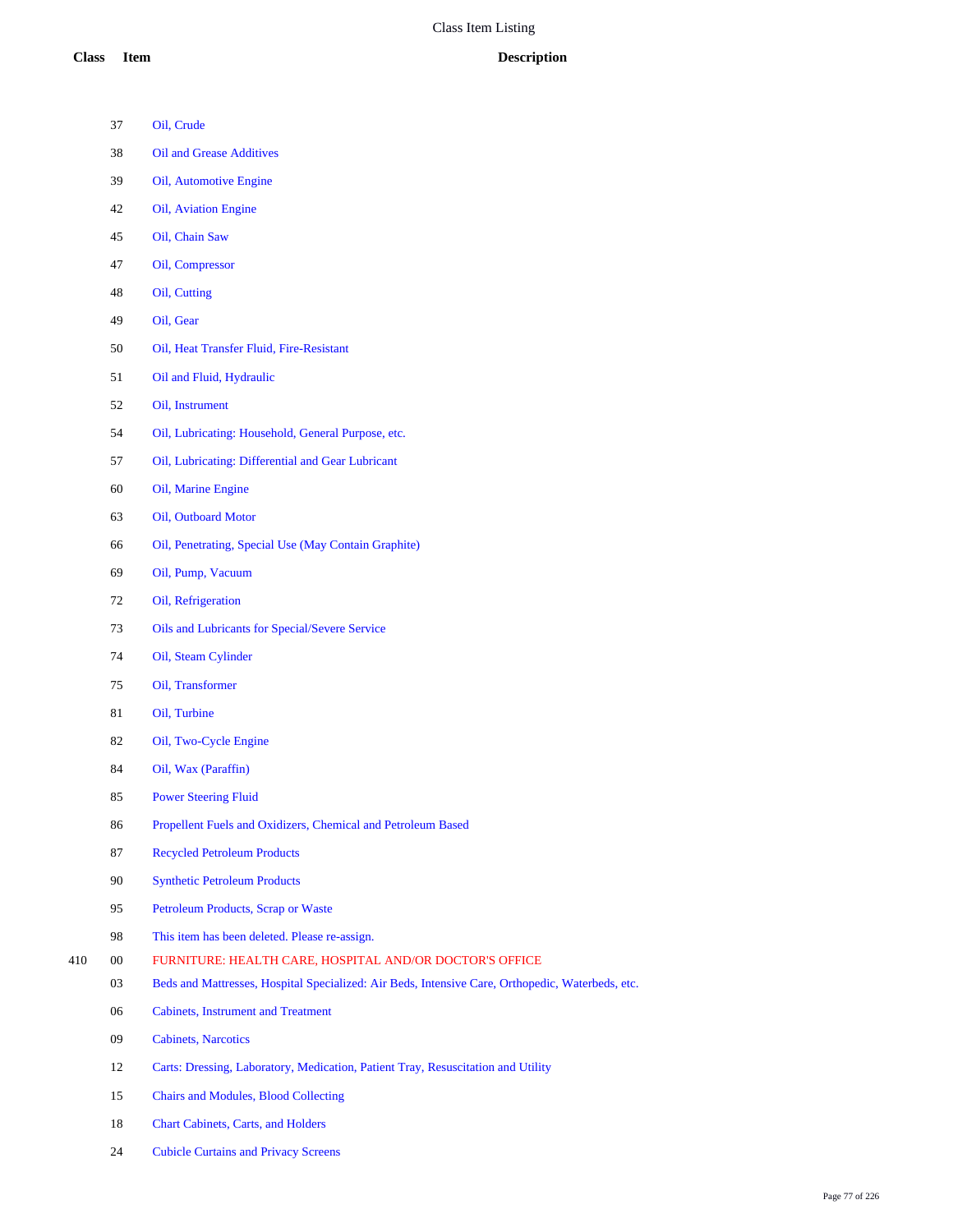- Examining Room Suites (Not Optical or Auditory) Furniture, Health Care (Custom Made) Furniture, Hospital (Not Specialized) Incubators, Infant Mortuary Furniture: Autopsy Tables, Cadaver Tables, Refrigerators, etc. Nurses' Desks and Accessories Nursery Equipment and Furniture, Infant (See 420-13 for Household Types) Operating and Examination Room Furniture: Instrument Tables and Stands, IV Stands, Stools, Work Tables, etc. Recovery and Treatment Room Furniture: Reclining Chairs, etc. Recycled Health Care and Hospital Furniture Tables, Examination; and Accessories Tables, Operating; and Accessories Tables, Treatment; and Accessories 00 FURNITURE: LABORATORY Cabinets, Storage, Floor and Wall Cases: Laboratory, Museum, Specimen Storage, etc. Casework, Metal Casework, Wood Fume Hoods, Laminar Flow Hoods, Biological Cabinets and Isolators, etc. Furniture, Laboratory (Custom Made) Recycled Laboratory Furniture (All Types) Refrigerators and Cooling Equipment, Laboratory, Specialized: Explosion-Proof, Ultra-Low Temperature, etc. Service Fixtures: Cocks, Connectors, Sink Traps, Valves, etc. Sinks, Laboratory Type Stools, Laboratory Tables, Laboratory Type 00 FURNITURE: CAFETERIA, CHAPEL, DORMITORY, HOUSEHOLD, LIBRARY, LOUNGE, SCHOOL Arts and Crafts Furniture (Tables, etc.) Auditorium, Stadium, Team Seating Furniture and Portable Bleachers Cafeteria Furniture, Chairs and Tables (Incl. Stacking Types) Cafeteria Furniture, Booths Casework and Cabinets, Custom, All Types Chapel Furnishings: Pews, Pulpits, etc. Children's Furniture (Incl. Stackable Types) (See 41054 for Hospital Types) Counters, Sales and Store Courtroom Furniture: Chairs, Tables, etc.
	- Dormitory Furniture, Metal: Wardrobes, Beds, Bunkbeds, Desks, etc.
	- Dormitory Furniture, Plastic: Wardrobes, Beds, Bunkbeds, Desks, etc.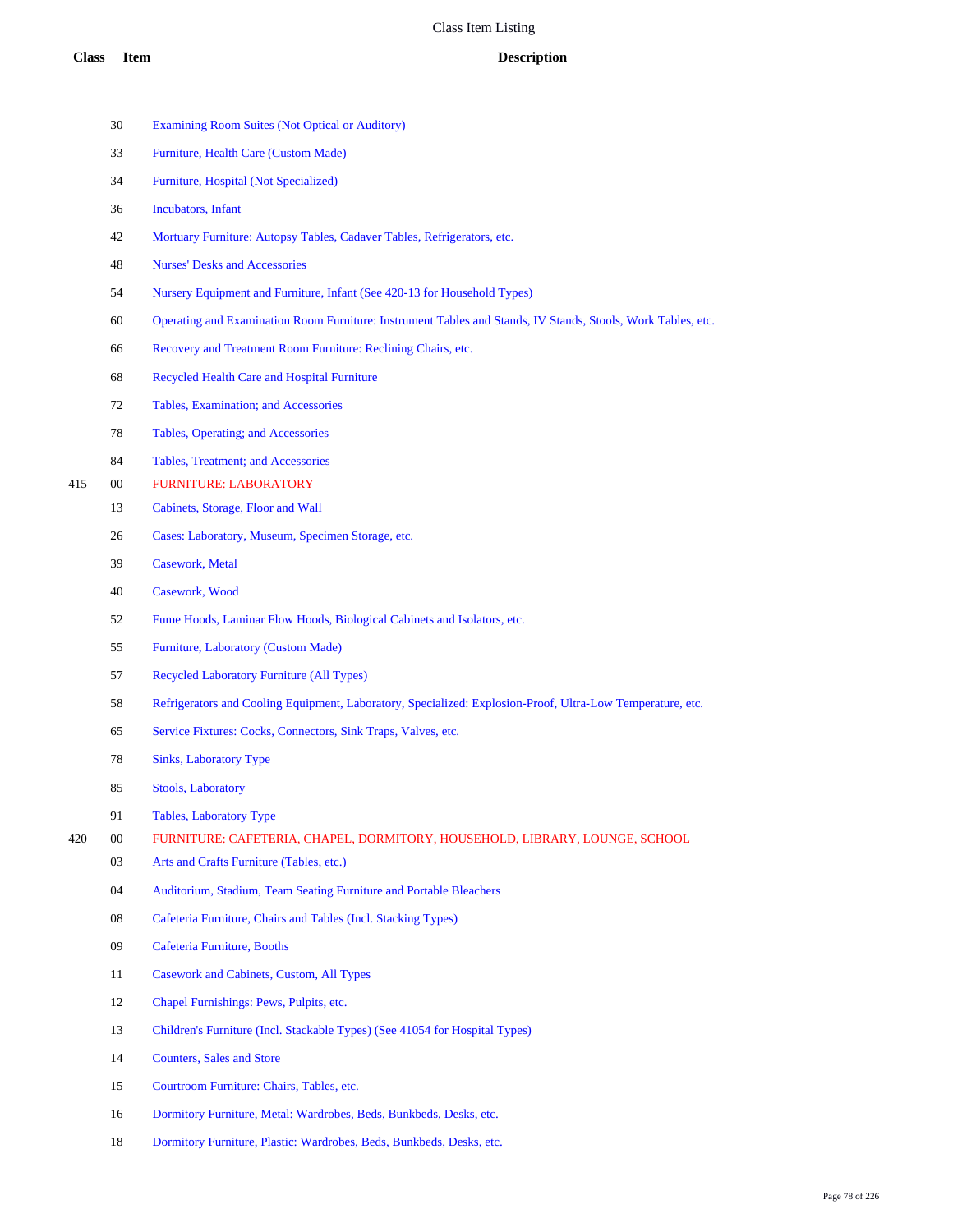- Dormitory Furniture, Wood: Wardrobes, Beds, Bunkbeds, Desks, etc.
- Folding Chairs, Tables, and Chair Trucks, Metal
- Folding Chairs and Tables, Wood
- Furniture, General (Custom Made)
- Furnishings (Not Otherwise Classified)
- Household Furniture, General Line
- Institutional Furniture, All Types
- Library Shelving, Metal
- Library Shelving, Wood
- Library Furniture: Book Trucks, Card Cabinets, Carrels, Chairs, Curb-Side Book Returns, Dictionary Stands, Step Stools, Tables, etc.
- Lounge Furniture, Upholstered
- Lounge Furniture, Steel, Indoor
- Lounge Furniture, Steel, Outdoor
- Lounge Furniture, Indoor: Fiberglass, Plastic, etc. (Incl. Stacking Types)
- Lounge Furniture, Outdoor: Fiberglass, Plastic, Aluminum, etc. (Incl. Stacking Types)
- Lounge Furniture, Indoor, Wood
- Lounge Furniture, Outdoor, Wood (Including Outdoor Household Swings)
- Mailroom Furniture: Bins, Boxes, Carts, Consoles (Including Wrapping Consoles), Mail Systems, Sorters, Tables, etc.
- Mattresses and Bedsprings (Incl. Fillers) (See Class 410 for Hospital Type)
- Mirrors, Glass (Not Auto, Barber, Safety, Security, or Telescope) (Including Parts and Accessories)
- Mirrors, Safety and Security, Non-Glass, Flat Type (For Prison or High Risk Areas) (Including Parts and Accessories)
- Mirrors, Safety and Security (For Blind Corners in Hallways, etc.): Parabolic, Convex, Hemispherical, etc. (Including Parts and Accessories)
- This item has been deleted. Please re-assign.
- This item has been deleted. Please re-assign.
- Recycled Furniture for Cafeteria, Chapel, Dormitory, Household, Library, Lounge and School (All Types)
- Schoolroom Furniture, Metal: Cabinets, Chairs, Desks, etc.
- Schoolroom Furniture; Plastic, Polypropylene, Fiberglass Type: Cabinets, Chairs, Desks, etc. (Incl. Stacking Types)
- Schoolroom Furniture, Wood: Cabinets, Chairs, Desks, etc.
- Showcase, Trophy Cases and Exhibit Cases
- Stools, Household
- Work Benches, Shop Desks and Tables
- 00 FURNITURE: OFFICE
	- Bookcases and Bookshelves, Metal and Wood
	- Chairs, Metal
	- Chairs, Wood
	- Costumers and Racks: Clothes, Coat, Hat, etc.
	- Counter, Work
	- Credenza Unit, Metal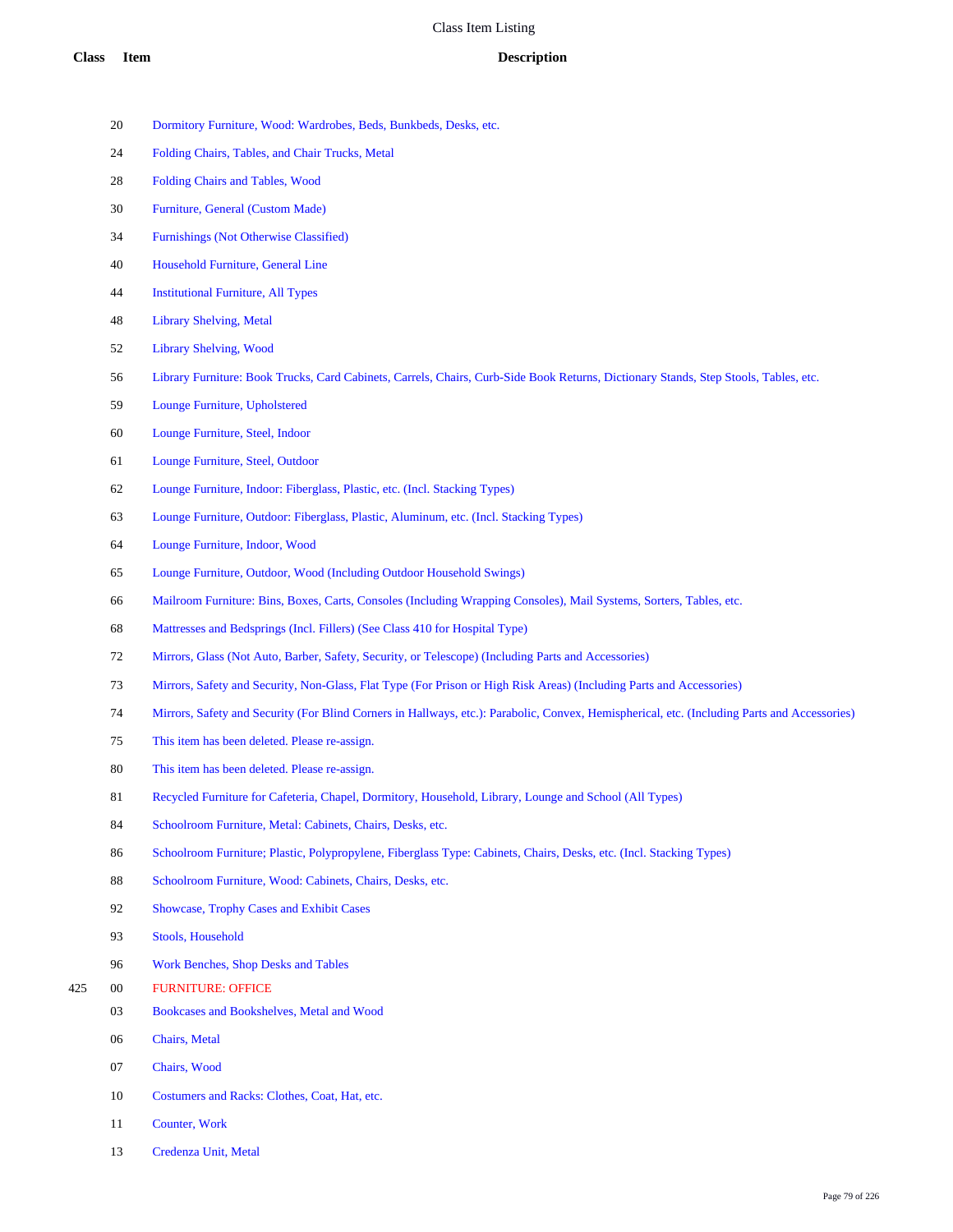- Credenza Unit, Wood
- Data Processing Furniture, Metal and Plastic (For Storage Cabinets See Item 87)
- Data Processing Office Furniture, Wood (Not Storage Cabinets -See Item 87)
- Desks and Tables, Metal
- Desks and Tables, Wood
- Drafting Chairs and Stools, Metal and Wood
- Drafting Plan and Map Files, Metal
- Drafting Plan and Map Files, Wood
- Drafting Tables, Metal and Wood
- Filing Cabinets, Metal: Card, Jumbo, Lateral, Legal, and Letter
- Filing Cabinets, Wood: Card, Lateral, Legal, and Letter
- Filing Systems, Mobile, High Density (Electrical and Mechanical)
- Fire Files
- Floors, Raised Access Type (For Data Processing Equipment)
- Furniture, Office (Custom Made)
- Hutches for Desks, Credenzas, etc.
- Key Storage Cabinets and Files
- Lockers, Storage (For Coats, Hats and Baggage) (Incls. Foot Locker Type)
- Modular Panel Systems, (With Metal Connecting Mechanism)
- Modular Panel Systems, (With Synthetic Connecting Mechanism)
- Partitions, Free Standing, All Types, Stock Sizes
- Plastic, Polypropylene, Fiberglass Office Furniture: Chairs, Desks, Tables, etc.
- Posting Stands and Trays
- Posture Chairs (Ergonomic)
- Racks, Metal, Stationary and Mobile
- Recycled Office Furniture (Bookshelves, Chairs, Credenzas, Computer Furniture, Desks, Tables, Hutches, Workstations)
- Recycled Office Furniture (File Cabinets, Storage Cabinets and Lockers, Partitions, Modular Furniture, Racks, Shelving)
- Rotary Filing Systems
- Safe Files
- Safes, Vaults, and Night Depository Boxes (Incl. Parts and Accessories)
- Safety Step Stepladders (For Office Use)
- Shelving, Metal (Not Library or Shop)
- Shelving, Mobile, Track Type
- Shims, Leveling (For Furniture)
- Stands, Office Equipment and Machines
- Storage Cabinets, Data Processing
- Storage Cabinets, Metal
- Visual Filing Systems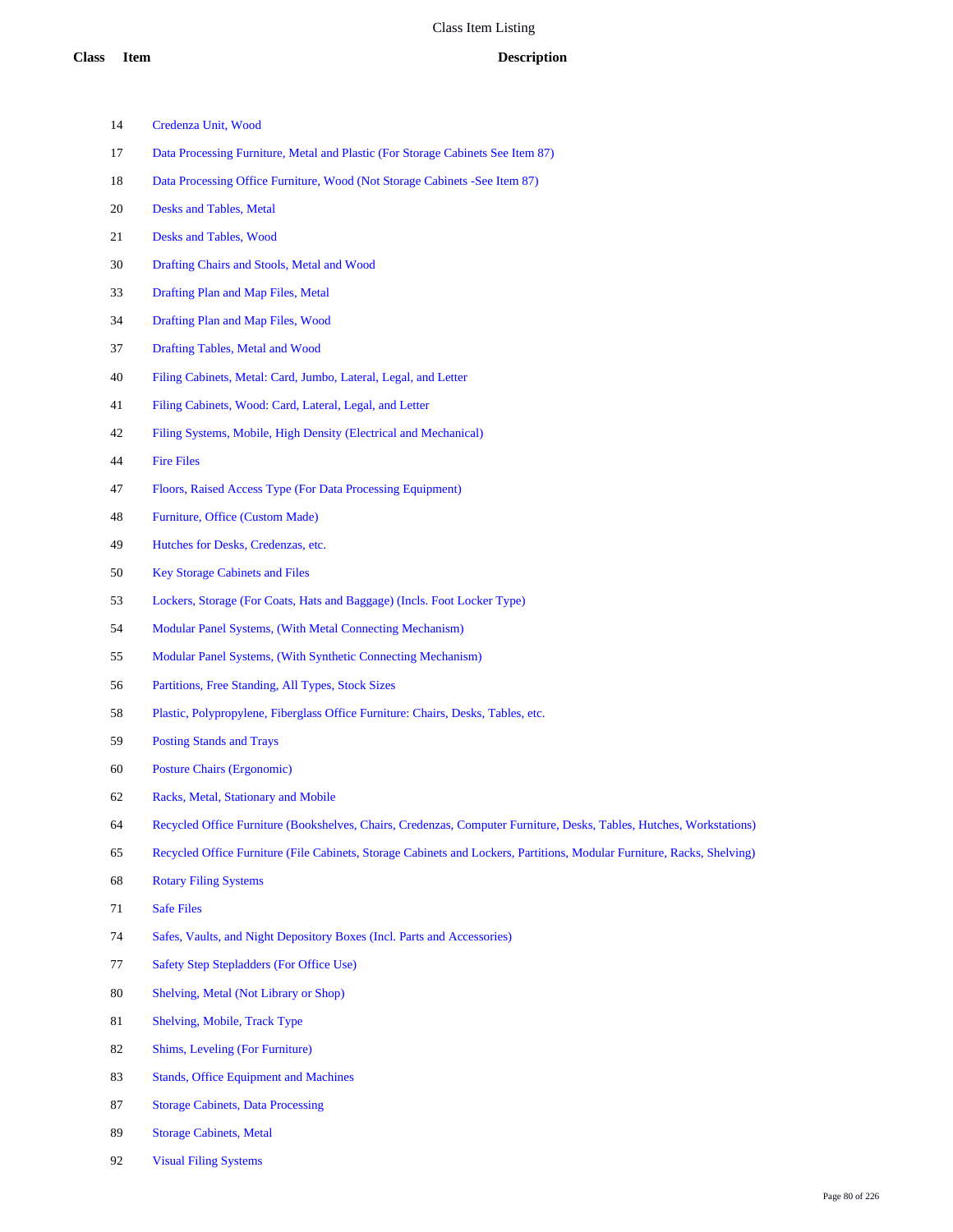|     | 94 | <b>Work Stations, Modular, Systems Furniture</b>                                                                         |
|-----|----|--------------------------------------------------------------------------------------------------------------------------|
| 430 | 00 | GASES, CONTAINERS, EQUIPMENT: LABORATORY, MEDICAL, AND WELDING                                                           |
|     | 12 | Containers (For Liquefied Gases), Large Dewars (For Laboratory Sizes See Class 175)                                      |
|     | 20 | Filters, Natural and LPG Gas                                                                                             |
|     | 24 | Gas Cylinder Carts, Clamps, and Stands, Hospital and Laboratory Type                                                     |
|     | 27 | Gas Cylinders, Empty, Commercial Sizes                                                                                   |
|     | 30 | Gases, Radioactive Counting: Methane, PR-Gas, Q-Gas, etc.                                                                |
|     | 32 | Gas Distribution Equipment, Components and Fittings                                                                      |
|     | 33 | <b>Gas Mixtures, Special Purpose</b>                                                                                     |
|     | 36 | Gas Regulators, Gauges, Fittings, and Parts                                                                              |
|     | 42 | Laboratory Gases: Argon, Carbon Dioxide, Helium, Hydrogen, Nitrogen, etc.                                                |
|     | 48 | Medical Gases (For Anesthesia and Respiration Therapy): Carbon Dioxide, Cyclopropane, Nitrous Oxide, (Pure) Oxygen, etc. |
|     | 51 | Noble (Inert) Gases: Argon, Helium, Krypton, Neon, Radon, Xenon                                                          |
|     | 62 | Pure (Elemental) Gases (Not Otherwise Classified)                                                                        |
|     | 63 | Purifiers (For Gases): Soda Lime, etc.                                                                                   |
|     | 72 | Rare or Highly Purified Gases (For Research Uses, etc.)                                                                  |
|     | 75 | <b>Recycled Gases and Containers</b>                                                                                     |
|     | 84 | Sterilizing Gases: Ethylene Oxide, etc.                                                                                  |
|     | 92 | Welding and Industrial Gases: Acetylene, Argon, Carbon Dioxide, Oxygen, etc.                                             |
| 435 | 00 | GERMICIDES, CLEANERS, AND RELATED SANITATION PRODUCTS FOR HEALTH CARE PERSONNEL                                          |
|     | 04 | Antimicrobial Solutions, Topical: Surgical Prep, etc.                                                                    |
|     | 08 | Benzalkonium Chloride, USP (Aqueous Solution)                                                                            |
|     | 16 | Detergent, Surgical Scrub, All Types                                                                                     |
|     | 24 | Detergent-Disinfectant, Phenolic Type, Liquid                                                                            |
|     | 40 | Detergent-Disinfectant, Iodophor Type                                                                                    |
|     | 56 | Detergent-Disinfectant, Quaternary Ammonium Type                                                                         |
|     | 59 | Disinfestation Equipment and Supplies (for Ambulances, Hospital Rooms, etc.)                                             |
|     | 64 | <b>Instrument Sterilizing Solution, Hospital</b>                                                                         |
|     | 66 | Recycled Detergents, Disinfectants and Cleaners for Health Care Personnel                                                |
|     | 68 | Skin Cleansers: Emollient, Nonalkaline, etc.                                                                             |
|     | 70 | Skin Cleaners, Antimicrobial: Emollient, Nonalkaline, etc. (See Class 485 for Janitorial Hand and Skin Cleaners)         |
|     | 72 | Soap, Surgical Scrub (See 485-85 for Janitorial Type Scrubbing Soap)                                                     |
|     | 90 | Whirlpool Additives, Antimicrobial                                                                                       |
| 440 | 00 | <b>GLASS AND GLAZING SUPPLIES</b>                                                                                        |
|     | 03 | <b>Beveled Glass</b>                                                                                                     |
|     | 04 | <b>Blocks</b> , Glass                                                                                                    |
|     | 05 | <b>Bullet Resistant Glass</b>                                                                                            |
|     |    |                                                                                                                          |

- Desk Felts and Pads
- Crystal Glass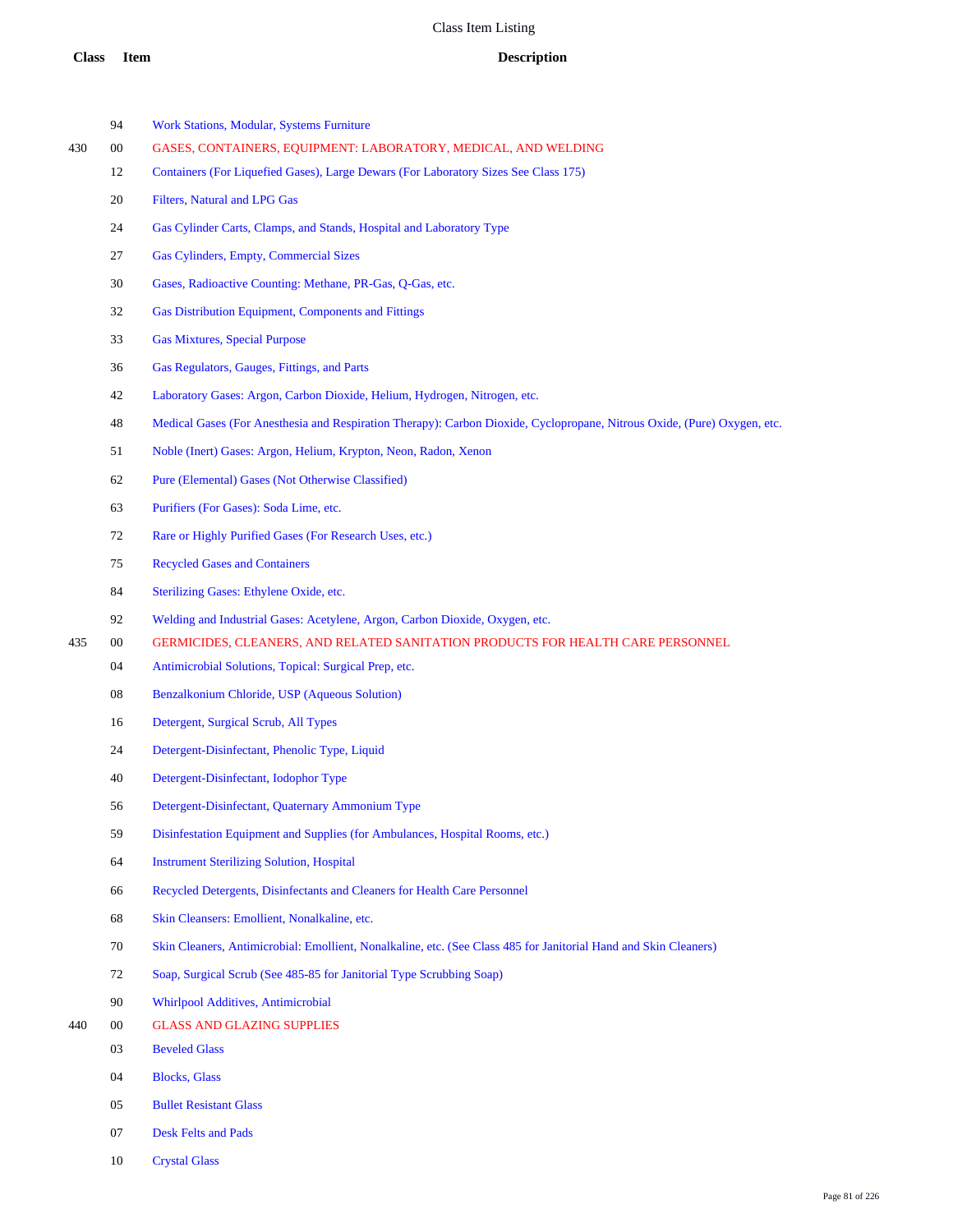|     | 12 | <b>Factrolite Glass</b>                                                                            |
|-----|----|----------------------------------------------------------------------------------------------------|
|     | 14 | <b>Florentine Glass</b>                                                                            |
|     | 21 | <b>Glass Cutting Machines</b>                                                                      |
|     | 28 | <b>Glass Cutting Tables</b>                                                                        |
|     | 29 | <b>Glass Handling Tools and Equipment</b>                                                          |
|     | 30 | Glass Tinting Film and Supplies (Including Glazing Compounds)                                      |
|     | 32 | Glass and Glass Products, Scrap or Waste                                                           |
|     | 35 | <b>Glaziers' Clips and Points</b>                                                                  |
|     | 40 | <b>Hammered or Bubble Glass</b>                                                                    |
|     | 42 | Heat-Tempered Safety Glass, Fully Tempered                                                         |
|     | 49 | <b>Heat-Tempered Glass, Partially Tempered</b>                                                     |
|     | 50 | <b>Mirror Glass</b>                                                                                |
|     | 51 | <b>Obscure Glass (Not Florentine)</b>                                                              |
|     | 52 | <b>Lead Glass</b>                                                                                  |
|     | 56 | <b>Annealed Glass</b>                                                                              |
|     | 58 | This item has been deleted. Please re-assign.                                                      |
|     | 60 | <b>Pyrex Glass</b>                                                                                 |
|     | 62 | <b>Recycled Glass Products</b>                                                                     |
|     | 63 | <b>Safety Glass, Laminated</b>                                                                     |
|     | 70 | <b>Stripping (For Desk Top Glass)</b>                                                              |
|     | 73 | Thermo Glass (Insulated)                                                                           |
|     | 75 | Tile, Field Glass (Incl. Borders and Medallions)                                                   |
|     | 77 | <b>Window Glass</b>                                                                                |
|     | 84 | <b>Wire Glass</b>                                                                                  |
| 445 | 00 | HAND TOOLS (POWERED AND NON-POWERED), ACCESSORIES AND SUPPLIES                                     |
|     | 02 | Air Pumps for Sporting Goods, Toys, etc. (See 075-83 for Tire Pumps)                               |
|     | 03 | Axes, Adzes, Bush Hooks, Hatchets, Mattocks, Picks, etc.                                           |
|     | 05 | Balancers, Tool (Industrial)                                                                       |
|     | 06 | Bits, Dies, Drivers, Reamers, Taps, etc. (For Hand Tools, Powered and Non-Powered)                 |
|     | 08 | Blades, Hand Saw (Non-Powered)                                                                     |
|     | 09 | Blades: Handsaw, (Powered) Circular, and Reciprocating (For Powered and Non-Powered Portable Saws) |
|     | 10 | <b>Bricklaying Tools</b>                                                                           |
|     | 12 | Caulking Guns, Putty Knives, Scrapers, etc.                                                        |
|     | 13 | Carpet Laying Tools (Including Knee Pads)                                                          |
|     | 15 | Chisels, Drawknives, Planes, etc.                                                                  |
|     | 18 | Clamps: Bar, "C", Carriage, Hand, Spring, etc.; and Clamp Fixtures                                 |
|     |    |                                                                                                    |

Concrete Tools and Accessories (Not Otherwise Classified)

Copper and Tinsmith Tools and Equipment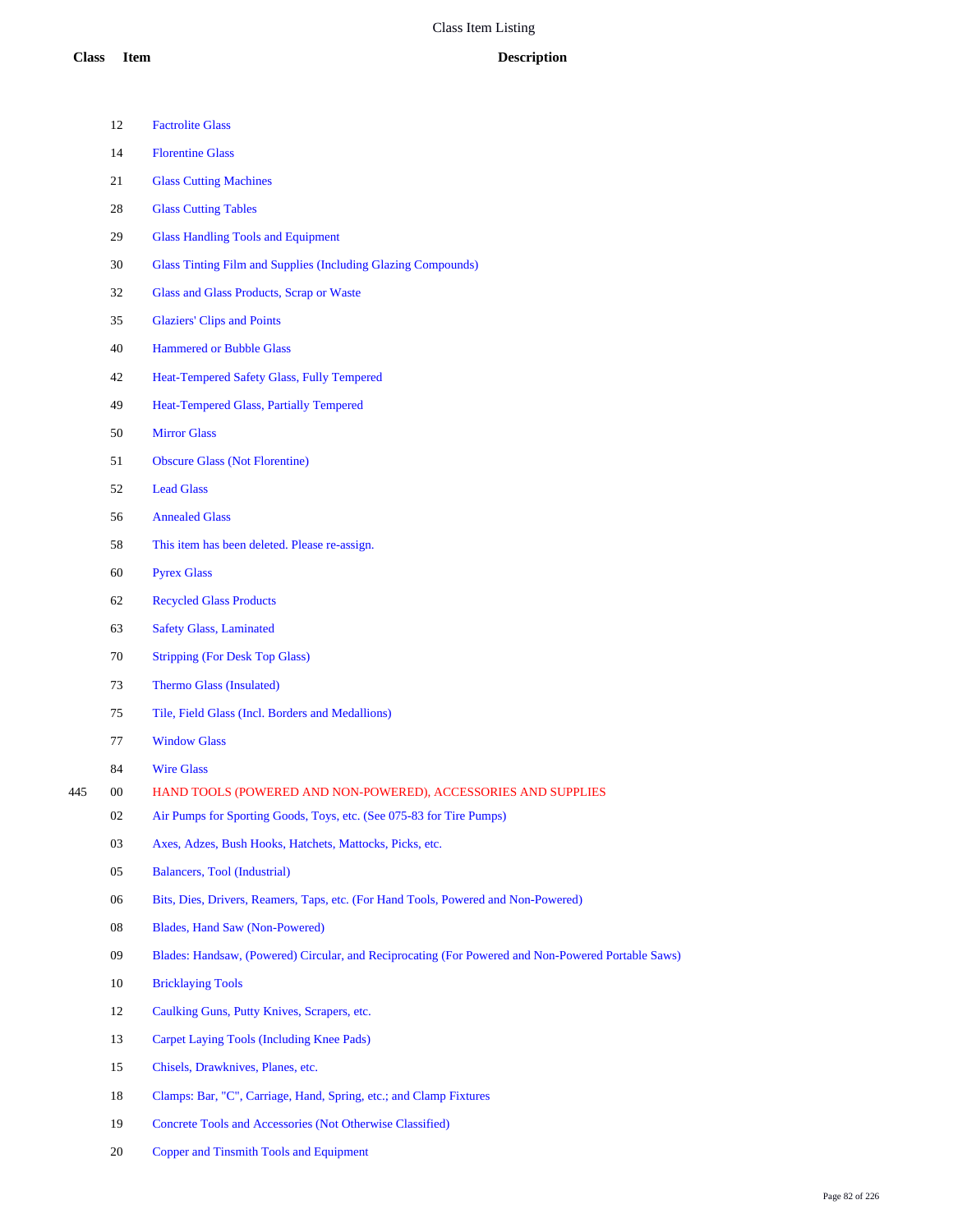- Cutters and Knives: Bolt, Burrs, Glass, Nippers, Pinchers, etc.
- Drills, Hand, Non-Powered: Braces, etc.
- Drills, Hand, Portable, (Powered), Automatic
- Extractors, Pullers, and Inserters
- Fastening Tools: Nailing Machines, Staplers, Tackers, etc.
- Files and Rasps
- Fireplace Components: Flues, Grates, Tools, Stokers, etc.
- Gauges: Feeler, Sheet Metal, Spark Plugs, Wire Size, etc.
- Guns, Heat
- Hammers, Mallets, Crow Bars, Pinch Bars, Pry Bars, Ripping Bars, Sledges, Wrecking Bars, All Types
- Hand Tools (Not Otherwise Classified)
- Handles, Tool, All Kinds (See 285-30 for Dielectric Handles)
- Hazardous Material Equipment, Tools and Supplies
- Knives, Utility and Pen (All Types) and Accessories
- Hoes, Leaf Loaders, Rakes, Council Tools, Weed Cutters, etc.
- Hooks
- Leather and Canvas Aprons and Tool Pouches, Carpenter's and Electrician's
- Levels, Chalk Lines, Chalk Line Refills, etc.
- Mitre Boxes
- Mirrors, Inspection Type
- Punches, Etchers, Marking Tools, Nail Sets, Scratch Awls, etc.
- Presses, Hand Type
- Pick-up Tools, Magnetic
- Pliers, All Kinds (Except Stock Tagging)
- Posthole Diggers, Earth Augers, etc. (Including Utility Probes for Testing Digging Sites)
- Re-Toothing Machines, Hand Saw
- Rules, Squares, and Tapes (Carpenter, etc.)
- Saws (Non-Powered): Hack, Keyhole, Pruning, Pole, etc.
- Saws, Hand, Portable (Powered)
- Scoops, Shovels, Spades, Spading Forks, etc. (Including Entrenching Tools)
- Scrapers, Chipping and Sealing
- Scrapers, Ice and Snow (See Class 765 For Motorized Type)
- Screwdrivers, All Kinds
- Shaft Machines, Flexible (Powered)
- Snips: Metal, Tin, etc.
- 73 Soldering Coppers, Guns, Irons, etc.
- Stud Finder Tool
- Steel Figures and Letters, Stamping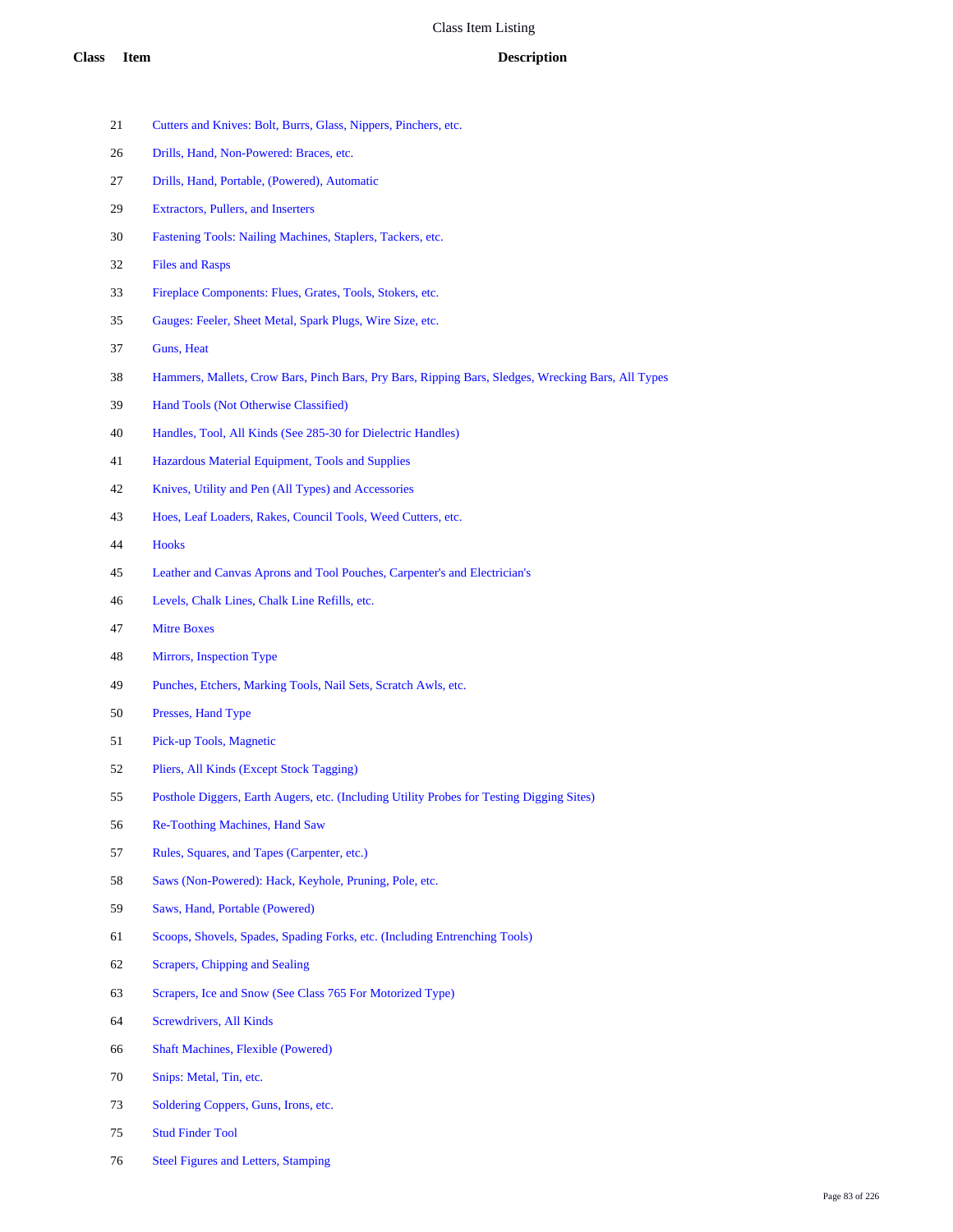|     | 77     | Thread Cutters (See 670-15 for Pipe Threader)                                                                                                             |
|-----|--------|-----------------------------------------------------------------------------------------------------------------------------------------------------------|
|     | 78     | Tool Lathe (Quick-Change Type)                                                                                                                            |
|     | 79     | Tool Boxes, Cabinets, and Chests (For Truck Tool Compartment Boxes See Class 065)                                                                         |
|     | 80     | Tools, Machinist                                                                                                                                          |
|     | 81     | Tool Holders (Collets, etc.) (See 445-45 for Tool Pouches)                                                                                                |
|     | 82     | <b>Tool Sets, All Kinds</b>                                                                                                                               |
|     | 83     | Tree and Pole Climbing Equipment                                                                                                                          |
|     | 85     | Trowels and Floats, All Kinds                                                                                                                             |
|     | 87     | <b>Upholstery Tools</b>                                                                                                                                   |
|     | 88     | <b>Vises, All Kinds</b>                                                                                                                                   |
|     | 90     | Winches, (Not Otherwise Classified)                                                                                                                       |
|     | 91     | Wrenches, All Kinds (Including Sockets)                                                                                                                   |
|     | 95     | <b>Recycled Hand Tools</b>                                                                                                                                |
|     | 99     | This item has been deleted. Please re-assign.                                                                                                             |
| 450 | $00\,$ | HARDWARE AND RELATED ITEMS                                                                                                                                |
|     | 01     | Adhesives and Sealants (Not Otherwise Classified)                                                                                                         |
|     | 02     | <b>Adhesives: Rubber and Silicone</b>                                                                                                                     |
|     | 03     | Adhesives: Glue and Glue Guns, Gum, Paste, etc.                                                                                                           |
|     | 04     | <b>Baling Wire and Ties</b>                                                                                                                               |
|     | 05     | <b>Barrel or Drum Stands</b>                                                                                                                              |
|     | 06     | Batteries, Dry Cell (Except Communications Radio and Electronic)                                                                                          |
|     | 07     | <b>Battery Chargers</b>                                                                                                                                   |
|     | 08     | Bins, Cabinets, and Shelves, Metal (Not Office Type)                                                                                                      |
|     | 09     | Bins, Cabinets, and Shelves, Wood (Not Office Type)                                                                                                       |
|     | 10     | Bins, Cabinets, and Shelves, Other than Metal or Wood (Not Office Type)                                                                                   |
|     | 11     | Blocks: Snatch, Tackle, etc.                                                                                                                              |
|     | 13     | Blow Torches, Furnaces, Ladles, Melting Pots, etc.                                                                                                        |
|     | 14     | Cabinets, Safety (For Flammable Liquids, etc.)                                                                                                            |
|     | 15     | Camping and Outdoor Equipment: Camp Stoves, Cots, Lanterns (See 450-32 for Battery Types), Mantles, Sleeping Bags, Stools, Tarpaulins and<br><b>Tents</b> |
|     | 16     | <b>Casters, All Types</b>                                                                                                                                 |
|     | 17     | Cans, Safety: Gasoline, Kerosene, Oil, etc.                                                                                                               |
|     | 18     | Cans, Buckets, and Lids, General Purpose (Including Paint Cans and Buckets)                                                                               |
|     | 19     | Chain Hooks, Links, Cold Shuts, Shackles, Slips, etc.                                                                                                     |
|     | 20     | Cans, Food and Beverage Packaging                                                                                                                         |
|     | 21     | Chain, All Types: Coil, Link, Machine, Sash, Tow, Weldless, etc.                                                                                          |
|     | 22     | Cloth, Hardware                                                                                                                                           |

- Coasters and Cups, Furniture
- Cords and Ropes Including Accessories: Cotton, Manila, Nylon, Sisal, etc.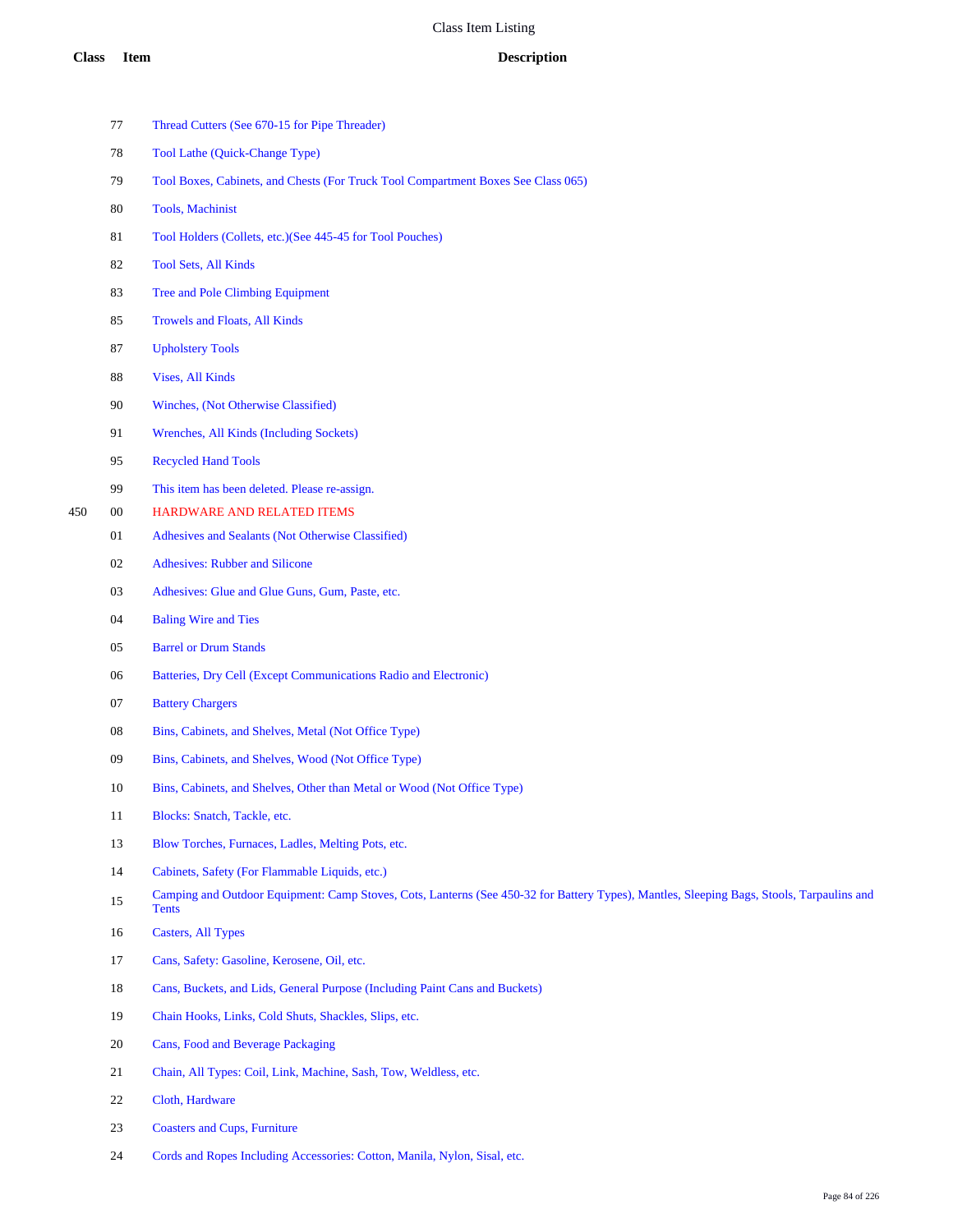- Door Closers, Escutcheons, Eyes, Hangers, Holders, Overhead and Sliding Door Hardware, Panic Hardware, Thresholds, etc.
- Drawer Glides, Rollers, Tracks, etc.
- Electric Fence Controllers and Accessories
- Flashlights and Spotlights, Security Type
- Flashlights and Lanterns (See 450-15 for Fuel Types), Battery Type
- Funnels and Spouts, All Types (Except Glass)
- Garbage Cans, Containers and Racks
- Glides, Furniture
- Hasps, Hinges, Hooks, Knobs, Latches, Pulls, Shelf Brackets, Swivels, etc.
- Hardware Accessories: Mounts, Patches, Plates, Seats, Shoes, Stays, etc.
- Heaters, Salamander Type
- Holders, Broom and Mop
- Horseshoes, Horseshoe Nails, Farrier Tools, and Blacksmith Tools
- Hardware and Related Items (Not Otherwise Classified)
- House and Building Numbers and Letters, All Kinds
- Ice Chests, Portable, Thermos Bottles, etc.
- Incinerators, Industrial
- Knives, Pocket
- Ladders, Fiberglass, All Types (See Class 340 for Fire Ladders)
- Ladders, Metal, All Types (See Class 340 for Fire Ladders)
- Ladders, Wood, All Types (See Class 340 for Fire Ladders)
- Ladders, Extension, (See Class 340 for Fire Ladders)
- Loadbinders and Tie Downs
- Levelers and Jacks for Ladders
- Locks, Key Blanks, and Locksmith Tools (Including Time Locks)
- Machine Finishing Compounds, Layout Fluids, etc. (For Metals)
- Mailboxes and Supports
- Nails, Brads, Concrete Nails, Masonry Nails, Spikes, Staples, Tacks, etc. (See 559-79 for Railroad Track Spikes)
- Measuring Devices for Cable, Hose, Rope, etc.
- Oilers, Hand
- Pails, Buckets, Tubs, etc. (See 450-34 and 450-87 for Other Types)
- Pads, Equipment Foundation, All Types (Including Recycled Type)
- Pulleys and Sheaves
- Recycled Hardware and Rubber Products
- Refuse Carts, Chutes, Containers, and Holders (Commercial)
- Rope Slings, Halyards and Lanyards (See 765-93 for Wire Rope)
- Rubbish Burners
- Rubber (Not Recapping or Tire)(Including Structural Rubber Shapes)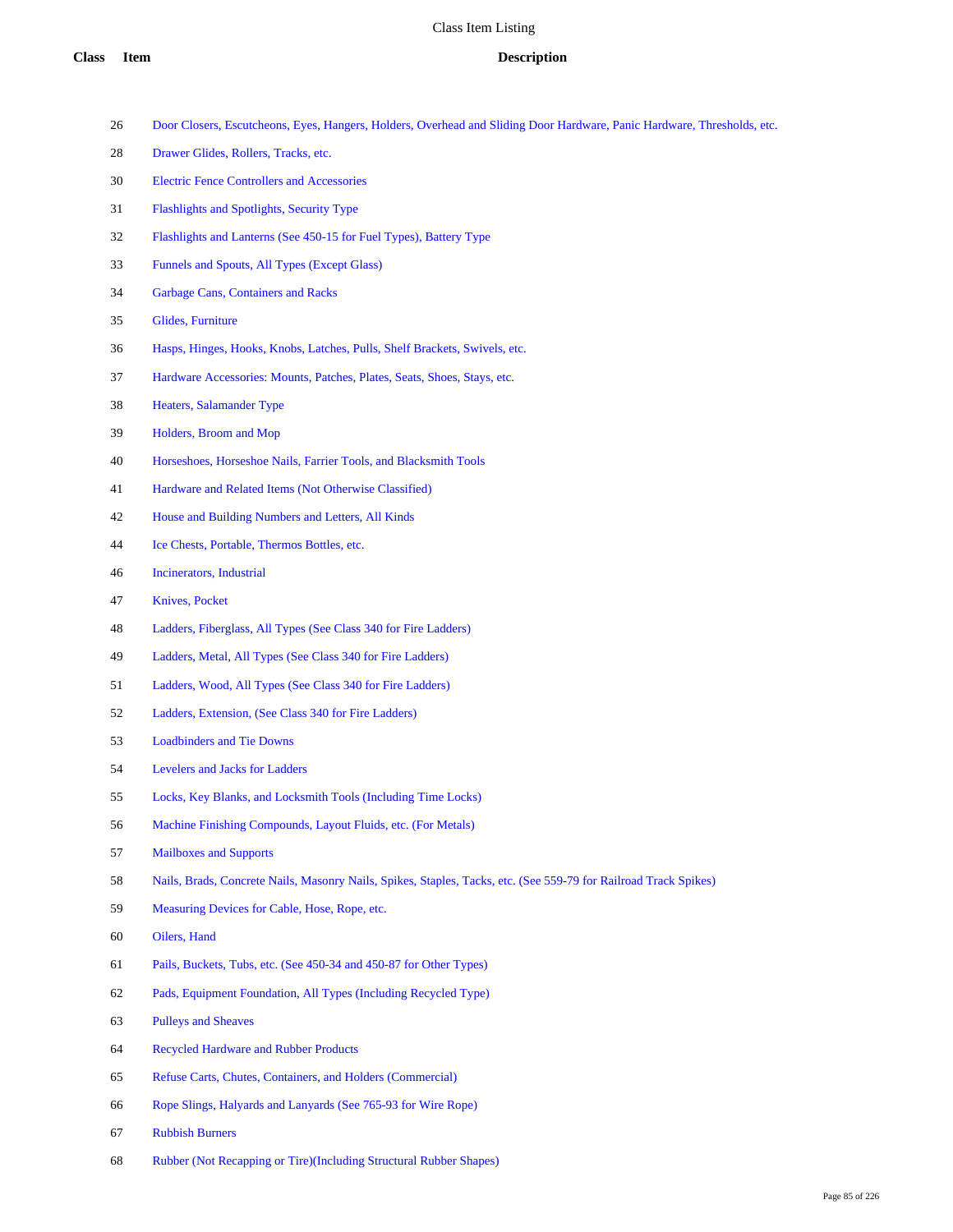|                                       | 69                                         | Rubber, Scrap or Waste                                                                                       |
|---------------------------------------|--------------------------------------------|--------------------------------------------------------------------------------------------------------------|
|                                       | 70                                         | Sash and Window Hardware (For Casement Type See Class 150)                                                   |
|                                       | 72                                         | Scaffolding, Sectional (Including Work Platforms)                                                            |
|                                       | 73                                         | <b>Security Seals</b>                                                                                        |
|                                       | Shaft Couplings, Flexible and Rigid        |                                                                                                              |
|                                       | <b>Shutters (Inside and Outside Types)</b> |                                                                                                              |
|                                       | <b>Solder and Babbitt Metals</b>           |                                                                                                              |
|                                       | 77                                         | Tarpaulins and Tents, Commercial Weight (For Recreational Type See 450-15) (For Truck Body Type, See 065-84) |
| 78<br><b>Traps and Snares, Animal</b> |                                            |                                                                                                              |
|                                       | 79<br><b>Steps, Portable</b>               |                                                                                                              |
|                                       | 80                                         | <b>Trench Braces and Column Clamps</b>                                                                       |
|                                       | 83                                         | <b>Trunnions</b>                                                                                             |
|                                       | 86                                         | <b>Water Repellents</b>                                                                                      |
|                                       | 87                                         | Water Bags, Cans, Jugs, and Kegs                                                                             |
|                                       | 88                                         | Wire and Accessories, Clothesline                                                                            |
|                                       | 89                                         | Wheelbarrows                                                                                                 |
|                                       | 90                                         | Wire Cloth, Screen (All Metals)                                                                              |
|                                       | 91                                         | Wire, General Purpose Tying and Wrapping, Including Accessories and Parts                                    |
|                                       | 92                                         | Wire and Cable, Mechanical                                                                                   |
|                                       | 93                                         | <b>Wire Stretchers</b>                                                                                       |
|                                       | 99                                         | This item has been deleted. Please re-assign.                                                                |
| 460                                   | $00\,$                                     | HOSE, ACCESSORIES, AND SUPPLIES: INDUSTRIAL, COMMERCIAL, AND GARDEN                                          |
|                                       | 04                                         | Accessories, Hose (Hangers, Reels, etc.)                                                                     |
|                                       | 05                                         | <b>Acid/Chemical Hose and Fittings</b>                                                                       |
|                                       | 10                                         | Air Hose and Fittings                                                                                        |
|                                       | $20\,$                                     | Fuel Hose: Diesel, Gasoline, etc. (Including Fittings)                                                       |
|                                       | 30                                         | Garden (Water) Hose, Plastic and Rubber (Including Soaker Hoses)                                             |
|                                       | 35                                         | Garden Hose Accessories: Bands, Couplings, Nozzles, Splicers, etc.                                           |
|                                       | 36                                         | Hose, General Purpose                                                                                        |
|                                       | 38                                         | Gaskets, Hose and Coupling                                                                                   |
|                                       | 39                                         | <b>Hose Fitting Machine</b>                                                                                  |
|                                       | 40                                         | <b>Hot Water Hose</b>                                                                                        |
|                                       | 45                                         | Hydraulic Hose and Fittings (See 285-30 for Dielectric Hose and Fittings)                                    |
|                                       | 48                                         | Menders, Hose                                                                                                |
|                                       | 50                                         | <b>Linen Hose</b>                                                                                            |
|                                       | 60                                         | <b>Metallic Hose and Fittings</b>                                                                            |

- Mud Jack Hose
- Recycled Hose and Accessories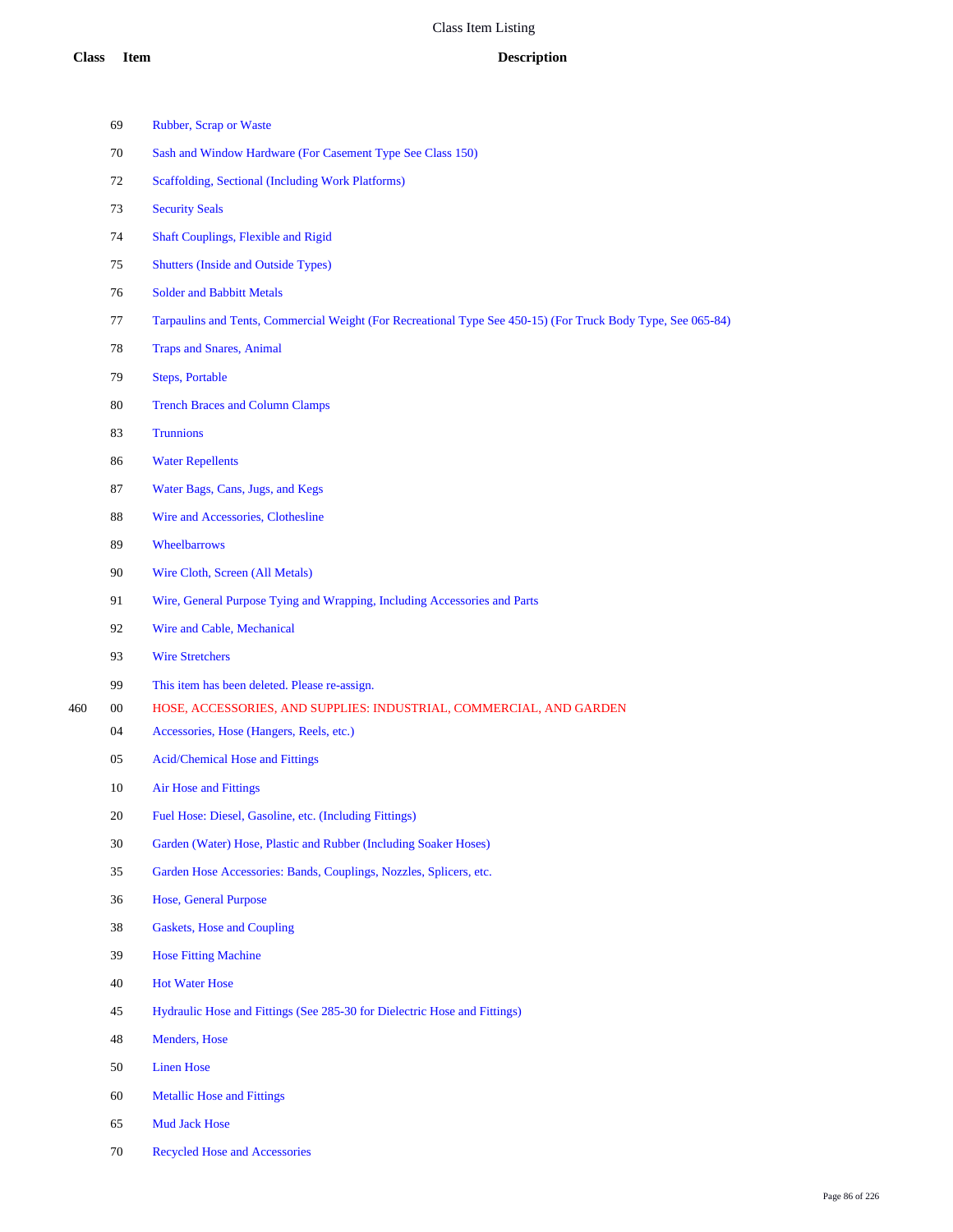- Sand Blasting Hose and Fittings Sewage and Sludge Pump Hose Silicone Hose Steam Hose and Fittings Suction and Discharge Hose and Fittings Water Hose and Fittings, High Pressure Wire Reinforced Hose 00 HOSPITAL AND SURGICAL EQUIPMENT, INSTRUMENTS, AND SUPPLIES Analyzer Equipment, Medical (Not Otherwise Classified) Anesthesia and Respiration Equipment, Hospital: Controls, Gauges, Outlets, Tents, Valves, Ventilators, etc. Angiocardiography, Angiography and Angioplasty Equipment and Supplies Biofeedback Equipment and Supplies Blood Cell Counters, Processors, Separators, and Accessories: IV Sets, etc. Blood Chemistry Equipment (For Clotting Time, Blood Glucose, etc.) Blood Oxygenators and Heat Exchangers Blood Pressure and Blood Flow Detection Equipment: Dopplers, Sphygmomanometers, Stethoscopes, etc. Cancer Equipment and Supplies (Incl. Chemotherapy and Radiation Equipment) Cardiac Pacemakers, Heart Valves, Stents, etc. Cardiovascular Instrumentation: Defibrillators, Heart Pumps, Monitoring Equipment, etc. Clinical Forensic and Postmortem Equipment and Supplies (Not Otherwise Classified) Clinical Chemical Analysis Systems, Automatic: Colorimetric, Ion Electrode, Titrating, etc. Clinical Chemical Analysis Accessories: Clinical Centrifuges and Rotators, Fraction Collectors, Multiple Sample Dispensers, Spotters, etc. Cryosurgical Equipment Diagnostic Equipment, Computerized: Plethysmographs, Spirometers, etc. Diagnostic Equipment, Minor: Headlights, Penlights, Percussion Hammers, Specula, Tourniquets (Blood Pressure), Tuning Forks, etc. Diagnostic/Surgical Equipment (Optical and Fiber Optics): Arthroscopes, Bronchoscopes, Colonoscopes, Endoscopes, Proctoscopes, etc. Diagnostic Equipment, Electronic (Not Otherwise Itemized) Diathermy and Ultrasonic Equipment (For Diagnostic and Therapeutic Services) Electrical Safety Analyzers (For Current Leakage Detection) Electrocardiographs (EKG) and Supplies Electroencephalographs (EEG) and Supplies Electrosurgical and Laser Surgery Instruments and Accessories Eye, Ear, Nose, and Throat Equipment (Hand Held): Laryngoscopes, Ophthalmoscopes, Otoscopes, Retinoscopes, etc.
	- Fertility, Sterility, and Impotence Equipment and Supplies
	- Freezers and Refrigerators (Blood Bank Type)
	- Hemodialysis Equipment and Accessories
	- Hospital and Surgical Equipment and Accessories (Not Otherwise Classified)
	- Housekeeping Equipment and Supplies, Specialized (For Hospitals) Incl. Chemicals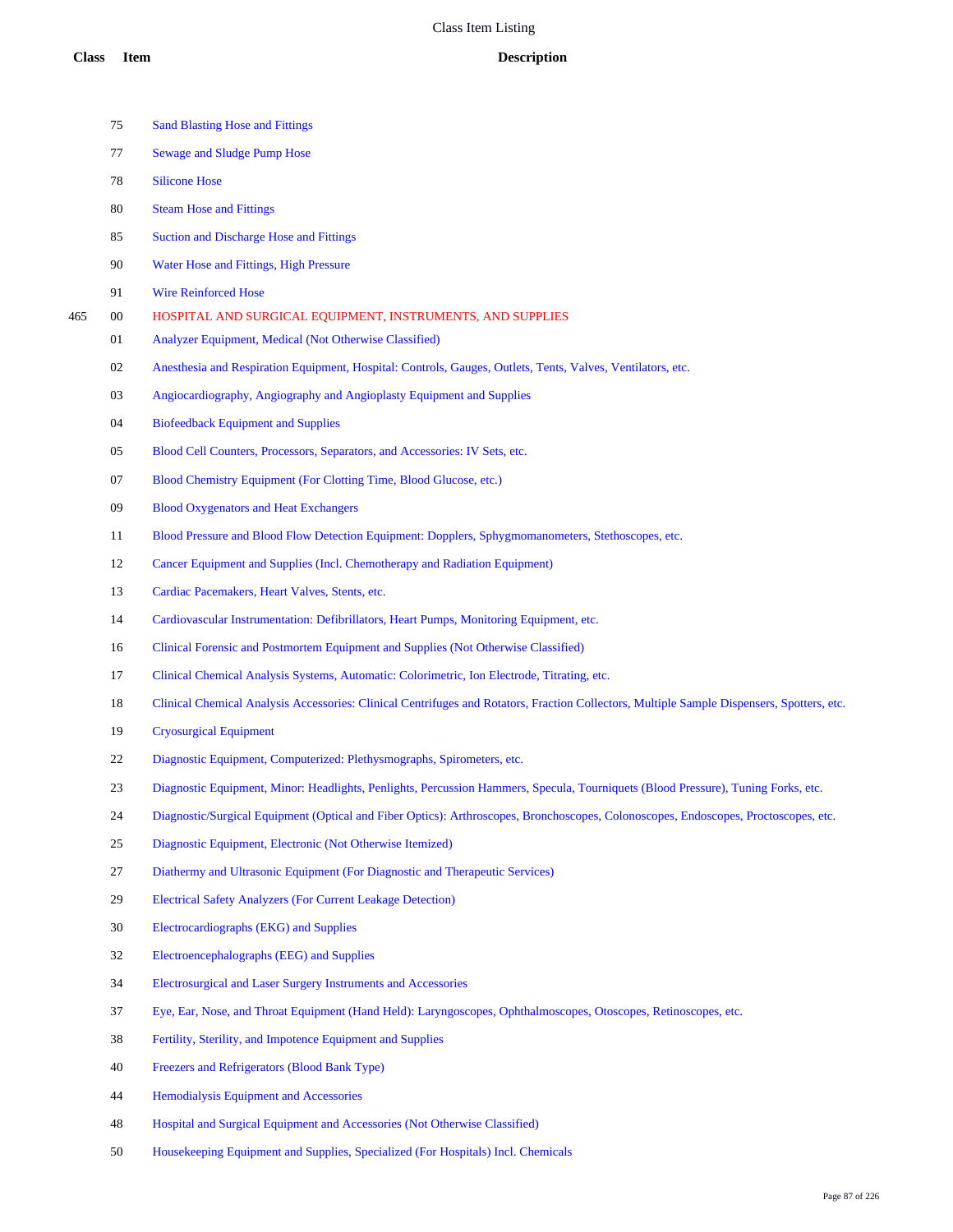- Hypothermia Systems Equipment and Supplies
- Injection Guns (Jet Injectors) and Parts
- Intravenous and Arterial Infusion Equipment and Supplies (Not Otherwise Classified)
- Lavage Systems and Accessories for Treatment of Wounds
- Lithotripters (For Breaking Kidney and Other Stones)
- Lamps, Examining and Surgical (For Headlights See Item 23)
- Monitoring Systems, All Types (Hospital and Patient)
- Mortuary and Morgue Equipment and Supplies: Embalming Fluid, Embalming Pumps, Injectors, etc. (See 410-42 for Furniture; 475-73 for Cadaver Bags and Shrouds; 495-82 for Scales)
- Nursery Supplies: Infant Measuring Devices, etc. (For Incubators See Class 410)
- Operating Room Equipment (Not Furniture)
- Obstetrical and Gynecological Equipment and Supplies
- Organ Preservation Equipment: Perfusion Chambers, etc.
- Orthopedic Equipment: Bone Plates, Bone Saws, Cast Cutters, Drills, Nails, Pins, Prosthetic Bones and Joints, Screws, etc.
- Pads and Pumping Systems, Alternating Pressure Point
- Pads and Systems, Fluid Circulating (Cooling and Warming)
- Pads, Heating, Standard Type
- Plastic or Reconstructive Surgery Equipment and Supplies
- Pharmacy Equipment and Accessories
- Physical Therapy Equipment and Supplies
- Pulmonary Equipment and Supplies
- Pumps, Hospital: Breast, Enteral and IV Feeding, Infusion, Pressure, Suction (Aspirators), and Vacuum
- Psychologist and Psychistrist Equipment and Supplies
- Recycled Hospital and Surgical Equipment
- Rehabilitation Equipment and Supplies (For Hydrotherapy, Physiotherapy, etc.)
- Repair Kits, Hospital and Medical Equipment
- Shield, Protective, Surgical
- Shock Treatment Units and Accessories
- Splints and Tourniquets
- Sterilizing Equipment, Hospital and Research: Autoclaves and Sterilizers (Chemical, Dry Heat, Gas, Steam, etc.)
- Stress Relief and Test Equipment
- Surgical Instruments, Floor Grade
- Surgical Instruments, Operating Room Grade
- Medical Valves
- Vaporizers, Humidifiers, and Nebulizers (Including Room Size)
- Warming Cabinets (For Blood, IV Solutions, etc.)
- 00 HOSPITAL, NURSING HOME OR RESIDENTIAL SPECIALIZED EQUIPMENT FOR THE HANDICAPPED AND DISABLED
	- Alarm and Warning Devices for the Disabled in Hospitals or Nursing Homes
	- Ambulance Cots and Stretchers (Incl. Shifting Boards)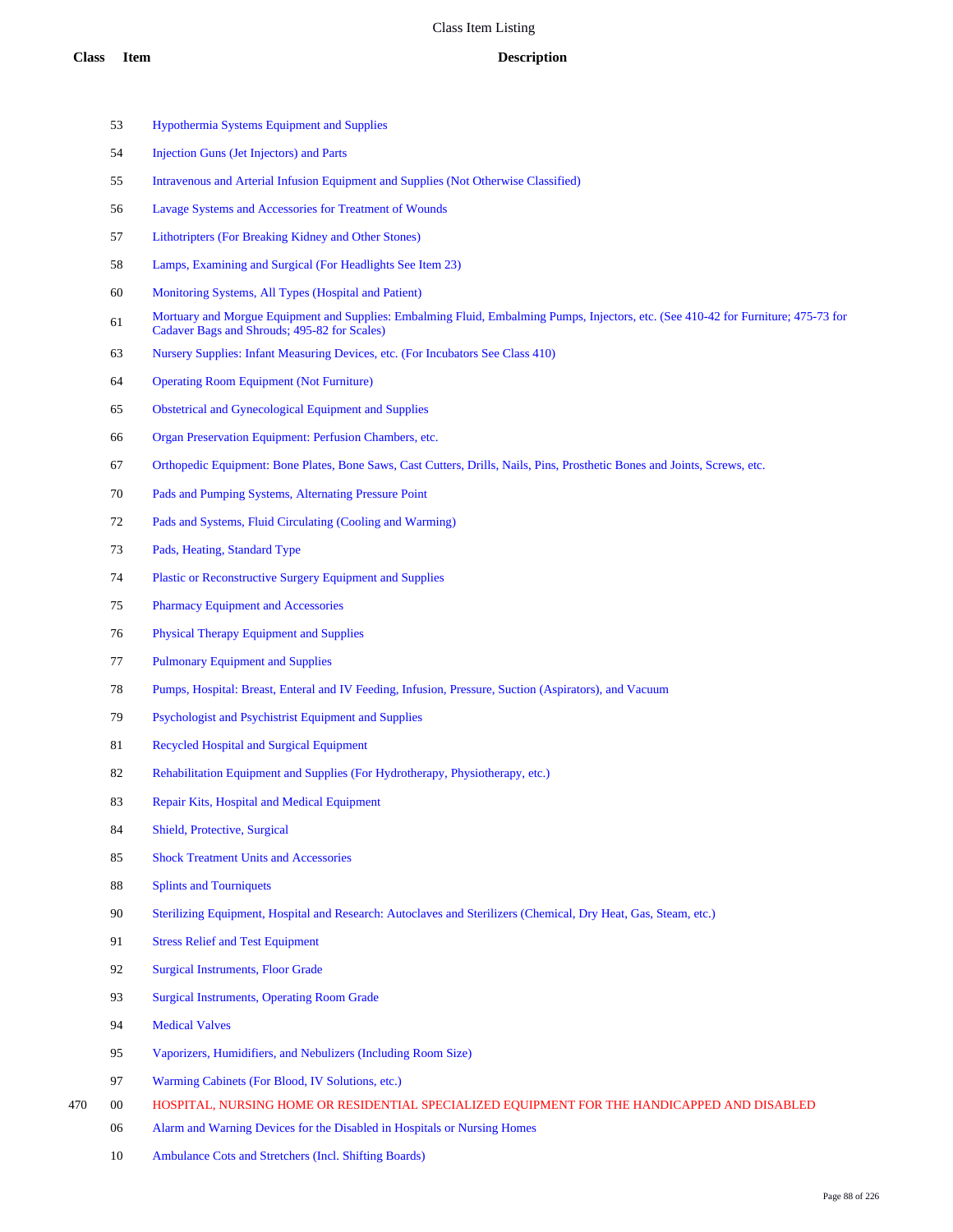- Anatomical Braces and Supports: Arm Slings, Back Supports, Torso Supports, Neck Braces, Trusses, etc.
- Canes, Crutches, Gait Trainers, Walkers, etc.
- Commode Chairs and Shower Chairs
- Communications Systems (For the Speech Impaired), Display Scanning Type
- This item has been deleted. Please re-assign.
- Fracture Frames, Traction Apparatus, Trapeze Bars, etc.
- Furniture, Special: Chairs, Stands, Stools, etc. (For Beds See Class 410)
- Lifting Devices, Patient
- Orientation or Navigational Aids for the Disabled
- Page Turners
- Personal Care Devices for the Handicapped (Not Otherwise Listed)
- Recycled Mobility, Speech Impaired and Restraint Items
- Restraint and Protection Items: Crib Nets, Foam Helmets, Jackets, Mittens, Wristlets, etc.
- Robots for Assisting Disabled Persons
- Specialized Cooking and Housekeeping Aids for the Handicapped
- Specialized Mobility Items: Gridlock or other Devices for Wheelchair Mobility in Sand, Tricycles, etc. (For Wheelchairs See 470-80)
- Speech Synthesizers
- Training and Recreational Aids for the Handicapped
- Vision Impaired Mobility Devices and Equipment
- Wheelchairs (Including Mobile Treatment Chairs)
- Wheelchair Lifting Devices and Accessories (Other than Vehicle Type)
- Wheeled Stretchers
- 00 HOSPITAL, SURGICAL, AND MEDICAL RELATED ACCESSORIES AND SUNDRY ITEMS
	- Apnea Equipment and Supplies, Sleep
	- Atomizers and Nebulizers, Pocket Size
	- Bags, Physician and Nurse
	- Bandages (All Types), Adhesive Tapes, Dressings, Plaster of Paris, and Surgical Gauze (Including Casts)
	- Bath Systems Complete, Patient
	- Blades and Handles, Surgeons'
	- Body Parts for Transplanting, Artificial and Human
	- Brush-Sponges, Scrub Brushes, and Dispensers
	- Brushes, Specialized, Instrument Cleaning: Tracheal Tube, etc.
	- Catheters, IV: Around Needle, Inside Needle, and Winged Vein Sets
	- Catheters and Urinary Drainage Systems, Plastic and Rubber
	- Catheters, Specialized (And Guide Wires)
	- Cement and Tape Remover, Surgical
	- Cleaning Equipment and Supplies (For Infectious Body Fluid)
	- Care Supplies, Patient (Not Otherwise Classified)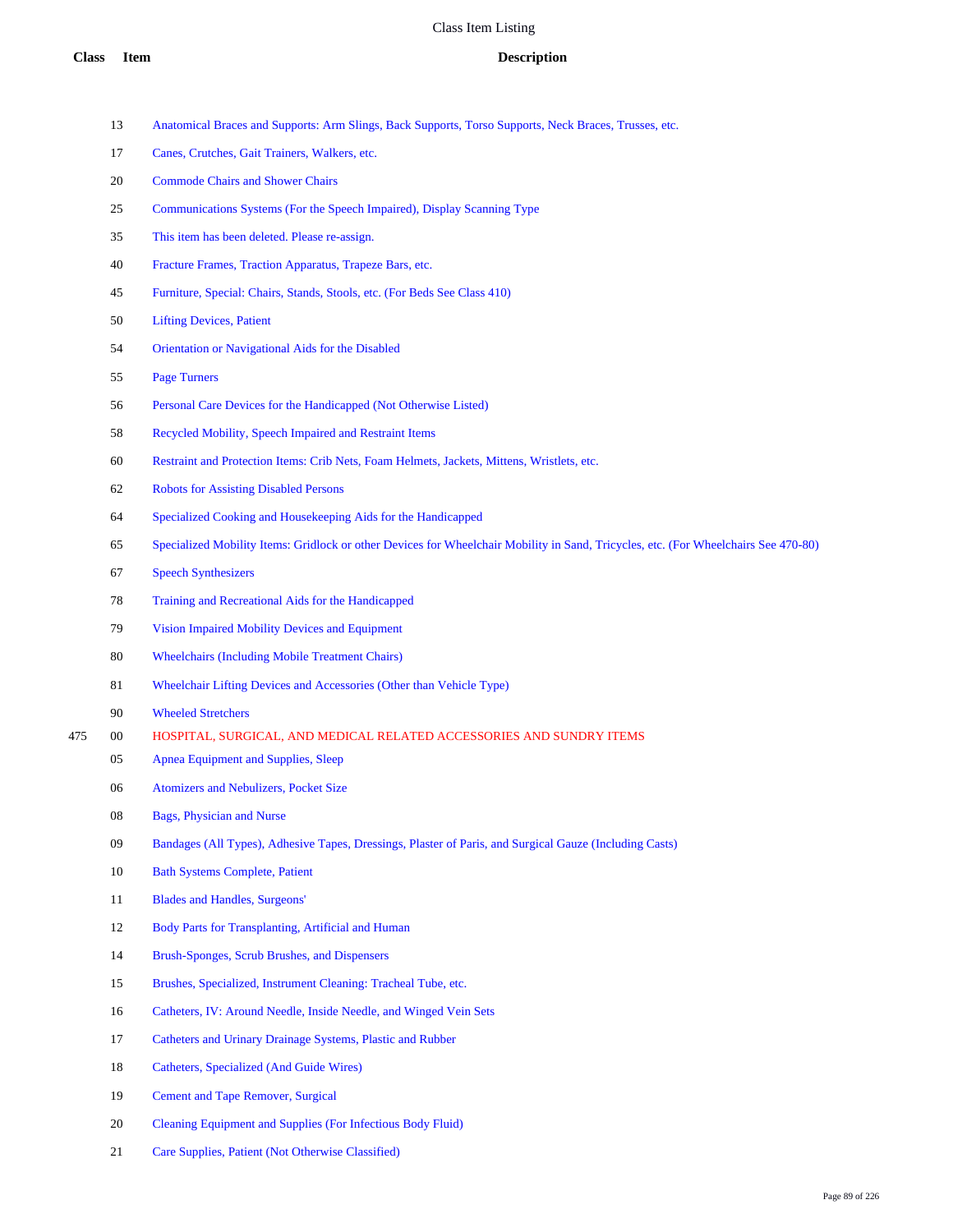- Clips, Wound (Not for Use in Automatic Suturing Instruments)
- Collection Systems, Suction, Disposable
- Crushers and Cutters, Tablet
- Cotton and/or Rayon, Surgical (Dry or Impregnated With Germicide): Applicators, Balls, Padding, Swabs, etc.
- Debridement Products and Supplies
- Diabetes Test Kits (Including Syringes)
- Decubitus Pads: Sheepskin Shearlings, Synthetics, etc.
- Dispensers, Hospital (Not Otherwise Classified)
- Disposals, Sanitary Napkin
- Dermatome Blades, Cement, and Tape
- Disposal Systems, Nonreusable (For Blades, Hospital Waste Containers, Needles, Syringes, etc.)
- Electrodes, Grounding Pads, Lead Wires, and Electrode Gel (For Monitoring Devices), Disposable
- Glassware: Bottles, Prescription and Nursing; Glasses, Medicine; Jars, Ointment and Dressing; Vials, Medicine, Specimen, etc.
- Emergency Medical Services (EMS) Equipment and Supplies (Including Response Kits, Life Support Kits, Trauma Kits, etc.)
- Glove Powder and Detergents
- Gloves and Finger Cots, Medical Type
- Grafts and Implants, Internal
- Height Measurement Devices
- Hosiery, Orthopedic and Surgical
- Hospital Tubing and Accessories (All Types)
- Identification Supplies, Patient
- Instrument Cleaners: Instrument Milk, Detergents, Lubricants, Rust Inhibitors, etc.
- Instructional Aids and Training Programs, Medical (See Class 345 and/or Class 785 for Mannikins and Models)
- Lancets, Blood
- Lymphatic Equipment and Supplies (Mapping, Navigator, etc.)
- Medical Ergonomic Instruments and Equipment
- Medical I.D. Bracelets, Tags, etc., for Hospital Patients and Medical Emergency
- Medical Documentation Forms, Charts, Labels, etc.
- Medical Examination Equipment and Supplies (Not Otherwise Classified)
- Needles, Specialized: Amniocentesis Type, Biopsy, Spinal, Surgical, etc.
- Operating and Examining Apparel, Disposable: Capes, Caps, Examination Paper, Gowns, Masks, etc.
- Ostomy Care Products
- Paper Goods: Diapers, Medication Blister Cards, Pillow Cases, Sheets, Wiping Tissues, etc.
- Pads, Sterile, Impregnated (For Topical Applications)
- Packs, Pads, and Drapes, Surgical: Lap Sponges, OB Pads, etc.
- Personal Items: Applicators, Corn Plasters, Safety Pins, Suspensories, Tongue Blades, etc.
- Paramedic Equipment and Supplies (Not Otherwise Classified)
- Pharmaceutical Equipment and Supplies (Not Otherwise Classified)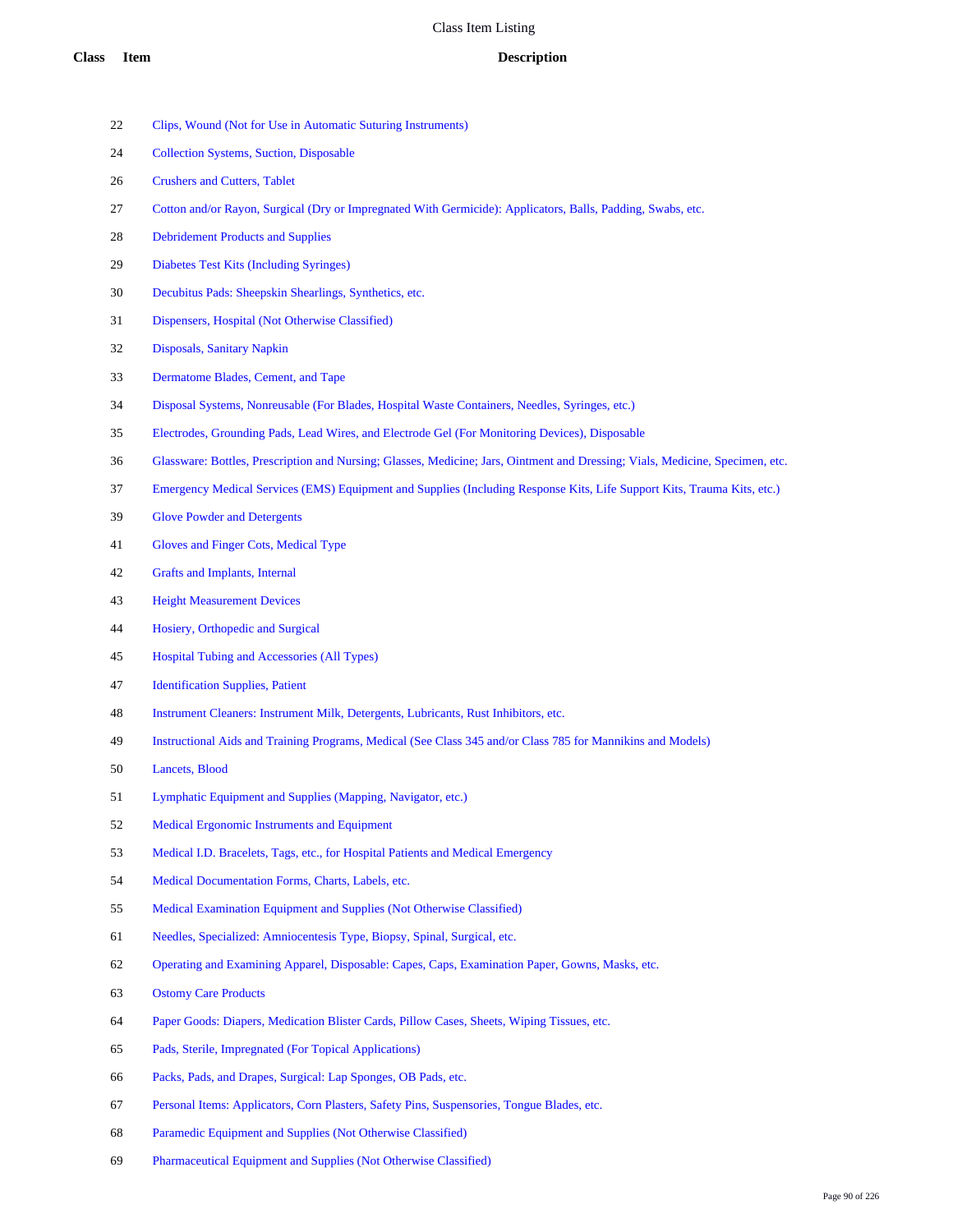- Plastic Ware: Bottles; Prescription and Nursing; Cups, Medicine; Jars, Ointment and Dressing; Vials, Medicine; Specimen, Sickness Bags, etc.
- Protective Wall and Corner Guards Installed in Health and Nursing Facilities (For Patients Safety and Protection)
- Recycled Hospital Accessories and Sundry Equipment and Supplies
- Rubber, Fabric, and Plastic Goods: Cadaver Bags and Shrouds, Ice Bags, Sheeting, Tubing, Water Bottles, etc.
- Sets, Procedural, Disposable: Catheter Care, Enema, Irrigation, Surgical Prep, Surgical Scrub, Suture Removal, Urine and Stool Collection Kits, etc.
- Stopcocks and Adapters, Reusable
- Stopcocks, Disposable
- Sterilizing Supplies: Biohazard Bags, Indicators, Sterilizing Tapes, Tubes, Wraps, etc.
- Sutures and Suturing Needles, Disposable (Including Skin Staplers, Skin Closures and Supplies)
- Surgical Bougies, Sounds, Obturators, etc.
- Syringes and Needles, Hypodermic, Reusable
- Surgical Support Supplies incl. Post-Surgery (Not Otherwise Classified)
- Syringes, Hypodermic and Irrigation (Disposable), and Hypodermic Needles
- Tissues, Body
- Trauma Packs and Kits
- Thermometers, Clinical; Sheaths and Dispensers (Including Electronic)
- Trays, Preparation
- Tracheotomy Equipment and Accessories (Including Tracheal Tubes, Masks, etc.)
- Utensils, Sickroom: Aluminum, Enamelware, Stainless Steel, etc. (Bed Pans, etc.)
- Utensils, Sickroom, Plastic (Bed Pans, etc.)
- Vaccination Needles and Devices (Incl. Immunology Equipment)
- Vacuum Blood-Collecting Sets (Tubes, Tube-Holders, and Needles)
- Vaginal Speculums and Dilators, Disposable
- 00 JANITORIAL SUPPLIES, GENERAL LINE
	- Ammonia and Other Chemicals, Household (Plain or Sudsing)
	- Animal Cage Cleaning Compound
	- Adhesive Removers
	- Applicators, Floor Finish, All Types (Except Brushes)
	- Bottles, Glass (For Cleaners, Detergents, and Janitorial Supplies)
	- 08 Bottles, Plastic (For Cleaners, Detergents, and Janitorial Supplies)
	- Brush Cleaner
	- Brooms, Brushes, and Handles
	- Cleaner and Detergent, Paste and Tablets
	- Cleaner and Polish, Metal (For Brass, Stainless Steel, etc.)
	- Cleaner, Hand and Skin, Synthetic Detergent Type (See 435-68, 70 for Skin Cleaners for Health Care Personnel)
	- Cleaner, Hand, Mechanics' Waterless
	- Cleaner and Polish, Plastic
	- Cleaner, Hard Surface, General Purpose, Liquid (Including Graffiti Removers) (See 630-45 for Painted Type Graffiti Removers)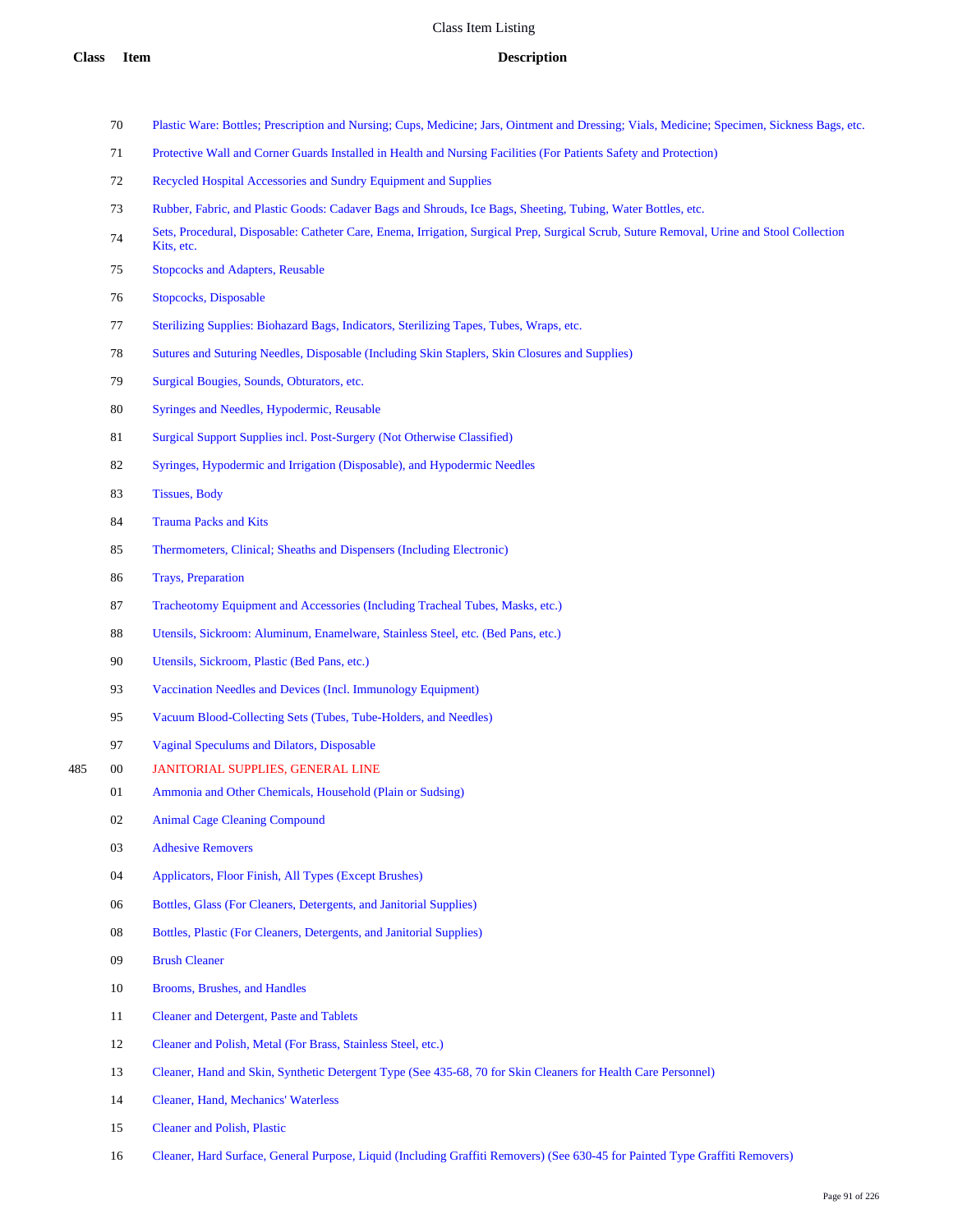- Cleaner and Polish, Wood
- Cleaner, Heavy Duty Degreaser (Including Oven Cleaner)
- Cleaner/Remover, Lead-Based Debris
- Cleaner and Polish for Marble, Masonry, Porcelain, etc.
- Cleaner, Rust Remover
- Cleaner, Sewer, Septic Tank, and Waste Pipe, Acid and Caustic Types (Incl. Drain Openers)
- Cleaner, Sewer, Septic Tank, and Waste Pipe, Aerobic Bacteria and Fungi Type
- Cleaner, Tile and Grout
- Cleaner, Toilet Bowl, Granular and Liquid
- Cleaner: Vinyl, Upholstery
- Cleaner and Wax: Window, Mirror, and Glass
- Cleanser, Powdered, Chlorinated
- Deodorant Blocks, All Types
- Deodorants for Portable Toilets (Including Ozone Air Freshener Type)
- Deodorants, Room, All Types
- Detergent, Steam and Hot Water Spray Cleaning
- Detergent, Car Washing, Cold Water Type
- Detergent-Disinfectant (Washroom Type), Liquid and Aerosol (See Class 435 for Health Care and 505 for Laundry Type)
- Dishwashing Compounds, Hand and Machine Type (Including Rinse Solutions)
- Disinfectants, Spray and Powdered
- Disinfectants, Pine Oil
- Dispensers, Lotion and Soap (Including Waterless Soap Dispenser)
- Dispensers (For Metered Aerosol Deodorants, Air Sanitizers, and Insectides), AC and DC Models
- Dispensers and Holders (For Cleaning Rags, Paper Towels, Toilet Tissue, and Toilet Seat Covers)
- Dispensers (For Sanitary Napkins and Tampons)
- Door Mats, All Types
- Dry Powder Processing Machine (For the Production and Packaging of Powder Soap)
- Dusting Cloths, Treated
- Dusters: Feather, Lambswool, Split, etc.
- Floor Polishes and Waxes, Floor Sealer, and Dust Mop Treating Compound
- Floor Stripper and Cleaner
- Floor Sweeping Compound and Oil
- Fly-Swatters
- Furniture Polish
- Insect Control Units, Chemical or Electric, Lures and Traps
- Insecticides and Repellents, Household
- Insecticide Spraying Equipment, Household
- Janitor Carts and Bags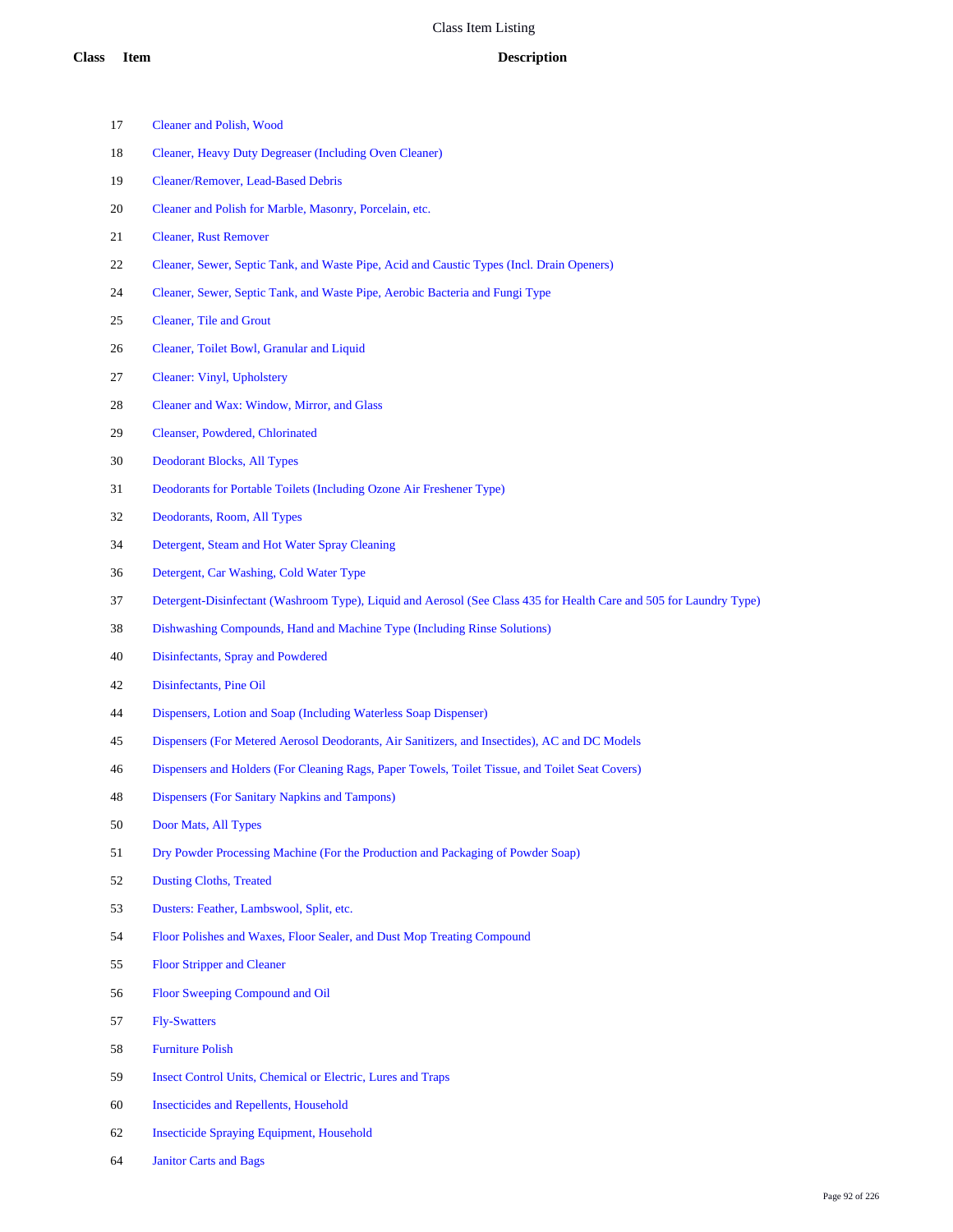Linen Hampers and Bags Litter Pickup Devices Mop Buckets, Wringers, Bucket Trucks, and Attachments Mops, Heads, and Handles, Dry and Treated Types Mops, Heads, and Handles, Wet Types Protectant (For Furniture, Carpet, Fabrics, etc.) Oil, Chemical, and Hazardous Material Spill Absorbents, Cleaners, Neutralizers, and Pads (Including Microorganisms, Live; Peat Moss)) Receptacle Liners: Vinyl and Steel (See 665-24 For Plastic Type) Recycled Janitorial Supplies Rubber Cleaner Rug and Carpet Shampoo and Spot Remover (Including Deodorizers) Sand Urns, Filling Materials, Smoking Stands, Wall Mounted Ashtrays, and Cuspidors 82 Sanitary Napkins and Tampons, Dispensable Type Scale Remover (Acid Type Cleaners For Dishwashers, Steam Tables, etc.) Soap, Scrubbing Type (See 435-72 for Surgical Scrub)

Janitorial Equipment and Supplies (Not Otherwise Classified)

- Soap, Hand: Bar, Liquid, and Powdered
- 87 Soil Retardant (For Carpets, Rugs, etc.)
- Squeegees, Sponges, and Scrubbing Pads (For Manual Hard Surface Cleaning)
- Stain Remover, Active Chlorine or Oxygen Type (For Coffee Urns, Plastic Dishes, etc.)
- Stain Remover, Pet
- Waste Receptacles and Dust Pans
- This item has been deleted. Please re-assign.
- 490 00 LABORATORY EQUIPMENT, ACCESSORIES AND SUPPLIES: GENERAL ANALYTICAL AND RESEARCH FOR NUCLEAR, OPTICAL, AND PHYSICAL
	- Barometers and Manometers, Laboratory Type
	- Cabinets, Safety, Laboratory
	- Calorimeters and Accessories
	- Centrifuges, Desk Top and Free Standing
	- Cleaners, Ultrasonic
	- Colorimeters, Reflectance
	- Colorimeters, Optical, Comparators (See Class 493 for Photoelectric Colorimeters)
	- Crystallography Equipment and Supplies (Not Otherwise Classified)
	- Density Gradient Equipment: Fractionators, Mixers, etc.
	- Dry Boxes and Glove Boxes
	- Dynamometers (For Automotive See Class 075)
	- Electron Microscopy Equipment: Electron Microscopes, Vacuum Sputtering Systems, etc.
	- Electron Guns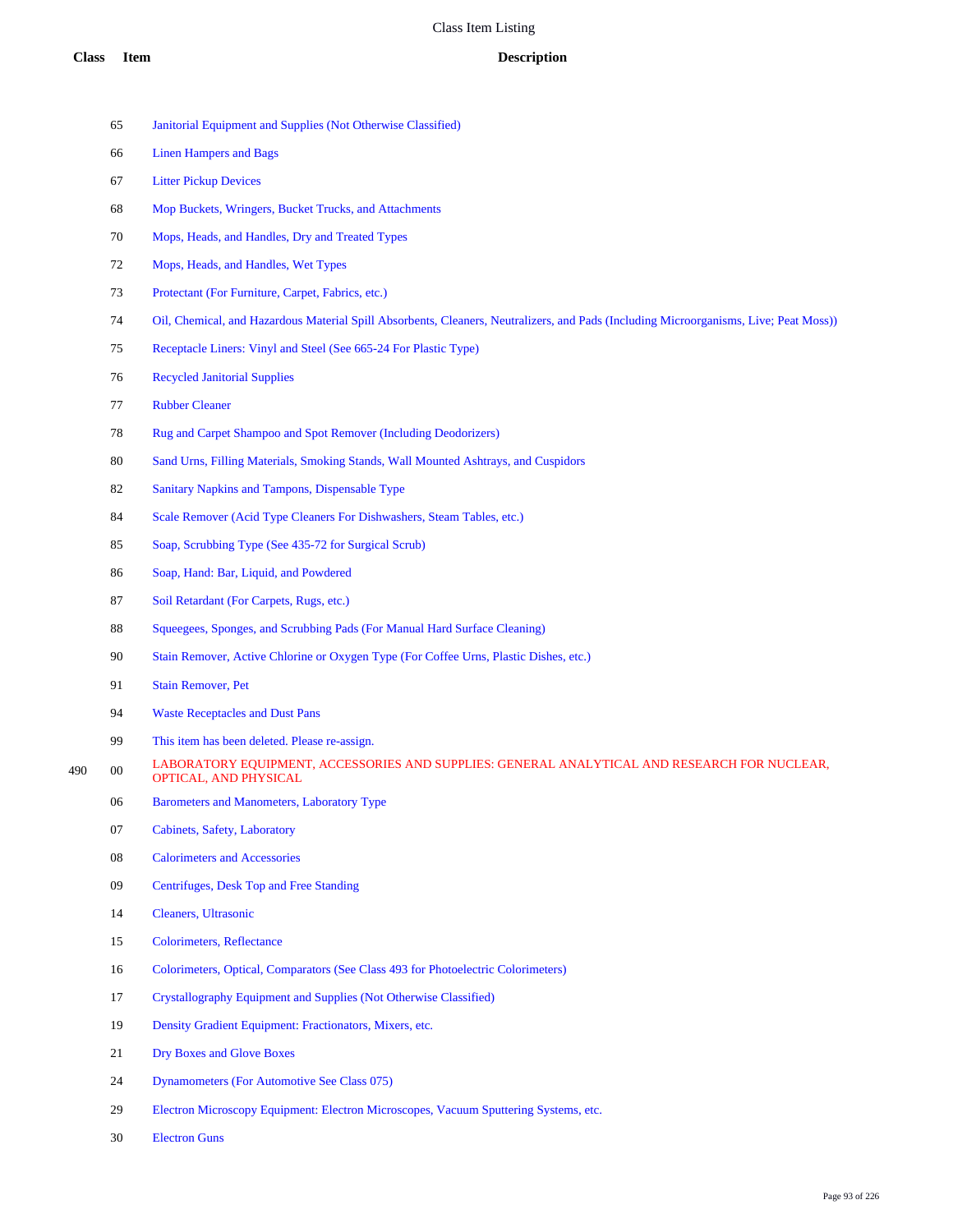- This item has been deleted. Please re-assign.
- Filters, Optical: IR Interference, etc.
- Glassware Washing Apparatus
- High-Pressure Equipment and Accessories
- High Vacuum Fittings, Valves, Supplies, etc.
- Laboratory and Scientific Equipment and Supplies (Not Otherwise Classified)
- Lamps and Other Radiation Sources, Specialized: Cathode, Infrared, and Ultraviolet Lamps, etc.
- Liquid Scintillation Counting Systems
- Lasers, Masers, and Accessories
- Leak Detectors, Vacuum: Helium, Ultrasonic, etc.
- Magnetic Equipment: Demagnetizers, Electromagnets, Fluxmeters, Gaussmeters, Magnetometers, etc.
- Mass Spectrometers and Accessories
- Micromanipulators
- Microscope Accessories: Adapters, Condensers, Filters, Illuminators, Lenses, etc.
- Microscopes, All Types (For Electron See 490-29, and for Operating Room See Class 465)
- Natural Science Equipment and Supplies
- Nuclear Equipment and Accessories: Magnetic Shielding, Particle Accelerators, Counters (Research Type), Scintillating Crystals, etc.
- Nuclear Magnetic Resonance (NMR) Apparatus
- Nuclear Radiation Sources (Not for Medical Use)
- 71 Nuclear Safety Equipment and Supplies: Dosimeters, Film Badges, Lead Shielding, Radiation Monitors, Survey Meters (For Warning Tape See Class 832)
- Optical Laboratory Equipment: Beam Splitters, Choppers, Diffraction Gratings, Interferometers, Monochromators, Optical Benches and Tables, etc.
- Photometers, Reflectance
- Physics Equipment (Not Otherwise Classified)
- Plasma Generators
- Plasticizers : Agriculture Oils, Glutarates, Phthalates, Polymerics, Sulfonamides, Etc.
- Pumps, Liquid (Laboratory Type): Metering, Peristaltic, Syringe, etc.
- Pumps, Vacuum and Pressure/Vacuum
- Radioactive Waste Disposal Systems and Accessories
- Sorption Measurement Systems (For Surface Area of Fine Particles, etc.)
- Semiconductor Devices
- Separators, Laboratory
- Spectrographs, Laboratory
- Spectrometers: Auger, Electron Energy Loss, X-Ray Frequency, etc. (For Mass Spectrometers See 490-55)
- Spectroscopes, Direct Reading
- Testing Instruments (Not Otherwise Classified)
- 92 Thermal Analysis, Thermogravimetry, and Thermal Conductivity Apparatus
- Ultrasonic Equipment (For Research): Ultrasound Interferometers, Pulse Generators, etc.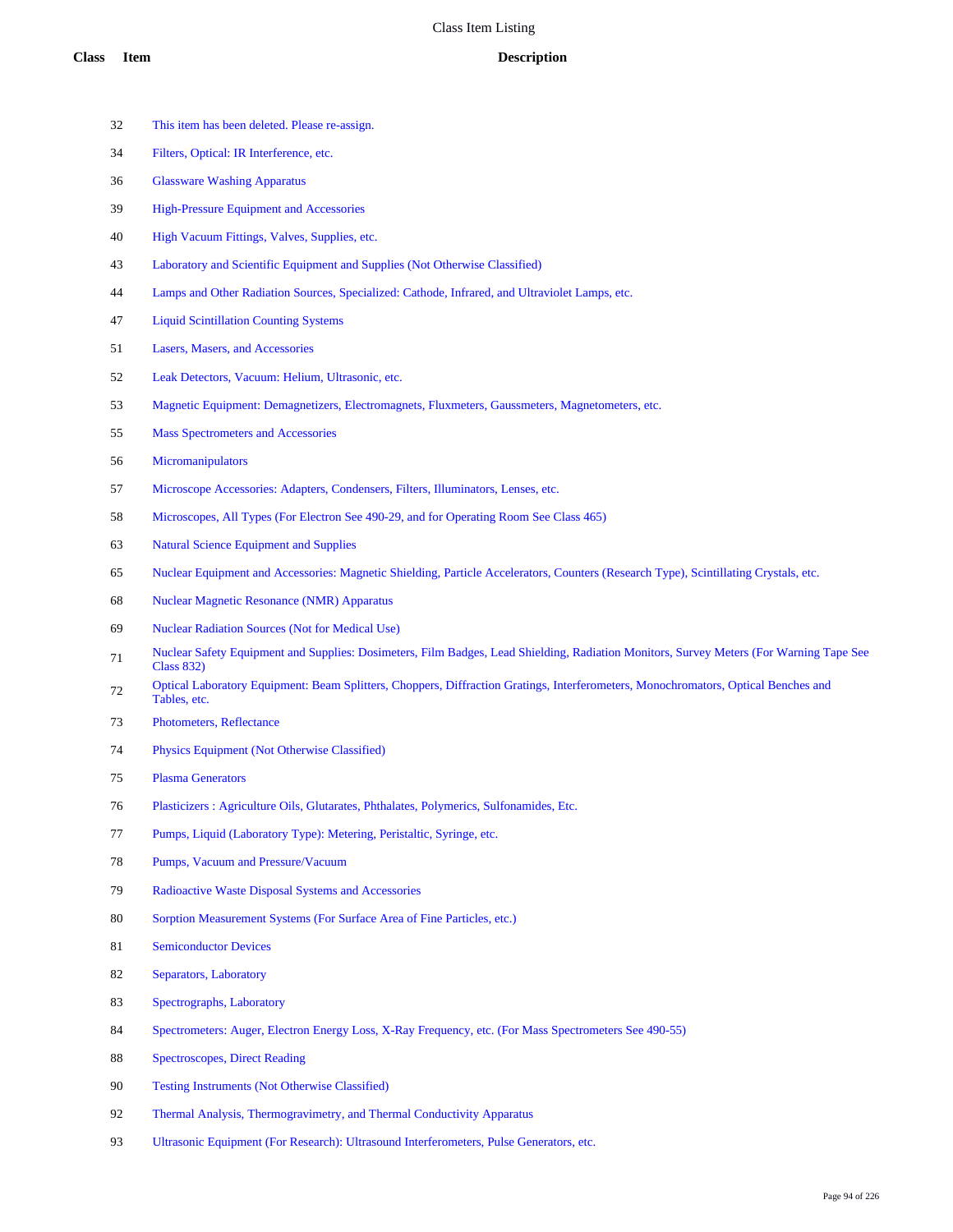- Vibration Isolation Supports
- Vacuum Equipment, Laboratory (Not Otherwise Classified)
- X-Ray Diffraction and Electron Diffraction Equipment
- Recycled Nuclear, Optical and Physical Laboratory Equipment and Supplies
- 00 LABORATORY EQUIPMENT, ACCESSORIES, AND SUPPLIES: BIOCHEMISTRY, CHEMISTRY, ENVIRONMENTAL SCIENCE, ETC.
	- Air Quality Monitoring Equipment and Accessories (Including Ozone Type)
	- Airborne Bacteria and Virus Inactivation Equipment, Ozone Type
	- Baths, Constant Temperature (Hot or Cold): Recirculating, Shaking, etc.
	- Biochemical Research Equipment: DNA Synthesizers, Enzyme Analyzers, Respirometers, etc.
	- Chemical Analysis Systems, Automated: Ion-Sensing Electrode, Micro-Kjeldahl, Titration, etc.
	- Chemical Reactors: High-Pressure (Autoclaves), Catalytic, Fluid-Bed, Photochemical, etc.
	- Chromatographs, Gas
	- Chromatographs, Liquid: High-Performance (HPLC), Preparative, etc.,and Major Accessories: Absorbance/Fluorescence Detectors and Monitors, etc.
	- Colloids : Aerosols, Emulsions, Gels, Suspensions, Etc.
	- Combustion Analysis Equipment, Automatic (For Carbon, Nitrogen, Sulfur, etc.)
	- Densitometers, Scanning (Gel or Plate Scanners)
	- Deodorizers, Convection Type
	- Deodorizers and Room Air Fresheners, Ozone (Portable)
	- Electrophoresis Equipment: Electrofocussing Cells, Gel Driers and Slicers, Power Supplies, etc.
	- Entomological Equipment and Accessories (Insect Science)
	- Evaporators, Analytical (Air or Nitrogen Jet)
	- Evaporators, Vacuum: Flash, Rotating, etc.
	- Fluorometers and Spectrofluorometers
	- Freeze-Drying and Critical-Point Drying Apparatus
	- Gas Analysis and Monitoring Equipment (For CO2 Oxygen, etc., in Gas Mixtures)
	- Gas Generating and Purifying Equipment: Hydrogen, Oxygen, Ozone, Pure Air, etc.
	- Incubators, Bacteriological
	- Ion Equipment (Not Otherwise Classified)
	- Odor Control Equipment, Duct Mount Ozonators
	- Osmometers
	- Photometers, Flame
	- Photometers, Photoelectric (Colorimeters, Transmittance)
	- Polarimeters
	- Polarographs
	- Sample Collecting, Diluting and Multiple Dispensing Apparatus, Automatic: Pipetting Machines, etc.
	- Sample Concentrators (For Multiple Samples), Vacuum Type
	- Sample Preparation Systems
	- Spectrometers, Emission: Argon Plasma and Conventional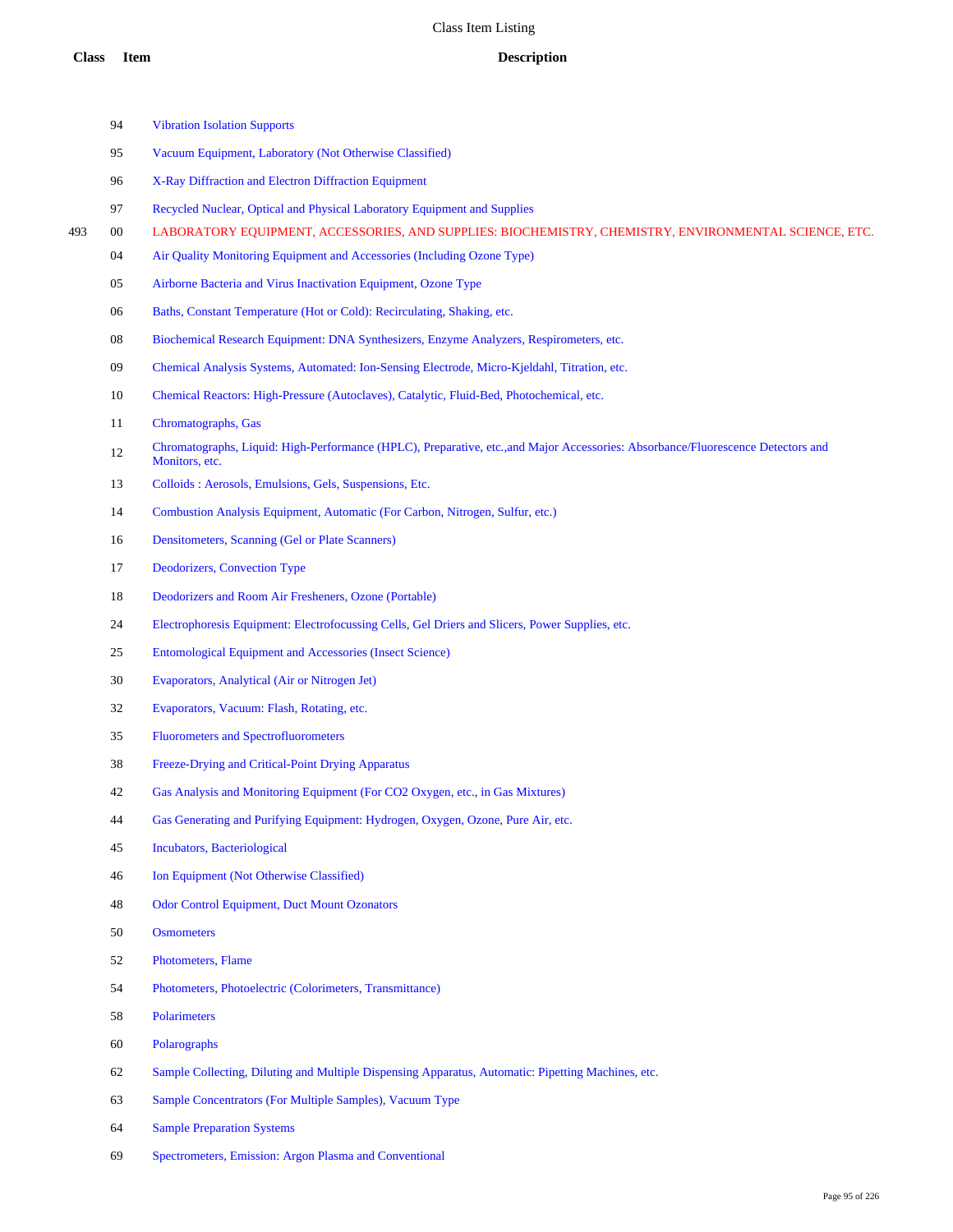|     | 73     | Spectrophotometers, Atomic Absorption                                                                                                                                          |
|-----|--------|--------------------------------------------------------------------------------------------------------------------------------------------------------------------------------|
|     | 75     | Spectrophotometers, Infrared                                                                                                                                                   |
|     | 77     | Spectrophotometers, Ultraviolet and Visible                                                                                                                                    |
|     | 80     | <b>Tensiometers (For Surface Tension Measurements)</b>                                                                                                                         |
|     | 84     | Tissue Disrupting, Grinding, and Homogenizing Equipment: Frozen Tissue Pulverizers, Ultrasonic Cell Disrupters, etc.                                                           |
|     | 92     | Vacuum Still: Short Path, Spinning Band, etc.                                                                                                                                  |
|     | 96     | Water Quality Monitoring Equipment: BOD Analyzers, Turbidimeters, Well Samplers, etc.                                                                                          |
|     | 97     | Recycled Biochemistry, Chemistry, and Environmental Science Equipment and Supplies                                                                                             |
| 495 | $00\,$ | LABORATORY AND FIELD EQUIPMENT AND SUPPLIES: BIOLOGY, BOTANY, GEOLOGY, MICROBIOLOGY, ZOOLOGY, ETC.                                                                             |
|     | 05     | Activity Cages, Mazes, and Other Animal Psychology Equipment                                                                                                                   |
|     | 07     | Agricultural Science Equipment: Diffusive Resistance Meters, Leaf Porometers and Water Potential Measuring Equipment, Seed Counters and<br>Germinators, Soil Sterilizers, etc. |
|     | 08     | Amphibia For Laboratory Research (Preserved)                                                                                                                                   |
|     | 09     | <b>Animal Cage and Rack Washing Equipment</b>                                                                                                                                  |
|     | 10     | Animal Cages and Supplies (Including Litter) (Laboratory Type)                                                                                                                 |
|     | 12     | Animals, Experimental, Not Specially Bred                                                                                                                                      |
|     | 13     | Animals, Experimental, Specially Bred or Selected (e.g., Albino Mice and Rats)                                                                                                 |
|     | 15     | <b>Aquariums and Supplies</b>                                                                                                                                                  |
|     | 20     | Biology Equipment and Supplies (Not Otherwise Classified)                                                                                                                      |
|     | 25     | <b>Biology Specimens and Cultures (Except Microbial)</b>                                                                                                                       |
|     | 26     | Biology Specimens and Cultures (Including Microbial): Complete Ecosystems, etc.                                                                                                |
|     | 28     | Biotechnology and Clinical Equipment and Supplies                                                                                                                              |
|     | 30     | <b>Botany Specimens</b>                                                                                                                                                        |
|     | 33     | Breeding and Other Insect Equipment for the Laboratory                                                                                                                         |
|     | 35     | Cabinets and Cases, Storage (For Slides and Specimens)                                                                                                                         |
|     | 36     | <b>Charts, Anatomical and Life Sciences</b>                                                                                                                                    |
|     | 37     | Counters and Counting Chambers (For Bacterial Colonies, Blood Cells, etc.): Hemacytometers, etc.                                                                               |
|     | 38     | Cultures, Microbial (Living Organism)                                                                                                                                          |
|     | 41     | Fermentation Equipment: Chemostats, Chemotaxis Chambers, Fermenters, etc.                                                                                                      |
|     | 43     | Geology, Earth Science                                                                                                                                                         |
|     | 44     | <b>Geology Equipment and Supplies</b>                                                                                                                                          |
|     | 45     | <b>Geology Specimens and Collections</b>                                                                                                                                       |
|     | 48     | Incubators: Convection, CO2 (Anaerobic Chambers), etc., and Plant Growth Chambers                                                                                              |
|     | 49     | Invertebrates and Vertebrates, Preserved                                                                                                                                       |
|     | 50     | Herbarium Equipment and Supplies: Drying Cases, etc.                                                                                                                           |
|     | 54     | <b>Insects for Laboratory Research</b>                                                                                                                                         |
|     | 55     | <b>Instruments</b> , Dissecting                                                                                                                                                |
|     | 56     | Microbiology Equipment and Accessories (Not Otherwise Classified)                                                                                                              |
|     | 57     | Microscope Slide Preparation Equipment: Staining Racks and Trays, Slide Warmers, etc.                                                                                          |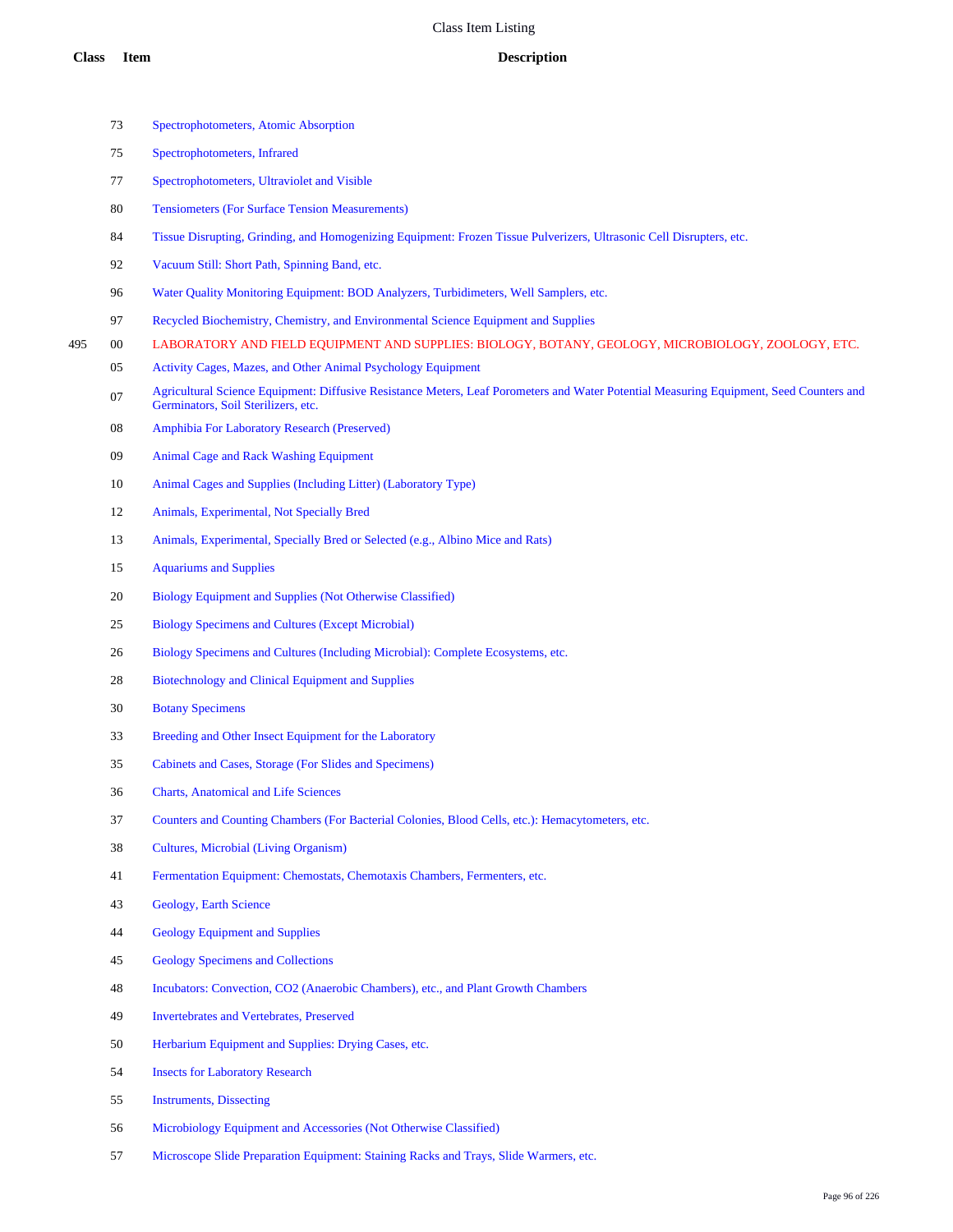- Microscopy Supplies: Cement, Immersion Oil, Slide Holders, Dispensers and Mailers, etc.
- Mounts and Models
- Museum Preparations and Supplies: Labels, etc.
- Neuropsychological Testing Equipment: Reaction Time, Rotary Pursuit, etc.
- Oceanography and Limnology Equipment: Dredges, Thermographs, etc.
- Physiological Testing and Recording Equipment (Single and Multichannel), and Accessories: Electrodes, Monitors, Stimulators, etc.
- Prepared Slides (Microscope)
- Reptiles, Preserved
- 82 Scales, Laboratory (Animal and Human): Autopsy Scales, Underwater Scales, etc.
- Slide Stainer Equipment and Accessories (Not Otherwise Classified)
- Skeletons: Mounted, Unmounted, and Partial
- Tissue and Organ Culture Equipment: Cell Harvesters, Roller Drums, etc.
- Tissue-Processing Equipment and Supplies (For Histology): Cryostats, Flotation Baths, Microtomes, Paraffin Embedment Systems, etc.
- Zoology Specimens, Live and Injected
- Recycled Biology, Botany, Geology, Microbiology and Zoology Equipment and Supplies
- 00 LAUNDRY AND DRY CLEANING EQUIPMENT, ACCESSORIES, AND SUPPLIES, COMMERCIAL
	- Conditioning and Finishing Equipment: Chambers, Tunnels, etc.
	- Dry Cleaning Plants, Petroleum Solvent
	- Dry Cleaning Plants, Synthetic Solvent
	- Drying Tumblers, Steam, Electric and Gas Fired (Fifty Pounds and Over)
	- Drying Tumblers, Steam, Electric and Gas Fired (Up to Fifty Pounds)
	- Extractors, Centrifugal
	- Extractors, Hydraulic
	- Folders and Folder-Stackers, Flatwork
	- Ironers and Accessories, Flatwork
	- Ironing Tables and Spray Guns
	- Lint Disposal and Removal Systems
	- Marking Machines
	- Patching Machines, Electric
	- Presses
	- This item has been deleted. Please re-assign.
	- This item has been deleted. Please re-assign.
	- Recycled Laundry and Dry Cleaning Equipment and Supplies
	- This item has been deleted. Please re-assign.
	- Soap Tanks and Automatic Supply Injection Systems
	- Stands, Laundry Equipment
	- Starch Cookers
	- Tables, Shirt Finishing and Folding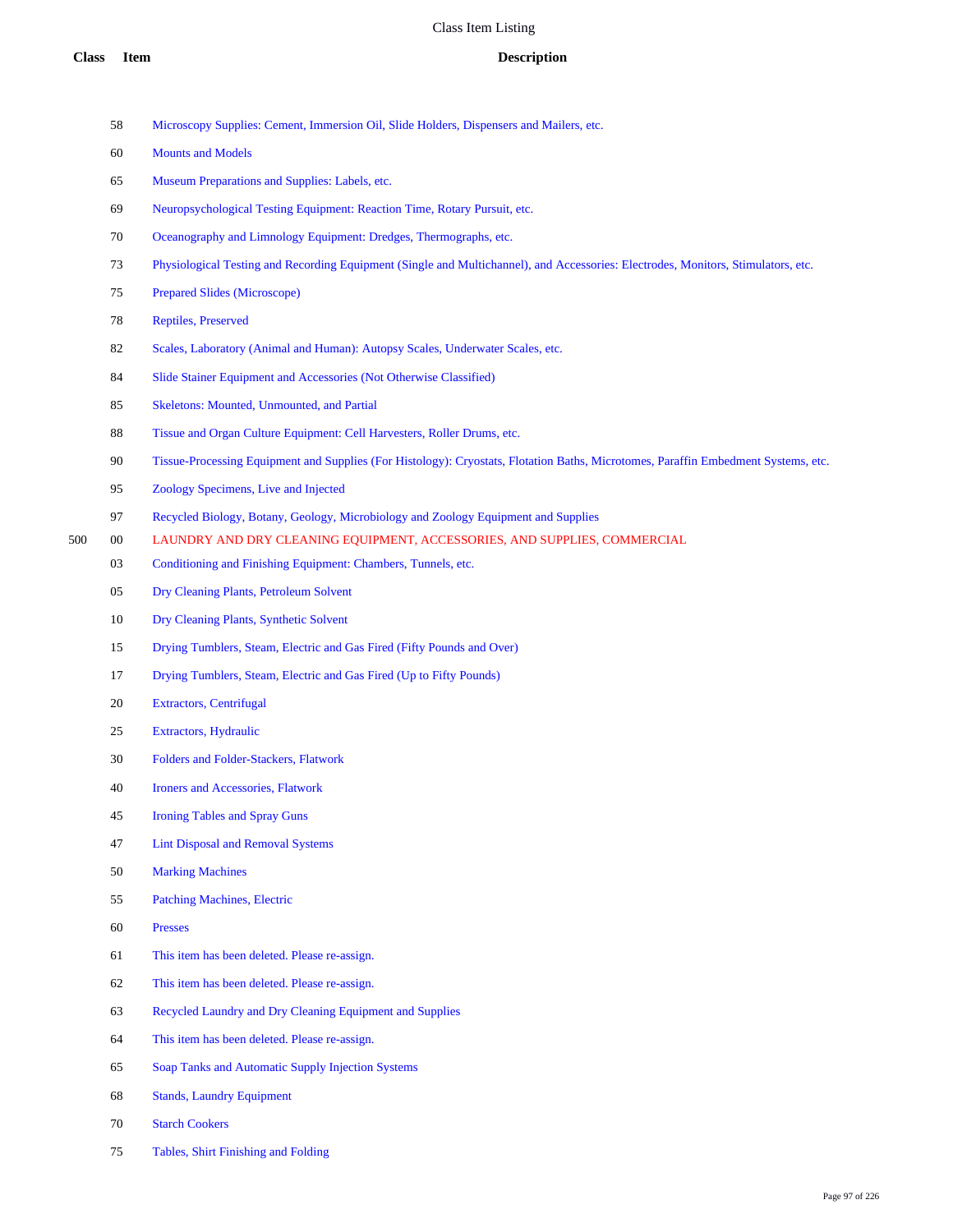|     | 87         | Washer Extractors (Rated Under 100 Pounds)                                                                        |
|-----|------------|-------------------------------------------------------------------------------------------------------------------|
|     | 90         | Washer Extractors (Rated at 100 Pounds and Over)                                                                  |
|     | 95         | <b>Washing Machines</b>                                                                                           |
|     | 97         | <b>Water Recovery System, Laundry</b>                                                                             |
| 505 | 00         | LAUNDRY AND DRY CLEANING COMPOUNDS, DETERGENTS, AND SUPPLIES                                                      |
|     | 09         | <b>Additives</b> , Rinse                                                                                          |
|     | 15         | Bluing, Inks, and Vat Dyes                                                                                        |
|     | 20         | Boron Compounds: Granulated Borax, Sodium Perborate, etc.                                                         |
|     | 25         | Chlorine and Peroxygen Bleaches, etc.                                                                             |
|     | 30         | <b>Chemicals (Not Otherwise Classified)</b>                                                                       |
|     | 33         | Detergents, Special Formula (For Removing Proteins, Tannin, and Other Soils)                                      |
|     | 35         | Detergents, Synthetic                                                                                             |
|     | 37         | Detergents, Synthetic, Germicidal                                                                                 |
|     | 40         | Dry Cleaning Materials: Detergents, Naphtha and Other Solvents, etc.                                              |
|     | 41         | Dry Cleaning Solvent Regeneration Materials: Activated Carbon (Absorbent Powder), Diatomite (Filter Powder), etc. |
|     | 42         | Dry Cleaning Supplies: Bone Scrapers, Spotting Brushes, Spotting Tools, etc.                                      |
|     | 47         | Fabric Softeners, Germicidal and Nongermicidal                                                                    |
|     | 57         | Laundry Alkalis: Sodium Hydroxide (Caustic Soda), Sodium Metasilicate, Sodium Orthosilicate, etc.                 |
|     | 63         | Paper Goods: Shirt Bands and Boards, etc.                                                                         |
|     | 68         | Paraffin Wax                                                                                                      |
|     | 70         | Recycled Laundry and Dry Cleaning Compounds, Detergents, Solvents and Soaps                                       |
|     | 73         | Sizing, Textile Finishing                                                                                         |
|     | 78         | Soaps: Bar, Chip, Flake, and Granular                                                                             |
|     | 80         | Soaps, Germicidal: Bar, Chip, Flake, and Granular                                                                 |
|     | 85         | Sours                                                                                                             |
|     | 88         | <b>Stain and Spot Remover (Fabric)</b>                                                                            |
|     | 90         | <b>Starches</b>                                                                                                   |
|     | 95         | Waxes and Cleaners (For Ironers, Presses, etc.)                                                                   |
| 510 | $00\,$     | <b>LAUNDRY TEXTILES AND SUPPLIES</b>                                                                              |
|     | ${\bf 08}$ | Aprons, Flatwork Ironer                                                                                           |
|     | 16         | <b>Asbestos Covers and Pads</b>                                                                                   |
|     | 20         | Bag Holders, Baskets, Carts, and Trucks                                                                           |
|     | 22         | Bags, Laundry, Cloth                                                                                              |
|     | 24         | Bags, Laundry, Water Soluble                                                                                      |
|     | 32         | Bags and Liners (For Bag Holders, Baskets, and Trucks)                                                            |
|     | 48         | <b>Belts and Feed Ribbons</b>                                                                                     |

- Covers and Cover Cloths
- Identification Pins, Tags, etc.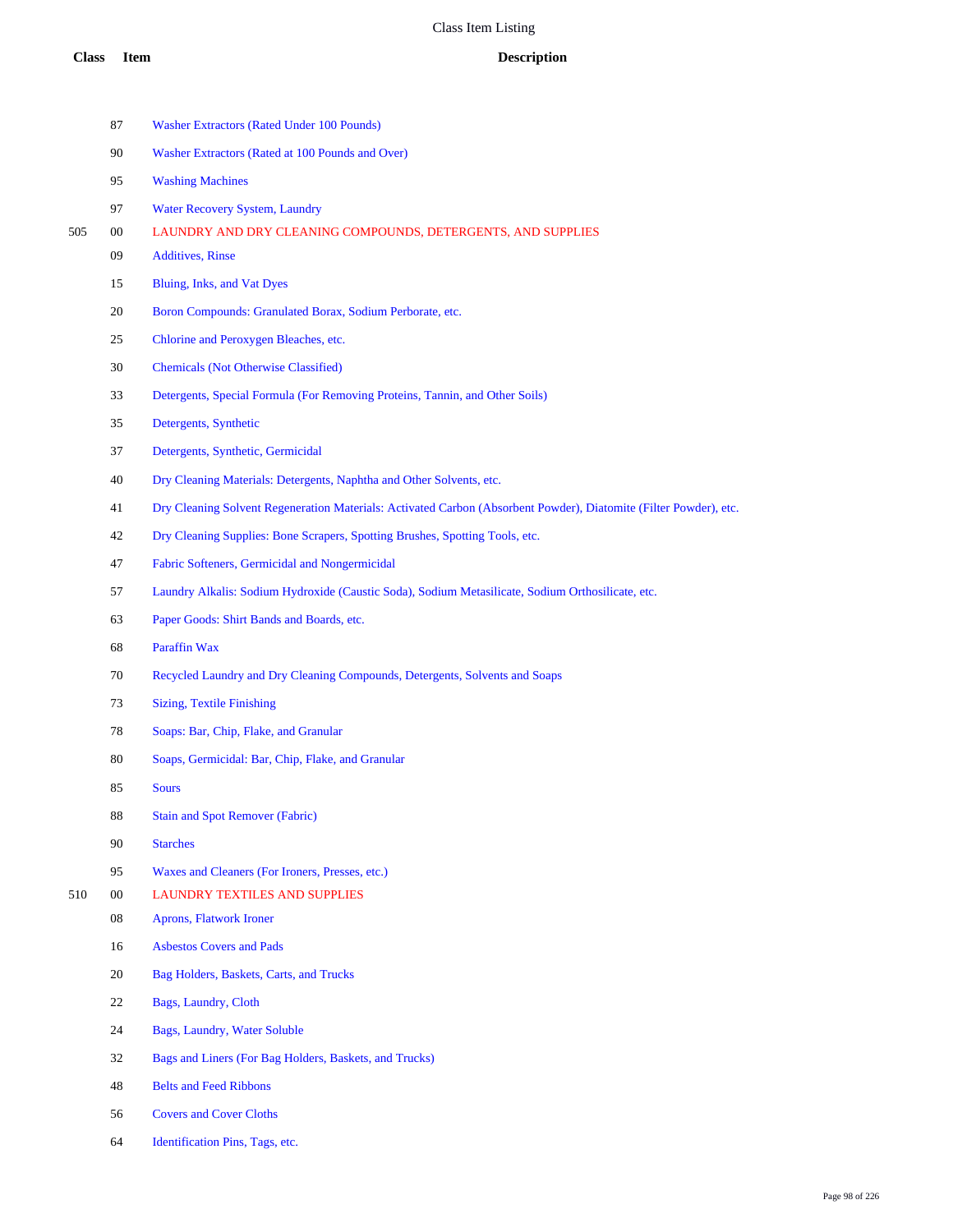|     | 72     | Net Pins                                                                                                  |
|-----|--------|-----------------------------------------------------------------------------------------------------------|
|     | 80     | Nets, Laundry                                                                                             |
|     | 83     | Pads and Padding                                                                                          |
|     | 85     | Press Pads, Metal                                                                                         |
|     | 88     | <b>Recycled Laundry Textiles and Supplies</b>                                                             |
|     | 90     | Slings, Laundry (For Conveyor Systems)                                                                    |
| 515 | $00\,$ | LAWN MAINTENANCE EQUIPMENT AND ACCESSORIES (SEE CLASS 020 FOR AGRICULTURAL TYPES)                         |
|     | 05     | Aerators, Pluggers, and Spikers                                                                           |
|     | 06     | Baggers and Catchers, Grass, Lawn Mower                                                                   |
|     | 07     | Blowers, Lawn, Power                                                                                      |
|     | 08     | Carts, Lawn                                                                                               |
|     | 10     | Edgers, Trimmers, and Weed Cutters                                                                        |
|     | 15     | Engines, Motors, and Parts (For Lawn Equipment)                                                           |
|     | 18     | Feeders, Root                                                                                             |
|     | 20     | Fertilizer Distributors, Lawn Type (See Class 020 for Commercial Distributors)                            |
|     | 23     | Gang Mowers for Lawns and Grounds, All Types                                                              |
|     | 24     | Garden Hand Tools (Not Otherwise Specified) (Including Sickles)                                           |
|     | 29     | Lawn and Grounds Equipment Rollover Protection (ROPS)                                                     |
|     | 30     | Lawn Mowers, Hand, Reel Type (Manual)                                                                     |
|     | 35     | Lawn Mowers, Power, Heavy Duty, Flail Type (See Class 020 For Highway Type)                               |
|     | 40     | Lawn Mowers, Power, Heavy Duty, Reel Type (See Class 020 For Highway Type)                                |
|     | 45     | Lawn Mowers, Power, Heavy Duty, Rotary Type (Incl. Self-Propelled Types) (See Class 020 For Highway Type) |
|     | 50     | Lawn Mowers, Power, Light Duty, Reel Type (For Yard Use)                                                  |
|     | 55     | Lawn Mowers, Power, Light Duty, Rotary Type (For Yard Use)                                                |
|     | 56     | Lawn Mowers, Riding Type (Incl. Parts)                                                                    |
|     | 59     | Pads, Kneeling, Lawn and Garden                                                                           |
|     | 60     | Pruners and Grass Clippers, Hand Type                                                                     |
|     | 63     | Recycled Lawn Equipment, Accessories and Supplies                                                         |
|     | 64     | Rollers, Lawn (Including Parts and Accessories)                                                           |
|     | 65     | Rakers and Combers, Lawn, Power                                                                           |
|     | 66     | Shears: Grass, Hedge, Lopping, Pruning, etc.                                                              |
|     | 67     | <b>Shredders and Screeners (For Conditioning Soil)</b>                                                    |
|     | 68     | Snowblowers and Snowthrowers, Tractor Mounted (For Lawns and Grounds)                                     |
|     | 69     | Snowblowers and Snowthrowers for Lawns and Grounds (Walk Behind)                                          |
|     | 70     | <b>Sod Cutters and Lifters</b>                                                                            |
|     | 75     | Spreaders, Broadcast, Fertilizer and Seed                                                                 |
|     | 80     | Sprinklers, Portable                                                                                      |
|     |        |                                                                                                           |

Sprinkler Systems and Parts, Lawn and Turf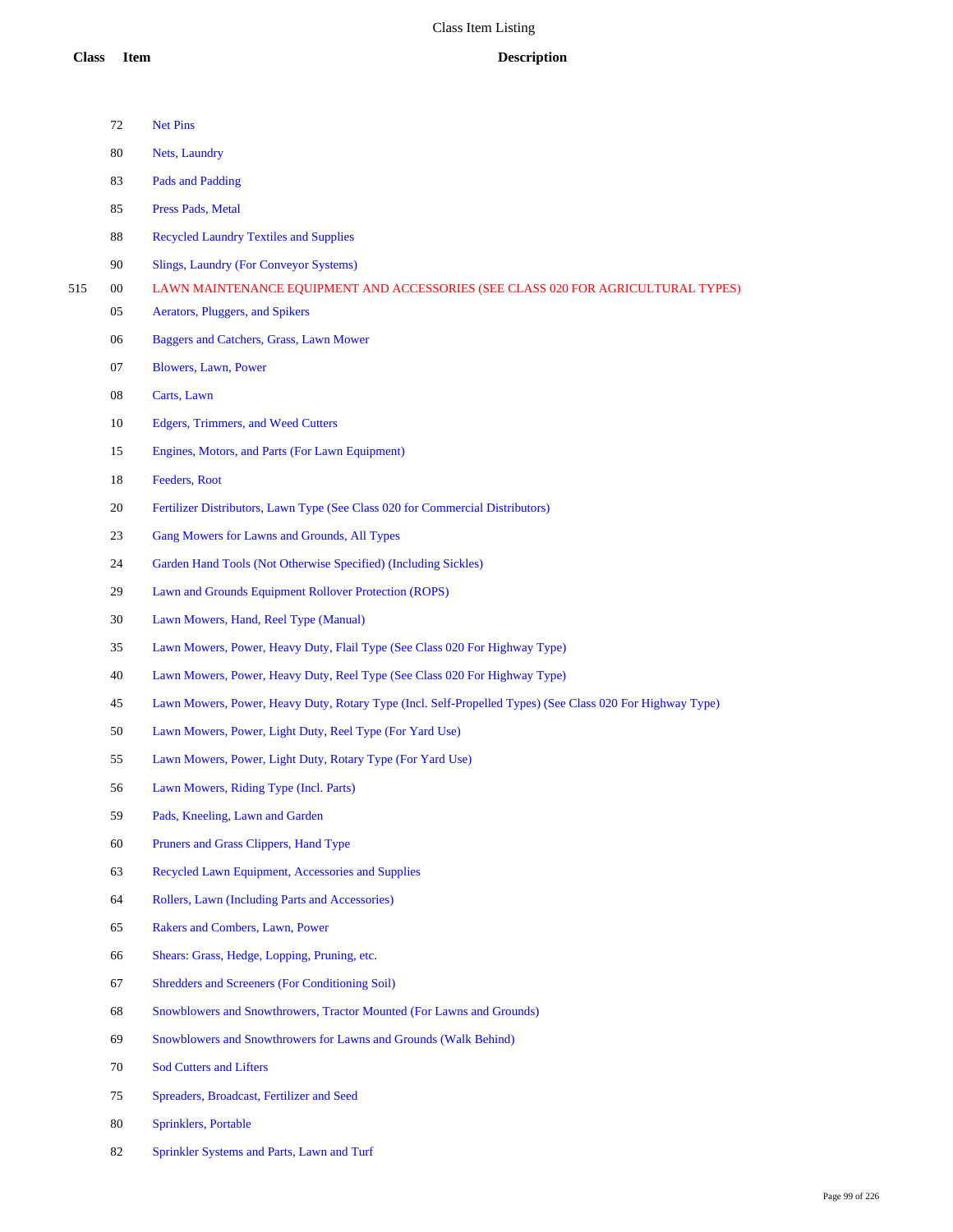- Tree Trimming and Pruning Equipment (Portable, Power Operated Not Saws)
- Vacuum Cleaners and Other Litter Pickup Devices: Lawn, Parking Area, Sidewalk, etc.
- This item has been deleted. Please re-assign.
- 00 LEATHER AND SHOE ACCESSORIES, EQUIPMENT, AND SUPPLIES
	- Beeswax
	- Blankets, Bags, Cinches, and Pads (Saddle)
	- Bottomfillers and Bottom Filler (For Cork See Class 010) Materials (For Shoe Manufacturing)
	- Box Toes
	- Cement, Adhesives, and Thinner (For Leather and Rubber)
	- Hand Tools, Leather Working
	- Harness Hardware
	- Harness, Leather
	- Heel and Toe Plates
	- Heel Braces
	- Heel Fillers, Grippers, Liners, Scaphoid Pads, etc.
	- Heels, Leather and Wood
	- Heels, Soles, and Strips, Polyethylene or Other Elastomer
	- Heels, Soles, and Strips, Composition
	- Heels, Soles, and Strips, Rubber
	- Heels, Soles, and Strips, Leather
	- Horse Collars and Reins, All Types
	- Ink and Brushes, Leather Working
	- Insoles and Counters, Shoe
	- Leather, Belt
	- Leather, Harness
	- Leather Leggings and Chaps
	- Leather, Shoe: Sole Bends, Split, and Upper
	- Leather Tanning and Finishing Equipment and Supplies
	- Leather Preparation, Repairing and Working Equipment
	- Lining, Base (Used in Shoe Manufacturing)
	- Lining, Shoe Tongue
	- Measurement Devices, Foot
	- Metal Eyelets (For Leather)
	- Nails, Tacks, and Wire, Shoe
	- Neat's-Foot Oil
	- Needles and Awls, Shoe Machine
	- Patching and Upper Shoe Machine
	- Pellets, Shoe Sole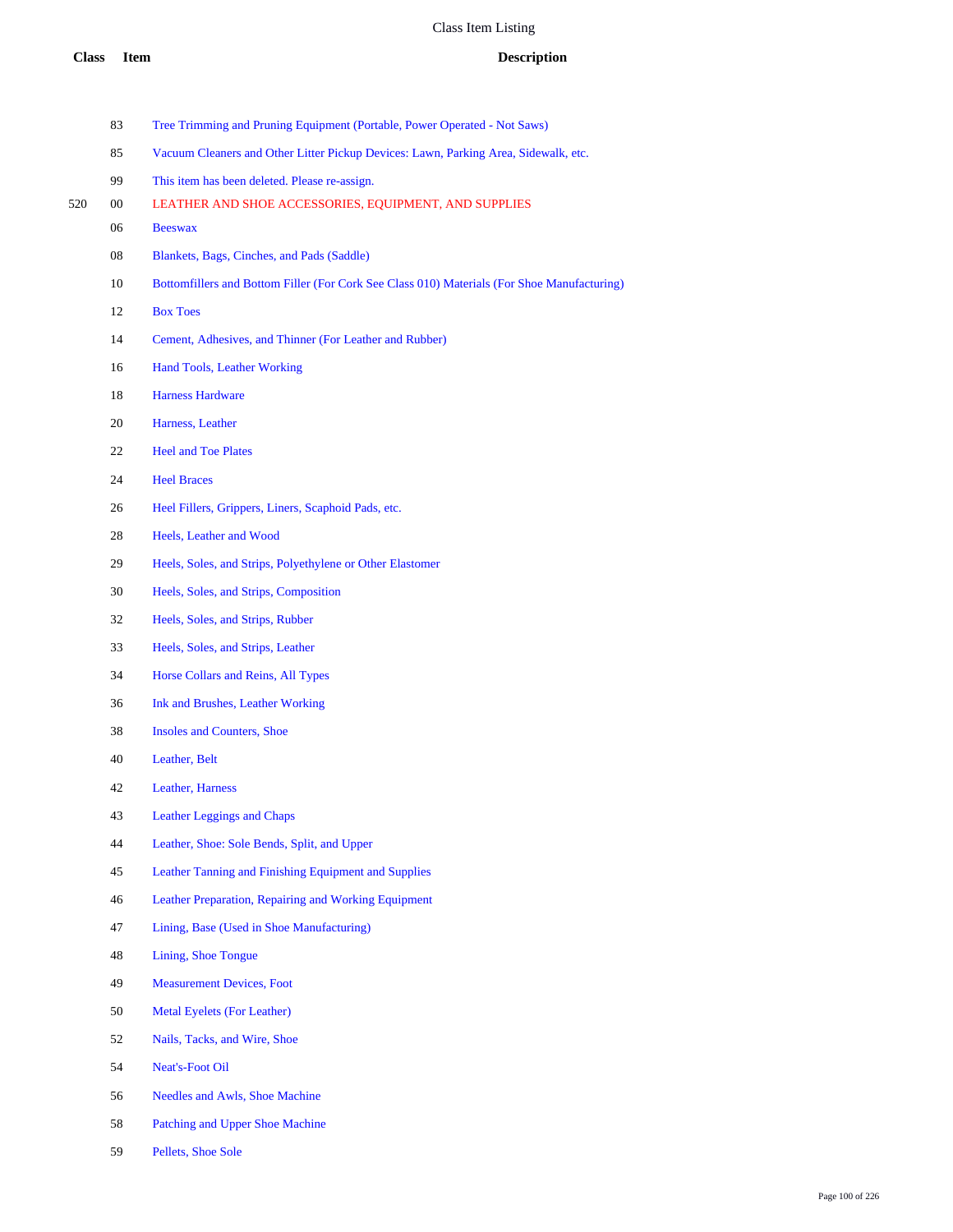- Polishes and Conditioners: Leather, Shoe, Boot, etc. (Incl. Dyes)
- Recycled Leather Products
- Saddles and Accessories
- Saddle Trees
- Shanks, Shoe, Steel and Fiber
- Shoe Lasts: Iron, Wood, and Plastic
- Shoe Repair Supplies: Beading, Belting, Cleats, Elastic, Pads, Piping, etc.
- Shoe Shine Brushes and Cloths
- Shoe Shine Machines, Electric
- Shoelaces, All Types
- Skins, Skivers, and Pelts (For Shoe Manufacturing)
- Soap, Saddle
- Stretchers, Shoe/Boot
- Stirrups, Saddle
- Taps, Shoe
- Thread, Shoe Stitching
- Wax, Stitching
- Welting, Shoe
- Wheel Covers, Cloth (For Shoe Manufacturing See Class 005 for Abrasives)
- 00 LIBRARY AND ARCHIVAL EQUIPMENT, MACHINES, AND SUPPLIES
	- Archival Storage Materials (Acid Free): Document Cases, Envelopes, File Folders, etc.
	- Binders, Covers, Jackets, Protectors, Sticks, etc. (For Books, Magazines, Newspapers, Pamphlets, Photographs, etc.)
	- Book Cards, Date Slips, Pockets, Protectors, etc.
	- Book Ends, Holders, Supports, etc.
	- Book Mending, Rebinding, and Repairing Supplies (See 590-68 for Binding Tape for Sewing Purposes)
	- Book Security Systems, Equipment, and Supplies
	- Books, Accession
	- Daters, Pencil and Band Type; and Supplies
	- Library Catalog Cards and Accessories: Cards, Guides, Protectors, Sorters, Trays, etc.
	- Library Forms, All Kinds: Circulation Record, Continuous, Strip, etc.
	- Library Labeling Supplies: Labels, Letters, Signals, etc.
	- Library Machines: Card Duplicators, Card Master Machines, Charging Machines, Pasting Machines, etc.
	- Library Supplies, Miscellaneous
	- Recycled Library Books, Equipment and Supplies
- 00 LUGGAGE, BRIEF CASES, PURSES AND RELATED ITEMS
	- Attache Cases
	- Back and Fanny Packs
	- Brief Cases, Brief Bags, and Portfolios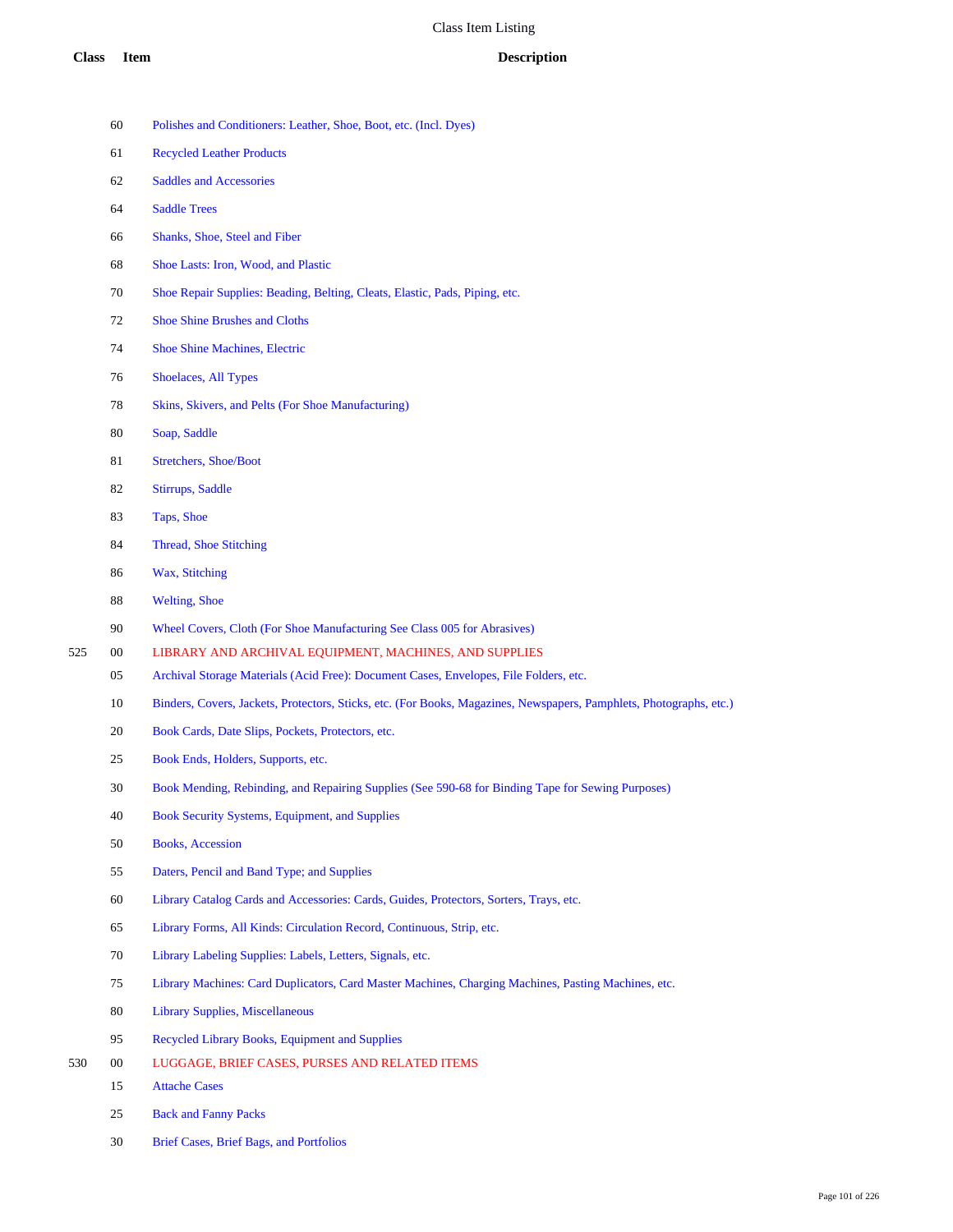- Business and Credit Card Holders, Binders, Folders, etc.
- Cases: Catalog, ID Card, Salesman's and Special
- Duffle and Tote Bags
- Luggage and Trunks
- Purses, Wallets, Key Cases, etc.
- Recycled Luggage, Brief Cases, and Purses
- Travel Kits and Accessories
- 00 LUMBER, SIDING, AND RELATED PRODUCTS
	- Asbestos Sheets, All Types (Except Insulation and Roofing)
	- Asbestos Siding, Flat
	- Blocking Wood
	- Bridge Timbers and Railroad Ties, Treated
	- Forms, Wood (See 210-13 and 755-73 for Concrete Forms)
	- Lumber, Cedar
	- Lumber, Cypress
	- Lumber, Fir
	- Lumber, Hardwood, All Kinds
	- Lumber, Parana Pine
	- Lumber, Poplar and Willow
	- Lumber, Redwood
	- Lumber, Softwood (SPF)
	- Lumber, Southern Pine, Laminated Structural Type
	- Lumber, Treated: Creosote, Penta, Wolmanized, etc.
	- Lumber, Treated: Fire Retardant
	- Lumber, Walnut
	- Lumber, White Pine
	- Lumber, Yellow Pine
	- Oriented Strandboard (OSB, Wafer Board)
	- Particleboard, All Types
	- Plastic Lumber and Related Products
	- Pressed Paper Sheets
	- Pressed Wood Sheets: Masonite, etc.
	- Pilings, Treated
	- Pipe Sticks, Wooden
	- Plywood, Softwood (SPF)
	- Plywood, Hardwood Type (Except Decorative and Plastic Faced)
	- Plywood Panels, Decorative, Prefinished
	- Plywood Panels, Decorative, Unfinished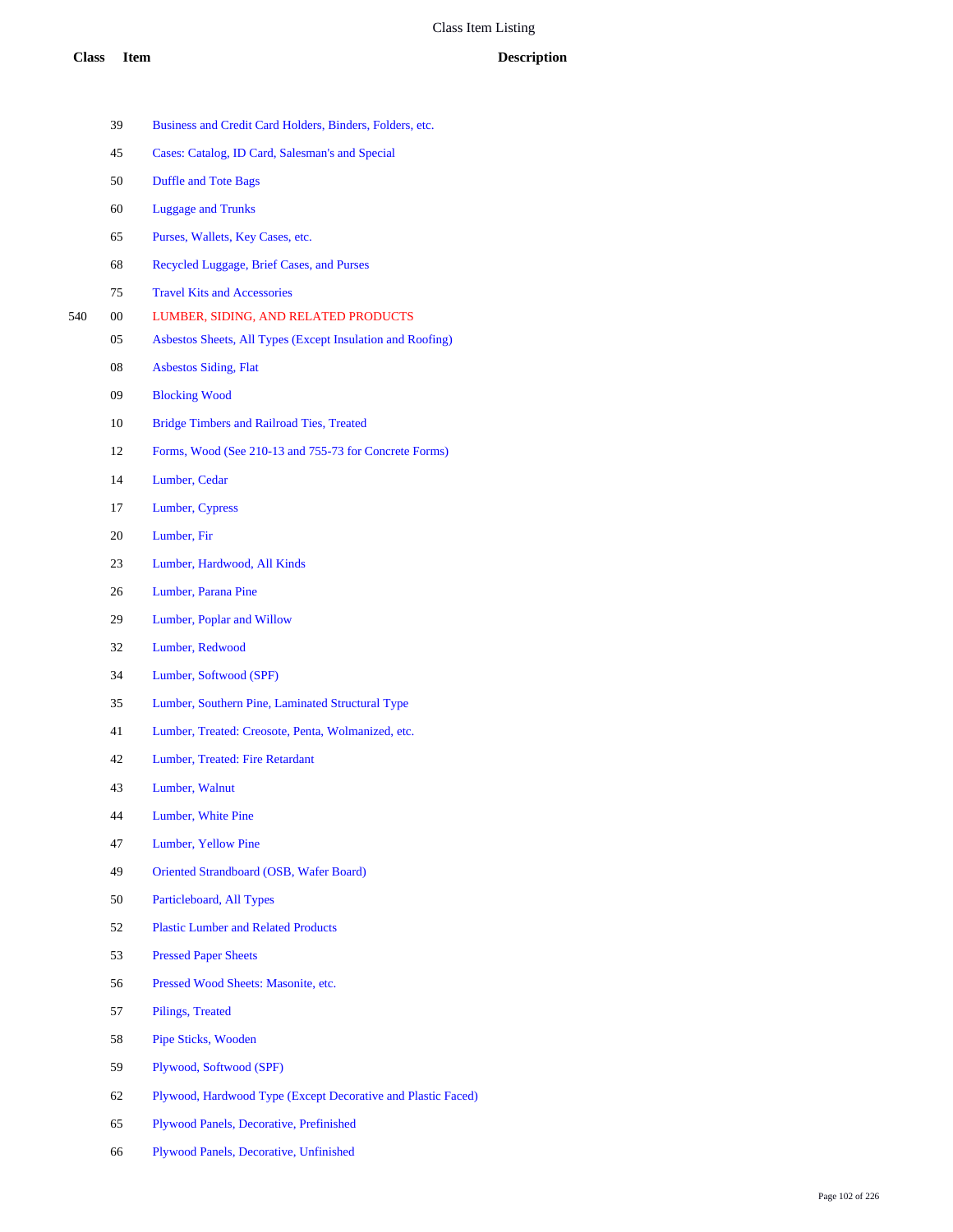- Plywood Panels, Plastic Faced (For Highway Signs, etc.)
- This item has been deleted. Please re-assign.
- Poles, Treated and Untreated
- Posts, Cedar
- Posts, Treated and Untreated (Including Wooden Guard Rail Posts See 570-28 for Metal Posts)
- Railings
- Recycled Lumber
- Sawdust and Shavings
- Wood and Lumber Products, Scrap or Waste
- Sheetrock and Accessories: Cement, Corners, Floating Compound, etc. (For Tape See Class 832) (Including Recycled Type)
- Shakes and Shims, Wood
- Siding, Prefinished Particleboard
- Siding, Vinyl Clad (Including Recycled Types)
- Siding, Wood, All Types
- Stakes: Engineers', Agricultural, etc.
- Structural Wood Products (Not Otherwise Classified): Beams, Framing Lumber, Planks, Joists, etc.
- Timbers, Construction Type (Laminated, Treated and Untreated)
- Underlayment
- Veneers, All Kinds
- Wood Bi-Products (Not Otherwise Classified)
- Wood, Fire
- This item has been deleted. Please re-assign.
- 00 MACHINERY AND HARDWARE, INDUSTRIAL
	- Bits, Dies, Reamers, Taps, etc. (For Stationary Power Tools)
	- Broaching Machines and Tools
	- Blades, Power Saw, Stationary: Circular and Reciprocating
	- Bushings, Machinery (Not Otherwise Classified)
	- Chain Hoists and Cable Lifts
	- Can Crusher, Industrial (Paint, etc.)
	- Can Puncturing and Biofiltration Unit, Aerosol
	- Chain Saws
	- Coating Machines, All Types
	- Compactors, Trash, Industrial, Stationary (See 045 and 165 for Other Types)
	- Compressors, Gas (All Types)
	- Contaminated Air and Vapor Treatment Equipment
	- Contaminated Soil Treatment Equipment
	- Drills, Stationary, Air Powered: Arbor, Press, etc.
	- Drills, Stationary, Electric Powered: Arbor, Press, etc.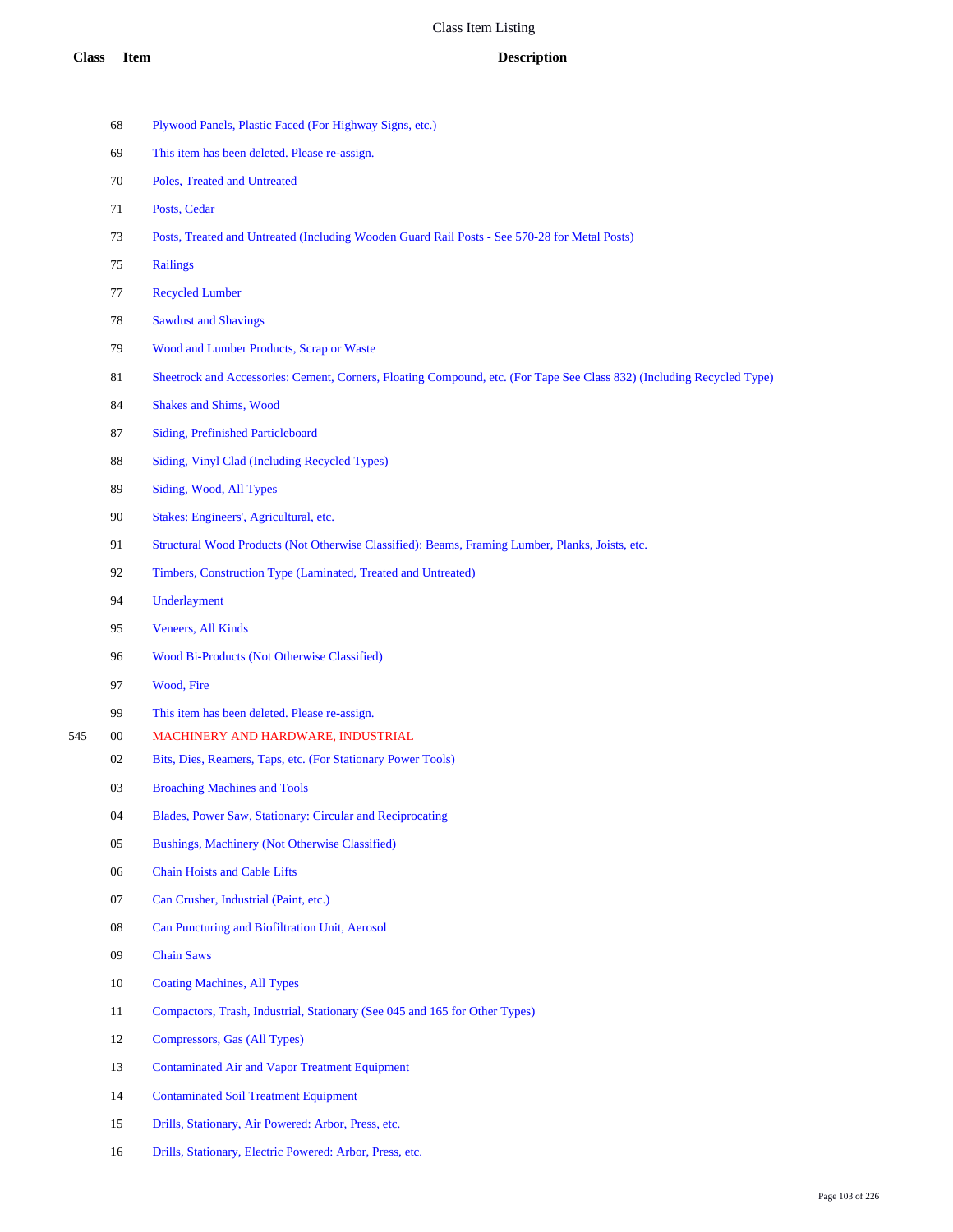- Drills, Stationary, Hydraulic Powered: Arbor, Press, etc.
- Gin Machinery
- Exploration Equipment (Not Otherwise Classified)
- Filtering Equipment and Machinery
- Grinders and Buffers: Bench, Portable, and Stand
- Heat Treating and Tracing Equipment, Parts and Accessories (Electric)
- Impact Tools, Air Powered (Not Road Building)
- Impact Tools, Electric Powered (Not Road Building)
- Impact Tools, Hydraulic Powered (Not Road Building)
- Industrial Type Steam and High Pressure Water Cleaning Equipment, Accessories and Supplies
- Jacks, Industrial: Hydraulic, Screw, and Track
- Industrial Compressors, All Types (Not Otherwise Classified)
- Industrial Commercial and Professional Equipment and Supplies (Not Otherwise Classified)
- Key Duplicating Machines, Accessories and Parts
- Industrial and Construction Machinery, Equipment, Components and Parts (Not Otherwise Classified)
- Lathe, Metalworking, Accessories and Supplies
- Lathe, Woodworking
- Lumber Equipment, Not Otherwise Classified (Including Mills, Processing Machines, etc.)
- Lifts, Platform, Telescoping and Laterally Powered (Incl. Capstans)
- Machines, Roofing: Roof Scratchers, Rotary Spudders, etc.
- Machine Work Station Center and Components (Incl. Tool Changing, Transfer, and Way-Type Machines)
- Masonry Saws and Blades (See Class 755 for Road and Highway Concrete Saws)
- Metal Electroplating Machine, Accessories & Supplies
- Manufacturing and Processing Equipment (Not Otherwise Classified)
- Metalworking Machines and Tools, (Not Itemized Herein), Portable and Stationary
- Mills, Iron and Steel
- Mining Machinery and Equipment (See 545-51 for Oil and Gas Equip.)
- Milling Machines
- Motors and Engines (Including Parts), Industrial, All Types (Not Automotive, Lawn or Marine)
- Oil and Gas Machinery and Equipment (Drilling Rigs, etc.)
- Oil Spillage Containment, Purification, and Recovery Equipment
- Ovens, Industrial Process and Heat Cleaning
- Planers, Electric
- Pollution Detection and Control Equipment (Other Than Oil Spill)
- Post Straighteners and Pullers, Hydraulic
- Posthole Diggers and Earth Drills, Powered, Portable
- Presses, All Capacities (Not Wastepaper or Other Paper Material)
- Production Type Impregnation Equip. (Not for Clothing Impregnation)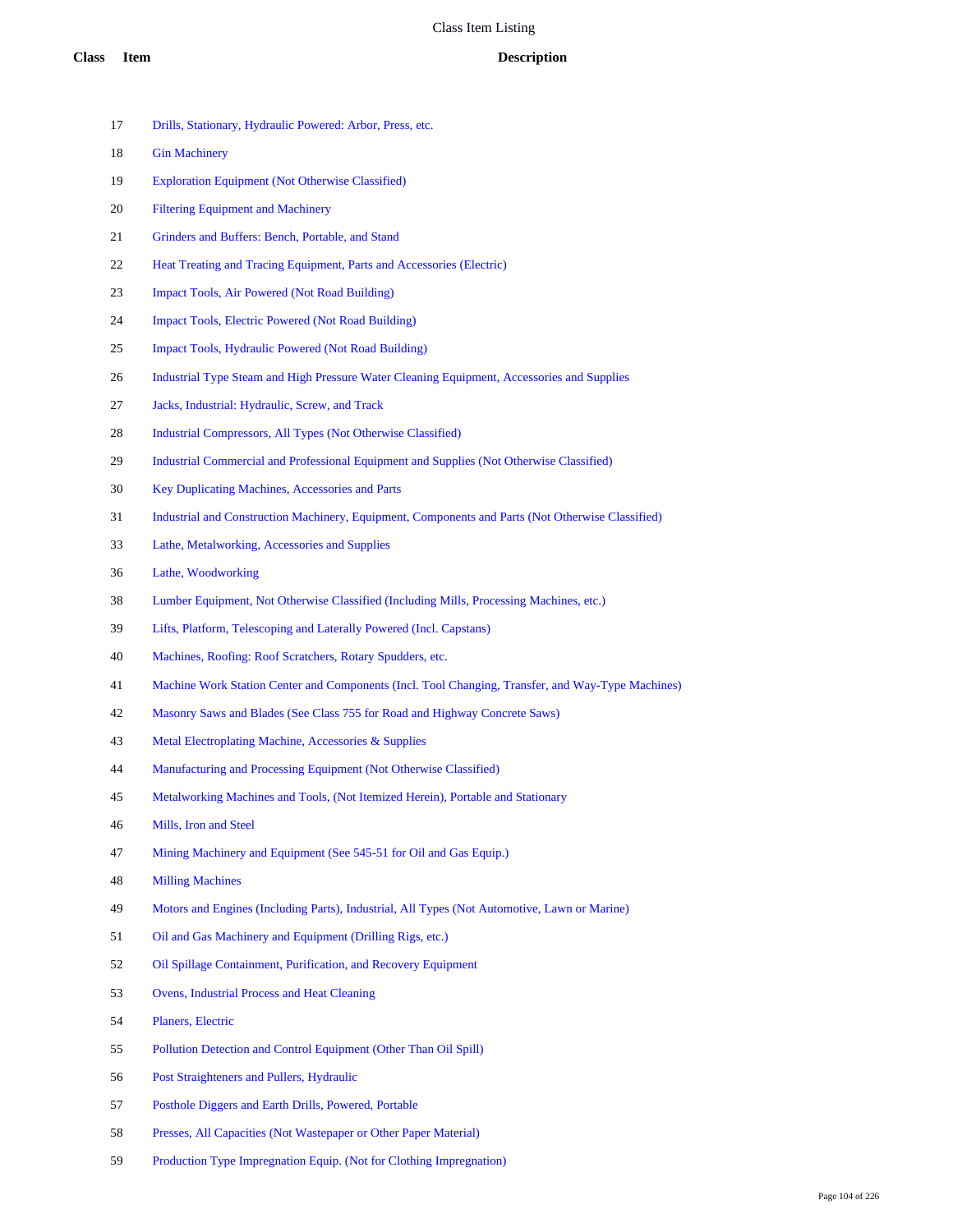- Presses, Wastepaper or Other Material (Not Automotive or Printing)
- Refuse/Garbage Burning Equipment
- Router, Air/Pneumatic
- Router, Electric
- Rubber Processing and Working Equipment
- Salt Brine Production Equipment
- Sandblasting Equipment and Accessories
- Sanders, Bench or Portable: Belt, Disc, and Finishing
- Saws, Stationary, Powered: Band, Bench, Electric, Scroll, Radial Arm, Table, Veneer, etc. (See 755-65 for Concrete Saws)
- Soil Measuring Equipment (Not Otherwise Classified)
- Spindle Centering Machine, Single
- Shapers and Jointers, Wood
- Springs, Coil and Leaf (Industrial)
- Shield, Trench (Worker Protection)
- 81 Sharpeners: Lawn Mower, Saw, etc.
- Shredder, Metal/Wood
- Shredder, Aerator, and Composter for Sludge
- Shears, Metal, Electric
- Tire Shredder
- Trowler, Concrete, Engine Driven
- Windmills and Parts
- Vacuum Cleaners and Dust Collectors for Hazardous Material
- Vapor Extraction Equipment, Soil
- Woodworking Machines and Tools (Not Otherwise Classified), Portable and Stationary
- Wash System, Three-Stage, Industrial, Stainless Steel
- Water Distillation Equipment, Marine and Industrial
- Wire Dispenser Fabrication Equip., Communication
- Tunneling Equipment
- Recycled Machinery and Hardware, Industrial
- Water Well Drilling Equipment
- 00 MARKERS, PLAQUES AND TRAFFIC CONTROL DEVICES
	- Beads, Glass, Sign and Stripe
	- Beam and Barrier Handling Equipment
	- Bridge and Railroad Crossing Gates
	- Buttons, Delineators, Reflectors, etc., Reflectorized
	- Cameras, Red Light (See Class 655 for other types)
	- Cement and Adhesives for Traffic Control Markers
	- Clamps and Bolts, U-Type, Large (For Highway Signs)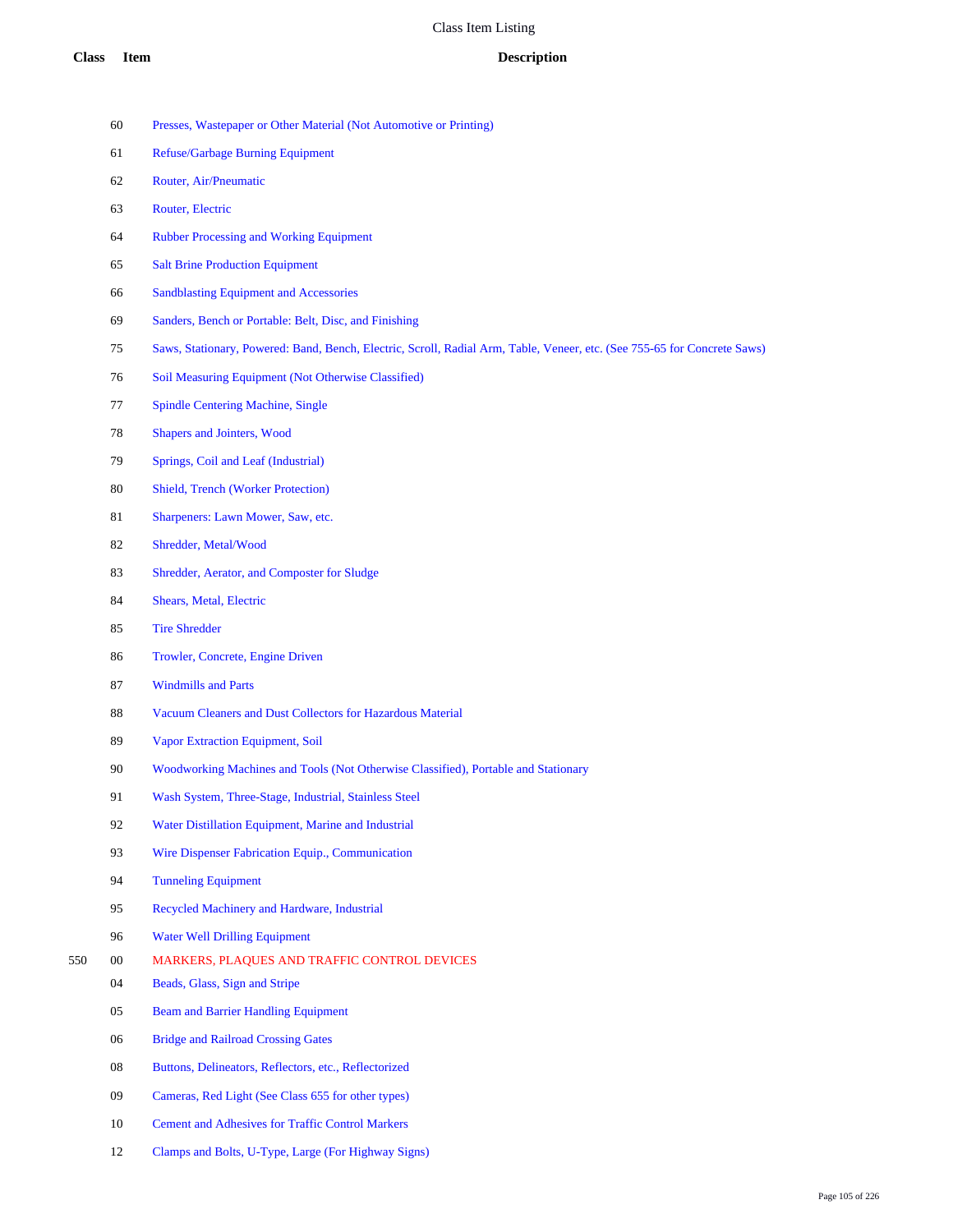- Early Warning System, Engine Powered, Trailer Mounted (Or for Truck Mounting)
- Encapsulant, Traffic Loop Detector
- Flares and Fuses
- Gaskets, Traffic Markers and Dividers
- Highway Pass and No-Pass Zone Determination Devices and Equipment
- Markers, Plaques, Placards and Tablets: Dedicational, Historical, Informational, etc.
- Markers, Survey and Right-Of-Way
- Markers, Traffic, Ceramic: Jiggle Bars, etc.
- Markers, Traffic, Concrete
- Markers, Traffic, Metal
- Markers, Traffic, Fiberglass
- Markers, Traffic, Plastic and Rubber
- Marking Compound (Thermoplastic), and Marking Powder
- Parking Meters and Area Control Equipment
- Posts, Flexible (For Delineator Markers)
- Safety Barriers, Traffic, Mobile: Energy Absorption Systems, Impact Attenuators (Crash Barriers), etc.
- Safety Barriers, Traffic, Stationary: Energy Absorption Systems, Impact Attenuators (Crash Barriers), etc.
- Sheeting, Reflectorized (For License Plates)
- Sheeting, Reflectorized (General) (See 801-49 for Reflective Sign Material)
- Signal Torches, Kerosene
- Stripes and Legends, Plastic, Prefabricated, Reflective (Including Pavement Marking Tape) (See 832-48 for Marking Tape other than for Pavement)
- Traffic Cones, Lane Markers, and Barricades (Portable)
- Traffic Control Devices, Non-Electric (Including Rumble Strips, etc.)
- Traffic Controls and Equipment, Electric Systems
- Traffic Controls and Equipment, Electric Parts
- Traffic Counters, Monitors, and Accessories
- Traffic Devices, Markers, Plaques, etc. Recycled
- Traffic Signal Poles, Standards, and Brackets
- Traffic Signals and Equipment, Electric Systems
- Traffic Signals and Equipment, Electric Parts
- 90 Transportation Systems, Intelligent (An automated information system which provides traffic management, communications, and analysis of data as a minimum)
- Vehicle Detectors
- Vehicle Identification Systems, Automated
- Warning Devices, Telescoping or Fold Up Type; and Accessories
- Warning Lights, Flashers, and Flashing Arrow Boards (See Class 285-76 for Streetlights and Standards)
- This item has been deleted. Please re-assign.
- This item has been deleted. Please re-assign.
- 00 MANUFACTURING COMPONENTS AND SUPPLIES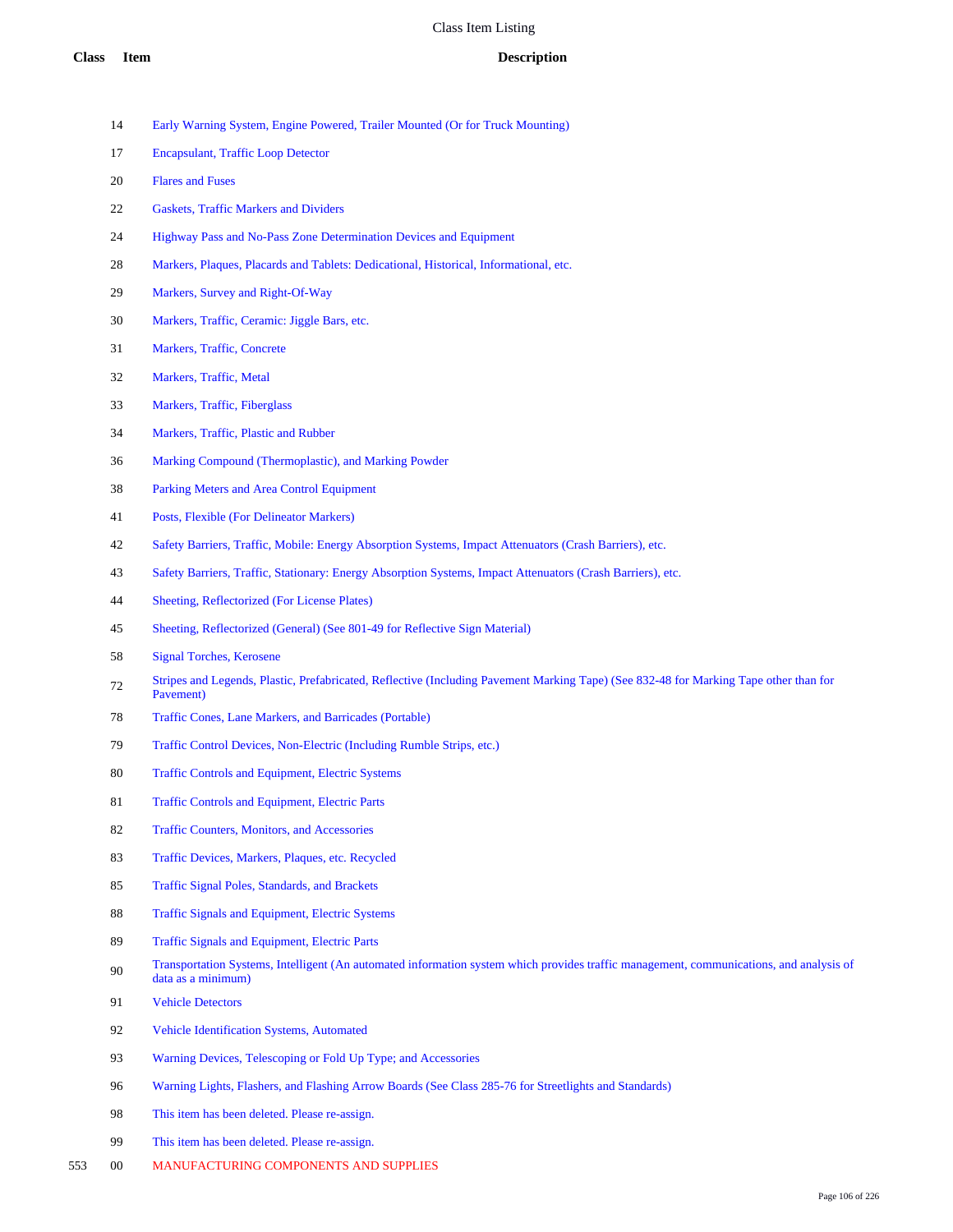|     | 30     | Components, Manufacturing (Stamped, Formed, Welded)                |
|-----|--------|--------------------------------------------------------------------|
|     | 40     | Extrusions (Cold, Impact, Profile)                                 |
|     | 43     | Forgings (Closed Die, Drop, Impression Die, Open Die, Rolled Ring) |
|     | 45     | Hardware, Manufacturing (Not Otherwise Classified)                 |
|     | 51     | Machine-made Parts (Metal, Non-Metal, Screw, etc.)                 |
|     | 52     | <b>Metal Components (Ferrous and Non-Ferrous)</b>                  |
|     | 54     | Moldings (Blow, Injection, Reaction, Vacuum)                       |
|     | 66     | Raw Materials, Paper (Pulp, etc.)                                  |
|     | 75     | <b>Shells and Casings (Plastic, Metal, Steel)</b>                  |
|     | 95     | <b>Recycled Manufacturing Components and Supplies</b>              |
| 555 | $00\,$ | METAL, PAPER, AND PLASTIC STENCILS AND STENCILING DEVICES          |
|     | 10     | <b>Stencil Board and Paper, Precut</b>                             |
|     | 20     | Stencil Board and Paper, Rolls and Sheets                          |
|     | 30     | <b>Stencil Cutting Machine</b>                                     |
|     | 40     | Stenciling Supplies: Brushes, Inks, etc.                           |
|     | 50     | <b>Stenciling Rollers</b>                                          |
|     | 70     | Stencils, Metal Adjustable, Stock                                  |
|     | 80     | Stencils, Metal (Not Cut)                                          |
|     | 90     | Stencils, Metal (Precut)                                           |
|     | 92     | Stencils, Plastic (Pre-Cut)                                        |
|     | 95     | <b>Recycled Stencils and Stenciling Devices</b>                    |
| 556 | $00\,$ | <b>MASS TRANSPORTATION - TRANSIT BUS</b>                           |
|     | 10     | Coach, Transit (Articulated)                                       |
|     | 15     | Coach, Transit (Double Door)                                       |
|     | 20     | Coach, Transit (Electric)                                          |
|     | 30     | Coach, Transit (Mini) Conventional                                 |
|     | 40     | Coach, Transit (Mini) Handicapped                                  |
|     | 50     | Coach, Transit (Single Door, under 35 feet)                        |
|     | 60     | Coach, Transit (Touring) Conventional                              |
|     | 70     | Coach, Transit (Touring) Custom                                    |
|     | 85     | Trolley, Transit, Rubber Tired (Compressed Natural Gas)            |
|     | 86     | Trolley, Transit, Rubber Tired (Diesel Powered)                    |
|     | 87     | Trolley, Transit, Rubber Tired (Electric)                          |
| 557 | $00\,$ | <b>MASS TRANSPORTATION - TRANSIT BUS ACCESSORIES AND PARTS</b>     |
|     | 05     | Air Conditioning, Heating and Ventilation                          |
|     | 10     | Axles, Including Suspension, Springs, Shocks, Struts, etc.         |
|     | 15     | Body Panels, Frames, Trim, and Parts                               |
|     |        |                                                                    |

- Brake Parts/Linings
- Communications Equipment and Accessories, Transit Bus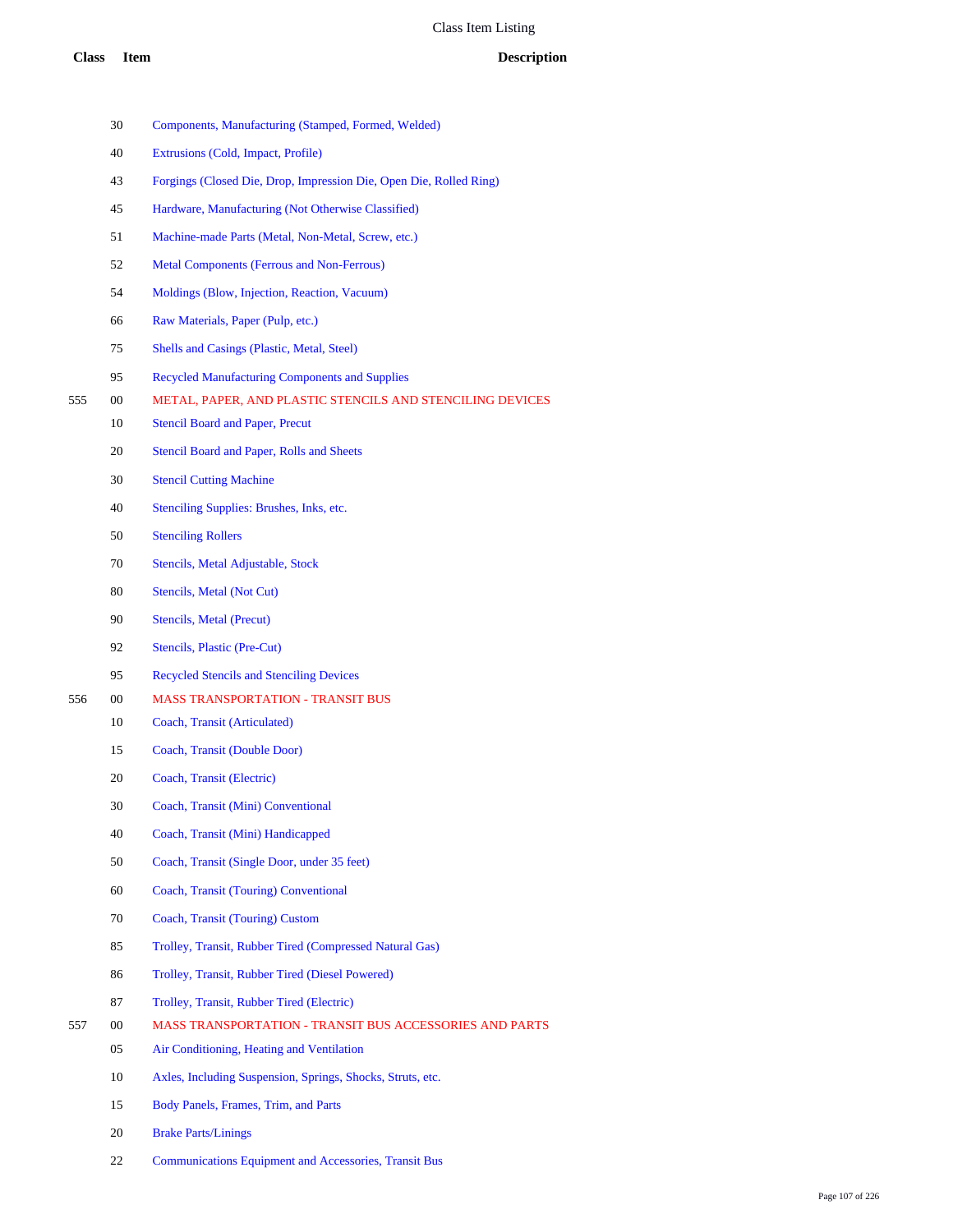|     | 23     | <b>Cooling System Parts and Accessories</b>                     |
|-----|--------|-----------------------------------------------------------------|
|     | 25     | Electrical Accessories and Parts (Not Lighting)                 |
|     | 30     | <b>Engines, Complete</b>                                        |
|     | 32     | <b>Exhaust System Parts and Accessories</b>                     |
|     | 33     | <b>Engine Parts</b>                                             |
|     | 34     | Filters: Air, Fuel, Oil, etc.                                   |
|     | 35     | <b>Floors, Matting</b>                                          |
|     | 36     | <b>Fuel System Parts and Accessories</b>                        |
|     | 37     | <b>Gauges and Meters (Including Speedometers)</b>               |
|     | 38     | <b>Hubodometers</b>                                             |
|     | 40     | Glazing/Mirrors (Including Window, Door and Windshield Glass)   |
|     | 44     | <b>Insulation, Transit Bus</b>                                  |
|     | 50     | Lamps/Lighting, Lens, and Signals, Interior and Exterior        |
|     | 52     | Lubricating Systems and Parts (See 557-34 for Filters)          |
|     | 53     | <b>Power and Drive Train Components and Parts (Transit Bus)</b> |
|     | 54     | Radiators, Heater Cores, etc.                                   |
|     | 55     | <b>Reflectors</b>                                               |
|     | 56     | <b>Recycled Transit Bus Accessories and Parts</b>               |
|     | 60     | <b>Seating and Upholstery</b>                                   |
|     | 62     | Signage, Advertising Type (Interior and Exterior)               |
|     | 63     | <b>Signage, Destination/Route</b>                               |
|     | 64     | <b>Stanchions and Grab Rails</b>                                |
|     | 65     | <b>Steering Components and Parts</b>                            |
|     | 70     | Tanks: Air, Fuel, Water                                         |
|     | 75     | <b>Transmissions, Complete</b>                                  |
|     | 78     | <b>Transmission Parts</b>                                       |
|     | 80     | <b>Undercarriage/Frame (Including Alignment Parts)</b>          |
|     | 85     | <b>Wheels, Parts, and Accessories</b>                           |
|     | 90     | <b>Wheelchair Lifts and Accessories</b>                         |
|     | 92     | Windows and Doors Including Parts and Accessories               |
|     | 93     | Windshield Wipers, Washers, Parts and Accessories               |
| 558 | $00\,$ | <b>MASS TRANSPORTATION - RAIL VEHICLES AND SYSTEMS</b>          |
|     | 14     | Car Dumper System Including Electronics and Controls            |
|     | 20     | <b>Freight Cars</b>                                             |
|     | 30     | <b>Locomotives</b> , Diesel                                     |
|     | 35     | Locomotives, Electric                                           |
|     |        |                                                                 |

- Monorail System, Accessories, and Parts
- Passenger Cars, Light (Self-Propelled)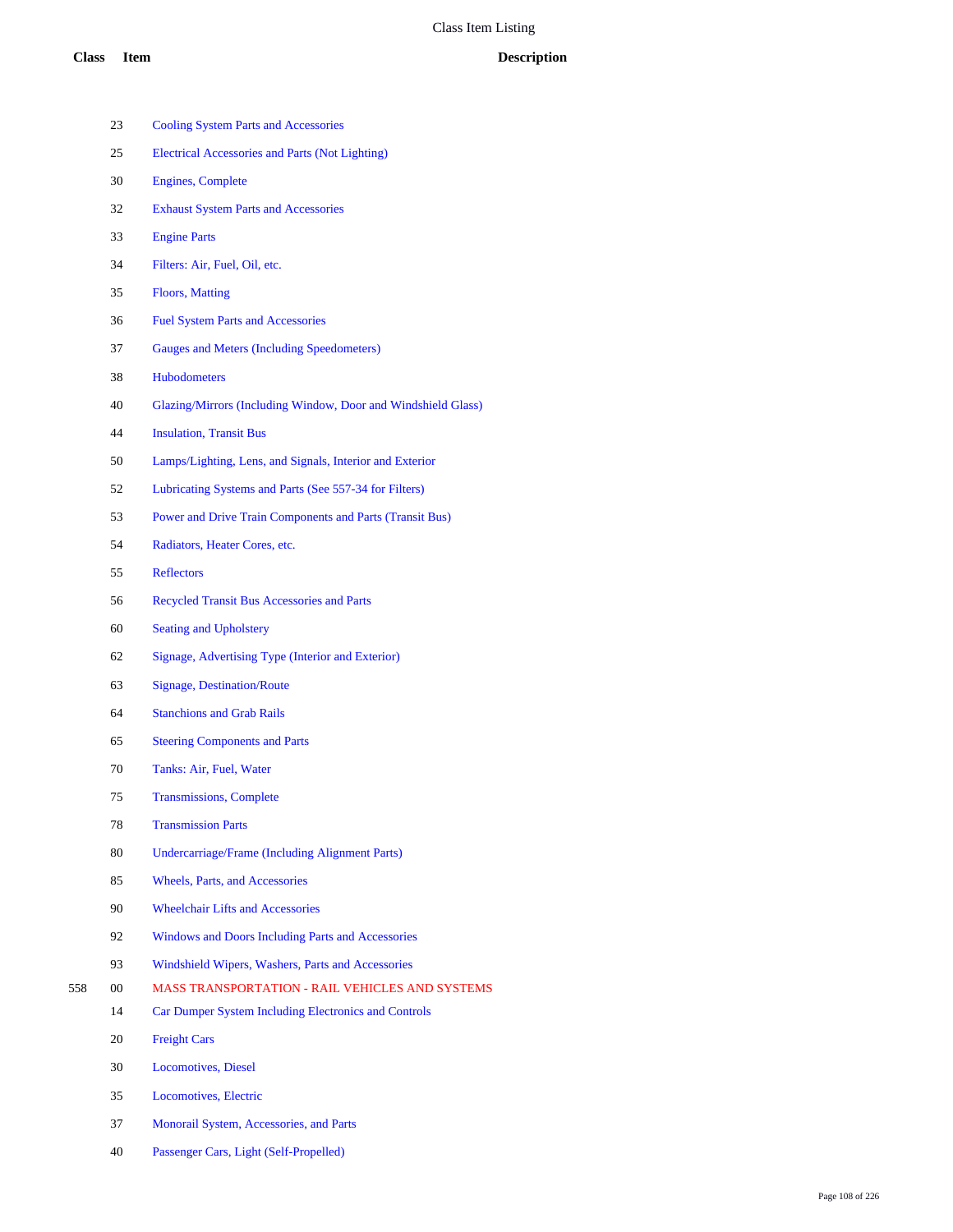|     | 45     | Passenger Cars, Light (Non-Powered)                                            |
|-----|--------|--------------------------------------------------------------------------------|
|     | 50     | Passenger Cars, Heavy (Self-Propelled)                                         |
|     | 55     | Passenger Cars, Heavy (Non-Powered)                                            |
|     | 70     | Specialized Vehicles (Self-Propelled) (Rail Car Movers, etc.)                  |
|     | 75     | <b>Specialized Vehicles (Non-Powered)</b>                                      |
|     | 85     | <b>Trolleys, Accessories, and Parts</b>                                        |
| 559 | $00\,$ | <b>MASS TRANSPORTATION - RAIL VEHICLE PARTS AND ACCESSORIES</b>                |
|     | 05     | Air Conditioning, Heating and Ventilation (Including Defrosters and Defoggers) |
|     | 10     | <b>Body Panels, Frames, and Parts</b>                                          |
|     | 12     | <b>Bogie Assemblies</b>                                                        |
|     | 15     | <b>Brake Systems</b>                                                           |
|     | 17     | <b>Brushes, Carbon</b>                                                         |
|     | 19     | Communications Equipment and Accessories, Train                                |
|     | 20     | <b>Couplers</b>                                                                |
|     | 23     | Crossing Equipment and Accessories, Railroad (Including Crossing Signs)        |
|     | 25     | <b>Current Collecting Systems</b>                                              |
|     | 30     | <b>Door Operators</b>                                                          |
|     | 31     | <b>Doors and Windows</b>                                                       |
|     | 35     | <b>Drive Motors and Accessories</b>                                            |
|     | 40     | Electrical Accessories and Parts (Not Lighting)                                |
|     | 45     | Glazing/Mirrors (Incl. Window, Door and Windshield Glass)                      |
|     | 46     | <b>Governors and Speed Regulators</b>                                          |
|     | 47     | <b>Heaters, Train Track</b>                                                    |
|     | 48     | Hubodometers, Rail Car                                                         |
|     | 49     | Hydraulic Systems, Rail Car                                                    |
|     | 51     | <b>Insulation</b> , Train                                                      |
|     | 55     | Lamps/Lighting, Interior and Exterior                                          |
|     | 57     | Lubricators, Train Track                                                       |
|     | 59     | Recycled Rail Vehicle Accessories and Parts                                    |
|     | 60     | <b>Reflectors</b>                                                              |
|     | 65     | <b>Seating and Upholstery</b>                                                  |
|     | 67     | <b>Shock Absorbers, Rail Vehicles</b>                                          |
|     | 70     | Signage (Incls. Destination, Routing and Advertising)                          |
|     | 71     | <b>Signals and Accessories, Train</b>                                          |
|     | 74     | <b>Stanchions and Grab Rails</b>                                               |
|     | 75     | Special Parts (Not Otherwise Identified)                                       |
|     | 76     | <b>Switch Stands</b>                                                           |

Tools, Railroad (Power)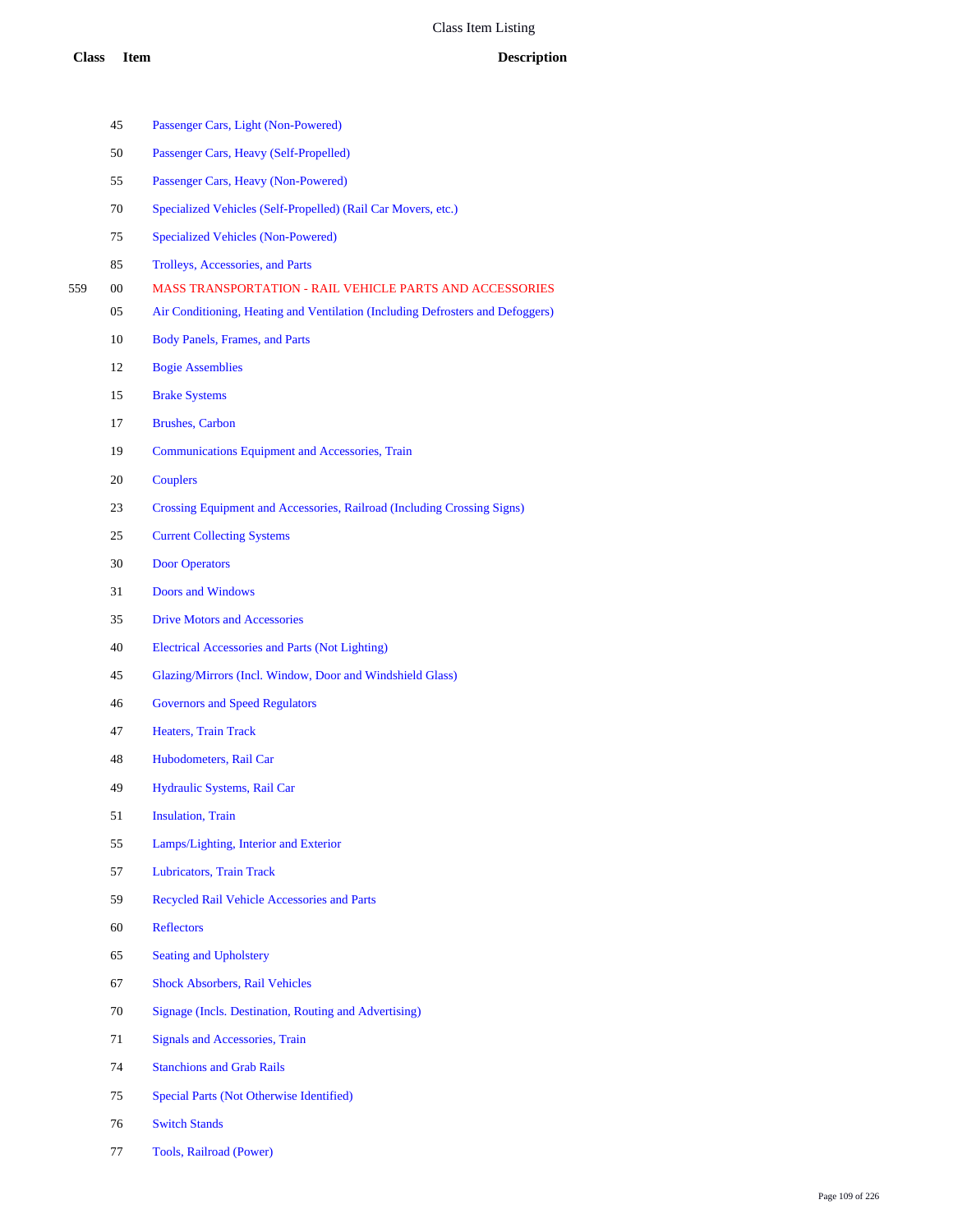|     | 78 | Tools, Railroad (Non Power)                                                                     |
|-----|----|-------------------------------------------------------------------------------------------------|
|     | 79 | Track Hardware (Plates, Joint Bars, Spikes, Clips, Bolts, Nuts, etc.) (See Class 570 For Rails) |
|     | 80 | <b>Traction Power</b>                                                                           |
|     | 90 | <b>Wheel and Axle Assemblies</b>                                                                |
|     | 91 | <b>Wheel Truing Equipment and Accessories</b>                                                   |
|     | 94 | Windshield Wipers, Parts and Accessories                                                        |
| 560 | 00 | MATERIAL HANDLING, CONVEYORS, STORAGE EQUIPMENT AND ACCESSORIES                                 |
|     | 01 | <b>Cargo Handling Equipment</b>                                                                 |
|     | 02 | Carts, Industrial, All Kinds (Except Gas and Hospital)                                          |
|     | 03 | Conveying Systems, Food Processing                                                              |
|     | 05 | Conveyor Accessories (Not Otherwise Classified)                                                 |
|     | 06 | <b>Conveyor Line Boosters, Powered</b>                                                          |
|     | 09 | <b>Conveyor Systems, Overhead</b>                                                               |
|     | 12 | <b>Conveyors and Hoists, Laundry Handling</b>                                                   |
|     | 15 | Conveyors, Belt Type: Canvas, Metal, and Rubber                                                 |
|     | 18 | Conveyors, Bucket Type (Not Road Building)                                                      |
|     | 21 | Conveyors, Gravity, Roller Type, Aluminum and Steel Frames                                      |
|     | 24 | Conveyors, Gravity, Wheel Type, Aluminum and Steel Frames                                       |
|     | 27 | Conveyors, Pneumatic                                                                            |
|     | 30 | Conveyors, Powered, Roller Type                                                                 |
|     | 33 | Conveyors, Screw Type                                                                           |
|     | 36 | Conveyors, Vibrating                                                                            |
|     | 37 | <b>Conveyor, Vertical Reciprocating</b>                                                         |
|     | 39 | Cranes, All Kinds (Except Automotive and Road and Bridge Building)                              |
|     | 45 | Dockboards and Ramps, All Types                                                                 |
|     | 46 | Drum and Other Container Handling Equipment (Not Otherwise Classified)                          |
|     | 47 | Fuel and Fuel Oil Handling Equipment                                                            |
|     | 48 | Lifters and Stackers, Hydraulic and Powered                                                     |
|     | 49 | Lifting and Loading Equipment and Accessories (Not Otherwise Classified)                        |
|     | 50 | <b>Liquid Mixing Equipment</b>                                                                  |
|     | 51 | <b>Material Handling Equipment Batteries and Chargers</b>                                       |
|     | 53 | <b>Pallet Storage Racks</b>                                                                     |
|     | 54 | Pallets and Skids (Metal, Plastic, Wood)                                                        |
|     | 55 | <b>Tow, Battery Powered</b>                                                                     |
|     | 56 | Tie-Downs, Straps, Protective Netting, etc.                                                     |
|     | 57 | <b>Tractors, Warehouse</b>                                                                      |
|     | 60 | Trucks, Barrel, Cylinder, and Drum                                                              |
|     | 61 | <b>Moving Devices, Equipment</b>                                                                |
|     |    |                                                                                                 |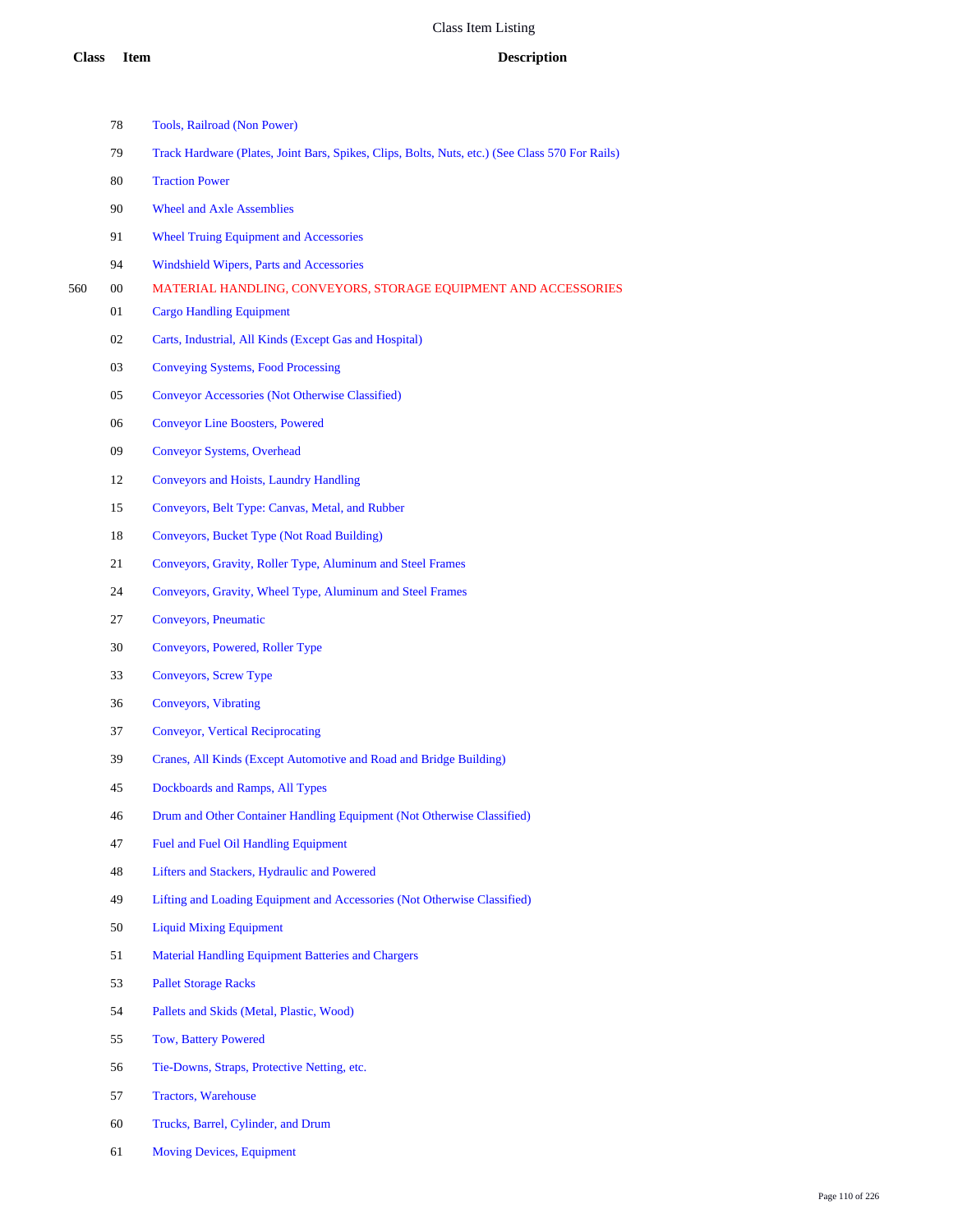|     | 63     | <b>Trucks</b> , Dolly                                                                       |
|-----|--------|---------------------------------------------------------------------------------------------|
|     | 66     | Trucks, Hand, Shelf                                                                         |
|     | 69     | Trucks, Hand, Two-Wheeled                                                                   |
|     | 72     | Trucks, Lift, Hand Operated                                                                 |
|     | 75     | Trucks, Lift, Powered: Fork Lifts, etc.                                                     |
|     | $78\,$ | Trucks, Pallet, Hand Operated and Powered                                                   |
|     | 81     | <b>Trucks</b> , Platform                                                                    |
|     | 82     | Storage, Shelving, and Accessories (Not Otherwise Classified)                               |
|     | 83     | Warehouse Equipment and Supplies (Not Otherwise Classified)                                 |
|     | 84     | Wheels, Industrial, Steel, Pneumatic, and Rubber Tired Molded-on                            |
|     | 95     | Recycled Material Handling and Storage Equipment and Accessories                            |
|     | 98     | This item has been deleted. Please re-assign.                                               |
| 565 | $00\,$ | <b>MATTRESS AND PILLOW MANUFACTURING MACHINERY AND SUPPLIES</b>                             |
|     | 05     | <b>Border Backing, Cotton</b>                                                               |
|     | 10     | <b>Box Spring Units</b>                                                                     |
|     | 12     | Cores, Convoluted Foam (For Pillows)                                                        |
|     | 14     | Cores, Neoprene                                                                             |
|     | 15     | Cores, Polyurethane Foam                                                                    |
|     | 16     | Cores, Polyurethane/Vonar                                                                   |
|     | 20     | Cores, Rubber, Foam                                                                         |
|     | 23     | Foam, Shredded (For Pillows)                                                                |
|     | 25     | Handles, Cord, Steel-Backed                                                                 |
|     | 30     | <b>Hog Rings</b>                                                                            |
|     | 35     | <b>Innerspring Units</b>                                                                    |
|     | 40     | <b>Mattress Manufacturing Machinery and Parts</b>                                           |
|     | 45     | <b>Mattress Manufacturing Tools</b>                                                         |
|     | 50     | <b>Needles, Mattress</b>                                                                    |
|     | 52     | <b>Pillow Manufacturing Machinery and Supplies</b>                                          |
|     | 54     | Recycled Mattress and Pillow Manufacturing Equipment and Supplies                           |
|     | 55     | Sisal Padding, Loomed, Latex Coated                                                         |
|     | 60     | Sisal Padding, Loomed, Plain                                                                |
|     | 65     | Spring Covers, Wire and Paper Cord Mat                                                      |
|     | 70     | Tape, Border                                                                                |
|     | 75     | Tufts, Button, Mattress                                                                     |
|     | 80     | <b>Twine, Mattress</b>                                                                      |
|     | 85     | Ventilators, Screened                                                                       |
| 570 | $00\,$ | METALS: BARS, PLATES, RODS, SHEETS, STRIPS, STRUCTURAL SHAPES, TUBING, AND FABRICATED ITEMS |

Alloy Coatings and Sealers for the Repair of Metal Shafts, Journals, Spindles, etc.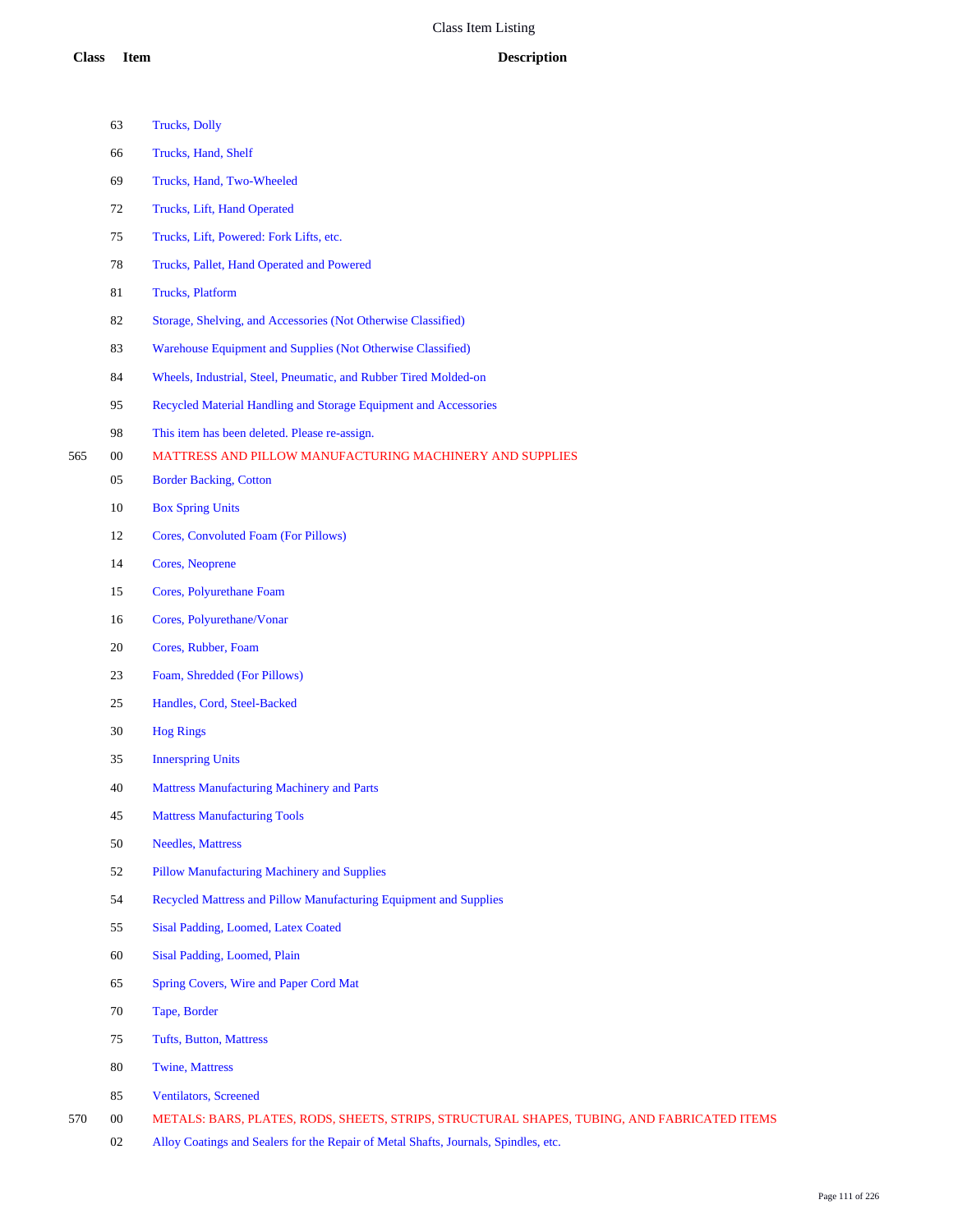- Alloy Metal: Angles, Sheets, etc. (Not Otherwise Classified)
- Aluminum: Bars, Plates, Posts, Rods, Sheets, Siding, Strips, Structural Shapes, Tubes, etc.
- Aluminum Ingots
- Bar Stock, All Kinds (Not Otherwise Classified)
- 08 Bolt and Stud Stock, Steel
- Brass and Bronze: Bars, Plates, Rods, Sheets, Strips, etc.
- Brass Ingots
- Bronze Ingots
- Bushing Stock, Brass and Bronze
- Cast Iron, Primary and Semi-Finished
- Crayons, Metal Worker's
- Coil Stock
- Copper: Bars, Plates, Rods, Sheets, Strips, etc.
- Cutting Rod
- Decking, Steel
- Earth's Metals (Not Otherwise Classified)
- Expanded Metal (Not Stainless)
- Expanded Metal, Stainless
- Forms, Metal (For Concrete Curbs, Columns, and Gutters)
- Foil Stock
- Ferrous and Non-Ferrous Metals
- Guard Rails and Accessories: Bolts, Posts, Terminal Ends, Washers, etc. (See 540-73 for Wood Posts)
- Iron: Angles, Bands, Plate, Sheets, etc.
- Ingots (Not Otherwise Classified)
- Lead: Bulk, Granulated, Strips, etc. (Not Plumbing or Paint)
- Keystock, All Sizes
- License Plate Blanks
- License Plates Complete (Purchased Through Bid Process)
- Magnesium Alloy: Bars, Plates, Rods, Sheets, Strips, etc.
- Metal, Perforated
- Magnesium Alloy Ingots
- Metals, Alkali (Not Otherwise Classified)
- Nickel
- Ornamental Ironwork
- Pig Iron Ingots
- Posts, Steel (For Delineator Markers, Mile Markers, etc.)
- Posts, Metal (Other Than Steel)
- Post-Tensioned Type Reinforcing System (For Concrete Slabs)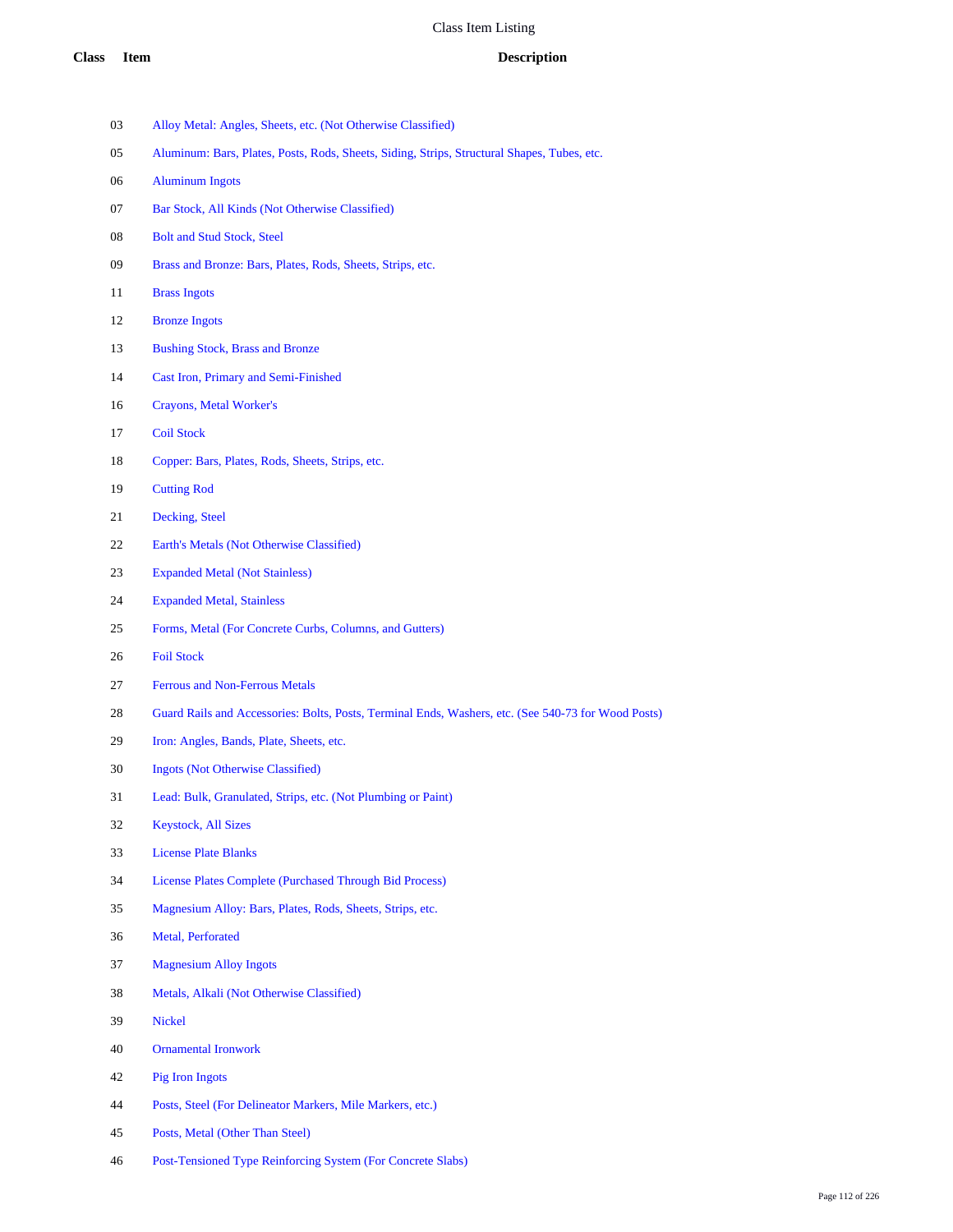- Precious Metals: Gold, Silver, etc. (See 175-19 and 260-52 for other uses)
- Rails, Railroad, Steel
- Scrap Metals, All Kinds
- Shafting: Bronze, Monel, Stainless Steel, Steel, etc.
- Sheet Metal, Fabricated (Custom-Made Sheet Metal Items)
- Sheet Piling, Steel
- Shim Stock
- Spring Steel
- Stainless Steel: Bars, Plates, Rods, Sheets, Strips, Tubes, etc.
- Steel Bridge Truss, Overhead
- Steel, Cold Rolled: Bars, Plates, Rods, Sheets, and Strips
- Steel, Fabricated: Beams, Gabions, Gratings, Walkways, Window Bars, and Custom-Made Steel Items
- Steel, Galvanized: Bars, Pipes (Not Plumbing), Plates, Rods, Sheets, Strips, etc.
- Steel, Mild: Bars, Plates, Rods, Sheets, Strips, Tubes, etc.
- Steel, Reinforcing, Bars and Rods
- Steel, Reinforcing, Mesh
- Steel, Reinforcing, Fabricated
- Steel Siding
- Steel Sheets, High Carbon (For License Plates, etc.)
- Steel Studs, Dry Wall
- Steel Wire Panels (For Partitions, Window Guards, etc.)
- Structural Shapes, Other Than Steel: Angles, Channels, I-Beams, etc.
- Structural Shapes, Steel: Angles, Channels, I-Beams, etc.
- Tin
- Titanium
- Tool Steel: Bars, Drill Rod, Flat Stock, etc.
- Tile, Metal
- Transition Metals (Not Otherwise Classified)
- Tubing, Mechanical, Steel: Rectangular, Round, Square, etc. (See 570-91 for Structural Tubing)
- Tubing, Structural Grade
- Zinc: Anodes, Sheets, etc.
- Recycled Metals and Related Items
- This item has been deleted. Please re-assign.
- 00 MICROFICHE AND MICROFILM EQUIPMENT, ACCESSORIES, AND SUPPLIES
	- Computer Output Microfilm/Microfiche (COM) Units: COM Recorders, COM Cameras, COM Tape/Recorder, etc.
	- Jacket Loaders, Microfilm
	- Microfilm Cameras and Accessories
	- Cabinets and Filing Boxes, Microfilm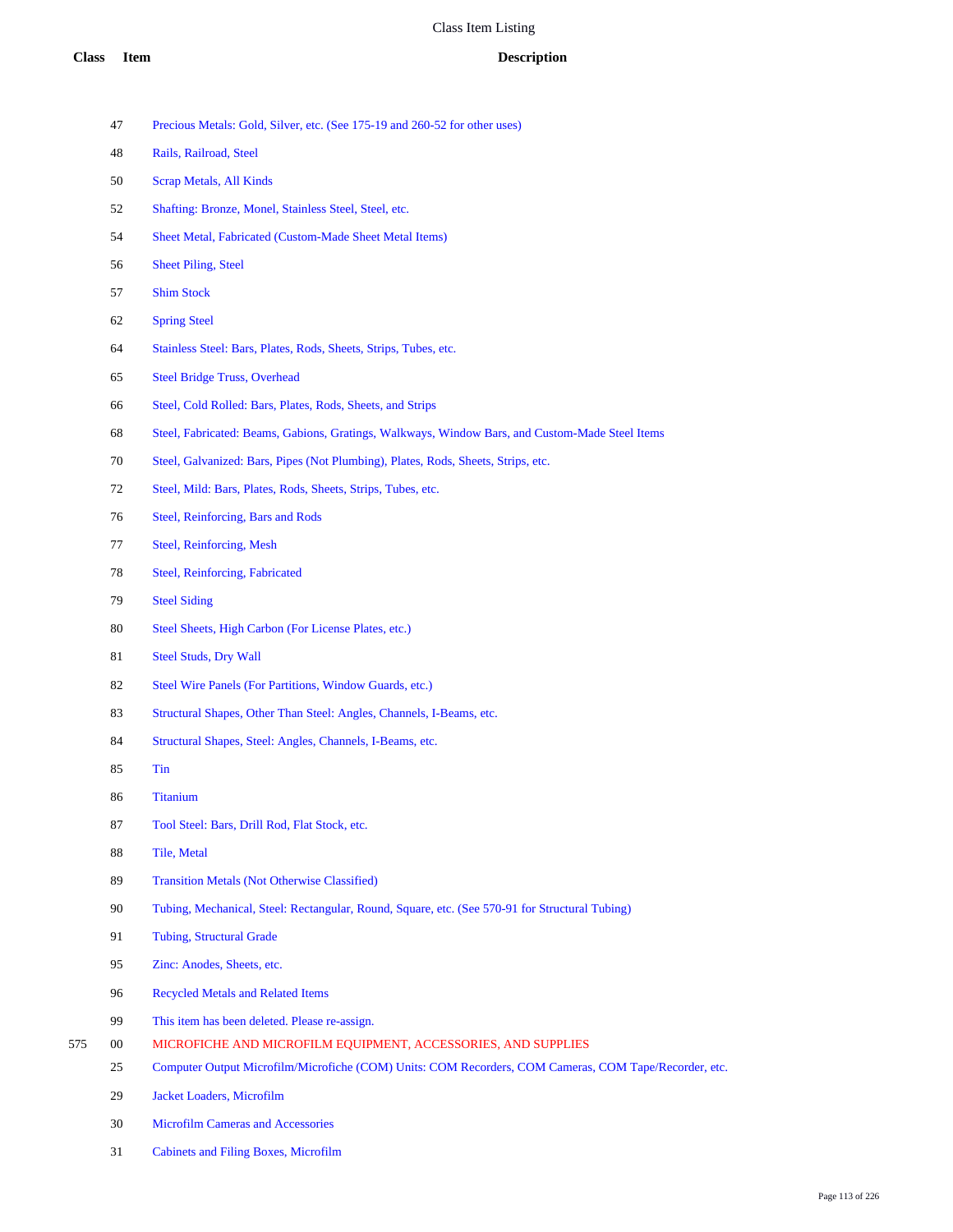Microfiche and Microfilm Duplicators Microfilm Splicer and Supplies Microfilm Process Chemicals Microfiche/Microfilm Reader Printer Supplies: Paper, Toner, etc. Microfiche/Microfilm Supplies (Not Otherwise Classified): Jackets, Leaders, Mailers, Reels, Spools, Trailers, Aperture Cards, etc. Opaque Viewers (For Microprints and Other Opaque Microforms) Microfiche and Microfilm Equipment (Not Otherwise Classified) Processors, Microfilm Raw Microfilm Reader, Microfiche and Microfilm Reader/Printer, Microfiche and Microfilm (including parts and options) Recycled Microfiche and Microfilm Equipment, Accessories and Supplies 00 MISCELLANEOUS PRODUCTS (NOT OTHERWISE CLASSIFIED) Assembly Lines, Complete Avalanche Devices, Equipment, Accessories and Parts This item has been deleted. Please re-assign. Biometric Card Reader Boxes, Suggestion Type Cards, Biometric Reader Caskets, Funeral (See Classes 410 and 465 for Mortuary Equipment) Caskets, Pet Cemetery Equipment and Supplies (See 578-52 For Lots and Vaults) Counters, Mechanical: Tally, etc. 22 Counting Machines, Electronic (Not Ticometers, See Class 600): Tally, etc. Dehydrating Machines and Parts Deodorants, Industrial (Heavy Duty) Disaster Survival Equipment, Kits, and Supplies Display and Showroom Equipment and Supplies (Including Exhibit Booths) Distilling and Processing Machinery and Equipment, Petroleum Energy Generating Devices; e.g., Modular Fuel Cells w/24, 48 or 125 vdc Election and Voter Equipment and Supplies, Electronic Election Equipment and Supplies, Non-Electronic Fireworks Flood Control Devices, Equipment, Accessories and Parts Forestry Equipment and Supplies Gambling Equipment and Accessories Gavels Hazardous Materials (Hazmat, Green Material, etc.), (Not Otherwise Classified)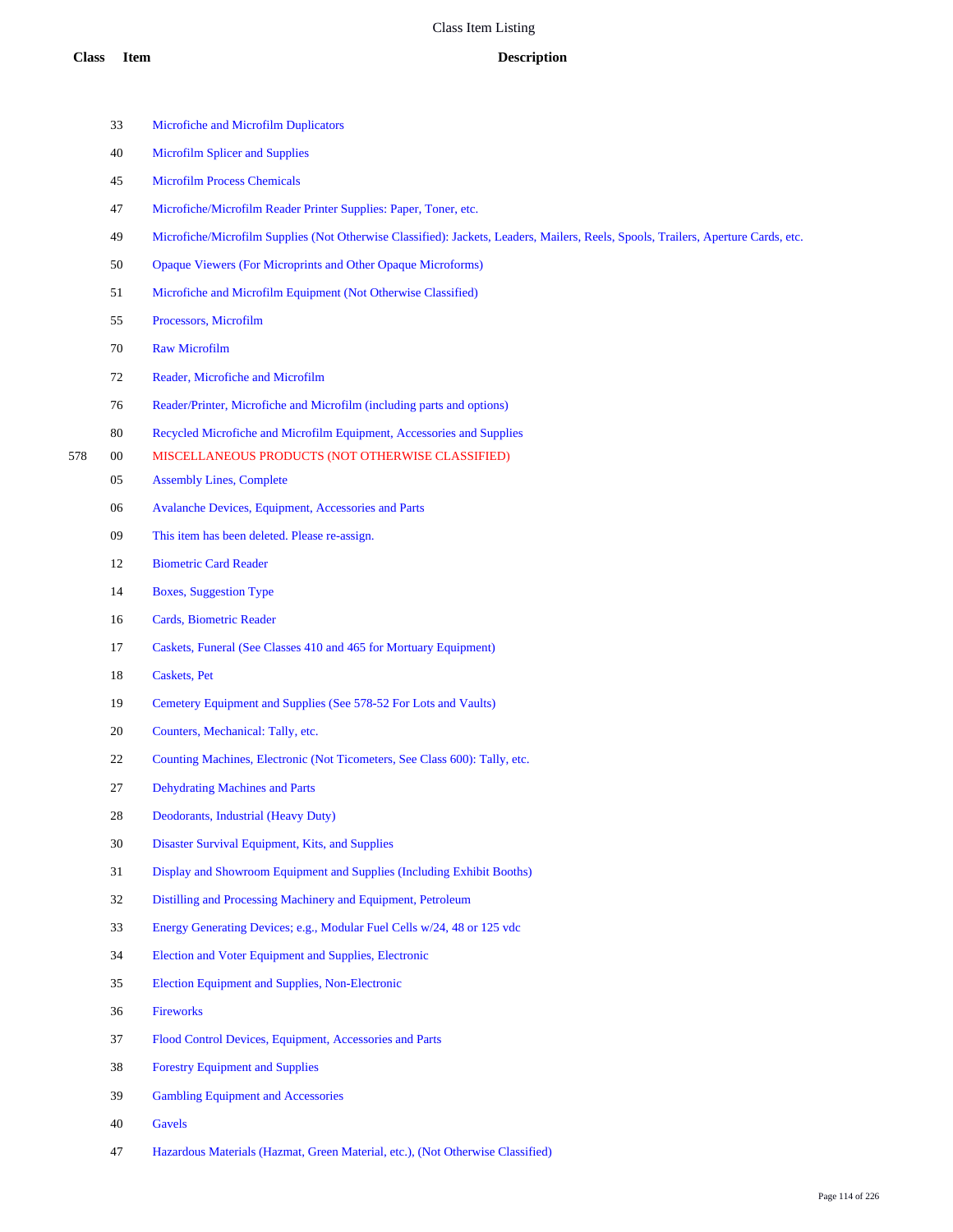- Holography Apparatus and Accessories (Excluding Lasers)
- Honeycomb Core Materials, All Kinds: Metal, Foam, Plastic, Wood
- Holders, Metal: Card, Door Name Card, Label, etc.
- Ink, License Plate
- Lots and Vaults, Cemetery (See 578-19 for Equipment and Supplies)
- Lottery Equipment and Supplies
- Mannequins, Clothing Display
- Mats, All Kinds (Not Otherwise Classified)
- Minerals and Ores
- Non-Metallic Structural Shapes (Not Otherwise Classified)
- Numbering Machines and Equipment (Take-A-Number)
- Pneumatic Tube Equipment, Accessories, and Supplies
- Recycled Miscellaneous Products
- Real Estate: Land and Improvements
- Recycling Equipment, Machines, and Supplies
- Religious Goods: Altar Sets, Collection Plates, Ecclesiastical Metalware, Pulpit Scarves, etc.
- Robots (For Manufacturing Applications, etc.)
- Robots (For Educational, Scientific Applications, etc.)
- 81 Scrap and Waste Products, Non-Metallic (See 570-50 for Scrap Metal)
- Table Skirts (Skirting): To be cloth, paper, vinyl, etc. and for all uses
- Tachistoscopic Devices (Used in the study of learning, attention and perception)
- Tags, Key (All Kinds)
- Taxidermy Equipment and Supplies
- Testing Machines, Driver, Automated (Including Driver Simulating Machine)
- Toll Collection Equipment and Supplies
- Tools for Scientific Use (Anthropological, etc.)
- Turf, Artificial, Indoor and Outdoor
- Water, Potable (See 390-91 for Bottled Water)
- This item has been deleted. Please re-assign.
- Water, Non-Potable
- 00 MUSICAL INSTRUMENTS, ACCESSORIES, AND SUPPLIES
	- Accordians and Accessories
	- Amplified Instruments (Guitars, etc.) and Amplifiers
	- Band and Choral Risers
	- Band Instruments and Accessories
	- Band Room Equipment: Music Cabinets, Stands, etc.
	- Batons, Conductor
	- Electronic Musical Instruments: Electronic Organs, Synthesizers, Visualizers, etc.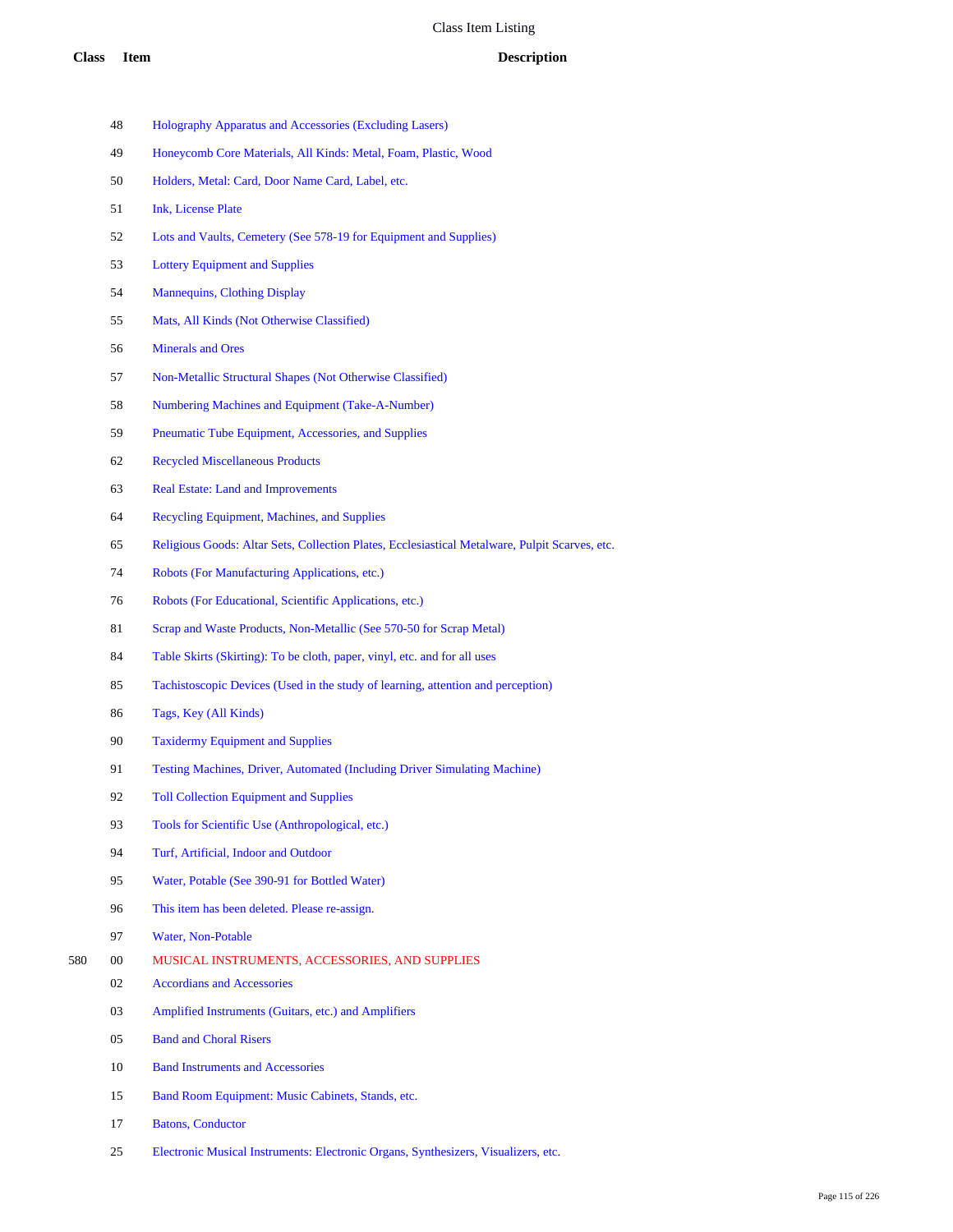Metronomes and Tuners, Conventional or Electronic Music Boxes Music, Sheet and Folio Musical Instrument Repair Parts and Supplies (Except Organ and Piano) Musical Supplies: Music Holders, Strings, Reeds, Rhythm Sticks, etc. Orchestra Instruments and Accessories (Not Otherwise Classified) Organs (Conventional), Accessories, Parts and Supplies Pianos, Accessories, Tuning Instruments, Parts and Supplies Recycled Musical Instruments, Accessories and Supplies Stringed Instruments, Conventional and Accessories (Banjos, Guitars, Violins, Violas, etc.) Tower Chimes, Accessories, Parts, and Supplies 00 NOTIONS AND RELATED SEWING ACCESSORIES AND SUPPLIES Bra Backs, Replacement Buckles, Belt and Clothing Buttons, All Kinds Crochet Hooks, Embroidery Hoops, Embroidery Needles, Knitting Needles, etc. Cutting Boards Dress Forms Eyelets and Grommets Fabrics, Heat Adhesive (For Marking, Patching, etc.) Fasteners, Self-Gripping Fasteners, Snap Hangers, Garment Hatters' Supplies: Bands, Blocks, Linings, etc. Hooks and Eyes Interlining, Fusible Knitted Cuffs Labeling Machines, Fabric Labels, Fabric, All Kinds Measuring Devices: Pattern Curves, Sewing Gauges, Tapes, Thread Counters, Yardsticks, etc. Needles, Pins, Thimbles, etc. Patterns, Clothing Pressing Aids: Cloths, Seam Rolls, Tailor's Boards, Tailor's Hams, etc. Rick Rack (Flat Braid) Scissors: Household, Pinking, Sewing Sewing Accessories: Bound Buttonhole Makers, Palms, Seam Rippers, Sewing Baskets, etc. Sewing Kits, All Kinds Slide Fasteners (Zippers)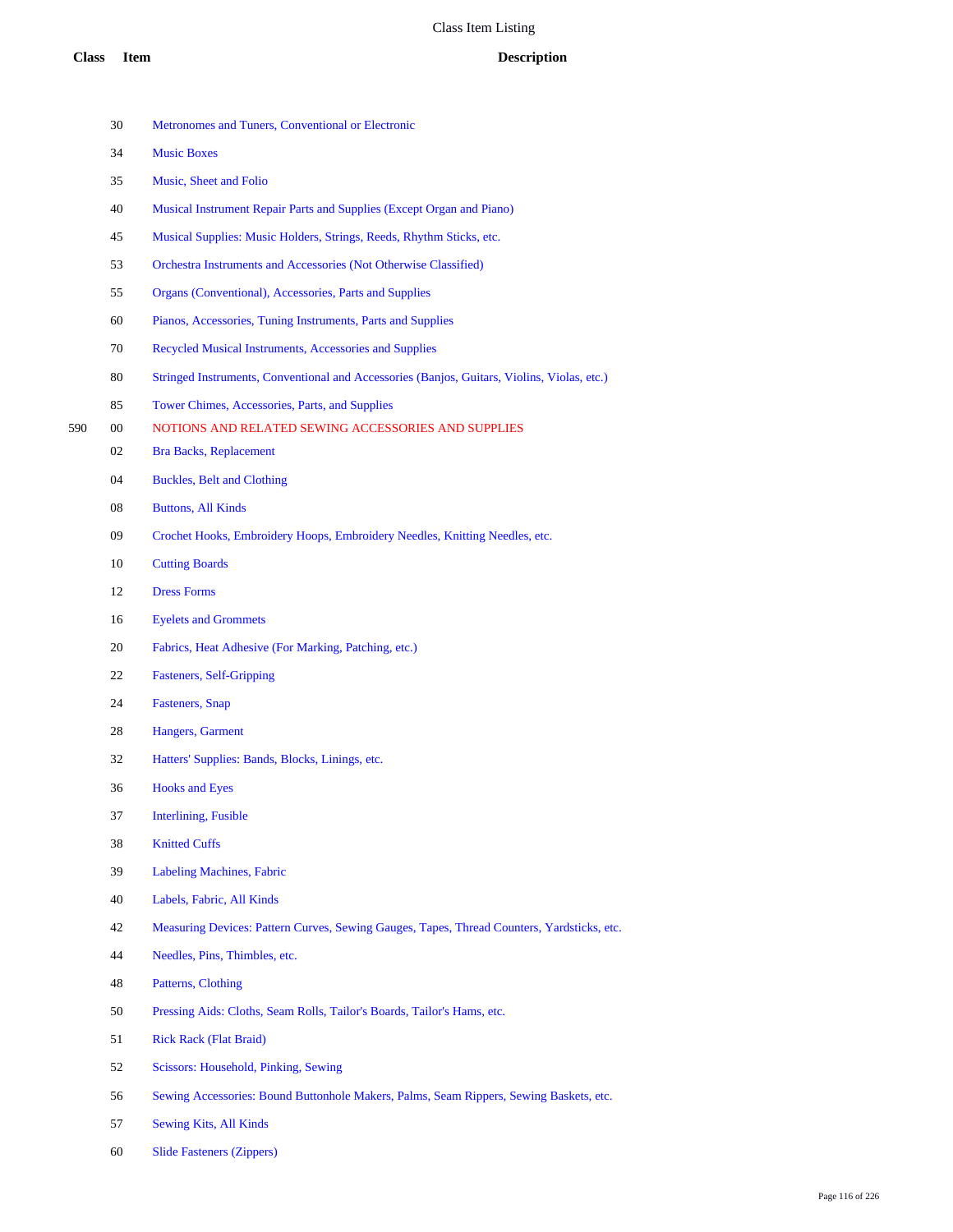|     | 62     | <b>Stays, All Types</b>                                                                              |
|-----|--------|------------------------------------------------------------------------------------------------------|
|     | 64     | Tape and Webbing, Elastic                                                                            |
|     | 68     | Tape, Binding (See 525-30 for Library Binder Tape)                                                   |
|     | 69     | Tape, Velcro Type (See 615-89 for Office Type)                                                       |
|     | 72     | Thread, Embroidery (Crewel)                                                                          |
|     | 76     | Thread, Sewing, Commercial (Not Shoe Stitching)                                                      |
|     | 80     | Thread, Sewing, Domestic                                                                             |
|     | 84     | <b>Webbing (Not Elastic)</b>                                                                         |
|     | 88     | Yarn, Knitting                                                                                       |
|     | 95     | Recycled Notions and Related Sewing Accessories and Supplies                                         |
| 593 | $00\,$ | NUCLEAR EQUIPMENT COMPONENTS, ACCESSORIES AND SUPPLIES                                               |
|     | 39     | Fuel, Fission                                                                                        |
|     | 40     | <b>Fuel Equipment, Nuclear</b>                                                                       |
|     | 41     | Fuel, Reactor (Uranium, Iridium, Plutonium)                                                          |
|     | 47     | <b>Industrial Nucleonic Instruments</b>                                                              |
|     | 48     | Irradiation Equipment, Atomic or Nuclear Energy                                                      |
|     | 50     | Nuclear Energy Machinery and Equipment (Subcritical Assy., Dosimetry Equip., Hot Cell Devices, etc.) |
|     | 64     | <b>Reactor Equipment, Nuclear</b>                                                                    |
|     | 67     | Recycled Nuclear Equipment, Components, Accessories, and Supplies                                    |
|     | 74     | <b>Shielding Equipment, Radiation</b>                                                                |
|     | 90     | <b>Waste Equipment, Radioactive</b>                                                                  |
| 595 | $00\,$ | NURSERY (PLANTS) STOCK, EQUIPMENT, AND SUPPLIES                                                      |
|     | 06     | Bamboo, Cane, Rattan, Reed, etc.                                                                     |
|     | 07     | <b>Aquatic Plants</b>                                                                                |
|     | 10     | <b>Bedding Plants and Cuttings</b>                                                                   |
|     | 15     | <b>Bulbs and Seeds (Incl. Flower Seeds)</b>                                                          |
|     | 26     | Edging, Lawn                                                                                         |
|     | 28     | Flowers, Fresh                                                                                       |
|     | 30     | Fountains, Statues and Other Decorative Lawn and Garden Items                                        |
|     | 33     | Grates, Guards, and Other Protective Devices For Trees and Shrubs                                    |
|     | 35     | <b>Groundcovers and Vines</b>                                                                        |
|     | 37     | Horticultural Specialties incl. Ornamental Floriculture Products                                     |
|     | 40     | Nursery, Greenhouse and Floral Supplies: Labels, Planters, Pots, Tags, Trellises, etc.               |
|     | 50     | <b>Peat Moss</b>                                                                                     |
|     | 52     | Perennials                                                                                           |
|     | 55     | <b>Plant Foods (Not Fertilizer)</b>                                                                  |
|     | 57     | Plants, Non-Flowering                                                                                |
|     |        |                                                                                                      |

Plant Shine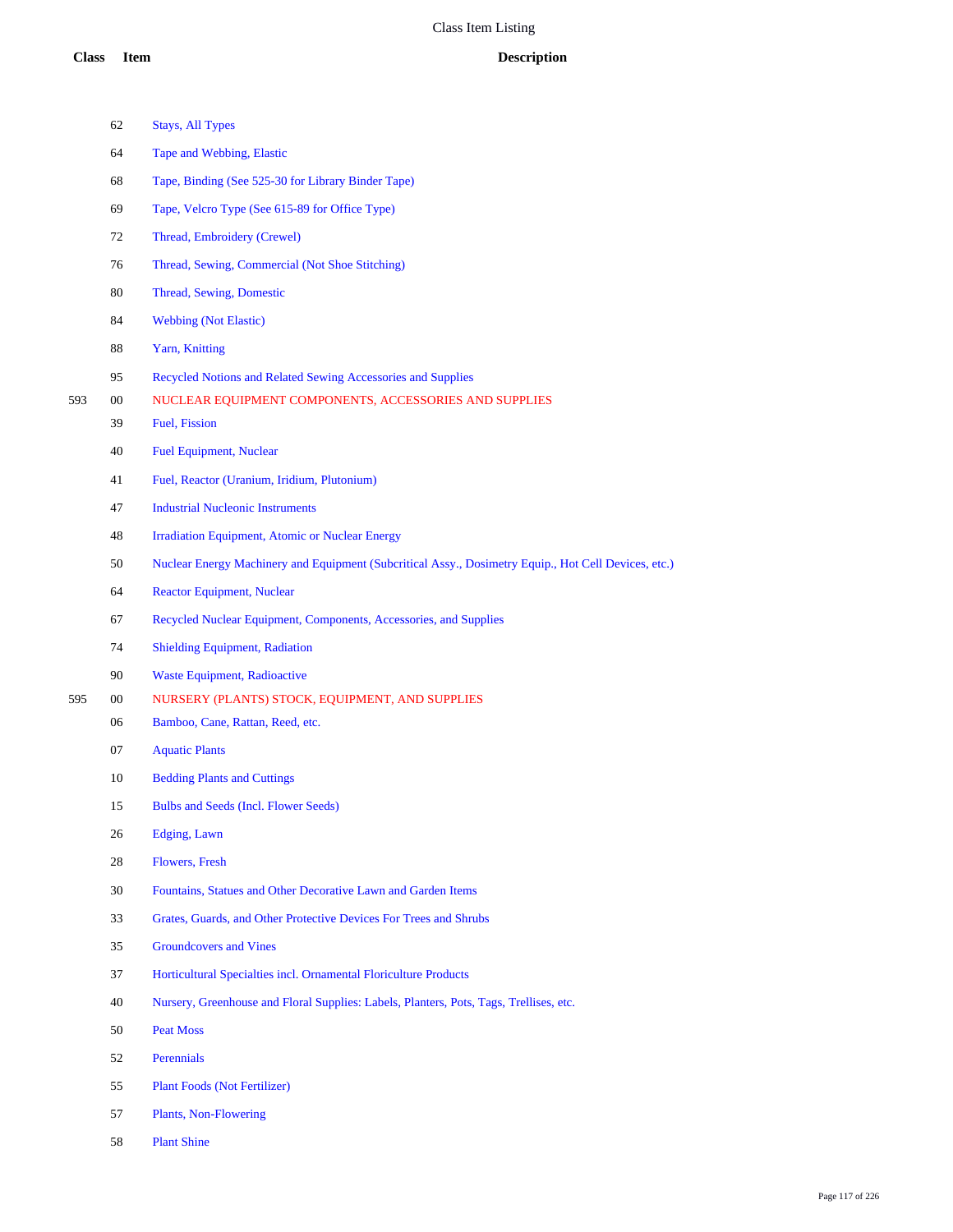|     | 59     | Plants, Herb                                                                                                                  |
|-----|--------|-------------------------------------------------------------------------------------------------------------------------------|
|     | 60     | Plant Sprayers and Respirators, Plant Propagation Mats, etc., and Accessories                                                 |
|     | 61     | Plants, Indoor                                                                                                                |
|     | 62     | <b>Recycled Nursery Equipment and Accessories</b>                                                                             |
|     | 63     | Rocks, Ornamental and Decorative                                                                                              |
|     | 65     | Shrubbery, Evergreen                                                                                                          |
|     | 66     | Shrubbery, Flowering                                                                                                          |
|     | 68     | <b>Terrariums</b>                                                                                                             |
|     | 70     | Trees, Fruit and Nut                                                                                                          |
|     | 75     | Trees, Ornamental and Shade                                                                                                   |
|     | 77     | <b>Tropicals</b>                                                                                                              |
|     | 80     | Turf Blankets, Seeded (Including Recycled)                                                                                    |
|     | 88     | Vases, Flower Pots, Pottery, etc.                                                                                             |
|     | 90     | <b>Vermiculite and Perlite</b>                                                                                                |
|     | 95     | Wood Chips and Bark: Composted, Shredded, etc.                                                                                |
|     | 99     | This item has been deleted. Please re-assign.                                                                                 |
| 600 | $00\,$ | OFFICE MACHINES, EQUIPMENT, AND ACCESSORIES                                                                                   |
|     | 03     | Accounting and Bookkeeping Machines (Not Data Processing)                                                                     |
|     | 05     | <b>Adding Machines</b>                                                                                                        |
|     | 08     | Addressing Machines (Computer Driven Only, Direct Print Type Only) and Accessories (See Class 015 for Supplies)               |
|     | 11     | Addressing Machines (Embossed Plate Type) and Embossing and Imprinting Machines, and Accessories (See Class 015 for Supplies) |
|     | 14     | <b>Braille Writers and Printers</b>                                                                                           |
|     | 15     | Calculators, Electronic, Display/Printing Type, Programmable (See 305-06 for Surveying Type)                                  |
|     | 16     | Calculators, Electronic, Display/Printing Type, Non-Programmable                                                              |
|     | 17     | Calculators, Electronic, Display Type, Non-Programmable                                                                       |
|     | 19     | Calculators, Electronic, Display Type, Programmable                                                                           |
|     | 21     | Calculators, Electronic, Printing Type, Non-Programmable                                                                      |
|     | 22     | Calculators, Electronic, Printing Type, Programmable                                                                          |
|     | 25     | <b>Calculators, Mechanical</b>                                                                                                |
|     | 27     | Cases, Typewriter                                                                                                             |
|     | 30     | <b>Cash Registers and Cash Drawers</b>                                                                                        |
|     | 33     | Change Makers, Coin and Bill Counters, Money Handling Machines, etc.                                                          |
|     | 35     | Check Writing Guide for the Writing Disabled (Incls. Writing, Endorsing, and Depositing plus Traveler Check capabilities)     |
|     | 36     | Check Machines: Protection, Signing, Writing, etc.                                                                            |
|     | 37     | Copyboards, Electronic                                                                                                        |
|     | 38     | Copy Machines, Bond (Plain) Paper Type Including Parts and Accessories                                                        |
|     | 39     | <b>Copy Machines, Analog</b>                                                                                                  |
|     |        |                                                                                                                               |

Copy Machines, Coated or Treated Paper Type, Including Parts and Accessories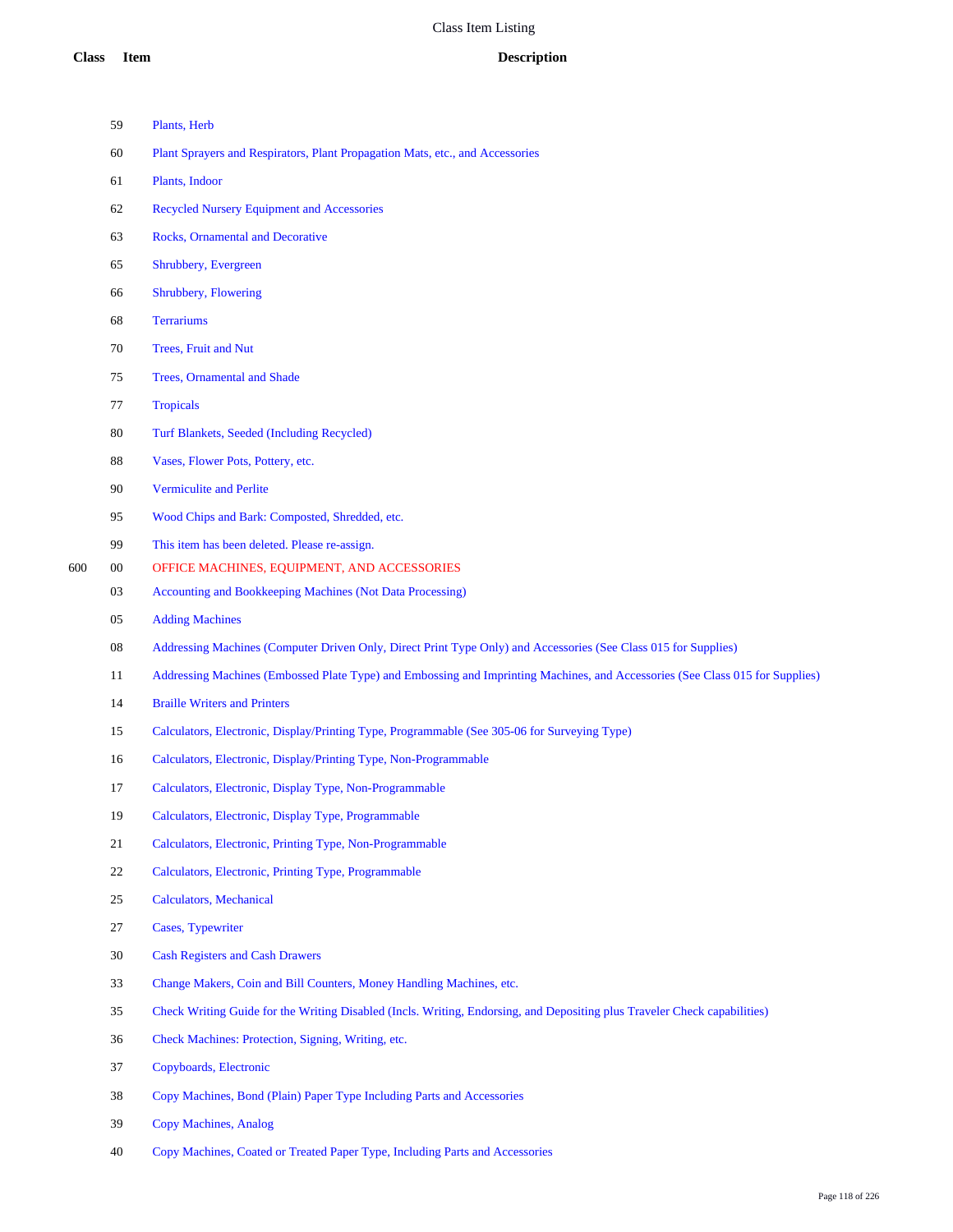- Copy Machines, Engineering, for Reproduction and Design Production
- Copy Machines, Laser, Including Parts and Accessories
- Copier Vending Machines, Accessories and Supplies
- Copy Machines, Thermal Type, Including Parts and Accessories
- Copy Machines, Digital
- Copy Machine Add-On Accessories
- Counterfeit Scanning Devices (Including Detector Pens)
- Court Reporter Equipment, Accessories and Supplies
- Counting Devices: Ticometers, etc. (Paper, Tickets, etc.) (For Coins See 600-33)
- Detacher, Forms
- Dictating Machines ; Transcription Machines
- Dictating Machine Accessories and Supplies
- Duplicators, Digital
- Duplicating Machines and Accessories, Mimeograph Type
- Duplicating Machines and Accessories, Spirit Type
- Electronic Reference Equipment (Organizers, etc.)
- Fax Machines, Parts and Supplies (See Class 725 for Industrial Type and Class 645 for Paper)
- Folding Machines
- Folding/Inserting/Sealing Machines
- Ink Rollers, Office Machines
- Inserting Machines
- Label Dispensing Machines and Accessories (For Continuous Form Labels)
- Letter Extraction and Insertion Machines, Mailroom
- Letter Openers, Electric
- Micrographics Equipment and Supplies
- Machine Repair Tools, Office
- Mailing, Packaging, and Shipping Machines (Including Packaging Material Dispensing Machines)
- Multi-Function Office Machines (Combination of Fax-Copier-Scanner-Printer, etc.)
- Office Machines, Equipment, Accessories, and Supplies Recycled
- Perforating Machines
- Postage Meters
- Poster Making Machines and Equipment
- Postage Meter Supplies
- Postage Stamp Vending Machines, Accessories, and Supplies
- Shredders, Paper and Media
- Stenographic and Stenotype Machines, Accessories, and Supplies
- Teletype Machines and Parts
- Telegraph Equipment, Parts and Supplies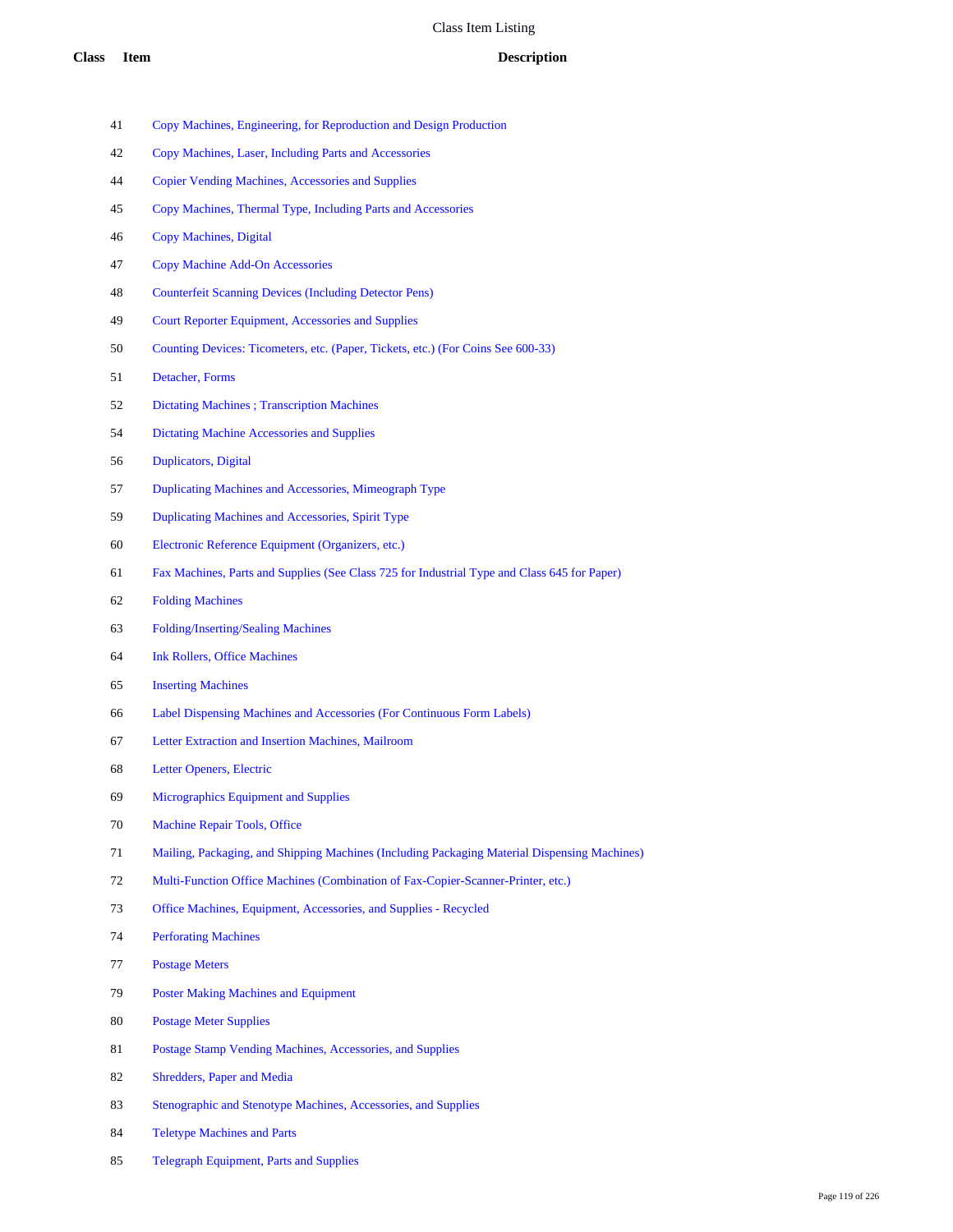|     | 86     | Typewriters, Electric, Accessories and Parts                                                                 |
|-----|--------|--------------------------------------------------------------------------------------------------------------|
|     | 87     | Typewriters, Electronic, Accessories and Parts                                                               |
|     | 88     | Typewriters, Manual, Accessories and Parts                                                                   |
|     | 89     | Typewriters, Memory: Typewriters with Memory for Data Storage and Retrieval (Not Microcomputer System Style) |
|     | 90     | Typewriters, Portable, Accessories and Parts                                                                 |
|     | 92     | Typewriters, Specialized: One-Handed, Large Type, Accessories and Parts, etc.                                |
|     | 95     | <b>Validating Machines</b>                                                                                   |
|     | 97     | Vacuum Machines (Specifically Designed for Office Equipment)                                                 |
| 605 | $00\,$ | OFFICE MECHANICAL AIDS, SMALL MACHINES, AND APPARATUSES                                                      |
|     | 03     | Bells, Call                                                                                                  |
|     | 05     | Collators, Mechanical, Table Top Type; and Accessories                                                       |
|     | 10     | Copyholders, Mechanical, Adjustable                                                                          |
|     | 14     | Copyholders, Nonmechanical, Non-Adjustable                                                                   |
|     | 18     | <b>Cutter, Wrapping Paper</b>                                                                                |
|     | 24     | Date and Time Machines and Parts                                                                             |
|     | 30     | <b>Embossing Machines and Labeling Machines and Tapes</b>                                                    |
|     | 34     | <b>Eyelet Machines and Eyelets</b>                                                                           |
|     | 36     | <b>Footrests</b>                                                                                             |
|     | 41     | <b>Magnets</b>                                                                                               |
|     | 42     | <b>Magnifying Glasses and Magnifiers</b>                                                                     |
|     | 46     | Moisteners, Sanitary; and Rubber Finger Tips (Incl. Sheet Lifters)                                           |
|     | 50     | Numbering Machines and Supplies: Ink, Pads, etc.                                                             |
|     | 55     | Paper Trimmers, Hand, Blade Type                                                                             |
|     | 57     | Paper Trimmers, Hand, Rotary Type                                                                            |
|     | 60     | Pencil Sharpeners, Electric and Battery Operated                                                             |
|     | 63     | Pencil Sharpeners, Manual; and Parts                                                                         |
|     | 65     | Punches, Paper, Electric                                                                                     |
|     | 67     | Punches, Paper, Manual                                                                                       |
|     | 68     | Recycled Office Mechanical Aids, Small Machines and Apparatuses                                              |
|     | 69     | <b>Scissors and Shears, Office</b>                                                                           |
|     | 75     | Sealing and Tape Machines, Mail Room                                                                         |
|     | 78     | Seal, Notary and Departmental                                                                                |
|     | 82     | <b>Staple Removers</b>                                                                                       |
|     | 85     | <b>Stapling Machines, Electric; and Parts</b>                                                                |
|     | 88     | <b>Stapling Machines and Parts, Manual</b>                                                                   |
| 610 | 00     | OFFICE SUPPLIES: CARBON PAPER AND RIBBONS, ALL TYPES                                                         |

- Carbon Paper, One-Time
- Carbon Paper, Pencil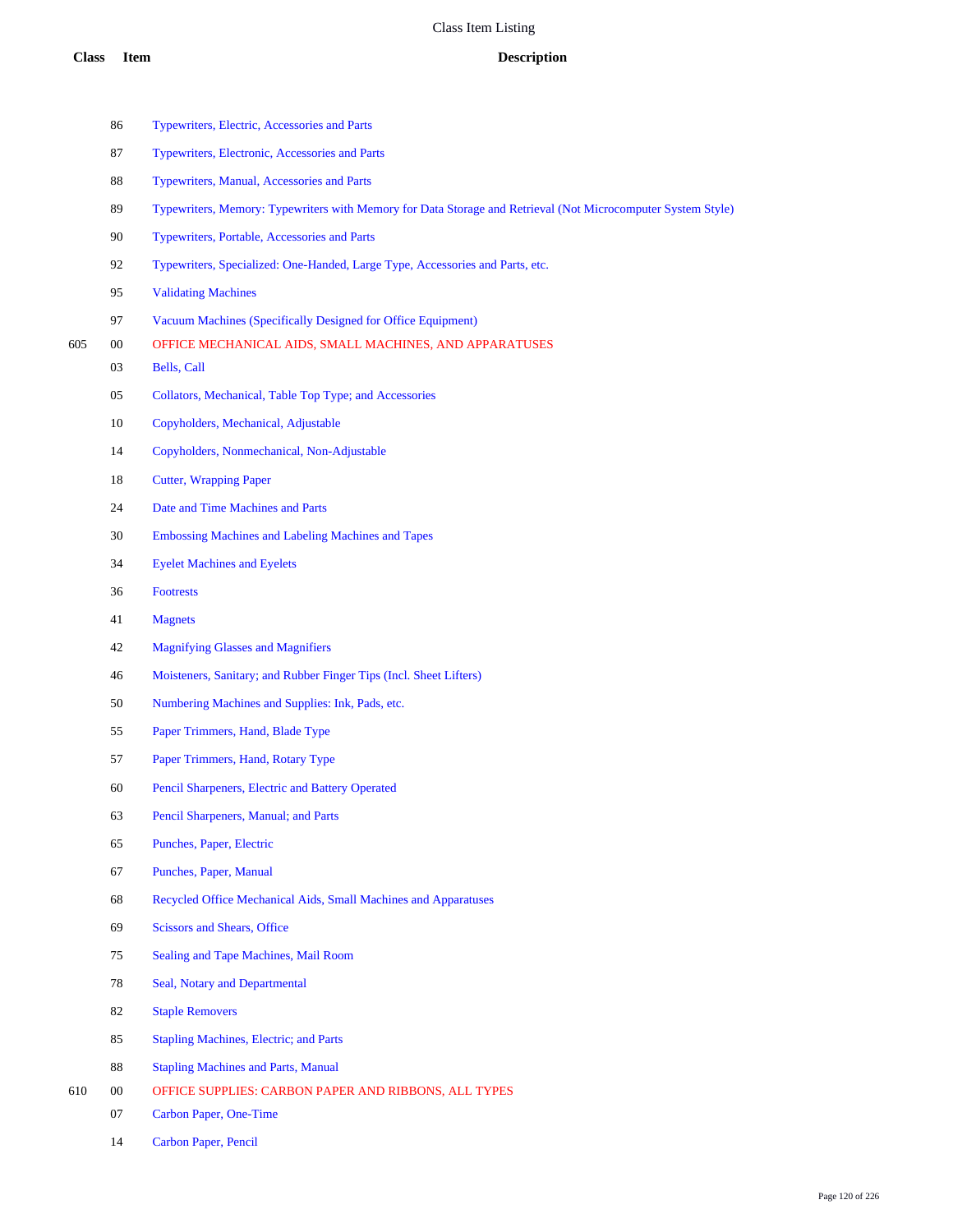|     | 16     | <b>Carbon Paper, Register Machines</b>                                                              |
|-----|--------|-----------------------------------------------------------------------------------------------------|
|     | 21     | Carbon Paper, Typewriter                                                                            |
|     | 28     | Carbon Paper, Solvent Carbon Type                                                                   |
|     | 33     | <b>Recycled Carbon Paper</b>                                                                        |
|     | 34     | <b>Recycled Ribbons</b>                                                                             |
|     | 35     | Ribbons, Adding Machine and Calculator, All Types                                                   |
|     | 42     | Ribbons, Addressing Machine, All Types                                                              |
|     | 49     | Ribbons, Bookkeeping and Posting Machine, All Types                                                 |
|     | 52     | Ribbons, Cash Register                                                                              |
|     | 56     | Ribbons, Computer and Data Processing, All Types (For Tab See 610-73)                               |
|     | 63     | Ribbons, Teleprinter and Teletype, All Types                                                        |
|     | 70     | Ribbons: Check Machine, Time Clock, Time Machine, and Recorder                                      |
|     | 73     | Ribbons, Tab                                                                                        |
|     | 77     | Ribbons, Typewriter and Word Processing, Fabric                                                     |
|     | 84     | Ribbons, Typewriter and Word Processing, Film                                                       |
|     | 91     | Ribbons, Typesetting, All Types                                                                     |
|     | 96     | Tape, Correcting (For Use with Correctable Typewriters)                                             |
| 615 | $00\,$ | OFFICE SUPPLIES, GENERAL                                                                            |
|     | 03     | <b>Adding Machine and Calculator Paper (Rolls)</b>                                                  |
|     | 04     | Adding Machine and Calculator Paper (Rolls), Thermal Type "Treated Paper" and Carbonless Type       |
|     | 05     | Adhesives and Applicators: Glue, Mucilage, Paste, etc.                                              |
|     | 07     | <b>Ashtrays, Desk Type</b>                                                                          |
|     | 09     | Binders: Chain, Post, Prong, Ring, etc.                                                             |
|     | 11     | Binder Sheets: Accounting, Columnar, Index, Journal, Ledger, etc.                                   |
|     | 13     | <b>Blotters and Pads, Desk</b>                                                                      |
|     | 14     | Boards: Calendar, Schedule, Dispatch, Manning, etc.                                                 |
|     | 15     | Books, Office: Accounting, Address, Columnar, Composition, Memo, Minute, Receipt, Steno, Time, etc. |
|     | 17     | <b>Box Files</b>                                                                                    |
|     | 18     | Braille Labeling Material: Plastic Sheets, etc.                                                     |
|     | 19     | <b>Calendars, Calendar Pads and Stands</b>                                                          |
|     | 20     | <b>Cash Register Paper</b>                                                                          |
|     | 21     | <b>Chair Cushions, All Types</b>                                                                    |
|     | 23     | Chair Mats (Carpet Protectors), All Types                                                           |
|     | 24     | Cleaners, Hand (Pre-moistened Towelettes, etc.)                                                     |
|     | 25     | Clipboards, Arch Boards, etc.                                                                       |
|     | 27     | Coin Wrappers, Bill Straps, Bank Deposit Bags, etc.                                                 |
|     | 29     | Correction Fluid, Sheets and Tape, Including Thinners (For Typewriter Correction Tape See 610-96)   |
|     | 31     | Covers: Brief, Manuscript, Pressboard, Report, etc.                                                 |
|     |        |                                                                                                     |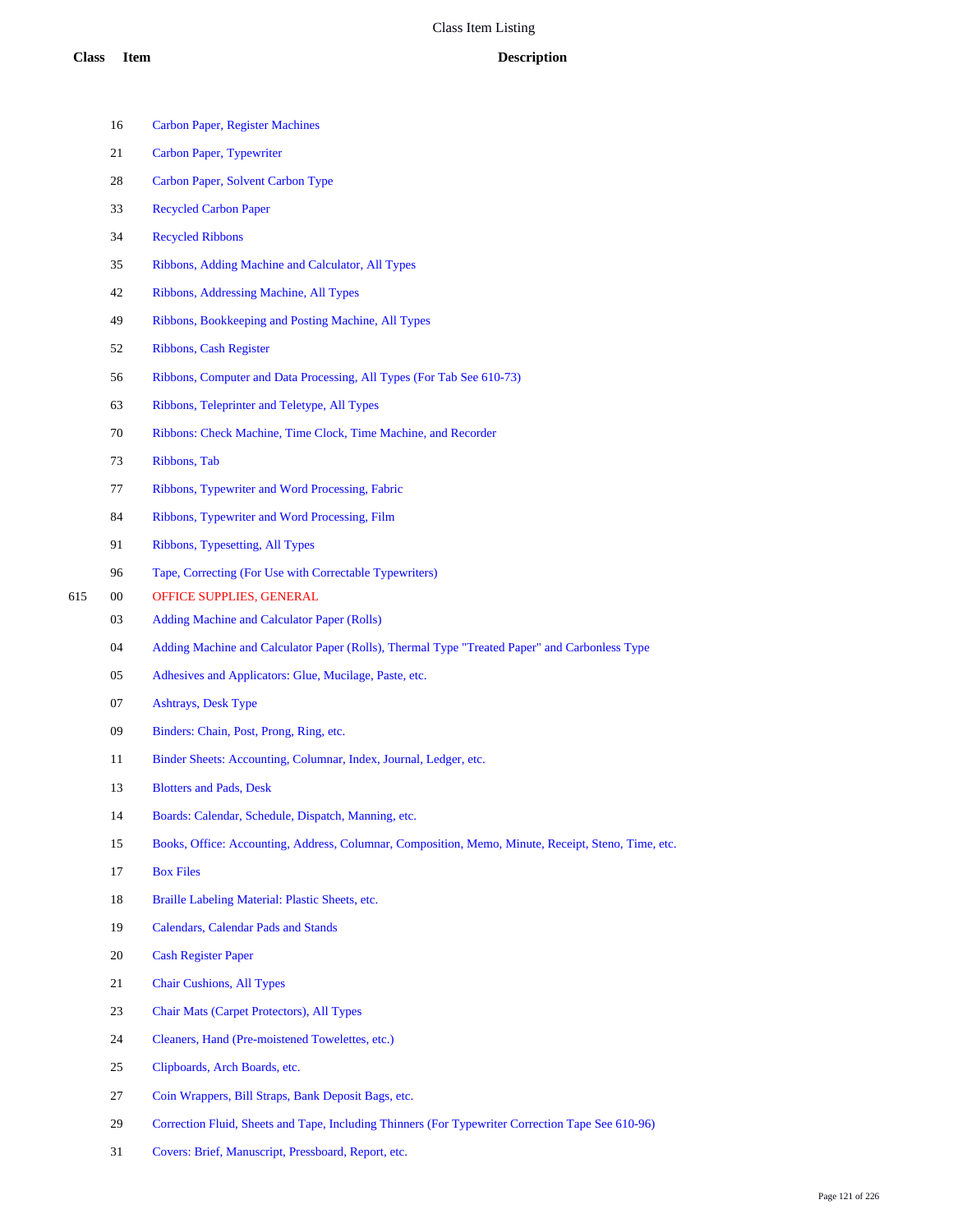- Covers, Sleeve (Cuffettes)
- Desk Accessories: Alphabetizers, Cash Boxes, Desk Files, File Card Cabinets, Letter Sorters, Message Racks, etc. (See 620-10 for Desk Sets)
- File Cards, Blank and Ruled
- File Cases: Jackets, Binder, Storage, Transfer, etc.
- File Dividers, Labels, Tabs, etc.
- File Folders: Expanding Envelopes, Wallets, etc.
- File Folders, Hanging Type; and Accessories
- File Folders, Regular, Legal and Letter Sizes
- File Guides
- Holders, Form and Memo (Including Spindles)
- Index Tabs: Celluloid, Cloth, etc.
- Key Rings, All Types
- Labels, Reinforcements, Seals, etc. (Not Printed); and Sealing Wax
- Label Remover Equipment
- Letter Folders and Openers
- Letter and Card Trays, All Types
- List Finders, Rolodex, Telephone Strips, and Accessories
- Pads and Tablets: Analysis, Columnar, Figure, Memo, Note, Ruled, Post-It Notes, Telephone Message, etc.
- Pads and Covers, Office Machine, All Types
- Paper Clips, Ball Bearing
- Paper Clips, Clamps, Fasteners (Round and Flat Head), Dispensers, etc.
- Paper Fasteners, Prong Type
- Planners, Organizers
- Recycled Office Supplies
- Rubber Bands, All Sizes
- Rubber Stamps, Stamp Pads, Stamp Pad Ink and Stamp Racks
- Rulers, All Types (For Drafting See Class 305-35)
- Sheet Protectors, All Types
- Staples
- 82 Stock Forms and Labels: Copy Sets, Receiving Forms, Speed Letters, etc.
- Tacks (Office Use): Map, Thumb, etc. (Incl. Push and T Pins)
- Tags, Marking and Shipping, Stock
- Tape and Dispensers, Office Type
- Tape, Velcro Type (See 590-69 for Clothing Type)
- Typewriter Cleaners and Oils
- Visible Record Supplies: Cards, Flags, Folders, Hinges, Signal, Strips, Tabs, etc.
- Wastebaskets, Office, All Types
- 00 OFFICE SUPPLIES: ERASERS, INKS, LEADS, PENS, PENCILS, ETC.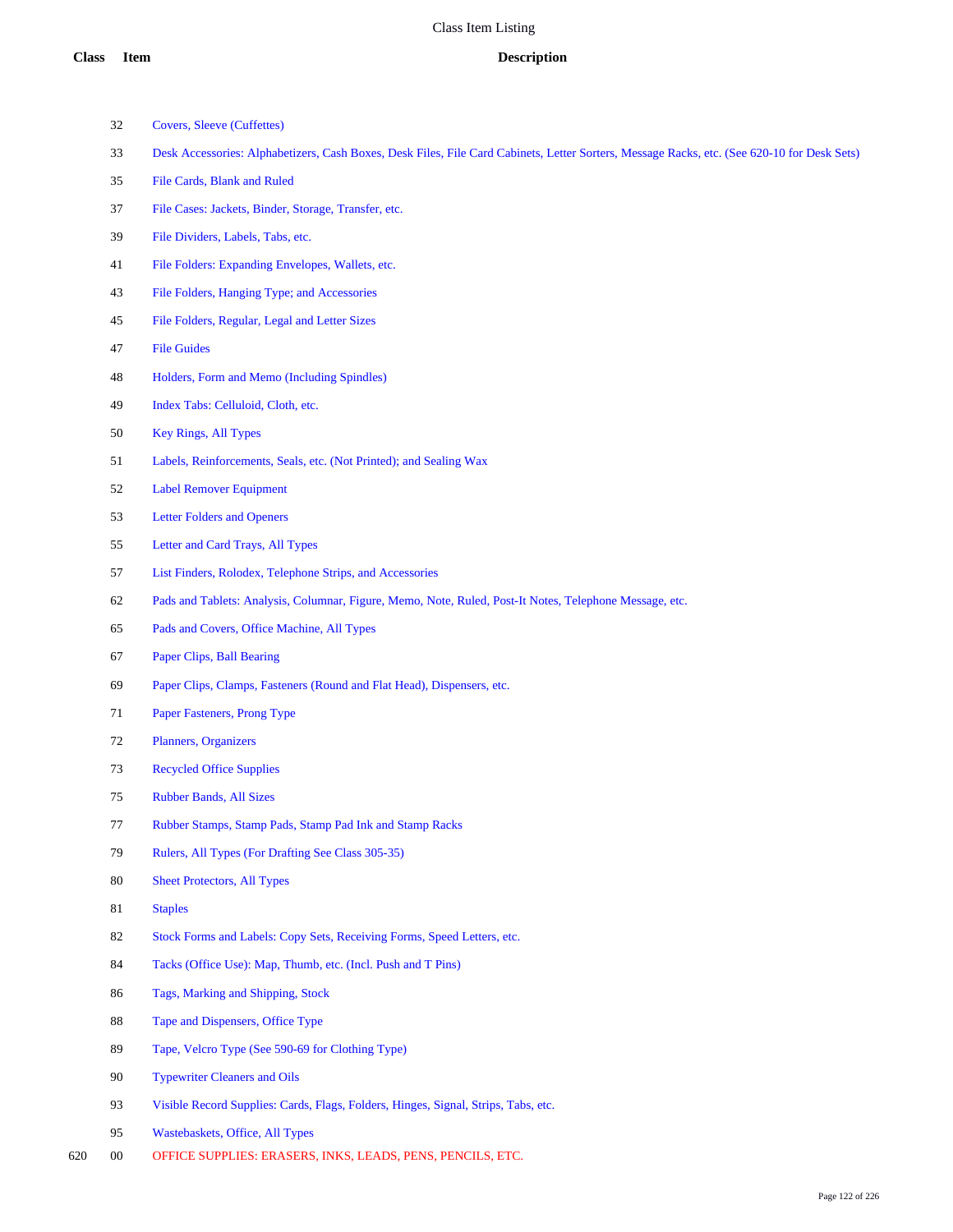- Desk Sets, Inkstands, Penholders, Pen Points, etc. (See 615-33 for Desk Accessories)
- Erasers: Pencil Types, etc.(See 785-57 for Blackboard and Dry Erase Types)
- Ink: Drawing, Marking, and Writing
- Ink Eradicators
- Ink Refills (Not Ballpoint), Drawing and Writing
- Lumber Marking Crayons
- Pencils, Lead; Pencil Leads; Pencil Lengtheners; etc.
- Pencils, Marking (Including Mechanical Types and Refills): "Grease" or "China" Types, etc.
- Pencils, Marking (Not Grease or China Types)
- Pens, Fountain
- Pens (General Writing Types): Ball Point, Nylon Tip, Plastic Tip, Roller Ball, etc.
- Pen Refills (General Writing Types): Ball Point, Nylon Tip, Plastic Tip, Roller Ball, etc.
- Pen and Pencil Sets
- Pens, Erasable Markers (For Porcelain Boards, etc.)
- Pens, Marker Type (Including Highlighter Types)
- Recycled Pens and Pencils
- 00 OPTICAL EQUIPMENT, ACCESSORIES, AND SUPPLIES
	- Binoculars
	- Calibration Equipment, Optical
	- Cleaners and Wipes, Eye Glass
	- Contact Lenses and Supplies
	- Eye Glasses Including Sunglasses (Including Frames, Cases, Parts, etc.)
	- Eye Testing Equipment (For Intraocular Pressure, Refraction, etc.) (See item 97 for Vision Testers)
	- Eyesight Testing Charts
	- Laser Safety Goggles
	- Laser Systems Instruments and Equipment (Including Lens and Laser Windows)
	- Lens Cutting and Grinding Machines, Opthalmic
	- Lens Measuring and Polishing Equipment, Opthalmic
	- Optical Components: Blanks, Domes, Filters, Lenses, Mirrors, Prisms, etc. (See Class 490 for Microscopes)
	- Opticians' Furniture: Cabinets, Chairs, etc.
	- Opticians' Tools and Supplies
	- Magnifiers (For Office Use See Class 605)
	- Telescope Accessories (Stands, etc.)
	- Telescopes, Astronomical, Amateur Sizes
	- Telescopes, Astronomical, Observatory Sizes, and Guide Telescopes, Schmidt Cameras, etc.
	- Telescopes, Surgical
	- Telescopes, Terrestrial: Alignment, Spotting, etc. (For Rifle and Range See Class 680)
	- Testing and Measuring Equipment (For Optical Components): Spherometers, etc.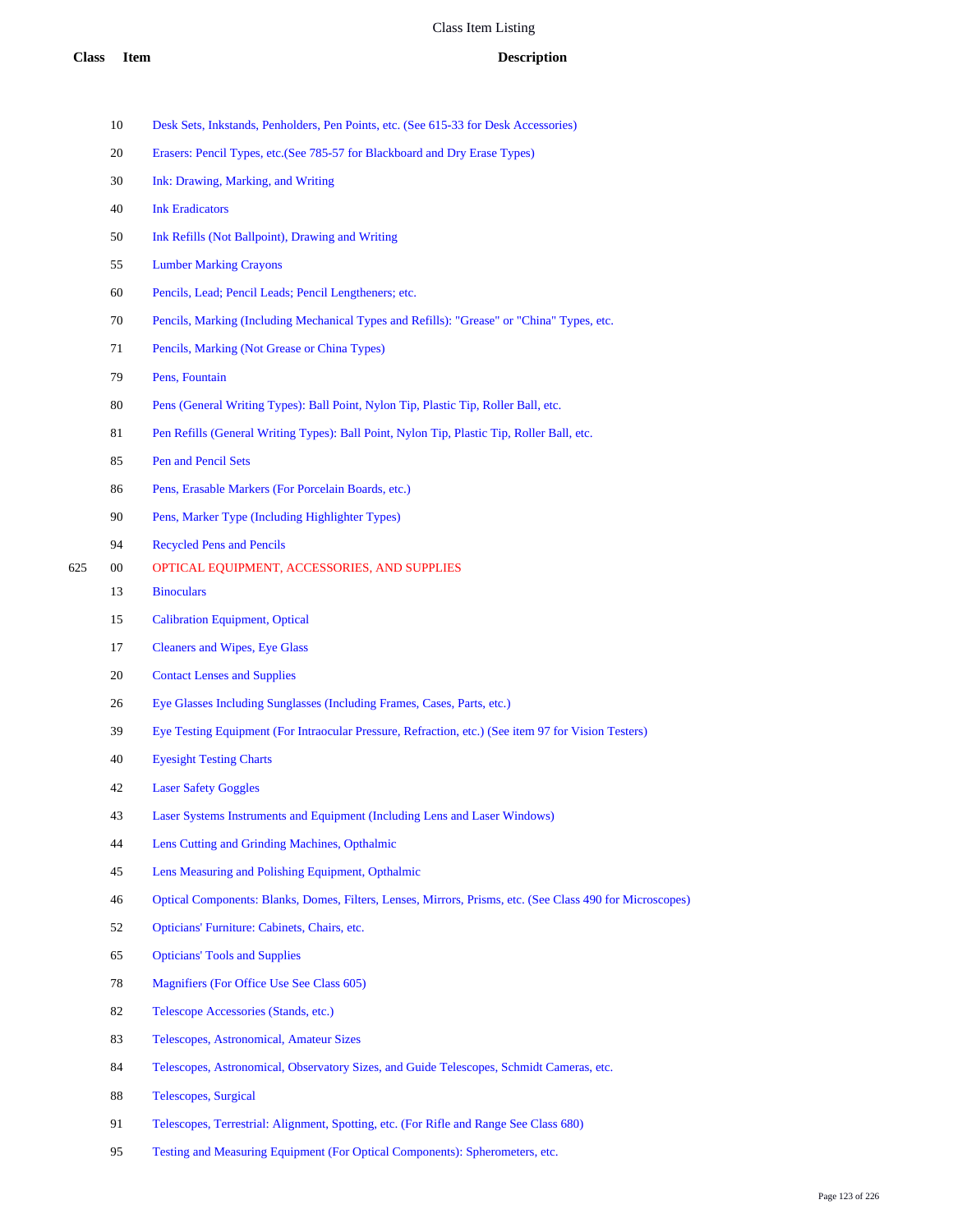|     | 96     | Recycled Optical Equipment, Accessories and Supplies                                                                                                                             |
|-----|--------|----------------------------------------------------------------------------------------------------------------------------------------------------------------------------------|
|     | 97     | Vision Testers (Not Opthalmology; See item 39)                                                                                                                                   |
| 630 | $00\,$ | PAINT, PROTECTIVE COATINGS, VARNISH, WALLPAPER, AND RELATED PRODUCTS                                                                                                             |
|     | 03     | Additives and Miscellaneous Paint Ingredients: Driers, Fungicides, Latexes, Pigments, Surfactants, etc.                                                                          |
|     | 05     | Bleach, Wood                                                                                                                                                                     |
|     | 06     | Caulking Compounds, Bulk or Cartridge Type                                                                                                                                       |
|     | 09     | Coatings, Masonry (For Brick, Cinder Block, Concrete, etc.) (To Include Silicate Protective Coatings and Products)                                                               |
|     | 10     | Coatings, Protective, Polyurethane, etc.                                                                                                                                         |
|     | 12     | Coatings, Protective, Asphalt Based (Also See Class 770-26)                                                                                                                      |
|     | 19     | Coatings, Protective, Zinc-Rich (Cold Galvanizing Compound)                                                                                                                      |
|     | 21     | Colors, Tinting (Oil, Mineral Silicate, or Universal Type) and Lettering                                                                                                         |
|     | 22     | Fillers and Sealers, Masonry: Block Fillers, Water Repellent Solutions, etc.                                                                                                     |
|     | 23     | Fillers and Sealers, Wallboard                                                                                                                                                   |
|     | 24     | This item has been deleted. Please re-assign.                                                                                                                                    |
|     | 25     | <b>Fillers and Sealers, Metal</b>                                                                                                                                                |
|     | 26     | Fillers and Sealers, Wood: Paste, Plastic Wood, Sanding Sealers, etc.                                                                                                            |
|     | 27     | <b>Fillers and Sealers, Fiberglass</b>                                                                                                                                           |
|     | 28     | Fire-Retardant and Heat-Resistant Coatings (Not Aluminum Paint)                                                                                                                  |
|     | 33     | Lacquer and Shellac, Clear and Colored                                                                                                                                           |
|     | 42     | <b>Linseed Oil</b>                                                                                                                                                               |
|     | 43     | This item has been deleted. Please re-assign.                                                                                                                                    |
|     | 44     | Mix, Paint Water                                                                                                                                                                 |
|     | 45     | Paint and Varnish Removers (Includes Painted Graffiti Removers) (See 485-16 for Other Types of Graffiti Removers)                                                                |
|     | 47     | Paint, Aluminum (Not Roof Coating)                                                                                                                                               |
|     | 49     | Paint, Automotive and Machinery                                                                                                                                                  |
|     | 50     | Paint, Deck and Floor                                                                                                                                                            |
|     | 55     | Paint, Freezer and Wet Surface                                                                                                                                                   |
|     | 56     | Paint, House and Trim                                                                                                                                                            |
|     | 57     | Paint, Miscellaneous: Blockout, Bronzing Liquid, Environmentally Safe, Epoxy, Fluorescent, License Plate, Oil Paste, Reflective, Tint Base,<br>Tree Pruning, USDA Approved, etc. |
|     | 59     | Paint, Marine                                                                                                                                                                    |
|     | 61     | Paint, Masonry (To Include Silicate Paints)                                                                                                                                      |
|     | 62     | Paint, Rust Preventative                                                                                                                                                         |
|     | 63     | Paint, Sports Court (Outdoor)                                                                                                                                                    |
|     | 64     | Paint, Spray (Aerosol)                                                                                                                                                           |
|     | 65     | Paint, Swimming Pool                                                                                                                                                             |

- Paints, Traffic
- Paint Sticks, Annealing
- Primers, Rust Inhibiting: Red Oxide, Zinc Chromate, etc.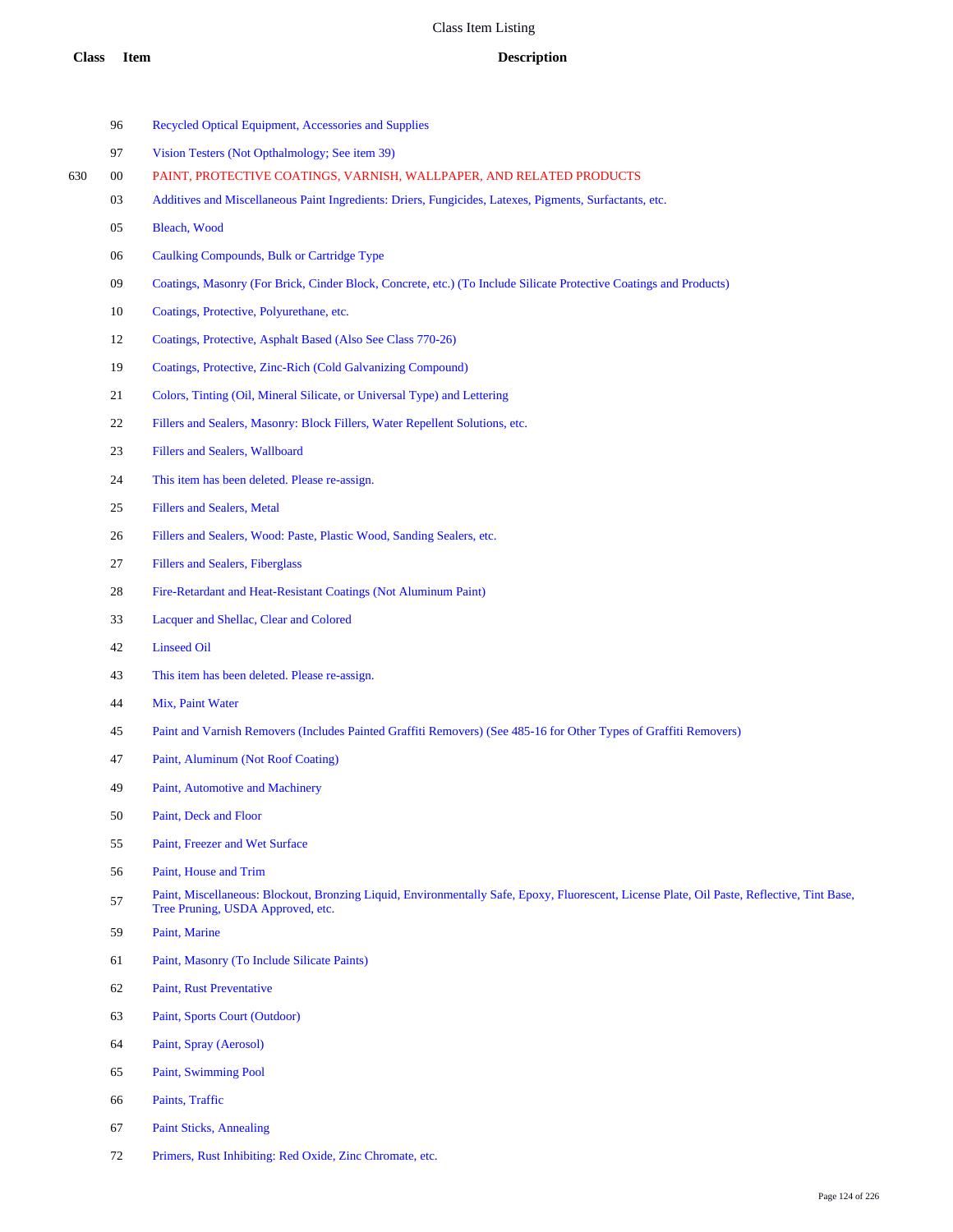- Putty, Glazing (Metal and Wood Sash)
- Putty: Lacquer, Plumbers, Tape
- Recycled Paints, Lacquers, Shellacs, Varnish, Primers, Coatings, Sealers, etc.
- This item has been deleted. Please re-assign.
- Sealers and Primers, Paint
- Stains and Varnishes
- Textured Coatings, All Kinds
- Thinners (Reducers): Alcohols, Aromatic Solvents, Esters, Ketones, Mineral Spirits, Turpentine, V M and P Naphtha, etc.
- Wall Coverings, Fabric and Plastic; and Accessories (Including Recycled Types)
- Wallpaper, Paste, and Canvas (Including Paper Hanger Tools and Recycled Types)
- Wood Preservative and/or Water-Repellent Finishes
- This item has been deleted. Please re-assign.
- 00 PAINTING EQUIPMENT AND ACCESSORIES
	- Can Opener, Paint (Pneumatic)
	- Cleaner and Conditioner, Paint Brush
	- Compressors, Portable Paint Sprayer, Electric Motor or Engine Driven (Up to 25 CFM @ 100 PSI)
	- Drop Cloths, Hoods and Mitts, Painter's
	- Filter Pads, Paint Arrester
	- Masking Film (Spray Booth Lining), Masking Paper, etc.
	- Paint Conditioners, Mixers, Shakers, and Tinting Machines
	- Paint Equipment, Accessories and Supplies (Not Otherwise Classified)
	- Paint and Varnish Removing Equipment
	- Rollers, Paint Can Holders, Trays and Accessories
	- Screens and Strainers
	- Spray Booths and Accessories, Paint
	- Spray Booths and Accessories, Water Wash
	- Sprayer Components and Accessories: Guns, Hoses, Pots, Regulators, Tanks, etc.
	- Sprayers and Spray Systems, Industrial, Heavy Duty
	- Spraying Outfits, Portable, Light Duty
	- Recycled Painting Equipment and Accessories
- 00 PAPER AND PLASTIC PRODUCTS, DISPOSABLE
	- Bags and Boxes: Pollinating, Seed, and Soil Sampling; and Seed Germination Paper
	- Bags, Food Storage (Including Freezer Type)
	- Bags, Glassine
	- Bags, Padded: Book Mailing, Shipping, etc.
	- Bags, Paper: Regular Weight, Heavy Weight, Nail, etc.
	- Boxes and Retention Packaging (Not Otherwise Classified)
	- Chipboard, Pasteboard, and Telescoping Boxes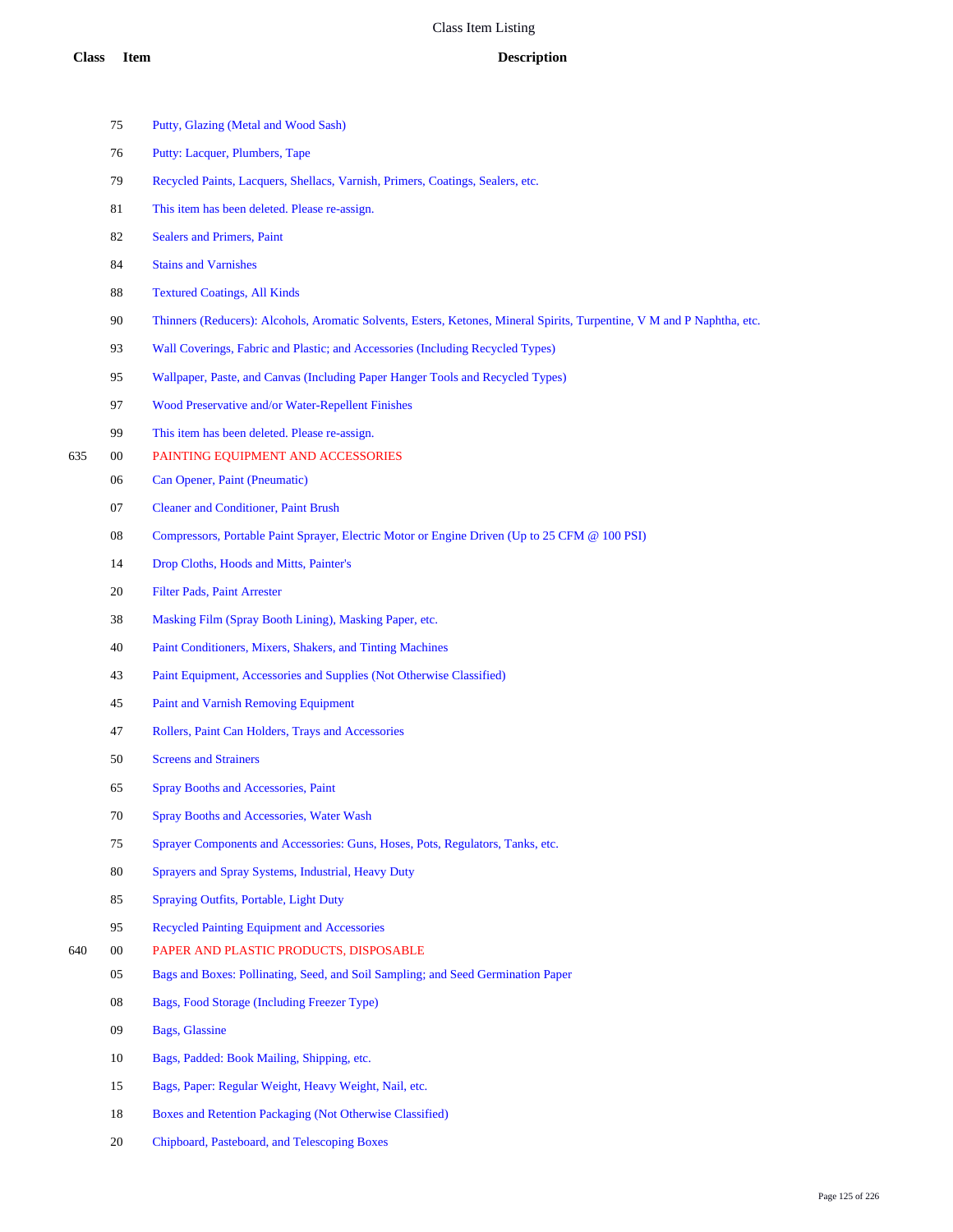Containers, Paper and Plastic

Containers, Cylindrical, Cardboard (Not Mailing Type)

|     | 25     | <b>Corrugated Boxes and Sheets (Including Fillers)</b>                                                                                               |
|-----|--------|------------------------------------------------------------------------------------------------------------------------------------------------------|
|     | 26     | Fiber Type Dishes, Trays, etc. (Disposable)                                                                                                          |
|     | 27     | <b>Foil Containers and Bags</b>                                                                                                                      |
|     | 28     | Gift Wrap Paper Including Tissue Paper and Ribbons                                                                                                   |
|     | 30     | <b>Mailing Tubes and Storage Tubes</b>                                                                                                               |
|     | 40     | <b>Multiwall Paper Bags</b>                                                                                                                          |
|     | 42     | Multiwall Wrapping Paper, Rolls or Sheets                                                                                                            |
|     | 43     | Packing Materials for Mailing and Shipping (Not Containers)                                                                                          |
|     | 44     | Packing List Envelopes (Plastic and Paper), Self Adhesive                                                                                            |
|     | 45     | Paper, Food Processing (Fresh and Frozen): Butcher Paper, Butter Paper, Freezer Paper, Vegetable Paper, etc.                                         |
|     | 50     | Paper Products: Cups, Doilies, Napkins, Plates, Straws, Facial Tissues (Other Than Hospital), etc.                                                   |
|     | 60     | Plastic and Styrofoam Products: Cups, Forks, Plastic Coated Dishes, Plastic Food Wrap, Cooking Bags, Sandwich Bags, Spoons, Straws, Doilies,<br>etc. |
|     | 66     | Recycled Paper, Plastic, and Styrofoam Products (Disposable Type) (Incl. Wax Paper, Aluminum Foil and Cellophane)                                    |
|     | 69     | Sheeting, Slip, Paper                                                                                                                                |
|     | 70     | <b>Shelf Paper</b>                                                                                                                                   |
|     | 75     | Toilet Tissues, Paper Towels, and Toilet Seat Covers                                                                                                 |
|     | 80     | Waxed Paper, Aluminum Foil and Cellophane                                                                                                            |
|     | 85     | Wipers, Shop and Food Service Use                                                                                                                    |
|     | 87     | Wrapping Paper, Brown Kraft Paper, etc.                                                                                                              |
| 645 | $00\,$ | PAPER (FOR OFFICE AND PRINT SHOP USE)                                                                                                                |
|     | 10     | <b>Announcement Stock (Including Recycled)</b>                                                                                                       |
|     | 15     | Backing Sheets and Liners for Decals, Bumper Stickers, etc. (Crack and Peel)                                                                         |
|     | 18     | Boards: Poster, Pressboard, Railroad, etc. (Including Recycled)                                                                                      |
|     | 21     | <b>Bond Paper (Including Recycled)</b>                                                                                                               |
|     | 25     | <b>Book Paper (Including Recycled)</b>                                                                                                               |
|     | 28     | <b>Bristol (Including Recycled)</b>                                                                                                                  |
|     | 30     | Carbonless Paper (Chemical Transfer) (Including Recycled)                                                                                            |
|     | 31     | Card Stock (Incl. Recycled)                                                                                                                          |
|     | 32     | Coated Paper (Not Otherwise Classified) (Incl. Recycled)                                                                                             |
|     | 33     | Copy Paper - Specialized High Speed (Included Recycled)                                                                                              |
|     | 35     | <b>Cover Stock (Including Recycled)</b>                                                                                                              |
|     | 39     | Duplicator and Mimeograph Paper (Including Recycled)                                                                                                 |
|     | 44     | Facsimile (Fax) Paper (Including Recycled)                                                                                                           |
|     | 47     | <b>Gummed Paper (Including Recycled)</b>                                                                                                             |
|     | 51     | <b>Index Paper (Including Recycled)</b>                                                                                                              |
|     | 54     | Kenaf Tree Free Paper (Incl. Recycled)                                                                                                               |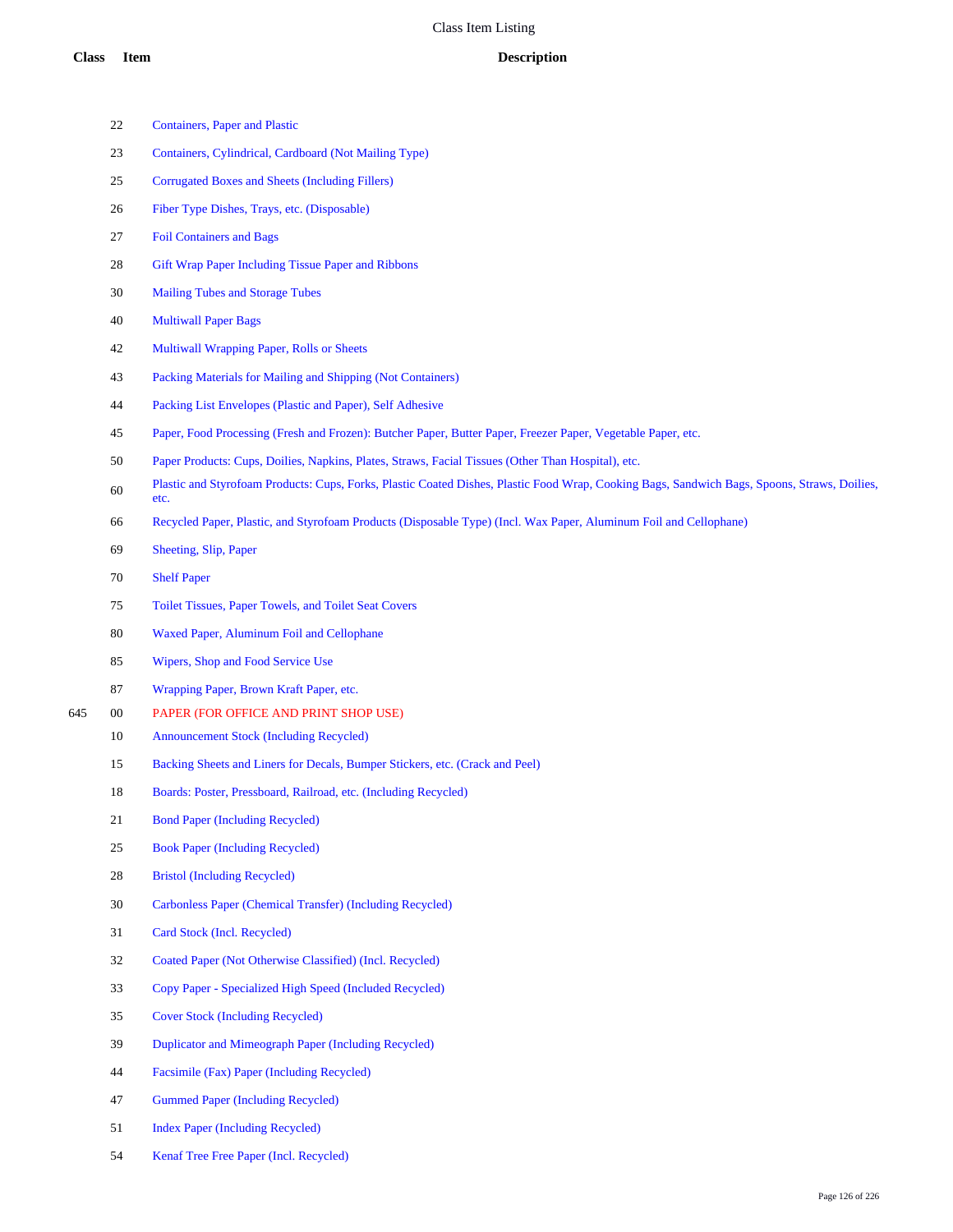|     | 55          | Ledger Paper (Including Recycled)                                                                                     |
|-----|-------------|-----------------------------------------------------------------------------------------------------------------------|
|     | 58          | <b>Manifold Paper (Including Recycled)</b>                                                                            |
|     | 59          | Map Paper (Including Recycled)                                                                                        |
|     | 60          | This item has been deleted. Please re-assign.                                                                         |
|     | 61          | <b>Newsprint (Including Recycled)</b>                                                                                 |
|     | 64          | <b>Offset Paper (Including Recycled)</b>                                                                              |
|     | 66          | <b>Onionskin (Including Recycled)</b>                                                                                 |
|     | 68          | <b>Parchment Paper (Including Recycled)</b>                                                                           |
|     | 69          | Paper and Paper Products, Scrap or Waste (Incl. Recycled)                                                             |
|     | 71          | <b>Poster Paper (Including Recycled)</b>                                                                              |
|     | 74          | <b>Pressure Sensitive Paper (Including Recycled)</b>                                                                  |
|     | 80          | <b>Stationery w/Envelopes (Including Recycled)</b>                                                                    |
|     | 83          | <b>Tag Stock (Including Recycled)</b>                                                                                 |
|     | $88\,$      | Teletype and Telex Paper (Including Recycled)                                                                         |
|     | 90          | <b>Text Paper (Including Recycled)</b>                                                                                |
|     | 94          | <b>Uncoated Paper (Not Otherwise Classified)</b>                                                                      |
| 650 | 00          | PARK, PLAYGROUND, RECREATIONAL AREA AND SWIMMING POOL EQUIPMENT AND SUPPLIES                                          |
|     | 04          | Amusement Park Ride Equipment, Accessories and Parts                                                                  |
|     | 06          | Benches, Park (Including Bus Stop Benches)                                                                            |
|     | 10          | <b>Bicycle Racks</b>                                                                                                  |
|     | 12          | Climbers, Playground                                                                                                  |
|     | 18          | <b>Combination Sets, Playground</b>                                                                                   |
|     | $23\,$      | Golf Course Maintenance Tools and Equipment (For Lawn Mowers See Class 515)                                           |
|     | 24          | <b>Grill and Park Stoves, Outdoor</b>                                                                                 |
|     | 30          | <b>Ice Rink Resurfacer</b>                                                                                            |
|     | 36          | <b>Picnic Tables</b>                                                                                                  |
|     | $38\,$      | Playground Equipment (Not Otherwise Classified) (See 420-04 for Bleachers)                                            |
|     | 46          | Rakes, Beach (Tractor Towed)                                                                                          |
|     | $\sqrt{48}$ | <b>Recycled Recreational and Park Equipment</b>                                                                       |
|     | 50          | <b>Safety Surfaces, Playground</b>                                                                                    |
|     | 54          | Seesaws, Playground                                                                                                   |
|     | 60          | Slides, Playground                                                                                                    |
|     | 62          | <b>Sports Field Maintenance Equipment</b>                                                                             |
|     | 66          | Swimming Pools, Equipment, and Supplies (Including Heaters, Lights, and Vacuum Machines; for Chemicals See Class 885) |
|     | 72          | Swings, Playground                                                                                                    |
|     | 78          | Umbrellas, Lawn and Picnic Type                                                                                       |
|     | $80\,$      | Whirls                                                                                                                |

00 PERSONAL HYGIENE AND GROOMING EQUIPMENT AND SUPPLIES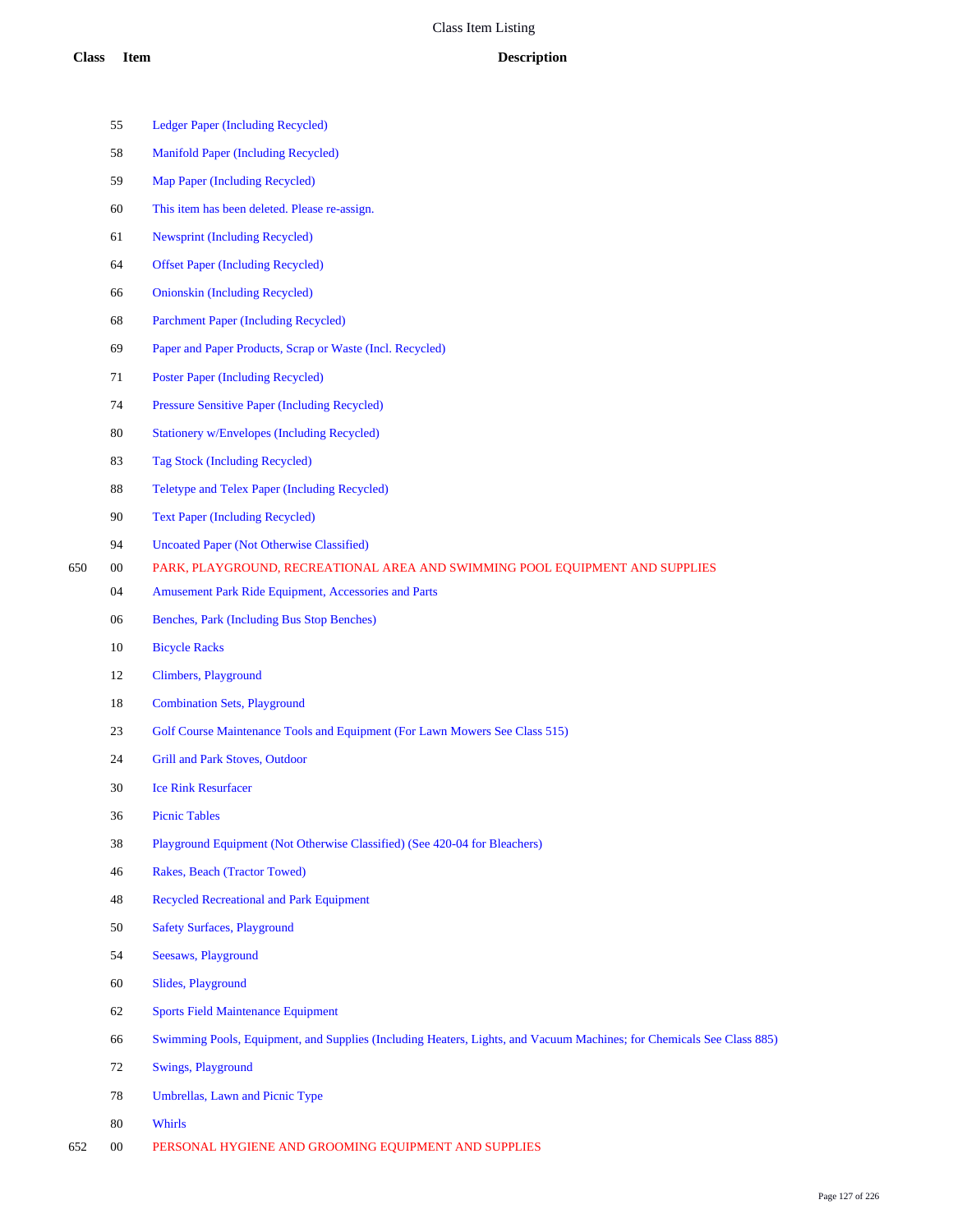Baby Powder, Lotions, Oils and Creams Bath Accessories (Not Otherwise Classified)

 Bath Powder, Oils, and Soaps (Including Talc) Combs and Brushes, Hair Cosmetics and Skin Care: Colognes, Creams, Lipsticks, Lotions, Perfumes, Powders, Soaps w/Lotion, etc. Dispensers for Personal Hygiene, Skin Care, and Grooming Equipment and Supplies Electrolysis Equipment (Hair Removal) Deodorants, Body Feminine Personal Hygiene Items: Sanitary Napkins, Pads and Belts, Tampons, etc. Hair Cleaning and Conditioning Supplies: Colors, Creams, Dressings, Oils, Rinses, Shampoos, Sprays, Tonics, Waving Solutions, etc. Hair Care Accessories: Bands, Curlers, Nets, Pins, Rollers, etc. Manicuring Equipment and Supplies: Nail Files, Nail Clippers, Nail Polish, Polish Remover, etc. Mouthwash Personal Hygiene Kits for Men and Women (Incl. Toothpaste, Shampoo, Deodorant, etc.) Razors and Blades, Electric Razors and Blades, Safety Razors and Keys, Security Razors, Shaper and Straight Recycled Personal Hygiene and Grooming Equipment and Supplies Shaving Supplies: Soaps, Brushes, Creams, Lathers, Lotions, etc. Toothbrushes and Holders Tooth Paste, Polish, and Powders Valets and Vanity Kits Wigs, Wiglets, Holders, and Manikins 00 This item has been deleted. Please re-assign. This item has been deleted. Please re-assign. This item has been deleted. Please re-assign. This item has been deleted. Please re-assign. This item has been deleted. Please re-assign. 00 PHOTOGRAPHIC EQUIPMENT, FILM, AND SUPPLIES (NOT GRAPHIC ARTS, MICROFILM, AND X-RAY) Albums and Organizers, Picture Animation Equipment and Supplies Camera Accessories: Batteries, Exposure Meters (Light Meters), Flash Equipment and Bar Lights (See Class 285 for Lamps), Power Packs and Chargers, Tripods, etc. Camera Attachments: Adapter Rings, Collimators, Filters, Lenses, etc. Camera Carrying Cases, Gadget Bags, etc. Camera Tools, Books, Instruction Manuals, etc. Cameras, Digital Type (Incl. Digital Network Cameras) Cameras, Movie; and Accessories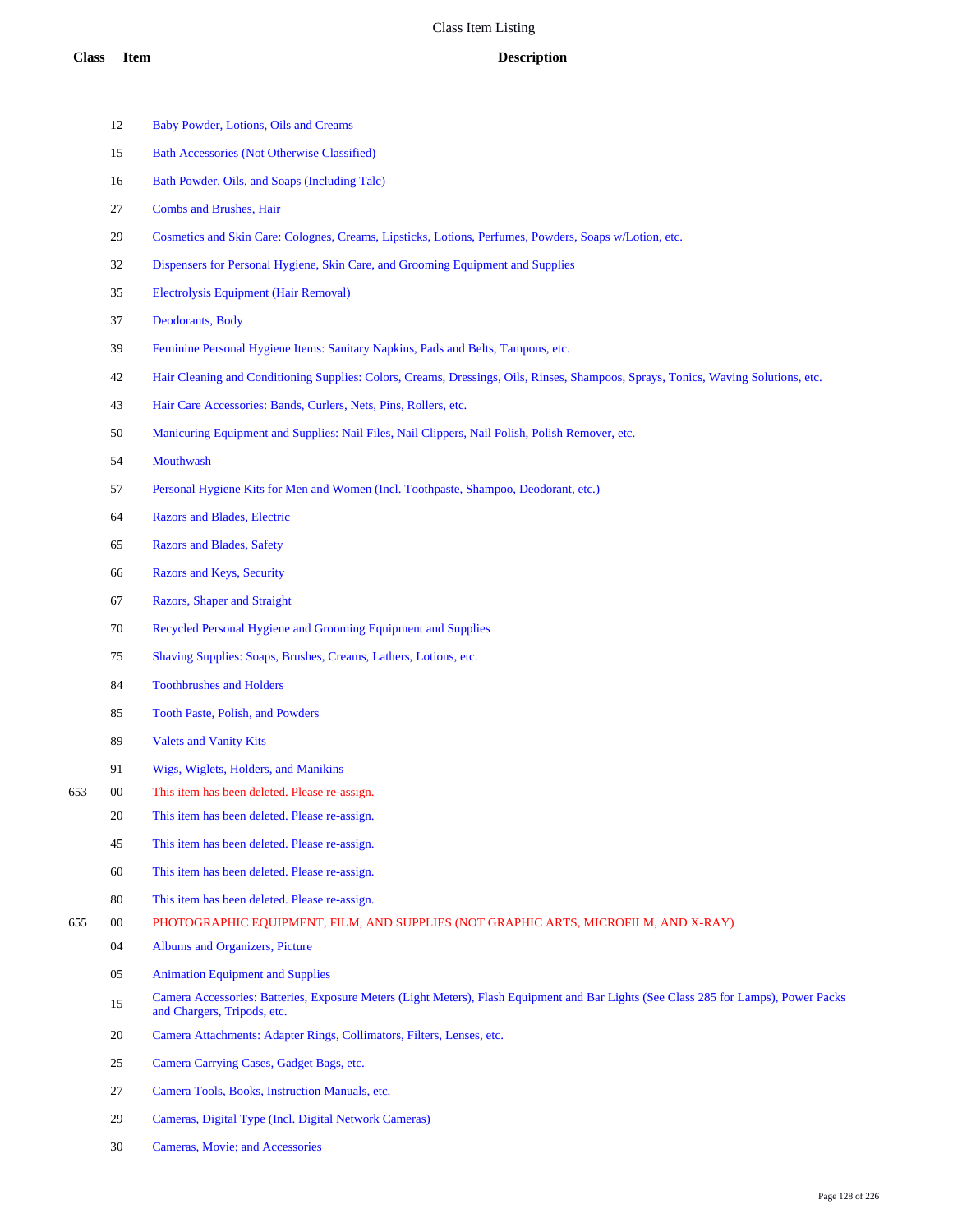|     | 31     | This item has been deleted. Please re-assign.                                                                                                                        |
|-----|--------|----------------------------------------------------------------------------------------------------------------------------------------------------------------------|
|     | 35     | Cameras, Still, Nonspecialized (Incl. Infrared Types, Self-Developing Types, etc.)                                                                                   |
|     | 39     | Cameras, Still, Specialized (Including Complete Systems for Medical and Dental Photography, Photomicrography, etc.)                                                  |
|     | 41     | Chemicals, Photographic                                                                                                                                              |
|     | 43     | Color Film Adhesive (For Adding Color to Visuals)                                                                                                                    |
|     | 50     | <b>Copying Equipment (Including Slide Duplicators)</b>                                                                                                               |
|     | 55     | Darkroom Equipment (Not Graphic Arts Type): Cabinets, Color Analyzers, Counters, Densitometers, Developing Tanks, Enlargers, etc.                                    |
|     | $60\,$ | Darkroom Supplies: Enlarger Easels, Film Holders, Film Loaders, Lens Cleaner, Safelights and Filters, Thermometers, Timers, Trays, Water<br>Filtering Elements, etc. |
|     | 66     | Film Developing and Processing Equipment (Not Otherwise Classified)                                                                                                  |
|     | 67     | Film, Photographic (Including Movie Films and Polaroid Type)                                                                                                         |
|     | 71     | Paper and Plates, Photographic                                                                                                                                       |
|     | 78     | Photo Identification Systems, Complete                                                                                                                               |
|     | 79     | Recycled Photographic Equipment and Supplies                                                                                                                         |
|     | 80     | <b>Silver Recovery Devices</b>                                                                                                                                       |
|     | 84     | Slide Maker, Computerized                                                                                                                                            |
|     | 85     | Slide Preparation Supplies: Mounting Presses, Mounts, etc.                                                                                                           |
|     | 88     | Storage and Mailing Materials (For Negatives, Prints, or Slides): Envelopes, Files, Sleeves, etc.                                                                    |
|     | 90     | Studio Production Equipment: Backdrop Mechanisms, Floods, Posing Stools, Reflectors, Spots, Stands, Strobe Systems, etc. (See Class 285 for<br>Lamps)                |
|     | 92     | <b>Transparency Film</b>                                                                                                                                             |
| 658 | $00\,$ | PIPE, TUBING, AND ACCESSORIES (NOT FITTINGS)                                                                                                                         |
|     | 04     | Pipe, Alloy Steel, Chrom-Moly, Stainless                                                                                                                             |
|     | 05     | Pipe, Aluminum                                                                                                                                                       |

- Pipe, Asbestos-Cement
- Pipe, Bituminized Fiber
- Pipe, Bonded (All Types)
- Pipe, Brass

- Pipe, Bronze
- Pipe, Cast Iron
- Pipe, Chrome
- Pipe, Clay (Terra Cotta)
- Pipe, Concrete
- Pipe, Copper
- Pipe, Ferrous Alloy
- Pipe, Fiberglass
- Pipe, Iron (Includes Ductile Iron Pipe)
- Pipe, Lead
- Pipe, Magnesium
- Pipe, Non-Ferrous Alloy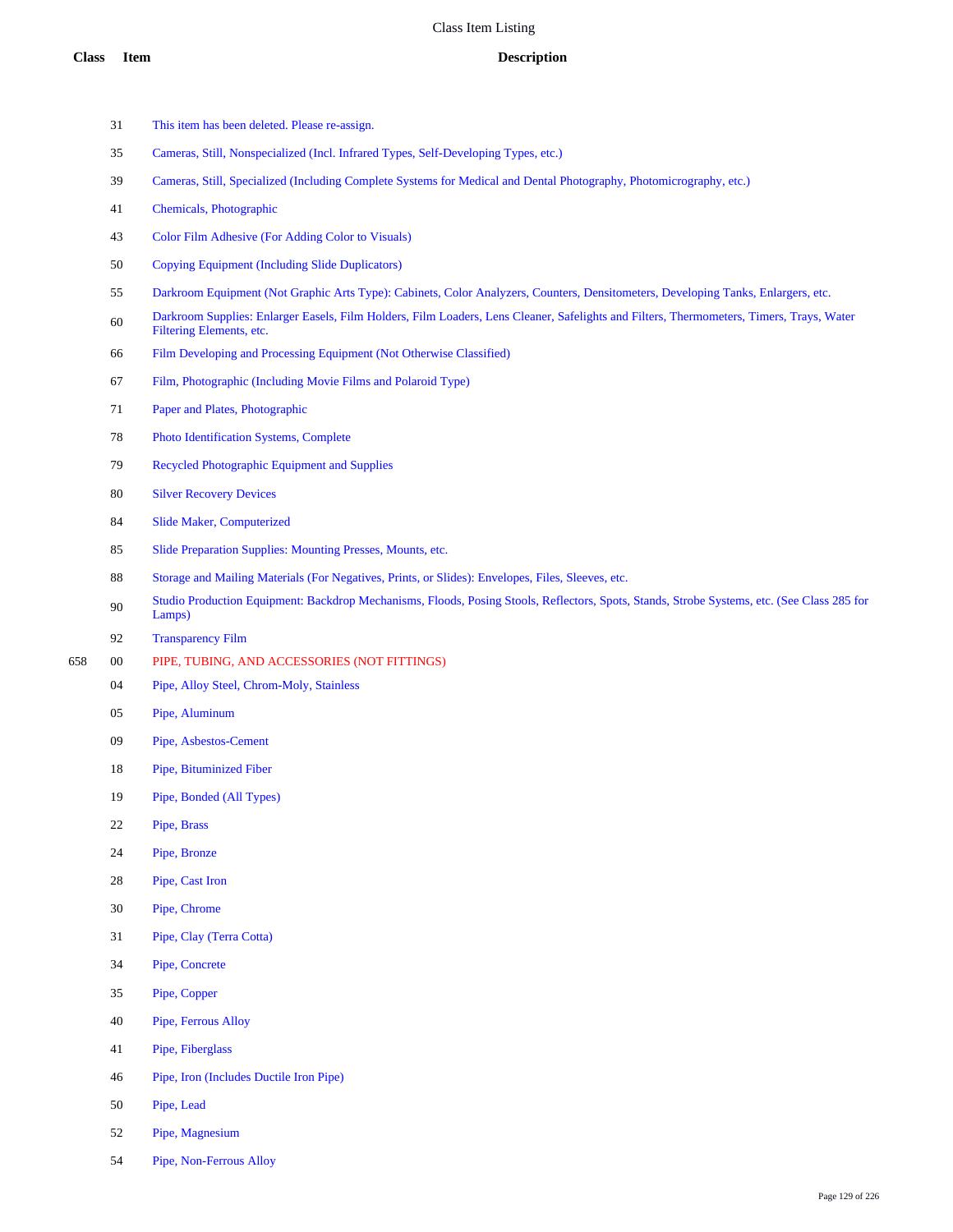- Pipe, Plastic (Incls. Fiber Reinforced Plastic Pipe, Polybutylene Pipe)
- Pipe, Polyethylene
- Pipe, PVC (Polyvinyl Chloride)
- Pipe, Rubber
- Pipe, Soil
- Pipe, Stainless Steel
- Pipe, Steel
- Pipe, Steel, Wrought
- Pipe, Tin
- Pipe, Titanium
- Pipe, Zinc
- Tubing, Brass, Bronze, and Copper (See 570-91 for Structural Tubing)
- Tubing: Ferrous and Non-Ferrous Alloy
- Tubing: Iron, Lead, Magnesium
- Tubing, Plastic and PVC
- Tubing: Tin, Titanium, Zinc
- Tubing, Stainless Steel (See 570-91 for Structural Tubing)
- Tubing, Steel
- Recycled Pipe and Tubing
- Tubing (Not Otherwise Classified)
- 00 PIPE AND TUBING FITTINGS
	- Adapters
	- Bends
	- Bushings
	- Caps
	- Connectors
	- Couplings
	- Crosses, Crossovers, Curves
	- Elbows, Steel
	- Elbows (Other than Steel)
	- Ells
	- Extensions, Pipe
	- Ferrules, Flanges, Glands
	- Hubs, Increasers, Inserts, Joints
	- Laterals, Nipples
	- Lining, Pipe (Cement, Epoxy, etc.)
	- Offsets, Plugs, Pipe Rests
	- Reducers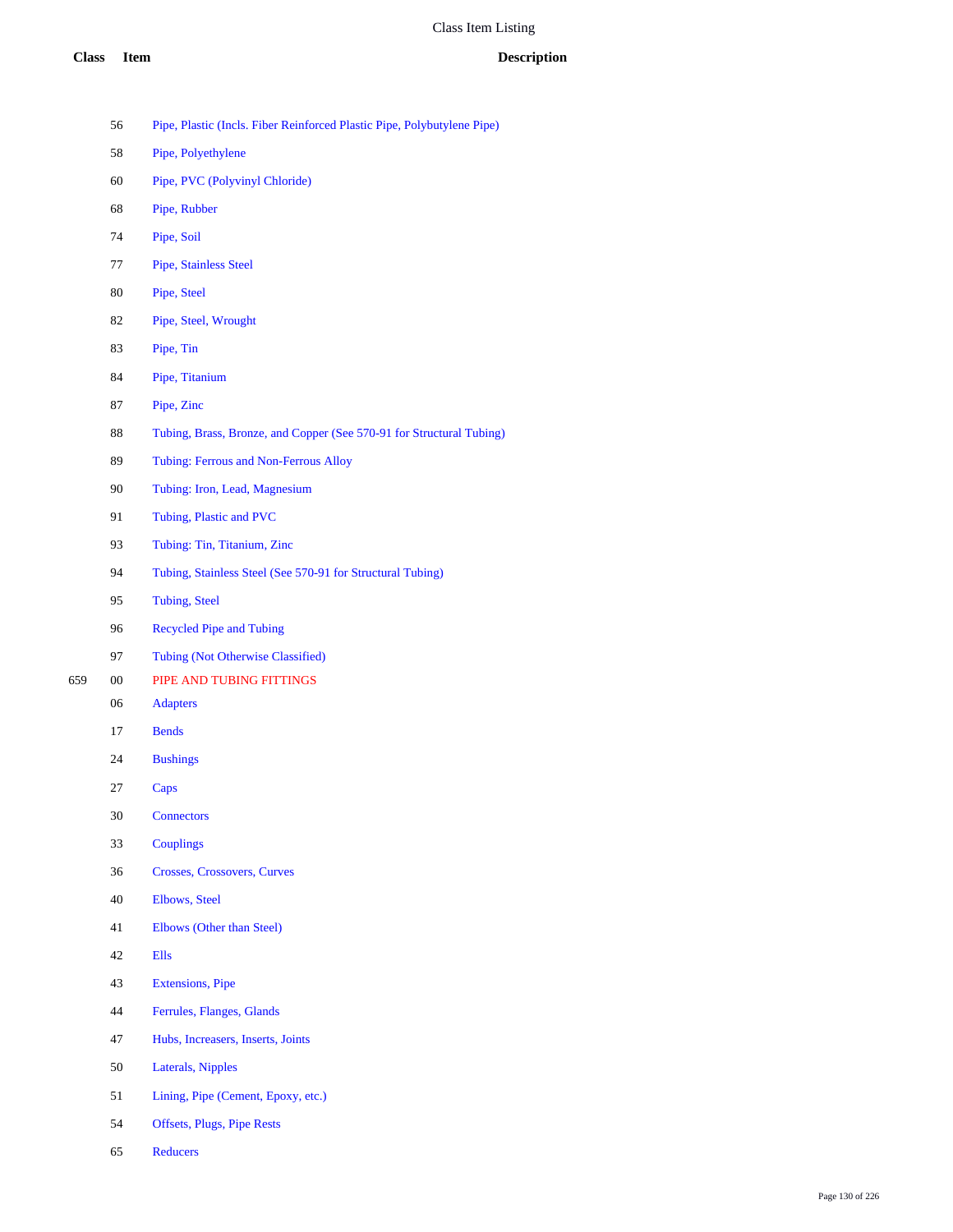|     | 73     | Saddles, Sleeves, Straps                                                                                                     |
|-----|--------|------------------------------------------------------------------------------------------------------------------------------|
|     | 78     | Tubing Fittings (Brass, Bronze, and Copper)                                                                                  |
|     | 79     | Tubing Fittings (Plastic, PVC)                                                                                               |
|     | 80     | <b>Tubing Fittings (Stainless Steel)</b>                                                                                     |
|     | 81     | <b>Tubing Fittings (Steel)</b>                                                                                               |
|     | 84     | Tees, Steel                                                                                                                  |
|     | 85     | <b>Tees (Other Than Steel)</b>                                                                                               |
|     | 87     | <b>Unions</b>                                                                                                                |
|     | 90     | Vees(V)                                                                                                                      |
|     | 94     | Wyes $(Y)$                                                                                                                   |
|     | 96     | <b>Recycled Pipe and Tubing Fittings</b>                                                                                     |
|     | 97     | Pipe Fittings, Misc. (Not Otherwise Classified)                                                                              |
|     | 99     | This item has been deleted. Please re-assign.                                                                                |
| 660 | 00     | PIPES, TOBACCOS, SMOKING ACCESSORIES; ALCOHOLIC BEVERAGES                                                                    |
|     | 05     | <b>Alcoholic Beverages, All Types</b>                                                                                        |
|     | 10     | <b>Cigarettes</b>                                                                                                            |
|     | 15     | <b>Cigars</b>                                                                                                                |
|     | 23     | Lighters, Cigarette                                                                                                          |
|     | 29     | Papers and Storage Bags, Tobacco                                                                                             |
|     | 30     | Pipes, Smoking, All Types; and Pipe Cleaners, Filters, etc.                                                                  |
|     | 40     | Snuff                                                                                                                        |
|     | 42     | Holders, Cigarette and Cigar                                                                                                 |
|     | 50     | Tobacco, Chewing                                                                                                             |
|     | 60     | <b>Tobacco</b> , Smoking                                                                                                     |
|     | 63     | Tobacco and Smoking Accessories, Scrap or Waste                                                                              |
|     | 95     | Recycled Tobacco and Alcoholic Beverages Accessories and Supplies                                                            |
| 665 | $00\,$ | PLASTICS, RESINS, FIBERGLASS: CONSTRUCTION, FORMING, LAMINATING, AND MOLDING EQUIPMENT, ACCESSORIES,<br><b>AND SUPPLIES</b>  |
|     | 06     | <b>Acetate Film and Sheets</b>                                                                                               |
|     | 12     | Acrylic Rods and Tubes (Methyl Methacrylate)                                                                                 |
|     | 16     | <b>Acrylic Mirrors</b>                                                                                                       |
|     | $18\,$ | <b>Acrylic Sheets (Methyl Methacrylate)</b>                                                                                  |
|     | 21     | Bag Sealing Equipment, Including Tape and Accessories                                                                        |
|     | 23     | Bumper and Guard Rails, Poly. (See Class 570 for Metal Type)                                                                 |
|     | 24     | Bags and Liners, Plastic: Garbage Can Liners, Janitor Cart Liners, Linen Hamper Liners, Litter Bags, Polyethylene Bags, etc. |
|     | 25     | <b>Burnishers for Plastic</b>                                                                                                |
|     | 26     | <b>Contact Cement (For Plastic Laminates)</b>                                                                                |
|     | 27     | Coatings, Protective for Plastics, etc.                                                                                      |
|     |        |                                                                                                                              |

Edging Tape, Polypropylene (For Mesh Screening)

Page 131 of 226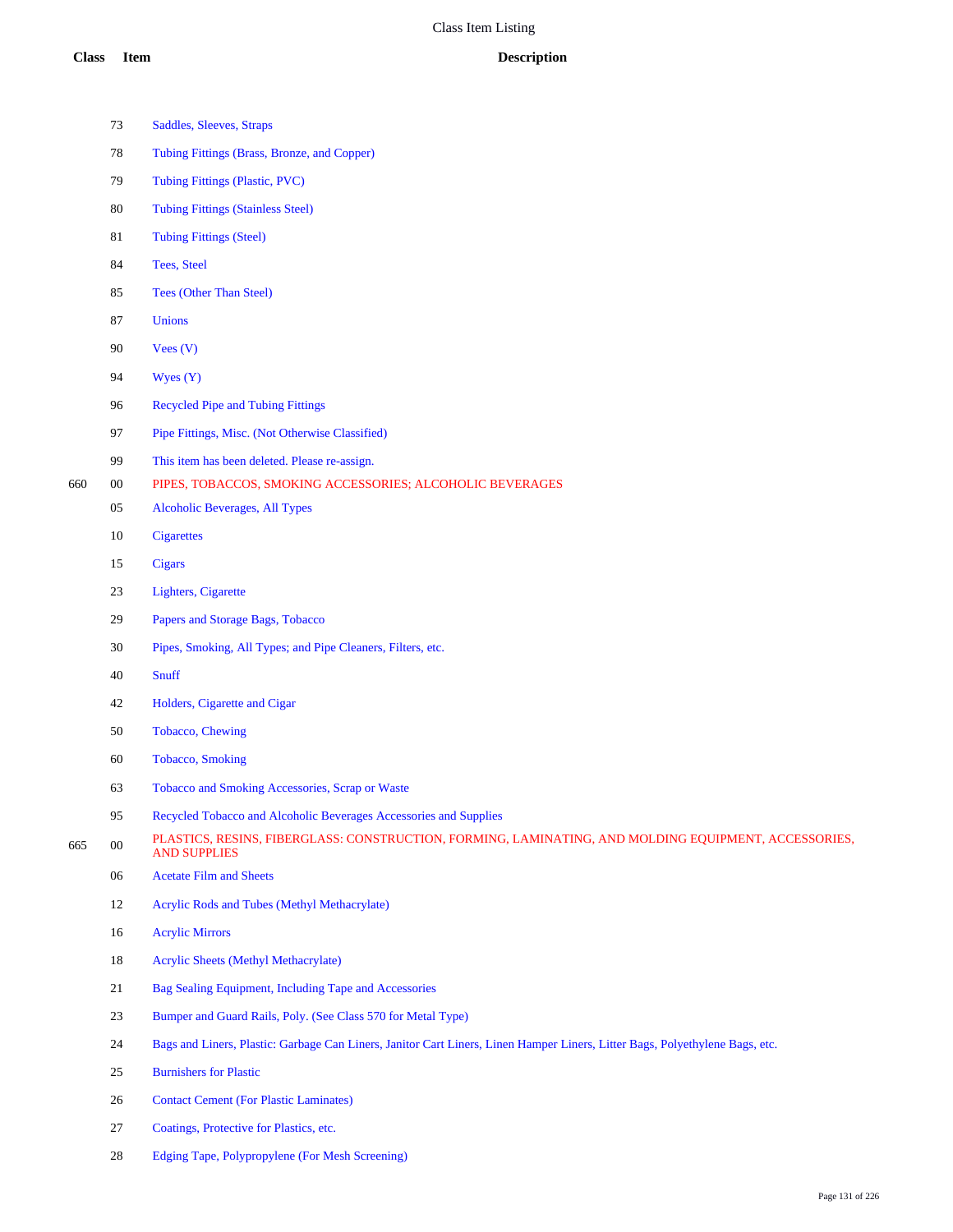- Engraving Machines (For Nameplates), Accessories, and Stock (Laminated)
- Envelopes, Plastic and Poly.
- Fiberglass Structural Shapes: Angles, Channels, I-Beams, etc.
- Fiberglass, Plastic and Poly. Castings
- Fiberglass Sheets, Panels, etc. (Incl. Reinforced Types)
- Fiberglass Supplies: Catalysts, Cloth, Resins, etc.
- Gratings: Fiberglass, Plastic, Poly., etc.
- Heat Sealing Equipment, Film, and Supplies
- Laminates, Polycarbonate: Ballistic, Break-Resistant and Forced Entry Types
- Laminating Presses, Film, ID Pouches, and Supplies
- Landfill Liners
- Mesh Screening, Fiberglass and Plastic
- Nameplates (Engraved) and Easels
- Pilings, Plastic
- Plastic Rods and Tubes (Except Acrylic)
- Plastic Forming and Molding Equipment: Blow Molding, Extrusion Equipment, Injection Molding, Vacuum Forming, etc.
- Plastic Forming and Molding Supplies: Catalysts, Colorants, Mold Release Compounds, Resins, etc.
- Plastics Processing Equipment and Supplies (Not Otherwise Classified)
- Polypropylene Film, Rods, Tubes, etc.
- Plastics and Related Products, Scrap or Waste
- Plastic Laminates: Decorative, High and Low Pressure Type Veneers (As Used for Desk Tops, Cabinetry, etc.)
- Plastic, Polyethylene and Fiberglass Products and Supplies, Recycled
- Plastic Sheets and Strips (Except Acetate, Acrylic, and Polycarbonate)
- Plastic Edge Molding (For Desks, Counter Tops, and Tables)
- Polyimide Film
- Polycarbonate Sheets
- Polyethylene Bags, Self-Sealing, Reclosable
- Polyethylene Film, Rods, Tubes, etc.
- Polyvinyl Chloride Rods and Sheets
- Polyethylene Film, Reinforced
- Polyurethane
- Shrink Film Packaging Equipment and Supplies
- Stretch Film and Wrapping Equipment
- Sheeting, Plastic, Reinforced (Not Polyethylene)
- Structural Plastic Shapes: Angles, Bars, etc.
- Teflon Sheets and Rods
- Thermoplastic Plastics
- Thermoset Plastics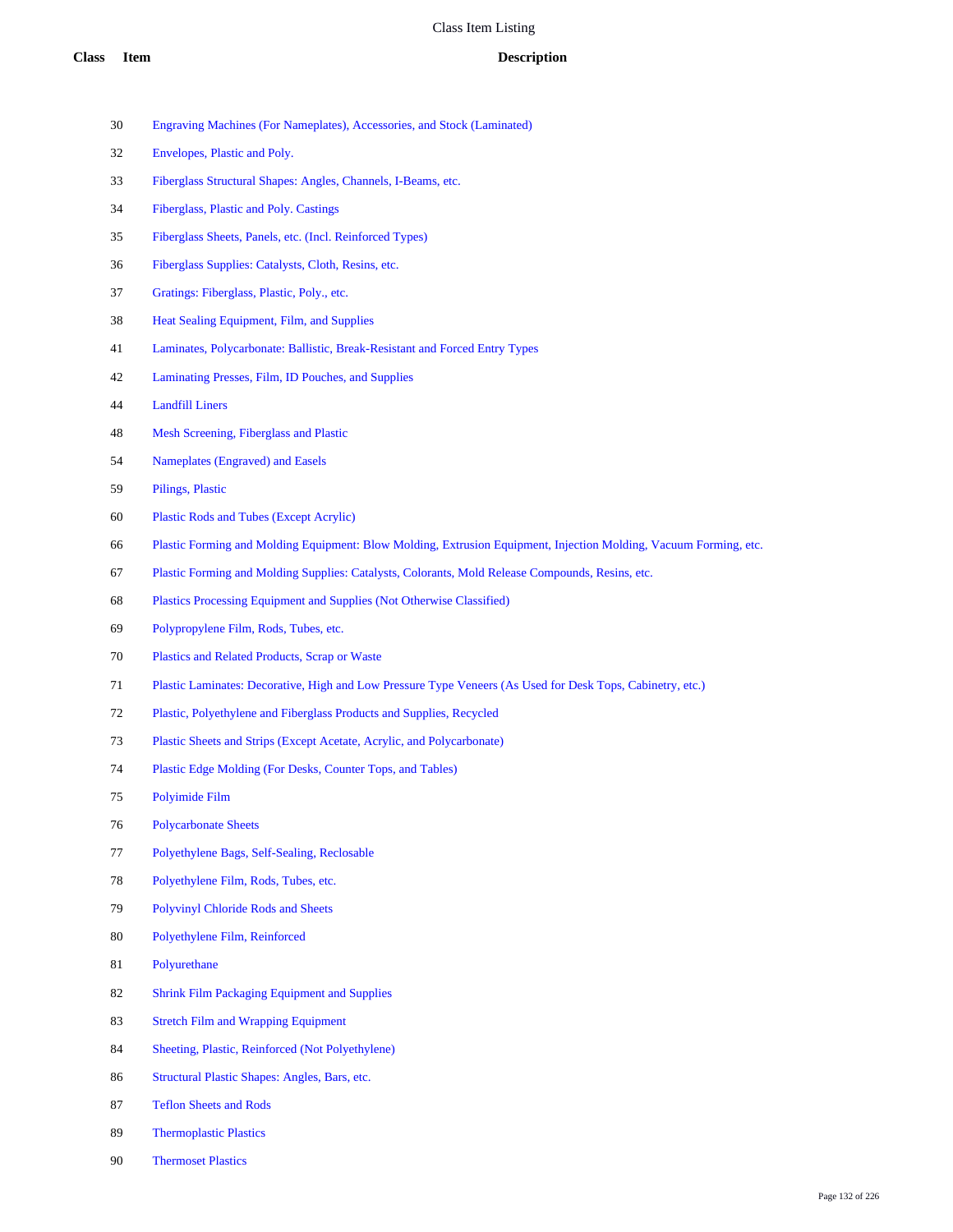- 00 PLUMBING EQUIPMENT, FIXTURES, AND SUPPLIES
	- Bathroom Accessories: Fans, Mirrors, Medicine Cabinets, Soap Dishes, Towel Bars and Rings, etc.
	- Bathtub and Shower Cleaners
	- Cathodic Protection Equipment
	- Cement and Cleaners (For Plastic Conduit, Fittings, and Pipe)
	- Compound, Pipe Joint and Tape
	- Drains, Grease Traps, etc.
	- Dryers, Hand, Electric
	- Grout, Pipe and Sewer
	- Grab Bars
	- Gas Meters, Indicating and Recording
	- Hand Tools, Including Plungers, Pipe and Tube Cutters and Threaders, etc.
	- Hydraulic Fusion Machine for Pipe
	- Irrigation Systems, Supplies, Parts, and Accessories
	- Lead: Flashings, Ingots, Sheets, etc.
	- Liquid Heaters, Immersion Type
	- Oakum
	- Pipe Hangers, Constant Support Type, for Power Plant Operations
	- Pipe Hangers, Concrete Inserts, Joint Restraints, etc.
	- Pipe and Utility Markers
	- Pipe Repair Clamps, Couplings, Leak Kits, etc.
	- Pipeline Equipment and Tools (For Construction and Laying of the Pipeline)
	- Plumbing Brass (Tubular Goods)
	- Plumbing Fixtures and Parts: Lavatories, Showers, Sinks, Toilets (Water Closets),Toilet Seats (Incl. Hygienic Type), Tubs, etc.
	- Plumbing Trim: Faucets, Fittings, etc.
	- Plumbing Equipment, Accessories and Supplies (Not Otherwise Classified)
	- Rubber Goods and Plumbing Specialities: Gaskets, Leathers, Seats, Washers, etc.
	- Sealants, Waterplug
	- Septic Tanks and Cesspools (Other than Concrete)
	- Sewer Pipe Cleaning Machines, Power Driven; and Parts
	- Shower Stalls, Doors, and Tub Enclosures
	- Service Boxes and Parts
	- Supplies and Stops
	- Toilet Partitions and Doors
	- Vacuum Breakers
	- Valves, Aluminum
	- Valves, Brass and Copper
	- Valves, Bronze: Angle, Ball, Check, Gate, Globe, etc.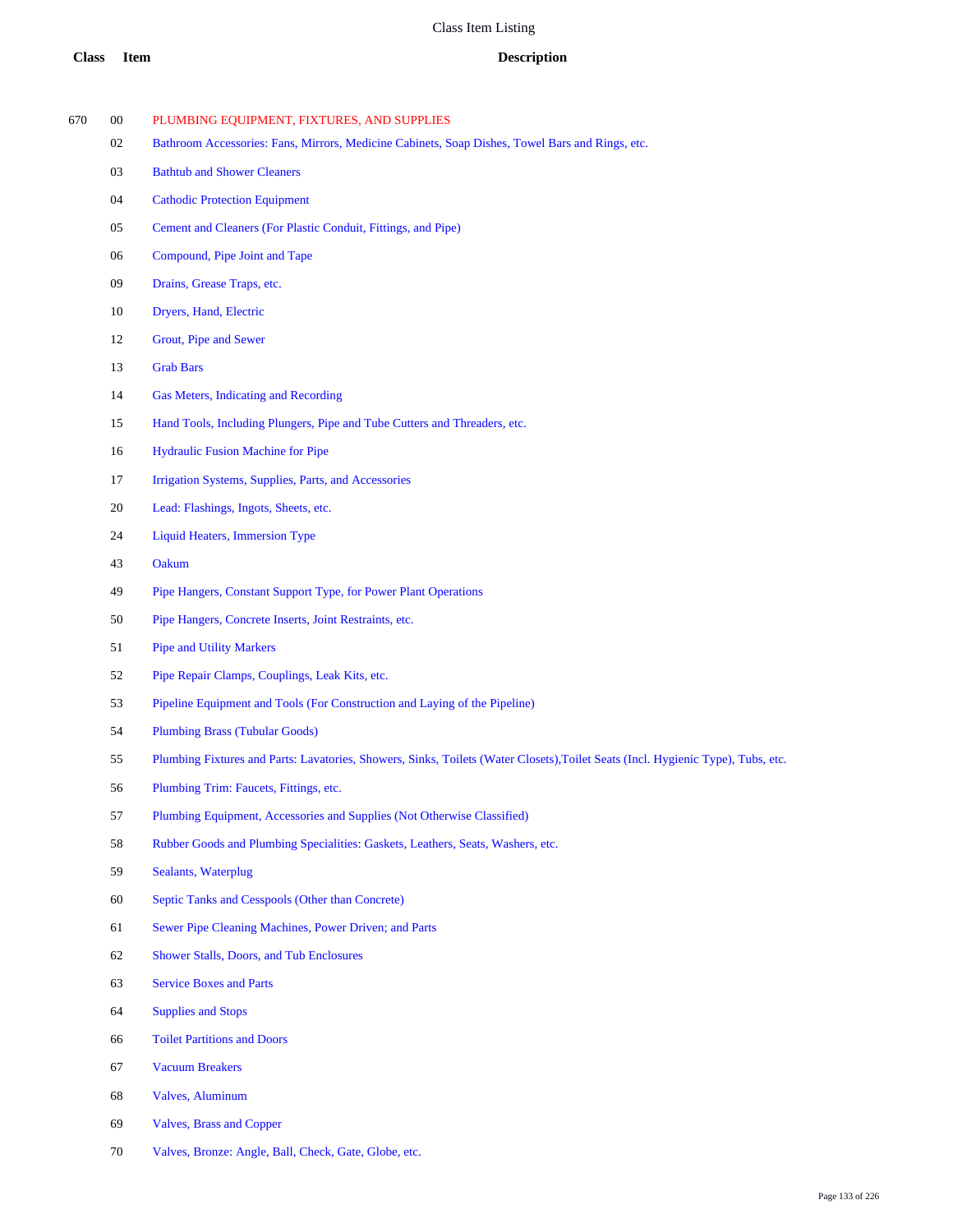|     | 71     | Valves, Butterfly, All Kinds                                                       |
|-----|--------|------------------------------------------------------------------------------------|
|     | 72     | Valves, Chrome                                                                     |
|     | 73     | Valves, Flush, All Types; and Parts                                                |
|     | 74     | <b>Valves, Drop-Out</b>                                                            |
|     | 75     | Valves, Iron Body: Angle, Check, Gate, Globe, etc.                                 |
|     | 76     | <b>Valves and Valve Parts, Miscellaneous</b>                                       |
|     | 77     | Valves, Plastic: Ball, Check, Diaphragm, Globe, etc.                               |
|     | 79     | Valves, Semi-Steel                                                                 |
|     | 80     | <b>Valves, Solenoid Control</b>                                                    |
|     | 81     | Valves, Stainless Steel: Angle, Ball, Check, Gate, Globe, etc.                     |
|     | 82     | Valves, Steel: Angle, Check, Gate, Globe, etc.                                     |
|     | 84     | Venturi Tubes, Air and Vacuum                                                      |
|     | 86     | Water Filtration, Conditioning, and Purification Equipment for the Office and Home |
|     | 87     | <b>Water Conservation Kits</b>                                                     |
|     | 88     | <b>Water Hammer Arrester</b>                                                       |
|     | 89     | <b>Water Heaters, Residential</b>                                                  |
|     | 91     | <b>Water Heaters, Commercial</b>                                                   |
|     | 92     | Water Softening Equipment, Residential                                             |
|     | 93     | Water Softening Equipment, Commercial (Also see 890-85)                            |
|     | 95     | Recycled Plumbing Equipment, Accessories and Supplies                              |
|     | 99     | This item has been deleted. Please re-assign.                                      |
| 675 | 00     | POISONS: AGRICULTURAL AND INDUSTRIAL                                               |
|     | 25     | Defoliants, Cotton                                                                 |
|     | 30     | Fumigating Gases (Other Than Soil)                                                 |
|     | 35     | <b>Grains and Baits, Poisoned</b>                                                  |
|     | 40     | <b>Insecticides and Fungicides, Dry</b>                                            |
|     | 45     | <b>Insecticides and Fungicides, Liquid</b>                                         |
|     | 54     | <b>Pesticides</b>                                                                  |
|     | 55     | Poison Adjuvants: Emulsifiers, Spreader/Stickers, Wetting Agents, etc.             |
|     | 58     | Recycled Poisons for Agriculture and Industrial Use                                |
|     | 60     | <b>Rotenone</b> (Fish Toxicant)                                                    |
|     | 65     | Seed and Soil Fumigants and Sterilants                                             |
|     | 80     | TCA (Trichloroacetic Acid, Sodium Salt)                                            |
|     | 84     | <b>Weed Control Blankets (Including Recycled Types)</b>                            |
|     | 85     | Weed Killers (Herbicides), Dry                                                     |
|     | 90     | Weed Killers (Herbicides), Liquid                                                  |
| 680 | $00\,$ | POLICE AND PRISON EQUIPMENT AND SUPPLIES                                           |

Access Control Systems and Security Systems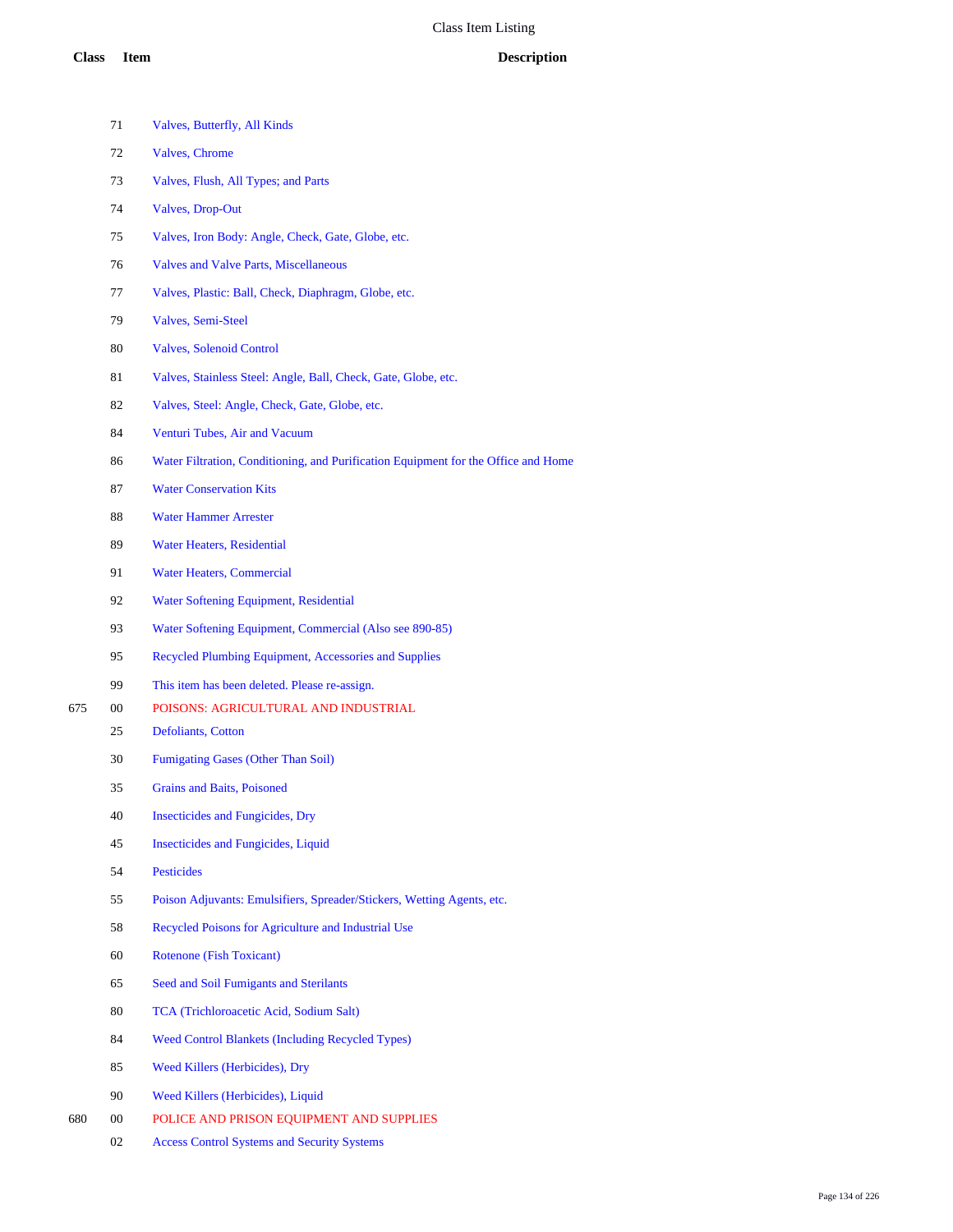| 04 | Ammunition                                                                                                       |
|----|------------------------------------------------------------------------------------------------------------------|
| 05 | <b>Ammunition, Reloaded</b>                                                                                      |
| 06 | Ammunition Handling Systems (Aircraft, Tanks, etc.)                                                              |
| 08 | Police Protection Equipment (Body Armor and Riot Shields) and Supplies                                           |
| 10 | Badge Cases, Police (All Types)                                                                                  |
| 12 | Belts, Cases, Holsters, Scabbards, etc.                                                                          |
| 16 | This item has been deleted. Please re-assign.                                                                    |
| 20 | <b>Billies and Night Sticks</b>                                                                                  |
| 24 | <b>Breath Alcohol Testing Instruments and Supplies</b>                                                           |
| 28 | <b>Bullet Traps</b>                                                                                              |
| 32 | <b>Burglar Alarms</b>                                                                                            |
| 33 | Canine (K-9) Police Dog Training Equipment                                                                       |
| 34 | <b>Citation Issuance Devices and Supplies</b>                                                                    |
| 35 | Chemicals for Personal Defense (Mace, etc.)                                                                      |
| 36 | <b>Clay Targets and Skeet Range Equipment</b>                                                                    |
| 40 | <b>Composite Identification Kits and Systems</b>                                                                 |
| 41 | <b>Crime Detection Equipment and Supplies</b>                                                                    |
| 42 | Curtains, Security; Vehicle Security Partitions                                                                  |
| 44 | Detectors, Gun and Metal                                                                                         |
| 45 | Explosives Storage Boxes, Bunkers, etc.                                                                          |
| 46 | Explosives, Grenades, Accessories and Supplies                                                                   |
| 47 | <b>Evidence Bags, Containers and Supplies</b>                                                                    |
| 48 | Finger and Footprinting Equipment, Accessories, and Supplies (Including Laser and Cyanoacrylate Fuming Chambers) |
| 49 | <b>Firearms Training Simulators</b>                                                                              |
| 50 | Guns, Stun (Nonlethal), (Incl. Taser Weapons), (See 680-54 for EMD Weapons)                                      |
| 51 | Forced Entry Equipment and Supplies (Battering Rams, etc.)                                                       |
| 52 | Guns, Pistols, Rifles, and Shotguns (Incl. Accessories)                                                          |
| 53 | Guns, Machine (Including Other Military Style Weapons)                                                           |
| 54 | Guns, Electro-Muscular Disruption (EMD) (See 680-50 for Stun Guns)                                               |
| 56 | Gun Cleaning Supplies: Patches, Rods, Silicone Cloths, Solvents and Brushes, etc.                                |
| 57 | <b>Gun Rifling Machines</b>                                                                                      |
| 58 | <b>Gun Locks, All Types</b>                                                                                      |
| 60 | Handcuffs and Leg Irons                                                                                          |
| 61 | Lockers, Security                                                                                                |
| 62 | Megaphones, Whistles, etc.                                                                                       |
| 63 | Maintenance Stands, Fixtures, and Jigs for Weapons                                                               |
| 65 | <b>Night Vision Systems</b>                                                                                      |

Police Investigation Robots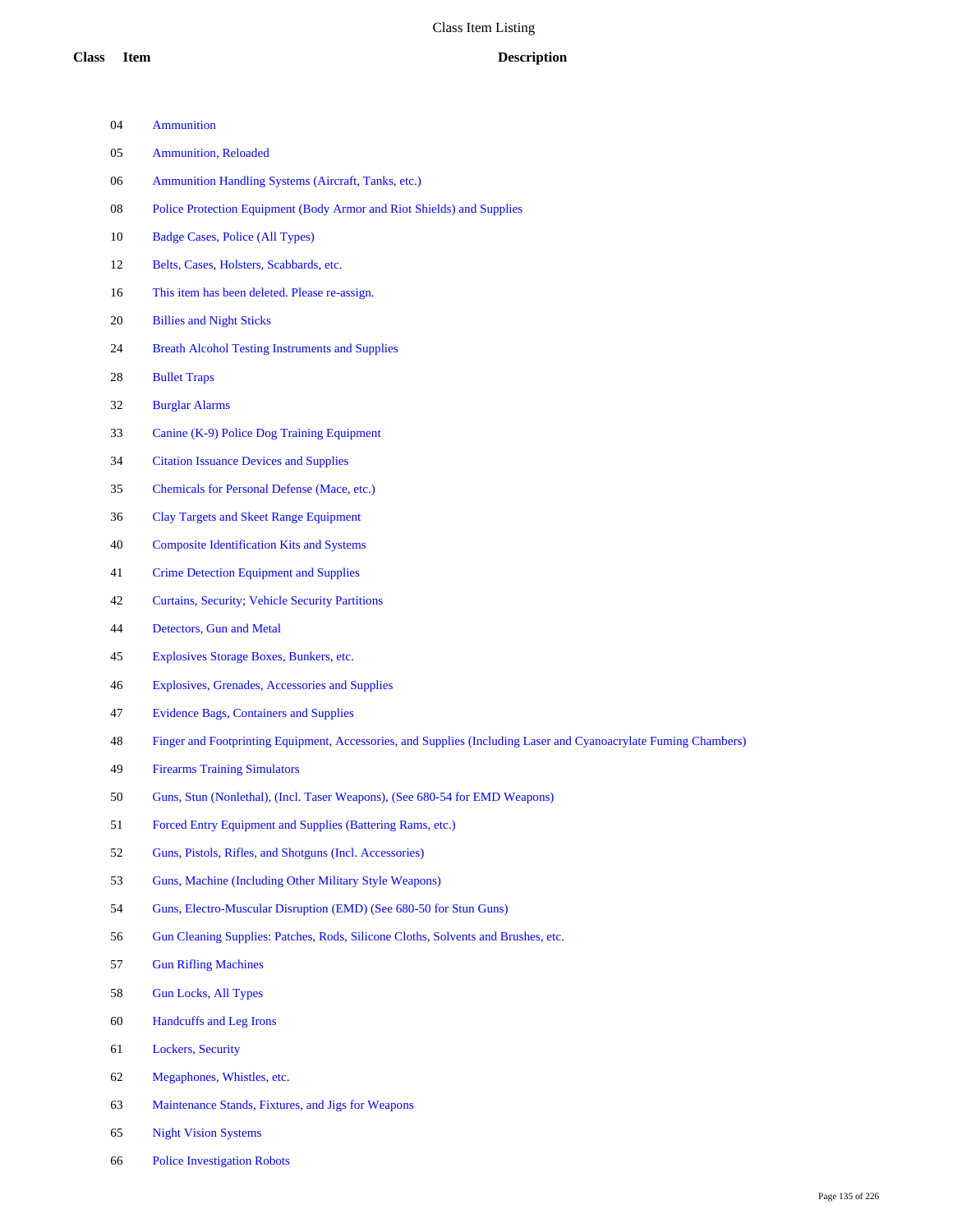|     | 67     | Police Training and Instructional Aids: Wall Charts, etc.                                                                                                                                  |
|-----|--------|--------------------------------------------------------------------------------------------------------------------------------------------------------------------------------------------|
|     | 68     | <b>Polygraph Equipment and Supplies</b>                                                                                                                                                    |
|     | 71     | Prisoner Tracking Devices, Electronic (Wrist and Leg Bands, etc.)                                                                                                                          |
|     | 72     | Prison Equipment, Cell Blocks, and Accessories (Incl. Control Panels, Door Control Relays, Furniture, etc.)                                                                                |
|     | 73     | Prisoner Identification Equipment and Supplies                                                                                                                                             |
|     | 74     | Pyrotechnics                                                                                                                                                                               |
|     | 76     | Racks, Gun (See 055-74 for Vehicle Racks)                                                                                                                                                  |
|     | $77\,$ | Radar Instruments, Traffic Enforcement Type (Including Laser Speed Measuring, Ranging Devices and Radar Instruments equipped<br>w/Cameras)                                                 |
|     | 78     | <b>Recoil Pads</b>                                                                                                                                                                         |
|     | 79     | Recycled Police Equipment, Accessories and Supplies                                                                                                                                        |
|     | 80     | <b>Reloading Equipment and Supplies</b>                                                                                                                                                    |
|     | 82     | <b>Remote Operations Equipment</b>                                                                                                                                                         |
|     | 84     | Riot and Crowd Control Equipment (Not Otherwise Classified)                                                                                                                                |
|     | 85     | Road Spikes (For Use by Police to Stop Vehicles on the Road)                                                                                                                               |
|     | 86     | Scopes, Rifle and Range                                                                                                                                                                    |
|     | 87     | Surveillance and Countersurveillance Equipment and Supplies                                                                                                                                |
|     | 88     | Targets and Target Pasters, and Rifle Range Equipment (Including Range Finders)                                                                                                            |
|     | 92     | Tear Gas, Tear Gas Guns, and Ammunition                                                                                                                                                    |
|     | 93     | Test Equipment and Supplies: Criminology Kits, Metal Reagents, Paraffin, Sexual Assault Exam Kits, etc. (Including Technical Equipment and<br><b>Supplies Used in Police Laboratories)</b> |
|     | 94     | <b>Tire Markers and Supplies</b>                                                                                                                                                           |
|     | 95     | Tools, Gunsmith's: Borescopes, etc.                                                                                                                                                        |
|     | 96     | <b>Traffic Batons</b>                                                                                                                                                                      |
|     | 97     | Warning Systems, Perimeter Anti-Intrusion, Electronic (Including Civil Defense and Natural Disaster Types)                                                                                 |
| 685 | $00\,$ | POULTRY EQUIPMENT AND SUPPLIES                                                                                                                                                             |
|     | 05     | <b>Bands and Tags</b>                                                                                                                                                                      |
|     | 10     | <b>Brooders and Incubators</b>                                                                                                                                                             |
|     | 15     | <b>Debeakers</b>                                                                                                                                                                           |
|     | 20     | <b>Egg Baskets</b>                                                                                                                                                                         |
|     | $25\,$ | <b>Egg Candlers</b>                                                                                                                                                                        |
|     | 30     | <b>Egg Cartons</b>                                                                                                                                                                         |
|     | 35     | Egg Cases, Fillers, Flats, etc.                                                                                                                                                            |
|     | $38\,$ | <b>Egg Cleaning Chemicals</b>                                                                                                                                                              |
|     | 40     | <b>Egg Crating Machines</b>                                                                                                                                                                |
|     | 45     | <b>Egg Graders</b>                                                                                                                                                                         |

- Egg Washers
- Feeders and Waterers
- Growing Batteries
- Laying Cages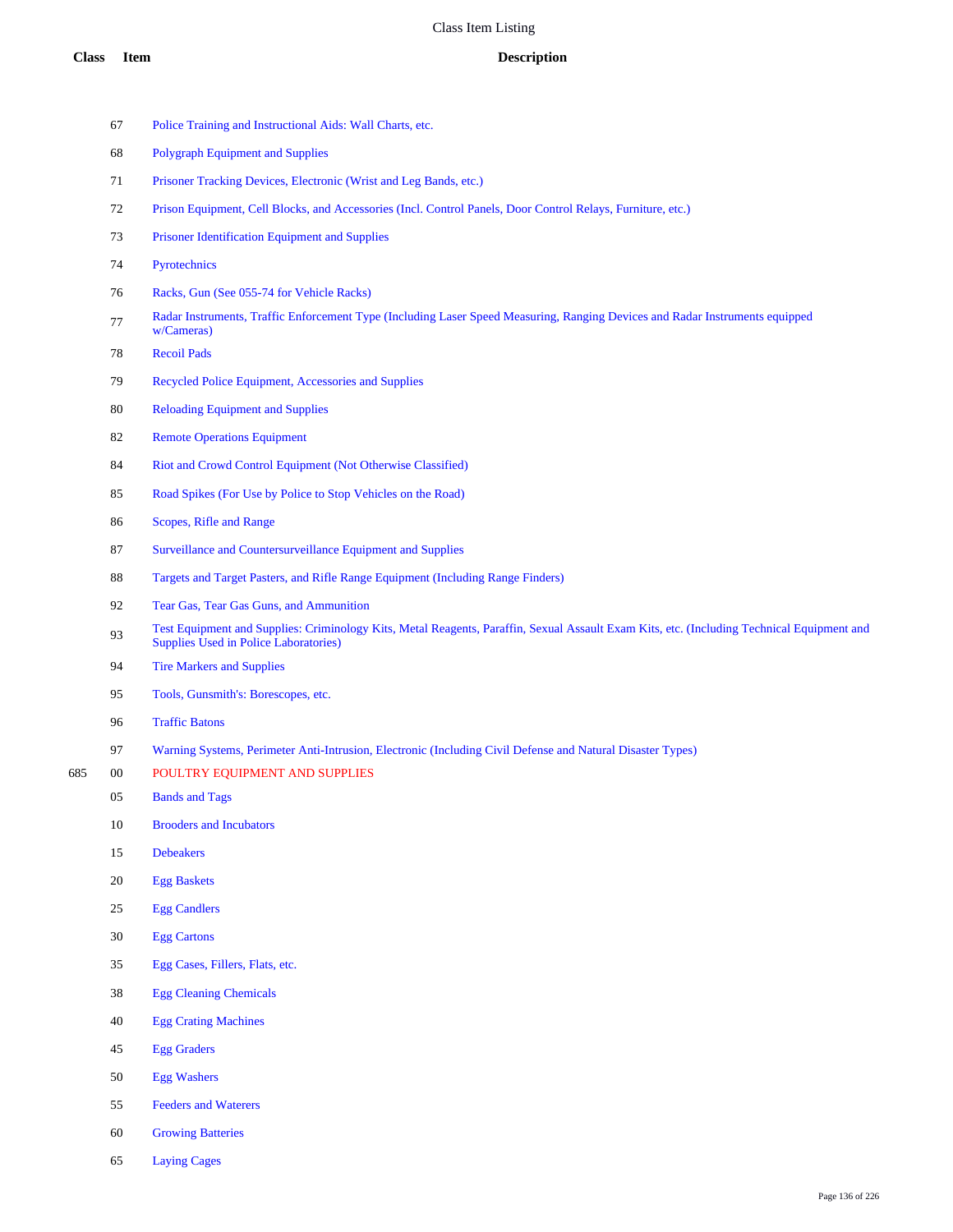|     | 70     | <b>Nest Pads</b>                                                                                                     |
|-----|--------|----------------------------------------------------------------------------------------------------------------------|
|     | 75     | <b>Poultry Processing Machines and Accessories</b>                                                                   |
|     | 78     | Recycled Poultry Equipment, Accessories and Supplies                                                                 |
|     | 80     | <b>Shipping Boxes, Chick</b>                                                                                         |
|     | 85     | <b>Shipping Crates, Poultry</b>                                                                                      |
|     | 90     | <b>Turkey Saddles</b>                                                                                                |
| 690 | $00\,$ | POWER GENERATION EQUIPMENT, ACCESSORIES, AND SUPPLIES                                                                |
|     | 14     | <b>Analyzers and Accessories</b>                                                                                     |
|     | 29     | Controls, Electro Hydraulic (EHC)                                                                                    |
|     | 30     | <b>Controls, Fuel Safety Flame Sensing</b>                                                                           |
|     | 31     | <b>Controls, Integrated System</b>                                                                                   |
|     | 32     | Controls, Programmable                                                                                               |
|     | 33     | <b>Controls, Single Loop</b>                                                                                         |
|     | 34     | Converters and Inverters, Power                                                                                      |
|     | 37     | <b>Data Acquisition Systems</b>                                                                                      |
|     | 39     | Diodes, Coils, and other Circuit Components                                                                          |
|     | 40     | Engines, Motors and Parts (Power Generation)                                                                         |
|     | 41     | <b>Excitation System, Generator</b>                                                                                  |
|     | 43     | Generators, Over 25 MW, Power Plant, Including Parts and Accessories (Also see 285-37,39)                            |
|     | 46     | <b>Indicators, Power Generating Equipment</b>                                                                        |
|     | 49     | Lamps and Lights, Indicating                                                                                         |
|     | 53     | <b>Meters, Indicating Panel</b>                                                                                      |
|     | 54     | Monitors and Alarms, Power Generator                                                                                 |
|     | 56     | <b>Photo-Voltaic Generating Systems</b>                                                                              |
|     | 57     | <b>Power Supplies, Generating</b>                                                                                    |
|     | 58     | <b>Power Transmission, Kinetic</b>                                                                                   |
|     | 59     | Power Plants (Hydro, Marine, Petrol, Solar, Steam, Wind, Thermal)                                                    |
|     | 62     | Recorders, Circular and Strip, and Accessories (Including Chart Paper, Pens)(See 220-54 for General Laboratory Type) |
|     | 63     | Recycled Power Generation Equipment, Accessories and Supplies                                                        |
|     | 64     | <b>Regulators, Flow, Pressure</b>                                                                                    |
|     | 65     | <b>Regulators, Voltage Current</b>                                                                                   |
|     | 68     | Relays, etc.                                                                                                         |
|     | 79     | <b>Switches, Temperature Pressure</b>                                                                                |
|     | 84     | <b>Test Equipment, Analog and Digital</b>                                                                            |
|     | 87     | <b>Transducers, Signal Converter</b>                                                                                 |
|     | 88     | <b>Transmitters, Pressure</b>                                                                                        |
|     | 89     | Tubing and Fittings, Power Plant                                                                                     |
|     |        |                                                                                                                      |

00 POWER TRANSMISSION EQUIPMENT (ELECTRICAL, MECHANICAL, AIR AND HYDRAULIC)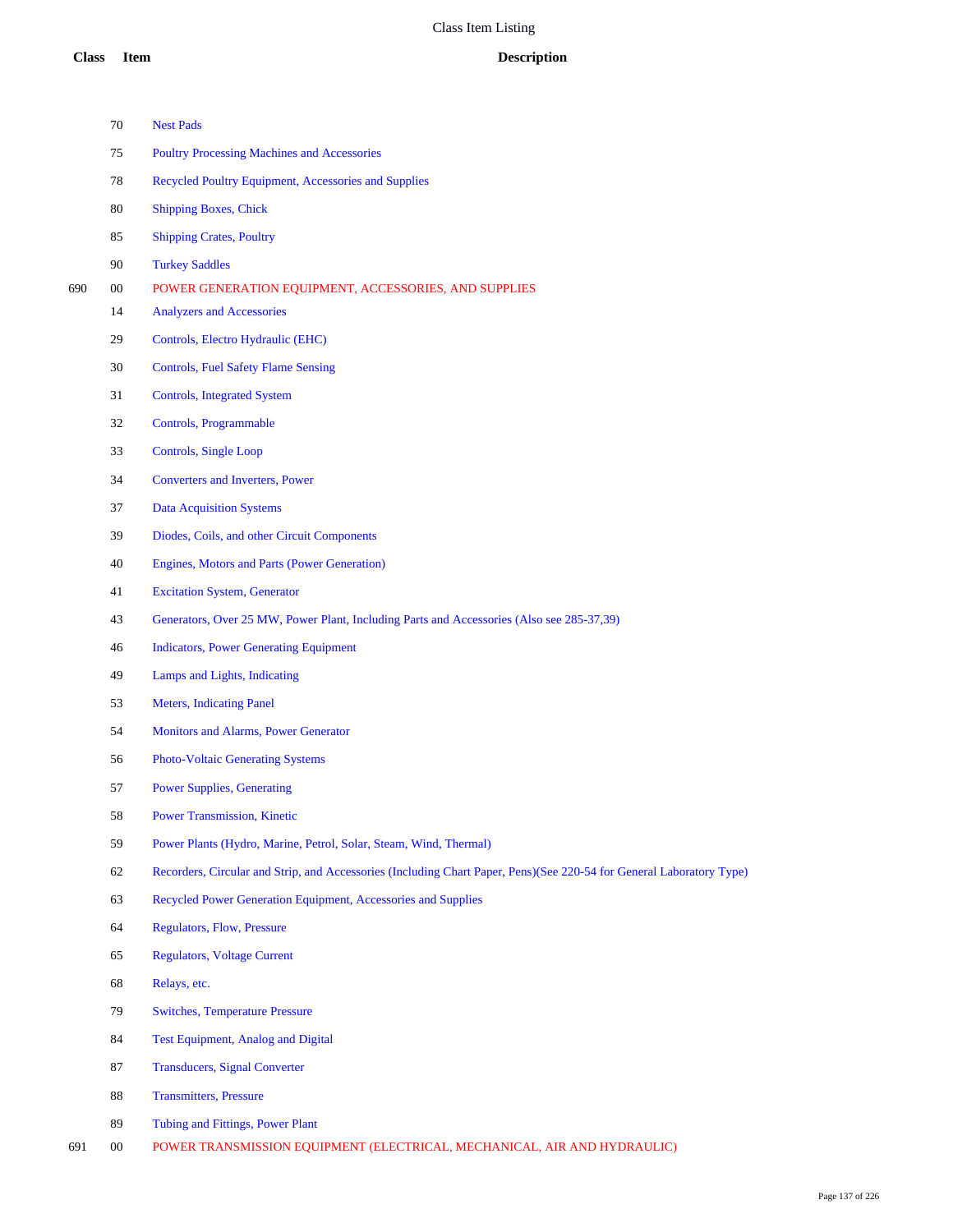- Chain (Roller, Table Top, Engineering, Silent)
- Clutches and Brakes (Pneumatic, Electric, Torque Limiting, Tension Control)
- Couplings (Jaw, Steel Flex, Gear, Fluid, Chain, Disc Brake)
- Drives, Variable Speed (AC, AC Flux Vector, DC, Eddy Current, Mechanical, Variable Speed Pulleys, Hydrostatic Speed Variator)
- Motion Components, Linear (Shafts, Bearings, Support Blocks, Slides, Ball Screw)
- Motors (AC, DC, Vector Duty, Washdown, Brake, Stainless) (Also See Class 285)
- Pneumatics and Accessories (Valves, Cylinders, Filters, Regulators, Lubricators)
- Recycled Power Transmission Equipment, Accessories and Supplies
- Reducers (In-Line, Worm Gear, Right Angle, Parallel, Bevel, Mixer, Shaft Mount, Screw Conveyor)
- Sheaves/Belt Sprockets (V-Belt, Poly Chain, HTD, Timing Sprockets)
- Sprockets and Gears (Roller Chain, Engineering, Split, Table Top, Plastic, Spur, Bevel, Helical, Rack and Pinion Gearing)
- 00 PRINTING PLANT EQUIPMENT AND SUPPLIES (EXCEPT PAPER)
	- Bar Code Printing and Sorting Systems
	- Bindery Equipment and Machinery (For Comb Type See 700-74 and 75)
	- Binding Equipment and Supplies, Perfect
	- Binding Equipment and Supplies, Book (Not Otherwise Classified)
	- Casting Machines, Strip
	- Casting Metals: Linotype, Intertype, and Strip
	- Cleaning Solvents for Press Rollers, etc. (Anhydrous Ammonia, etc.)
	- Collators and Sorters
	- Direct Impression Typesetting Machines and Supplies
	- Form Rollers
	- Folding, Scoring, and Perforating Equipment
	- Graphic Art Equipment: Cameras, Darkroom Sinks, Engraving Machines, Heliographic Equipment, Light Tables, Photoengravers, Processors, Waxers, etc.
	- Film and Rapid Access Film, Reprographic
	- Graphic Art Supplies: Films and Chemistry, Opaguing Supplies, Proofing Papers, Stripping Base, etc.
	- Imprinting Machine Systems Incl. Accessories and Supplies, Silk Screen
	- Letterpress Equipment
	- Letterpress Inks, Supplies, and Accessories
	- Linotype and Intertype Machines (Including Composing Machines)
	- Linotype and Intertype Supplies
	- Metal Pig Feeders and Molds
	- Misc. Printing Equipment and Accessories (Not Otherwise Classified)
	- Numbering Machines and Devices (For Print Shops and Presses; See 605-50 for Office Type)
	- Offset Plate Makers and Processors
	- Offset Printing (Duplicating and Lithographing) Machines and Equipment (Smaller than 17 In. by 22 In.)
	- Offset Printing (Duplicating and Lithographing) Machines and Equipment (For 17 in. x 22 in. and Larger)
	- This item has been deleted. Please re-assign.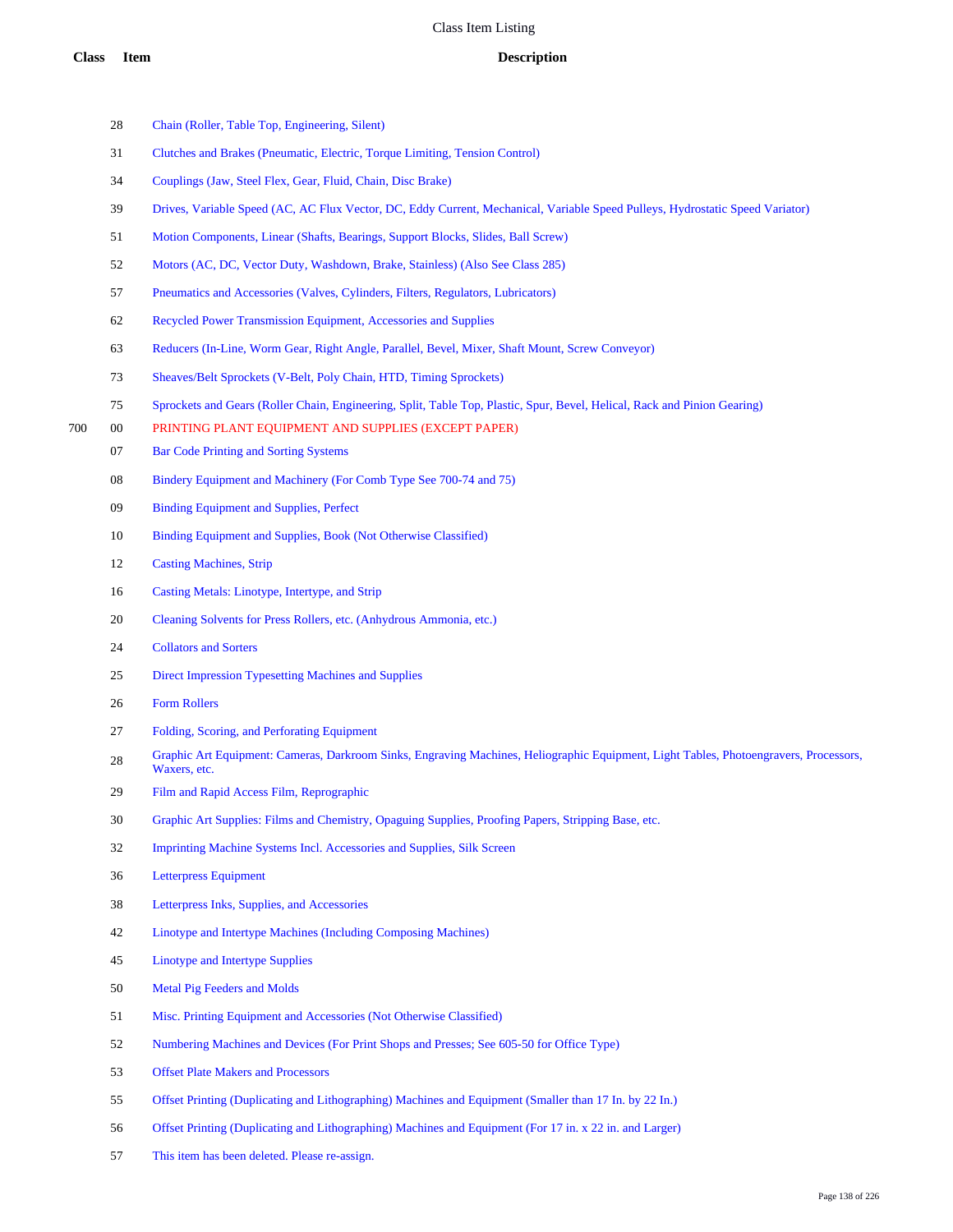| 63 | Paper and Chemistry for Diffusion Transfer, Photographic (Graphic Arts) |
|----|-------------------------------------------------------------------------|
|    |                                                                         |

Paper Cutters and Trimmers

- Paper Drilling Machines
- Paper Joggers
- Paper Production and Processing Equipment and Supplies (Not Otherwise Classified)
- Printing Presses (Not Otherwise Classified)
- Paper and Film Shredders
- Photocompositors (Photo Typesetting Machines) and Supplies (See 700-28 for Processors)
- Printing Presses, Offset; and Accessories
- Punching and Binding Machines, Comb Type, Electric
- Punching and Binding Machines, Comb Type, Manual
- Rollers for Offset Presses
- Sign Engraving Equipment
- Sign Die Cutting Machines
- Sign Presses, Rollers, Supplies, etc.
- Stereotype Metal
- Signature Reproduction Machines, Pen and Ink Type
- Typesetting Machines and Supplies, Ludlow
- Typesetting Machines and Supplies, Monotype
- Web Handling and Control Equipment and Supplies (Corona and Flame Treaters, etc)
- Web Type Printing Presses
- Recycled Printing Plant Equipment, Accessories and Supplies
- 00 PROSTHETIC DEVICES, HEARING AIDS, AUDITORY TESTING EQUIPMENT, ELECTRONIC READING DEVICES, ETC.
	- Alarm Systems (For the Hearing Impaired)
		- Artificial Eyes
		- Artificial Limbs, Hooks and Accessories
		- Audio Equipment for the Visual and Hearing Impaired (Not Otherwise Classified)
		- Audiometers, Calibrators, and Accessories (Including Audiometric Examining Rooms)
		- Batteries, Hearing Aid
		- Hearing Aids
		- Hearing Devices (See 710-72 for Hearing Aids)
		- Hearing Protectors and Parts
		- Plastic Items (Not Internal): Ears, Nose Tips, etc.
		- Reading Devices (For the Vision Impaired)
		- Recycled Prosthetic Devices, Hearing Aids, Auditory Test Equipment, Electronic Reading Devices
	- Speech Training Equipment (For the Hearing Impaired)
- 00 PUBLICATIONS, AUDIOVISUAL MATERIALS, BOOKS, TEXTBOOKS (PREPARED MATERIALS ONLY)
	- Audio Cassettes, Tapes and Compact Disks (Prerecorded)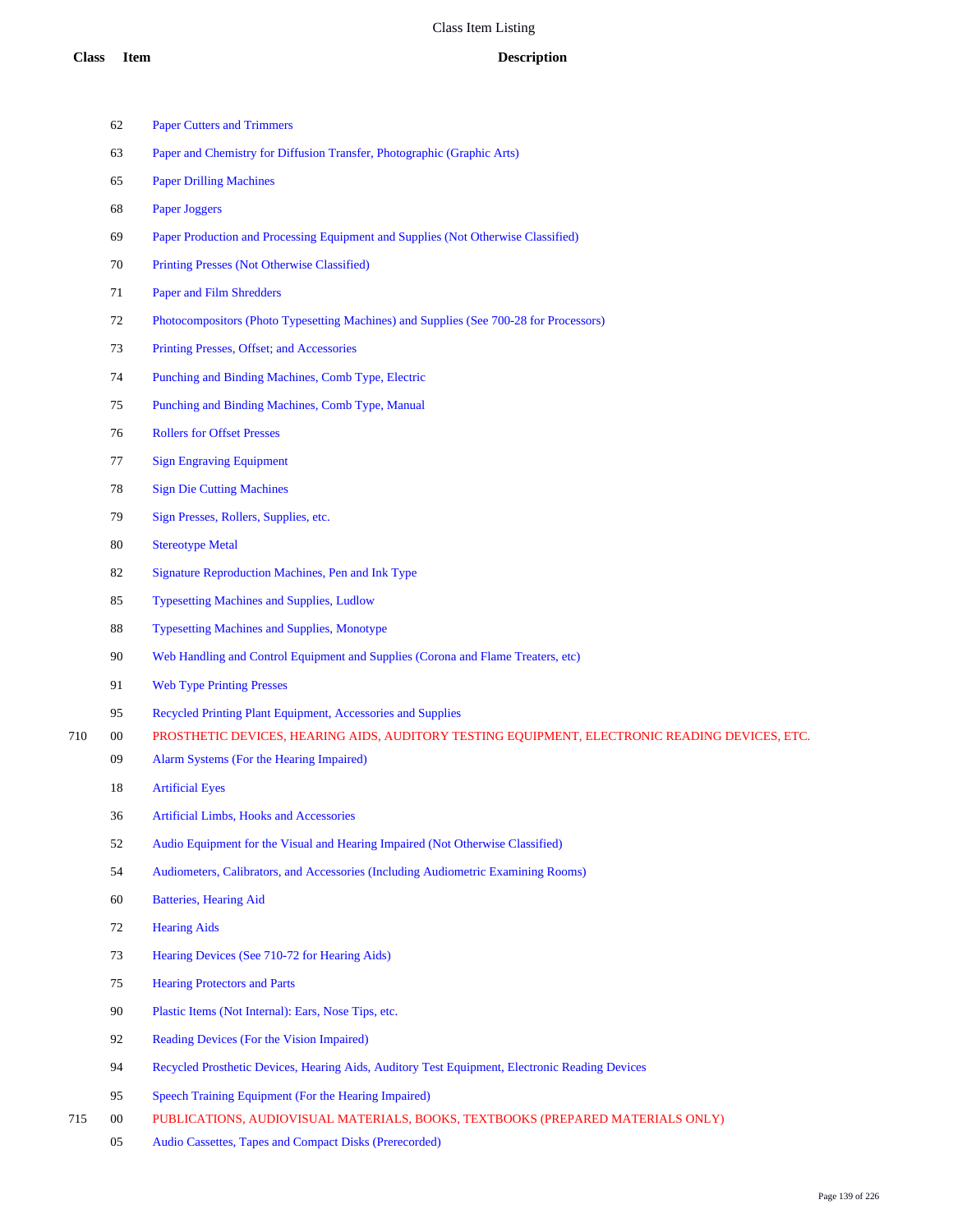- Cook and Recipe Books
- Books, Directories, Magazines, Pamphlets, Periodicals, Publications, Reprints, etc.
- Books, Reference (Incl. CD versions): Dictionaries, Encyclopedias, etc.
- Catalog Cards, Library of Congress Type and other Types
- Display, Exhibit, and Promotional Materials
- Drawings and Diagrams: Dimensional, Technical, etc.
- Electronic Publications: Directories, Dictionaries, Encyclopedias, etc.
- Filmstrips, Slides, Transparencies, etc. (Prepared)
- This item has been deleted. Please re-assign.
- Laboratory Books, Research and Related Materials (DNA, Genomic, etc)
- Legal Books and Publications
- Manuals: Parts, Personnel, Policy, Purchasing, Training, etc., Not Otherwise Classified
- Medical Books and Publications
- Microfilm, Microfiche, etc. (Prepared)
- Journalistic Services to include page charges for publications
- Motion Pictures (See Class 475 for Medical Training Films)
- Multimedia Sets (Prepared)
- Phonograph Records, Sound Tapes, etc. (Prepared)
- Religious Publications and Books
- Textbooks, Adult Education
- Textbooks, Special Education
- Textbooks: Kindergarten thru 5th Grade (Includes Student and Teacher Editions)
- Textbooks: 6th thru 8th Grade (Includes Student and Teacher Editions)
- Textbooks: 9th thru 12th Grade (Includes Student and Teacher Editions)
- Textbooks: College Level (Includes Student and Teacher Editions)
- Video Cassettes, Disks, Tapes, etc. (For Computer and TV, Prerecorded)
- Recycled Publications and Audio-Visual Materials
- 00 PUMPING EQUIPMENT AND ACCESSORIES
	- Asphalt Pumps
	- Automatic Fueling Systems, Accessories and Parts
	- Barrel Pumps (Drum Pumps), Rotary and Plunger Types, Hand Operated
	- Boom Pumps and Parts, Concrete
	- Booster or Circulating Pumps, In-Line
	- Cavity Pumps, Progressive
	- Centrifugal Pumps, Portable
	- Centrifugal Pumps, Compact, Submersible
	- Centrifugal Pumps, Stationary
	- Compressors, Compressed Natural Gas (CNG)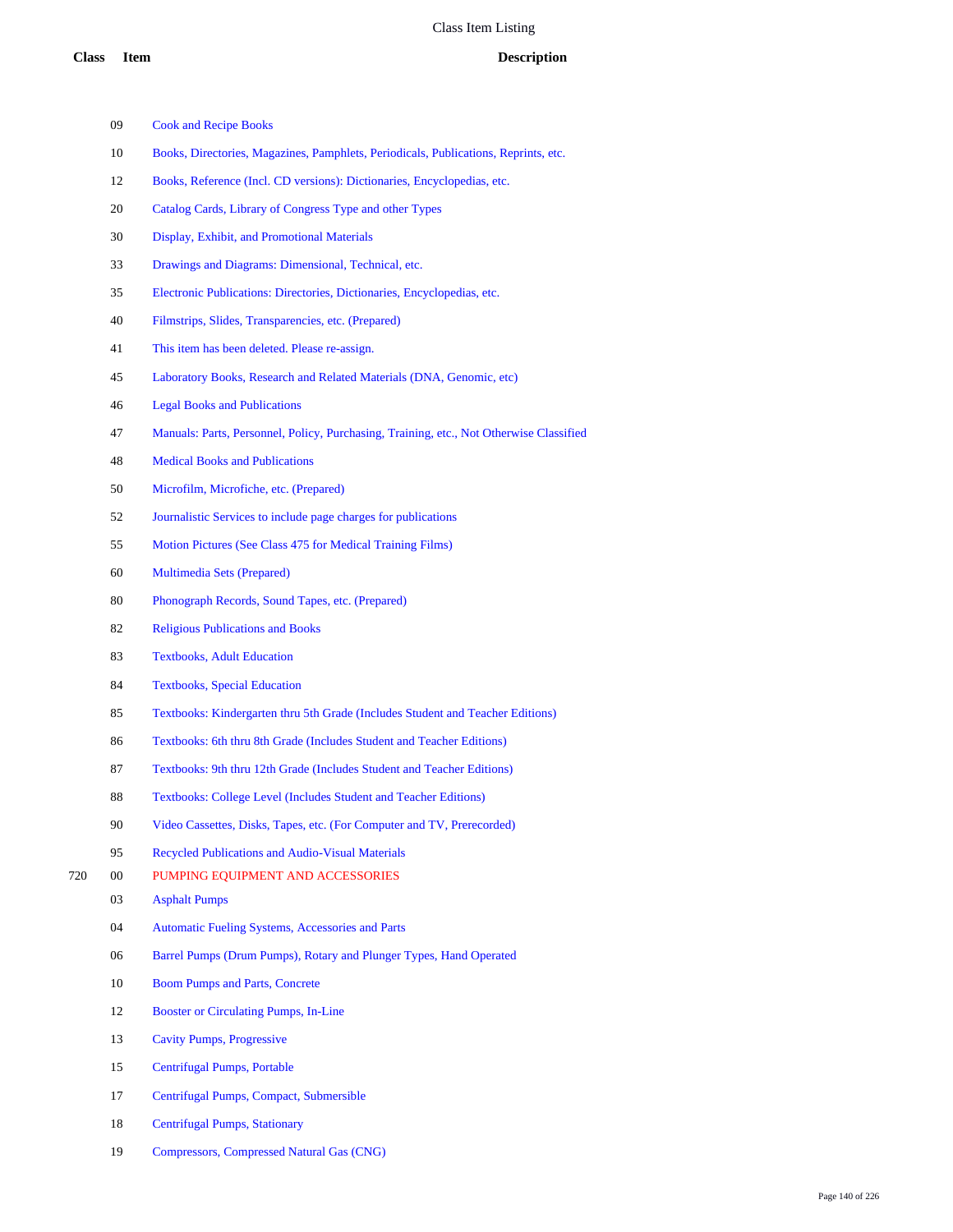- Control Devices for Motor Fuel Dispensing/Security/Management
- Diaphragm Pumps
- Fire Equipment Pumps and Pump Parts
- Gasoline, Compressed Natural Gas (CNG), Liquified Petroleum Gas (LPG), and Diesel Fuel Pumps, Service Station Type
- This item has been deleted. Please re-assign.
- Hydraulic Pumps, Hand and Motor Driven
- Mechanical Pumps and Accessories
- Meters and Dispensers for Fuel, Oil, and Lubricants
- Packing, Pump
- Oil Pumps and Accessories (See 060-64 for Automotive Type)
- Piston Pumps and Parts
- Propeller Pumps, Vertical
- Proportioning Pumps: Chemical Feed, Metering, Positive Displacement, and Injector Pumps (See Also Class 820)
- Pumps, Miscellaneous (Not Otherwise Classified)
- Recovery Pumps and Piping (Free Product, Groundwater, etc.)
- Recycled Pumping Equipment and Accessories
- Rotary Pumps, Gear or Roller Type, Power Driven
- Sampling Pump Systems and Accessories
- Sewage and Sludge Pumps, Submersible
- Sewage and Sludge Pumps, Surface Mounted
- Sump Pumps, Submersible and Non-Submersible
- Trash Pumps, Portable, Engine-Driven
- Water Pumps and Accessories (See 060-35 for Automotive Type)
- Water Well Accessories: Drive Points, Foot Valves and Strainers, Leather Cups, Sucker Rods, Well Cylinders, etc.
- Well Pumps, All Kinds
- 725 00 RADIO COMMUNICATION, TELEPHONE, AND TELECOMMUNICATION EQUIPMENT, ACCESSORIES, AND SUPPLIES (SEE CLASS 840 FOR TELEVISION EQUIPMENT)
	- Adhesive/Cement, Radio T.V.
	- AM/FM Transmitters, Broadcast
	- Amplifiers (Not TV Antenna): Differential, Linear, Pulse, Video Processing, etc. (Incl. Preamplifiers)
	- Antennas and Accessories (Radio Only): Brackets, Masts, Mounts, Rotators, Standoffs, etc. (Incl. Aircraft, Vehicle and Marine Types)
	- Batteries, Radio/Telephone Communication
	- Battery Chargers and Testers (For Automotive See Class 075)
	- Communications Systems, Integrated (Includes Telephone, Clock, Intercom, etc.)
	- Consoles, Communication
	- Emulators, Telecommunication
	- Emergency Radio/Telephone Systems (911 Dispatch, etc.) Including Accessories
	- Encoder/Decoder with Printer (Vehicle)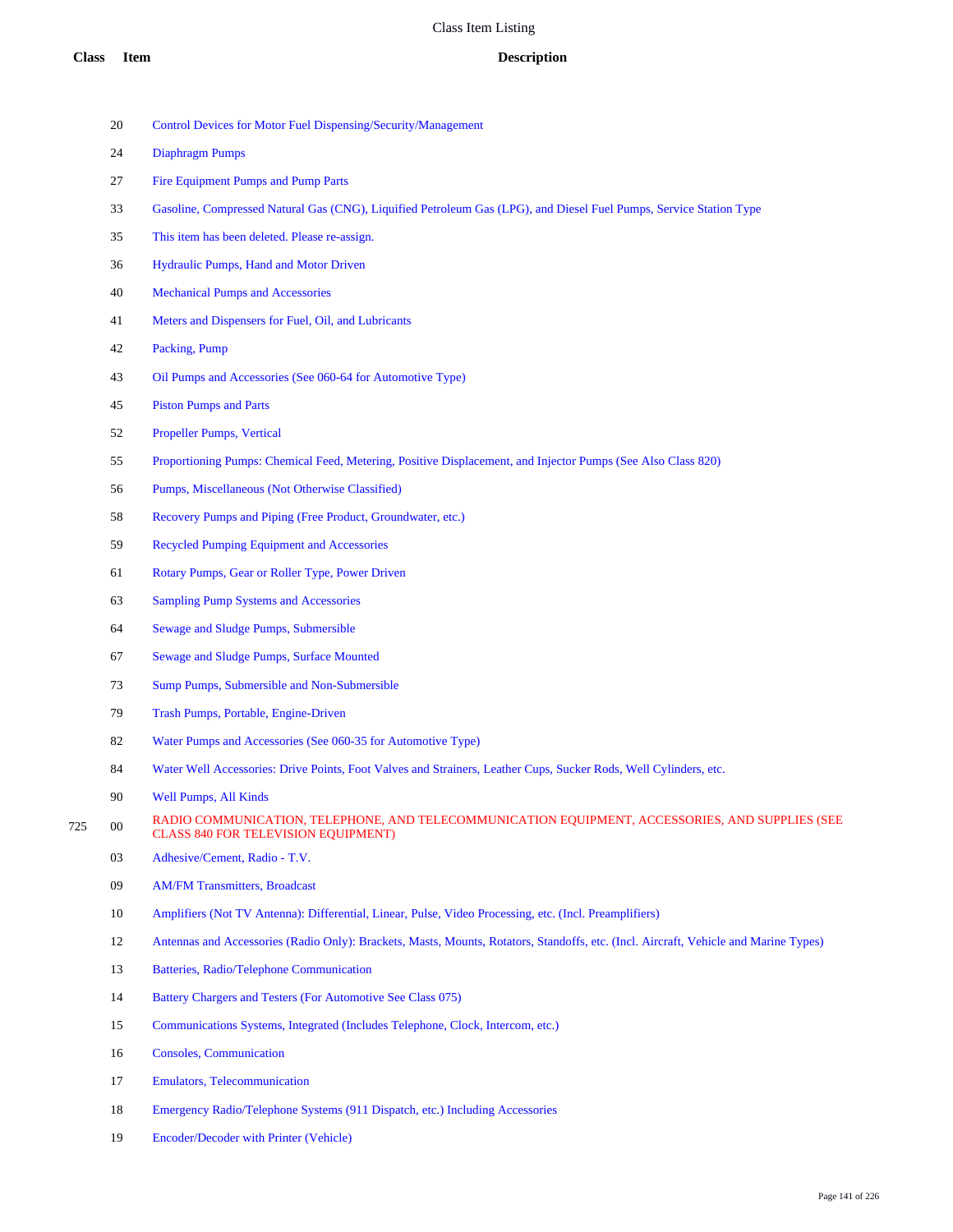- Encoder/Decoder, Scramblers, etc. (Voice) Facsimile Transceivers (Not Office Type) Digital Subscriber Loop (DSL) Equipment, Components and Accessories Fiber Optics Cables, Interconnecting Components, and Accessories Frequency Data Communication Equipment, Radio (Including Identification Equipment) Ham Band Transmitters and Receivers Highway Advisory Radio Systems High Frequency Radio (SSB), Mobile and Base High Volume, Call Answering Telephone Systems (See 725-53 for Low Volume Equipment) Long Distance Telephone Cards Marine Radio Intercom Systems, Household or Office Intercom Systems, Prison Microwave Equipment Including Security Sensors Nurse Call Systems Pay Telephones Poles, Metal, Transmission, High Voltage Positioning Systems, Satellite (Global Info. System) Poles, Telephone and Utility (All Kinds) Pagers, Radio (Including Parts and Accessories) Radio Direction Finder Radio Beacon Receivers Radio Frequency Scanner Receivers and Amplifiers (Including RF Connectors, Analyzers, Counters, Meters, Switches) Radios, Home and Auto (Incl. Short-Wave Type) Radio Telephones (Including Cellular Type For Vehicle, Marine, Personal, etc. Use) Satellite Ground Stations: Transmit/Receive and Receive Only (Including Antennas) Telephone Dialing and Answering Apparatus Security Systems and Equipment, Communications (Incl. Prison Visitation Telephones) Telephone Equipment and Piece Parts (Not Lines or Otherwise Listed) Telephone Systems (2-60 Stations), Electronic Key and 1A2 Telephone Systems (Over 60 Stations) Telecommunicators and/or Display Terminals (For The Hearing and Speech Impaired) Telecommunication Parts and Accessories (Not Otherwise Classified) Telecommunication Equipment (Via Satellite) for Police and Emergency Vehicle (Including Radio/Terminal Display) Towers: Broadcasting, Microwave, Transmitting, etc. Telephone Switchboards Telemetry Equipment
- Telemedical Equipment, Devices and Supplies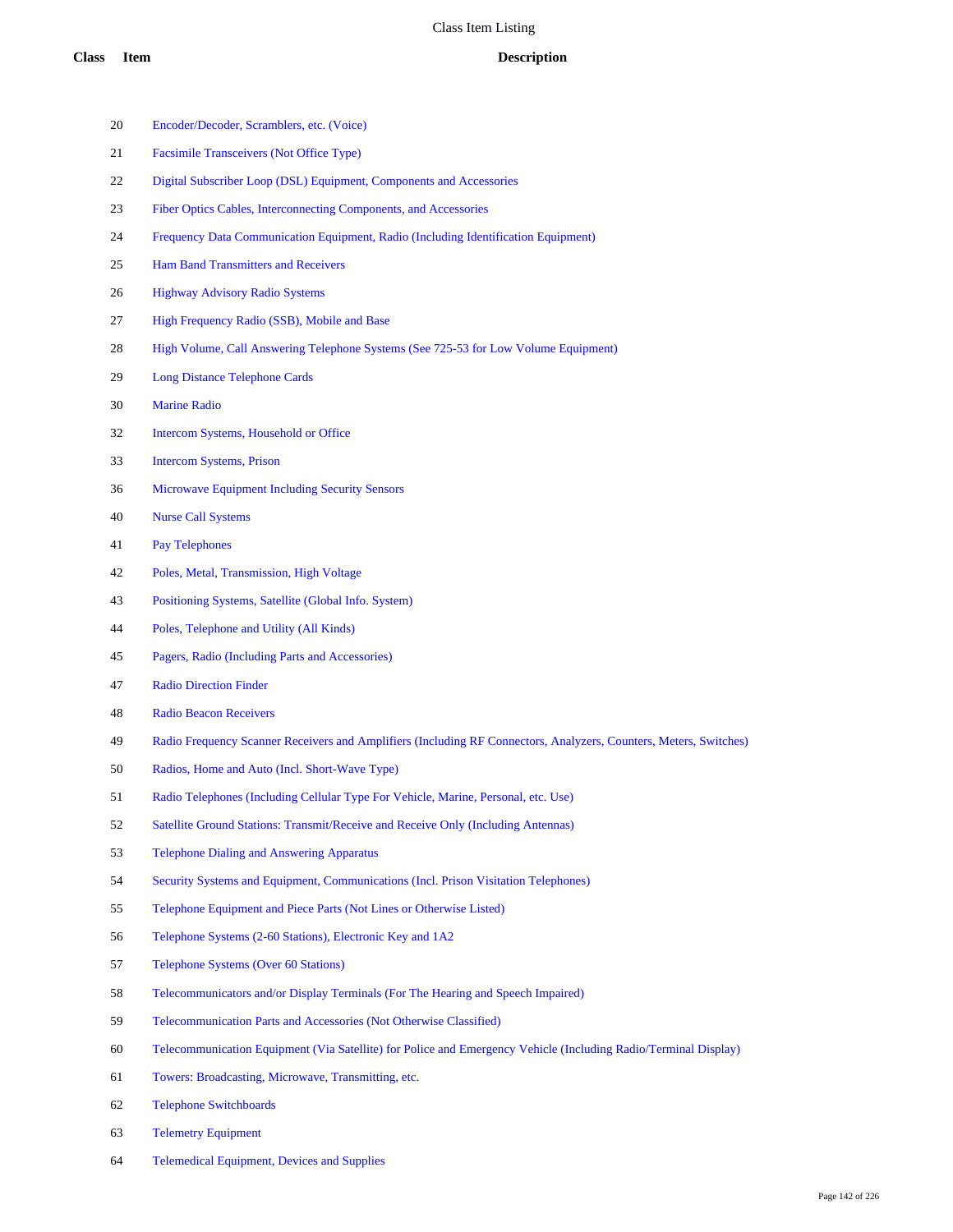Cold Storage Doors

|     | 69     | <b>Translation Equipment</b>                                                                                                              |
|-----|--------|-------------------------------------------------------------------------------------------------------------------------------------------|
|     | 74     | Two-Way Radio, Portable, Including Vehicle Radio Relay Systems                                                                            |
|     | 78     | Two-Way Radio Receivers, Transmitters, Transceivers: Mobile and Base Station (Audio Transfer)                                             |
|     | 82     | Two-Way Radio Supplies, Parts, and Accessories                                                                                            |
|     | 83     | Videophone Devices, Equipment and Accessories                                                                                             |
|     | 84     | Wide Area Telecommunications Services (WATS); Autovon                                                                                     |
|     | 90     | Wildlife Tracking Equipment (For Fish Locators See Class 120-37)                                                                          |
|     | 95     | Recycled Communications Equipment (Including Batteries, Radios, Telephones, Telecommunication Equipment, etc.)                            |
| 730 | $00\,$ | RADIO COMMUNICATION AND TELECOMMUNICATION TESTING, MEASURING, AND ANALYZING EQUIPMENT,<br><b>ACCESSORIES AND SUPPLIES</b>                 |
|     | 06     | Calibrators: Resistance, Power, Voltage, Time, etc.                                                                                       |
|     | 12     | Computer-Automated Measurement and Control (CAMAC) Systems and Devices, All Kinds                                                         |
|     | 18     | Converters: Analog-to-Digital, Digital-to-Analog, Time-to-Amplitude, etc.                                                                 |
|     | 24     | Counters, Ratemeters, Scalers, Timers, etc. (For Electronic Pulses)                                                                       |
|     | 30     | <b>Discriminators and Burst Protectors</b>                                                                                                |
|     | 32     | Distortion Measurement Equipment (For Audiofrequency, Radiofrequency, etc.)                                                               |
|     | 36     | Field Strength Meters (Microwave Power, etc.) and Monitoring Systems                                                                      |
|     | 42     | Function Generators (Pulse, Ramp, Sweep, etc.) and Oscillators                                                                            |
|     | 49     | Logic Analyzers, Microprocessor Analyzers, and Accessories: Delay and Gate Generators, Personality Modules, Word Recognizers, etc.        |
|     | 54     | Measuring Instruments, Analog and Digital (For Capacitance, Current, Frequency, Impedance, Power, Resistance, Sound Level, Voltage, etc.) |
|     | 60     | Oscilloscopes, Waveform Analyzers, and Accessories                                                                                        |
|     | 66     | Pulse Height Analyzers, Single Channel and Multichannel                                                                                   |
|     | 72     | Radio, Sound, and Telecommunications Testing Equipment: AF Generators, Deviation Meters, Meter Panels, Test Fixtures and Jigs, etc.       |
|     | 74     | Recycled Radio and Telecommunication Testing, Measuring and Analyzing Equipment and Supplies                                              |
|     | 78     | Signal Averagers, Integrators, etc.                                                                                                       |
|     | 84     | Spectrum Analyzers: Radio Frequencies, Sound, etc.                                                                                        |
|     | 86     | <b>Telephone Line Monitoring Systems</b>                                                                                                  |
|     | 90     | Video Testing Equipment: Color Bar Generators, Degaussing Coils, Vectorscopes, Waveform Monitors, etc.                                    |
|     | 96     | Tube Testers: Radio, TV, etc.                                                                                                             |
| 735 | $00\,$ | RAGS, SHOP TOWELS, AND WIPING CLOTHS                                                                                                      |
|     | 05     | <b>Dispenser for Wipers</b>                                                                                                               |
|     | 10     | Towels, Shop Type, New                                                                                                                    |
|     | 20     | Wipers, Fabric, Non-Woven                                                                                                                 |
|     | 60     | Wiping Rags, All Types: Cotton Towels, Lightweight Blankets, Muslins, Synthetics, etc.                                                    |
|     | 75     | Recycled Rags, Shop Towels and Wiping Cloths                                                                                              |
| 740 | $00\,$ | REFRIGERATION EQUIPMENT AND ACCESSORIES                                                                                                   |
|     | 05     | Ammonia                                                                                                                                   |
|     | 09     | <b>Bacterial and Odor Control Equipment</b>                                                                                               |

Page 143 of 226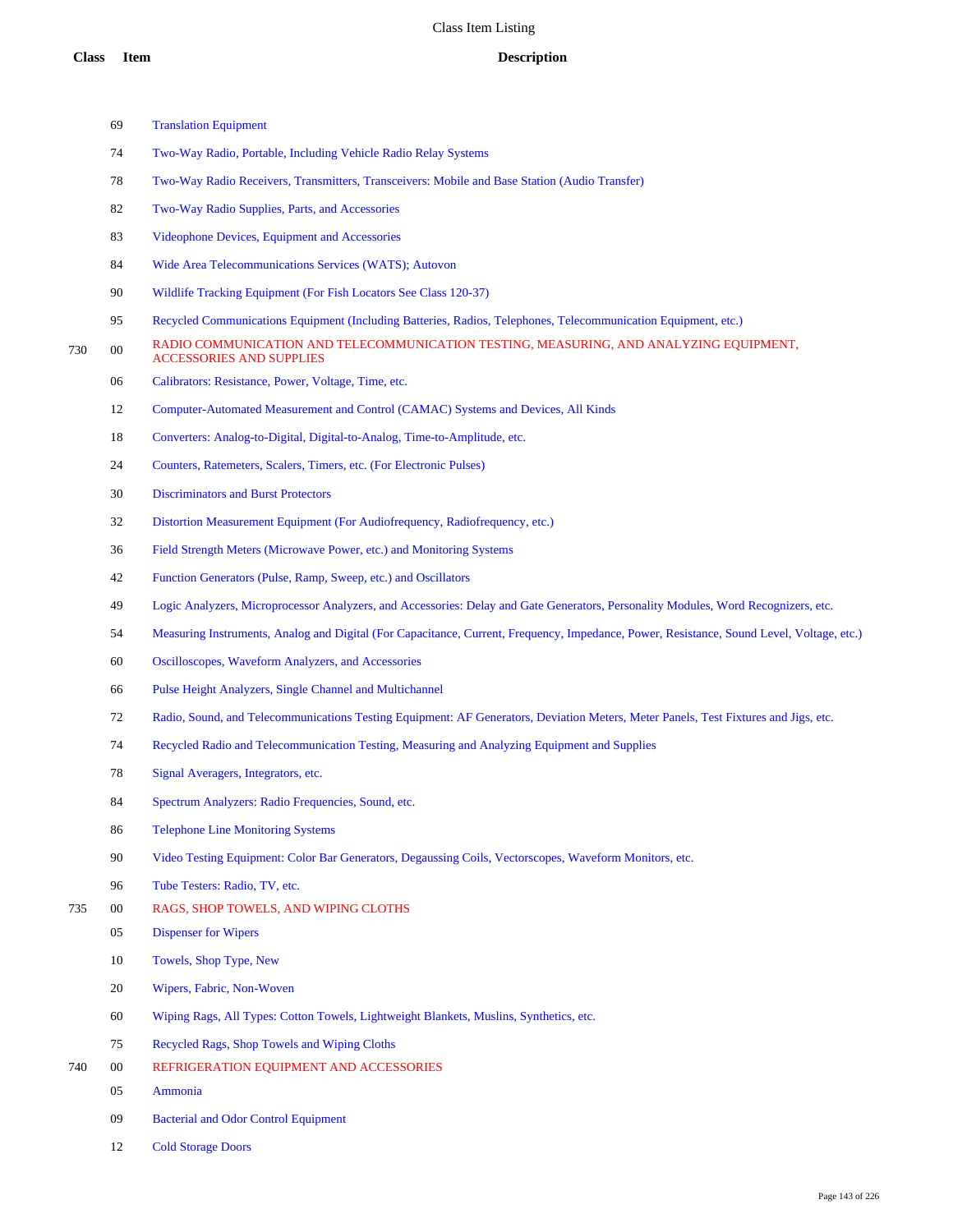- Cold Storage Vaults, Walk-In Coolers, and Shelving
- Compressors and Parts
- This item has been deleted. Please re-assign.
- Condensing Units
- Cylinders, Empty (For Refrigerant Gases)
- Display Cases, Refrigerated
- Dry Ice Making Machines
- Gaskets and Felts
- Hand Tools, Refrigeration
- Ice Making and Dispensing Machines (Not Dry Ice)
- Refrigerant Gases (Except Ammonia)
- 59 Refrigeration Accessories and Supplies: Capillaries, Controls, Dryers, Expansion Valves, Refrigerant Oil, Sealants, Sight Glasses, Thermometers, Vibration Eliminators, etc.
- Refrigerant Recovery Systems and Accessories
- Refrigeration Tubing and Fittings
- Refrigeration Units (For Vaults and Walk-In Coolers), Complete and Self Contained
- Refrigerators and Freezers, Commercial
- Scale Eliminator Devices, Ice Machine
- Vending Machines, Refrigerated (Food, Beverages, Sundries, etc.)
- Water Filters, Ice Machine
- Recycled Refrigeration Equipment and Accessories
- 00 ROAD AND HIGHWAY BUILDING MATERIALS (ASPHALTIC)
	- Aggregate, Precoated
	- Asphalt, AC (Asphalt/Cement)
	- Asphalt, AC (With Latex/Polymer)
	- Asphalt, Cutback
	- Asphalt, Cutback (With Latex/Polymer)
	- Asphalt, Emulsified
	- Asphalt, Emulsified (With Latex/Polymer)
	- Asphalt, Oil
	- Asphalt, Uintaite
	- Asphaltic Concrete, Cold Laid
	- Asphaltic Concrete, Hot Laid Including Bituminous Materials
	- Asphaltic Shell
	- Bitumens, Bulk (Oil and Tar)
	- Catalytically Blown Asphalt
	- Coal Tar Pitch, Emulsions, and Anti-Stripping Additives
	- Cracked Fuel Oil
	- Expansion Joint Material: Asphalt, Rubber, etc.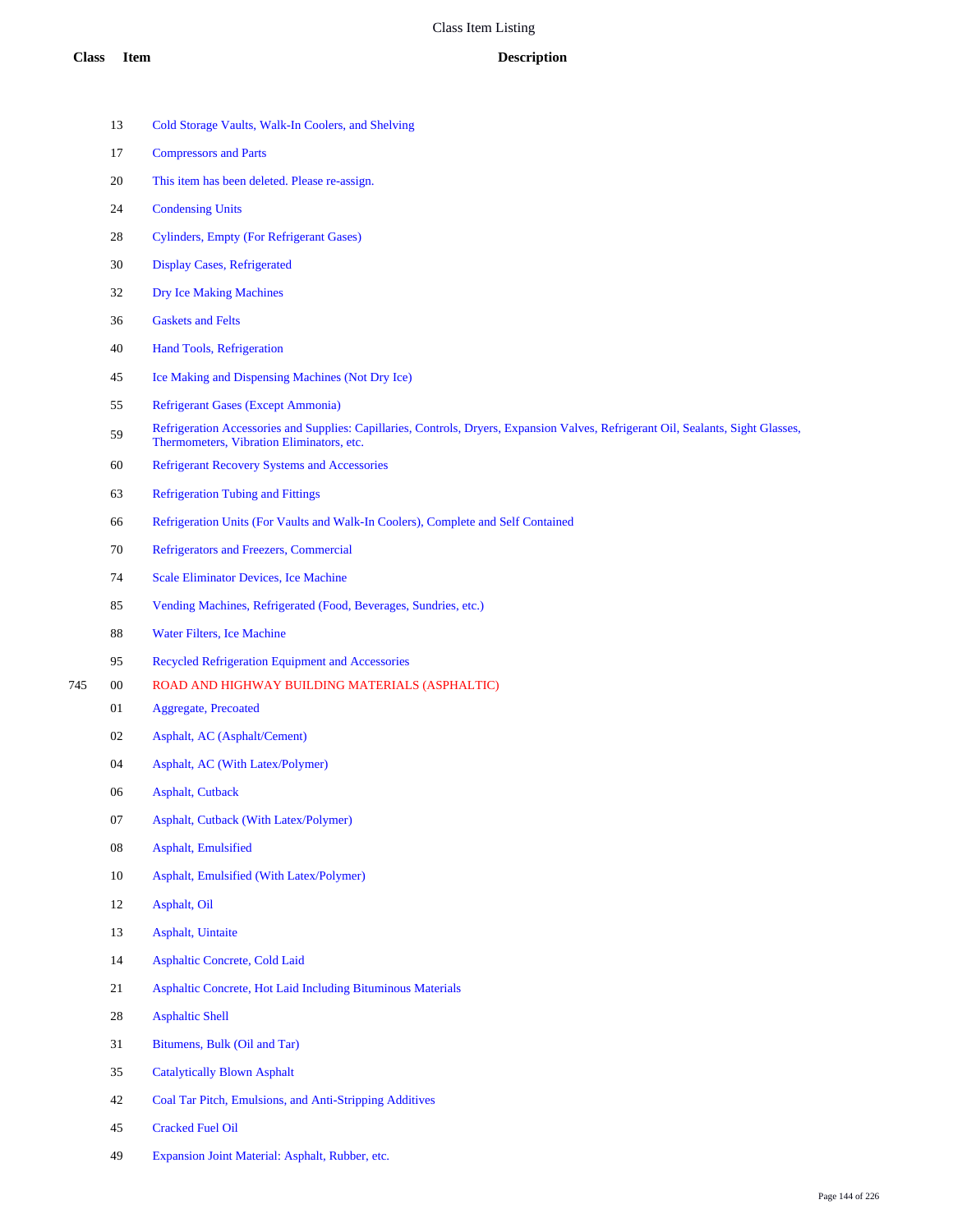|    | Joint Sealants: Asphalt, Elastomeric Materials, Glass Filament, Impervious Membranes, Plastic, Rubber, Silicones, Water Stops, etc. |
|----|-------------------------------------------------------------------------------------------------------------------------------------|
| 63 | Latex Rubber Additive Compound (For Asphalt)                                                                                        |

- Patching Mix, Asphalt Concrete
- Patching Mix, Cutback Asphalt
- Recycled Asphalt and Asphalt Products
- Road Oil
- Rock Asphalt
- Rubber Asphalt Crack Sealing Compound
- Slurry Seal
- Stabilized Base, Asphaltic
- 00 ROAD AND HIGHWAY BUILDING MATERIALS (NOT ASPHALTIC)
	- Ash, Fly and Bottom
	- Borrow and Soil (See Class 790 for Top Soil)
	- Caliche
	- Cement, Truckload Lots and Larger (See 150-12 for Bagged Cement)
	- Concrete Curing Blankets and Paper
	- Concrete, Precast
	- Concrete Crack Repair Adhesive (Structural Urethane)
	- Crushed Stone (Includes Riprap)
	- Drilling Mud
	- Dust Control Agents
	- Dynamite and Supplies: Caps, Fuses, Powder, Stick, and Wire
	- Expansion Joint Repair Adhesive (Structural Urethane)
	- Fabric, Pavement
	- Flexible Base
	- Ice Control Aggregate (See Class 775 for Salt)
	- Lightweight Aggregate, All Types
	- Patching Materials (Not Asphaltic)
	- Ready-Mix Concrete (See 150-12 for Bagged Concrete)
	- Recycled Bulk Concrete and Other Road Materials (See 745-68 for Recycled Asphalt)
	- Sand and Gravel
	- Shell
	- Slag
	- Stabilized Base
	- Storage Bins, Aggregate
	- White (Hydrated) Lime (See 150-12 for Bagged Lime)
	- Water for Road and Highway Use
	- This item has been deleted. Please re-assign.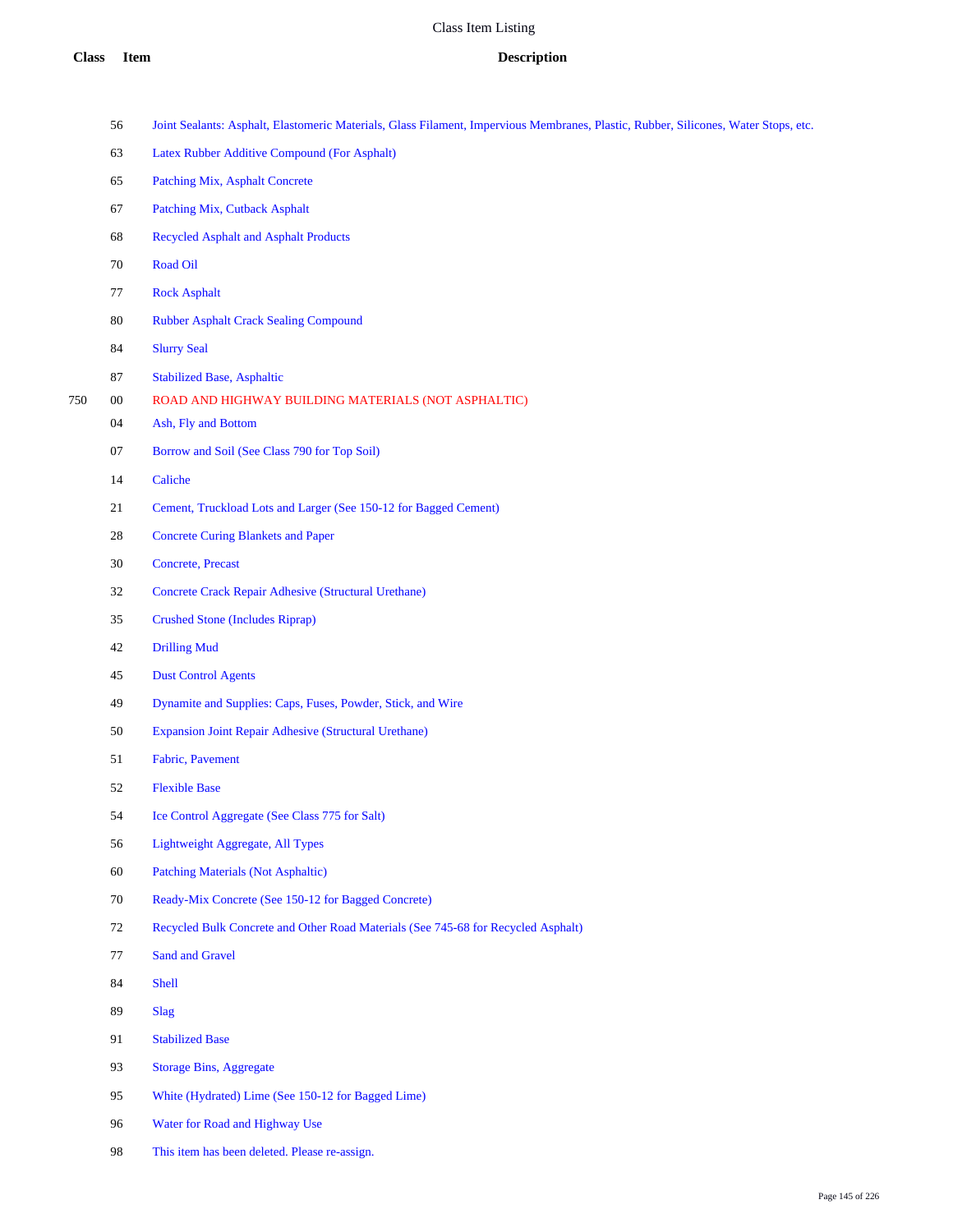| 755 | $00\,$ | ROAD AND HIGHWAY ASPHALT AND CONCRETE HANDLING AND PROCESSING EQUIPMENT                   |
|-----|--------|-------------------------------------------------------------------------------------------|
|     | 06     | <b>Adhesive Applicator, Gas Fired Marker</b>                                              |
|     | 08     | Ash System Equipment, Fly and Bottom                                                      |
|     | 10     | Asphalt Distributors, Levelers, Mixers, Crack Sealing Equip., etc. (See 755-40 for Tools) |
|     | 15     | <b>Asphalt Heaters, Electric</b>                                                          |
|     | 20     | <b>Asphalt Heaters, Gas Fired</b>                                                         |
|     | 25     | <b>Asphalt Heaters, Oil Fired</b>                                                         |
|     | 30     | <b>Asphalt Pavers, Self-Propelled Type</b>                                                |
|     | 35     | <b>Asphalt Pavers, Towed Type</b>                                                         |
|     | 37     | <b>Asphalt and Concrete Recycling Equipment</b>                                           |
|     | 40     | Asphalt Tools: Buckets, Cutters, Lutes, Pouring Pots, Rakes, etc.                         |
|     | 43     | Asphalt and Concrete Scrapers, Profilers, and Milling Machines (Powered, Complete)        |
|     | 45     | <b>Batchers and Dryers</b>                                                                |
|     | 47     | <b>Concrete and Asphalt Power Gun Sprayers</b>                                            |
|     | 50     | <b>Concrete Buckets</b>                                                                   |
|     | 55     | Concrete Buggies, Carts, Screeding Machines, Screens, etc.                                |
|     | 60     | <b>Concrete Curbers, Gutter Machines and Accessories</b>                                  |
|     | 65     | Concrete Cutters, Saws, Multipurpose Saws, and Accessories                                |
|     | 70     | <b>Concrete Finishers, Power Driven</b>                                                   |
|     | 73     | Concrete Form Tubes and Boxes (For Forming Concrete Columns, etc.), All Kinds             |
|     | 75     | <b>Concrete Joint Cleaning and Routing Machines</b>                                       |
|     | 80     | <b>Concrete Mixers</b>                                                                    |
|     | 85     | <b>Concrete Vibrators</b>                                                                 |
|     | 90     | Sensors, Road (To detect Ice/Snow on Bridges, etc.)                                       |
|     | 92     | Thermometers, Pavement and Thermoplastic                                                  |
|     | 95     | Recycled Asphalt and Concrete Handling Equipment, Accessories and Supplies                |
|     | 99     | This item has been deleted. Please re-assign.                                             |
| 760 | $00\,$ | ROAD AND HIGHWAY EQUIPMENT: EARTH HANDLING, GRADING, MOVING, PACKING, ETC.                |
|     | 03     | <b>Backhoe</b>                                                                            |
|     | 04     | <b>Backhoe/Loader Combination</b>                                                         |
|     | 06     | Blades and Edges: Dozer, Grader, Scraper, Snow Plow, etc.                                 |
|     | 10     | Buckets (For Ditchers, Draglines, Loaders, etc.)                                          |
|     | 11     | Caps, Dust/Rain, For Equipment                                                            |
|     | 12     | Cruise Control Units, Low Speed, For Road Equipment                                       |
|     | 13     | Cylinders, Hydraulic                                                                      |
|     | 15     | <b>Ditch and Trenching Machines</b>                                                       |

Dredging Machines and Equipment

Earth Boring Machines

Page 146 of 226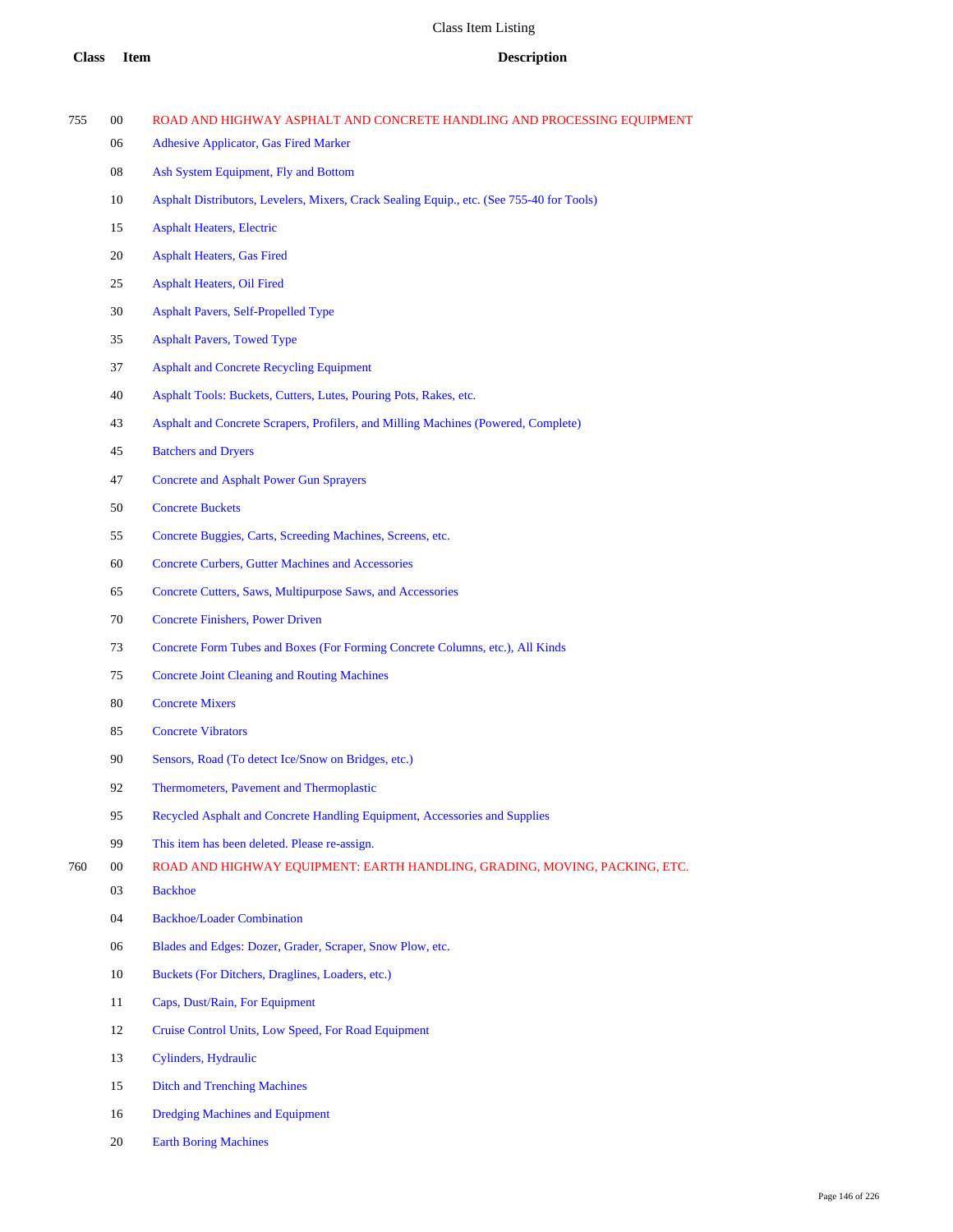- Earth Movers, Motorized Earth Pulverizers and Grinders Electrical Accessories, Heavy Equip.: Alternators, Ammeters, Coils, Distributors Generators, Ignition, Regulators, Starters, etc. Engines, Diesel and Gasoline (Heavy Equipment) Graders, Elevating Type Graders, Motorized Graders, Towed Types Loaders, Front End (For Crawler Tractors) Loaders, Front End (For Trucks) Loaders, Front End (For Wheel Type Tractors) Loaders, Pneumatic Tired Loaders, Windrow Type Mats, Coco Mats, Floor, for Heavy Equipment (See 055-61 for Automotive Type) Recycled Earth Handling, Grading, Moving and Packing Equipment and Accessories Rippers and Scarifiers Rollers, Flat Wheel Type, Static Rollers, Flat Wheel Type, Vibrating Rollers, Grid Type Rollers, Portable Type Rollers, Rubber Tired Rollers, Sheepsfoot Type Rolling Straight Edges, Towed
- Scrapers
- Shovels, Power; and Excavating Machines, Telescoping and Hinged Boom Type, Crawler or Tractor Mounted
- This item has been deleted. Please re-assign.
- 00 ROAD AND HIGHWAY EQUIPMENT (EXCEPT EQUIPMENT IN CLASSES 755 AND 760)
	- Air Conditioners, Heaters and Ventilators for Heavy Equipment
	- Booms: Crane, Tractor, etc.
	- Brake and Clutch Parts and Accessories For Heavy Duty Equipment (Not Automotive)
	- Breaker/Drill, Gasoline Powered
	- Cab, Body and Frame Parts For Heavy Equipment
	- Core Drilling Rigs and Accessories
	- Cranes, Backhoe and Dragline
	- Cranes, Clamshell
	- Cranes, Truck Mounted Type, Heavy Duty
	- Crane Indicators
	- Crushing Machines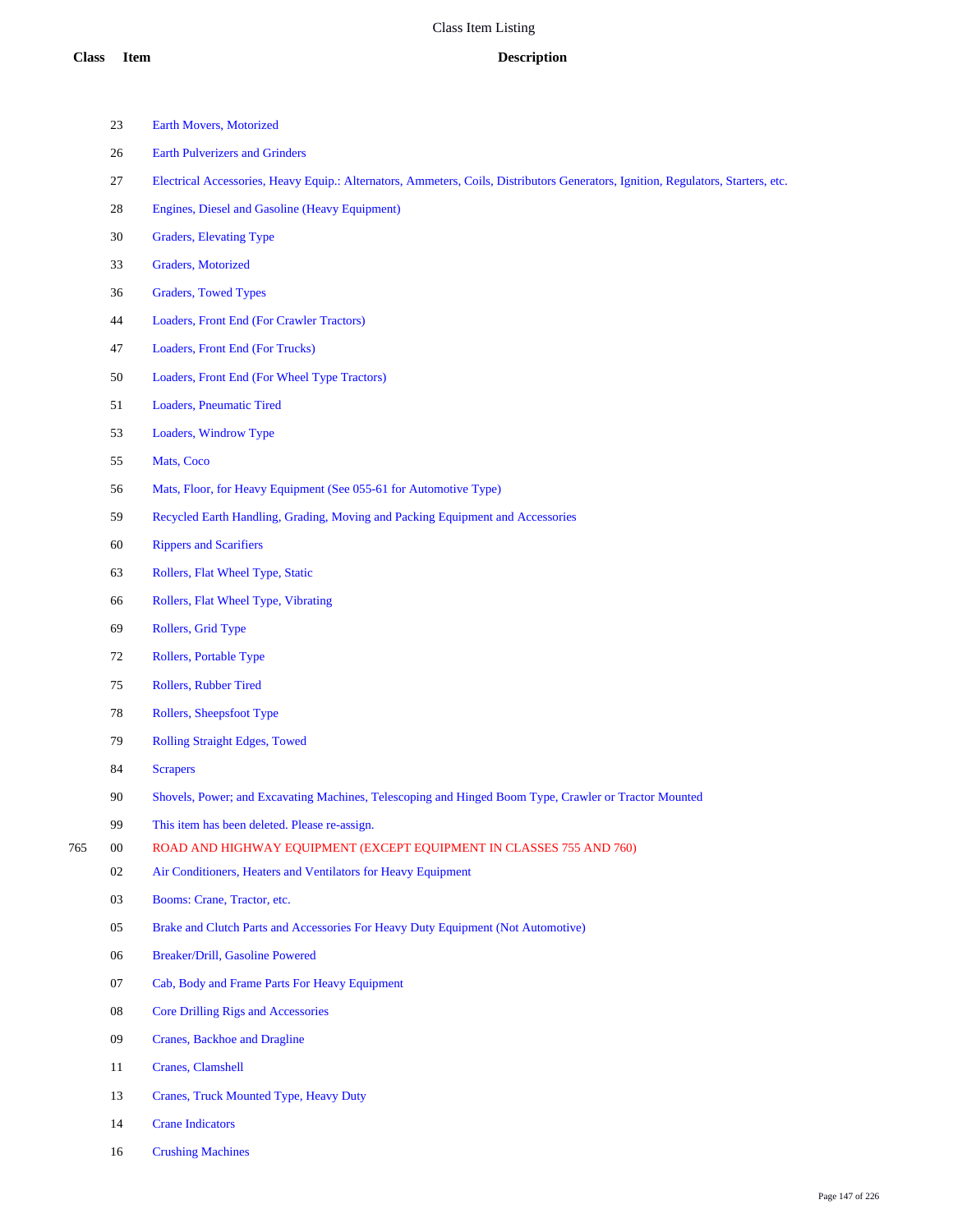- Crushing Plants, Elevators, Furnaces, Kilns, Pugmills, and Stabilizing Material Plants
- Culvert Cleaning Equipment
- Diamond Core Drills
- Drill Steel and Rock Bits
- Epoxy Dispensing Machines (For Placing Buttons and Markers)
- Fabric Lay-Down Machines, etc.
- Filters: Air, Fuel, Hydraulic, Oil, etc. (For Heavy Duty Equipment)
- Hour Meters, Heavy Equipment
- Hydraulic Attachments and Accessories (Hammers, Rams, etc.)
- Gunite Machines
- Mixers, Lime Slurry
- Leaf Loaders, Heavy Duty, Truck or Trailer Mounted (See 445-43 for Hand Operated Type)
- Lubrication System Accessory, Automatic
- Mud Jacks and Accessories (Except Hose)
- Pavement Marking Removal Equipment and Accessories
- Pile Drivers and Accessories
- Pneumatic Machines: Demolition Tools, Paving Breakers, Rock Cutters, Tampers, etc. (See 765-80 for Non-Pneumatic Tampers)
- Pneumatic Tool Accessories: Bits, Chisels, Points, Spades, Tampers, etc.
- Power Transmission Units: Chains, Gear Reducers, Sprockets, etc.
- This item has been deleted. Please re-assign.
- Rollover Protections Structures (ROPS)
- Snow Blowers, Self-Propelled
- Snow Blowers, Vehicle or Equipment Mounted
- Snow Blowers, Walk-Behind
- Snow Plows, Motorized
- Snow Plows and/or Snow Wings, Vehicle Mounted
- Spreaders, Self-Propelled (For Aggregates, Sand, etc.)
- Spreaders, Truck Mounted (For Aggregates, Ice Control Materials, Seal Coatings, etc.)
- Sprinkler Equipment (For Roads and Streets)
- Striping Machines and Accessories
- Sweeper Accessories: Broom Fibers, Extension Brooms, Strips, Wire, Road Magnets, etc.
- Sweepers, Drag Brooms, etc. and Parts (See Class 365 for Warehouse Power Brooms and 035-81 for Runway Sweepers)
- This item has been deleted. Please re-assign.
- Tampers (Except Pneumatic) and Vibrating Flat Plate Compactors (See 765-49 for Pneumatic Tampers)
- Tractor Bulldozers, Crawler and Wheel Type
- Tractors, Crawler Type
- Tractors, Wheel Type (Except Farm Tractors) (Including Walk-Behind Type)
- Weed Burners and Accessories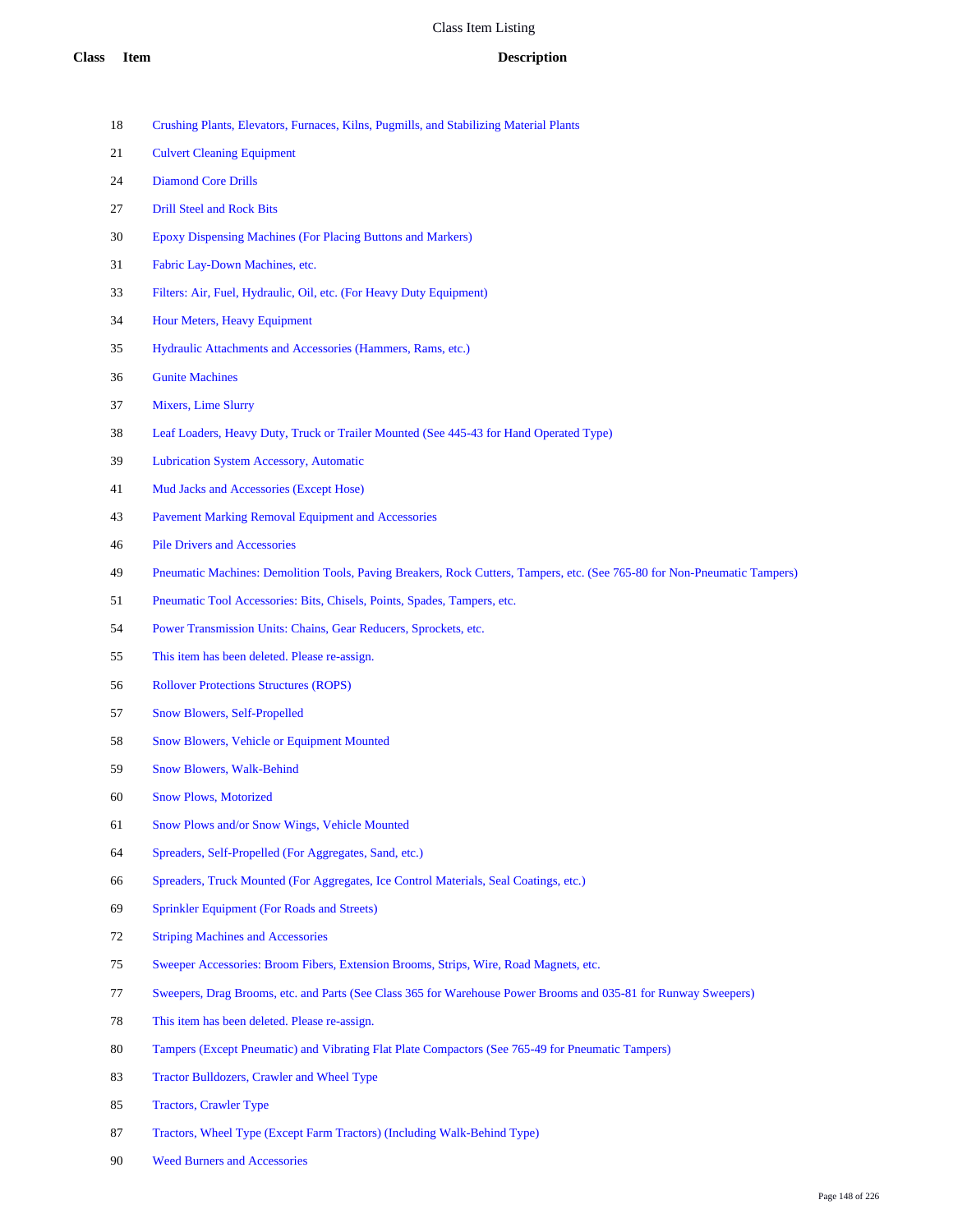|     | 93     | <b>Wire Rope</b>                                                                                             |
|-----|--------|--------------------------------------------------------------------------------------------------------------|
|     | 95     | Wire Rope Accessories: Clamps, Clips, Cutters, Eyes, Hoists, Slings, Thimbles, Turnbuckles, Windlasses, etc. |
|     | 96     | Recycled Road and Highway Equipment and Supplies (Not Otherwise Classified)                                  |
|     | 99     | This item has been deleted. Please re-assign.                                                                |
| 770 | $00\,$ | ROOFING MATERIALS AND SUPPLIES                                                                               |
|     | 06     | Aggregate, Gravel, Marble and Stone Chips, etc. (For Roofs)                                                  |
|     | 09     | <b>Asphalt, Roofing</b>                                                                                      |
|     | 15     | Bolts, Clips, Fasteners, etc. (For Sheet Roofing)                                                            |
|     | 18     | <b>Cant Strips (Expansion Joint Fillers)</b>                                                                 |
|     | 20     | Caps, Roofing                                                                                                |
|     | 23     | <b>Cements and Mastics, Roofing</b>                                                                          |
|     | 26     | Coatings, Roof, All Kinds                                                                                    |
|     | 38     | Felt, Roofing (Rolls)                                                                                        |
|     | 41     | Flashing, Eave Strips, Gravel Guards, Ridge Rolls, Valleys, etc. (Metal)                                     |
|     | 42     | <b>Flashing, Plastic</b>                                                                                     |
|     | 45     | <b>Insulation, Roof, All Kinds</b>                                                                           |
|     | 48     | Paper, Roofing                                                                                               |
|     | 53     | Primers, Roofing                                                                                             |
|     | 56     | Roofing, Aluminum: Corrugated, V-Crimp, etc.                                                                 |
|     | 59     | Roofing, Asbestos-Cement: Corrugated, etc.                                                                   |
|     | $60\,$ | Roofing, Baked Enamel Sheet Steel: Corrugated, V-Crimp, etc.                                                 |
|     | 61     | Roofing: Coated, Elastomeric, Sprayed Foam, etc.                                                             |
|     | 62     | Roofing, Composition: Rolls                                                                                  |
|     | 64     | Roofing, Concrete Tile (See 135-74 for Clay Roofing Tile)                                                    |
|     | 65     | Roofing, Galvanized Sheet Metal: Corrugated, V-Crimp, etc.                                                   |
|     | 66     | Roofing, Malleable Iron                                                                                      |
|     | 68     | Roofing, Plastic and Fiberglass: Corrugated, etc.                                                            |
|     | $70\,$ | <b>Roofing Repair Kits</b>                                                                                   |
|     | 72     | Roofing Supplies (Not Otherwise Classified)                                                                  |
|     | 73     | Roofing, Tin                                                                                                 |
|     | 74     | <b>Shingles, Asbestos</b>                                                                                    |
|     | 77     | Shingles, Composition, Asphalt                                                                               |
|     | 78     | <b>Shingles, Fiberglass</b>                                                                                  |
|     | $80\,$ | Shingles, Metal                                                                                              |
|     | 82     | Shingles, Wood                                                                                               |
|     | 83     | <b>Skylights, All Types</b>                                                                                  |
|     | $88\,$ | Tar, Roofing (Coal Tar Pitch)                                                                                |
|     |        |                                                                                                              |

Waterproofing Membrane and Base Sheet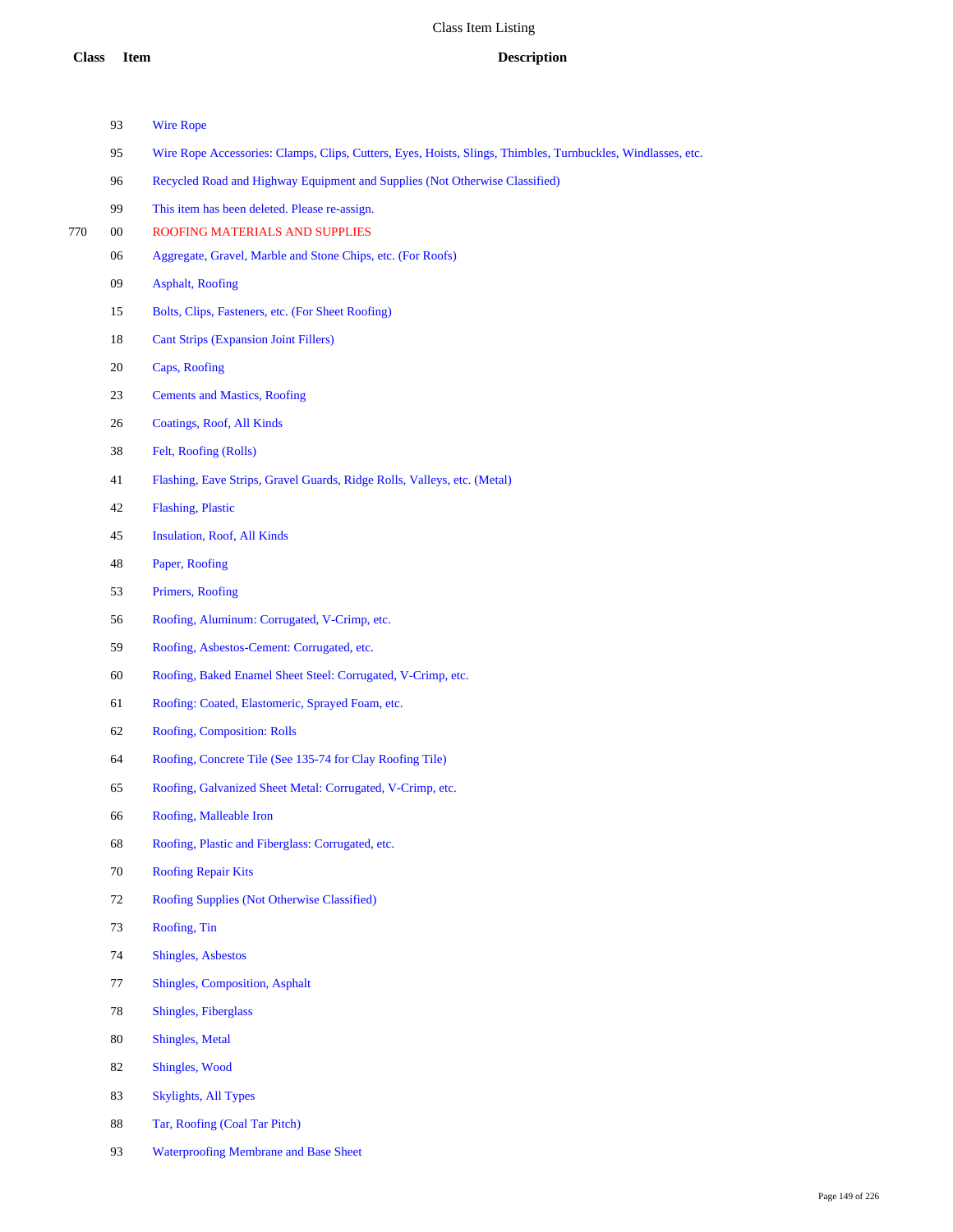|     | 96 | Recycled Roofing Material and Supplies Including Insulation        |
|-----|----|--------------------------------------------------------------------|
| 775 | 00 | SALT (SODIUM CHLORIDE) (SEE CLASS 393 FOR TABLE SALT)              |
|     | 09 | <b>Block Salt, Plain or Medicated (For Livestock)</b>              |
|     | 18 | <b>Brine</b>                                                       |
|     | 27 | <b>Ice Cream Salt</b>                                              |
|     | 36 | <b>Meat Curing Salt</b>                                            |
|     | 45 | Road Maintenance Salt (See Class 192 for Ice Removal Chemicals)    |
|     | 54 | Rock (Granular) Salt (For Livestock)                               |
|     | 63 | Salt, Evaporated                                                   |
|     | 72 | <b>Salt Tablets (With or Without Dextrose)</b>                     |
|     | 81 | Salt, Tissue Flake, Dairy (Dendritic Butter or Cheese Salt)        |
|     | 90 | <b>Water Softener Salt</b>                                         |
|     | 95 | <b>Recycled Road Salt</b>                                          |
| 780 | 00 | SCALES AND WEIGHING APPARATUS (SEE 175-08 FOR LABORATORY BALANCES) |
|     | 04 | <b>Abattoir Scales</b>                                             |
|     | 08 | Animal Scales (For Cattle, Horses, etc.)                           |
|     | 12 | Automatic Scales (With Printers and/or Recorders)                  |
|     | 16 | <b>Batching Scales</b>                                             |
|     | 18 | <b>Bathroom Scales</b>                                             |
|     | 20 | <b>Bench and Counter Scales</b>                                    |
|     | 24 | <b>Computing Scales (Except Postal)</b>                            |
|     | 28 | <b>Counting Scales</b>                                             |
|     | 32 | <b>Crane Scales</b>                                                |
|     | 34 | <b>Dairy Scales</b>                                                |
|     | 37 | <b>Egg Scales</b>                                                  |
|     | 40 | <b>Floor Scales</b>                                                |
|     | 42 | <b>Gas Cylinder Weighing Scales</b>                                |
|     | 43 | <b>Grain Scales</b>                                                |
|     | 44 | <b>Hanging Scales</b>                                              |
|     | 48 | <b>Hopper Scales</b>                                               |
|     | 49 | Hospital Scales: Chair, In-Bed, etc.                               |
|     | 52 | <b>Industrial Built-In Scales</b>                                  |
|     | 60 | <b>Infant (Pediatric) Scales</b>                                   |
|     | 63 | <b>Load Cell Scales</b>                                            |
|     | 64 | <b>Over-Under (Even Balance) Scales</b>                            |
|     | 72 | Physician's Scales: Clinical, Office, etc.                         |

- Platform Scales
- Postal Scales, Conventional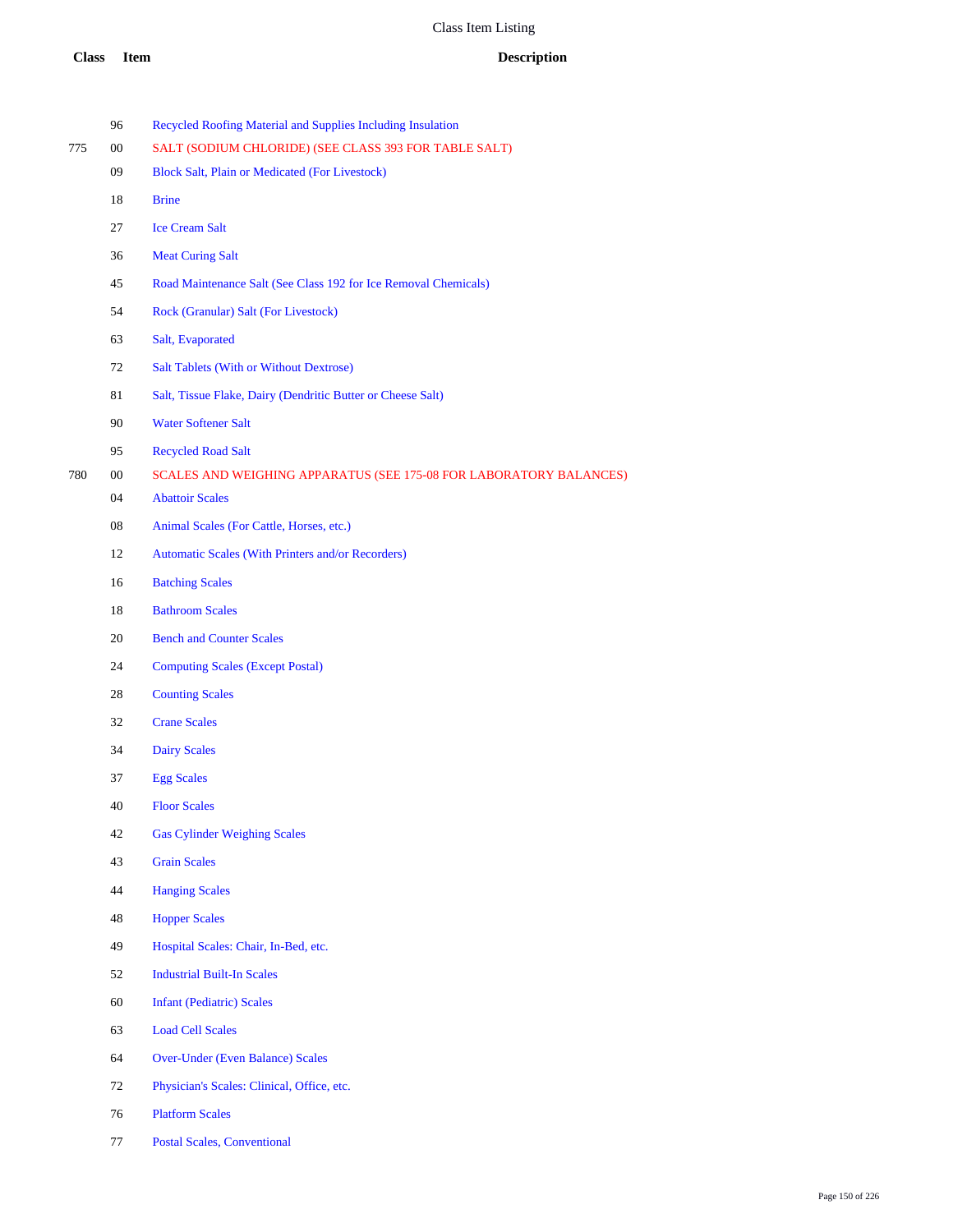|     | 78 | Postal Scales, Electronic (Computing)                                                                                           |
|-----|----|---------------------------------------------------------------------------------------------------------------------------------|
|     | 80 | Table Scales, Small: Baker's, Dietetic, etc.                                                                                    |
|     | 82 | <b>Test Systems and Calibration Standards</b>                                                                                   |
|     | 84 | <b>Truck Scales and Railroad Track Scales</b>                                                                                   |
|     | 90 | Underwater Scales (For Laboratory See 495-82)                                                                                   |
|     | 95 | <b>Weigh-In-Motion Systems</b>                                                                                                  |
|     | 96 | Recycled Scales, Weighing Apparatus, Accessories and Supplies                                                                   |
|     | 99 | This item has been deleted. Please re-assign.                                                                                   |
| 785 | 00 | SCHOOL EQUIPMENT, TEACHING AIDS, AND SUPPLIES                                                                                   |
|     | 02 | <b>Agendas/Planners, Student</b>                                                                                                |
|     | 03 | Anatomical Models (For Medical and Nursing Instruction) (See Also First Aid Manikins and Models In Class 345-68)                |
|     | 05 | Atlases, Charts, Globes, and Maps                                                                                               |
|     | 15 | Blackboards, Chalkboards and Dry Erase Boards                                                                                   |
|     | 17 | Blind Teaching and Training Equipment and Supplies (See Class 600 for Braille Writers and Printers)                             |
|     | 20 | Books: Class Register, Record, and Plan Books                                                                                   |
|     | 25 | Bulletin Boards: Changeable Letter, Cork, Magnetic, Peg, etc.                                                                   |
|     | 26 | <b>Bulletin Board Accessories</b>                                                                                               |
|     | 27 | Carrels, Audio-Visual                                                                                                           |
|     | 30 | Chalk, Crayons, Erasable Markers, Water Colors, Permanent Markers (Child Proof Safety Type), etc.                               |
|     | 32 | <b>Classroom Equipment and Supplies (Not Otherwise Classified)</b>                                                              |
|     | 43 | Display Cabinets, Cases, Files, Racks, Stands, etc.                                                                             |
|     | 44 | Displays, Educational: Kits, Models, Plaques, etc.                                                                              |
|     | 45 | Drawing/Art Supplies, Schoolroom: Colored Pencils, Compasses, Construction Paper, Drawing Paper, Protractors, etc.              |
|     | 46 | <b>Driver Training Materials</b>                                                                                                |
|     | 47 | Easels, Accessories and Supplies, All Types (Including Flip Charts)                                                             |
|     | 53 | Educational Games and Toys, All Types (See 037-84; 208-47; 209-48; and 805-51 for other type games) Incl. Assembly Kits         |
|     | 55 | Engineering and Technical Instruction Equipment and Materials (For Air Conditioning, Electronics, Machine Shop, etc.)           |
|     | 57 | Erasers and Cleaners, Chalkboard and Dry Erase Board                                                                            |
|     | 62 | <b>Flannel Boards and Accessories</b>                                                                                           |
|     | 70 | Instructional Aids: Courses, Lesson Plans (Prepared), Programs, Ancillary Materials, Videos, etc. (See Class 715 for Textbooks) |
|     | 72 | Lecterns, Rostrums, and Speaker's Stands, Pointers, etc.                                                                        |
|     | 73 | <b>Notebooks and Spirals</b>                                                                                                    |
|     | 74 | <b>Number Boards and Directory Boards</b>                                                                                       |
|     | 76 | Paper Items, Classroom: Composition Books, Scrapbooks, Examination Booklets, Notebook Filler, Tablets, etc.                     |
|     | 80 | Plays and Entertainment, Schoolroom                                                                                             |
|     | 83 | Presentation Systems Equipment (Incl. Presentation Boards and Multi-Image Devices)                                              |
|     | 85 | Reading Programs, Reading Aids, Accelerators, and Calculators                                                                   |
|     |    |                                                                                                                                 |

Recycled School Equipment and Supplies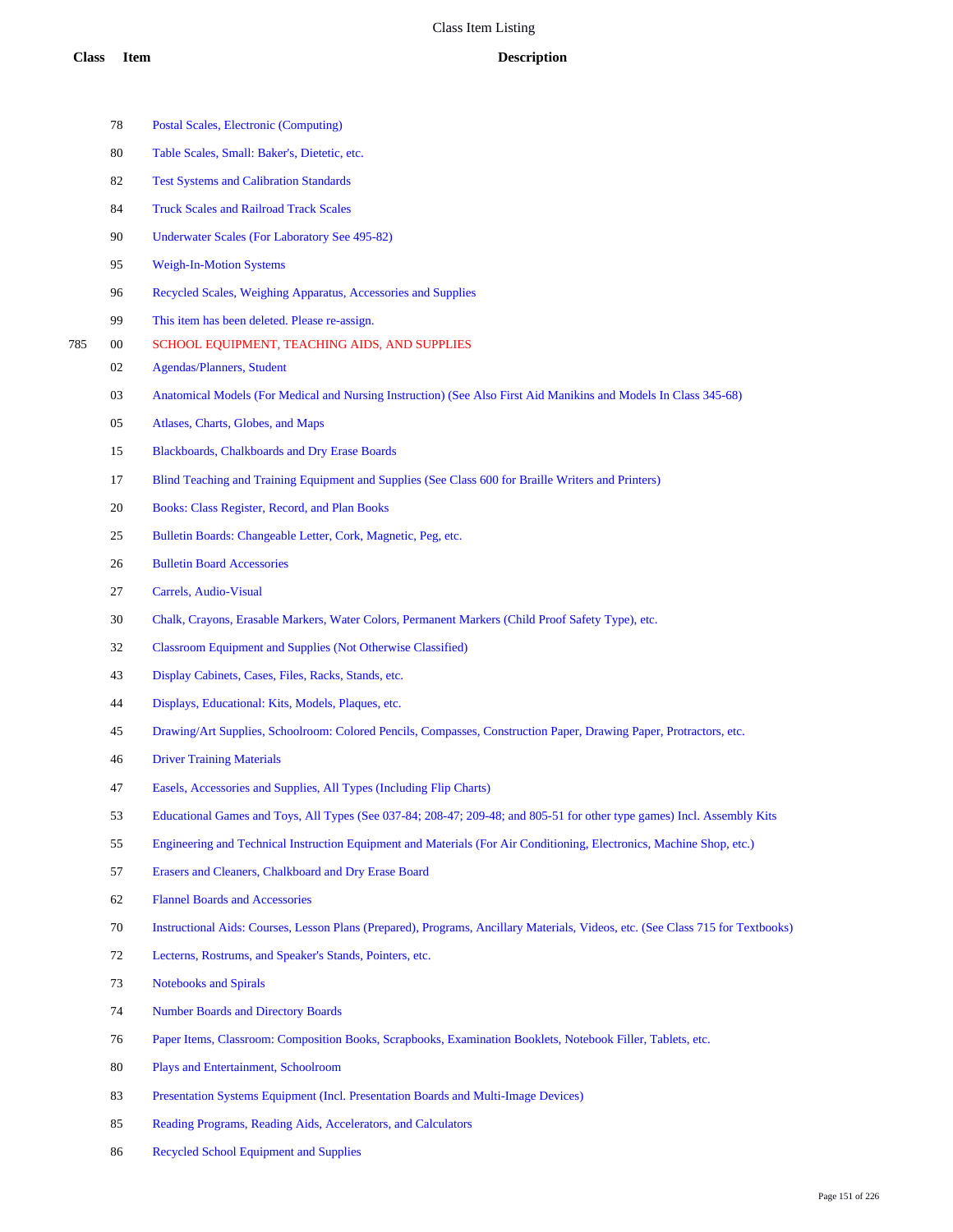- Resource Books and Materials (Not Otherwise Classified)
- 88 Science Instruction Equipment (For Classroom or Laboratory Use)
- 89 School Equipment Required to Meet the Needs of the Physically Handicapped Student (Prone Stands, Toddler Chairs, Special Computer Keyboards, etc.)
- Test and Test Scoring Devices: Achievement, Aptitude, Intelligence, etc.
- Training Aids, Materials, and Equipment for the Industrial Trades (Welding, Electrical, Instrumentation, Industrial Mechanics, etc.)
- Vocational Equipment and Supplies
- 00 SEED, SOD, SOIL, AND INOCULANTS
	- Athletic Field Compositions (Baseball Infields, etc.)
	- Desert Plant Seeds
	- Field Seeds: Cotton, etc.
	- Field Seeds: Grains, etc.
	- Fruit Seed
	- Grass Seeds
	- Inoculants
	- Melon Seeds (Incl. Pumpkin)
	- Millet Grass
	- Nut Seeds
	- Seed Peanuts
	- Rice Seeds
	- Seed Potatoes
	- Seeds, Spice
	- Sod, Grass
	- Soil Mixtures (Special)
	- Sprigs, Grass
	- Top Soil and Fill Dirt (For Mulch See Class 335)
	- Tree Seeds
	- Vegetable Seeds
	- Recycled Seed, Soil, Sod and Inoculants
- 00 SEWING AND TEXTILE MACHINERY AND ACCESSORIES
	- Bartacking Machines
	- Button Covering Machines
	- Button Sewing Machines
	- Buttonhole Machines
	- Cloth Cutting Machines
	- Cloth Rolling Equipment and Supplies
	- Cloth Spreading Machines
	- Cushion Filling Machines
	- Drapery Making Equipment and Accessories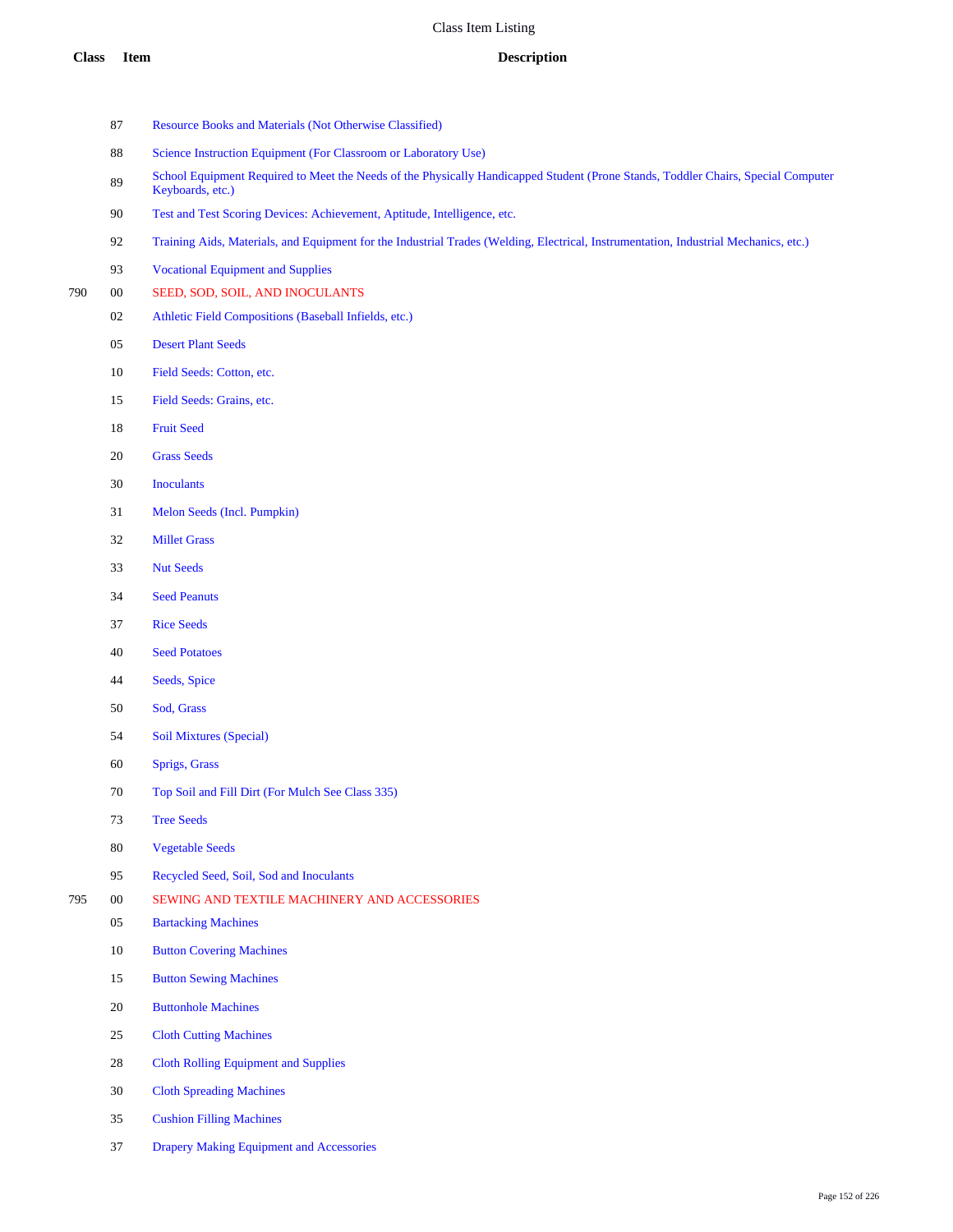|     | 38 | <b>Embroidery Machines, Accessories and Supplies</b>                |
|-----|----|---------------------------------------------------------------------|
|     | 39 | <b>Eye and Hook Attaching Machines</b>                              |
|     | 40 | <b>Fabric Drills, All Types</b>                                     |
|     | 45 | <b>Folding and Rewinding Machines</b>                               |
|     | 48 | Garment and Brand Tag Fasteners and Accessories                     |
|     | 50 | <b>Gripper Snap Fastener Machines</b>                               |
|     | 53 | <b>Knitting Machines and Accessories</b>                            |
|     | 55 | Looms and Other Textile Weaving Equipment                           |
|     | 60 | <b>Pattern Paper</b>                                                |
|     | 63 | <b>Quiller Machines and Accessories</b>                             |
|     | 64 | <b>Roving Cans</b>                                                  |
|     | 65 | <b>Sewing Machines and Accessories, Domestic</b>                    |
|     | 70 | Sewing Machines and Accessories, Heavy Duty (Except Shoe Stitching) |
|     | 75 | Sheeting, Slitting, Spooling, and Notching Machines                 |
|     | 80 | <b>Slashers, Batts, and Pickers</b>                                 |
|     | 82 | <b>Spinning Machines and Accessories</b>                            |
|     | 83 | <b>Spiral Tubes</b>                                                 |
|     | 85 | Tables, Cloth Cutting and Sewing                                    |
|     | 87 | <b>Textile Processing Equipment (Not Otherwise Classified)</b>      |
|     | 88 | <b>Textile Working Equipment (Not Otherwise Classified)</b>         |
|     | 90 | <b>Warp Conditioner</b>                                             |
|     | 92 | <b>Warper Machines and Supplies</b>                                 |
|     | 95 | Recycled Sewing Room and Textile Equipment and Accessories          |
| 800 | 00 | <b>SHOES AND BOOTS</b>                                              |
|     | 05 | Boots and Shoes, Athletic and Sportsman Type (Incl. Canvas Type)    |
|     | 08 | <b>Boots, Leather</b>                                               |
|     | 14 | <b>Boots (Other Than Leather or Rubber)</b>                         |
|     | 16 | <b>Boots, Rubber</b>                                                |
|     | 17 | Boots, Rubber, Waders                                               |
|     | 24 | Boots, Rubber, Safety Toe                                           |
|     | 25 | Boots, Rubber, Waders, Safety Toe                                   |
|     | 28 | Caps, Spikes, Spurs, and Shields                                    |
|     | 32 | House Shoes and Slippers, All Types                                 |
|     | 38 | <b>Shoe and Boot Racks</b>                                          |
|     | 40 | Shoes, Casual, Women's and Girl's                                   |
|     | 48 | Shoes, Casual, Men's and Boy's                                      |
|     | 56 | Shoes, Dress, Women's and Girl's                                    |

Shoes, Dress, Men's and Boy's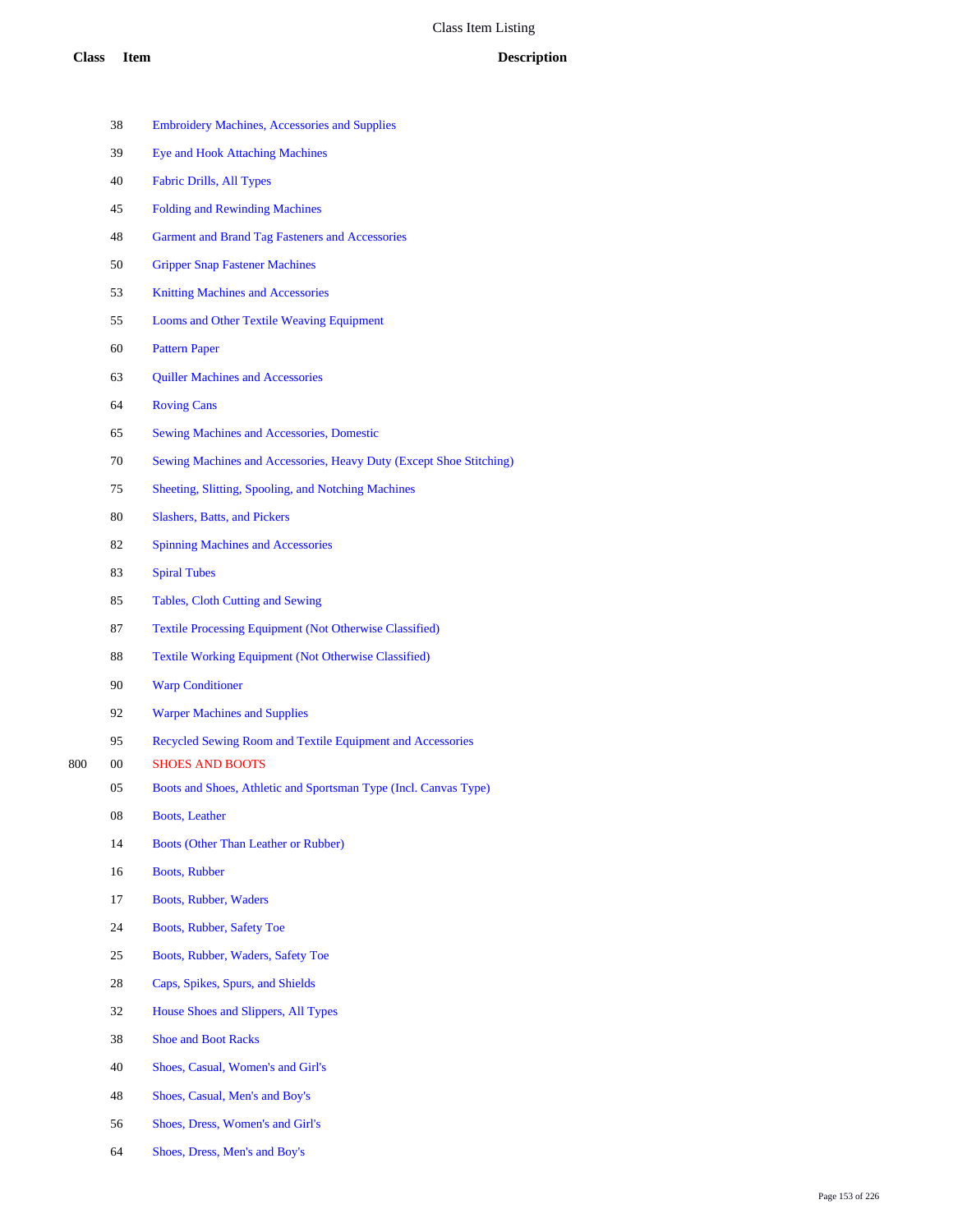- Shoes, Orthopedic
- Shoes, Safety Toe
- Shoes, Rain
- Shoes and Boots, Work, Men's
- Shoes and Boots, Work, Women's
- Recycled Shoes and Boots
- 00 SIGNS, SIGN MATERIALS, SIGN MAKING EQUIPMENT, AND RELATED SUPPLIES
	- Blanks, Sign, Metal (See 801-71, 89, and 97 for other Sign Blanks)
	- Brackets and Holders, Sign
	- Letters and Numerals, Sign (To Include Logos)
	- Posts, Standards, Supports, and Expansion Plugs
	- Recycled Signs, Equipment, and Supplies (Including Braille Type)
	- Sign Making Equipment Including Computerized Type
	- Sign Material, Non-Reflective
	- Sign Material, Reflective (See 550-45 for Reflective Sheeting for other than Signs)
	- Sign Material, Reflective (Die Cut)(See 550-45 for Reflective Sheeting for other than Signs)
	- Sign Painting Machines (Including Automatic)
	- Sign Painting Supplies (Including Brushes and Inks)
	- Signs, American Disability Act (ADA)
	- Signs: Billboard, Advertising, etc.
	- Signs: Braille (Including Markers and Plaques)
	- Signs: Construction (Including Roll-Up Type Message Signs)
	- Signs, Door Knob: Meeting in Progress, Do Not Disturb, etc.
	- Signs, Electronic Display (Marquee, etc.)
	- Signs, Exit: LED, Lighted, etc.
	- Signs, Fabric
	- Signs, Fiberglass (Including Blanks)
	- Signs, Hospital Bed
	- Signs and Posters, Informational (No Smoking, Fire Extinguisher, etc.)
	- Signs, Janitorial (Wet Floor, Hazardous Spill, etc.)
	- Signs, Library
	- Signs, Magnetic
	- Signs, Metal (Not Blanks)
	- Signs, Message, Computerized
	- Signs, Neon
	- Signs, Overhead (Traffic)
	- Signs, Plastic and Polyethylene (Including Blanks)
	- Signs, Railroad Crossing (Electric)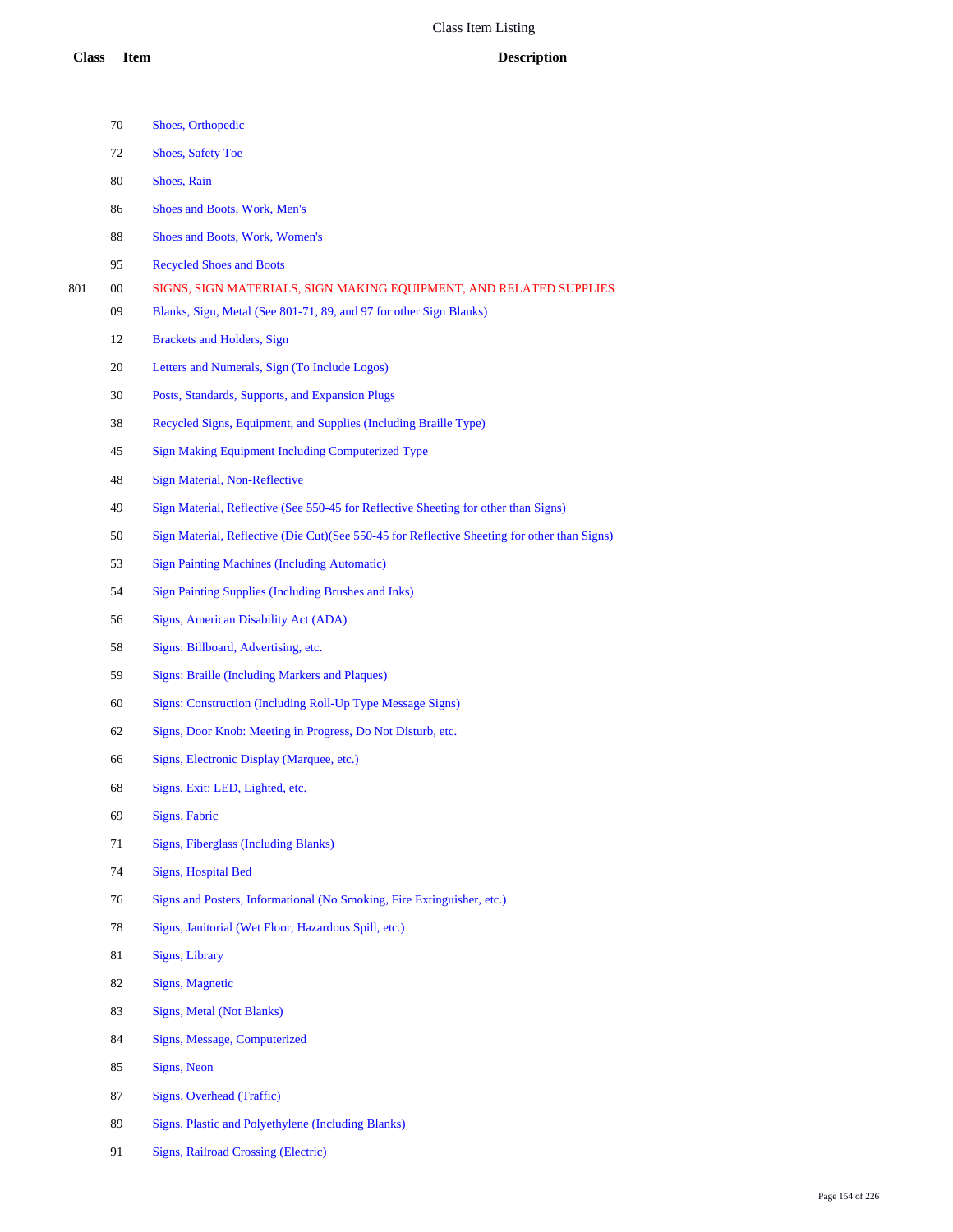### **Class Item Description**

- Signs, Runway and Taxiway
- Signs, Wood (Including Blanks)
- 00 SOUND SYSTEMS, COMPONENTS, AND ACCESSORIES: GROUP INTERCOM, MUSIC, PUBLIC ADDRESS, ETC.
	- Cartridges (Microphone, Phonograph, etc.), Needles, Pickup Arms, Styli, etc.
	- 16 Disc Players, Compact (MP3, etc.)
	- Electronic Sound Equipment (Not Otherwise Classified)
	- Group Auditory Systems, Language Laboratories, and Speech Training Equipment
	- Intercom Systems, Group (For Panel Discussions, Schoolrooms, Hospital Rooms, etc.)
	- Microphones and Related Equipment (Not Wireless Systems): Chestsets, Earphones, Handsets, Headphones, etc.
	- Microphones and Related Equipment (Wireless Systems): Chestsets, Earphones, Handsets, Headphones, etc.
	- Music Systems and Components: Amplifiers, Mixers, Preamplifiers, Tuners, Turntables, etc.
	- Music Systems and Components (Stereo Only)
	- Paging Systems, Loud Speaker Type
	- Paging Terminal, Solid State (Computerized)
	- Public Address Systems, Portable
	- Public Address Systems, Stationary
	- Record Players (Phonographs, Record Changers,) and Accessories
	- Recording Disks and Sound Sheets (Including Compact and Laser Disks)
	- Recording Tape, Sound: Audio Cassettes, Cartridges, Reels, etc.
	- Recycled Sound Equipment, Components and Accessories
	- Sound Proof Booths or Chambers (Anechoic)
	- 80 Speakers and Accessories: Drivers, Enclosures, Grilles, Grille Cloth, etc.
	- Studio Monitors, Broadcasting and Recording
	- Tape Recorders, Decks, Players, etc., Sound (Not for Office Dictation)
	- Tape Duplicating and Erasing Equipment
	- Telephony Equipment, Accessories and Supplies
- 00 SPACECRAFTS, ACCESSORIES AND COMPONENTS
	- Accessories, Satellite (Not Otherwise Classified)
	- Altitude Control Systems, Spacecraft
	- Computerized Master Control Systems, Spacecraft
	- This item has been deleted. Please re-assign.
	- Flight Instrumentation, Aerospace
	- Payload Delivery Systems, Spacecraft
	- Power Systems, Spacecraft (Solar Arrays, Solar Cells, etc.)
	- Satellites (Navigation, Geosynchrous, Orbiting, etc.) (See 257-75 for Military Types)
	- Service Modules, Spacecraft
	- Spaceships
	- Recycled Spacecrafts, Components, and Accessories
- 00 SPORTING GOODS, ATHLETIC EQUIPMENT AND ATHLETIC FACILITY EQUIPMENT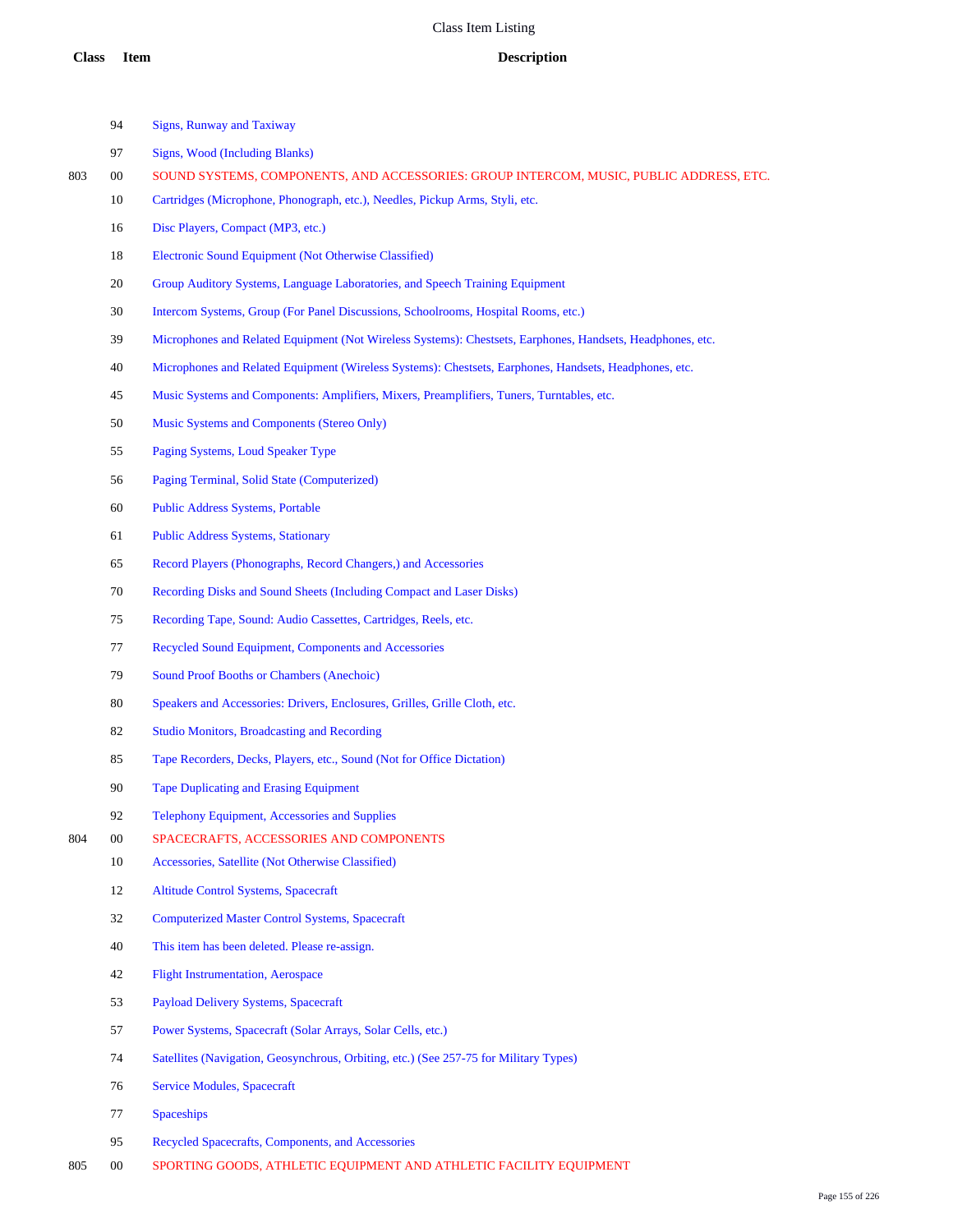- Aerobic Training Equipment
- Archery Equipment
- This item has been deleted. Please re-assign.
- Athletic Awards (For Service Type See Class 080): Medals, Plaques, Trophies, etc.
- Athletic Facility Storage Equipment (Incl. Locker Room Equipment)
- Athletic Field Markers, Goal Posts, Bases, Goals, etc. (Including Athletic Field Striping Machines)
- Badminton Equipment
- Balls (Not Otherwise Classified): Medicine, Playground, Push, etc., and Inflators
- Bags, Sports Equipment
- Baseball Equipment
- Basketball Equipment (Including Backboards and Backstops)
- Bicycles and Tricycles, All Types (Childrens, Mountain, Racing, Recumbent, Tandem, Touring, etc. See 805-05 for Stationary Bikes and 805-57 for Exercise Bikes)
- Bicycle Accessories including Tires and Tubes
- Billiard and Pool Tables and Supplies
- Bobsled Equipment and Accessories
- Bungee Equipment and Accessories
- Bowling Equipment (Incl. Lawn Bowling)
- Coaching Equipment and Supplies
- Cricket Equipment and Accessories
- Boxing and Wrestling Equipment: Gloves, Platforms, Rings, Striking Bags, Training Bags, etc.
- Climbing and Repelling Equipment
- Equestrian Equipment, Clothing and Supplies (Including Polo)
- Fencing Equipment (Sport)
- Flooring, Temporary Portable (Athletic Facility)
- Football Equipment
- Games: Croquet, Dart Boards, Horseshoes, Shuffleboards, Table Tennis, Tetherball, etc. See 037-84; 208-47; 209-48; and 785-53 for other type games)
- Golfing Equipment
- Gymnasium Apparatus and Equipment: Bicycle Trainers, Climbing Ropes, Exerciser Units, Game Standards, Horizontal, Parallel, and Stall Bars
- LaCrosse Equipment and Accessories
- Hunting Equipment and Accessories (Including Decoys and Blinds)(For Weapons See 680)
- Gymnasium Mats, Covers, Hangers, and Trucks
- Hockey Equipment, Ice and Field
- Physical Education Equipment, Adaptive: Body Alignment Wedges, Mobile Mats, Stimulation Boards, Straddle Seats, Vestibular Boards, etc.
- Scoreboards, Sports
- Skating Rink and Skater Equipment and Accessories, Ice and Roller
- Ski Equipment and Accessories
- Soccer Equipment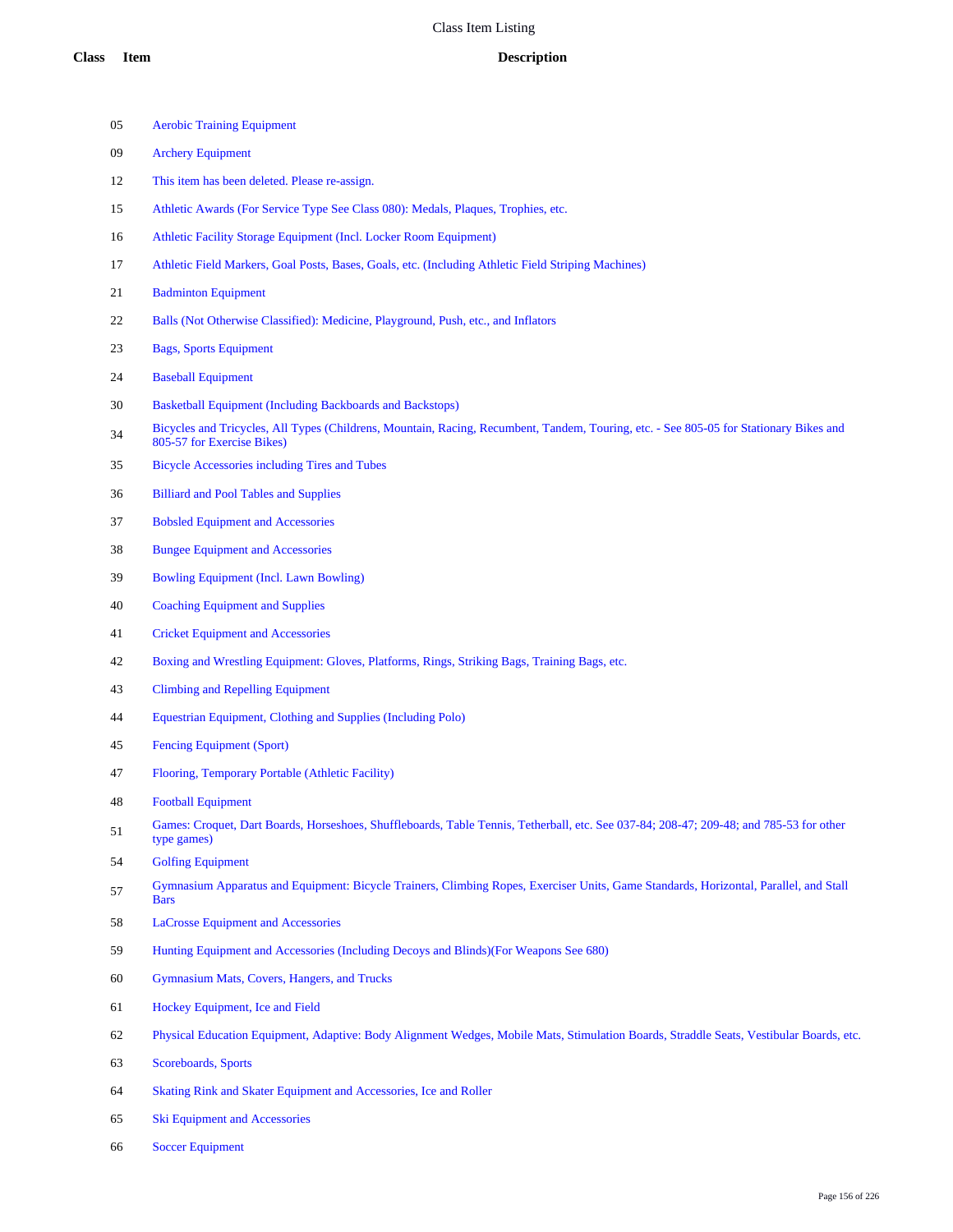|     | 67 | <b>Scooters and Skateboards</b>                                                  |
|-----|----|----------------------------------------------------------------------------------|
|     | 69 | <b>Softball Equipment</b>                                                        |
|     | 72 | Squash, Handball, Paddle Ball, and Racquet Ball Equipment                        |
|     | 73 | Stadium Lighting Equipment and Light Poles (See Class 285 for Lamps)             |
|     | 74 | <b>Starting Gates and Other Racing Equipment</b>                                 |
|     | 75 | <b>Swimming and Surfing Equipment</b>                                            |
|     | 77 | Tables, Score (For Scorer's Use)                                                 |
|     | 78 | <b>Tennis Equipment</b>                                                          |
|     | 81 | Track Equipment (Including Pedometers, Pole Vault and High Jump Equipment, etc.) |
|     | 84 | <b>Trainers' Supplies</b>                                                        |
|     | 87 | Trampolines, Beds, Cables, Frame Pads, etc.                                      |
|     | 88 | <b>Trap Shooting Equipment</b>                                                   |
|     | 89 | Umpire, Referee, and Coach Equipment, Clothing and Supplies                      |
|     | 90 | <b>Volleyball Equipment</b>                                                      |
|     | 93 | <b>Water Polo Equipment and Accessories</b>                                      |
|     | 94 | Weight Lifting Equipment and Accessories                                         |
|     | 95 | Whirlpools, Saunas, Hot Tubs, Spas, etc.                                         |
|     | 96 | Recycled Sporting Goods and Athletic Equipment and Accessories                   |
| 810 | 00 | SPRAYING EQUIPMENT (EXCEPT HOUSEHOLD, NURSERY PLANT, AND PAINT)                  |
|     | 15 | <b>Cleaner, Spray Equipment</b>                                                  |
|     | 18 | <b>Dusting Machines, Crop</b>                                                    |
|     | 27 | Fogging Machines for Outdoor Service (See 485-60 for Room Type)                  |
|     | 40 | <b>Insect Vacuum, Engine Driven</b>                                              |
|     | 50 | <b>Smoke Generators</b>                                                          |
|     | 54 | Spray Equipment, Crop, Machine Powered                                           |
|     | 56 | <b>Spray Equipment, Defoliant</b>                                                |
|     | 57 | <b>Spray Equipment, Deicer and Frost Protection</b>                              |
|     | 71 | Spray Equipment, Landscape, Machine Powered                                      |
|     | 72 | Spray Equipment, Livestock, Machine Powered                                      |
|     | 85 | Spray Equipment, Pesticide, Machine Powered, Commercial                          |
|     | 90 | Spray Equipment, Portable, Hand Powered                                          |
|     | 91 | Spray Equipment, Portable, Machine Powered (Back-Pack Type, etc.)                |
|     | 93 | Spray Equipment: Vehicle, Trailer, or Skid Mounted                               |
|     | 95 | Sprayer Guns, Nozzles, Fittings, Reels, etc.                                     |
|     | 96 | Recycled Spraying Equipment, Accessories and Supplies                            |
| 815 | 00 | STEAM AND HOT WATER FITTINGS, ACCESSORIES, AND SUPPLIES                          |
|     | 06 | Cocks: Air, Drain, Gauge, Pet, Try, etc.                                         |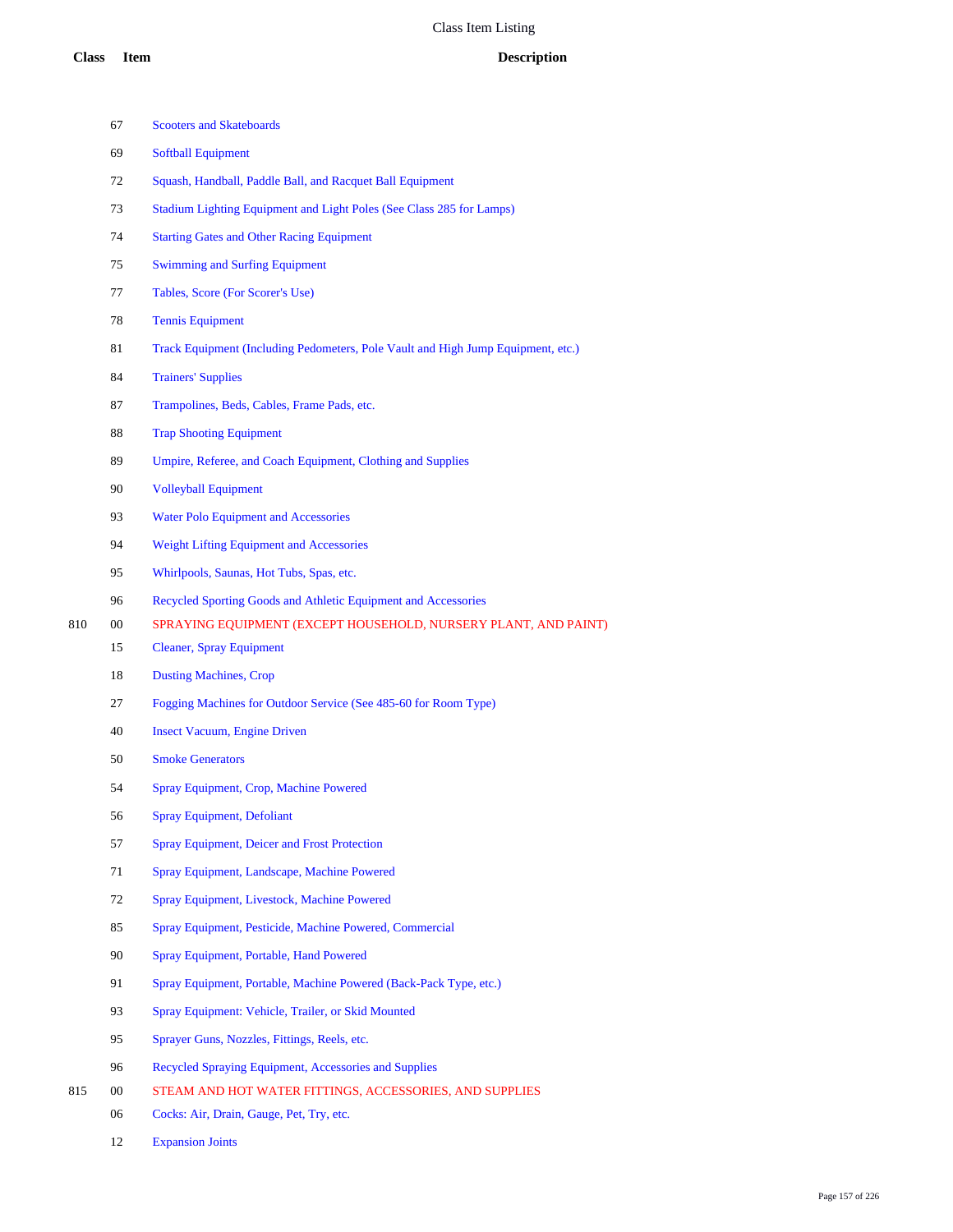|     | 18     | <b>Fusible Plugs</b>                                                                        |
|-----|--------|---------------------------------------------------------------------------------------------|
|     | 22     | Gaskets: Flange, Handhole and Manhole, All Types                                            |
|     | 23     | Gasket Sealants, Compounds, etc.                                                            |
|     | 26     | <b>Gauge Glass and Gaskets</b>                                                              |
|     | 28     | <b>Gauge Siphons and Pulsation Dampers</b>                                                  |
|     | 40     | <b>Mechanical Pump and Shaft Seals</b>                                                      |
|     | 45     | O-Rings                                                                                     |
|     | 48     | <b>Oil Seals</b>                                                                            |
|     | 52     | Packing, All Kinds (Except Sheet): Rod, Shaft, Valve Stem, etc.                             |
|     | 54     | Packing, Sheet, All Kinds                                                                   |
|     | 58     | Pressure Gauges (Not Hospital, Laboratory, and Refrigeration)                               |
|     | 62     | Steam Specialties: Air Vent Valves, Main Vent Valves, Radiator Valves, Radiator Traps, etc. |
|     | 65     | <b>Steam Traps and Strainers</b>                                                            |
|     | 70     | Thermometers, Industrial; and Thermometer Wells                                             |
|     | 73     | Valves, Directional Control (To Control Pneumatic, Hydraulic, or Water Cylinders)           |
|     | 75     | <b>Valves, Mixing</b>                                                                       |
|     | 78     | <b>Valves, Pressure Reducing</b>                                                            |
|     | 81     | <b>Valves, Relief and Safety</b>                                                            |
|     | 84     | <b>Valves, Temperature and Pressure Regulating</b>                                          |
|     | 90     | Water Gauges, Columns, etc.                                                                 |
|     | 95     | Recycled Steam and Hot Water Fittings, Accessories and Supplies                             |
| 820 | $00\,$ | STEAM AND HOT WATER BOILERS AND STEAM HEATING EQUIPMENT                                     |
|     | 04     | <b>After-Coolers and Condensers</b>                                                         |
|     | 05     | Air Dryers, Dehydrators, and Preheaters                                                     |
|     | 06     | A.S.M.E. Code Tanks                                                                         |
|     | 08     | <b>Boilers, High Pressure</b>                                                               |
|     | 12     | <b>Boilers, Low Pressure</b>                                                                |
|     | 14     | Boiler Parts and Accessories (Not Otherwise Listed)                                         |
|     | 16     | <b>Boiler Tubes</b>                                                                         |
|     | 19     | Blow-Down Equipment, Automatic Top                                                          |
|     | 20     | <b>Blow-Off Basins</b>                                                                      |
|     | 24     | <b>Blow-Off Valves</b>                                                                      |
|     | 28     | Burners, Gas and Oil                                                                        |
|     | 32     | <b>Chemical Feed Systems (For Proportioning Pumps See Class 720)</b>                        |
|     | 36     | Coils, Steam Heating                                                                        |
|     | 38     | Condensate Return Systems: Vacuum Heat Pumps, Wet Vacuum Pumps, etc.                        |
|     | 40     | Controls: Combustion, Fuel Cut-Off, Hardness, High-Low Water Level, Ignition, etc.          |
|     |        |                                                                                             |

Control, Corrosion (Using Entrained Gas Eliminator Equip.)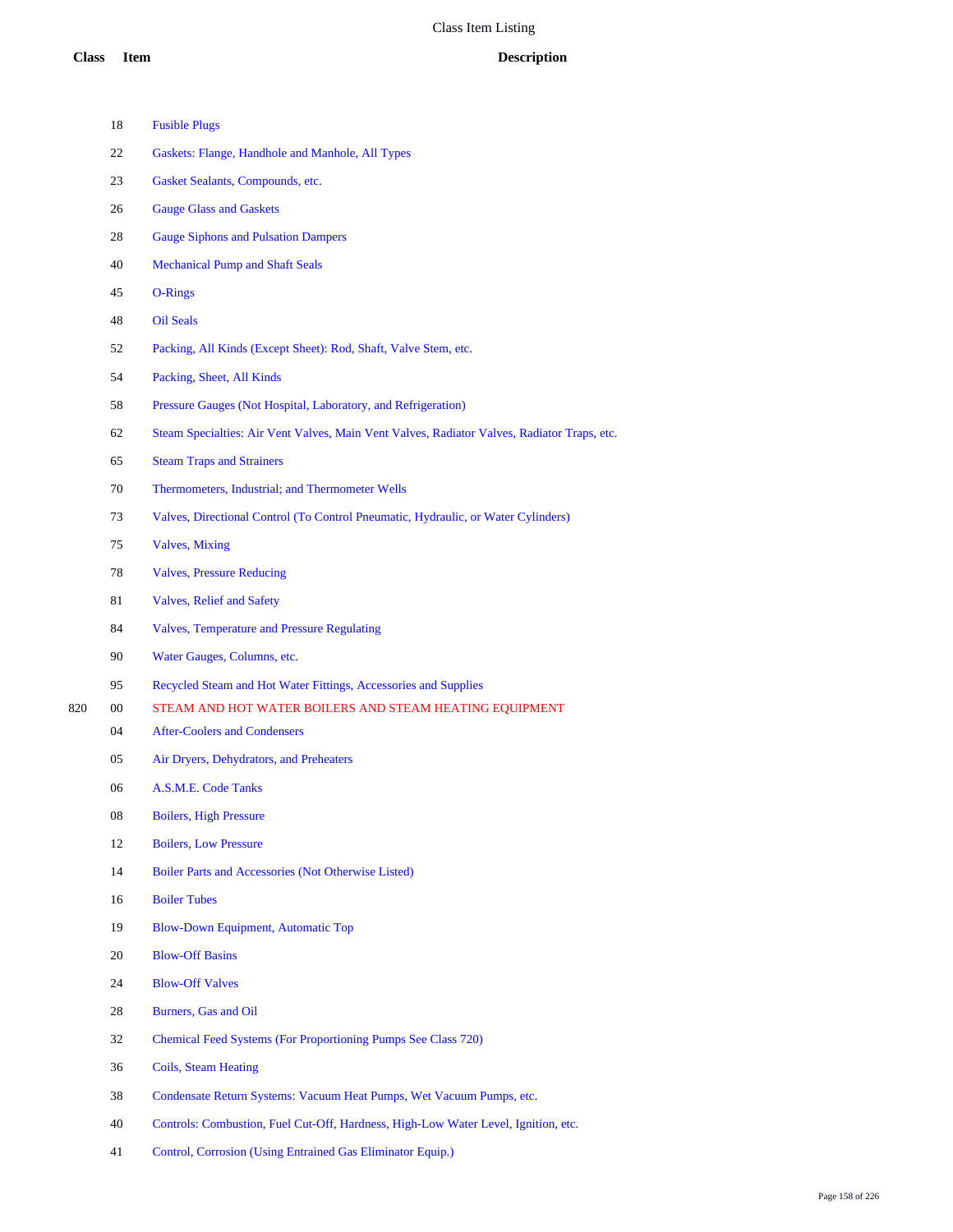- Controllers, Steam Boiler Automatic Conductivity
- Convectors and Radiators
- Deaerating Units
- Descaling Equipment, MHD Type
- Draft Fans and Draft Gauges
- Feedwater Heaters
- Feedwater Injectors
- Feedwater Pumps
- Filters, Boiler Water
- Flue Gas Desulfurization System Equipment
- Heat Exchangers, Accessories, and Parts
- Hot Water Generators
- Oil Coolers
- Oil Purifiers
- Oxygen Reduction Equipment, Dissolved
- Pulverizers, Boiler and Power Plant
- 81 Screens and Strainers, Water Intake, etc.
- Stacks, Steel
- Steam Boiler Bottom Blow Alarm
- Steam Flow Transmitters
- Tube Cleaners and Tube Expanders
- Turbines, Gas Driven
- Turbines, Steam Driven
- Turbines, Water (Hydraulic) Including Accessories and Parts
- Valves, Spherical
- Recycled Steam and Hot Water Boilers and Heating Equipment
- 00 STOCKMAN EQUIPMENT AND SUPPLIES
	- Animal Dips and Sprays
	- Back Scratchers and Oilers
	- Bee Keeping Equipment and Supplies (Apiculture)
	- Blankets, Livestock
	- 11 Branding Crayons, Paints, Paint Pellets, Pistols, etc.
	- Branding Irons
	- Calf Pullers, Obstetrical
	- Castraters
	- Chains, Halters, Leaders, Nose Rings, Straps, etc.
	- Chin-Ball Marking Devices
	- Chutes, Corrals, Livestock Holding Pens, etc.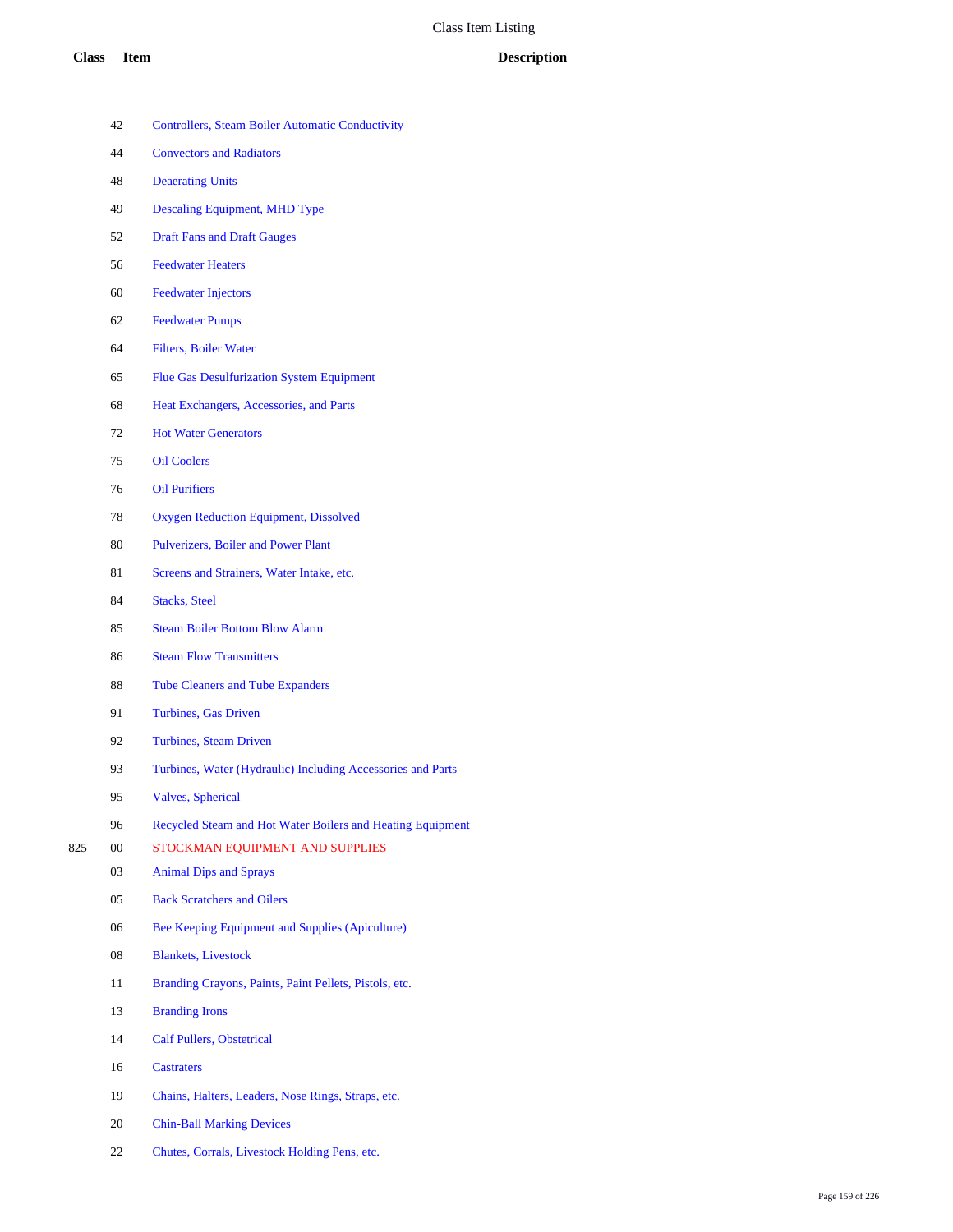|     | 25     | <b>Dehorners</b>                                                                                              |
|-----|--------|---------------------------------------------------------------------------------------------------------------|
|     | 26     | Disinfectants (For Animal Pens): Creosote, etc.                                                               |
|     | 29     | <b>Drench Guns</b>                                                                                            |
|     | 31     | <b>Farrowing Stalls</b>                                                                                       |
|     | 34     | Feeders, All Kinds (Except Troughs)                                                                           |
|     | 36     | Feeder Troughs, Dishes, etc.                                                                                  |
|     | 37     | Feedlots                                                                                                      |
|     | 39     | Grooming Equipment and Supplies: Brushes, Clippers, Currycombs, Docking Supplies, Nippers, Trimmers, etc.     |
|     | 42     | Harness, Ewe Marking                                                                                          |
|     | 45     | <b>Hog Holders</b>                                                                                            |
|     | 48     | <b>Hog Ringer Pliers and Rings</b>                                                                            |
|     | 51     | <b>Horn Trainers and Weights</b>                                                                              |
|     | 54     | Immobilizers and Accessories: Guns, Loads, Syringes, etc.                                                     |
|     | 58     | Lariats                                                                                                       |
|     | 62     | <b>Nipple Pails</b>                                                                                           |
|     | 65     | Prodders, Shock Type                                                                                          |
|     | 69     | <b>Recycled Stockman Equipment and Supplies</b>                                                               |
|     | 72     | <b>Shearing Equipment</b>                                                                                     |
|     | $75\,$ | <b>Slappers and Whips</b>                                                                                     |
|     | 78     | Tags (Ear, Neck, etc,) and Tagging Accessories (Chains, Fasteners, Pliers, etc.)                              |
|     | $81\,$ | <b>Tattooing Equipment and Inks</b>                                                                           |
|     | 85     | <b>Vacuum Cleaners, Cattle</b>                                                                                |
|     | 90     | <b>Waterers (Except Concrete Troughs)</b>                                                                     |
|     | 93     | Weaners                                                                                                       |
| 830 | $00\,$ | TANKS (METAL, PLASTIC, WOOD, AND SYNTHETIC MATERIALS): MOBILE, PORTABLE, STATIONARY, AND<br>UNDERGROUND TYPES |
|     | 04     | <b>Aluminum Tanks, All Kinds</b>                                                                              |
|     | 10     | <b>Brass Tanks, All Kinds</b>                                                                                 |
|     | 13     | Butane and Propane Tanks, Surface and Underground                                                             |
|     | 16     | Butane and Propane Tanks, Transport Truck Type                                                                |
|     | $18\,$ | <b>Calibrating Tanks</b>                                                                                      |
|     | 19     | <b>Cast Iron Tanks, All Kinds</b>                                                                             |
|     | $22\,$ | <b>Cement Lined Tanks</b>                                                                                     |
|     | 23     | <b>Cisterns and Parts, Fire</b>                                                                               |
|     | 24     | <b>Collapsible Tank for Petroleum Spills</b>                                                                  |
|     | 25     | <b>Copper Lined Tanks</b>                                                                                     |
|     |        |                                                                                                               |

- Dip Tanks
- Expansion Tanks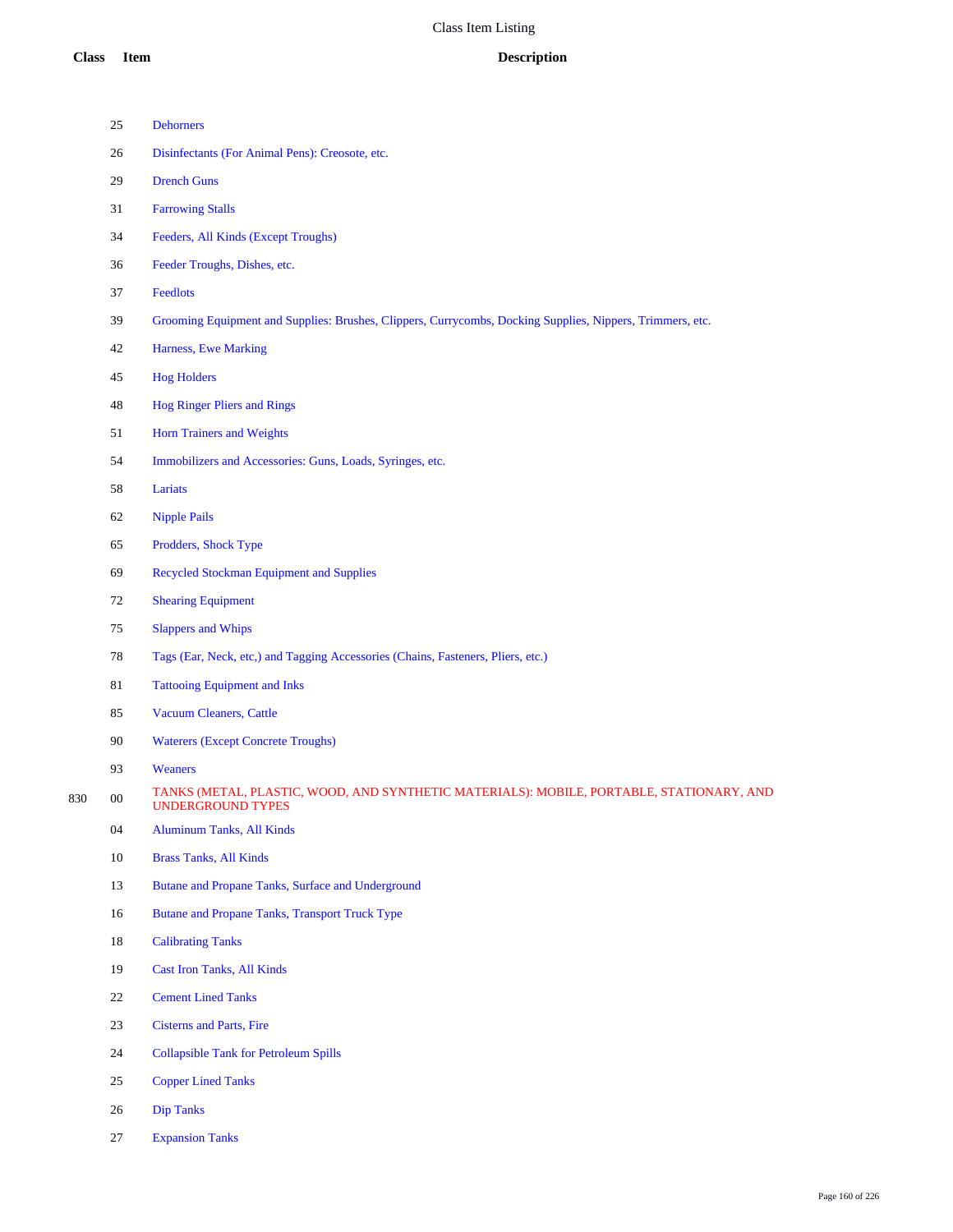| <b>Class</b> | <b>Item</b> | <b>Description</b>                                                                                        |
|--------------|-------------|-----------------------------------------------------------------------------------------------------------|
|              | 28          | <b>Fiberglass Lined Tanks</b>                                                                             |
|              | 31          | Fiberglass Tanks, Gasoline (Including Underground Type)                                                   |
|              | 32          | Fiberglass Tanks (Other Than for Gasoline)                                                                |
|              | 33          | <b>Filters, Storage Tank</b>                                                                              |
|              | 34          | <b>Galvanized Sheet Iron and Steel Tanks</b>                                                              |
|              | 37          | <b>Glass Lined Tanks</b>                                                                                  |
|              | 40          | <b>Lead Lined Tanks</b>                                                                                   |
|              | 41          | <b>Leak Detection and Vapor Monitoring Equipment</b>                                                      |
|              | 42          | <b>Plastic and PVC Tanks</b>                                                                              |
|              | 43          | <b>Plastic Lined Tanks</b>                                                                                |
|              | 44          | <b>Polyethylene Tanks</b>                                                                                 |
|              | 45          | <b>Processing Tanks</b>                                                                                   |
|              | 46          | <b>Stainless Steel Tanks, Pressure Type</b>                                                               |
|              | 47          | <b>Stainless Steel Tanks, Holding (For Milk)</b>                                                          |
|              | 49          | Stainless Steel Tanks, Transport Truck Type (For Chemicals, Milk, etc.)                                   |
|              | 52          | Stainless Steel Tanks: Mixing, Pickling, and Processing Types (For Chemicals, Foods, Paints, Soaps, etc.) |
|              | 54          | <b>Steel Tanks, For Chemical Storage</b>                                                                  |
|              | 55          | Steel Tanks, Overhead Type (For Diesel Fuel, Gasoline, Kerosene, etc.)                                    |
|              | 58          | Steel Tanks, Portable Type (For Diesel Fuel, Gasoline, Kerosene, Liquid Fertilizers, Water, etc.)         |
|              | 61          | Steel Tanks, Pressure Type (For Air, Gas, Water, etc.)                                                    |
|              | 64          | Steel Tanks, Surface Storage Type (For Asphalt, Emulsions, Road Oil, Water, etc.)                         |
|              | 67          | Steel Tanks, Transport Truck Type (For Asphalt, Gasoline, Oil, Water, etc.)                               |
|              | 69          | Steel Tanks, Storage Type (For Fuel, Gasoline, and Wetted Salt)                                           |
|              | 70          | Steel Tanks, Surface and Underground Type (For Gasoline, Kerosene, etc.)                                  |
|              | 73          | Steel Tanks, Water Works Type, Elevated and Tower                                                         |
|              | 77          | <b>Tank Packing Material</b>                                                                              |
|              | 78          | Tank Ends (Heads), Metal                                                                                  |
|              | 79          | Tanks and Cylinders (Not Otherwise Classified)                                                            |
|              | 80          | Wooden Tanks, All Kinds                                                                                   |
|              | 95          | Recycled Tanks, Accessories and Supplies                                                                  |
| 832          | $00\,$      | TAPE (NOT DATA PROCESSING, MEASURING, OPTICAL, SEWING, SOUND, OR VIDEO)                                   |
|              | 02          | Tape, Anti-Seizing                                                                                        |
|              | 03          | Tape, Anti-Skid                                                                                           |
|              | 04          | Tape, Athletic                                                                                            |
|              | 05          | Tape, Automotive Type                                                                                     |
|              | 10          | Tape, Barrier (Includes Cautionary and Crime Scene Tape)                                                  |
|              |             |                                                                                                           |

Tape, Cloth, Mending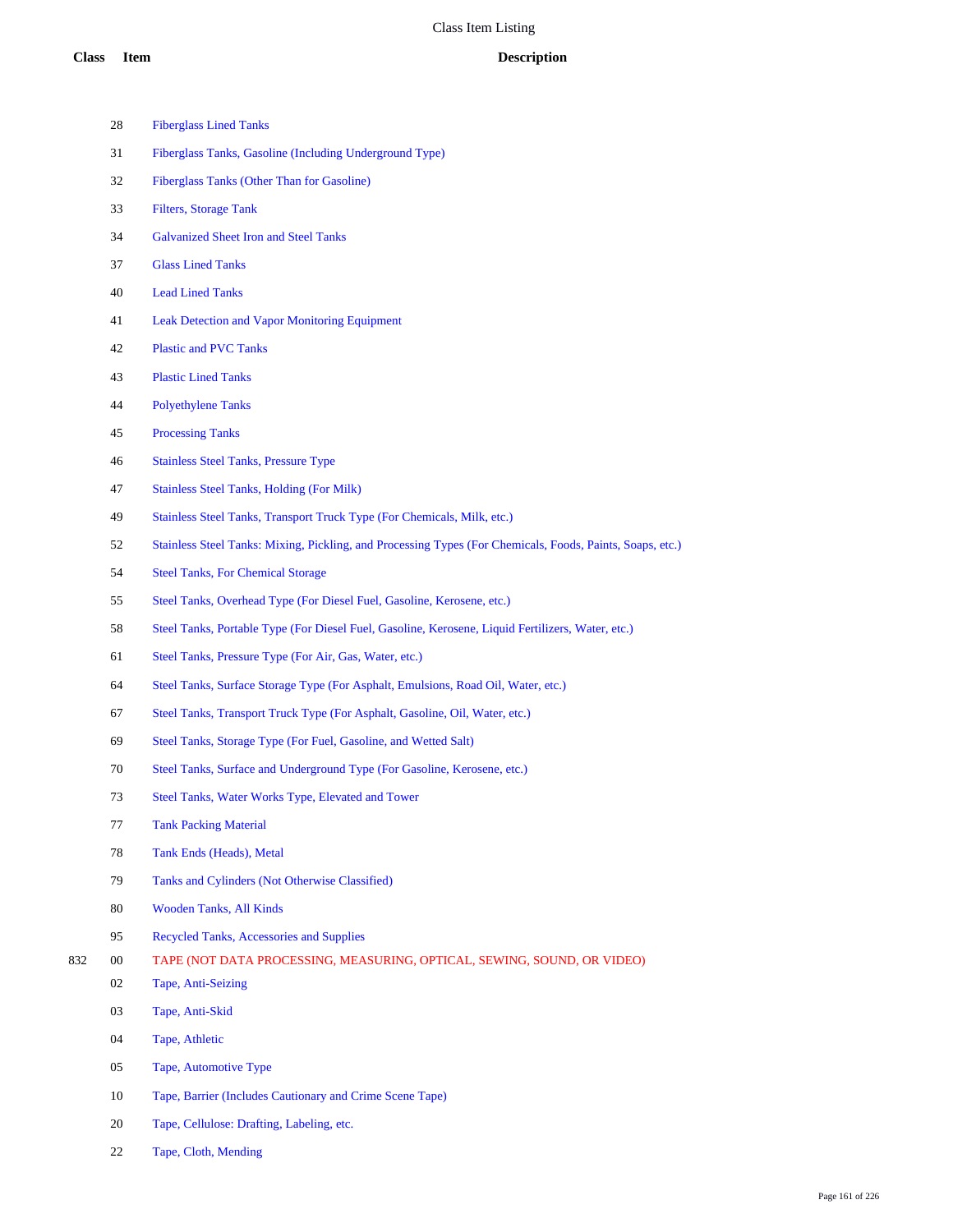- Tape, Detectable Marking
- Tape, Duct, Adhesive Type
- Tape, Electrical
- Tape, Epoxy
- Tape, Filament
- Tape, Glass Setting
- Tape, Freezer/Freeze Protection
- Tape, Gummed Kraft and Reinforced Paper
- Tape, Insulating, All Types (Except Electrical)
- Tape, Insulating, Electrical
- Tape, Labeling, Library Type
- Tape, Marking, Reflective Adhesive-Backed (See 550-72 for Pavement Marking Tape)
- Tape, Masking
- Tape, Metal Repair
- Tape (Not Otherwise Classified)
- Tape, Nuclear Radiation
- Tape, Nylon
- Tape, Pipe Banding
- Tape, Polypropylene
- Tape, Roofing: Rubber, etc.
- Tape, Sheetrock
- Tape, Sign
- Tape, Thread, Teflon
- Tape, Vinyl
- Tape, Wire and Cable Marking and Accessories
- Tape, Wood, All Kinds
- Recycled Tape
- 00 TELEVISION EQUIPMENT AND ACCESSORIES
	- Antennas and Accessories: Amplifiers, Brackets, Masts, Mounts, Rotators, Standoffs, etc. (Television Only)
	- Audio Equipment and Accessories, Television (Microphones, Mixers, and Amplifiers)
	- Broadcast Equipment, Television
	- Cable or Community Television Equipment and Hardware
	- Carts and Stands, Television
	- Cassette Holders, Video
	- Digital Video Disk (DVD) Television Combinations
	- Editing, Titling, and Special Effects Systems, Accessories, and Parts
	- Frequency Measuring Equipment, Television
	- Monitors, Television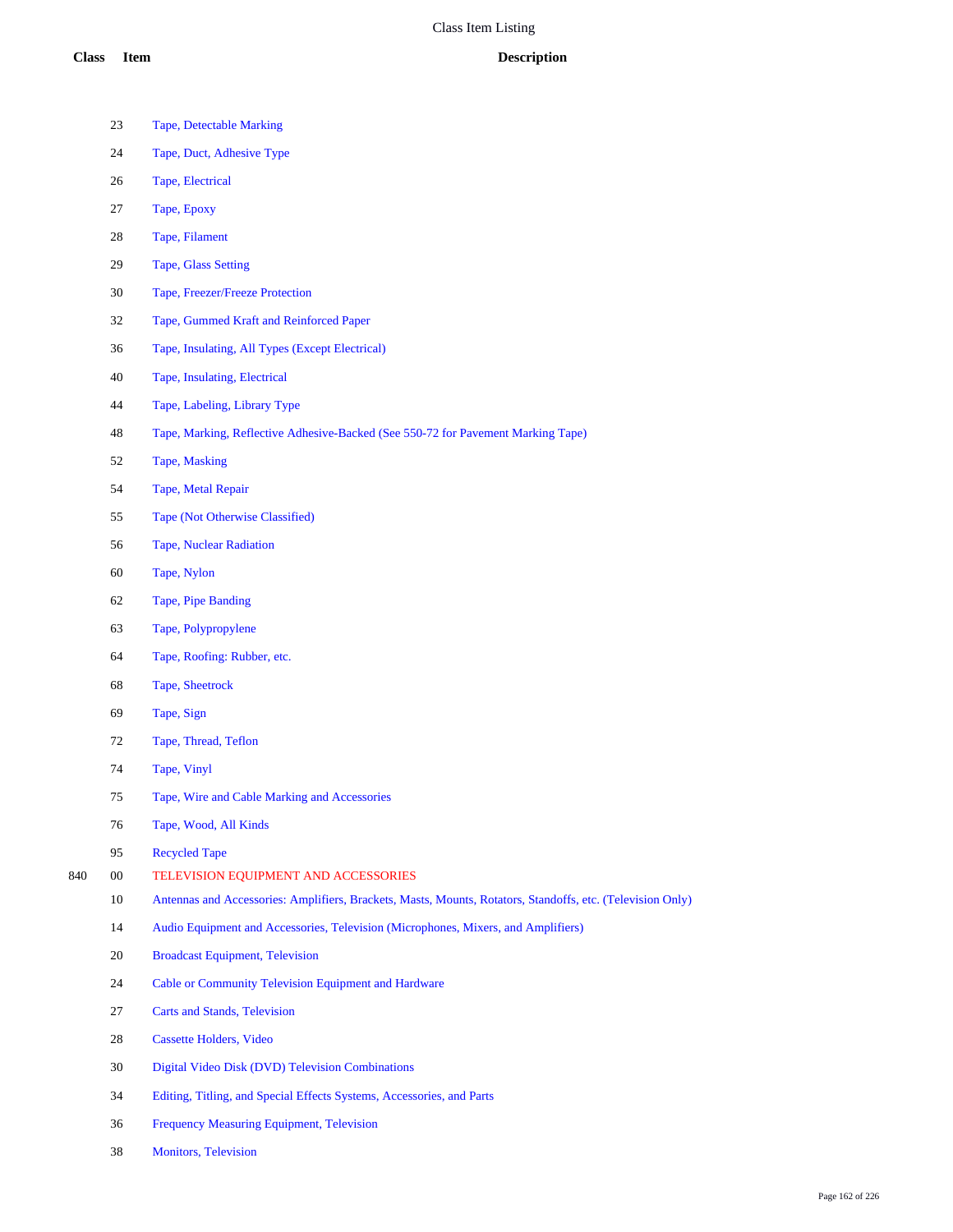- Recording Tape, Video; Video Cassettes; Videotape Evaluator/Cleaner
- Rewinding Equipment, Tape
- Satellite Receiver Dish (Video)
- Studio Equipment: Furnishings, Record and Tape Storage Cabinets, Tables, etc.
- Switchers, Audio and Video
- Teleconference Systems, Audio/Video (To Include Video on Demand Systems)
- Teleprompters and Accessories
- Television Hardware (Adapters, Brackets, Connectors, etc.)
- Television Receivers and Consoles
- Television Receivers, Wide Screen, Projection Type
- Television Tools, Equipment and Supplies for Analysis, Inspection, Testing, etc.
- Television Transmitters
- Television-VCR Combination Sets
- Video Camera Recorders, Digital Type
- VCR/DVD/Television Combinations
- Video Camera-Recorders, Accessories and Parts (Television Studio Type)
- Video Camera-Recorders, Accessories and Parts (Portable Type)
- Video Cassette Recorders (VCR), Accessories and Parts (Consumer)
- Video Lighting Units (Portable) and Battery Packs, Accessories, etc.
- Video Monitors, Demodulators, Signal Processors, etc; Accessories and Parts
- Video Players
- Video Projectors, Accessories and Parts
- Video/Disk Players (Recorders and Playback Only Devices); CDI Players, etc.
- Video and Audio Systems, Accessories and Parts (Closed Circuit TV) (Including Surveillance Type)
- Video Systems (For Studio Quality Production)
- Recycled Television Equipment and Accessories
- 00 TESTING APPARATUS AND INSTRUMENTS (NOT FOR ELECTRICAL OR ELECTRONIC MEASUREMENTS)
	- Acoustics Testing Devices
	- Aerodynamic and Aeronautical Testing Devices (Laboratory Type) and Wind Tunnels
	- Combustion Efficiency Measurement Apparatuses (For Flue Gases, Exhaust Gases, etc.)
	- Concrete Testing Apparatus and Supplies
	- Corrosion Test Equipment and Supplies
	- Fabric Testing Apparatus
	- Falling Weight Deflectometer System (Pavement Loading Device)
	- Fiber Testing Apparatus (Except Flammability)
	- Flash Point Tester (Closed and Open Cup)
	- Fuel Test Kits and Devices
	- Flammability Testing Equipment (For Apparel, Construction Materials, Fabrics, etc.)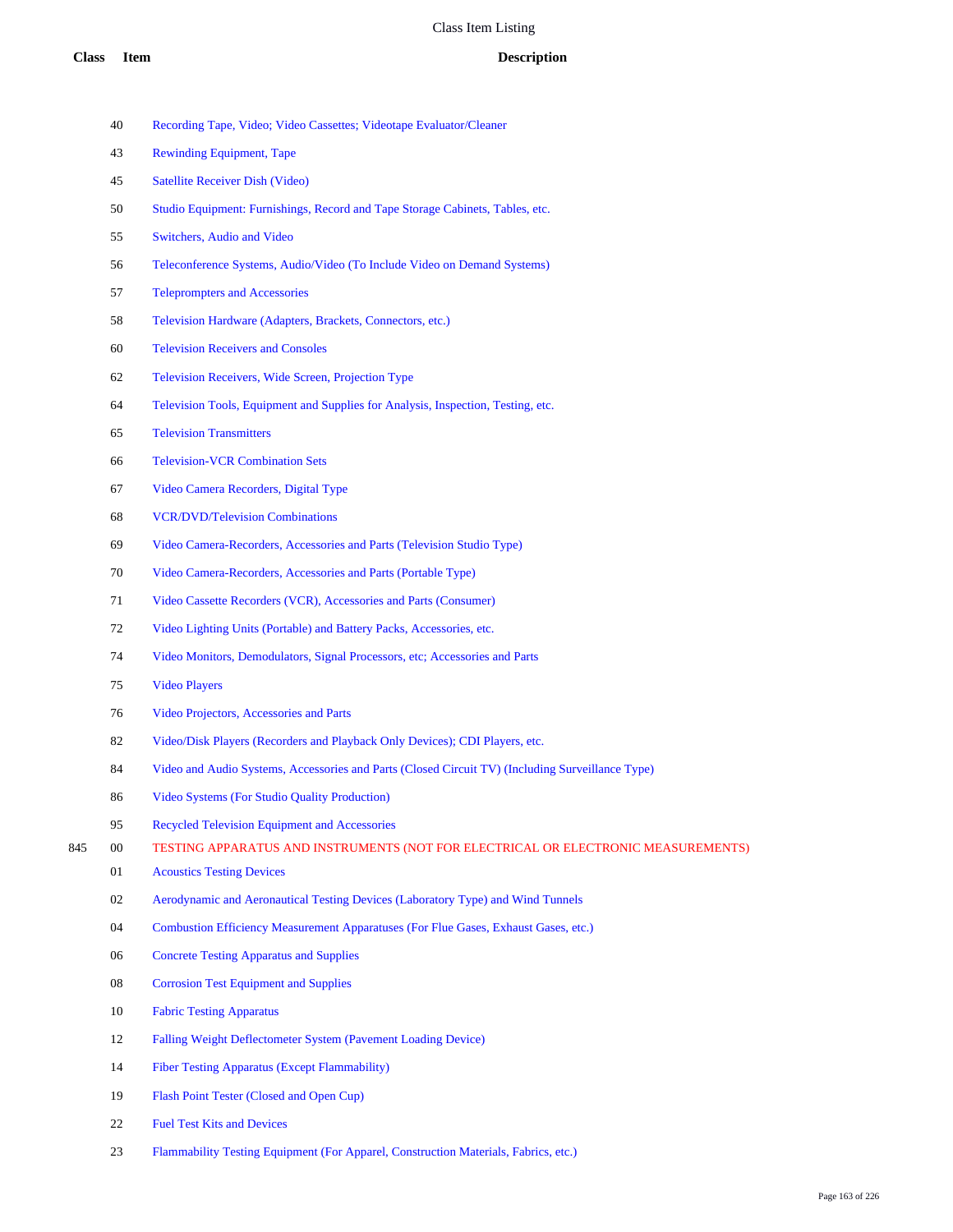- Food Testing Apparatus (For Fat, Fiber, Moisture Content, etc.)
- Hydrostatic Pressure Testers: Dead Weight Testers, Hydrostatic Test Pumps, etc.
- Lead Test Kits
- Metallurgical Physical Quality Control Testers
- Milk Testing Equipment (For Dairy Thermometers See 245-87)
- Microwave Test Equipment and Accessories (Not Communications Type)
- Moisture Testers (Not for Soils)
- Moisture-Density Tester (For Soils): Nuclear Moisture-Density Gauges, etc.
- Paint Testing Equipment
- Pavement Testing and Data Collection Equipment
- Petroleum Production Test Equipment (Specialized): Retorts (High-Temperature), Rheometers, Well Testers (For Gas, Liquid and Water Production), etc.
- Petroleum Test Equipment and Supplies (To Determine Recyclability)
- Precision Linear Measuring Instruments: Calipers and Vernier Calipers, Dry Film Thickness Gauges, Dial And Standard Micrometers, etc.
- Recycled Testing Apparatus, Instruments and Accessories
- Road Building Materials Testers and Accessories
- Strength of Materials Testing Apparatus (For Metals, Plastics, Wood, etc.): Fatigue Resistance, Hardness, Internal Flaws, etc.
- 81 Soil Testing Apparatus (For Determining Permeability, Resistivity, Soil Chemistry, etc.)
- Test Equipment For Hazardous Material (Lead Content, etc.)
- Viscosity Testers (Viscometers and Viscosimeters)
- Volume Standards: Liter Provers, etc.
- 00 TEXTILES, FIBERS, HOUSEHOLD LINENS, AND PIECE GOODS
	- Bags, Bedding
	- Bags, Flour
	- Bedspreads (Including Dust Ruffles)
	- Blankets, Bedding, All Types
	- Border Foam
	- Braiding Material
	- Cheesecloth
	- Chemicals and Dyes, Textile
	- Cloth (Yard Goods): Cotton
	- Cloth (Yard Goods): Blends, Mixtures, and Synthetics
	- Cloth, Oil
	- Cloth, Sheeting: Muslin and Percale
	- Cloth (Yard Goods): Wool
	- Cotton Linters, Bales and Batts
	- Cotton Staple, Bales and Batts
	- Comforters and Quilts
	- Diaper Cloth (Yard Goods)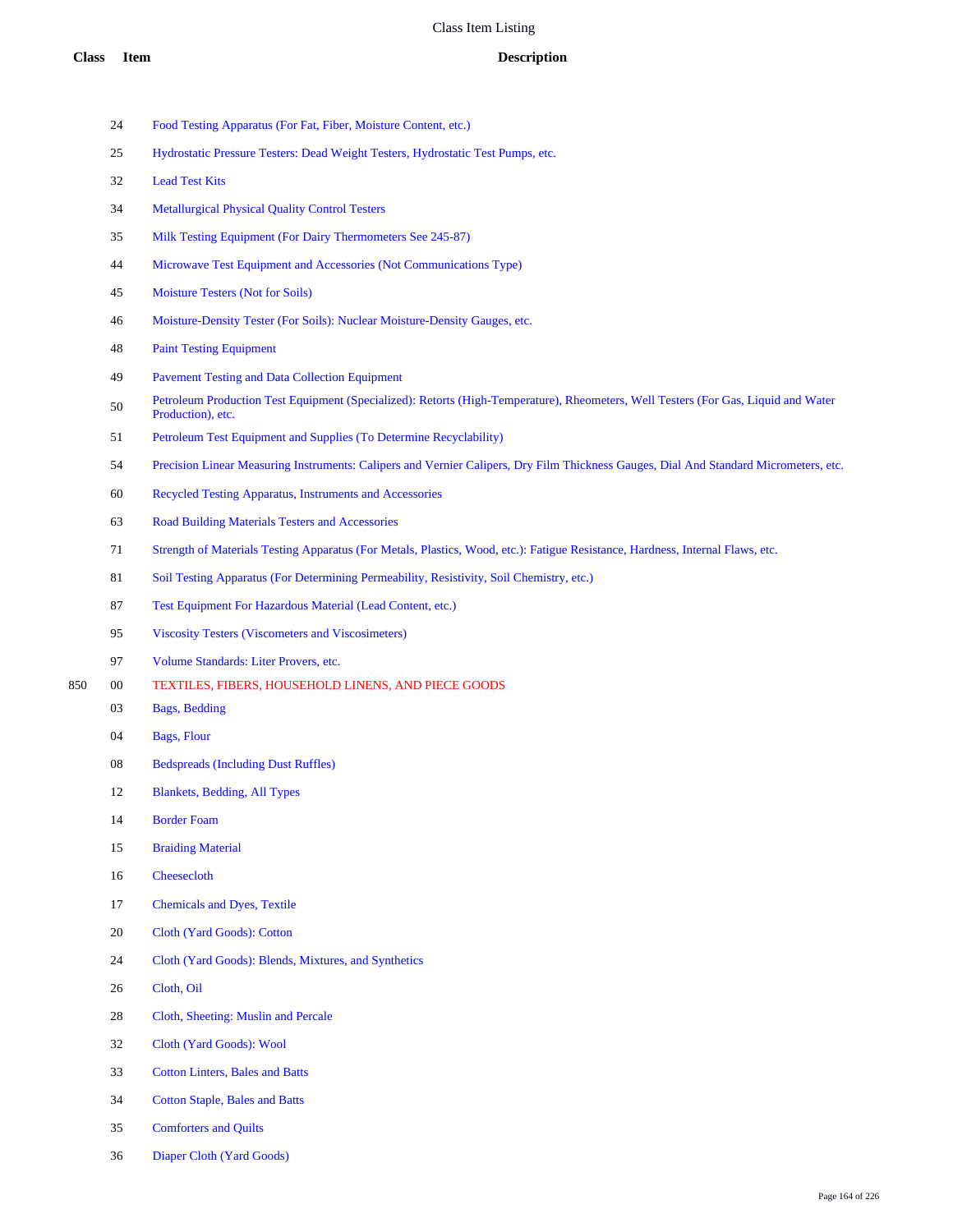|     | 40     | Diapers, Cotton and Synthetic                                                                                     |
|-----|--------|-------------------------------------------------------------------------------------------------------------------|
|     | 42     | Duck (Canvas), Treated (Tent Cloth)                                                                               |
|     | 44     | Duck (Canvas), Untreated                                                                                          |
|     | 45     | Fabrics, Non-woven                                                                                                |
|     | 46     | Fibers, Plant (Hemp, Cotton, Flax, Jute, Sisal, etc.)                                                             |
|     | 47     | Fur and Related Materials (Incl. Feathers)                                                                        |
|     | 48     | Fabrics, Coated and Impregnated (Not Ticking)                                                                     |
|     | 49     | <b>Furniture Scarves</b>                                                                                          |
|     | 50     | Hot Pads and Pot Holders                                                                                          |
|     | 51     | Fabrics, Synthetic and Artificial (Not Otherwise Classified)                                                      |
|     | 52     | Mattress Covers, Cotton or Vinyl                                                                                  |
|     | 56     | <b>Mattress Pads</b>                                                                                              |
|     | 60     | Mattress Protectors and Pillow Covers, Synthetic                                                                  |
|     | 61     | Mohair                                                                                                            |
|     | 62     | Pads, Furniture, Protective and Moving                                                                            |
|     | 63     | Pillows, All Types                                                                                                |
|     | 64     | <b>Sheets and Pillow Cases</b>                                                                                    |
|     | 68     | <b>Shower Curtain, Duck</b>                                                                                       |
|     | 72     | Shower Curtain, Synthetic                                                                                         |
|     | 73     | <b>Silk Fabric</b>                                                                                                |
|     | 74     | Synthetic Textile Fibers: Nylon, Polyethylene, Rayon, etc.                                                        |
|     | 76     | <b>Table Linens</b>                                                                                               |
|     | 77     | <b>Textile Mills</b>                                                                                              |
|     | 78     | <b>Textiles, Scrap or Waste</b>                                                                                   |
|     | 80     | Ticking, Mattress and Pillow, Cotton                                                                              |
|     | 84     | Ticking, Mattress and Pillow, Synthetic and Waterproofed                                                          |
|     | 88     | Toweling: Crash (Cup), Huck, and Terry (Includes Dish Towels and Cloths)                                          |
|     | 92     | Towels, Washcloths, and Bathmats, Huck and Terry                                                                  |
|     | 94     | Wool                                                                                                              |
|     | 95     | Recycled Textiles, Fibers, Household Linens and Piece Goods                                                       |
| 855 | $00\,$ | THEATRICAL EQUIPMENT AND SUPPLIES                                                                                 |
|     | 15     | <b>Costumes and Accessories</b>                                                                                   |
|     | 18     | This item has been deleted. Please re-assign.                                                                     |
|     | 22     | Curtains, Cycloramas, Draperies, Drops, etc.                                                                      |
|     | 30     | Dance Floors, Portable                                                                                            |
|     | 43     | Lifts, Orchestra (Theater Pit Area)                                                                               |
|     | 44     | Lighting and Dimming Controls: Autotransformer Dimmers, Control Panels, Solid State Thyristor/Triac Dimmers, etc. |
|     | 46     | Lighting Control Systems: Memory and Computer/Microprocessor Type                                                 |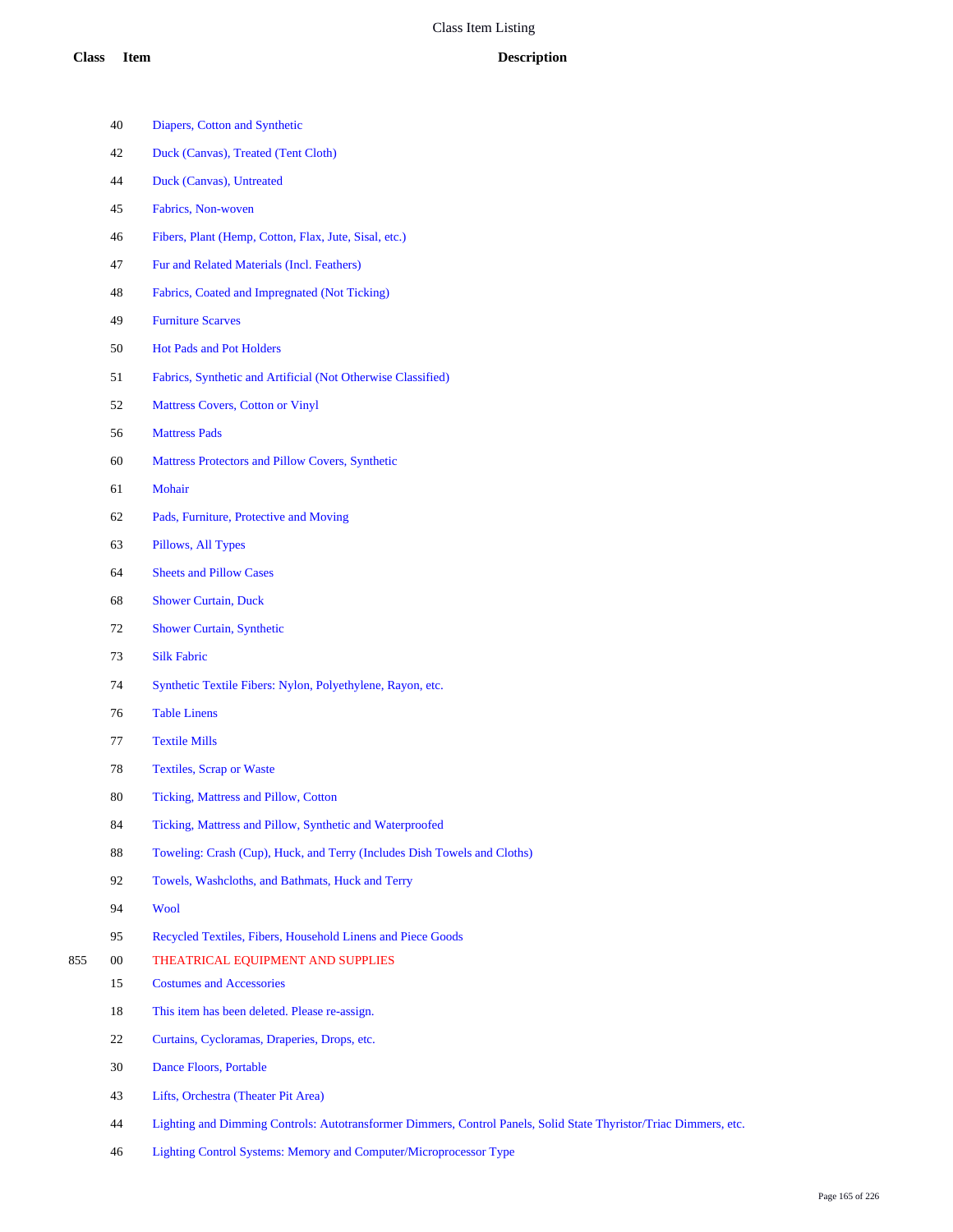|  | 48 Lighting Distribution Hardware: Borderlight Cables, Pipe Battens, Plugging Strips and Boxes, Wall and Floor Pockets, etc. |  |  |  |  |
|--|------------------------------------------------------------------------------------------------------------------------------|--|--|--|--|
|--|------------------------------------------------------------------------------------------------------------------------------|--|--|--|--|

- Lighting Instruments: Border and Cyclorama Striplights, Follow Spotlights, Floodlights, Special Effects Lighting, Spotlights, etc.
- Lighting Systems, Complete
- Makeup
- Scenery and Props
- Sound Effects Equipment
- Stage Hardware and Supplies: Braces, Canvas, Clamps, Paints, etc.
- Standards, Portable; and Ropes (For Theater Lobbies)
- Stage Rigging and Tracks
- Stages, Theatre (All Types)
- Turnstiles, Theater
- Recycled Theatrical Equipment, Accessories and Supplies
- 00 TICKETS, COUPON BOOKS, SALES BOOKS, STRIP BOOKS, ETC.
	- Coupon Books
	- Dispensing Machines and Collection Boxes for Tickets, etc.
	- Sales Books
	- Strip Books
	- Tickets, Reserved Type
	- Tickets, Roll Type
	- Tickets, Spitter
	- Recycled Tickets, Coupon Books, Sales Books and Strip Books
- 00 TIRES AND TUBES (INCL. RECAPPED/RETREADED TIRES)
	- Tires and Tubes, Aircraft
	- Tires and Tubes, Passenger Vehicles
	- Tires and Tubes, Motorcycle
	- Tires and Tubes, Light Trucks
	- Tires and Tubes, Medium Truck and Bus
	- Tires and Tubes, Off-Road Equipment
	- Tires and Tubes, Farm Tractor and Implement
	- Tires and Tubes, Industrial
	- Flaps and O-Rings, Tire
	- Recapped/Retreaded Tires (See Class 928 if Recapping/Retreading Own Tires as a Service)
	- Recycled Tires and Tubes
	- This item has been deleted. Please re-assign.
- 00 TRAIN CONTROLS, ELECTRONIC
	- Mainline Train Controls
	- Mainline Sub-System Controls
	- Miscellaneous Train Controls
	- Operations Control Center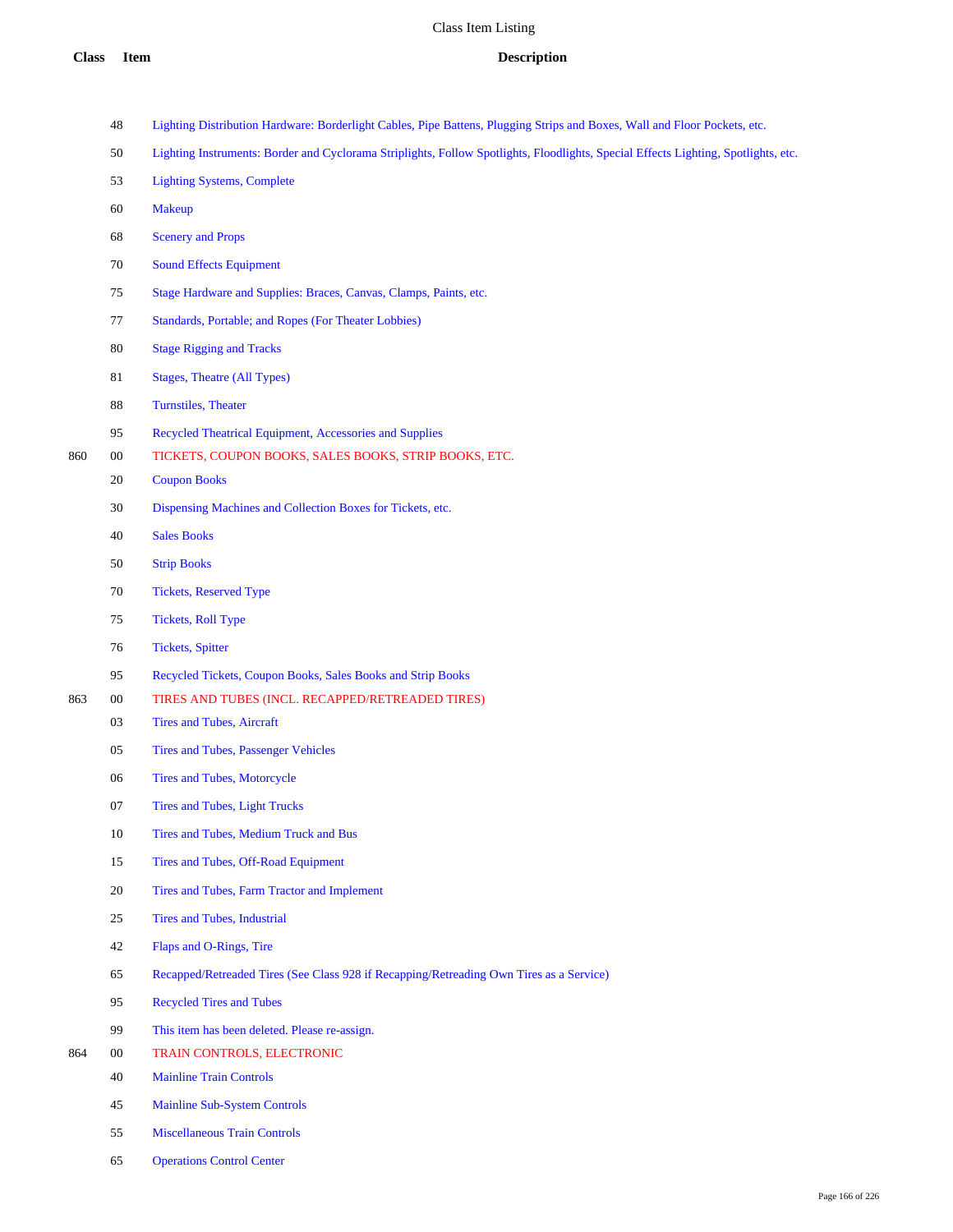- Recycled Train Controls
- Vehicle Train Protection
- Vital Relays
- Yard Train Controls
- Yard Sub-System Controls
- 00 TWINE AND STRING
	- Cotton Twine
	- Hay Baler Twine
	- Hemp Twine
	- Jute Twine
	- Linen Twine
	- Marline Twine
	- Nylon Twine
	- Polyester and Polypropylene Twine
	- Seine Twine
	- Sisal Twine (Including Binder Twine)
	- String, All Types (Kite, Mailing, Pull, etc.)
	- Recycled Twine and String
- 00 VENETIAN BLINDS, AWNINGS, AND SHADES
	- Awnings, Cloth
	- Awnings, Metal and Wood
	- Awnings, Vinyl
	- Reflective Film (Solar Type Sun Screen)
	- Shade Screens, Louvered or Perforated
	- Venetian Blind Cord and Tape
	- Venetian Blinds, Metal, Audio- Visual and Standard
	- Venetian Blinds, Wood
	- Vertical Blinds, All Types
	- Wind Screens, Privacy Screens, etc.
	- Window Shade Cloth
	- Window Shades
	- Recycled Awnings, Venetian and Vertical Blinds, and Shades
- 00 VETERINARY EQUIPMENT AND SUPPLIES (SEE CLASS 325 FOR VITAMINS AND SUPPLEMENTS FOR ANIMALS)
	- Anesthesia Equipment: Ventilators, etc.
	- Animal Control Equipment: Catching Poles, Muzzles, Restrainers, Shockers, etc.
	- Animal Body Parts, Tissues, Body Fluids, etc.
	- Artifical Insemination Equipment (For Semen Ejaculation, Freezing, Storage, and Use)
	- 12 Dental Equipment and Supplies, Veterinary
	- Diagnostic Equipment, Veterinary: Scopes, Speculums, etc.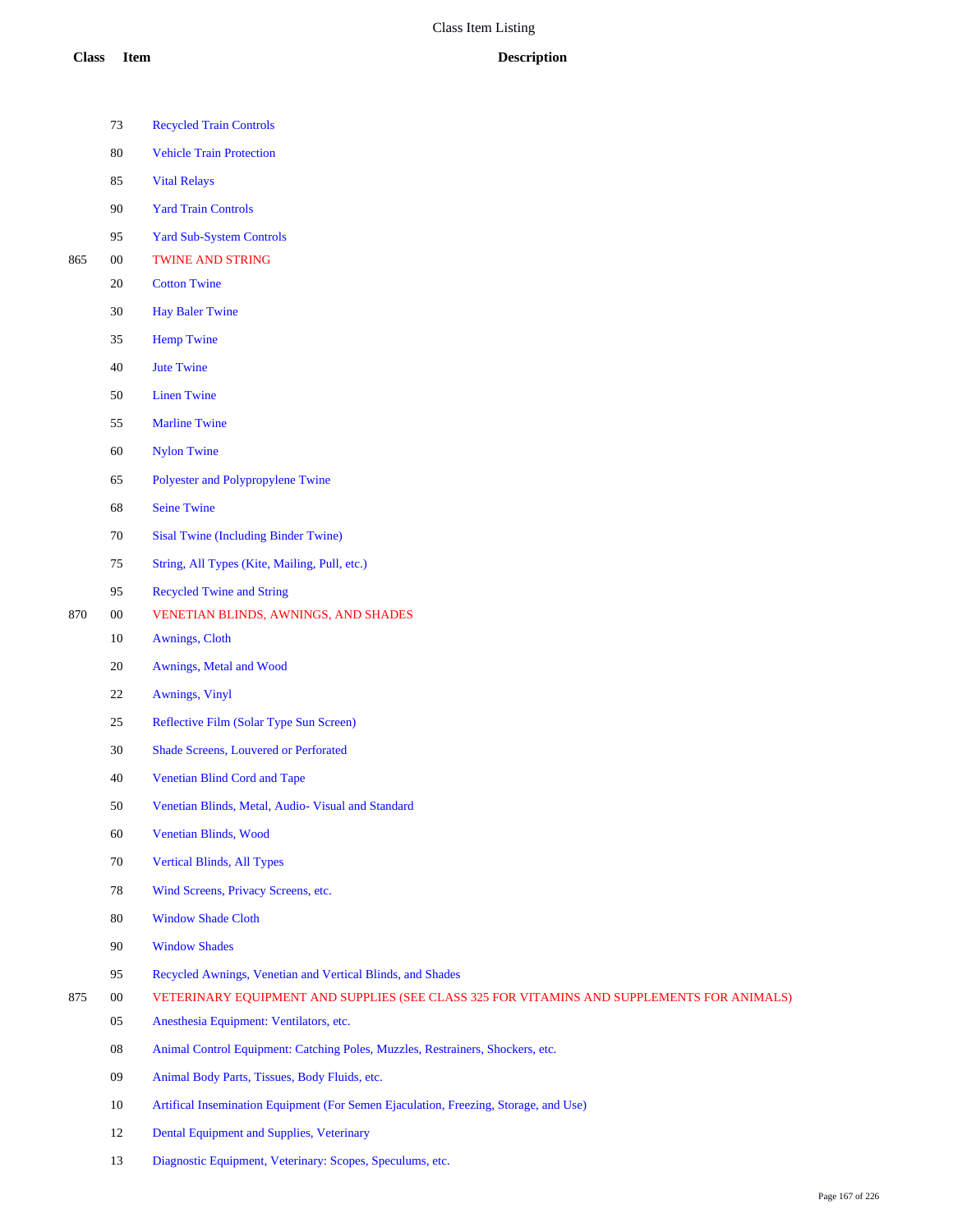|     | 15     | <b>Diagnostic Test Kits and Supplies</b>                                                                                                                              |
|-----|--------|-----------------------------------------------------------------------------------------------------------------------------------------------------------------------|
|     | 24     | <b>Fat and Muscle Assay Equipment</b>                                                                                                                                 |
|     | 27     | Flea, Tick and Insect Control Equipment and Supplies                                                                                                                  |
|     | 30     | <b>Frozen Semen</b>                                                                                                                                                   |
|     | 34     | Instruments, Surgical, Veterinary                                                                                                                                     |
|     | 53     | <b>Operating Room Equipment</b>                                                                                                                                       |
|     | 58     | Pharmaceuticals, Veterinary, Animal: Drugs, Vaccines, etc.                                                                                                            |
|     | 59     | Pharmaceuticals, Veterinary, Marine Life: Drugs, Vaccines, etc.                                                                                                       |
|     | 65     | <b>Pregnancy Detection Equipment</b>                                                                                                                                  |
|     | 67     | <b>Repellants, Animal and Birds</b>                                                                                                                                   |
|     | 70     | Surgical Supplies: Catheters, Gut, Needles, Syringes, etc.                                                                                                            |
|     | 80     | Thermometers, Veterinary                                                                                                                                              |
|     | 95     | Recycled Veterinary Equipment and Supplies                                                                                                                            |
| 880 | $00\,$ | VISUAL EDUCATION EQUIPMENT AND SUPPLIES (EXCEPT PROJECTION LAMPS -SEE CLASS 285)                                                                                      |
|     | 11     | Audio Visual Equipment and Supplies (Not Otherwise Classified)                                                                                                        |
|     | 20     | Film Editing and Splicing Equipment and Supplies: Cement, Cleaner, Conditioner, Editors, Film Leader, Splicers, etc.                                                  |
|     | 30     | Pointers, Projection Type, Hand-Held and Stationary (110V AC and Battery Powered)                                                                                     |
|     | 40     | Previewers, Sorters, and Viewers (For Filmstrips, Slides, etc. - Not Projectors or Film Editors and Viewers)                                                          |
|     | 42     | Projectional Supplies: Acetate Sheets, Films, Photo-Reflex and Photo-Modifier Materials, etc.                                                                         |
|     | 43     | Projection Screens, Standard and Rear-Projection Types                                                                                                                |
|     | 46     | Projection Stands, Tables, etc., Standard and Rear-Projection Types                                                                                                   |
|     | 49     | Projectors, Filmstrip (Standard Types Only); Carrying Cases; Parts, and Accessories                                                                                   |
|     | 52     | Projectors, Motion Picture (Specialized Types Only, Including Film Loop Projectors, Rear-Projection Units, Repetitive Projectors, etc.)                               |
|     | 55     | Projectors, Motion Picture (Standard Type Only); Carrying Cases; Parts, and Accessories                                                                               |
|     | 58     | Projectors, Opaque; Carrying Cases; Parts; and Accessories (Epidiascopes)                                                                                             |
|     | 61     | Projectors, Overhead Transparency; Carrying Cases; Parts; and Accessories                                                                                             |
|     | 64     | Projectors, Slide (Standard Types Only); Carrying Cases; Parts; and Accessories                                                                                       |
|     | 67     | Projectors (Not Otherwise Classified): Combination Filmstrip-Slide Projectors, Rear-Projection Slide Units, Rear-Projection Filmstrip Units,<br><b>LCD</b> Projectors |
|     | 73     | Recycled Visual Education Equipment, Accessories and Supplies                                                                                                         |
|     | 80     | Shipping and Storage Accessories (For Films, Filmstrips, Slides, etc.): Cans, Carrying Cases, Cartridges, Reels, Shipping Cases, Slide Files and<br>Trays, etc.       |
|     | 85     | <b>Storage Cabinets (For Visual Education Equipment and Supplies)</b>                                                                                                 |
|     | 86     | Tables, Light (Visual Education)                                                                                                                                      |
|     | 88     | Transparencies (See Class 715 for Prepared Material)                                                                                                                  |
|     | 90     | <b>Transparency Equipment</b>                                                                                                                                         |
| 883 | $00\,$ | <b>VOICE RESPONSE SYSTEMS</b>                                                                                                                                         |
|     | 16     | <b>Audiotex Voice Response Systems</b>                                                                                                                                |

Autoattendant Telephone Systems

Automatic Call Distribution (ACD) Systems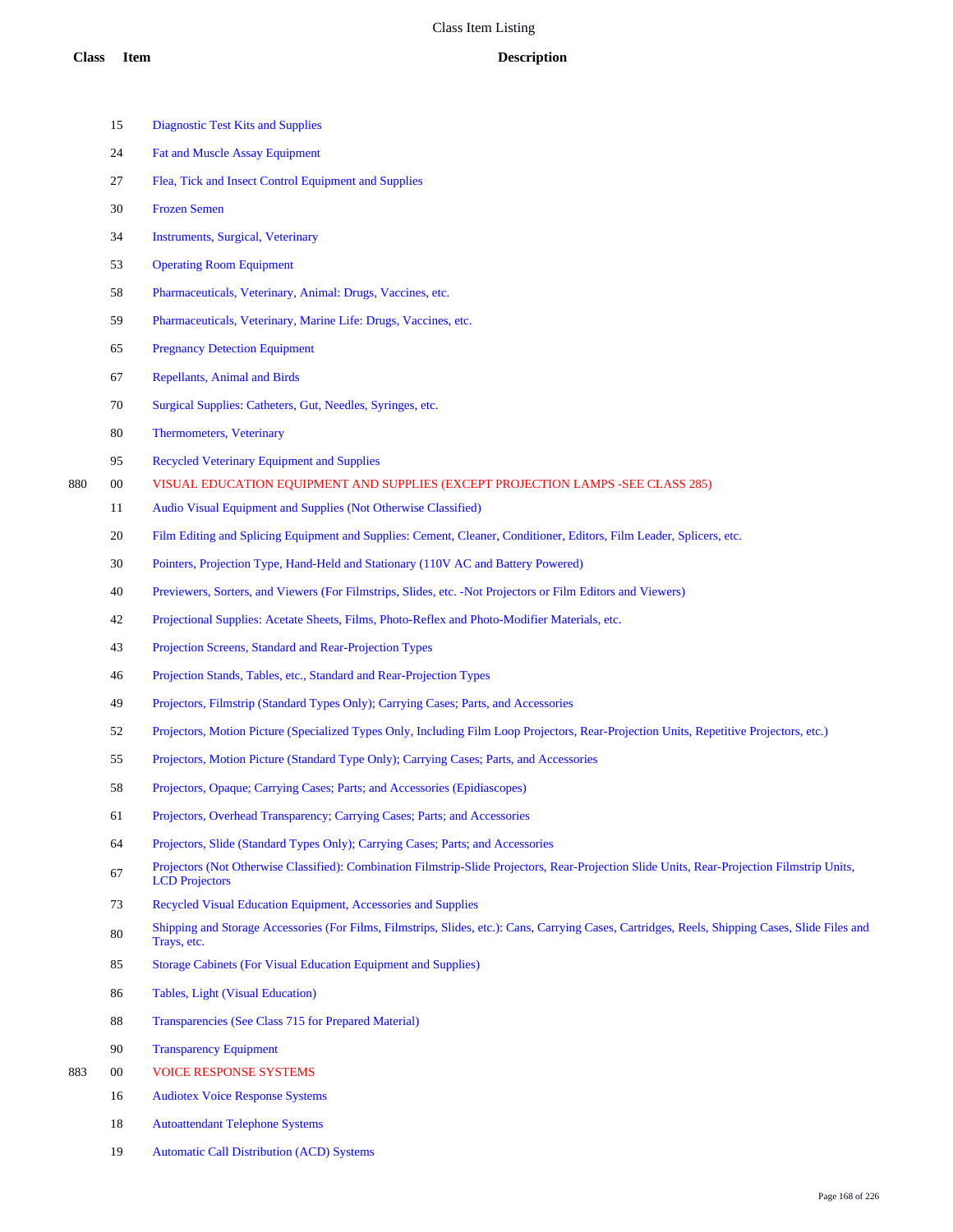|     | 32 | <b>Computer Telephony Integration (CTI) Systems</b>                                                                           |
|-----|----|-------------------------------------------------------------------------------------------------------------------------------|
|     | 43 | <b>Interactive Voice Response (IVR) Systems</b>                                                                               |
|     | 64 | Recycled Voice Response Systems, Accessories and Supplies                                                                     |
|     | 80 | Telephone Switching (PBX) Systems                                                                                             |
|     | 90 | <b>Voice Mail Systems</b>                                                                                                     |
| 885 | 00 | WATER AND WASTEWATER TREATING CHEMICALS                                                                                       |
|     | 08 | <b>Activated Carbon and Filter Elements</b>                                                                                   |
|     | 11 | <b>Agents</b> , Curing                                                                                                        |
|     | 15 | Algae and Microbe Control Chemicals (Copper Sulfate, etc.)                                                                    |
|     | 16 | Algae and Microbe Control Chemicals (For Air Conditioning and Cooling Water)                                                  |
|     | 28 | <b>Antifoaming Agents</b>                                                                                                     |
|     | 31 | Biological Maintainers (Bacteria, Enzymes, etc.)                                                                              |
|     | 32 | <b>Boiler Water Chemical Treating Compounds</b>                                                                               |
|     | 36 | <b>Carbon Based Chemicals and Compounds</b>                                                                                   |
|     | 38 | Chlorine, Liquefied                                                                                                           |
|     | 40 | Chlorinating and Oxidizing Agents: Bromohydantoins, Chloroisocyanurates, Hypochlorites, etc. (For Swimming Pool Disinfection) |
|     | 43 | <b>Color Control Chemicals, Water</b>                                                                                         |
|     | 44 | Corrosion, Scale, and Sludge Control Chemicals: Alum, Amines (Morpholine, etc.), Sodium Sulfite, etc.                         |
|     | 46 | Counteractant and Degreaser, Odor                                                                                             |
|     | 47 | Dechlorinating Agents (Sulfur Dioxide, etc.)                                                                                  |
|     | 48 | <b>Descaling Compounds</b>                                                                                                    |
|     | 51 | Disinfectants, Wastewater                                                                                                     |
|     | 52 | Disinfectant, Ozone (For Laboratory and Clinical Baths)                                                                       |
|     | 60 | Ferrous Sulfate and Ferrous Chloride                                                                                          |
|     | 64 | Filter Aids: Diatomaceous Earth, Fuller's Earth, etc.                                                                         |
|     | 66 | <b>Fluoride and Other Drinking Water Additives</b>                                                                            |
|     | 70 | Hardness Control Chemicals: Chelating Agents (Phosphonates, etc.), Polyphosphates, Polymer Flocculants, etc.                  |
|     | 74 | Nitrogen and Oxygen, Liquid                                                                                                   |
|     | 76 | Odor Control Chemicals, etc.                                                                                                  |
|     | 77 | Polymer Flocculants (For Color, Thickening, Dewatering, Coagulant Aid) (Not Hardness Control)                                 |
|     | 78 | pH Control Chemicals: Caustic Soda, Lime, Muriatic Acid, Quicklime, Soda Ash, etc.                                            |
|     | 79 | <b>Reagents, Buffer (For Water Treatment)</b>                                                                                 |
|     | 80 | Resins, Sodium Ion Exchange (For Water Softening)                                                                             |
|     | 82 | <b>Sewer and Septic Treating Chemicals</b>                                                                                    |
|     | 84 | Sodium Hydroxide                                                                                                              |
|     | 89 | Stabilizers (Cyanuric Acid, etc.)                                                                                             |
|     | 94 | Water Treating Chemicals (Not Otherwise Classified)                                                                           |

Water Testing Kits (For Chlorine, Hardness, PH, etc.)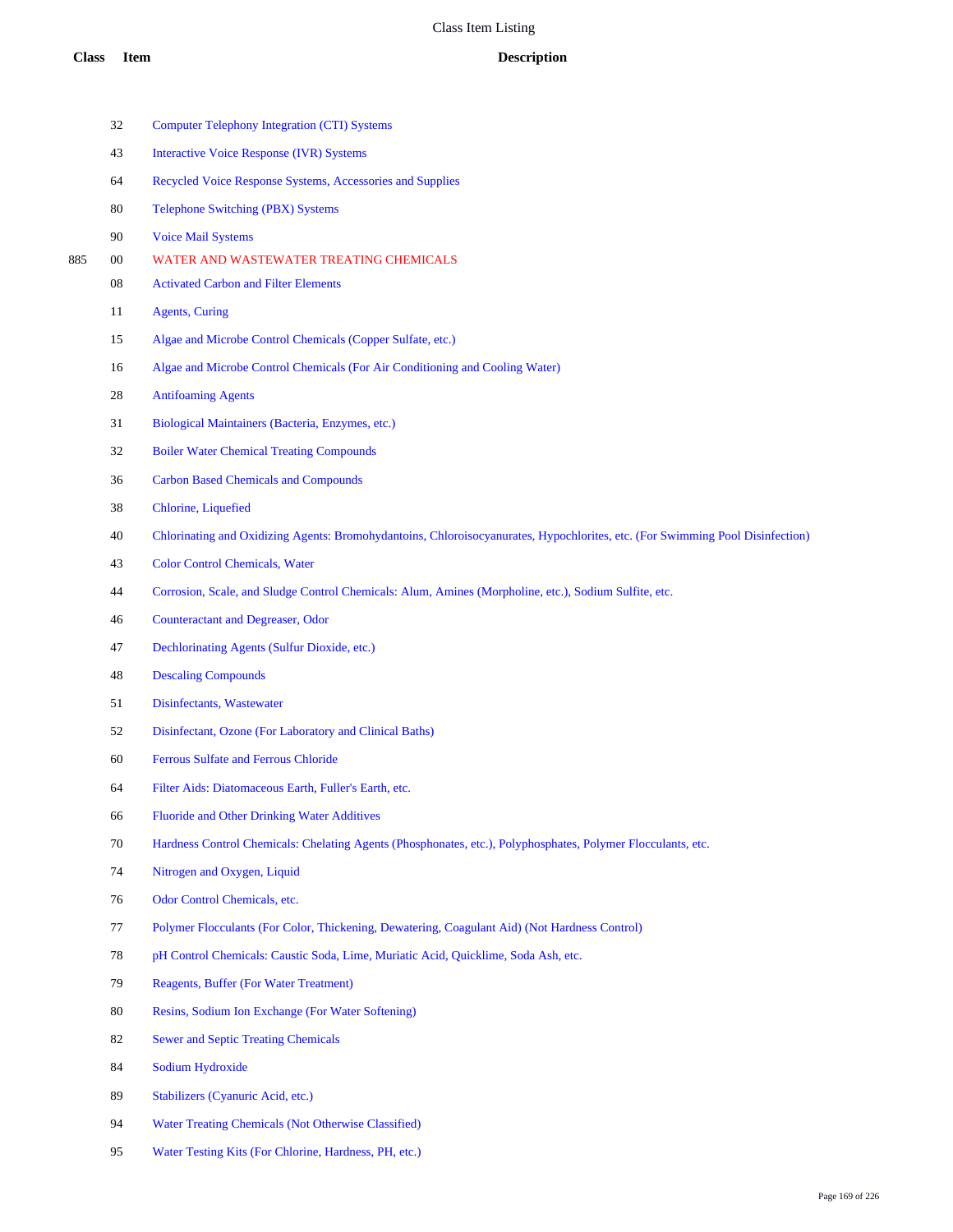- Recycled Water and Wastewater Treating Chemicals
- 890 00 WATER SUPPLY, GROUNDWATER, SEWAGE TREATMENT, AND RELATED EQUIPMENT (NOT FOR AIR CONDITIONING, STEAM BOILER, OR LABORATORY REAGENT WATER)
	- Air Flotation Systems (For Water Treatment Removal of Hydrocarbons)
	- Activated Carbon Systems, Equipment, and Absorbers
	- Back Flow Preventers for Water/Sewer Pipe
	- Bar and Trash Screen Equipment and Parts
	- Belt Filter Press and Parts
	- Bioroughing Systems and Parts
	- Centrifuges, Water Treatment
	- Chlorination Equipment and Parts
	- Clarifiers and Settlers (Separators)
	- Complete Water Treatment Systems, Chemical
	- Complete Water Treatment Systems, Nonchemical: Ultraviolet Water Supply Sterilization, etc.
	- Contaminated Groundwater Treatment Equipment
	- Crushers, Grinders, Size Reduction Equipment, etc.
	- Demineralizers: Reverse Osmosis, etc.
	- Desludging Equipment and Accessories
	- Desalination Equipment, Water Treatment
	- Elements, Primary (Flow, Pressure, Temperature, etc.)
	- Filtration Equipment and Accessories, Water
	- Fluoridation Equipment
	- Incinerators and Parts, Sludge
	- Instrumentation Equip., Parts and Accessories (Actuators, Analyzers, Regulators, Controllers, Transducers, etc.)
	- Manholes, and Manhole Covers, Frames, Grates, Rings, Yokes, etc.
	- Manhole Risers, Steel Expandable
	- Metal Finders and Detectors, Pipe Locators, etc.
	- Meter Boxes, Meter Vaults, and Valve Boxes (See 210-45 for Concrete Type)
	- Meters, Water
	- Meter Fittings, Water, Accessories, Parts, and Conversion Kits
	- Meter Reading Devices
	- Mixing and Agitation Equipment
	- Oil Skimming Equipment and Parts
	- Ozone and Oxygen Generating Equipment and Parts
	- Rings and Seals, Carbon (For Turbine Shafts)
	- Root Cutting Equipment for Sewer Lines
	- Removal Equipment, Water Treatment: Ammonia, Bacterial, Iron, Etc.
	- Separation and Treatment Equipment, Oil/Water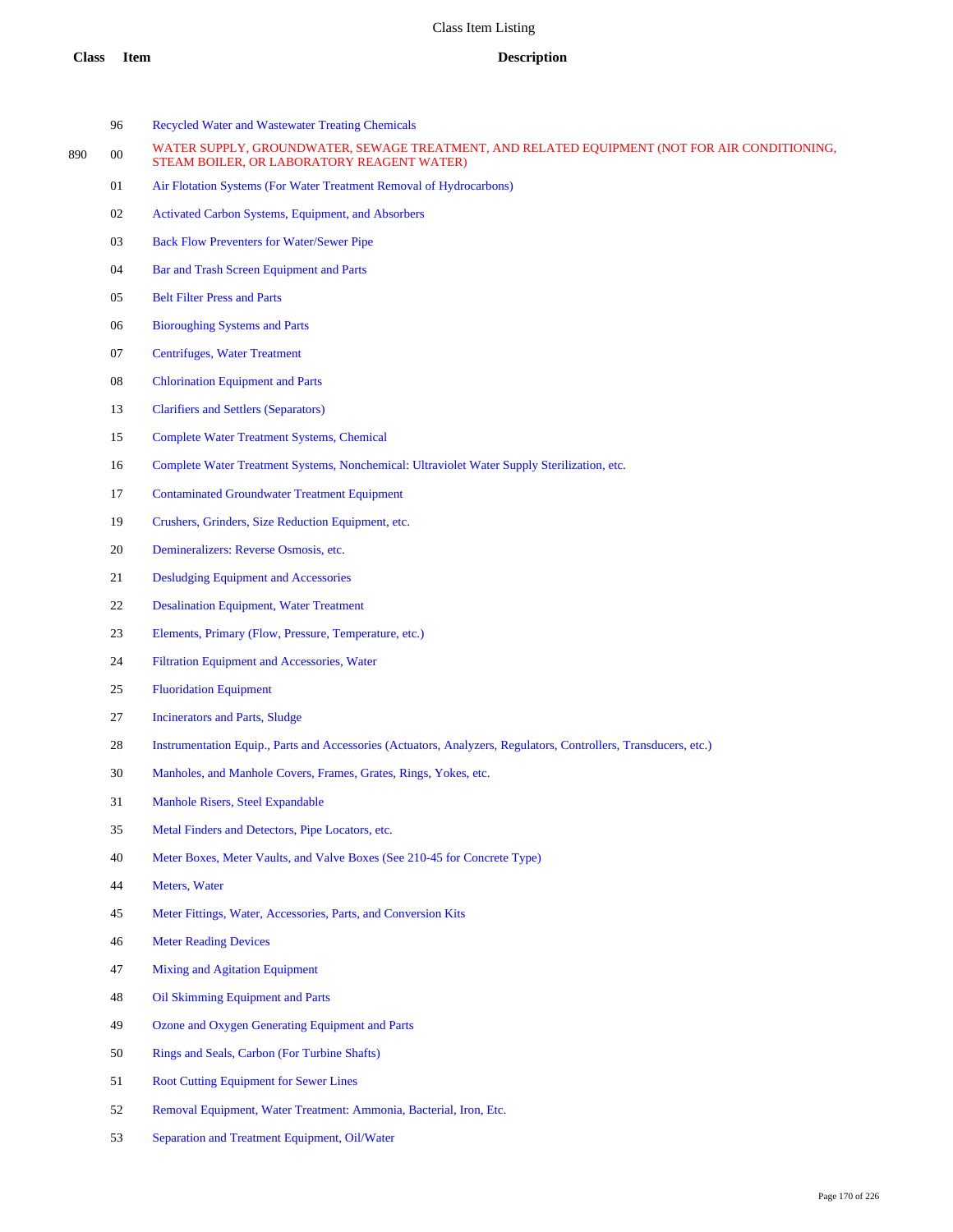- Sewer Analyzing, Monitoring, Probe and Related Equipment
- Sewer Inspection Equipment
- Sewage and Waste Treating Equipment and Supplies
- Sewer Lift Stations and Parts
- Solvent (Chlorinated) Recovery System
- Tags, Water Meter Removal
- Sumps, Parts, and Accessories (See 720-73 for Sump Pumps)
- Switches (Pressure, Flow, Level, Proximity, Temperature, etc.)
- Tapping Machines and Equipment
- Transmitters (Pressure, Flow, Level, etc.)
- Valve Operators, Accessories, Parts, and Tools (See 515-82 for Lawn Sprinkler Type)
- Virus and Bacteria Inactivation, Ozone Type Equipment (See 493-05 for Airborne Type)
- Waste Water Reclamation Systems And Parts
- Water Filters and Filter Elements (Except Boiler, Photographic Darkroom, and Swimming Pool): Cartridges, etc.
- Water and Wastewater Disinfecting Ozonators
- Water Leak Detection System (Including Chemicals, Dyes and Supplies)
- Water Main Cleaning Equipment
- Water Screens and Parts, Travelling
- Water Purification Separators
- Water Odor Control Equipment
- Water Softening Equipment, Ion Exchange Type (Also See 670-92,93)
- Water Systems, Ultra Pure
- Water Treatment Equipment (Not Otherwise Classified)
- Water Rights
- Well Pointing Systems, Accessories and Parts
- Recycled Water Supply, Groundwater and Sewage Treatment Equipment, Accessories, and Supplies
- 00 WELDING EQUIPMENT AND SUPPLIES
	- Arc Welders, Electric Driven
	- Arc Welders, Engine Driven
	- Arc Welders, Wire, Self-Feeder
	- Electric Spot Welder
	- Electric Welding Torch, Flameless
	- Fittings for Welding Equipment
	- Gas Cylinder Carts, Industrial
	- Gas Tungsten-Arc Welder (TIG) and Specialized Accessories
	- Gas Shielded Metal-Arc Welder (MIG) and Specialized Accessories
	- Gas Welding Apparatus
	- Torch, Cutting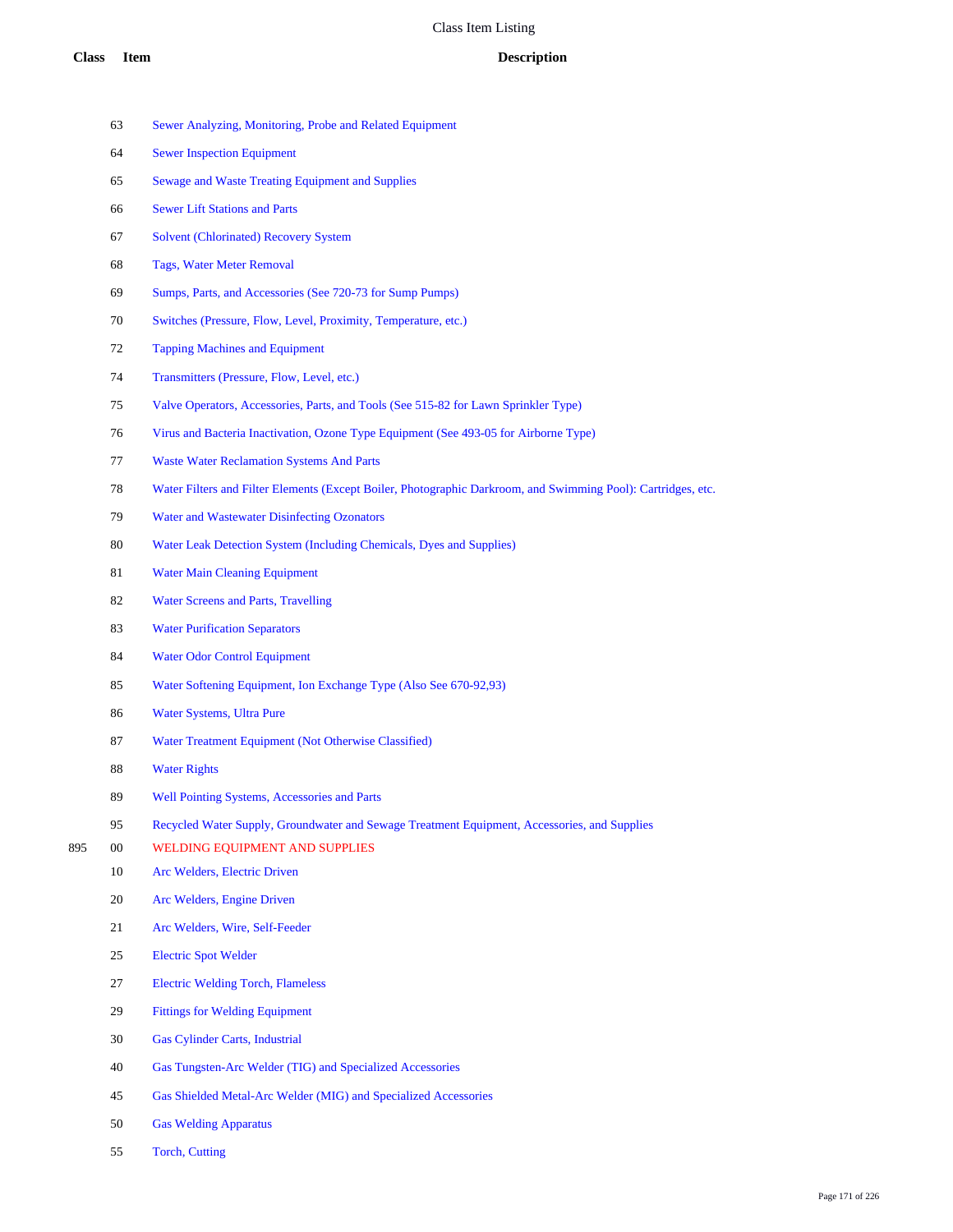- Welder/Soldering Unit, Refrigeration/Plumber Type, Single Tank, Complete
- 70 Welding Accessories: Cutting Tips, Hammers, Hose, Inspection Shields, Lighters, Lighter Flints, Soapstone, Tip Cleaner, Tip Dip, etc.
- Welding Equipment and Supplies, Plastic
- Welding Gloves, Protective Aprons, Capes, and Sleeves
- Welding Goggles, Helmets, Chin Straps, and Face Shields
- Welding Electrodes, Flux, Rods, Wire, and Soldering Compounds
- Welding Electrode Oven
- Welding Safety Shields/Curtains/Partitions
- Welding and Brazing Tools
- Recycled Welding Equipment, Accessories, and Supplies
- 00 X-RAY AND OTHER RADIOLOGICAL EQUIPMENT AND SUPPLIES (MEDICAL)
	- Archiving System Hardware for Medical X-Ray Film
	- Cassettes, Cassette Holders, Grids, and Intensifying Screens
	- Chemicals, Developing and Processing
	- Computerized Axial Tomography (CAT) Scanning Systems
	- Daylight Stampers or Identification Printers for Medical X-Ray Fil m
	- 30 Film Developing and Processing Equipment (Except Dental): Automatic Processors, Safelights, etc.(Including Wet Darkroom or Daylight Type)
	- Film, X-Ray (Including Dental)
	- Gamma Cameras
	- Generators, X-Ray
	- Illuminators (Film Viewing Devices)
	- Image Analysis Systems
	- Magnetic Resonance Imaging Systems and Accessories (MRI)
	- Phantoms
	- Radiation Measuring Equipment: Ionization Chambers, X-Ray Film Densitometers, etc.
	- Radiation Monitoring Equipment and Shielding Materials: Badges, Dosimeters, Protective Aprons and Coats, etc. (See Also Class 490 and 593 )
	- Radiation Therapy Equipment, Nuclear: Cobalt Sources, Radioactive Implants, etc.
	- Radiation Therapy Equipment and Accessories, X-Ray
	- Radiography Examination Equipment and Accessories
	- Recycled X-Ray and Radiological Equipment, Accessories and Supplies
	- Radiological Furniture: Cabinets, Files, Tables, etc.
	- Ultrasonic Imaging Systems: Echocardiographs, etc.
	- Radiological Equipment and Accessories (Not Otherwise Classified)
	- X-Ray Machines (Diagnostic) and Accessories (Except Dental)
	- X-Ray Supplies: Film Hangers and Holders, Labels, Markers and Mounts
- 00 AIRCRAFT AND AIRPORT OPERATIONS SERVICES
	- Aerial Patrolling (Not Survey)
	- Aerial Photogrammery Services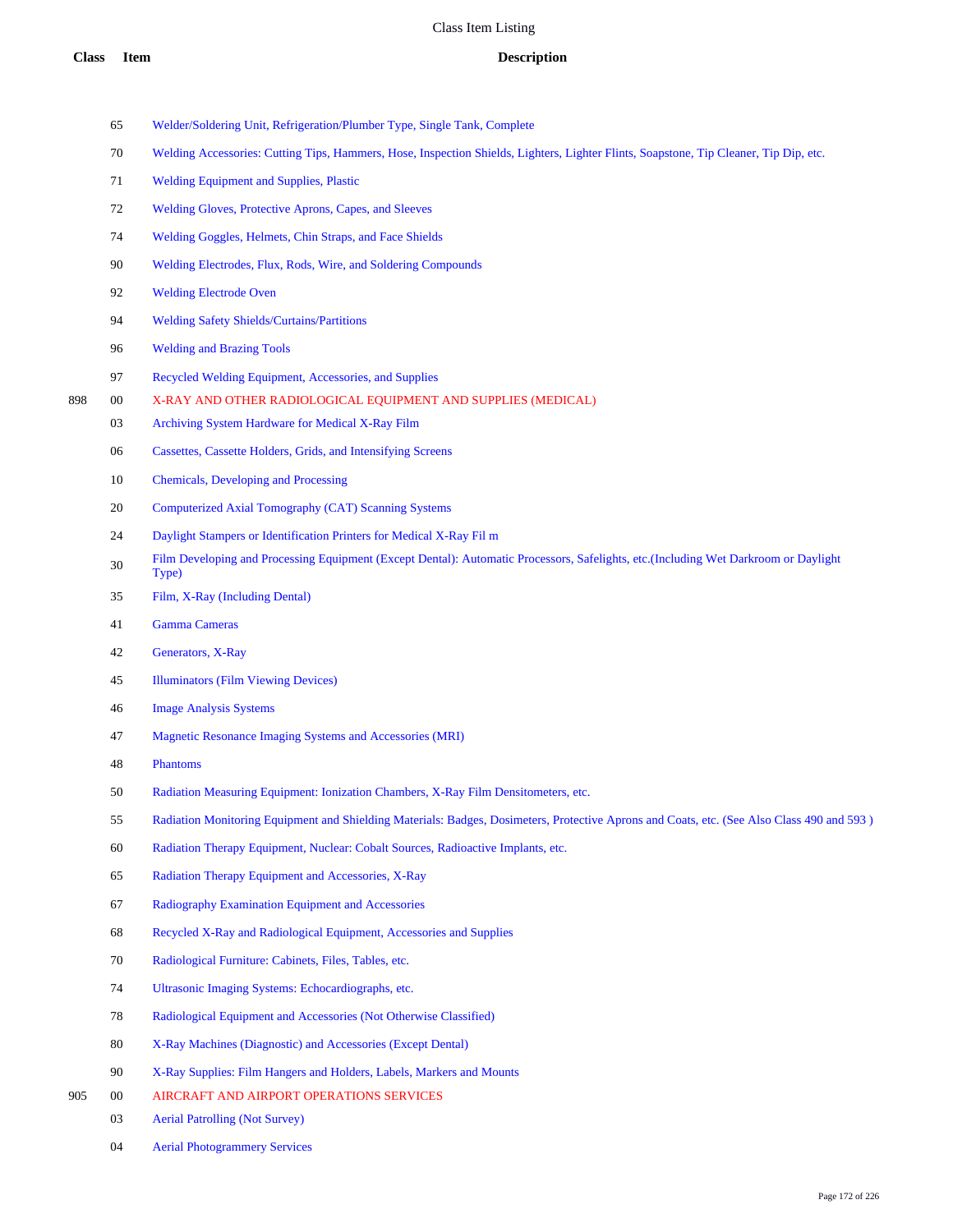- Aerial Photography
- Aerial Surveys and Mapping Services (See 962-52 for Standard Survey and Mapping Services)
- Aircraft Painting Services
- Aircraft Crash Removal Services
- Aircraft Washing, Waxing and Polishing Services
- Airplane/Helicopter Services (Not Otherwise Classified)
- Aircraft Refurbishing, Soundproofing, etc. Services
- Airplanes, Helicopters and Accessories Maintenance and Repair
- Airport Ground Handling Services
- Airport Runway Friction Testing
- Air Cargo Services: Developers, Operators, etc.
- Air Rescue and Transfer of Patients
- This item has been deleted. Please re-assign.
- Air Traffic Control Services
- Aviation Analytical Studies Including Surveys (See 918-12 for Consulting)
- Concessions, Airport.: Art Gallery
- Concessions, Airport: Business Center
- Concessions, Airport: Currency Exchange
- Concessions, Airport: Food
- Concessions, Airport: Gift Shops, Specialties
- Concessions, Airport: Miscellaneous
- Concessions, Airport: Pay Telephone
- Deicing Fluid Recovery Services, Aircraft
- Dusting and Seeding Services, Crop (Aerial)
- Falconry Services (See 910-59 for other Bird Proofing Services)
- Pilot Training Services
- Radio Frequency Access Services
- Removal of Rubber Deposits from Runways
- Runway Grooving Services, Airport
- Runway Services (Not Otherwise Classified)
- Security Screening Services, Personnel
- Signage Services, Aircraft and Airport
- Storage Space Services (Not Building Lease), Aircraft
- Spacecraft Cargo Transport Services
- Spacecraft Services (Not Otherwise Classified)
- Waste Disposal Services, Aircraft
- 00 ARCHITECTURAL SERVICES, PROFESSIONAL
	- Acoustics; Noise Abatement Architectural Services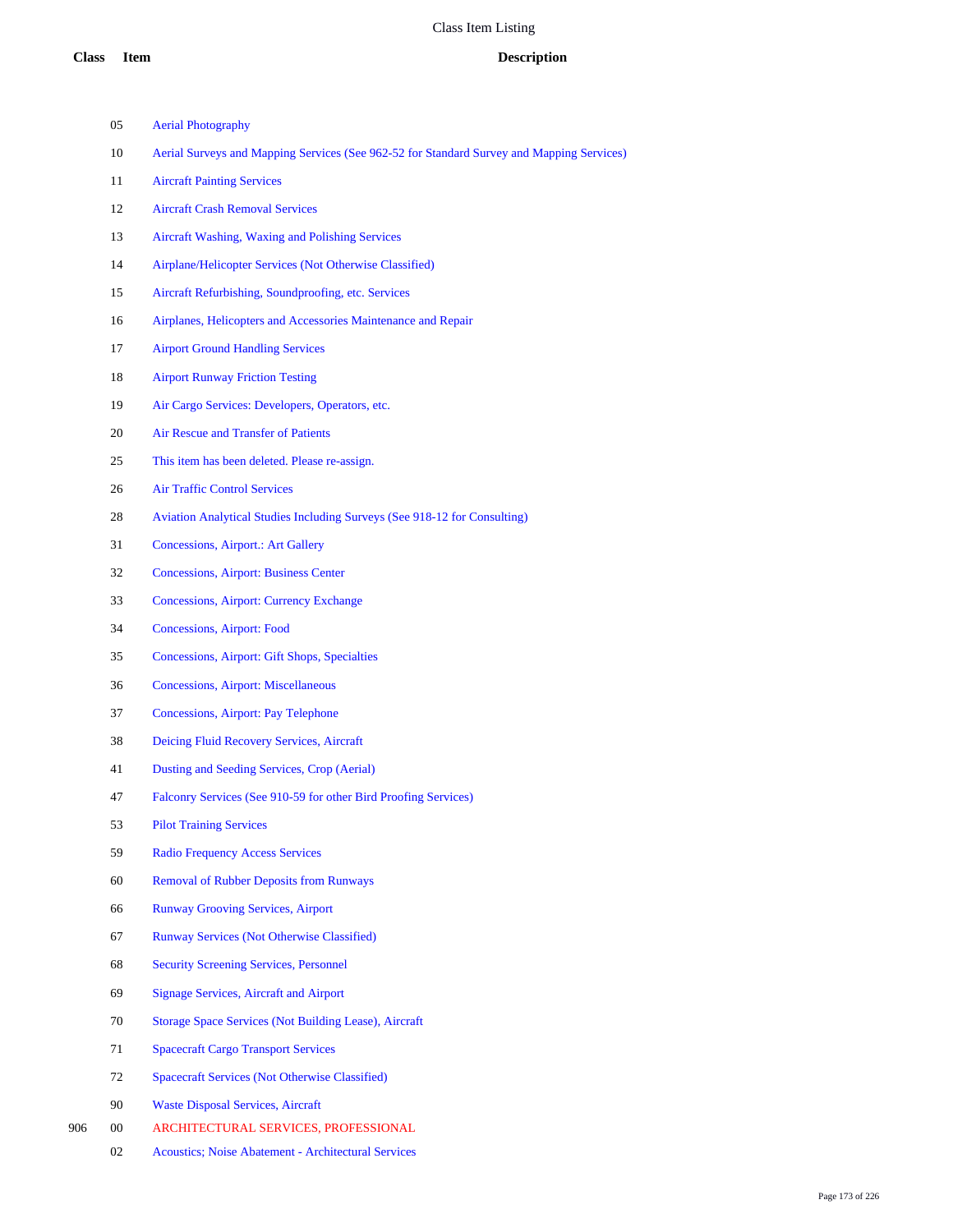- Agricultural Development Architectural Services
- Airports (Lighting, Fueling, Navaids) Architectural Services
- Architect Services, Professional
- Automation; Controls; Instrumentation Architectural Services
- Buildings Architectural Design
- Building Sanitation Architectural Services
- Cemeteries, Planning and Relocation, Architectural Services
- Chemical Processing and Storage Architectural
- Cold Storage; Refrigeration; Fast Freeze Architectural
- Concrete Architectural Services
- This item has been deleted. Please re-assign.
- Corrosion Control; Cathodic Protection; Electrolysis Architectural
- Desalinization (Process and Facilities) Architectural
- Design Build Services
- Electronics Architectural Services
- Energy Management Architectural
- Energy Conservation; New Energy Sources (Solar, etc.) Architectural Services
- Environmental Architectural
- Fire Protection Architectural Services
- Fisheries; Fish Ladders Architectural
- Forensic Architectural
- Freight Handling; Materials Handling Architectural
- Gas Systems (Propane, Natural, etc.) Architectural
- General Construction Architectural
- Graphic Design Architectural
- Harbors; Jetties; Piers; Ship Terminal Facilities Architectural
- Heating; Ventilating; Air Conditioning Architectural Services
- Highways; Streets; Airport Pay-Parking Lots Architectural
- Historical Preservation
- Industrial Processes; Quality Control
- Interior Design, Space Planning, and Exhibits/Displays
- Irrigation; Drainage; Flood Control Architectural
- Landscape Architecture
- Land Development and Planning Architectural
- Lighting (Interior, Exterior) Architectural Services
- Mining and Mineralogy Architectural
- Models of Layouts and Buildings to Scale, Architectural
- Petroleum and Fuel (Storage and Distribution) Architectural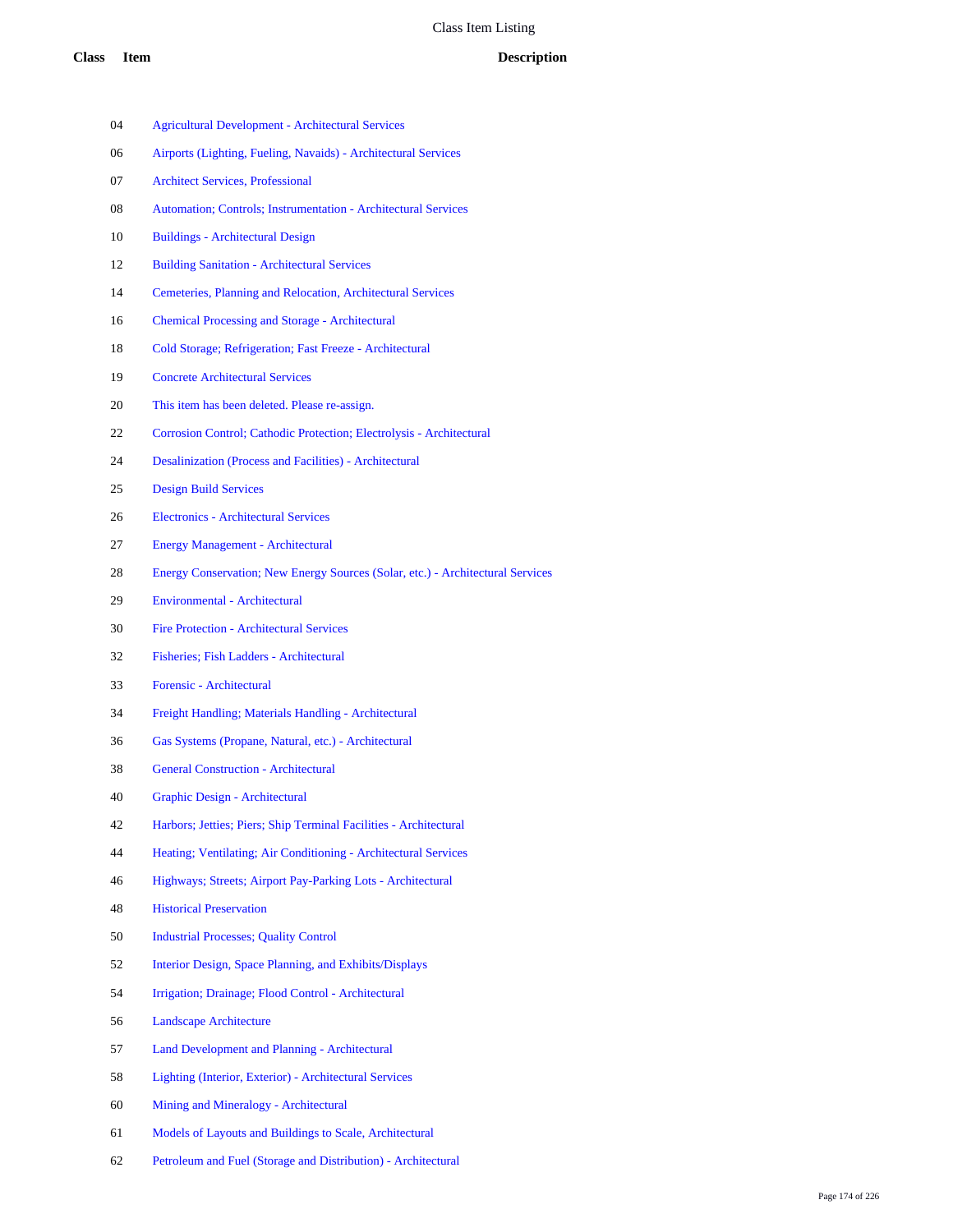|     | 64     | Planning, Urban (Community, Regional, Areawide, and State)                                                              |
|-----|--------|-------------------------------------------------------------------------------------------------------------------------|
|     | 66     | Planning, Site (Installation and Project)                                                                               |
|     | 68     | Power Generation, Transmission, Distribution - Architectural                                                            |
|     | 70     | Railroad; Rapid Transit; Monorail - Architectural                                                                       |
|     | 72     | Recreation Facilities (Parks, Marinas, etc.) - Architectural Services                                                   |
|     | 74     | Recycling Systems - Architectural Design                                                                                |
|     | 78     | Security Systems; Intruder and Smoke Detection - Architectural                                                          |
|     | 80     | Sewage Collection, Treatment, and Disposal - Architectural                                                              |
|     | 82     | Solid Wastes; Disposal Systems - Architectural Services                                                                 |
|     | 84     | Telecommunications Systems (Telephone, Radio, etc.) - Architectural                                                     |
|     | 88     | <b>Towers - Architectural Services</b>                                                                                  |
|     | 90     | Tunnels and Subways - Architectural                                                                                     |
|     | 92     | Utilities (Gas, Steam, Electric) - Architectural                                                                        |
|     | 93     | Video Systems Design - Architectural Services                                                                           |
|     | 94     | Water Supply, Treatment and Distribution - Architectural                                                                |
| 907 | $00\,$ | ARCHITECTURAL AND ENGINEERING SERVICES, NON-PROFESSIONAL                                                                |
|     | 14     | Architectural Services, Non-Licensed (Not Otherwise Classified)                                                         |
|     | 28     | Communications Systems; TV; Microwave; Telephone; Computer                                                              |
|     | 35     | <b>Designing Services</b>                                                                                               |
|     | 38     | <b>Drafting Services</b>                                                                                                |
|     | 40     | Engineering Services, Non-Licensed (Not Otherwise Classified)                                                           |
|     | 42     | Geotechnical - Soils                                                                                                    |
|     | 72     | Safety Engineering and Accident Studies; OSHA Studies                                                                   |
|     | 75     | <b>Site Assessment and Site Field Observation</b>                                                                       |
|     | 79     | This item has been deleted. Please re-assign.                                                                           |
|     | 83     | <b>Testing Services</b>                                                                                                 |
| 908 | 00     | <b>BOOKBINDING AND REPAIRING SERVICES</b>                                                                               |
|     | $10\,$ | <b>Bookbinding Services, Custom</b>                                                                                     |
|     | 12     | Bookbinding Services, Glued or Paste Type                                                                               |
|     | 15     | Bookbinding Services, Perfect (Paperback Book Type)                                                                     |
|     | 17     | <b>Bookbinding Services, Saddle Stitched</b>                                                                            |
|     | 20     | Bookbinding Services (Sewed Cross Stitched, Library Quality), Rebinding, and Repairing: Library Books, Text Books, etc. |
|     | 22     | <b>Bookbinding</b> , Spiral                                                                                             |
|     | 35     | <b>Headbands Installed</b>                                                                                              |
|     | 45     | Magazine Binding (Sewed), Rebinding, and Repairing                                                                      |
|     | 50     | <b>Manuscript Binding, (Sewed)</b>                                                                                      |
|     | 55     | Newspaper Binding (Sewed), Rebinding, and Repairing                                                                     |
|     |        |                                                                                                                         |

Special Work and Repairing: Special Treatment of Rare Volumes, Rebacking of Old Volumes, etc.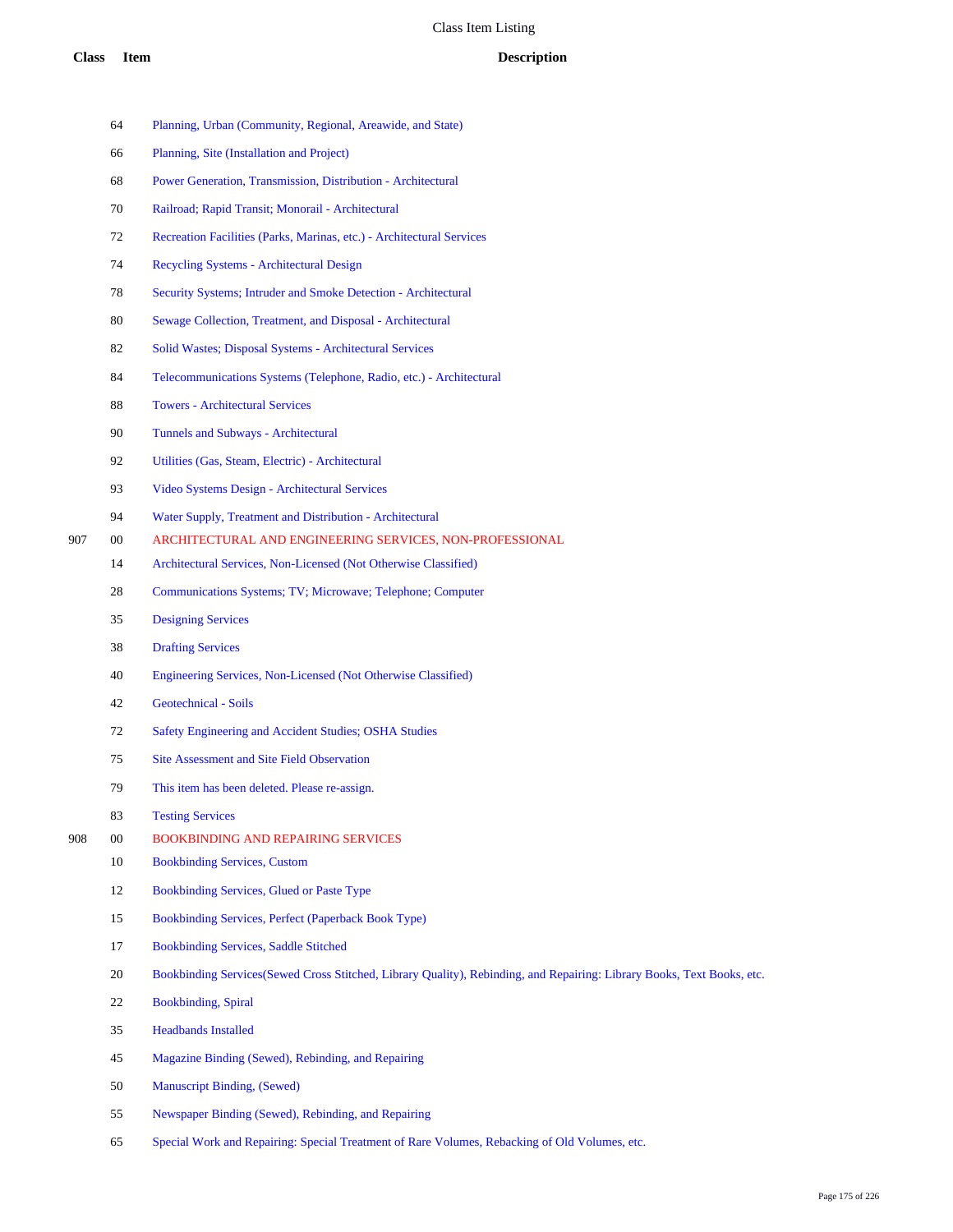|     | 75 | <b>Thesis Binding, Sewed</b>                                                             |
|-----|----|------------------------------------------------------------------------------------------|
| 909 | 00 | BUILDING CONSTRUCTION SERVICES, NEW (INCL. MAINTENANCE AND REPAIR SERVICES)              |
|     | 03 | Administration of Contracts: Summary of Work, Quality Control, Project Closeout, etc.    |
|     | 10 | <b>Airport Facility Construction</b>                                                     |
|     | 11 | <b>Airport Facility Maintenance and Repair</b>                                           |
|     | 16 | <b>Athletic Facility Construction</b>                                                    |
|     | 17 | <b>Athletic Facility Maintenance and Repair</b>                                          |
|     | 21 | Building Construction, Industrial (Warehouse, etc.)                                      |
|     | 22 | Building Construction, Non-Residential (Office Bldg., etc.)                              |
|     | 23 | Building Construction, Residential (Apartments, etc.)                                    |
|     | 24 | <b>Building Construction, Commercial and Institutional</b>                               |
|     | 25 | Building Construction, Prefabricated (All Types)                                         |
|     | 26 | <b>Building Construction, Agricultural</b>                                               |
|     | 27 | <b>Building Construction, Educational</b>                                                |
|     | 28 | <b>Building Construction, Medical</b>                                                    |
|     | 29 | <b>Building Construction, Religious</b>                                                  |
|     | 30 | <b>Building Construction (Not Otherwise Classified)</b>                                  |
|     | 33 | <b>Contractor Compliance Monitoring Services</b>                                         |
|     | 34 | Conveying Systems: Elevators, Lifts, etc.                                                |
|     | 37 | Doors and Windows                                                                        |
|     | 45 | Finishes: Flooring, Wall and Ceiling, etc.                                               |
|     | 48 | Furnishings: Artwork, Cabinets, Furniture, Window Treatments, etc.                       |
|     | 54 | Home Construction, Single Family                                                         |
|     | 57 | <b>Land Development and Sub-Division Services</b>                                        |
|     | 60 | Maintenance and Repair, Industrial Building                                              |
|     | 61 | Maintenance and Repair, Non-Residential Building                                         |
|     | 62 | Maintenance and Repair, Residential Buildings (Incl. Single Family Homes and Apartments) |
|     | 63 | Maintenance and Repair, Commercial and Institutional Building                            |
|     | 64 | Maintenance and Repair, Agricultural Building                                            |
|     | 66 | Maintenance and Repair, Educational Building                                             |
|     | 67 | Maintenance and Repair, Medical Building                                                 |
|     | 68 | Maintenance and Repair, Religious Building                                               |
|     | 76 | Site Work (Incl. Site Clean-Up)                                                          |
|     | 77 | Special Construction: Observatory, Security, Special Rooms, etc.                         |
|     | 79 | Specialties: Chalkboards, Fireplace, Storage, etc.                                       |
|     |    |                                                                                          |

- Special Equipment: Bank Vaults, Darkrooms, Food Service, Laboratory, etc.
- Thermal and Moisture Protection Services
- 00 BUILDING MAINTENANCE, INSTALLATION AND REPAIR SERVICES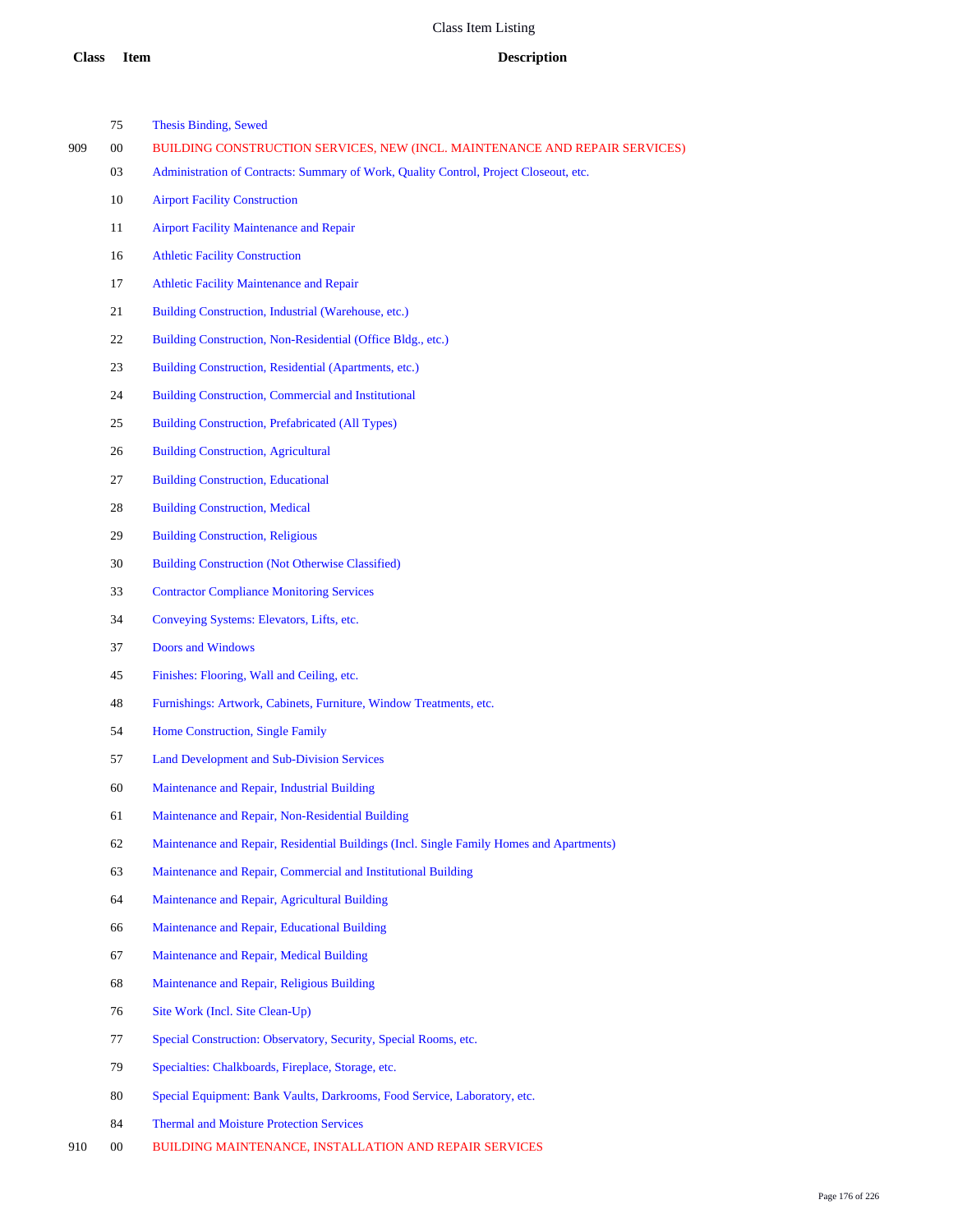- Acoustical Ceilings and Walls: Cleaning, Installation, Restoration, Maintenance and Repair (Including Panel Wall Systems)
- Background Music Maintenance and Repair Services
- Building Cleaning, Exterior
- Air Duct Cleaning Services
- Building and House Leveling Services
- Carpentry Maintenance and Repair Services
- Chute Installation Services
- Concrete Raising and Undersealing Services
- Carpet Cleaning, Dyeing, Installation and Repair
- Chimney Installation, Maintenance and Repair
- Drapery and Curtain Installation, Maintenance and Repair
- Drapery and Curtain Fabrication Services
- Elevator Installation, Maintenance and Repair
- Door Installation, Maintenance, and Repair (Metal)
- Door Installation, Maintenance, and Repair (Wood)
- Energy Conservation Services (Including Audits)
- Energy Computerized Control System (HVAC, Lighting, Utilities, etc) Installation, Maintenance and Repair Services
- Escalator and Moving Walkway, Installation, Maintenance and Repair
- Fireproofing Services, Spray-On Type
- Firestop Systems (Includes Installation and Fireproofing)
- Fire and/or Water Damage Restoration Services
- Flooring Maintenance and Repair to Include Refinishing and Sealing
- Furnace Maintenance and Repair
- Garbage/Trash Removal, Disposal and/or Treatment
- Glass Replacement, Maintenance, and Repair
- Heating, Air Conditioning, and Ventilation Maintenance and Repair Services (Including Installation)
- Incinerator Repair and Maintenance
- Insulation and Asbestos Installation, Maintenance, Repair and Removal Services (Includes Inspection, Monitoring, and Spray-On Insulation)
- Janitorial/Custodial Services
- Kitchen and Bathroom Fixture Repair (Not Plumbing): Bathtubs, Sinks, Cabinets, Counter Tops, etc.
- Lathing and Plastering Maintenance and Repair Services
- Lead Poisoning Control and Reduction
- Lead Abatement Services
- Locksmith Services
- Loading Dock and Associated Accessories Maintenance and Repair
- Masonry, Concrete, and Stucco Maintenance, Finishing, and Repair (Includes Inside Concrete Sawing and Grouting Work)
- Maintenance and Repair Services, Building (Not Otherwise Classified)
- Metal Work Maintenance and Repair (Incl. Metal Refinishing Services)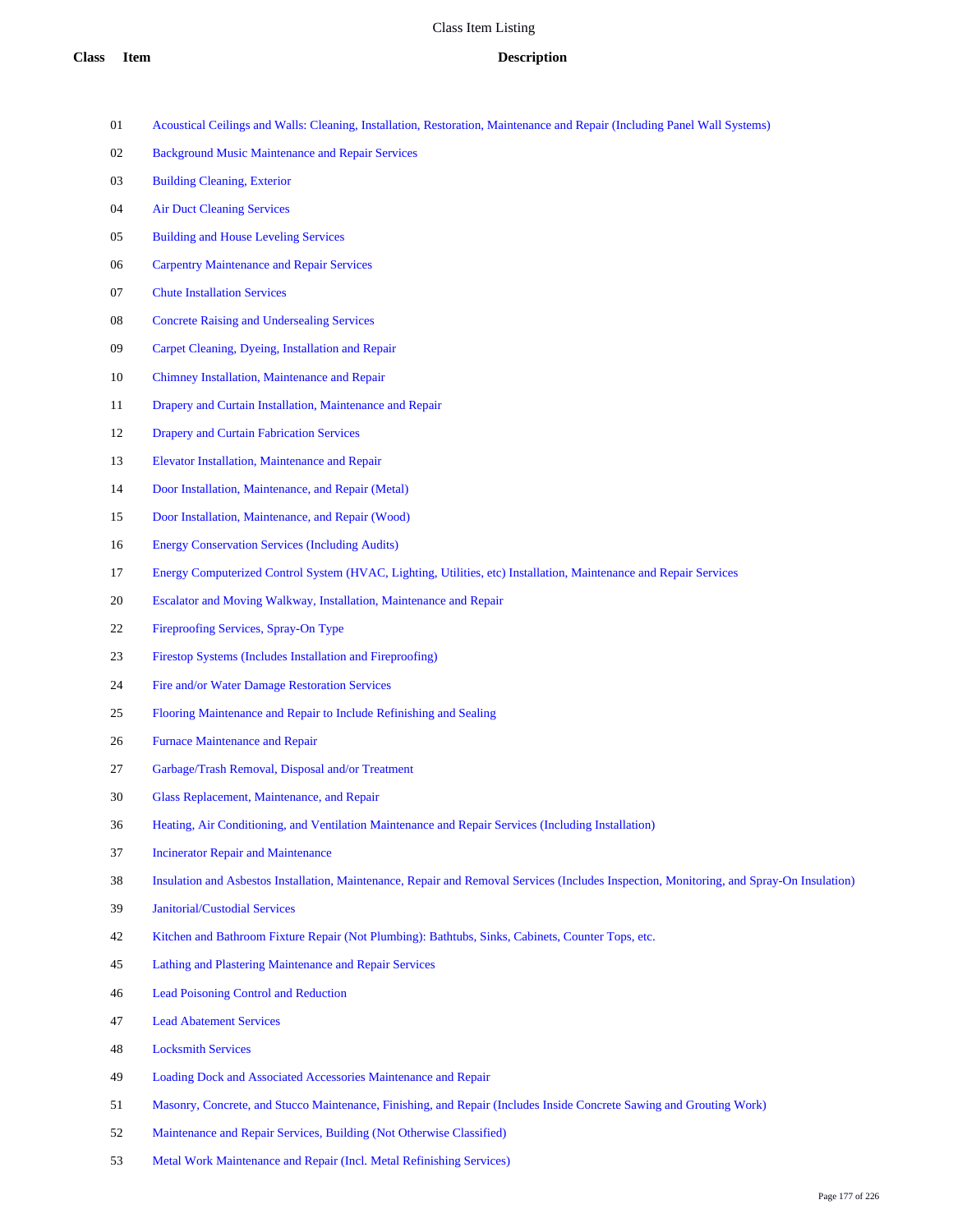- Painting, Maintenance and Repair Services (Including Caulking)
- Overhead Door Installation, Maintenance, and Repair
- Panel Wall Systems Installation, Maintenance, and Repair
- Pest Control (Incl. Termite Inspection and Control, Bird Proofing, Animal Trapping, Rodent Control, Exterminating and Fumigation)
- Plumbing Maintenance and Repair (Includes Pressure Tapping Services, Pipe Freezes, Toilets, etc.)
- Plant Maintenance, Indoor
- Protection of Building From Weather or Vandalism
- Public Utilities: Water, Sewer and Gas Maintenance and Repair
- Relocation, Building
- Remodeling and Alterations
- Roofing, Gutters, and Downspouts Maintenance and Repair
- Security Lock-Bar Installation, Maintenance and Repair
- Septic Tank Maintenance and Repair Services (Includes Absorption/Leach Field Construction)
- Shelters, Carports, Portable Buildings, etc. Maintenance and Repair
- Sludge Removal, Building (To Include Grease Trap Cleaning)
- Shoring and Reinforcement Services
- Tinting Services, Window
- Tile and Stone (Includes Granite, Marble, and Terrazzo), Restoration, Refurbishing, Maintenance and Repair
- Wallpapering Services, Includes Maintenance and Repair
- Wall and Ceiling Repair and Replacement (Including Drywalling)
- Welding Maintenance and Repair Services (Incl. Brazing, Casting, and Soldering)
- Water Purification/Softening Services
- Weather and Waterproofing Maintenance and Repair Services
- Window Installation, Maintenance and Repair (Metal)
- Window Installation, Maintenance, and Repair (Wood)
- Window Washing Services
- Wiring and Other Electrical Maintenance and Repair Services
- Sandblasting Buildings (See 968-67 for All Other Types)
- Shutter Installation, Maintenance and Repair
- Skylight Installation Services
- Siding Installation and Repair Services
- 00 CONSTRUCTION SERVICES, GENERAL (INCL. MAINTENANCE AND REPAIR SERVICES)
	- Boring, Drilling, Testing, and Soundings
	- Clearing and Grubbing Services
	- Construction, Fire Protection (Includes Fire Escapes)
	- Construction, Energy Related (All Types)
	- Construction, General (Backfill Services, Digging, Ditching, Road Grading, Rock Stabilization, etc.)
	- Construction, Golf Course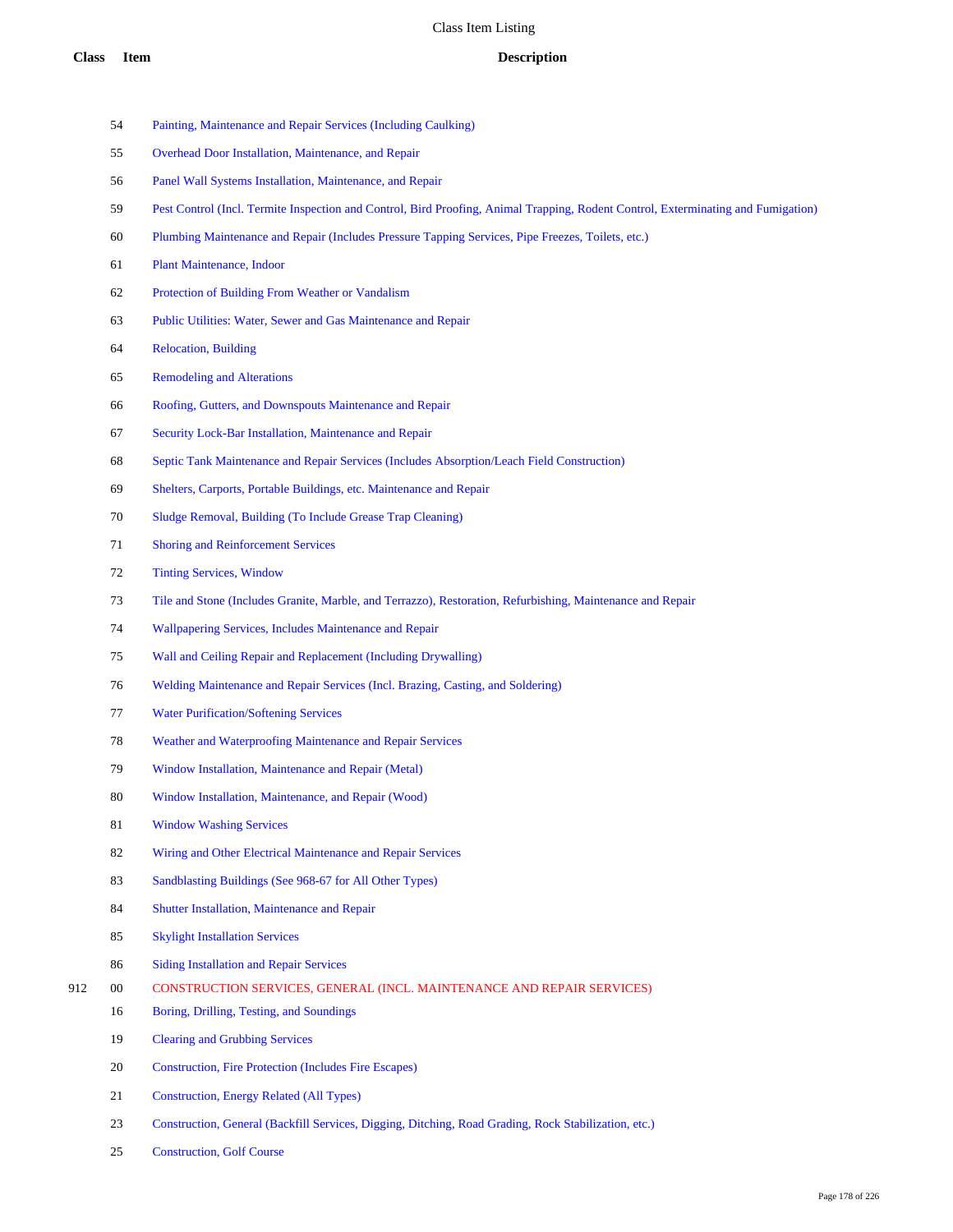|     | 26 | <b>Construction, Hike and Bike Trail</b>                                              |
|-----|----|---------------------------------------------------------------------------------------|
|     | 27 | <b>Construction, Irrigation System</b>                                                |
|     | 29 | <b>Construction, Oil and Gas Refinery</b>                                             |
|     | 30 | <b>Construction, Power Plant</b>                                                      |
|     | 31 | <b>Construction, Statues and Monuments</b>                                            |
|     | 32 | <b>Construction, Street Lighting</b>                                                  |
|     | 33 | <b>Construction, Swimming Pool</b>                                                    |
|     | 35 | <b>Construction, Tennis/Sports Court</b>                                              |
|     | 38 | <b>Construction Services, Hazardous Waste (Incl. Site Management)</b>                 |
|     | 40 | <b>Demolition Services</b>                                                            |
|     | 44 | <b>Excavation Services</b>                                                            |
|     | 50 | Maintenance and Repair, Golf Course                                                   |
|     | 52 | Maintenance and Repair, Hike and Bike Trails                                          |
|     | 54 | Maintenance and Repair, Oil and Gas Refinery                                          |
|     | 56 | Maintenance and Repair, Power Plant                                                   |
|     | 59 | Maintenance and Repair, Statues and Monuments                                         |
|     | 60 | Maintenance and Repair, Street Lighting                                               |
|     | 63 | Maintenance and Repair, Swimming Pool (Incls. Swimming Pool Water Treatment Services) |
|     | 65 | Maintenance and Repair, Tennis/Sport Court                                            |
|     | 68 | <b>Monitoring Services, Structural</b>                                                |
|     | 73 | <b>Paver Block Installation</b>                                                       |
|     | 75 | <b>Quality Control Testing Services for Construction</b>                              |
|     | 76 | Striping Streets, Parking Facilities, Lane Divisions, etc. (Paint)                    |
| 913 | 00 | CONSTRUCTION SERVICES, HEAVY (INCL. MAINTENANCE AND REPAIR SERVICES)                  |
|     | 10 | <b>Construction: Airport Roadway, Runway and Taxiway</b>                              |
|     | 13 | Construction, Bridge and Drawbridge (Includes Reconstruction/Rehabilitation)          |
|     | 15 | <b>Construction, Canal or Aquaduct</b>                                                |
|     | 16 | <b>Construction, Communication Equipment (Includes Antenna Towers)</b>                |
|     | 19 | Construction, Curb and Gutter (Includes Maintenance, Repair, and Removal)             |
|     | 23 | <b>Construction, Defense and Military Structure</b>                                   |
|     | 27 | <b>Construction, Highway and Road</b>                                                 |
|     | 36 | <b>Construction, Parking Lot and Alley</b>                                            |
|     | 39 | <b>Construction, Pipe Culvert</b>                                                     |
|     | 40 | <b>Construction</b> , Pipeline                                                        |
|     | 41 | Construction, Power Line (Includes Installation, Maintenance, and Repair)             |
|     | 45 | <b>Construction, Sewer and Storm Drain</b>                                            |
|     | 47 | Construction, Sidewalk and Driveway (Includes Pedestrian and Handicap Ramps)          |
|     | 50 | Construction, Street (Major and Residential)(Includes Reconstruction)                 |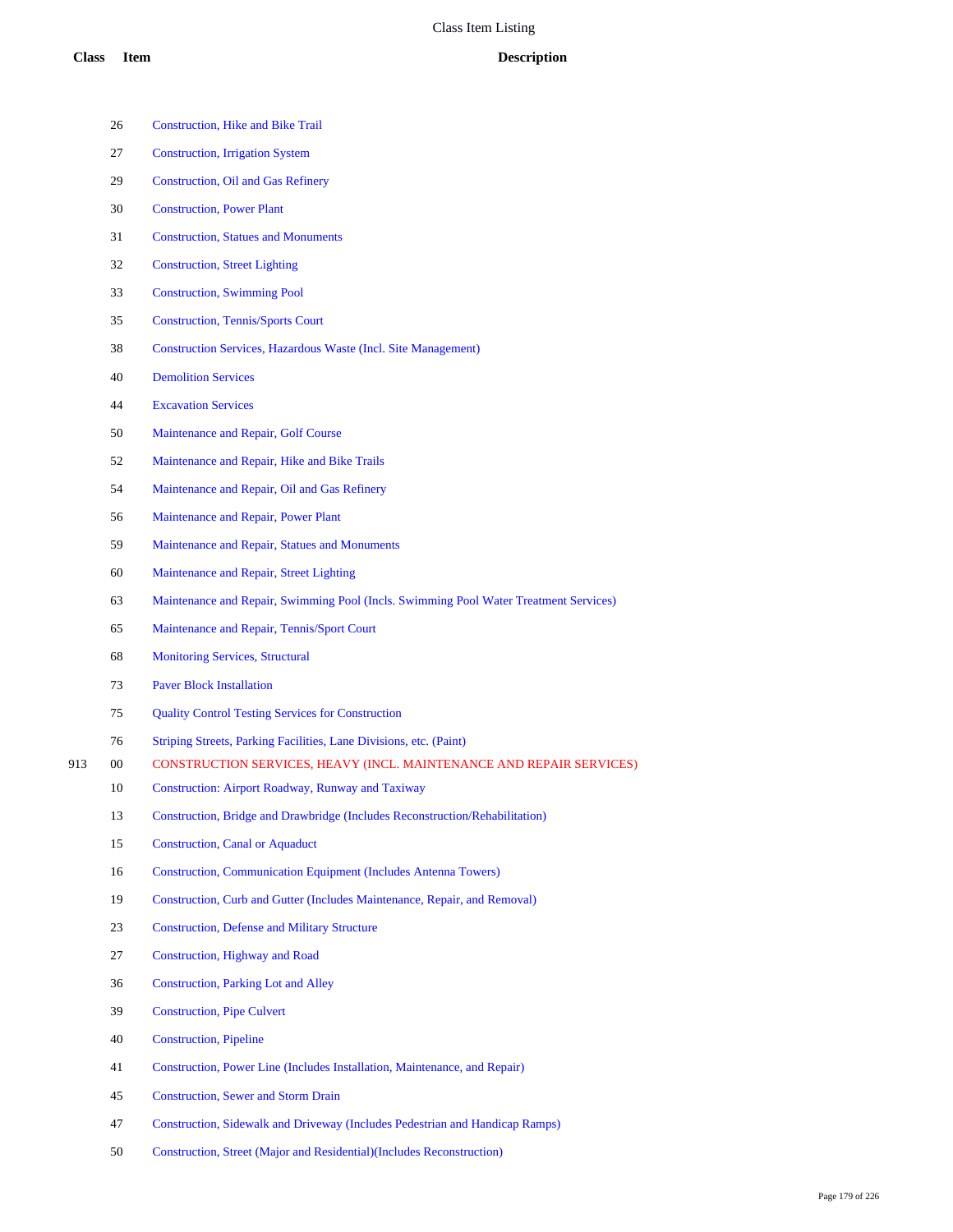- Construction, Tunnel
- Construction, Utility/Underground Projects
- Construction, Vaulted Sidewalk
- Construction, Viaduct (Includes Reconstruction)
- Construction and Upgrades, Wastewater Treatment Plant
- Construction, Water System, Main and Service Line
- Lime Slurry Removal Services
- Maintenance and Repair: Airport Roadway, Runway and Taxiway
- Maintenance and Repair, Antenna Tower and other Communication Equipment
- Maintenance and Repair, Bridges
- Maintenance, Repair, and Operation of Drawbridges
- Maintenance and Repair, Canal
- Maintenance and Repair, Defense and Military Structure
- Maintenance and Repair, Highway and Road (To include the removal of asphalt, concrete, bitumens, etc)
- This item has been deleted. Please re-assign.
- Maintenance and Repair, Parking Lot and Alley
- Maintenance and Repair, Pipe Culvert
- Maintenance and Repair, Pipeline (Includes Removal and Relocation)
- Maintenance and Repair, Sewer and Storm Drain (Including Removal)
- Maintenance and Repair, Sidewalk and Driveway (Including Removal)
- Maintenance and Repair, Street (Major and Residential)
- Maintenance and Repair, Tunnel
- Maintenance and Repair, Utility/Underground Projects
- Maintenance and Repair, Viaduct
- Maintenance and Repair, Wastewater Treatment Plant
- Maintenance and Repair, Water System, Main and Service Line
- Paving/Resurfacing, Alley and Parking Lot
- Paving/Resurfacing, Highway and Road
- Paving/Resurfacing, Street (Major and Residential)
- 00 CONSTRUCTION SERVICES, TRADE (NEW CONSTRUCTION)
	- Carpentry
	- Concrete
	- Electrical
	- Flooring
	- Glass and Glazing
	- Heating, Ventilating and Air Conditioning (HVAC)
	- Insulation
	- Masonry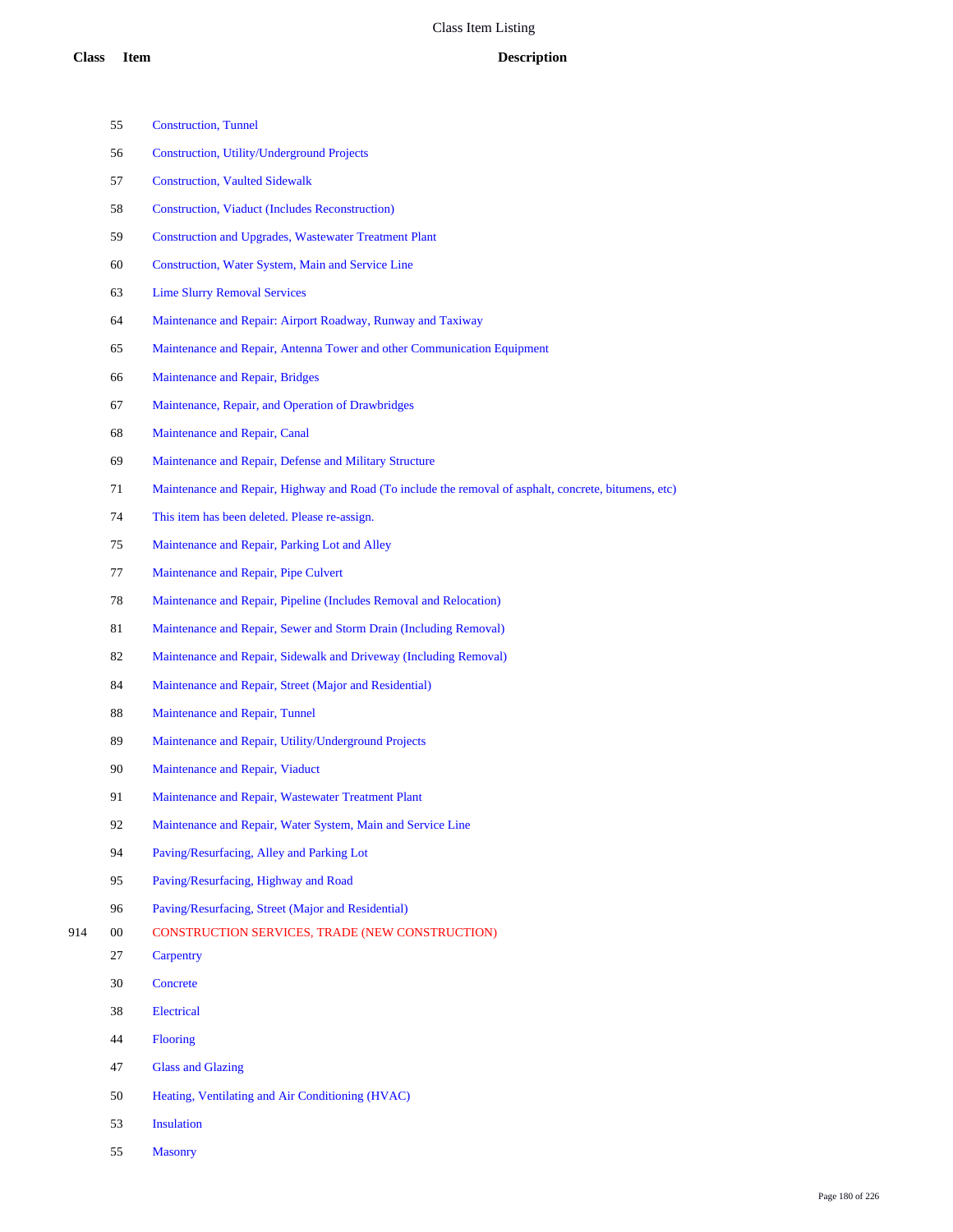| <b>Class</b> | <b>Item</b> | <b>Description</b>                                                                            |
|--------------|-------------|-----------------------------------------------------------------------------------------------|
|              | 58          | <b>Metal Work</b>                                                                             |
|              | 61          | Painting and Wallpapering                                                                     |
|              | 64          | Plastering                                                                                    |
|              | 65          | <b>Plastics</b>                                                                               |
|              | 68          | Plumbing                                                                                      |
|              | 73          | <b>Roofing and Siding</b>                                                                     |
|              | 79          | <b>Structural Steel</b>                                                                       |
|              | 80          | <b>Stucco</b>                                                                                 |
|              | 83          | Tile and Marble Work, All Types                                                               |
|              | 84          | Trade Services, Construction (Not Otherwise Classified)                                       |
|              | 85          | Welding                                                                                       |
|              | 88          | Wood                                                                                          |
| 915          | 00          | <b>COMMUNICATIONS AND MEDIA RELATED SERVICES</b>                                              |
|              | 01          | <b>Advertising Agency Services</b>                                                            |
|              | 02          | <b>Advertising (Notice of Bid Solicitation)</b>                                               |
|              | 03          | Advertising/Public Relations (Incl. Skywriting)                                               |
|              | 04          | Advertising, Outdoor Billboard, etc.                                                          |
|              | 05          | <b>Answering/Paging Services</b>                                                              |
|              | 06          | <b>Audio Production</b>                                                                       |
|              | 07          | <b>Audio Recording</b>                                                                        |
|              | 08          | Audio Media Duplicating Services (Incl. Cassettes, CD Roms, Tapes, etc.)                      |
|              | 09          | <b>Audio/Video Production Services Complete</b>                                               |
|              | 11          | Background Music Services (Incl. Messaging on Hold, etc.)                                     |
|              | 14          | <b>Broadcasting Services, Radio</b>                                                           |
|              | 15          | <b>Broadcasting Services, Television</b>                                                      |
|              | 22          | <b>Communications Marketing Services</b>                                                      |
|              | 23          | <b>Conference Coordinating and Planning Services</b>                                          |
|              | 24          | Cable Television Services (Includes Pay-Per-View Services)                                    |
|              | 25          | Captioned Services for the Hearing Impaired (See 915-85 for Telecommunication Relay Services) |
|              | 26          | EDI (Electronic Data Interchange) Value Added Network (VAN) Services                          |
|              | 27          | <b>Editorial Services</b>                                                                     |
|              | 28          | <b>Electronic Information and Mailing Services</b>                                            |
|              | 30          | <b>DVD Duplicating Services</b>                                                               |
|              | 36          | <b>Facsimile (Fax) Services</b>                                                               |
|              | 38          | Film and Slide Processing, Duplicating and Touch Up Services                                  |
|              | 42          | Film and Slide/Tape Production Services                                                       |
|              |             |                                                                                               |

Fulfillment (Incls. Data Processing, Packaging, Labeling and Mailing of Literature as a Package)

Graphic Arts Services (Not Printing)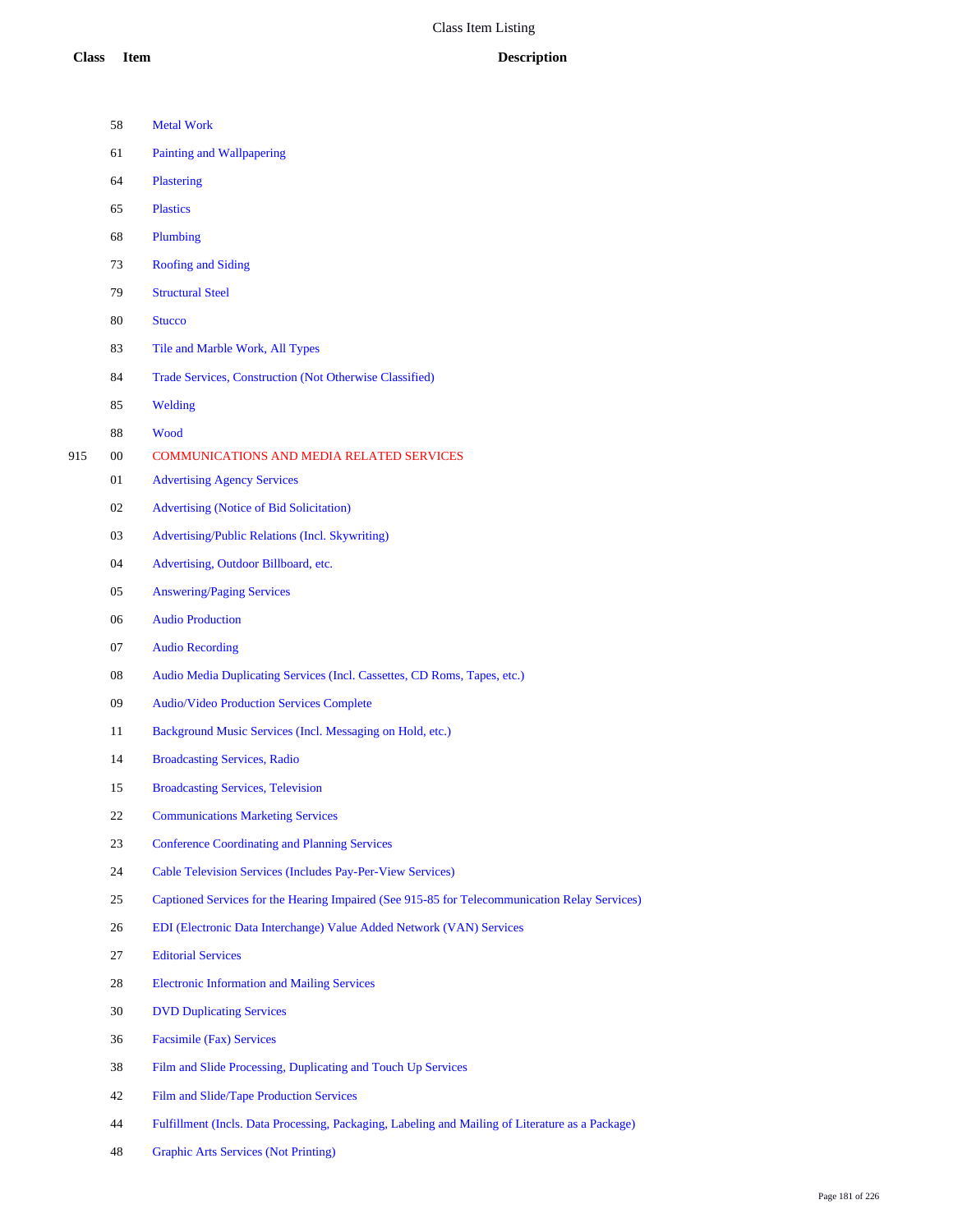- High Volume, Telephone Call Answering Services (See 915-05 for Low Volume Services)
- Information Highway Electronic Services (Internet, World Wide Web, etc.)
- Journalistic Services (Includes Page Print Services)
- Mailing Services (Incl .Addressing, Collating, Packaging, Sorting and Delivery)
- Mail Services, Express
- Magazine Distribution Services
- Media Clippings, Outtakes, Critiques, Summaries, Legislative Bill Tracking Services, etc.(Incl. State, Local, Out-of-State and International)
- Microfiche/Microfilming Services
- Motion Picture Production and Distribution Services
- Monitoring Services: Parolee, Patient, Convict, etc.
- Newspaper and Publication Advertising
- Photography (Not Including Aerial Photography)
- Public Information Services (Incl. Press Releases)
- Radio Commercial Production
- Telephone Services, Cellular
- Telephone Services Includes Installation, Moves, Changes, Adds, Programming, Removal, Training, etc. (To Include Pay Telephones)
- Telephone Services, Long Distance and Local (Including 800, Telex and Watts Services)
- Television Commercial Production
- Telecommunication Services (Not Otherwise Classified)
- Typing and Word Processing
- Telegram/Telegraph Services
- Video Production
- Television Services, Satellite
- Video Recording
- Telecommunication Relay Services (Text Telephone (TTY); Text-To-Voice; Voice Carry Over (VCO); Hearing Carry Over (HCO); Speech-To-Speech Relay; Video Relay; Spanish Relay; 7-1-1 Access to TRS
- This item has been deleted. Please re-assign.
- Video Media Duplicating and Production Services (Including CD Roms, Tapes, etc.)
- Voice Mail Services
- Warning System Services, Citizen
- Web Page Design and/or Management Services
- Wiring Services, Data/Voice
- 00 CONSULTING SERVICES
	- Alcohol and Drug Abuse Consulting Services
	- Accounting/Auditing/Budget Consulting
	- Administrative Consulting
	- Advertising Consulting
	- Agricultural Consulting
	- Air Pollution Consulting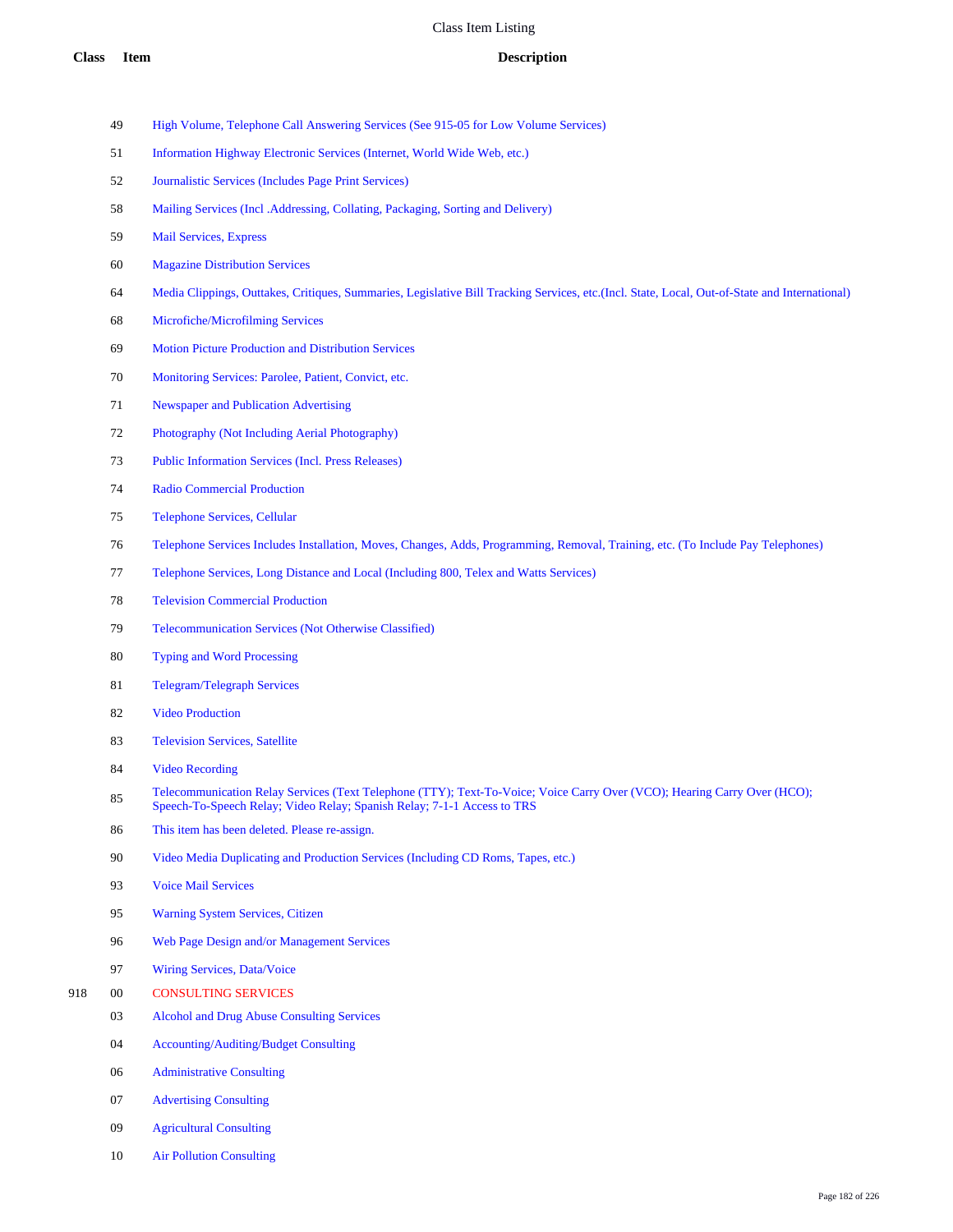- Anthropology Consulting
- Analytical Studies and Surveys (Consulting)
- Asbestos Consulting
- Appraisals Consulting
- Architectural Consulting
- Archeological Consulting
- Aviation Consulting
- Boiler Chemistry Consulting
- Buildings, Structures and Components Consulting
- Business Consulting, Small
- Business Consulting, Large
- Compliance Consulting, American Disabilities Act (ADA)
- Communications: Public Relations Consulting
- Community Development Consulting
- Computer Hardware Consulting
- Computer Software Consulting
- Computer Network Consulting
- Construction Consulting
- Consulting Services (Not Otherwise Classified)
- Disadvantage Business Enterprise (DBE) and Historically Underutilized Business (HUB) Consulting Including Technical Assistance
- Economy Consulting
- Education and Training Consulting
- Elevator/Escalator/Moving Walks Consulting Services
- Employee Benefits Consulting
- Energy Conservation Consulting
- Engineering Consulting
- Environmental Consulting
- Fashion Consulting Services
- Feasibility Studies (Consulting)
- Finance/Economics Consulting
- Food Service Consulting
- Furnishings Consulting
- Geological Consulting and Study
- Governmental Consulting
- Horticultural Consulting
- Housing Consulting
- Human Relations Consulting
- This item has been deleted. Please re-assign.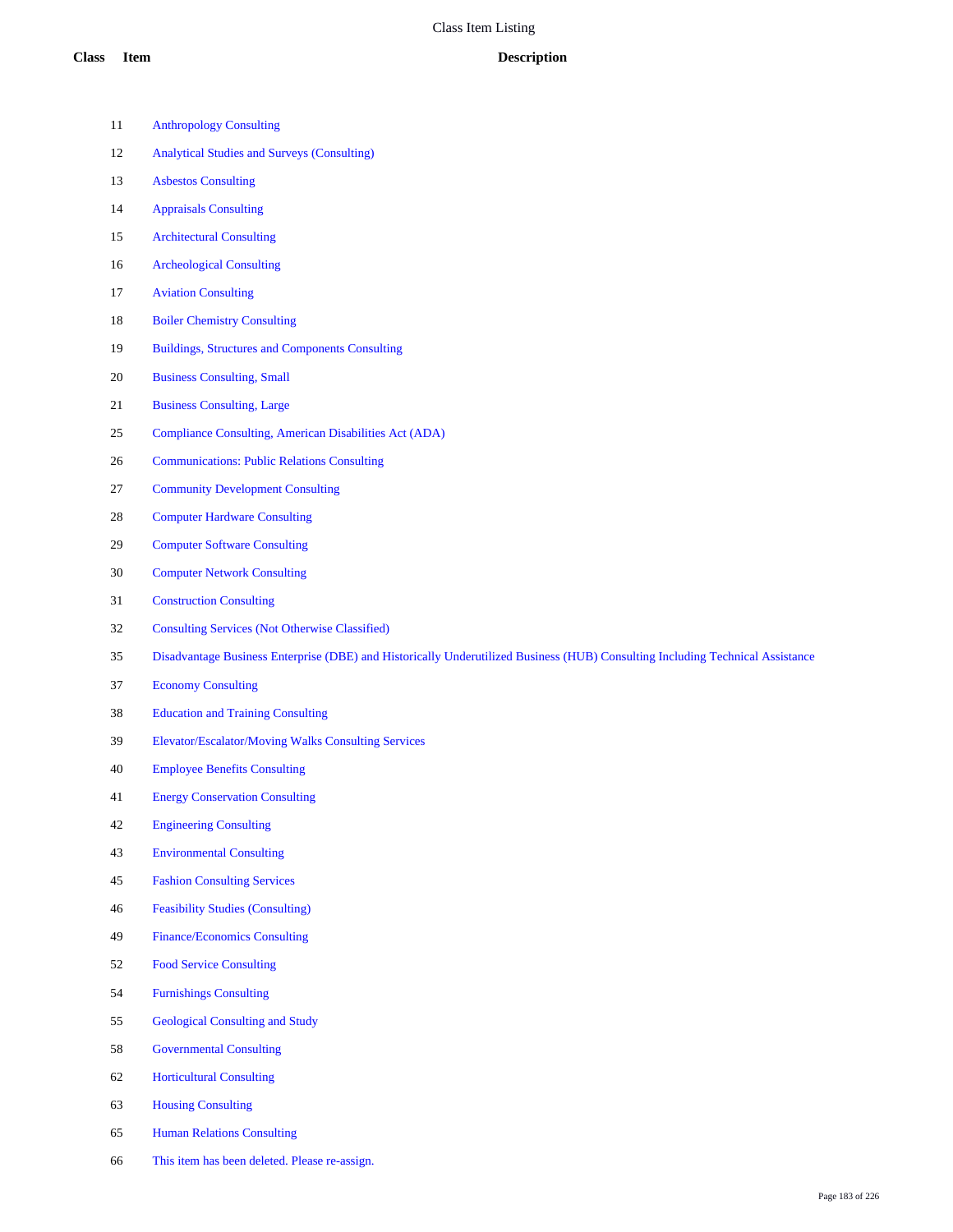- Human Services Consulting (To Include Mental Health Consulting Services)
- Insurance Consulting
- Inventory Consulting
- Lakes, Rivers, and Other Waterway Management Consulting Services
- Landscaping Consulting
- Legal Consulting
- Management Consulting
- Marketing Consulting
- Mail Consulting Services
- Medical Consulting
- Minority and Small Business Consulting
- Moving/Relocation Consulting Service
- Natural Disasters (Fire, Flood, Wind, Quakes) Consulting
- Organizational Development Consulting
- Personnel/Employment Consulting (Human Resources)
- Public Art Consulting
- Purchasing Consulting (Incl. Specification Development)
- Quality Assurance/Control Consulting
- Real Estate/Land Consulting (Including Land Survey Consulting)
- Strategic Technology Planning and Consulting Services
- Roofing Consultant
- Urban Planning Consulting
- Security/Safety Consulting
- Traffic Consulting
- Telecommunications Consulting
- Transportation Consulting
- Utilities: Gas, Water, Electric Consulting
- 00 DATA PROCESSING, COMPUTER, PROGRAMMING, AND SOFTWARE SERVICES
	- Access Services, Data
	- Applications Software (For Main Frame Systems)
	- Applications Software for Microcomputer Systems: Business, Mathematical/Statistical, Medical, Scientific, etc.
	- Applications Software (For Minicomputer Systems)
	- Assessment and Profiling Services of Software
	- Biometric Authentication System Software Services (Incl. Maint. And Repair)
	- Computer Aided Design Services
	- Computer Digitizing Services
	- 20 Computer Output to Microfilm (COM) Processing Services
	- Data Entry Services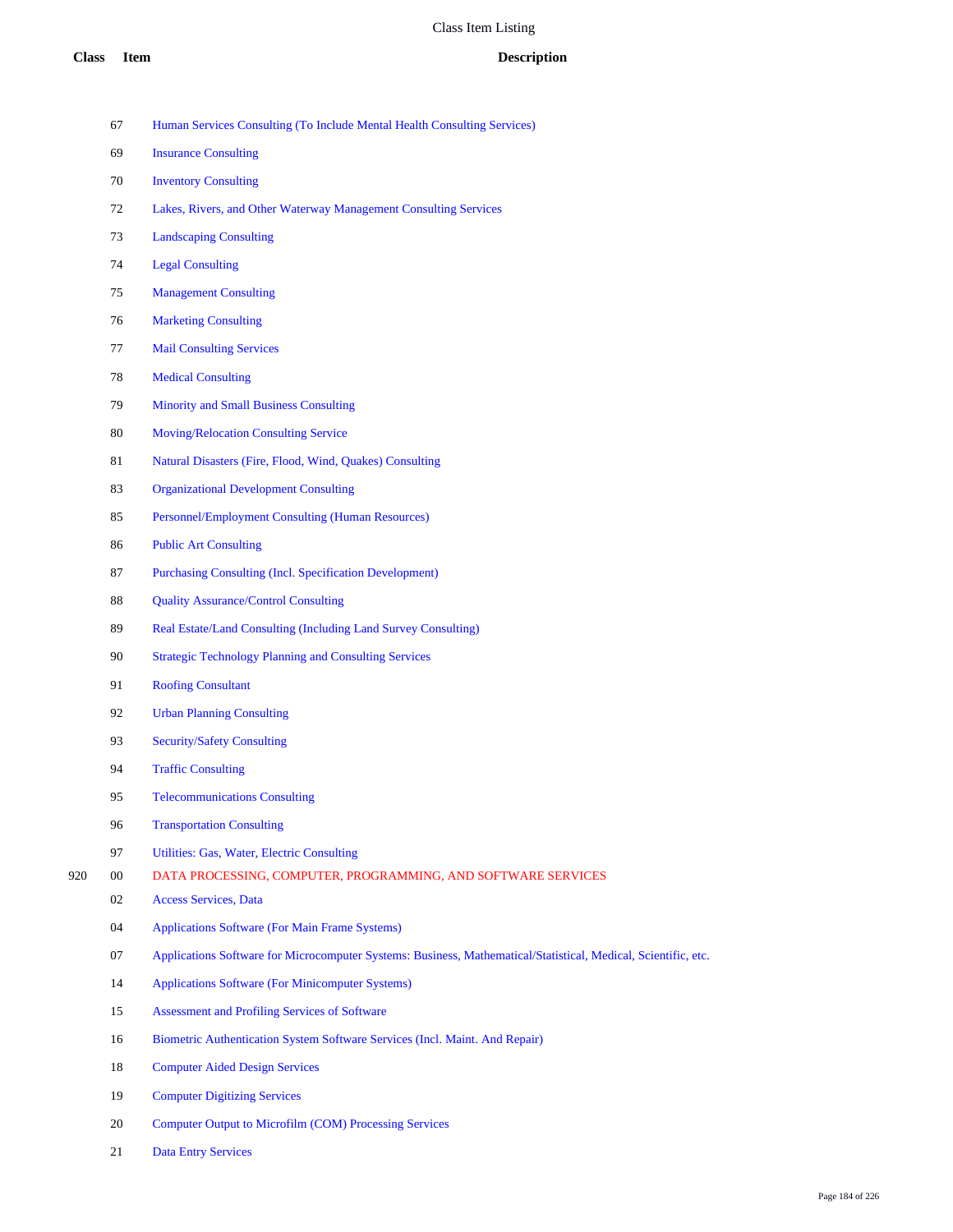- Data Preparation and Processing Services Data Recovery Services Data Conversion Services Diskette, CD Rom, and Tape Duplicating Services Desktop Publishing Services E-Commerce Software Development Services Emergency Back-up Services and Facilities for Data Processing Facilities Management Services, Computer Image Processing and Conversion Services Installation of Computers, Peripherals, and Related Equipment (Including Software) Intelligent Transportation System Software (To Include Design, Development, and Maintenance Services) Mapping Services, Digitized, Cartography (See 962-52 for Standard Mapping Services) Media Conversion Services Modification of Existing Equipment (Including Cost of Parts) Networking Services (Including Installation, Security, and Maintenance ) Optical Scanning Services Processing System Services, Data (Not Otherwise Classified) Programming Services, Computer Retrieval Services, Information Recertification/Rehabilitation of Magnetic Media (Disk Packs, Tapes, etc.) Recharging and Remanufacturing of Printer and Fax Cartridges Risk Management for Software Development Software Maintenance/Support Software Updating Services Support Services, Computer (Includes Computer Warranties)
- Storage Services, Data Media
- Systems/Executive Software, Main Frame
- Shredding Services, Computer Components and Peripherals
- Systems/Executive Software, Microcomputer
- Systems/Executive Software, Minicomputer
- System Implementation and Engineering Services
- System Requirements Quality Assurance Review
- Teleprocessing Via Proprietary Data Bases
- Teleprocessing, Business (Timesharing)
- Teleprocessing, Scientific, Industrial, Medical, etc. -Timesharing
- Training, Computer Based (Software Supported)
- Word Processing Software, Main Frame
- Word Processing Software, Microcomputer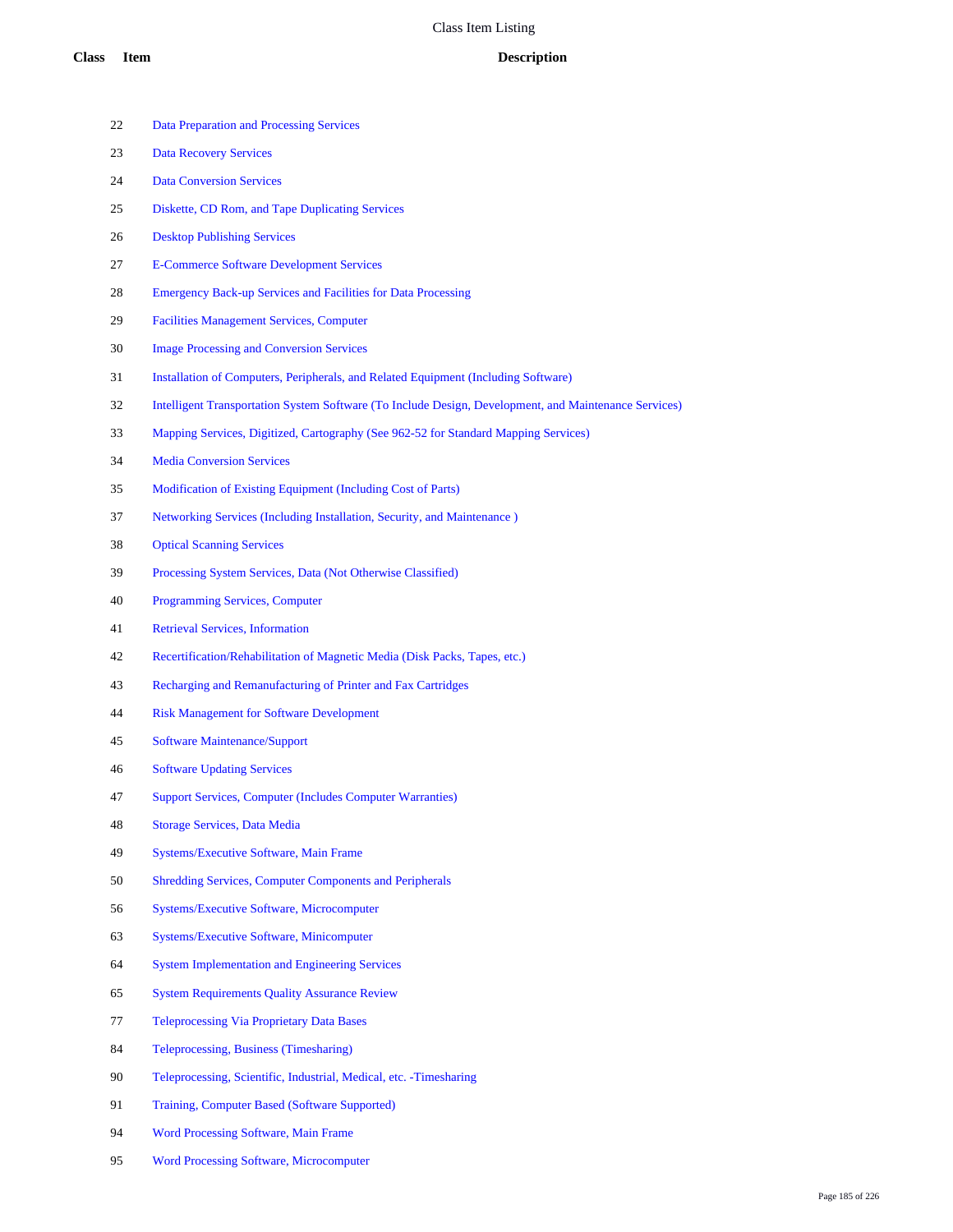|     | 96     | <b>Word Processing Software, Minicomputer</b>                                                                          |
|-----|--------|------------------------------------------------------------------------------------------------------------------------|
| 924 | $00\,$ | <b>EDUCATIONAL SERVICES</b>                                                                                            |
|     | 05     | <b>Advisory Services, Educational</b>                                                                                  |
|     | 16     | <b>Course Development Services, Instructional/Training</b>                                                             |
|     | 18     | <b>Educational Services, Alternative</b>                                                                               |
|     | 19     | <b>Educational Research Services</b>                                                                                   |
|     | 20     | <b>Examination and Testing</b>                                                                                         |
|     | 25     | For Credit Classes, Seminars, Workshops, etc.                                                                          |
|     | 35     | <b>In-Service Training (For Employees)</b>                                                                             |
|     | 60     | Not-For-Credit Classes, Seminars, Workshops, etc.                                                                      |
|     | 64     | <b>Partnering Workshop Facilitation Services</b>                                                                       |
|     | 71     | <b>School Operation and Management Services</b>                                                                        |
|     | 74     | <b>Special Education</b>                                                                                               |
|     | 76     | <b>Student Activities Services</b>                                                                                     |
|     | 77     | <b>Teacher Certification Services</b>                                                                                  |
|     | 78     | Teaching and Instruction Services (Including Elementary and Secondary Education, Higher Education and Adult Education) |
|     | 80     | <b>Tutoring</b>                                                                                                        |
|     | 86     | Vocational Training, All Types (Including Vocational Rehabilitation and Technical Education)                           |
| 925 | $00\,$ | ENGINEERING SERVICES, PROFESSIONAL                                                                                     |
|     | 03     | <b>Aeronautical/Aerospace Engineering</b>                                                                              |
|     | 04     | <b>Agricultural Engineering</b>                                                                                        |
|     | 07     | Air Conditioning, Heating and Ventilating Engineering                                                                  |
|     | 08     | Airports (Lighting, Fueling, Navaids) - Engineering                                                                    |
|     | 11     | Biomedical/Engineering                                                                                                 |
|     | 15     | <b>Chemical Processing and Storage/Engineering</b>                                                                     |
|     | 17     | <b>Civil Engineering</b>                                                                                               |
|     | 18     | This item has been deleted. Please re-assign.                                                                          |
|     | 19     | <b>Concrete Engineering</b>                                                                                            |
|     | 20     | Cold Storage; Refrigeration; Fast Freeze/Engineering                                                                   |
|     | 21     | Corrosion Control; Cathodic Protection; Electrolysis/Engineering                                                       |
|     | 22     | <b>Control Systems Engineering</b>                                                                                     |
|     | 23     | Dam Engineering                                                                                                        |
|     | 24     | Desalinization (Process and Facilities)/Engineering                                                                    |
|     | 25     | This item has been deleted. Please re-assign.                                                                          |
|     | 28     | <b>Drainage Engineering</b>                                                                                            |
|     | 30     | Earthquake-Seismic Engineering                                                                                         |
|     | 31     | <b>Electrical Engineering (Incl. Cogeneration Design Services)</b>                                                     |
|     | 32     | <b>Electronic Engineering</b>                                                                                          |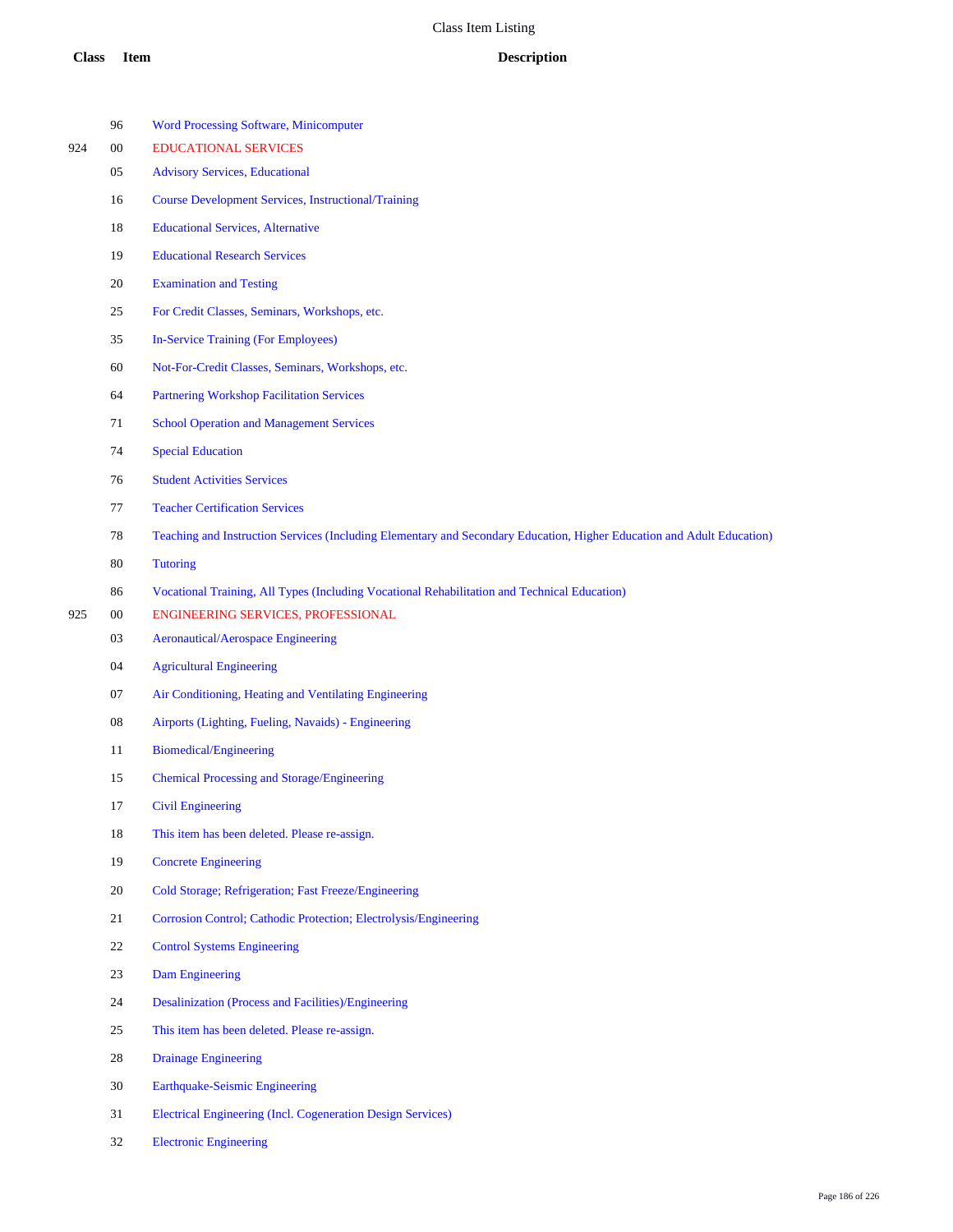- Engineer Services, Professional
- Energy Management Engineering
- Environmental Engineering
- Engineering Services (Not Otherwise Classified)
- Facilities Design Services, Engineering
- Field Engineering
- Fire Protection Engineering
- Fisheries; Fish Ladders Engineering
- Forensic Engineering
- Foundation Engineering
- Gas Systems (Propane, Natural, etc.) Engineering
- General Construction: Management, Scheduling, Cost Estimation Engineering
- Geological Engineering
- Geotechnical Engineering
- Harbors; Jetties; Piers; Ship Terminal Facilities Engineering
- Highways; Streets; Airport Pay-Parking Lots Engineering
- Hydroelectric Engineering
- Hazardous Waste Engineering Services (Incl. Remedial Investigations and Feasibility Studies for Waste Sites)
- Industrial Engineering
- Inspecting, General/Engineering
- Inspecting, Structural/Engineering
- Instrumentation/Engineering
- Irrigation; Drainage; Flood Control/Engineering
- Land Development and Planning/Engineering
- Machine Design/Engineering
- Manufacturing Engineering
- Mechanical Engineering
- Metallurgical Engineering
- Mining and Minerology/Engineering
- Municipal Engineering
- Nuclear Engineering
- Ocean Engineering Services
- Petroleum and Fuel (Storage and Distribution)/Engineering
- Pollution Control Engineering
- Power Generation, Transmission, Distribution Engineering
- Railroad; Rapid Transit; Monorail/Engineering
- Rate Engineering
- Sanitary Engineering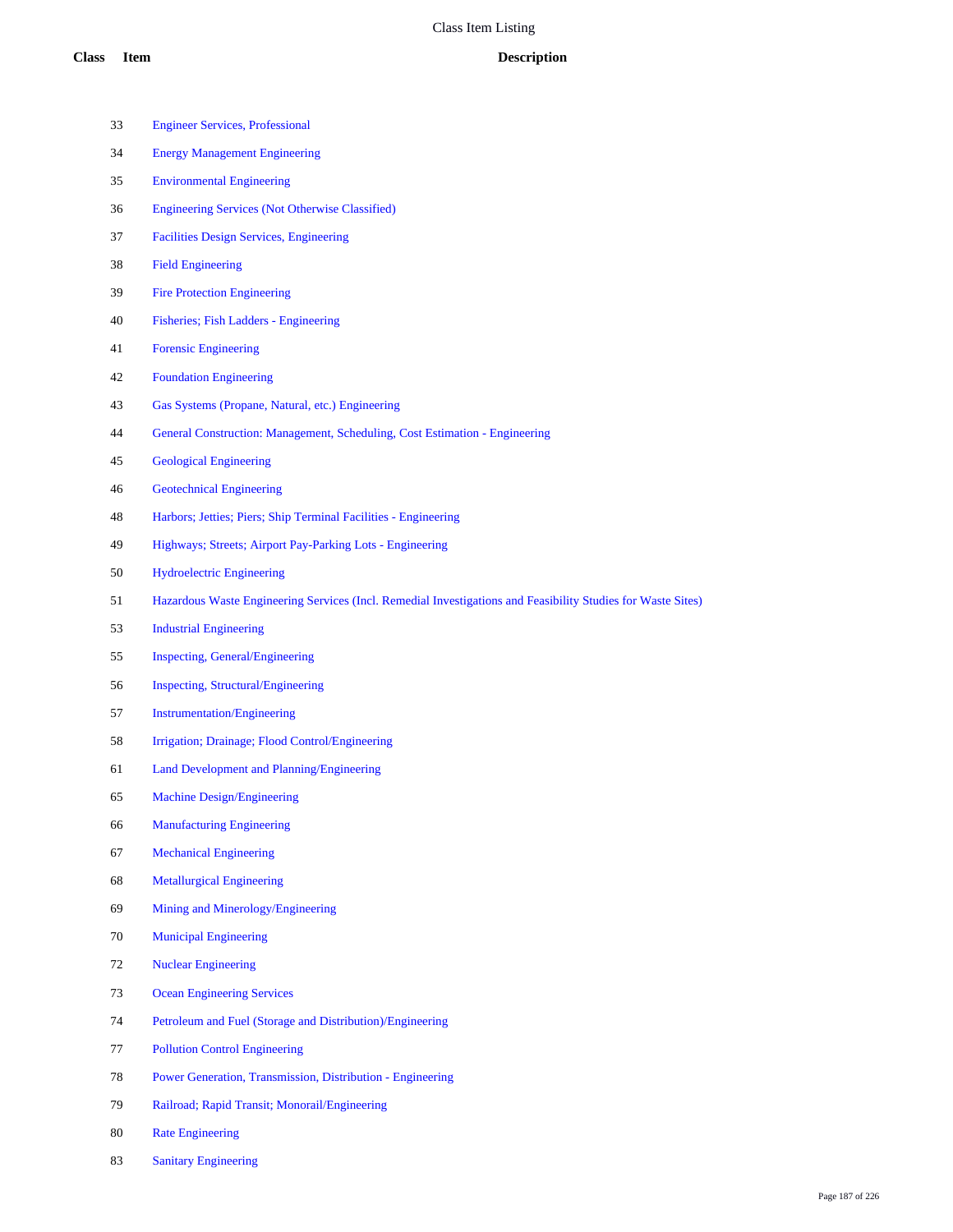## **Class Item Description**

|     | 84 | Security Systems; Intruder and Smoke Detection/Engineering                                |
|-----|----|-------------------------------------------------------------------------------------------|
|     | 85 | This item has been deleted. Please re-assign.                                             |
|     | 86 | <b>Surveyor Services, Land</b>                                                            |
|     | 87 | Sewage Collection, Treatment, and Disposal/Engineering                                    |
|     | 88 | <b>Structural Engineering</b>                                                             |
|     | 89 | <b>Telephone Systems/Engineering</b>                                                      |
|     | 90 | This item has been deleted. Please re-assign.                                             |
|     | 91 | <b>Video Design and Engineering Services</b>                                              |
|     | 92 | Value Engineering and Value Analysis Services, Professional                               |
|     | 93 | <b>Traffic and Transportation Engineering</b>                                             |
|     | 94 | Tunnels and Subways/Engineering                                                           |
|     | 95 | Utilities (Gas, Steam, Electric)/Engineering                                              |
|     | 96 | <b>Waste Water Treatment Engineering</b>                                                  |
|     | 97 | Water Supply, Treatment, and Distribution/Engineering                                     |
| 926 | 00 | ENVIRONMENTAL AND ECOLOGICAL SERVICES                                                     |
|     | 14 | Air Pollution Control Services (Including Data Collection Research and Development, etc.) |
|     | 15 | <b>Air Quality Monitoring Services</b>                                                    |
|     | 23 | <b>Auditing Services, Environmental</b>                                                   |
|     | 29 | <b>Contaminated Groundwater Services (Including Discharge Pipe Installation)</b>          |
|     | 30 | <b>Contaminated Soil Services</b>                                                         |
|     | 40 | <b>Ecological Services</b>                                                                |
|     | 41 | Ecosystems Development, Management and Protection Services                                |
|     | 42 | <b>Environmental Services (Not Otherwise Classified)</b>                                  |
|     | 43 | <b>Gas Analysis Services</b>                                                              |
|     | 45 | Hazardous Material and Waste Services (Including Emergency Response and Nuclear Wastes)   |
|     | 49 | Hydraulic Push Probe (Geoprobe) Services                                                  |
|     | 52 | <b>Impact Studies, Environmental</b>                                                      |
|     | 53 | <b>Industrial Hygiene Testing Services</b>                                                |
|     | 54 | <b>Investigation Services, Pollution</b>                                                  |
|     | 58 | <b>Lead and Asbestos Inspection Services</b>                                              |
|     | 62 | <b>Noise Testing Services</b>                                                             |
|     | 65 | Oil and Petroleum Spill Services (Including Removal of Used Petroleum Products)           |
|     | 66 | Oil/Water Separator Inspection and Testing Services                                       |
|     | 70 | Permitting Services, Environmental                                                        |
|     | 72 | Planning and Advisory Services, Environmental                                             |
|     | 75 | <b>Radiation Dosimeter Services</b>                                                       |
|     | 76 | <b>Radioactive Waste Disposal Services</b>                                                |
|     | 77 | <b>Recycling Services</b>                                                                 |
|     |    |                                                                                           |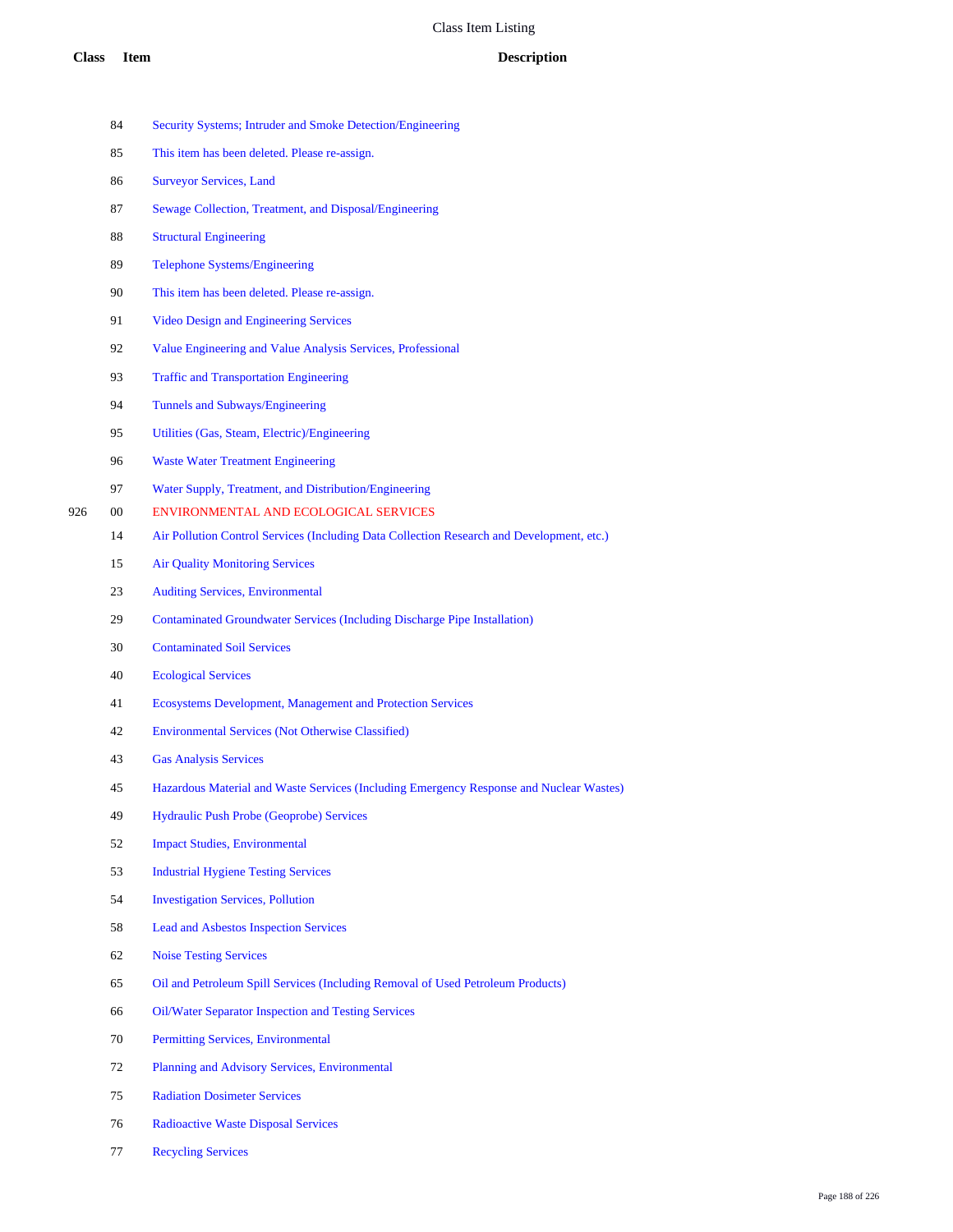| Remediation Services, Environmental (Including Rehabilitation Services Hazardous Waste and Mold Remediation) |  |  |  |  |
|--------------------------------------------------------------------------------------------------------------|--|--|--|--|
|                                                                                                              |  |  |  |  |

- Safety Services, Environmental
- Site Assessment, Environmental
- Soil Pollution Services
- Soil, Soil Vapor, and Groundwater Sampling and Analysis (Including Disposal)
- Storm Water Discharge Testing Services
- Subsurface Testing, Environmental
- Tank Testing and Disposal Services, Storage (Including Underground Types)
- Testing and Monitoring Services for Air, Gas, and Water
- Water Pollution Services
- Water/Wastewater Conservation Services
- Wetland Delineations (Incl. Assessments)
- 928 00 EQUIPMENT MAINTENANCE AND REPAIR SERVICES FOR AUTOMOBILES, TRUCKS, TRAILERS, TRANSIT BUSES AND OTHER VEHICLES
	- Accessories (Not Otherwise Classified) Maintenance and Repair
	- Alignment and Wheel Balancing (Including Front-End Repair)
	- Ambulance and Rescue Vehicles Maintenance and Repair Services (Incl. Major Components and Accessory Items)
	- Automobile and Other Passenger Vehicles Maint. and Repair (Not Otherwise Classified)
	- Body and Frame Work (Including Undercoating)
	- Brake Maintenance and Repair
	- Buses, School and Mass Transit, Maintenance and Repair
	- Communications Systems Maintenance and Repair, Vehicle (Including Installation and Removal Services)
	- Conversion of Gasoline Fuel Systems to Alternative Fuel Systems Including Maintenance and Repair Services
	- Cooling, Heating, and Ventilating System (A/C System, Hoses, Water Pump, Radiator, Heater and Accessories, Ventilation, etc.) Maintenance and Repair
	- Customizing Services, Vehicle (Including Armoring of Vehicles; Handicapped and Van Coversions, etc.)
	- Drive Train (Clutch Assembly, Flywheel, etc.) Maintenance and Repair
	- Electrical (Alternator/Generator, Battery, Ignition System, Lights, etc.) Maintenance and Repair
	- Exhaust System Maintenance and Repair
	- Fuel System Maintenance and Repair
	- Fueling Services, Mobile (Vehicle)
	- Glass Replacement and Repair Services, Windshield and Window (Auto), (Including Window Tinting Services)
	- General Maintenance and Repair, Vehicle (Not Otherwise Classified), to Include Oil Changes, Lubrication, Guaranteed Maintenance Programs, etc. (See 928-88 for Tune-Ups)
	- Hydraulics (Pump, Hydraulic Motor, Valves, Gauges, etc.) Maintenance and Repair
	- License Identification System (Vehicle), Maintenance and Repair
	- Machine Shop Services, Automotive Type (See 929-48 for Industrial Type)
	- Motor Homes and Recreational Vehicles Maintenance and Repair
	- Oil Collection Services, Waste
	- Painting, Vehicle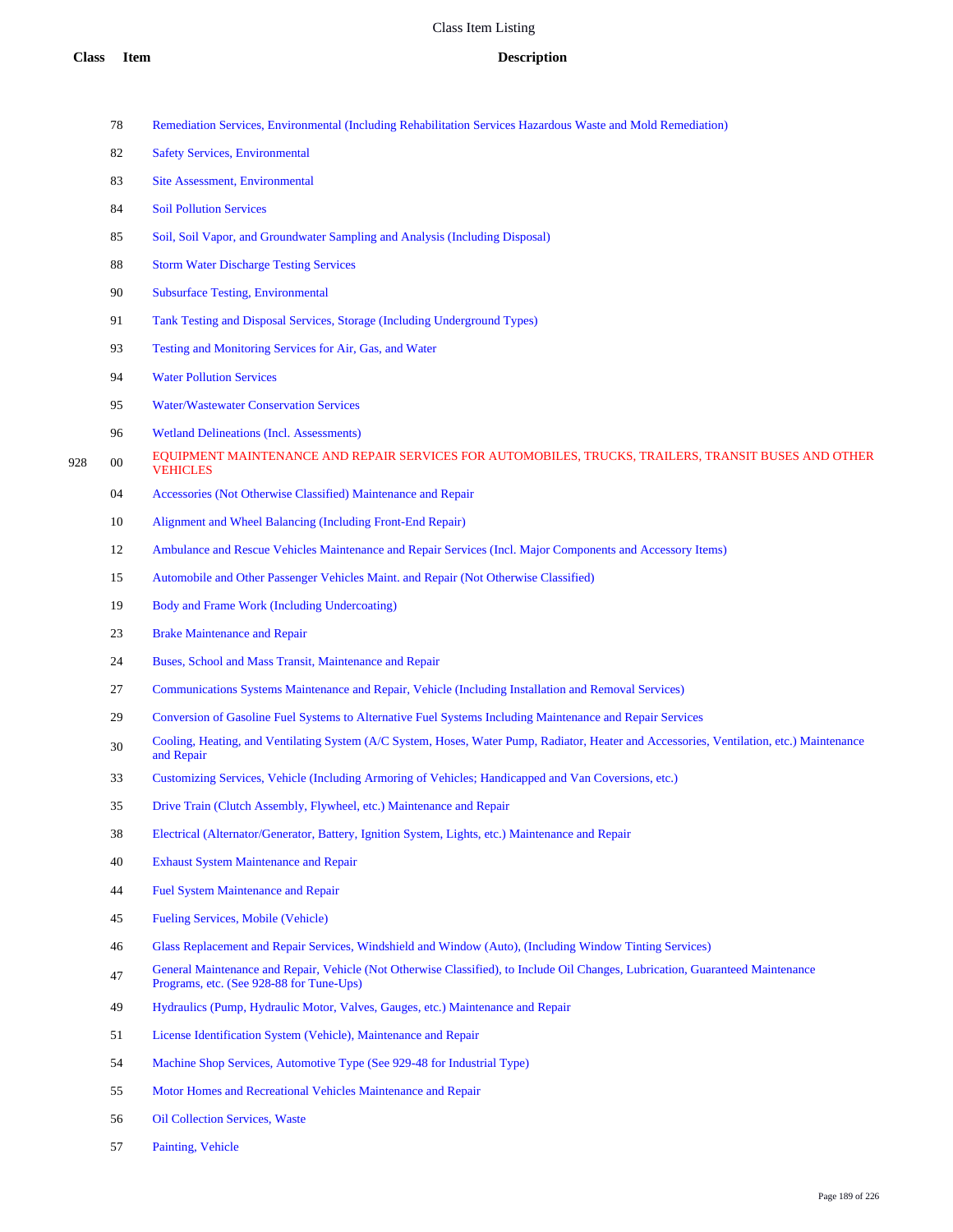- Parts Washing Services
- Power Plant (Engine, Belts, Heads, Intake, Rebuilding, etc.) Maintenance and Repair
- Reconditioning/Refurbishing Vehicles
- Retrofitting Vehicles to Reduce Emissions and Improve Air Quality (A complete service incl. Parts where necessary to meet specs)
- Road Services, Vehicle (Includes Mobile Repair Services)
- Suspension (Axles, Springs, Steering, etc.) Maintenance and Repair
- Tire and Tube Mounting, Repair, Retreading, and Rotation (Including Tire Foam Filling Services)
- Trailer Maintenance and Repair (Not Otherwise Classified)
- Transmission (Main, Transfer Case, Chain and Final Drives) Maintenance and Repair
- Truck and Van Maintenance and Repair (Not Otherwise Classified)

Truck Maintenance and Repair, Heavy

- Tune-ups
- Upholstery Maintenance and Repair
- Vehicle Inspection and Testing Services (Emissions, etc.)
- Washing, Waxing, Polishing, Steam Cleaning, Disinfecting, etc.
- Wheel Maintenance and Repair
- Welding Services, Automotive Transportation
- This item has been deleted. Please re-assign.
- 929 00 EQUIPMENT MAINTENANCE AND REPAIR SERVICES FOR AGRICULTURAL, CONSTRUCTION, HEAVY INDUSTRIAL, MATERIAL HANDLING, AND ROAD AND HIGHWAY EQUIPMENT
	- Agricultural Implements, Parts and Accessories Maintenance and Repair
	- Asphalt Distributors, Levelers, Mixers, etc. Maintenance and Repair
	- Asphalt Heaters Maintenance and Repair
	- Asphalt Pavers Maintenance and Repair
	- Asphalt Scarifiers, Milling Machines, Scrapers, etc., Maintenance and Repair
	- Automotive Shop Equipment Maintenance and Repair
	- Car Wash Equipment Maintenance and Repair
	- Concrete Equipment: Buckets, Screeding Machines, Curbers, Finishers, etc., Maintenance and Repair
	- Concrete Mixers, Maintenance and Repair
	- Construction Equipment Maintenance and Repair (Not Otherwise Listed)
	- Concrete and Asphalt Equipment (Not Otherwise Classified) Maintenance and Repair
	- Cranes: Backhoe, Dragline, Clamshell, etc., Maintenance and Repair
	- Earth Handling, Grading, Moving, and Packing Equipment Maintenance and Repair
	- This item has been deleted. Please re-assign.
	- Engines And Motors, Industrial, Maintenance and Repair
	- Hydraulic Tools, Maintenance and Repair
	- Lifts and Hoists, Maintenance and Repair
	- Machine Shop and Fabricating Services, Industrial (See 928-54 for Automotive Type)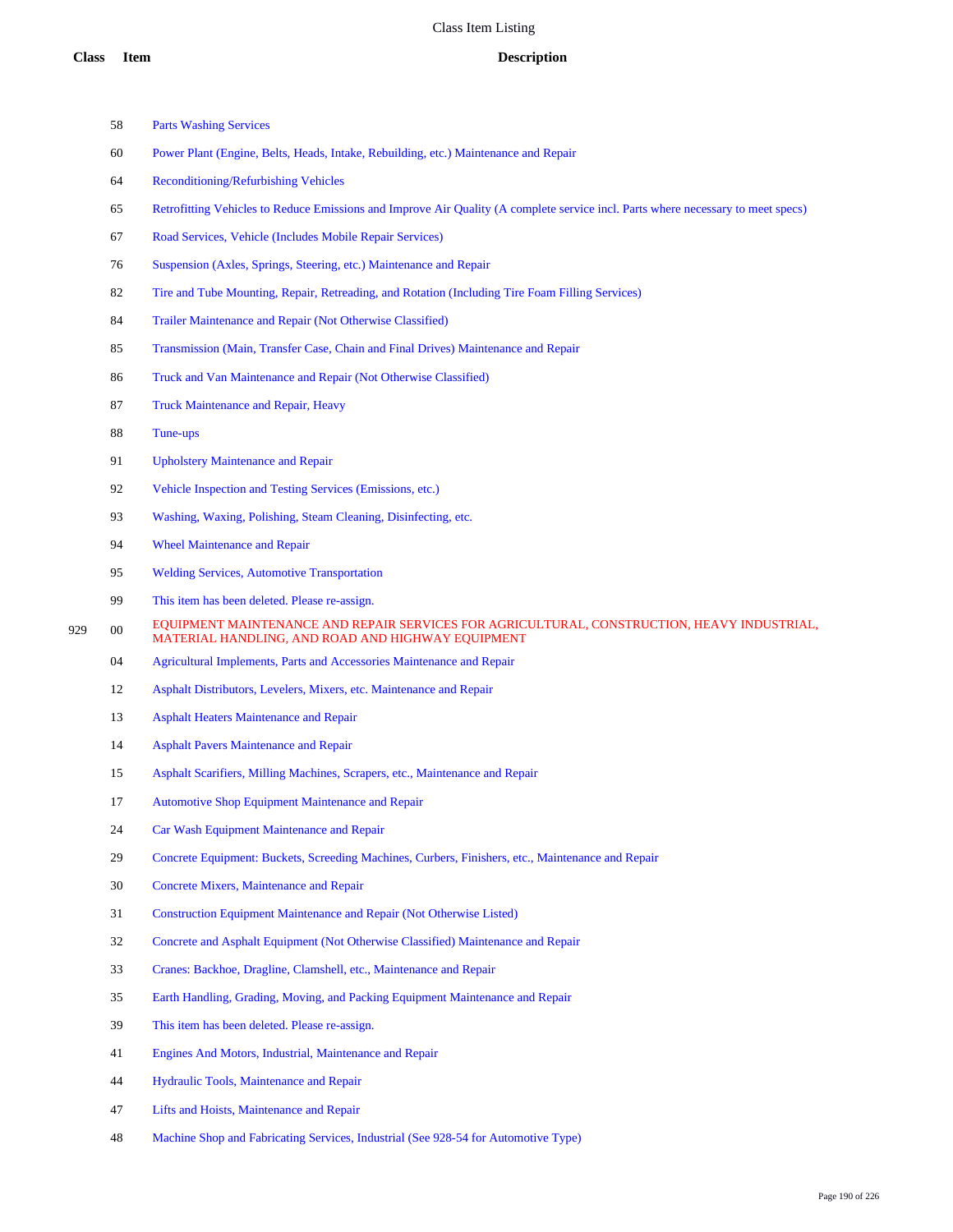- Machinery and Heavy Hardware (Not Lawn Equipment) Maintenance and Repair
- Material Handling Equipment Maintenance and Repair
- Motor and Engine Maintenance and Repair, Small Gasoline
- Motor Rewinding and Repairing, Electric
- Motorcycles, Bicycles, Motor Scooters, and Trucksters (Including Golf Carts), Maintenance and Repair
- Oil Field Equipment Maintenance and Repair
- Pneumatic Tools, Maintenance and Repair
- Refuse/Garbage Burning Equipment, Maintenance and Repair
- Refuse/Garbage Collection/Dumping Equipment Maintenance and Repair
- Painting Services, Road and Heavy Industrial Equipment
- Road and Highway Equipment (Not Otherwise Classified) Maintenance and Repair
- Scales, incl. Weigh-In-Motion Type (See 938-79 for Hospital, Laboratory and Testing Types), Maintenance and Repair
- Snow Plow and Blower Maintenance and Repair
- Snow Melter Maintenance and Repair
- Tanks: Mobile, Portable, Stationary, Storage, etc., Maintenance and Repair (Includes Relining)
- Taxiway and Runway Maintenance and Testing Equipment Maintenance and Repair
- Spreaders (Salt and Sand), Maintenance and Repair
- Sweepers, Street, Maintenance and Repair
- Tractors, Industrial: Bulldozers, Crawlers, Wheel Type, Maintenance and Repair
- Welding Services, Agricultural, Heavy Industrial and Similar Equipment (Not Otherwise Classified)
- 931 00 EQUIPMENT MAINTENANCE AND REPAIR SERVICES FOR APPLIANCE, ATHLETIC, CAFETERIA, FURNITURE, MUSICAL INSTRUMENTS, AND SEWING EQUIPMENT
	- Amusement Park Ride Equipment Maintenance and Repair
	- Appliances and Equipment, Household, (Not Laundry or HVAC) Maintenance and Repair
	- Athletic and Sporting Goods Equipment and Accessories (Shoulder Pads, etc.), Maintenance and Repair
	- Bakery Equipment Maintenance and Repair
	- Barber and Beauty Shop Equipment Maintenance and Repair
	- Bedding, All Types, Maintenance and Repair
	- Butcher Shop and Meat Processing Equipment Maintenance and Repair
	- Cafeteria and Kitchen Equipment, Commercial, Maintenance and Repair
	- Camping and Outdoor Equipment Maintenance and Repair
	- Dairy Equipment Maintenance and Repair
	- Food Processing and Canning Equipment Maintenance and Repair
	- Furnishings Maintenance and Repair (All Kinds)
	- Furniture, Not Office, Maintenance and Repair (Includes Refinishing and Reupholstering)
	- Furniture Installation and Reconfiguration Services (Including Systems Furniture)
	- Furniture, Office, Maintenance and Repair (Includes Refinishing and Reupholstering)
	- Lighting Fixtures Maintenance and Repair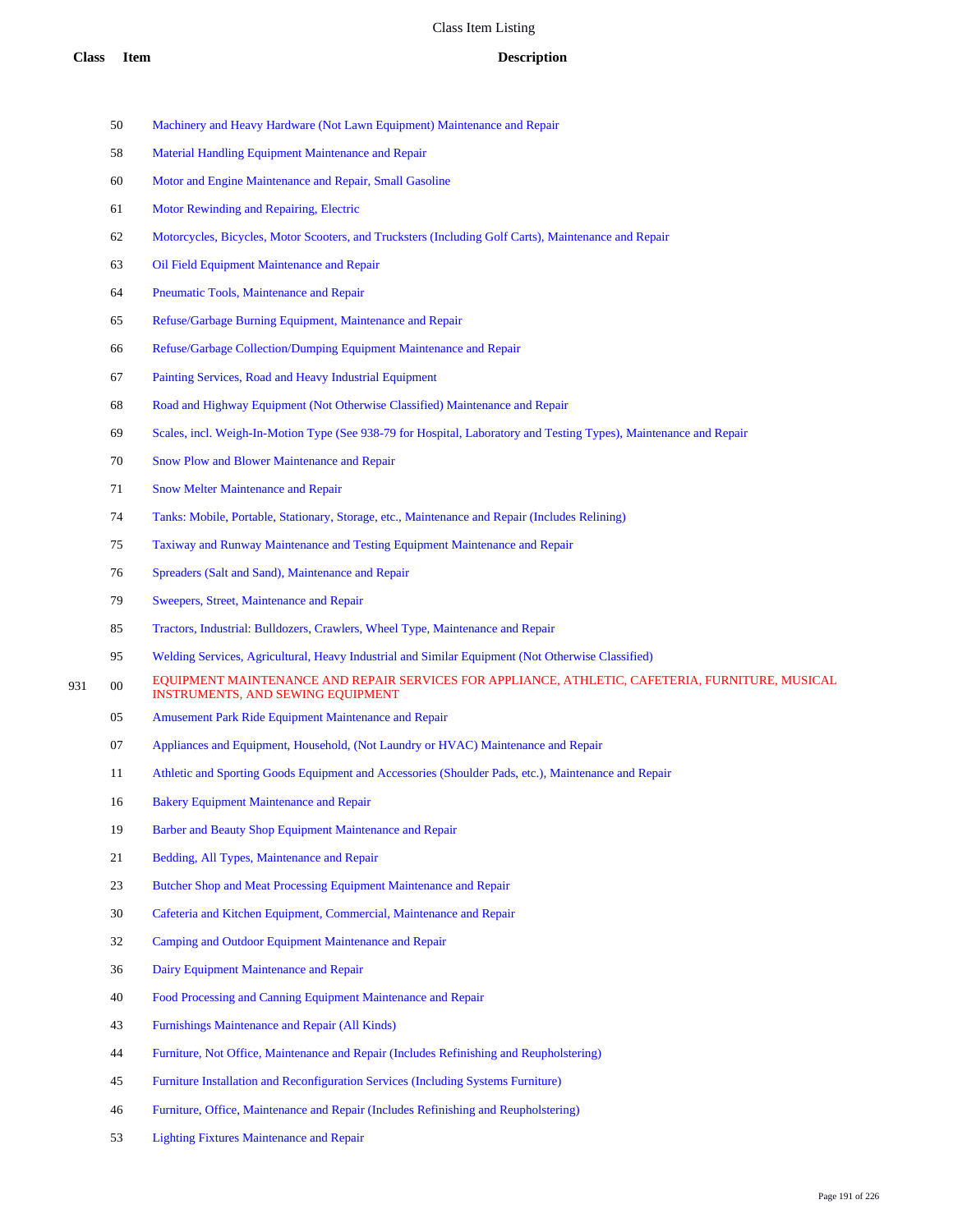- Musical Instruments, Maintenance and Repair
- Park, Playground, and Swimming Pool Equipment Maintenance and Repair
- Sewing Room and Textile Machinery Maintenance and Repair
- Skating Rink Equipment, Roller and Ice, Maintenance and Repair
- Vending Machine Maintenance and Repair
- 934 00 EQUIPMENT MAINTENANCE AND REPAIR SERVICES FOR LAUNDRY, LAWN, PAINTING, PLUMBING, AND SPRAYING EQUIPMENT
	- Broom, Brush, and Mop Manufacturing Equipment Maintenance and Repair
	- Floor Maintenance Machines, Floor Covering Equipment Maintenance and Repair
	- This item has been deleted. Please re-assign.
	- Irrigation Systems Maintenance and Repair
	- Janitorial Equipment Maintenance and Repair
	- Laundry and Dry Cleaning Equipment, Commercial, Maintenance and Repair
	- Laundry Equipment Maintenance and Repair, Household
	- Lawn Equipment Maintenance and Repair
	- Painting Equipment Maintenance and Repair
	- Pipe and Pipe Fittings Maintenance and Repair
	- Plumbing Equipment and Fixtures, Maintenance and Repair
	- Spraying Equipment Maintenance and Repair
	- Toilets, Portable, Maintenance and Repair (Including Servicing)
- 00 EQUIPMENT MAINTENANCE AND REPAIR SERVICES FOR GENERAL EQUIPMENT
	- Awards, Trophies, Collectibles, etc. Maintenance and Repair
	- Atomic and Nuclear Energy Machines and Equipment Maintenance and Repair
	- Air Compressors and Accessories, Maintenance and Repair
	- Alarm Equipment Maintenance/Repair (Fire, etc.)
	- 10 Bank Machines and Equipment Maintenance and Repair (Incl. ATM Machines)
	- 11 Bird Cage and Aquarium Maintenance and Repair
	- This item has been deleted. Please re-assign.
	- Clothing Maintenance and Repair (Incl. Uniforms)
	- Containers: Barrels, Drums, etc., Maintenance and Repair
	- Cemetery Maintenance Services
	- Craft Equipment, All Types, Maintenance and Repair
	- Door Automatic Operator Installation, Maintenance and Repair
	- Electrical Equipment (Except Cable and Wires, and Lighting Fixtures) Maintenance and Repair
	- Emergency Warning Systems Maintenance and Repair (Including Civil Defense and Natural Disaster Equipment)
	- Energy Collecting Equipment and Accessories Maintenance and Repair
	- Facility Energy Management Systems Maintenance and Repair
	- Fare Collection Equipment Maintenance and Repair
	- Foundry Equipment Maintenance and Repair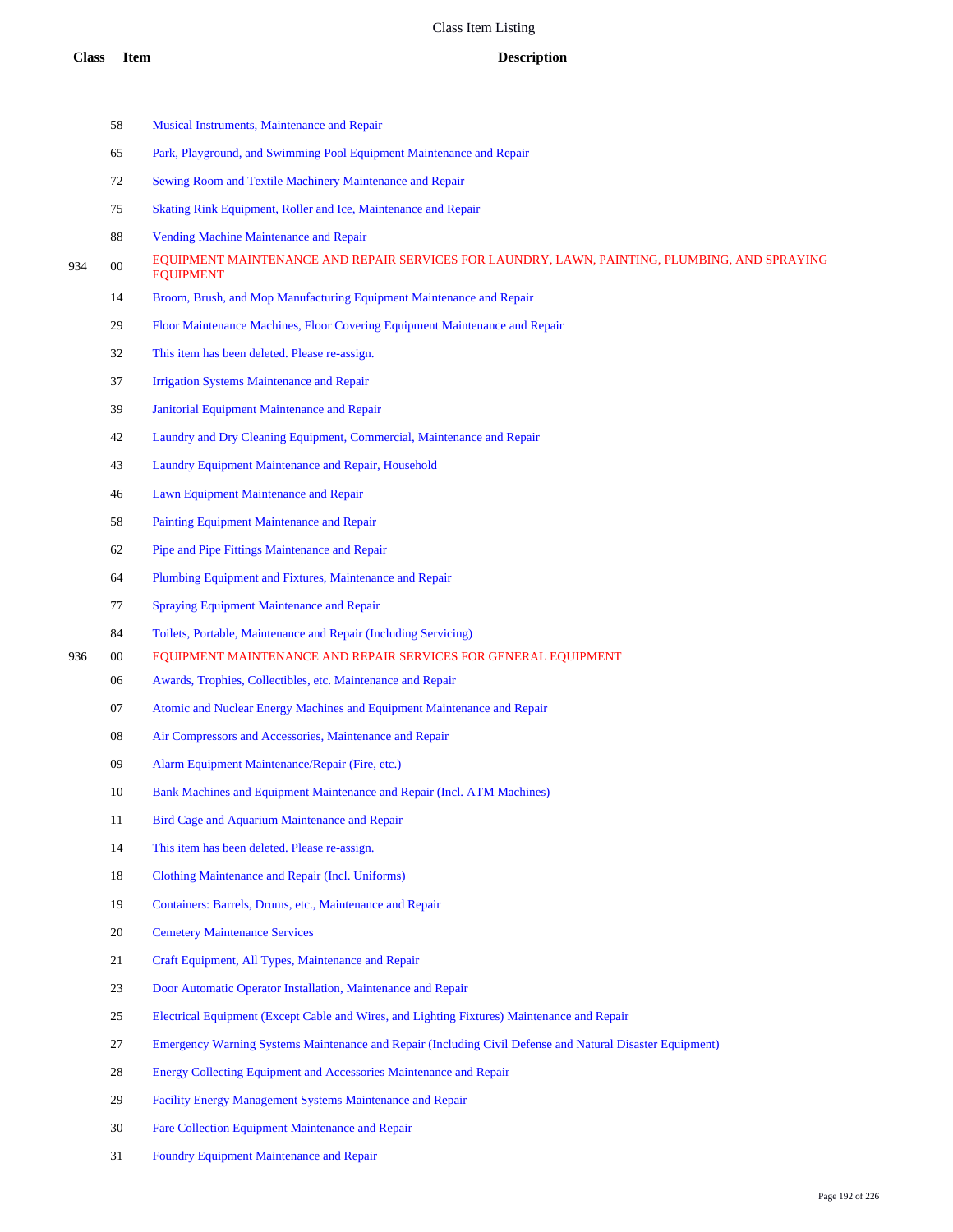- Fire Fighting Equipment Maintenance and Repair
- Fire Protection Equipment and Systems Including Fire Hydrants, Fire Sprinkler Systems, Smoke Detectors, Jaws of Life, Fire Protection Material Treatment, etc. Maintenance and Repair
- Fire Extinguisher Maintenance (Including Recharging) and Repair
- Foundry Machine Shop Work
- Furniture, School (Including Student Lockers), Maintenance and Repair (Includes Refinishing and Reupholstery)
- Gates, Electric (Card Reader, etc.) Maintenance and Repair
- Glass and Glazing Equipment Maintenance and Repair
- Generators, Portable and Stationary, Including Parts and Accessories Maintenance and Repair
- Hand Tools, Powered, All Kinds, Maintenance and Repair (Including Electrical and Hydraulic)
- Hand Tools, Non-Powered, All Kinds, Maintenance and Repair
- Gunsmith Services
- Hardware, Shelf Hardware, and Allied Items Maintenance and Repair
- Hearing Devices (Aids, Auditory Training Equipment, etc.)
- Industrial Equipment (Not Construction and Repair, or HVAC) Maintenance and Repair
- Intelligent Transportation Systems Equipment Maintenance and Repair
- Jewelry, Badges, Nameplates, etc. Maintenance and Repair
- Leather Working Equipment Maintenance and Repair
- Luggage, Handbags, Purses Maintenance and Repair
- Parking Equipment Maintenance and Repair (See 936-37 for Parking Gates)
- Pipeline Equipment Maintenance and Repair
- Plastics Forming and Molding Equipment Maintenance and Repair
- Police Equipment Maintenance and Repair
- Poultry Equipment Maintenance and Repair
- Printing Plant and Bindery Equipment Maintenance and Repair (Incl. Graphic Arts Equipment)
- Pumps and Pump Accessories Maintenance and Repair
- Pumps, Vertical, Maintenance and Repair
- Purification and Filtering Devices Maintenance and Repair
- Refrigeration Equipment Maintenance and Repair
- Rifle Range Equipment Maintenance and Repair
- Roofing Equipment and Machinery Maintenance and Repair
- Scaffolding Maintenance and Repair
- School Equipment Maintenance and Repair (Incl. Resurfacing Slate Blackboards)
- Security and Access Systems Maintenance and Repair
- Signs, Message Centers, Scoreboards, etc. (Including Sign Making Equipment), Maintenance and Repair (See 968-81 for Traffic Sign Maint.)
- Stockman Equipment and Tool Maintenance and Repair
- Stone, Rock, and Ceramic Equipment Maintenance and Repair
- Substation/High Voltage (Electrical) Maintenance and Repair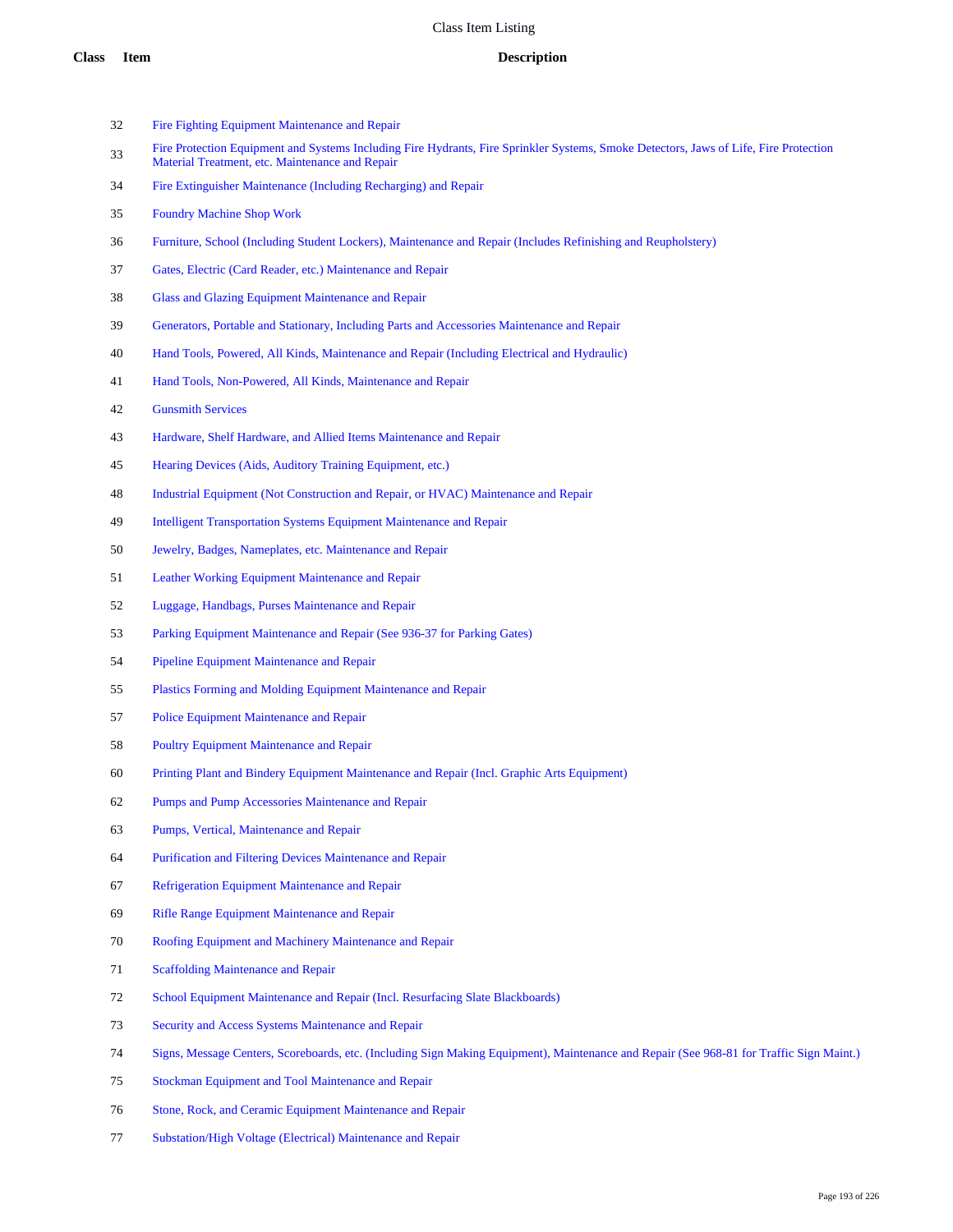- Tarpaulins, Tents, and Canvas Items, Maintenance and Repair
- Storage Equipment Maintenance and Repair
- Theatrical Equipment Maintenance and Repair
- Tool Maintenance and Repair, Electric
- Toll Collection Equipment Maintenance and Repair
- Towers, Radio/Radar, etc., Maintenance and Repair (Including Painting)
- Traffic Counting Devices, Maintenance and Repair
- Traffic Control Devices, Maintenance and Repair
- Transformer (High Voltage) Maintenance and Repair
- Upholstery and Drapery Maintenance and Repair (Incl. Cleaning)
- Venetian Blinds Maintenance and Repair (Incl. Cleaning Services)
- Voting Machine Maintenance and Repair
- Water Supply and Sewage Treatment Equipment Maintenance and Repair
- Wagering and Gambling Equipment Maintenance and Repair
- Weapon Maintenance and Repair
- Weather Forecasting Equipment Maintenance and Repair
- Welding Equipment Maintenance and Repair
- This item has been deleted. Please re-assign.
- 00 EQUIPMENT MAINTENANCE AND REPAIR SERVICES FOR HOSPITAL, LABORATORY, AND TESTING EQUIPMENT
	- Controlling, Indicating, and Recording Instruments and Supplies Maintenance and Repair
	- CPR Equipment Maintenance and Repair (Including CPR Manikins)
	- Dental Equipment Maintenance and Repair
	- Engineering and Surveying Equipment Maintenance and Repair; Drawing Instruments, etc. (Including Photogrammetry Equipment)
	- First Aid and Safety Equipment (Except Nuclear and Welding) Maintenance and Repair
	- Forensic Equipment Maintenance and Repair
	- Furniture, Hospital, Specialized, Maintenance and Repair (Includes Refinishing and Reupholstering)
	- Furniture, Laboratory, Specialized, Maintenance and Repair (Includes Refinishing and Reupholstering)
	- Gas Equipment (Hospital, Laboratory, and Welding) Maintenance and Repair
	- Hospital and Medical Equipment, General, Maintenance and Repair
	- Hospital and Medical Equipment, Invalid, Maintenance and Repair
	- Instrument Maintenance and Repair (Measuring, Observing and Testing)
	- Laboratory Equipment and Accessories, Maintenance and Repair: For General and Analytical Research Use, Nuclear, Optical, Physical
	- Laboratory Equipment and Accessories: Specialized, Biochemistry, Biology, Chemistry, etc., Maintenance and Repair
	- This item has been deleted. Please re-assign.
	- Optical Equipment Maintenance and Repair
	- Pollution Control Equipment Maintenance and Repair
	- Respiratory Equipment (Including Air Tanks, Breathers, Masks, etc.) Maintenance and Repair
	- Scales and Weighing Apparatus Maintenance and Repair (For Hospital, Laboratory and Testing Types Only)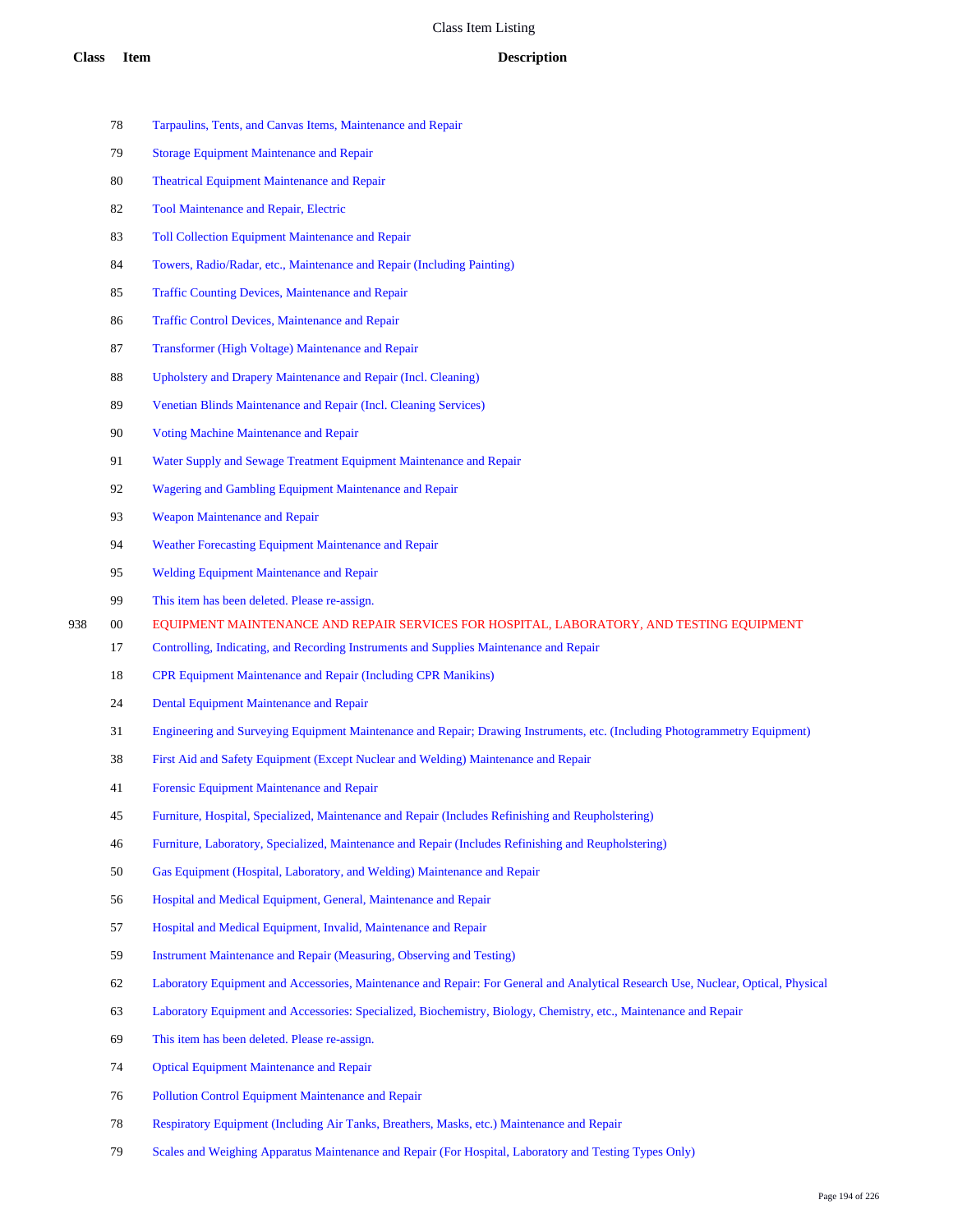- 81 Scientific Equipment Maintenance and Repair
- Semiconductor Devices and Components Maintenance and Repair
- Testing and Training Apparatus, Instruments, and Machines, Maintenance and Repair
- Veterinary Equipment and Accessories (Including Cages and Kennels), Maintenance and Repair
- X-Ray Equipment Maintenance and Repair
- 939 00 EQUIPMENT MAINTENANCE AND REPAIR SERVICES FOR COMPUTERS, OFFICE, PHOTOGRAPHIC, AND RADIO/TELEVISION EQUIPMENT
	- Audio-Visual Equipment Maintenance and Repair
	- Calculating Machine (Not Computer) Maintenance and Repair
	- Clocks, Timers, Watches, and Jewelers' and Watchmakers' Tools and Equipment Maintenance and Repair (Including Programming Timers, etc.)
	- Computers, Data Processing Equipment and Accessories (Not Word Processing Equipment), Maintenance and Repair
	- Coolers, Drinking Water, Maintenance and Repair
	- Copy Machine Maintenance and Repair
	- Dictating Machine Maintenance and Repair
	- Electronic Equipment Maintenance and Repair
	- Intercom Equipment Maintenance and Repair
	- Library Machines and Supplies, Maintenance and Repair
	- Mailing Machines and Equipment Maintenance and Repair
	- Microfilm and Microfiche Equipment Maintenance and Repair
	- Multi-Function Office Machine Maintenance and Repair
	- Office Equipment, Filing Systems, etc., Maintenance and Repair
	- Office Machines and Mechanical Aids, Small, Maintenance and Repair
	- Photographic Equipment (Not Including Graphic Arts, Microfilm, and X-Ray) Maintenance and Repair
	- Radio/Telecommunications/Telephone Equipment (Including 911 Systems and Facsimile Transceivers) Maintenance and Repair
	- Radio, Television, and Electronic Testing, Measuring, and Analyzing Equipment Maintenance and Repair
	- Satellite Systems Maintenance and Repair
	- Sound Equipment (Including Microphones, Speakers, Recording Equipment, etc.) Maintenance and Repair
	- Television Equipment and Accessories (Including Video and Closed Circuit Equipment), Maintenance and Repair
	- Typewriter Maintenance and Repair
	- Visual Education Equipment Maintenance and Repair
	- Word Processing Equipment Maintenance and Repair
- 00 EQUIPMENT MAINTENANCE, REPAIR, CONSTRUCTION, AND RELATED SERVICES FOR RAILROADS
	- Cargo Transport Services, Rail
	- Construction, Elevated Transit Station (Including Rehab., Maintenance and Repair)
	- Construction, Rail Station/Shop (Including Rehab., Maintenance and Repair)
	- Construction, Subway and Subway Station (Including Rehab., Maintenance and Repair)
	- Construction, Transit Facility, Other (Including Rehab., Maintenance and Repair)
	- Passenger Transportation Services, Railroad
	- Power Supply Installation, Electric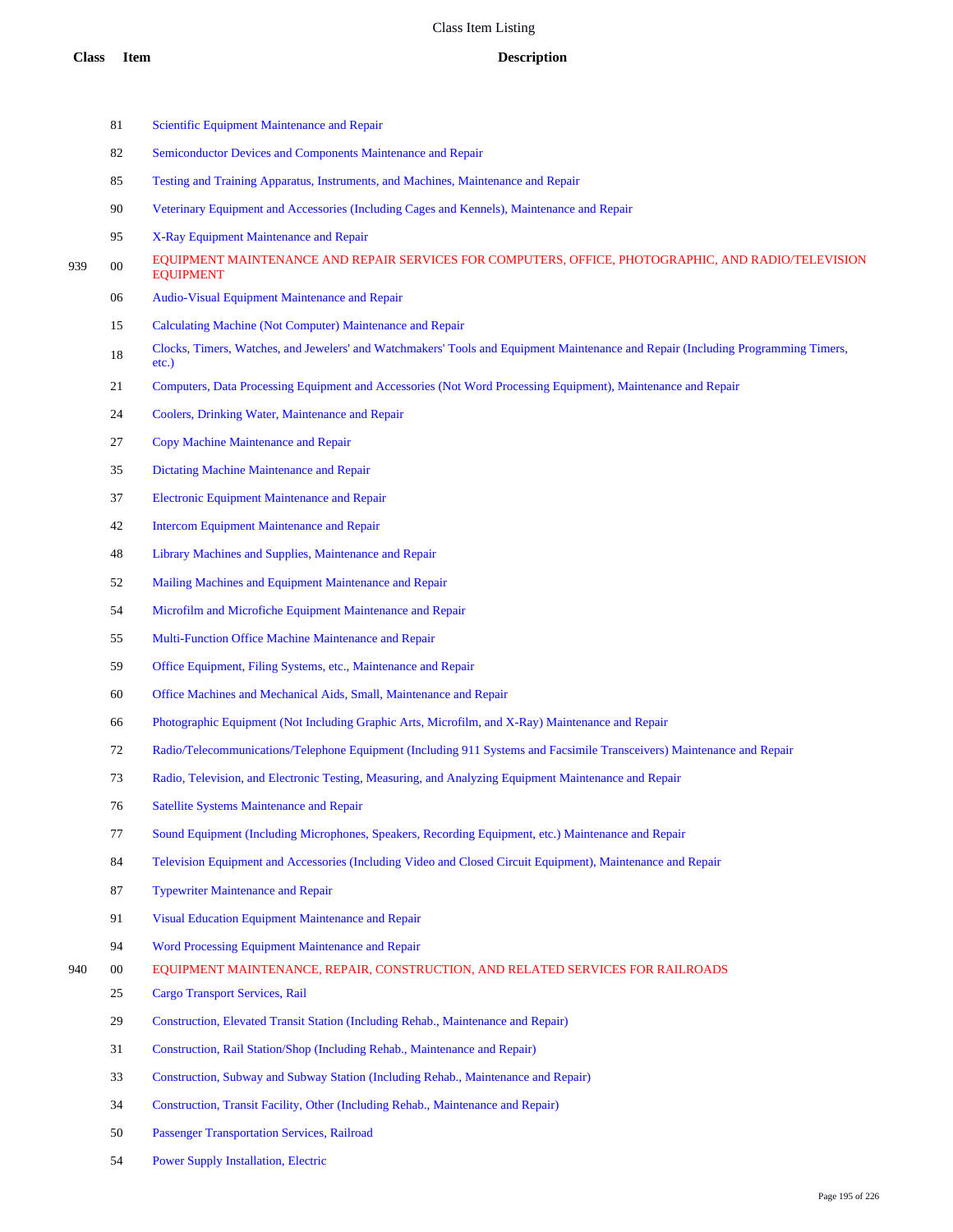- Power Supply Maintenance and Repair, Electric Rail Car Maintenance and Repair Rail Grinding Railroad Construction at Street Intersection (Including Maintenance and Repair) Railroad Switching and Terminal Services Signal System Installation Signal System Maintenance and Repair Tower Construction Tower Maintenance and Repair Track Construction and Inspection Track Maintenance and Repair Tram Construction and Maintenance Services Weed/Brush Control Services 00 EQUIPMENT MAINT, REPAIR, AND RELATED SERVICES FOR POWER GENERATION AND TRANSMISSION EQUIP. Babbiting Services, Industrial Bearing Blade Maintenance and Repair, Electric Power Generator Boiler Maintenance and Repair, Steam (Including Testing Services - See 941-56 for Hydrostatic Testing) Burner Maintenance and Repair Cathodic Protection Services Circuit Breaker Services, Air Digital and Analog Testing Equipment Maintenance and Repair Gas Chromatagh Systems Maintenance and Repair Heat Exchanger Maintenance and Repair Heating Equipment Maintenance and Repair, Steam HVAC Systems Maintenance and Repair, Power Plant Hydrostatic Testing Services, Boiler Inspection/Examination Services, Non-Destructive (Ultrasonic Testing, Dye Penetrant Testing, Radiography, etc.) Monitoring Services, Power Generation Motor Maintenance and Repair, Vertical Pipeline Pressure Flushing Services Power Generating and Transmitting Control System Maintenance and Repair Services Power Plant Equipment Maintenance and Repair (Not Otherwise Listed) Refractory Services Teflon Coating and Lining Services Tube Pressure Testing Services Turbine Maintenance and Repair, Gas
	- Turbine Maintenance and Repair, Steam
	- Valve Maintenance and Repair (Control, Fuel Modulation, etc.)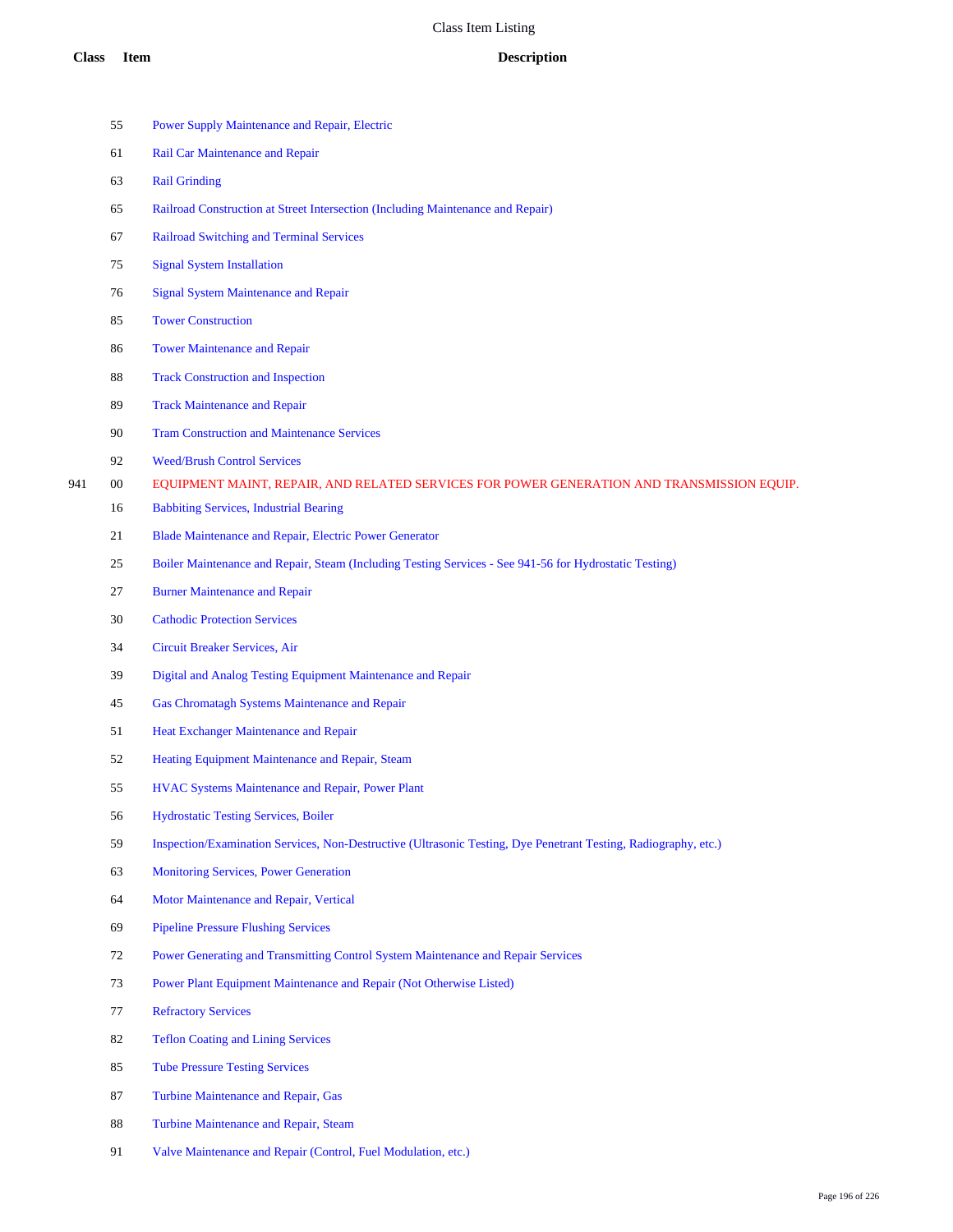- 00 FARMING AND RANCHING SERVICES, ANIMAL AND CROP Animal Farming and Ranching Services Bean and Pea Farming Citrus Fruit Farming Corn Farming Cotton Farming Crop Farming (Not Otherwise Classified) Fruit and Tree Nut Farming (Not Citrus) Grain Farming (Not Otherwise Classified) Hay Farming Miscellaneous Farming Services Oilseed and Grain Farming Peanut Farming Potato Farming Poultry Farming Ranching Services (Not Otherwise Classified) Rice Farming Soybean Farming Sugarcane Farming Tobacco Farming Vegetable and Melon Farming Wheat Farming 00 FISHING, HUNTING, TRAPPING, GAME PROPAGATION, AND RELATED SERVICES Aquaculture: Cultivation of Fish and Shellfish Commercial Fishing Services for Finfish Commercial Fishing Services for Shellfish Commercial Fishing Services for Misc. Marine Products Fish and Marine Life Hatching and Processing Services Game Propagation Services Hunting and Trapping Services Maintenance and Repair, Fishing Equipment **Class Item Description**
	- Maintenance and Repair, Hunting Equipment
	- Maintenance and Repair, Trapping Equipment
	- Processing Services, Wild Game (Fowl, Deer, Elk, etc.)
	- Taxidermy Services
	- Trawling Services
	- Whaling Services
- 00 FINANCIAL SERVICES
	- Accounting and Billing Services (Including Payroll Services)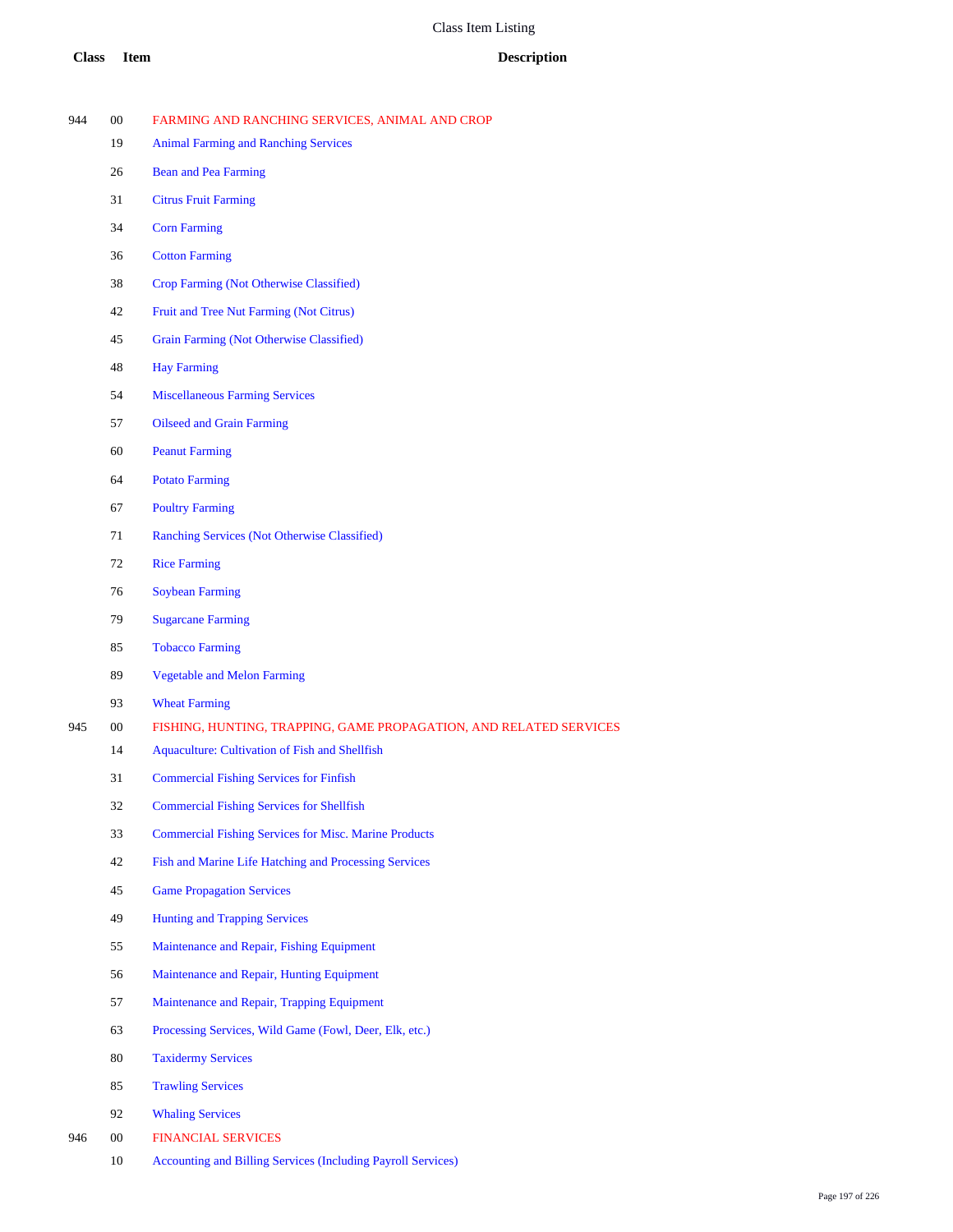- Accounting Services (Not Otherwise Classified) Actuarial Services and Retirement Planning Appraisal Services, Antique Appraisal Services, Real Estate Appraisal Services (Not Otherwise Classified) Appraisal Services, Art Auditing Automatic Teller Machine (ATM) Services Banking Services Cash Management Services (Incl. Budgeting Services) Cash/Securities and Bonding Services Certified Public Accountant (CPA) Services Collection Services, Financial Debt Credit Card, Charge Card Services Credit Investigation and Reporting Custom Brokerage Services (Incl. Stock and Bonds) Employee Benefit Funds Escrow and Title Services Financial Advisor Financial Services (Not Otherwise Classified) Fund Raising Services Installment Purchase/Lease Purchase Financing and Lease With Option to Purchase Financing Inventory Services Investment Management Services Loan Administration Mortgage Banking Services Monetary Systems (Incl. Analysis, Liquidity, Policy, etc.) Notary Public Services Statistical Services Tax Services (Including Tax Preparation, Advisory Services, etc.) Trusts, Estates and Agency Accounts 00 FORESTRY SERVICES Conservation Services, Forest Firefighting Services, Forestry Forest Nursery and Gathering Services Forestry Economic and Marketing Services (Including Forestry Resources Services)
	- Harvesting Services, Forest
	- Logging Services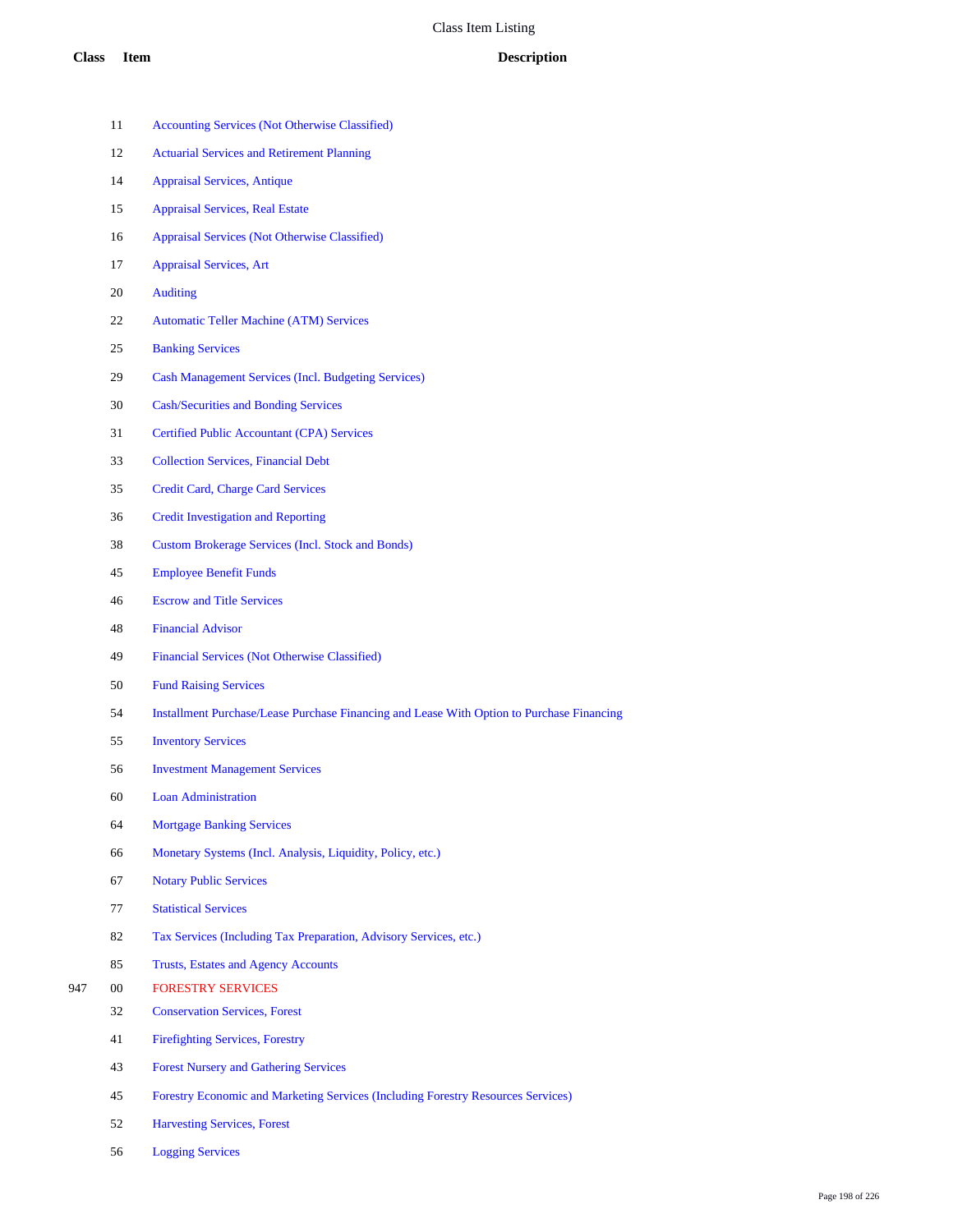|     | 62 | Maintenance and Repair, Forestry Equipment                                                      |
|-----|----|-------------------------------------------------------------------------------------------------|
|     | 81 | <b>Timber Production Services</b>                                                               |
|     | 84 | <b>Tree Farm Operation and Management Services</b>                                              |
| 948 | 00 | <b>HEALTH RELATED SERVICES (FOR HUMAN SERVICES SEE CLASS 952)</b>                               |
|     | 07 | <b>Administration Services, Health</b>                                                          |
|     | 12 | Ambulance Services, Non-emergency (See 990-37 for Emergency Ambulance Services)                 |
|     | 15 | <b>Audiology Services (Including Hearing Aid Services)</b>                                      |
|     | 26 | <b>Cytology Screening Services</b>                                                              |
|     | 27 | <b>Dental Laboratory Services</b>                                                               |
|     | 28 | <b>Dental Services</b>                                                                          |
|     | 29 | <b>Dental Prosthetic Manufacturing Services</b>                                                 |
|     | 32 | <b>Dietician Services</b>                                                                       |
|     | 33 | Disease Prevention and Control Services, Non-Contagious (See 948-92 for Vaccination Services)   |
|     | 34 | Disease Prevention and Control Services, Contagious (See 948-92 for Vaccination Services)       |
|     | 36 | <b>Exercise Program Services</b>                                                                |
|     | 37 | <b>Experimental Medical Services</b>                                                            |
|     | 44 | <b>Health Physics Services</b>                                                                  |
|     | 46 | Hospital Services, Inpatient and Outpatient                                                     |
|     | 47 | <b>Health Care Center Services</b>                                                              |
|     | 48 | <b>Health Care Services (Not Otherwise Classified)</b>                                          |
|     | 49 | <b>Hygiene Services, Industrial</b>                                                             |
|     | 52 | <b>Infant Mortality Reduction Initiative</b>                                                    |
|     | 54 | <b>Massage Services</b>                                                                         |
|     | 55 | Medical and Laboratory Services (Non-Physician)                                                 |
|     | 64 | <b>Nursing Services</b>                                                                         |
|     | 65 | <b>Nursing Home Services</b>                                                                    |
|     | 68 | <b>Optician/Optometrical Services (Non-Physician)</b>                                           |
|     | 71 | <b>Physician Credentialing Services</b>                                                         |
|     | 72 | <b>Pharmaceutical Services</b>                                                                  |
|     | 73 | <b>Physical Fitness Programs</b>                                                                |
|     | 74 | Professional Medical Services (Including Physicians, Pharmacists, and All Specialties)          |
|     | 75 | Prosthetic Manufacturing Services (Other Than Dental)                                           |
|     | 76 | Psychologists/Psychological and Psychiatric Services (Including Behavorial Management Services) |
|     | 80 | <b>Radiation Control and Leak Detection Services</b>                                            |
|     | 81 | <b>Radiation Therapy Treatment Services</b>                                                     |
|     | 82 | <b>Research and Science Services, Medical</b>                                                   |
|     |    |                                                                                                 |

- Sanitary Napkin Disposal Services
- Therapy and Rehabilitation Services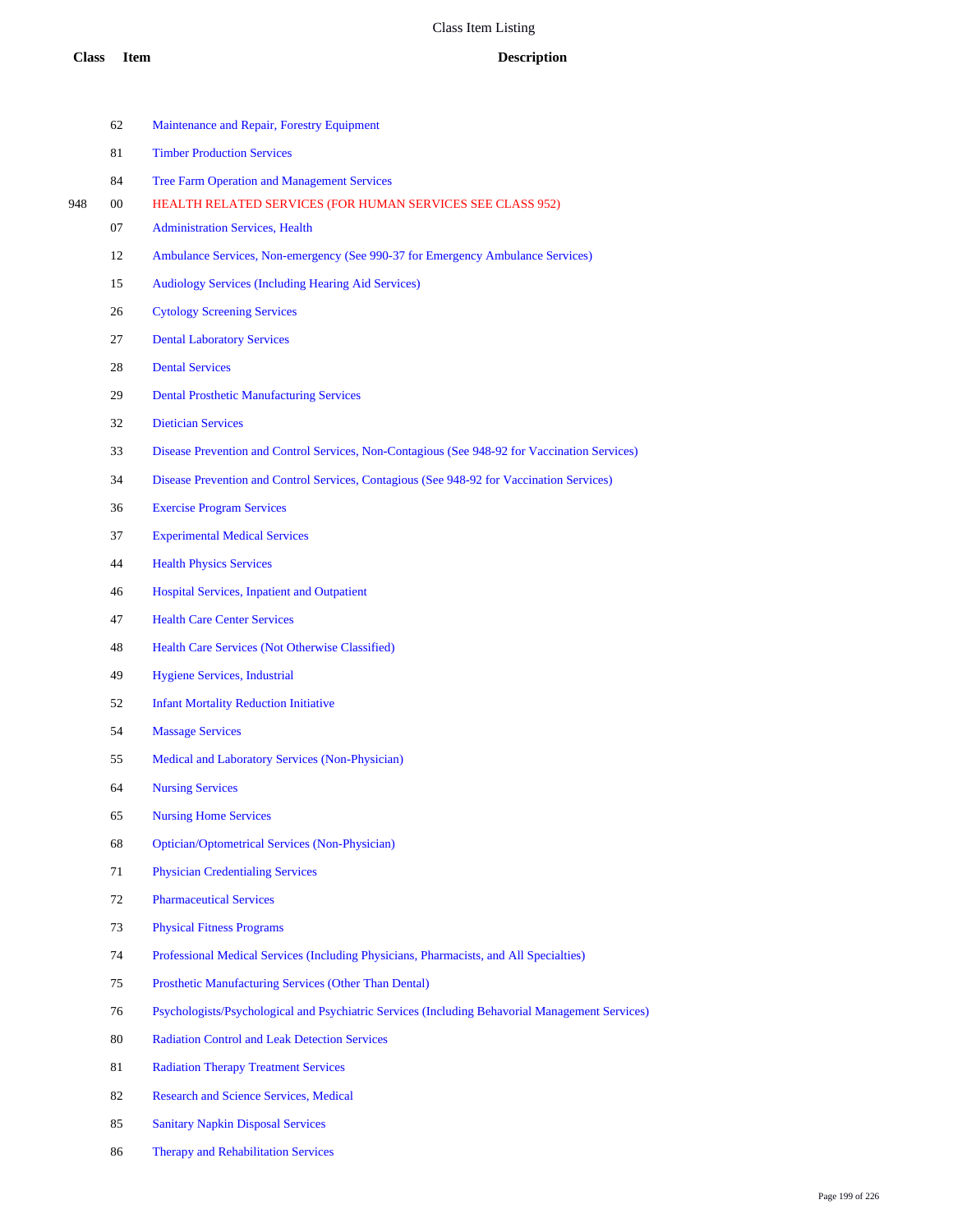| 87     | <b>Telemedical Professional Services</b>                                        |
|--------|---------------------------------------------------------------------------------|
| 92     | <b>Vaccination Program Services</b>                                             |
| 93     | <b>Waste Disposal Services, Medical</b>                                         |
| 97     | X-Ray Services (Incl. Dental)                                                   |
| 99     | This item has been deleted. Please re-assign.                                   |
| $00\,$ | <b>HUMAN SERVICES</b>                                                           |
| 05     | Alcohol and Drug Detoxification (Incl. Rehabilitation)                          |
| 06     | <b>Alcohol and Drug Prevention</b>                                              |
| 07     | <b>Alcohol and Drug Testing Services</b>                                        |
| 08     | <b>Assisted Living Services</b>                                                 |
| 09     | <b>Autopsy and Other Coroner Type Services</b>                                  |
| 10     | <b>Barber/Beautician Services</b>                                               |
| 11     | <b>Babysitting or Nanny Services</b>                                            |
| 12     | <b>Bioethical Services</b>                                                      |
| 13     | Big Brother, Big Sister, and Similar Type Program Services                      |
| 14     | Cemetery Services (Including Operation, Management, and Maintenance)            |
| 15     | <b>Case Management</b>                                                          |
| 16     | <b>Chaplain/Minister Services</b>                                               |
| 17     | Child Abuse: Identification, Treatment, and Prevention (Including Sexual Abuse) |
| 18     | Child Care Services (Incl. the Food Program)                                    |
| 19     | <b>Community Garden Program</b>                                                 |
| 20     | Correctional                                                                    |
| 21     | Counseling                                                                      |
| 22     | Community Service Campaigns (Anti-Litter Programs, etc.)                        |
| 23     | <b>Court Intervention Services</b>                                              |
| 24     | <b>Cultural Administration and Promotion Services</b>                           |
| 25     | Day Care (Preschool)                                                            |
| 26     | Day Care (Adult)                                                                |
| 28     | Day Care Training Consortium                                                    |
| 29     | Dating and Escort Services                                                      |
| 30     | Delivered Meals (Including Shelf Stable Meals and Congregate Meals)             |
| 31     | <b>Discrimination Investigation</b>                                             |
| 32     | Domicile                                                                        |
| 35     | <b>Elder Abuse Prevention Services</b>                                          |
| 36     | <b>Emergency Food</b>                                                           |
| 37     | <b>Emergency Shelter</b>                                                        |
| 20     |                                                                                 |

Employee Assistance Programs (Including Unemployment Compensation Administration Services)

Employment Generating Activities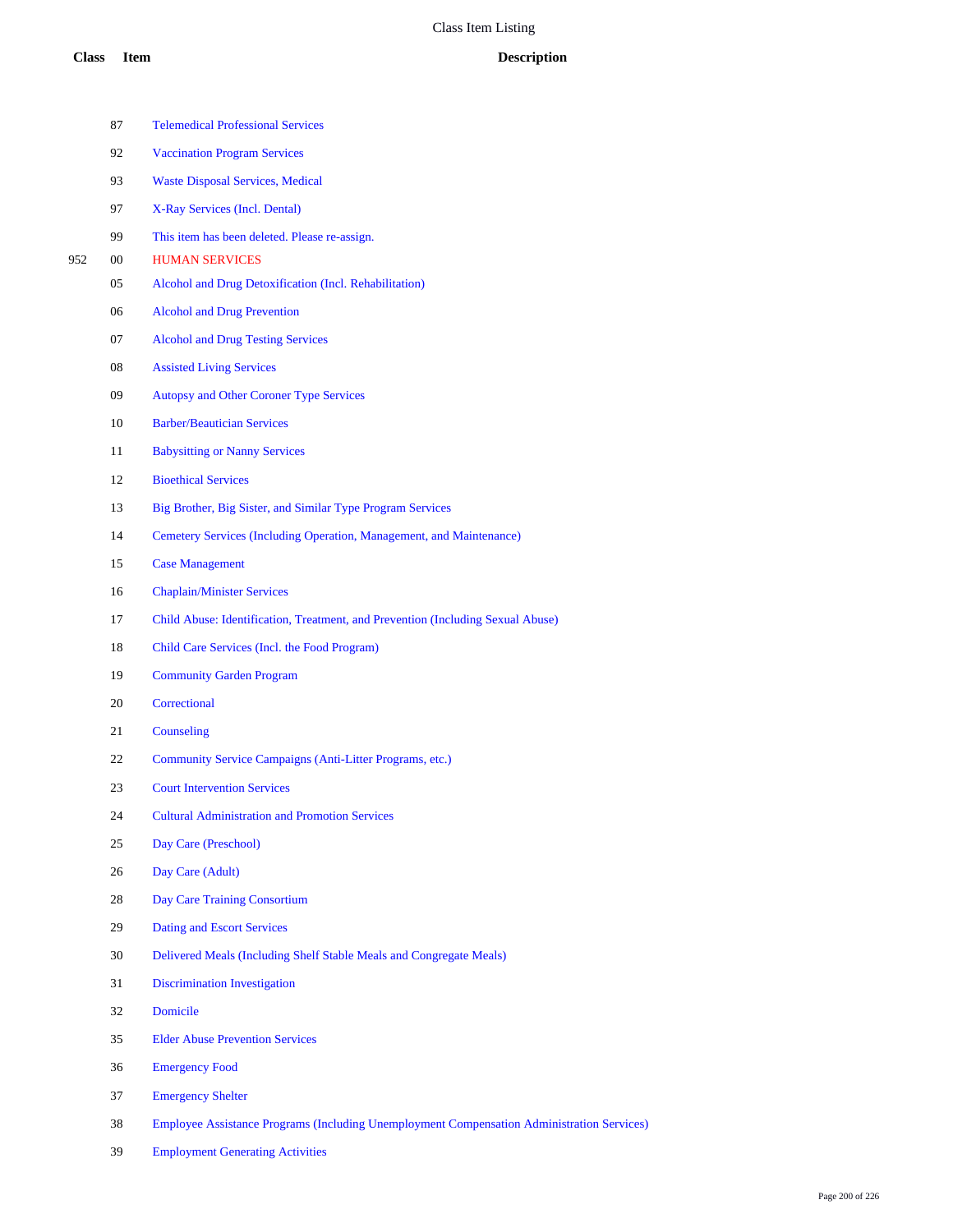| 40 | <b>Elderly Assistance Services</b>                                                                        |
|----|-----------------------------------------------------------------------------------------------------------|
| 41 | <b>Face and Body Beauty Treatment Services</b>                                                            |
| 42 | <b>Family Planning</b>                                                                                    |
| 43 | Family and Social Services (Including Shopping and Buying Services)                                       |
| 44 | Fire Fighting and Prevention Services (For Buildings, Homes, etc.; See 990-43 for Oil and Gas Well Fires) |
| 45 | Food Stamps/Coupons                                                                                       |
| 47 | <b>Foster Home and Adoption Services</b>                                                                  |
| 48 | <b>Genetic Parentage Testing Services (DNA)</b>                                                           |
| 49 | <b>Halfway Housing</b>                                                                                    |
| 51 | <b>Head Start Program</b>                                                                                 |
| 53 | <b>Home Management</b>                                                                                    |
| 54 | Homemaker                                                                                                 |
| 55 | <b>Homelessness Prevention Services</b>                                                                   |
| 56 | <b>Housekeeping Services</b>                                                                              |
| 57 | <b>Human Population Census Services</b>                                                                   |
| 58 | <b>Human Resources Development Services</b>                                                               |
| 59 | Human Services (Not Otherwise Classified)                                                                 |
| 60 | <b>Job Search Workshop</b>                                                                                |
| 61 | Law Enforcement - Community Relations Services (Incl. Victim Notification Services)                       |
| 62 | Mental Health Services: Vocational, Residential, Etc.                                                     |
| 64 | Mortuary and Funeral (Including Crematory Services)                                                       |
| 65 | <b>Musical Awareness Services</b>                                                                         |
| 67 | <b>Parenting Intervention</b>                                                                             |
| 68 | <b>Personal Care Services</b>                                                                             |
| 71 | <b>Rape and Sexual Assault Prevention</b>                                                                 |
| 72 | Reading Services for the Blind                                                                            |
| 74 | <b>Referral Services</b>                                                                                  |
| 75 | <b>Refugee Assistance</b>                                                                                 |
| 76 | <b>Respite Care</b>                                                                                       |
| 77 | Research and Evaluation, Human Services (Including Productivity Audits)                                   |
| 78 | <b>Safe Housing</b>                                                                                       |
| 80 | <b>Senior Aides Program</b>                                                                               |
| 81 | <b>Slum Redevelopment Services</b>                                                                        |
| 83 | <b>Summer Youth Program</b>                                                                               |
| 84 | <b>Supplemental Food Services</b>                                                                         |
| 85 | <b>Support Services</b>                                                                                   |
| 88 | <b>Teenage Pregnancy Services</b>                                                                         |
| 90 | Training and Instruction (For Clients, Not Staff)                                                         |
|    |                                                                                                           |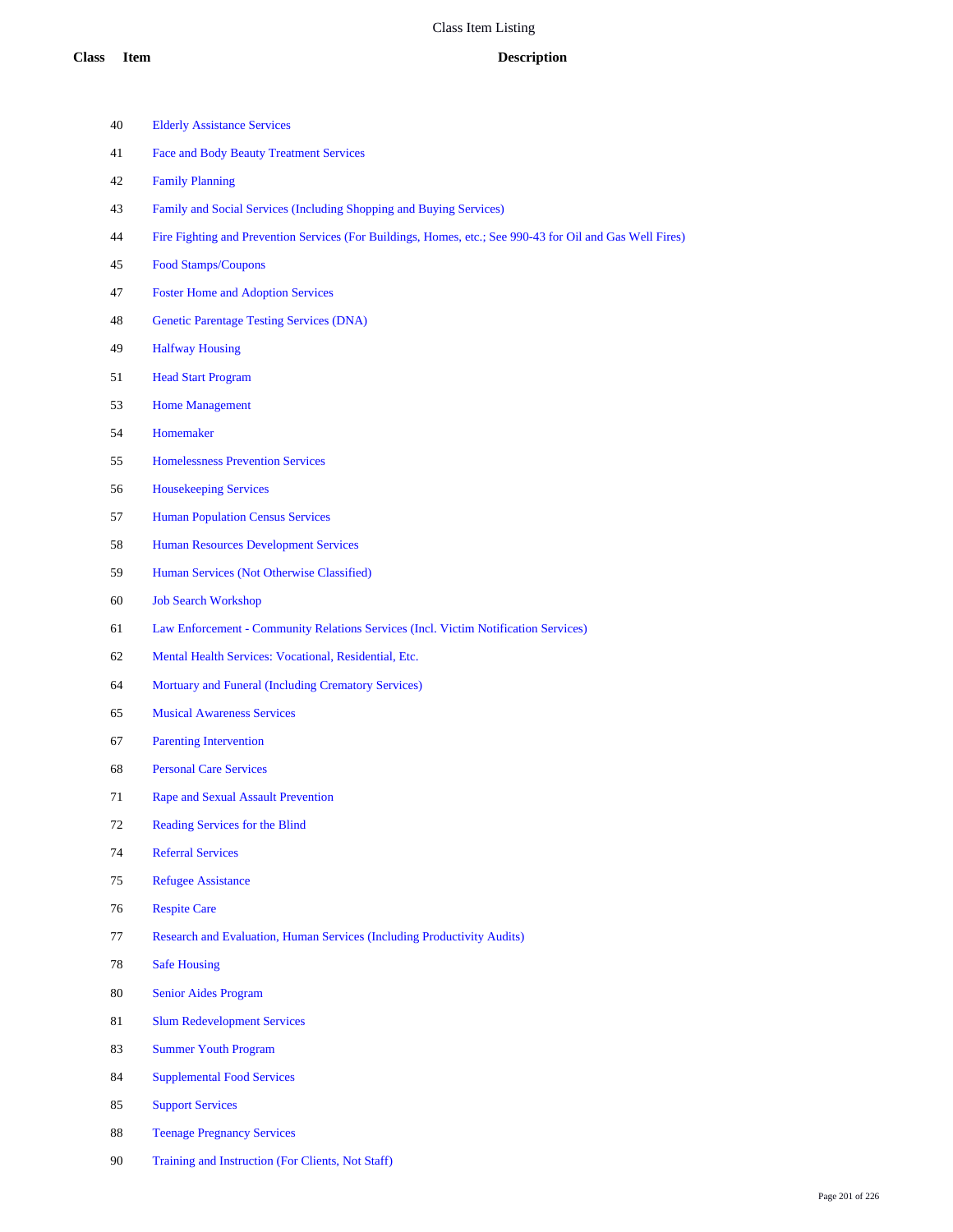- Transitional Domicile
- Transitional Living
- Try-out Employment
- Transportation Services For the Elderly, Handicapped, Incapacitated, Prisoners, Juries, etc.
- Youth Care Services
- Urban and Regional Development Services
- 00 INSURANCE AND INSURANCE SERVICES ( ALL TYPES)
	- Accident
	- Aviation
	- Boiler
	- Claims Processing Services
	- Collision, Automotive
	- Comprehensive, Automotive
	- Crime
	- Disability
	- Fidelity and Surety
	- Fire
	- Flood
	- Health/Hospitalization (Including Dental and Visual Insurance)
	- This item has been deleted. Please re-assign.
	- Inland Marine
	- Insurance and Insurance Services (Not Otherwise Classified)
	- Liability, Automotive
	- Liability, General
	- Liability, Professional
	- Liability, Public Official/Government
	- Life
	- Malpractice, General
	- Malpractice, Legal
	- Malpractice, Medical
	- Property and Casualty
	- Receiver Services, Special Deputy (Insurance)
	- Reinsurance Services
	- Retirement Benefit Plan Insurance
	- Sports
	- Title
	- Unemployment Insurance
	- Worker's Compensation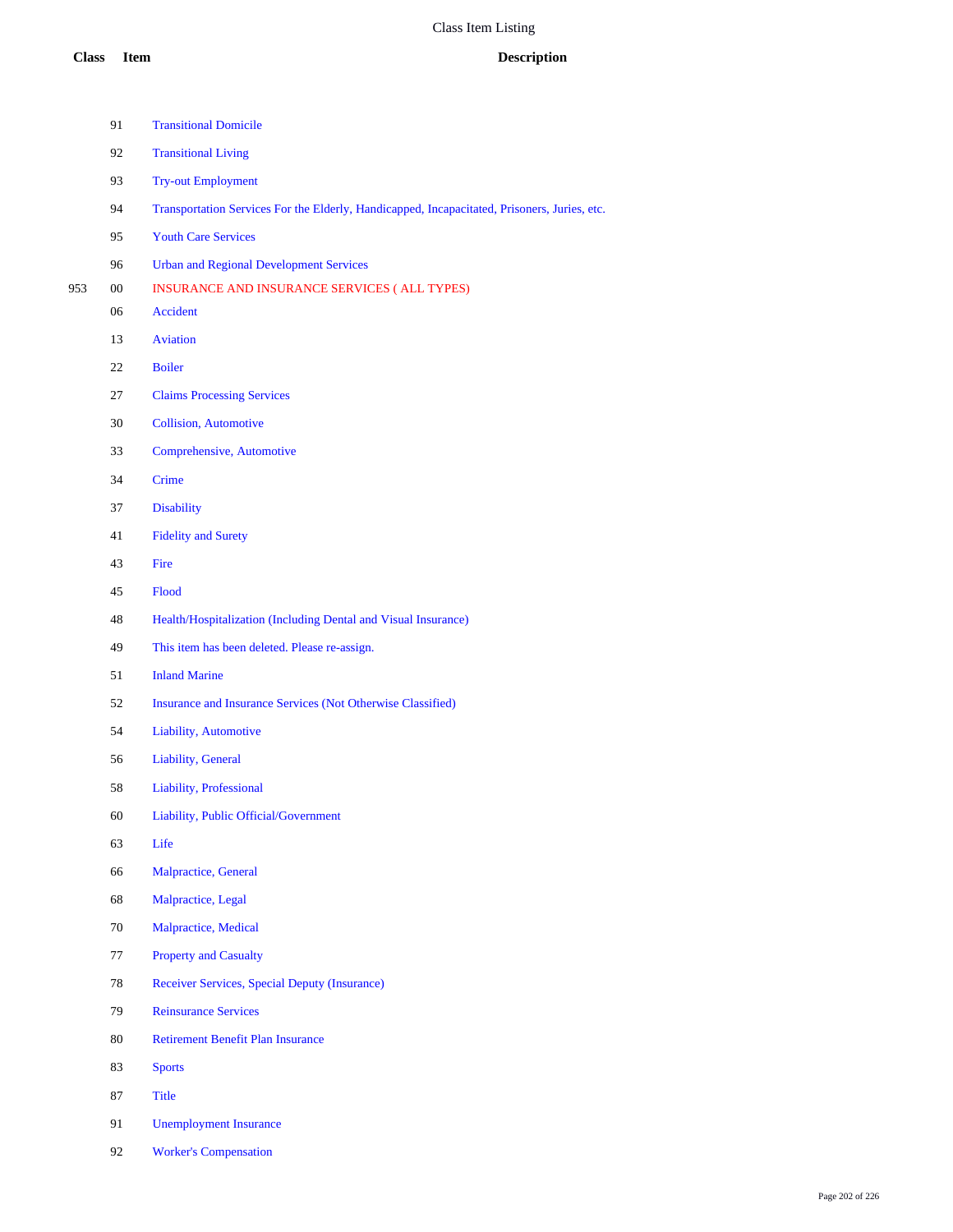| 954 | 00 | LAUNDRY AND DRY CLEANING SERVICES                                           |
|-----|----|-----------------------------------------------------------------------------|
|     | 03 | <b>Cloth Towel Service</b>                                                  |
|     | 05 | <b>Laundry and Linen Service</b>                                            |
|     | 10 | <b>Mop Cleaning Service</b>                                                 |
|     | 20 | <b>Dry Cleaning Service</b>                                                 |
|     | 70 | Shop Towels, Shop Aprons, Floor Mats, etc. Cleaning Services                |
|     | 80 | This item has been deleted. Please re-assign.                               |
|     | 90 | This item has been deleted. Please re-assign.                               |
| 956 | 00 | LIBRARY SERVICES (INCL. RESEARCH AND SUBSCRIPTION SERVICES)                 |
|     | 05 | <b>Business Research Services</b>                                           |
|     | 10 | <b>Cataloging Services</b>                                                  |
|     | 26 | This item has been deleted. Please re-assign.                               |
|     | 30 | <b>Historical Studies and Services</b>                                      |
|     | 35 | <b>Internet Database Subscriptions</b>                                      |
|     | 38 | <b>Library Services (Not Otherwise Classified)</b>                          |
|     | 40 | <b>Magazine Subscriptions</b>                                               |
|     | 45 | <b>Microfilm Subscriptions</b>                                              |
|     | 49 | <b>Newsletter Subscriptions</b>                                             |
|     | 50 | <b>Newspaper Subscriptions</b>                                              |
|     | 58 | Professional Document and Publication Subscriptions (Legal, Medical, etc.). |
|     | 60 | <b>Professional Journal Subscriptions</b>                                   |
|     | 70 | <b>Research Services (Other Than Business)</b>                              |
|     | 75 | <b>Scientific Research Services</b>                                         |
|     | 80 | Talking Books, Cassettes, etc. (For the Vision Impaired)                    |
|     | 85 | <b>Training Material Subscriptions</b>                                      |
| 958 | 00 | <b>MANAGEMENT SERVICES</b>                                                  |
|     | 02 | <b>Agricultural Management Services (Not Otherwise Classified)</b>          |
|     | 03 | <b>Airport Management Services</b>                                          |
|     | 05 | <b>Asset Management Services</b>                                            |
|     | 12 | <b>Bio-Solids Management Services</b>                                       |
|     | 15 | <b>Building and Facilities Management Services</b>                          |
|     | 16 | <b>Business Management Services</b>                                         |
|     | 20 | <b>Cemetery Management Services</b>                                         |
|     | 22 | <b>Child Care Center Management and Operation Services</b>                  |
|     | 23 | <b>Computer Management Services</b>                                         |
|     | 25 | <b>Conservation/Resource Management Services</b>                            |
|     | 26 | <b>Construction Management Services</b>                                     |
|     | 28 | <b>Corrections Management Services</b>                                      |
|     |    |                                                                             |

Crop Management Services (Including Production, Protection, etc.)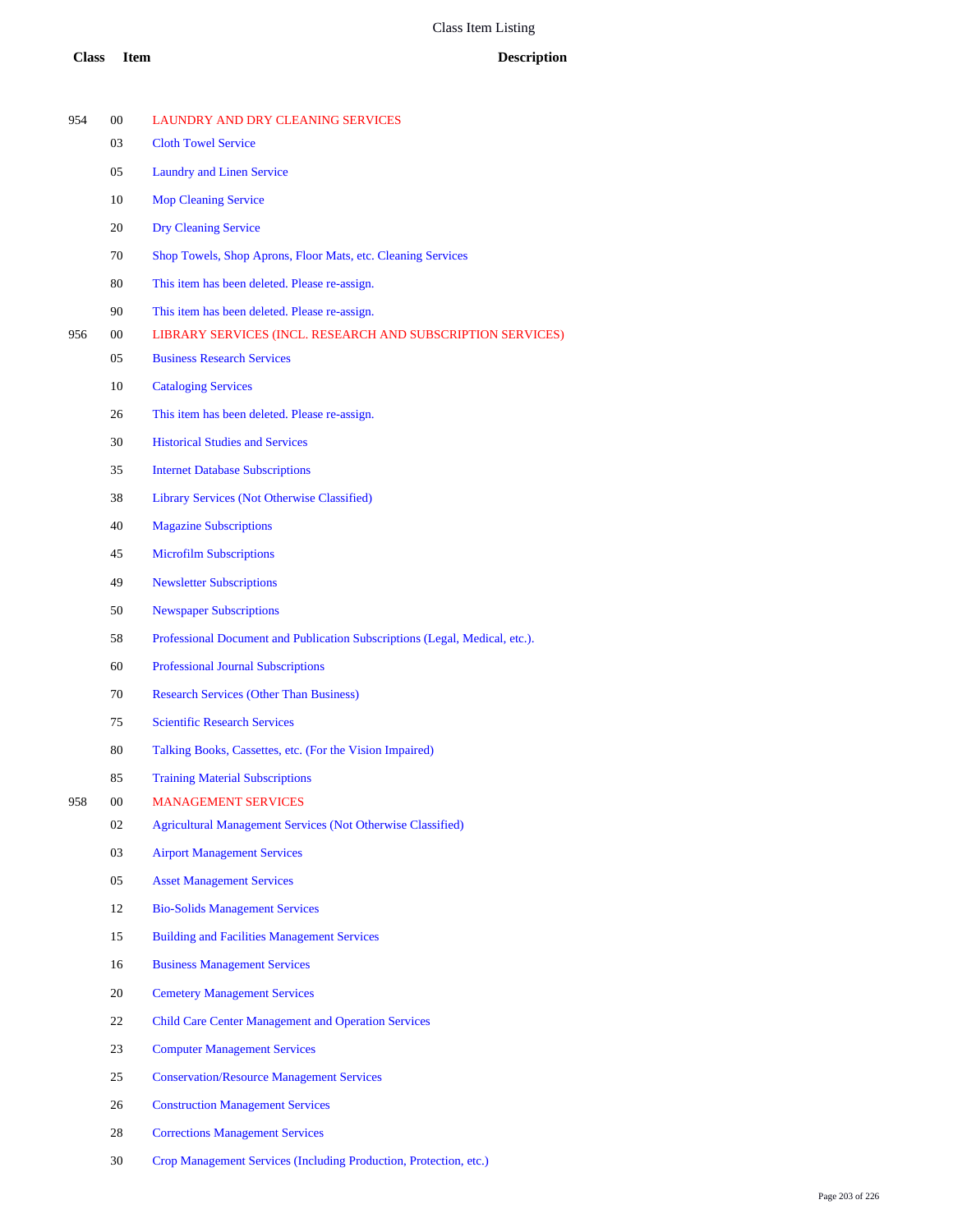- Exhibition/Exposition Management Services
- Farm Management Services (Including Dairy, Pasture and Range Management)
- Financial Management Services
- Fishery Management Services (Including Data Collection, Research and Experimentation, Resources Protection, etc.)
- Fleet Management Services
- Food Management Services (Incl. Hygiene, Contamination, Preservation, Research, etc.)
- Forestry Management Services (Including Inventory, Monitoring, Extension, Pest Control, etc.)
- Freight Management Services
- Fuel Management Services
- Health Care Management Services (Including Managed Care Services)
- Housekeeping Management Services
- Hospital Management Services
- Industrial Management Services
- Incentive Management Program Services (Safety, etc.)
- Insurance and Risk Management Services
- Irrigation System Management Services
- Janitorial Management Services
- Laundry Management Services
- Livestock Management and Industry Services
- Lottery Management Services
- Mental Health/Retardation Management Services (Incl. Operations, Facilities Maintenance, Nursing, Food Service, etc. 24/7
- Support Services, Management
- Outsourcing Services for Management, Operation, etc. (Purchasing, etc.)
- Orchard and Vineyard Management Services
- Parking Management Services (Incl. Operations, Admissions, and Supervision)
- Personnel Management Services
- Pipeline Management Services
- Project Management Services
- Property Management Services
- Racing Management Services
- Records Management Services (Including Document Management Services which also includes Technology Integration)
- Real Estate Management Services (To include Listing and Sales Services)
- Soil and Land Management Services (Including Testing, Protection, Preparation, Planning, etc.)
- Storage Tank Management Services
- Supply Chain Management Services
- Telecommunications Management Services
- Traffic Safety Program Management Services
- Transit Management Services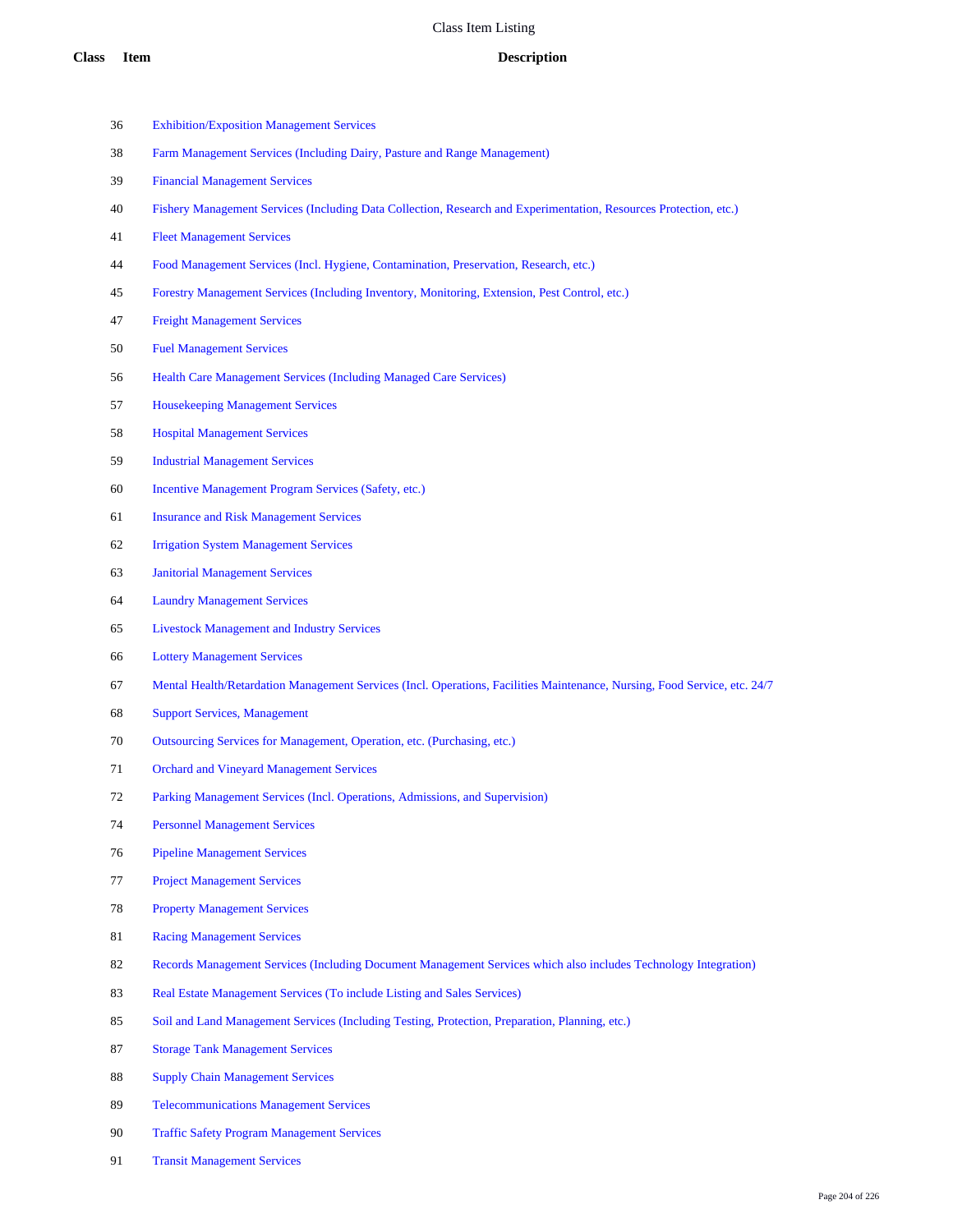|     | 92     | <b>Travel Management Services</b>                                                                     |
|-----|--------|-------------------------------------------------------------------------------------------------------|
|     | 93     | <b>Toll Management and Operations Services</b>                                                        |
|     | 95     | <b>Utility Management Services</b>                                                                    |
|     | 96     | <b>Waste Management Services</b>                                                                      |
|     | 97     | Wildlife/Fish Management Services (Including Endangered Species and Wildlife Census)                  |
| 959 | $00\,$ | MARINE CONSTRUCTION AND RELATED SERVICES; MARINE EQUIPMENT MAINTENANCE AND REPAIR                     |
|     | 17     | <b>Aquatic Planting and Harvesting Services</b>                                                       |
|     | 22     | <b>Barge Maintenance and Repair</b>                                                                   |
|     | 24     | <b>Boats and Motors Maintenance and Repair</b>                                                        |
|     | 26     | Breakwater Construction, Maintenance, and Repair                                                      |
|     | 29     | Buoys and Light Services Including Maintenance and Repair (Including Lighthouses, etc.)               |
|     | 30     | <b>Cargo Handling Services, Marine</b>                                                                |
|     | 31     | Cargo Transport Services, Marine (Incl. Air-Ocean, Ocean-Rail, Ocean-Truck Intermodal Cargo Services) |
|     | 34     | Construction Services: Boats, Barges, Ferries, Ships, etc.                                            |
|     | 35     | <b>Construction Services, General (Marine)</b>                                                        |
|     | 36     | <b>Crane Maintenance and Repair, Marine</b>                                                           |
|     | 39     | Dam and Levee Construction, Maintenance, Management and Repair                                        |
|     | 42     | Docking and Stevedoring Services                                                                      |
|     | 43     | <b>Drawbridge Operations Services</b>                                                                 |
|     | 44     | Electronic and Communication Equipment Services (Including Installation, Maintenance and Repair)      |
|     | 46     | Ferry Maintenance and Repair                                                                          |
|     | 50     | <b>Marina Services</b>                                                                                |
|     | 51     | Marine Equipment Maintenance and Repair (Not Otherwise Listed)                                        |
|     | 52     | <b>Marine Life Services</b>                                                                           |
|     | 53     | Marine Survey Services (Including Sonar Radar, Location/Recovery of Sunken Objects, etc.)             |
|     | 56     | Passenger Transportation Services, Ship or Ferry                                                      |
|     | 59     | <b>Port and Harbor Operation Services</b>                                                             |
|     | 64     | <b>Reef Services, Artificial</b>                                                                      |
|     | 65     | Reef Construction Services Including Maintenance and Repair                                           |
|     | 66     | <b>Reservoir Maintenance and Management Services</b>                                                  |
|     | 72     | Seeding Services, Clam and Oyster Bed                                                                 |
|     | 73     | <b>Ship Maintenance and Repair</b>                                                                    |
|     | 76     | Storage, Lifting, and Launching of Boats                                                              |
|     | 77     | Sunken Vessel Services (Raising, etc.)                                                                |
|     | 83     | <b>Touring Transportaion, Marine</b>                                                                  |
|     | 84     | <b>Towing Services, Marine</b>                                                                        |
|     |        |                                                                                                       |

Waterfront Construction Services Including Piers, Docks, Decking, etc. (Includes Maintenance and Repair)

00 MISCELLANEOUS SERVICES, NO. 1 (NOT OTHERWISE CLASSIFIED)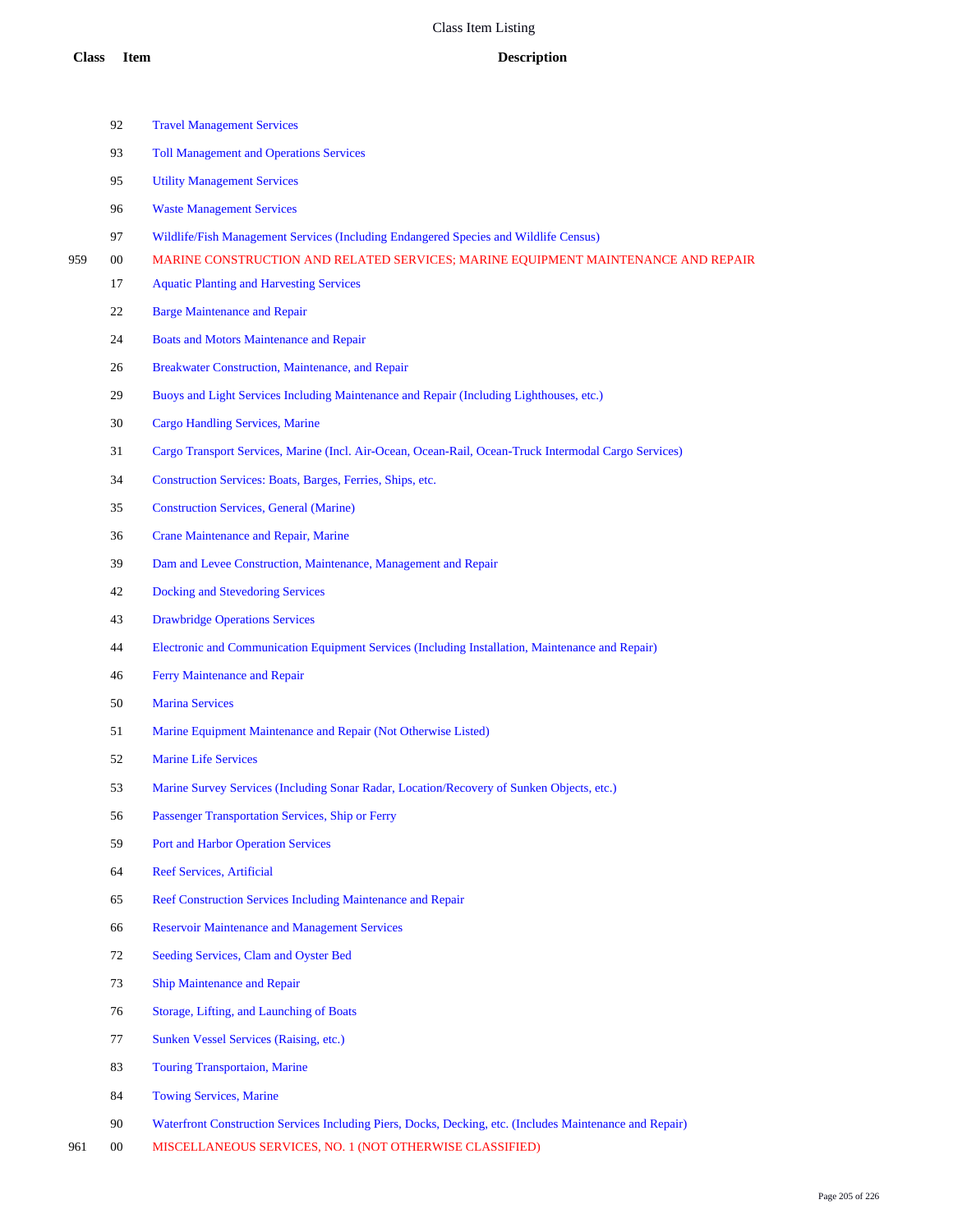- Archeological Services (Other than Consulting)
- Administrative Services, All Kinds (Incl. Clerical, Secretarial Services, etc.)
- Agricultural Services (Including Production, Cotton Ginning, Planting, Harvesting, Marketing, Seed Extraction, Processing, etc.)
- Artists
- Arbitration, Mediation, and Alternative Dispute Resolution Services
- 06 Beef, Pork, and Other Meat Processing Services (See 961-59 for Poultry Processing and 962-75 for Seafood Processing)
- Beverage Processing Services (All Types)
- This item has been deleted. Please re-assign.
- Building Permit Services
- Business Plan Development Services
- Chartering Services (For Other than the Chartering of Transportation)
- Codification of Government Codes (To Include Code Conversion and Code Maintenance Services)
- Chartering Services for Aircraft, Boats, Buses, and other Transportation
- Commissioning of Facilities Services (Functional and Prefunctional)
- Concessions, Catering, Vending: Mobile and Stationary (See Class 905 for Airport Concessions)
- Claims Processing Services
- Concrete Resurfacing Services (Swimming Pools, Driveways, Patios, etc.)
- This item has been deleted. Please re-assign.
- Customer Service Evaluation Services
- Cost Estimating
- Costume Design and Creation Services
- Cryogenic Treatment Services for Metals, Plastics, and Glass
- Court Reporting Services
- Dairy Products Processing Services
- Crating and Packing Services for Transportation (Including Material Handling Services)
- Decontamination Services (Incl. Hazardous Material Decontamination)
- Economic Development, Domestic and Foreign
- Economic Impact Studies
- Employment Agency and Search Firm Services (Including Background Investigations and Drug Testing for Employment)
- Energy Comprehensive Performance Services (A Complete Conservation Program)
- Environmental Impact Studies
- Geese Control Services
- Fugitive Escort Services
- Lock Box (Caging) Services
- Food Administrative Services (Incl. Policy, Standards, Evaluation, etc.)
- Fruit and Vegetable Processing Services
- Food Preparation Services (Including Food Canning Services)
- Floral Designing and Arranging Services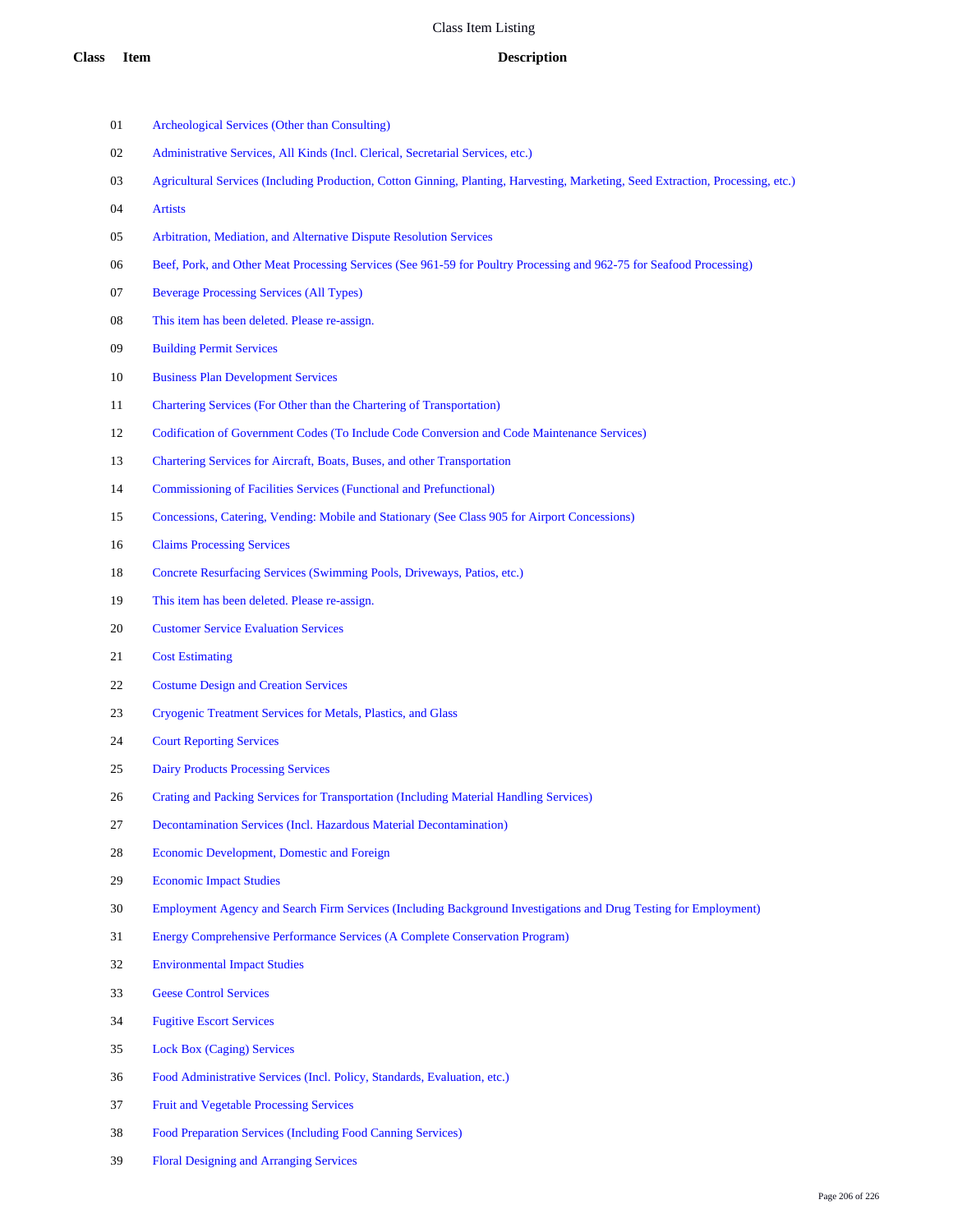| 40 | <b>Forensic Services</b>                                                                               |
|----|--------------------------------------------------------------------------------------------------------|
| 41 | <b>Global Positioning Systems Surveying Services</b>                                                   |
| 42 | Grains, Sugar, Oils and Fats Processing Services                                                       |
| 43 | <b>Hydrological and Oceanography Services</b>                                                          |
| 44 | <b>Industrial Development and Planning Services</b>                                                    |
| 45 | <b>Inspection and Certification Services</b>                                                           |
| 46 | Interpreter Services (Foreign Language, Hearing Impaired, etc.)                                        |
| 47 | Law Enforcement Services (Including Process Server Services)                                           |
| 48 | Laboratory and Field Testing Services (Not Otherwise Classified) Incl. Hazardous Waste                 |
| 49 | <b>Legal Services, Attorneys</b>                                                                       |
| 50 | <b>Legal Services Including Depositions and Expert Witness Testimony</b>                               |
| 51 | <b>Lobby Services</b>                                                                                  |
| 52 | Laboratory Services which Monitor the Equipment that uses Lubricating Oil or Grease                    |
| 53 | Marketing Services (Incl. Distribution, Research, Sales Promotions, etc.)                              |
| 54 | Milling Services: Asphalt, Grain, Cottonseed, Vegetable, Wood, etc.                                    |
| 55 | <b>Mining and Quarrying Services</b>                                                                   |
| 56 | Program/Project Development and Management Services                                                    |
| 57 | <b>Musical Production Services</b>                                                                     |
| 58 | <b>Negotiation Services</b>                                                                            |
| 59 | <b>Poultry Hatching and Processing Services</b>                                                        |
| 60 | <b>Public Opinion Surveys</b>                                                                          |
| 61 | <b>Public Speaking Services</b>                                                                        |
| 62 | <b>Personnel Services (Not Employment)</b>                                                             |
| 63 | <b>Relocation Services for Personnel</b>                                                               |
| 64 | <b>Satellite Global Information Positioning System Services</b>                                        |
| 65 | Scanning and Testing for Electrical Hot-Spots, etc.                                                    |
| 66 | <b>Sign Painting Services</b>                                                                          |
| 67 | Sign Language Services for the Hearing Impaired                                                        |
| 68 | Sports Professionals Services (Including Sports and Recreational Programs and Referee/Umpire Services) |
| 69 | <b>Reverse Auctions</b>                                                                                |
| 70 | <b>Sugar Refining Services</b>                                                                         |
| 71 | <b>Talent Agency Services</b>                                                                          |
| 72 | Transcription Services: Academic, Braille, Legal, Medical, etc.                                        |
| 73 | Theatrical Services (Including Production, Scenery Design, Stage, etc.)                                |
| 74 | Scientist Services (Geology, Geophysics, etc)                                                          |

- Translation Services
- Telemetry Services
- Treatment Services, Material (Anticorrosion, Fire Protection, Waterproofing, etc)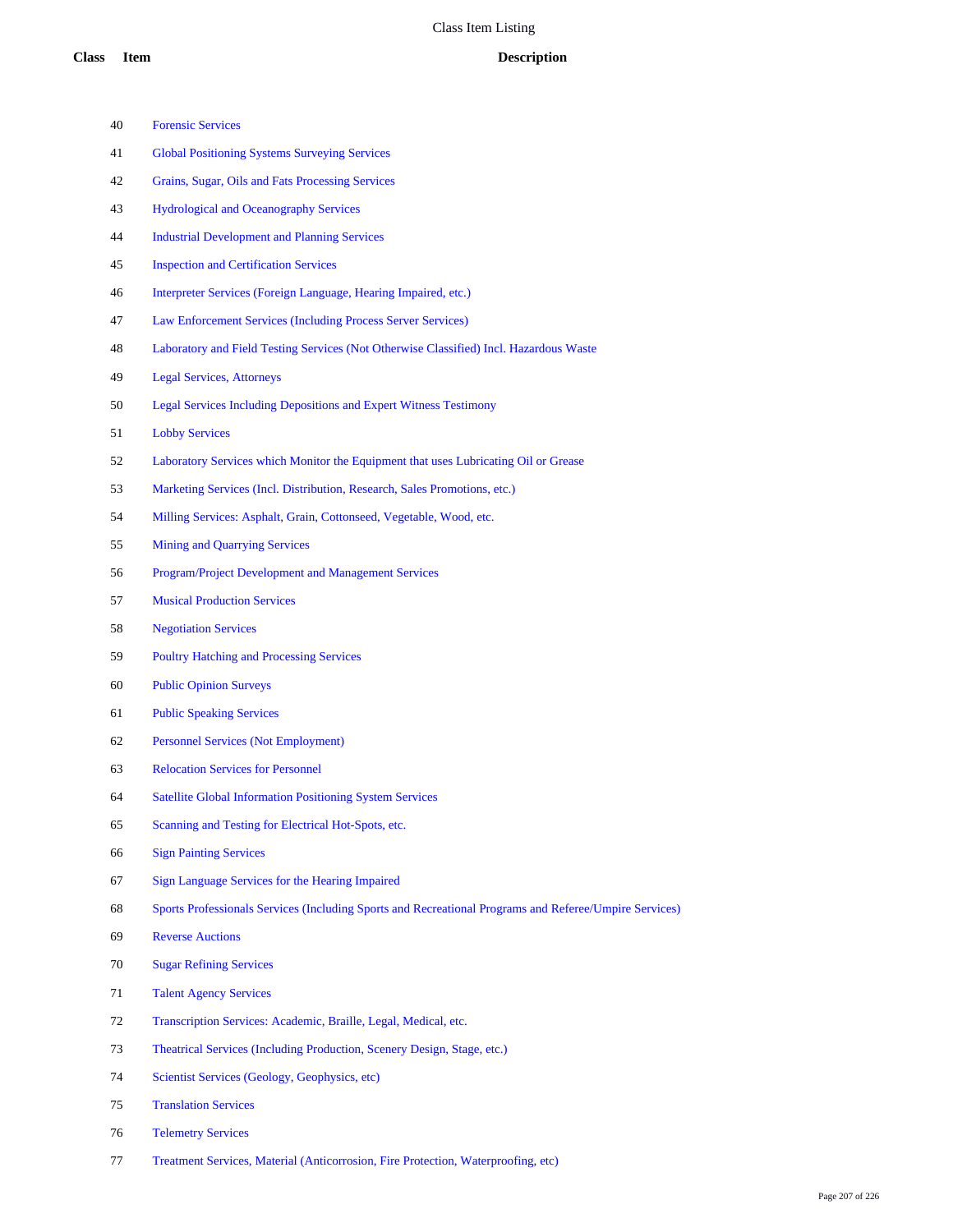|     | 78     | <b>Travel Agency Services</b>                                                                                                                   |
|-----|--------|-------------------------------------------------------------------------------------------------------------------------------------------------|
|     | 79     | Trade Services (Facilitation, Information, Marketing, Promotion, etc.)                                                                          |
|     | 80     | <b>Tour Guide Services</b>                                                                                                                      |
|     | 81     | Submarine Services (Incl. Unmanned Type)                                                                                                        |
|     | 82     | <b>Transportation Services (Not Otherwise Classified)</b>                                                                                       |
|     | 85     | Utility Services, Electric, Gas, Water                                                                                                          |
|     | 86     | <b>Veterinary Services</b>                                                                                                                      |
|     | 87     | <b>Volunteer Services (Aid in Locating Volunteers)</b>                                                                                          |
|     | 88     | <b>Weather Forecasting Services</b>                                                                                                             |
|     | 89     | <b>Weatherization Audit Services</b>                                                                                                            |
|     | 90     | Writing Services, All Kinds (Including Resumes, Calligrapher/Engrosser Services)                                                                |
|     | 91     | <b>Water and Petroleum Pipeline Services</b>                                                                                                    |
|     | 94     | <b>Zoning, Land Use Studies</b>                                                                                                                 |
|     | 95     | <b>Modeling Services</b>                                                                                                                        |
|     | 96     | Non-Professional Services (Not Otherwise Classified)                                                                                            |
|     | 97     | Yarn, Thread, and Related Notions Processing Services                                                                                           |
| 962 | $00\,$ | MISCELLANEOUS SERVICES, NO. 2 (NOT OTHERWISE CLASSIFIED)                                                                                        |
|     | 03     | <b>Actor/Thespian Services</b>                                                                                                                  |
|     | 04     | <b>Air Freshener Services</b>                                                                                                                   |
|     | 05     | Amusement and Entertainment Services (Incl. Performing Arts Professionals)                                                                      |
|     | 06     | Animal Care, Animal Health, Animal Shelter, Animal Production (Breeding), Animal Training Services, etc. (Including Pet Services, All<br>Types) |
|     | 07     | Arts Services (Cultural, Design, Visual, etc.)                                                                                                  |
|     | 08     | <b>Athletic Training</b>                                                                                                                        |
|     | 09     | Auctioneering Services (To include Internet Type)                                                                                               |
|     | 10     | <b>Animal Trapping Services</b>                                                                                                                 |
|     | 11     | <b>Ballastic Testing</b>                                                                                                                        |
|     | 13     | Hospitality Services (Incl. Wine and Cheese Events)                                                                                             |
|     | 14     | Blue Printing Services: Blue Prints, Blue Line, Large Engineering                                                                               |
|     | 15     | <b>Bomb and Other Explosives Detection Services</b>                                                                                             |
|     | 16     | <b>Bus Transportation Services, School</b>                                                                                                      |
|     | 17     | Bus and Taxi Services, Limousines and Vans (Including Operations, Management, and Terminal Services)                                            |
|     | 18     | Cable Construction, Installation and Maintenance (Fiber Optic, Communication, Computer, etc.)                                                   |
|     | 19     | <b>Cafeteria and Restaurant Services</b>                                                                                                        |
|     | 20     | <b>Cesspool Cleaning and Maintenance</b>                                                                                                        |
|     | 21     | <b>Cleaning Services, Steam and Pressure</b>                                                                                                    |
|     | $22\,$ | <b>Chemical Laboratory Services</b>                                                                                                             |
|     |        |                                                                                                                                                 |

- Chemical Treatment of Boiler and Tower Water
- Courier/Delivery Services (Including Air Courier Services)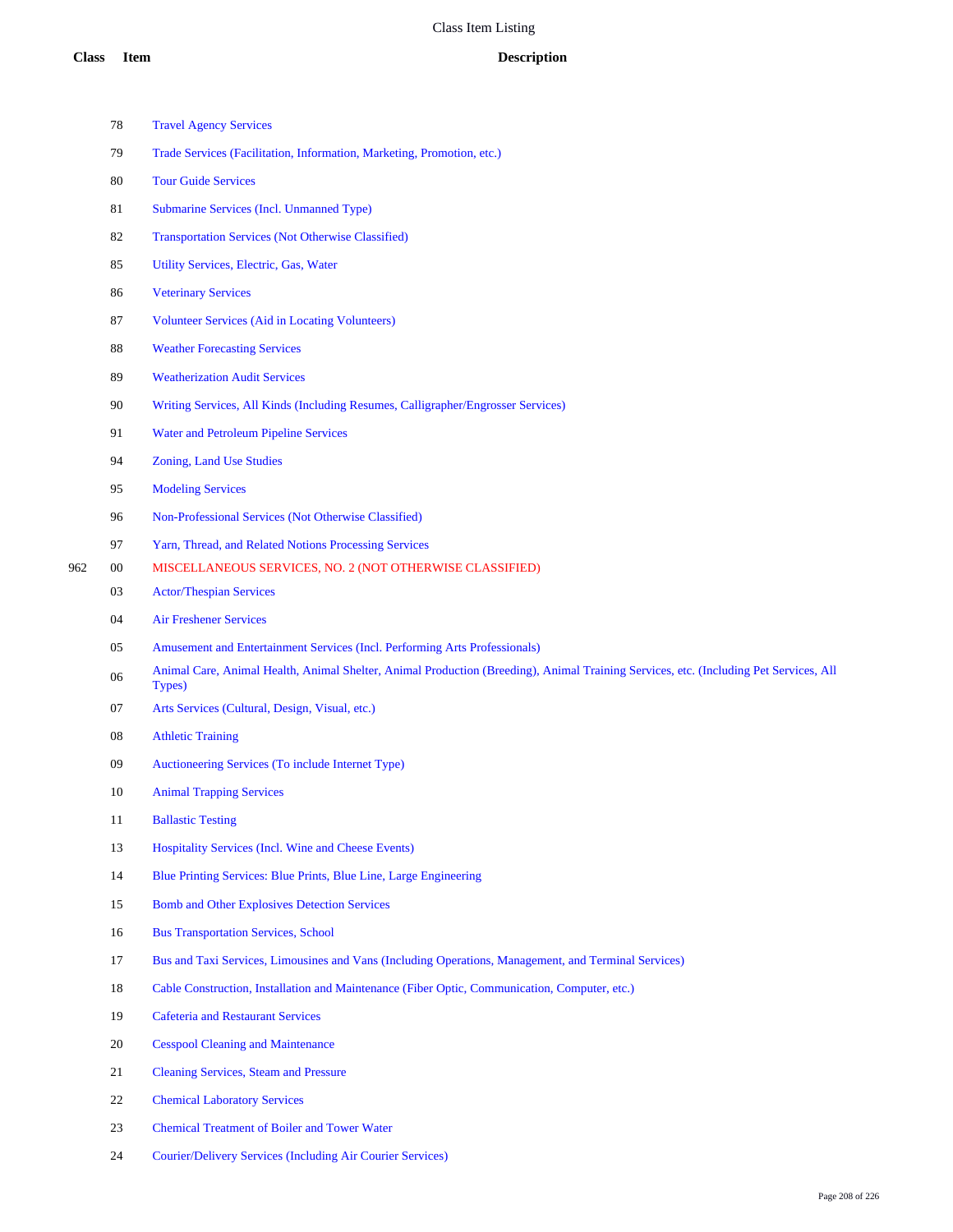| 25 | Disposal and Removal, Dead Animals                                                                                                                                                  |
|----|-------------------------------------------------------------------------------------------------------------------------------------------------------------------------------------|
| 26 | <b>Diving Services</b>                                                                                                                                                              |
| 27 | <b>Document Shredding Services</b>                                                                                                                                                  |
| 28 | <b>Dump Site Services (Resource Recovery)</b>                                                                                                                                       |
| 29 | Distribution and Collection of Waste Food for Animals                                                                                                                               |
| 30 | <b>Export/Import Services</b>                                                                                                                                                       |
| 31 | <b>Electrostatic Painting</b>                                                                                                                                                       |
| 32 | <b>Etching and Stained Glass Services</b>                                                                                                                                           |
| 33 | Engraving Services; Awards, Trophies, Etc. (See 966-28 for Printing Type)                                                                                                           |
| 34 | <b>Event Planning Services</b>                                                                                                                                                      |
| 35 | Framing Services, Picture                                                                                                                                                           |
| 36 | <b>Fireworks Display and Carnival Services</b>                                                                                                                                      |
| 37 | <b>Flagpole Services</b>                                                                                                                                                            |
| 38 | Galvanizing, Hot and Cold Dip; Plating                                                                                                                                              |
| 39 | <b>Hauling Services</b>                                                                                                                                                             |
| 40 | <b>Food Distribution Services</b>                                                                                                                                                   |
| 41 | Heat Treating and Tracing Services (Including Refractory Dryout)                                                                                                                    |
| 42 | Heating and Related Services, Induction                                                                                                                                             |
| 43 | Hose Testing Services (Fire, Water, etc.)                                                                                                                                           |
| 44 | Hat Renovation/Reblocking Services (Incl. Hat Cleaning Service)                                                                                                                     |
| 45 | Industrial Services Not Otherwise Classified (Electroplating, etc.)                                                                                                                 |
| 46 | <b>Installation and Removal Services (Not Otherwise Classified)</b>                                                                                                                 |
| 47 | <b>Hoisting and Lifting Services</b>                                                                                                                                                |
| 48 | <b>Interior Design/Decorator Services</b>                                                                                                                                           |
| 49 | <b>Leather Tanning and Finishing Services</b>                                                                                                                                       |
| 50 | Leak Detection Services: Gas, Water, Chemical                                                                                                                                       |
| 51 | <b>Laminating Services</b>                                                                                                                                                          |
| 52 | Mapping Services (Including Cartography and Surveying Services, Not Aerial)(See 920-33 for Digitized Mapping Services) and 905-10 for<br><b>Aerial Mapping and Survey Services)</b> |
| 53 | <b>Marking and Stenciling Services</b>                                                                                                                                              |
| 54 | Mattress and Bedspring Renovation and Repair                                                                                                                                        |
| 55 | Metal Coating Services: Thermal Spray and H.V.O.F. (High Velocity Oxy-Fuel)                                                                                                         |
| 56 | <b>Moving Services</b>                                                                                                                                                              |
| 57 | Moving: House, Portable Building, etc.                                                                                                                                              |
| 58 | Professional Services (Not Otherwise Classified)                                                                                                                                    |
| 59 | Processing Services, Food (Not Otherwise Classified in Classes 961 or 962)                                                                                                          |

- Party, Holiday, and Event Decorating Services
- Petroleum Production, Transmission, and Distribution Services for Oil and Gas Wells (Including Drilling, Exploration, Extraction, Project Management, etc.)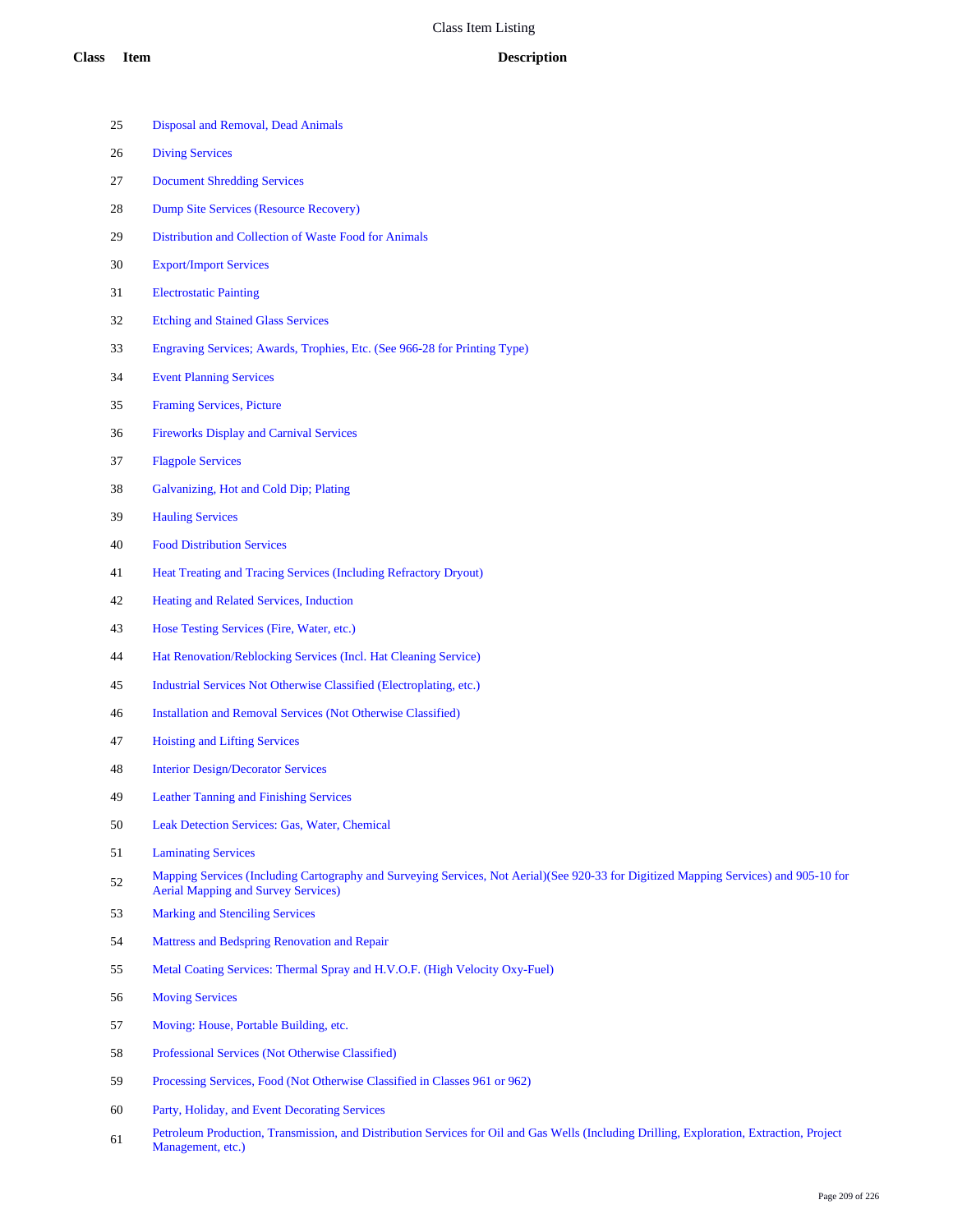| 62 | Pneumatic Tube, Maintenance and Repair                                                                                            |
|----|-----------------------------------------------------------------------------------------------------------------------------------|
| 63 | <b>Piano Tuning Services</b>                                                                                                      |
| 64 | Packaging and Wrapping Services (Incl. Shrink Wrapping)                                                                           |
| 65 | <b>Protection Services (Not Including Buildings)</b>                                                                              |
| 66 | <b>Petroleum Refining Services</b>                                                                                                |
| 67 | <b>Purification Services for Contaminated Petroleum Products</b>                                                                  |
| 68 | Removal of Wood, Wood Chips, Bark, etc.                                                                                           |
| 69 | <b>Personnel Services, Temporary</b>                                                                                              |
| 70 | <b>Removal and Pickup of Dead Bodies</b>                                                                                          |
| 71 | <b>Religious Services</b>                                                                                                         |
| 72 | Restoration/Preservation Services (Of Antiques, Costumes, Paintings, and Other Objects)                                           |
| 73 | Restoration/Reclamation Services of Land and Other Properties                                                                     |
| 74 | Ribbons, Re-Inking                                                                                                                |
| 75 | <b>Seafood Processing Services</b>                                                                                                |
| 76 | Seating and Meeting Services, Public                                                                                              |
| 77 | <b>Screenings and Grit Removal Services</b>                                                                                       |
| 78 | Sewing, Embroidery, Embossing, and Alteration Services                                                                            |
| 79 | <b>Sign Making Services</b>                                                                                                       |
| 80 | Shoe and Boot Repairs (Including Maintenance and Shining)                                                                         |
| 81 | <b>Steeplejack Services</b>                                                                                                       |
| 82 | <b>Silver Recovery Services</b>                                                                                                   |
| 83 | <b>Stack Work Services</b>                                                                                                        |
| 84 | <b>Tire Shredding Services</b>                                                                                                    |
| 85 | Tinting And Coating Services, Glass (Automobile and Building)                                                                     |
| 86 | <b>Transportation of Goods and Other Freight Services</b>                                                                         |
| 87 | Travel, Local (Provided by Third Party)                                                                                           |
| 88 | Travel, Non-Local (Scheduled and Unscheduled), Provided by Third Party (Incl. Commercial Airplane Travel and Helicopter Services) |
| 89 | <b>Vehicle Transporting Services</b>                                                                                              |
| 90 | <b>Upholstering Services (See Class 928 for Vehicle)</b>                                                                          |
| 91 | <b>Utility Locator Service (Underground)</b>                                                                                      |
| 92 | Video Scanning of Sewers, Waterwells, etc.                                                                                        |
| 93 | <b>Vehicle Registration Services</b>                                                                                              |
| 94 | <b>Water Services, Bottled</b>                                                                                                    |
| 95 | Warehousing and Storage Services (Not Storage Space Rental) (Includes Farm Product Storage in Silos and Grain Elevators)          |

- Well Services (Including Oil, Gas, and Water): Drilling, Plugging, Consulting, Maintenance, Repair, etc.
- Weighing and Loading Services
- 00 NON-BIDDABLE MISCELLANEOUS ITEMS
	- Accreditation Fees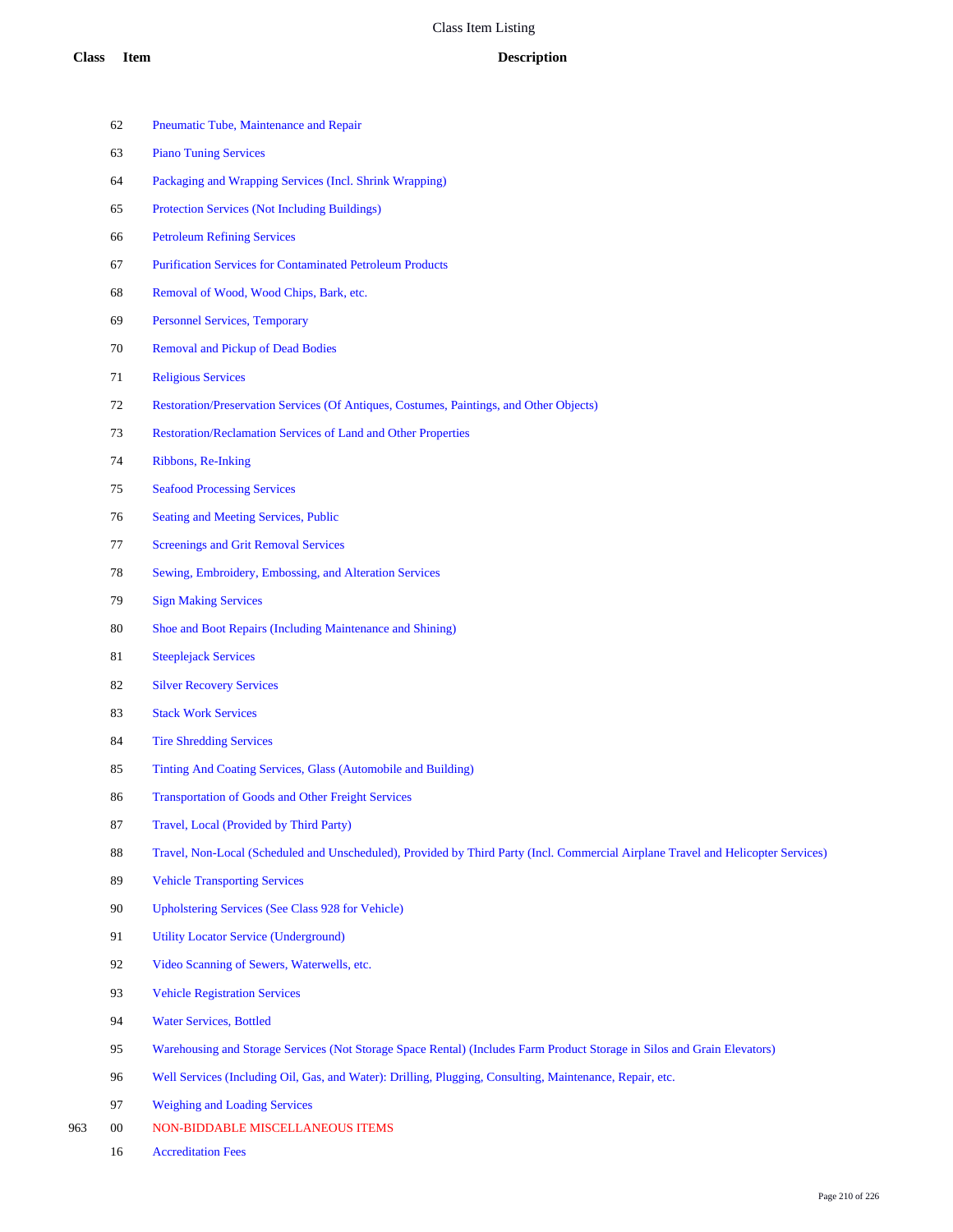- Associations
- Allowances, All Types
- Bonds, Notary
- Contributions/Donations
- Fees, Conference/Convention
- Fees (Not Otherwise Classified)
- Fees, Symposium
- Fees, Tournament
- Licensing Fees
- Meals
- Membership Dues
- Permits (Not Otherwise Classified)
- Postage Related Purchases (Incl. Postage Stamps, Pre-Sort 1st Class Inscriptions, Postage by Phone for Meters, etc.)
- Registration Fees
- Sponsorships (All Types)
- Surcharges and Taxes
- Toll and Bridge Fees
- Tours, All Types
- Tuitions
- Warranties
- 00 This item has been deleted. Please re-assign.
	- This item has been deleted. Please re-assign.
	- This item has been deleted. Please re-assign.
	- This item has been deleted. Please re-assign.
	- This item has been deleted. Please re-assign.
	- This item has been deleted. Please re-assign.
	- This item has been deleted. Please re-assign.
	- This item has been deleted. Please re-assign.
	- This item has been deleted. Please re-assign.
	- This item has been deleted. Please re-assign.
	- This item has been deleted. Please re-assign.
	- This item has been deleted. Please re-assign.
	- This item has been deleted. Please re-assign.
	- This item has been deleted. Please re-assign.
	- This item has been deleted. Please re-assign.
	- This item has been deleted. Please re-assign.
	- This item has been deleted. Please re-assign.
	- This item has been deleted. Please re-assign.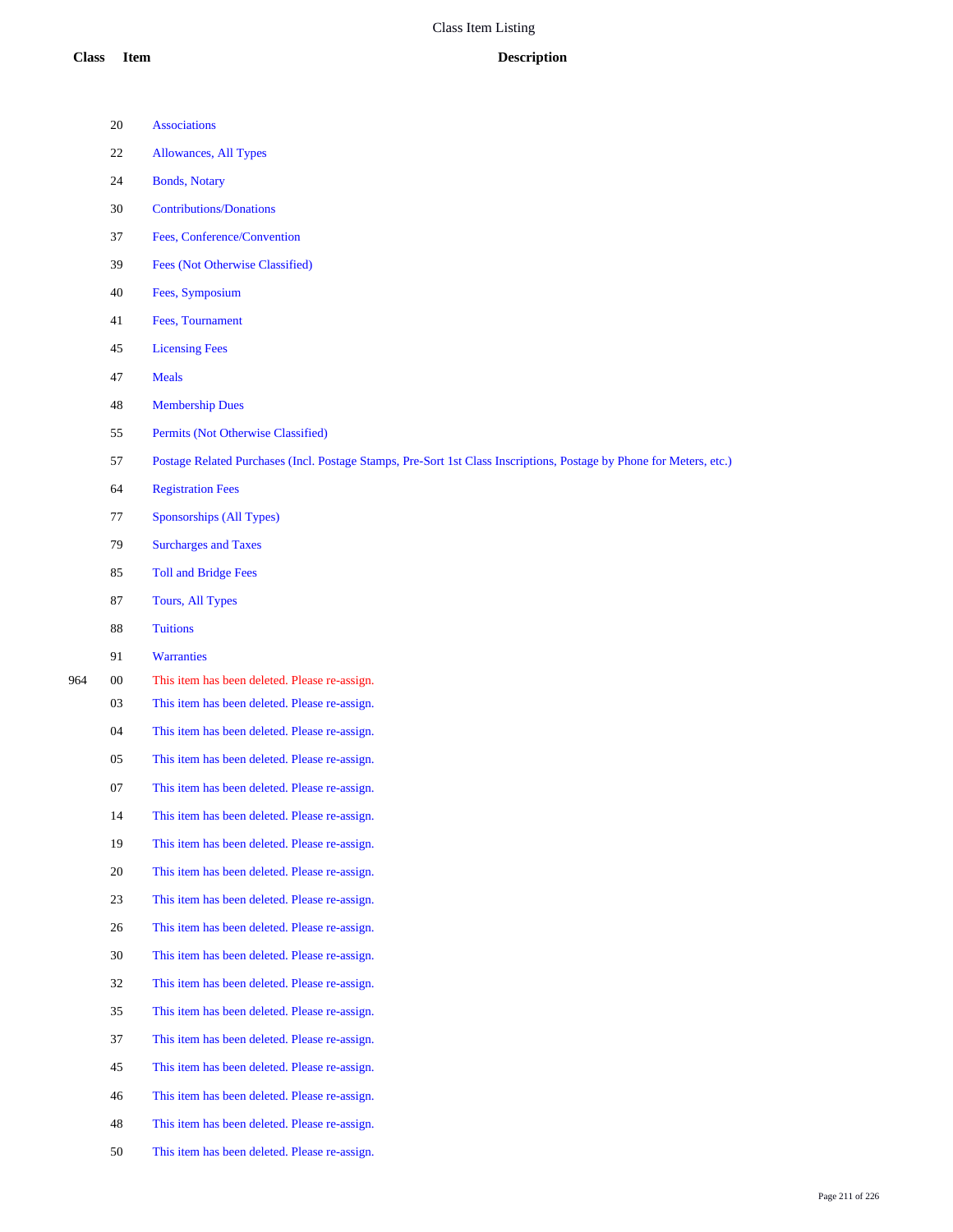This item has been deleted. Please re-assign. This item has been deleted. Please re-assign. This item has been deleted. Please re-assign. This item has been deleted. Please re-assign.

This item has been deleted. Please re-assign.

- This item has been deleted. Please re-assign.
- This item has been deleted. Please re-assign.
- This item has been deleted. Please re-assign.
- This item has been deleted. Please re-assign.
- This item has been deleted. Please re-assign.
- This item has been deleted. Please re-assign.
- This item has been deleted. Please re-assign.
- This item has been deleted. Please re-assign.
- This item has been deleted. Please re-assign.
- This item has been deleted. Please re-assign.
- This item has been deleted. Please re-assign.
- This item has been deleted. Please re-assign.
- This item has been deleted. Please re-assign.
- This item has been deleted. Please re-assign.
- This item has been deleted. Please re-assign.
- 00 PRINTING PREPARATIONS: ETCHING, PHOTOENGRAVING, AND PREPARATION OF MATS, NEGATIVES AND PLATES
	- Artwork, Camera Ready
	- Desk Top Publishing Services
	- Etchings, Copper
	- Etchings, Zinc, Ben Day Type
	- Etchings, Zinc or Magnesium Alloy
	- Graphic Design Services for Printing
	- Mat Preparation, Stereotype
	- Negative and Plate Preparation for Offset Printing
	- Plate Preparation, Color Process
	- Plate Preparation, Color, Flat Zinc, Magnesium Alloy, or Plastic
	- Plate Preparation, Copper, Halftone
	- Plate Preparation, Zinc or Magnesium Alloy, Combination and Halftone and Line
	- Plate Preparation, Zinc, Halftone
	- Pre-Press: Color Separations, Composite Film, Stripping, Chromolin or Match-Print Proof, etc.
- 00 PRINTING AND TYPESETTING SERVICES
	- Bar Code Printing
	- Bumper Stickers, etc.: Printed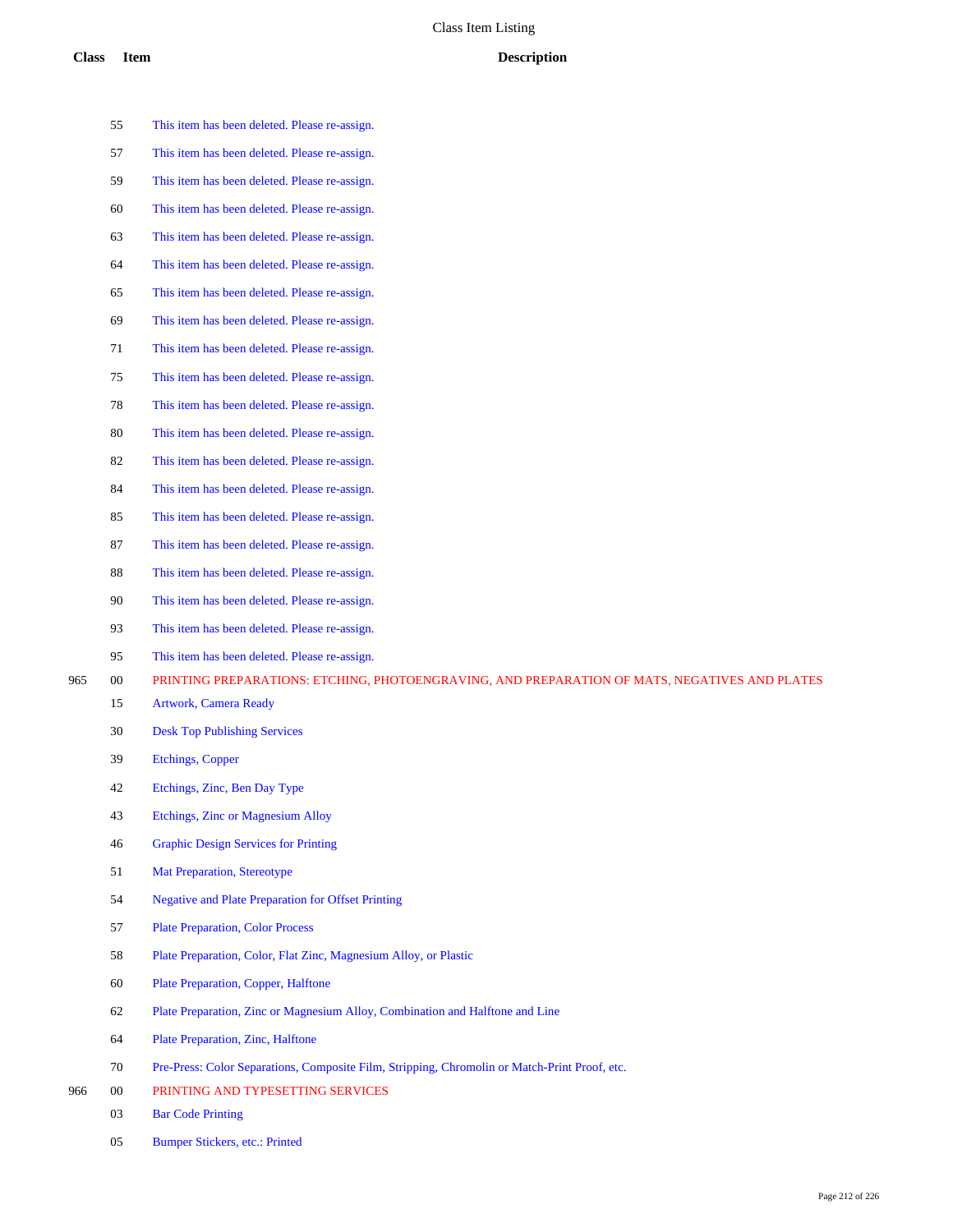| <b>Business Cards Printed</b> |  |
|-------------------------------|--|
|                               |  |

- Card Printing: Tab, Post, Form, etc.
- Check Printing
- Continuous Form Printing
- Copying Services (Reproduction)
- Decal Printing
- Digital Printing from an Ink Jet Plotter
- Electrostatic Printing Services
- Engraved and Embossed Awards, Bonds, Certificates, Diplomas, Stationery, etc.
- Envelope Printing
- Forms Printing (Not Continuous)
- Imprinting Services
- Intaglio Printing (e.g., The Process by Which U.S. Currency is Printed): Birth Certificates, Car Titles, etc.
- Letterheads Printed
- Licenses and Back Tags Printing Services (Hunting, Fishing, etc.)
- Numbering Services, Printing
- This item has been deleted. Please re-assign.
- 58 Offset Printing, General, Large Press Work (Quan. up to 100,000); One or More Colors, No 4 Color Processes or Close Registration Required, Finished Sizes May Exceed 11 x 17 In., May Have Large Solids
- This item has been deleted. Please re-assign.
- Offset Printing, Large Production Runs (Quan. up to 100,000); 4 Color Process orClose Registration Required: Color Brochures, Maps, etc.
- Offset Printing, Large Production Runs (Quan. Over 100,000); 4 Color Process or Close Registration Required: Color Brochures, Maps, etc.
- Offset Printing, Booklets, Saddle Stitch Binding (Quan. Under 100,000): Books andMagazines
- Offset Printing, Booklets, Saddle Stitch Binding (Quantities up to 100,000; 4 Color Process or Tight Registration Required): Books, Magazines, etc.
- Offset Printing, Booklets, Saddle Stitch Binding (Quantities over 100,000): Books and Magazines
- Offset Printing, Books, Perfect Bound (Quan. up to 10,000); 4 Color Process Acceptable: College Catalogues, Telephone Books, etc.
- Offset Printing, Books, Perfect Bound (Quan. Over 10,000); 4 Color Process Acceptable
- Offset Printing, Custom Bound, Hardback, Leather, etc.: Books
- Offset Printing, General, Large Press Work (Quan. up to 100,000); One or More Colors, Close Registration Required, No 4-Color Processes, Finished Sizes May Exceed 8-1/2 x 11 in., Newsletters, etc.
- Offset Printing, General, Large Press Work (Quan. up to 100,000); One or More Colors, Close Registration Required, No 4-Color Processes, Finished Sizes May Exceed 11 x 17 in., May Have Large Solids
- Optical Scanning Form Printing
- Paper Cutting, Drilling, Folding, Punching, Shredding, Trimming, etc.
- Printing of Annotated Laws, Rules, and Changes from the Legislature, Courts, etc. (Copyrighted)
- Publications Printed on Newsprint or Groundwood Paper Stock (Quan. up to 100,000)
- Publications Printed on Newsprint or Groundwood Paper Stock (Quan. Over 100,000)
- Printing on Recycled Stock
- Print-On-Demand Printing Services (Including Print and Distribute Services)
- Receipt and Voucher Book Printing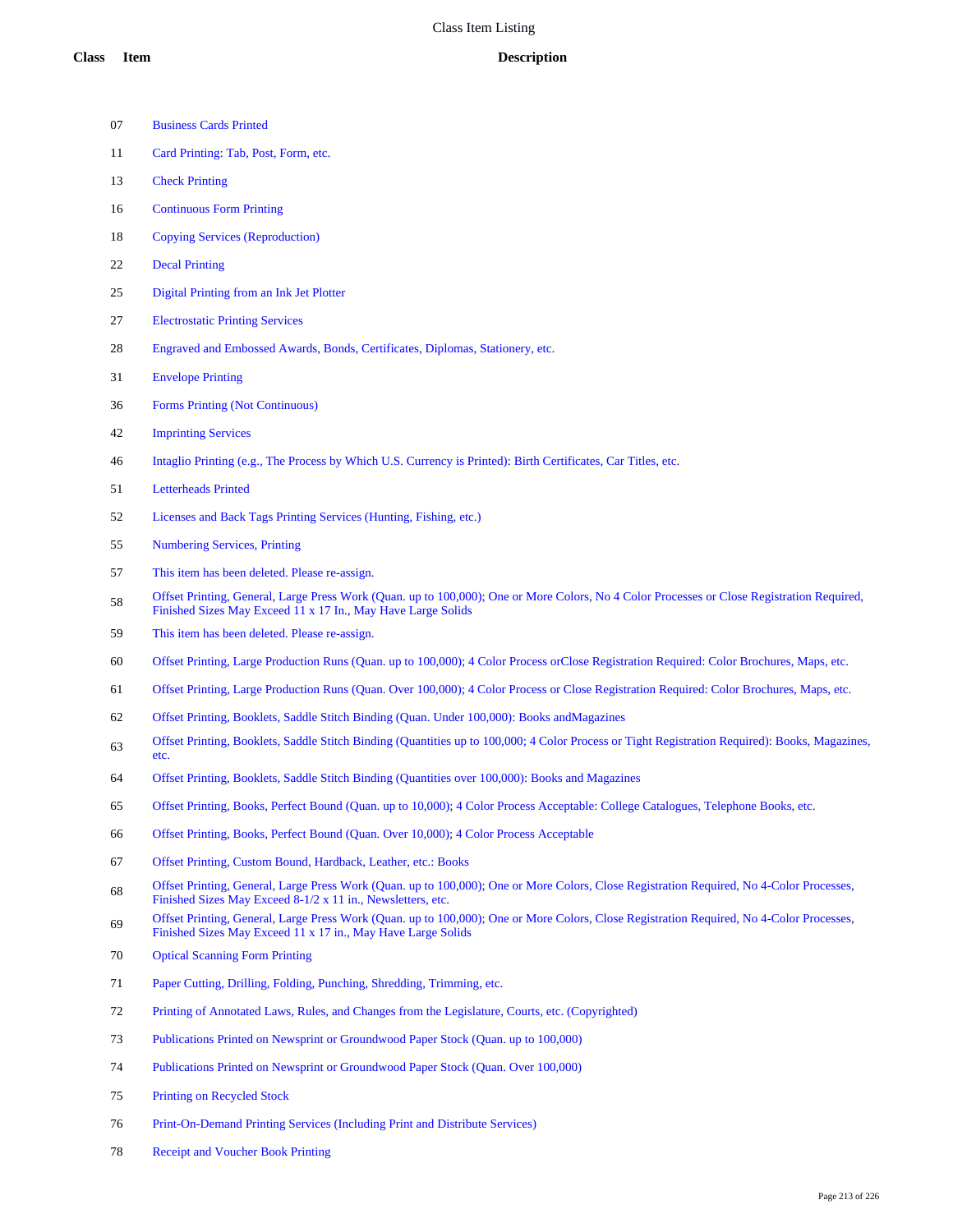- Security Paper, Custom Printed (Quan. Over 100,000)
- Silk Screen Printing
- Snap-Out Form Printing (See 395-70,80 for Continuous Shelf Items)
- Specialty Printing: Die Cutting, Laser, Plastic, Thermography, etc. (Folders, Invitations, Tabs, Binders, etc.)
- 89 Tickets, Special Labels and Tapes, Printed (Not Continuous), For Prescription Drugs, etc. (Pressure Sensitive or Dry Gummed Adhesion Flats, Rolls, Tablets, etc.)
- Tickets, Special Tags, Printed: Continuous, Gang or Single
- Typesetting, Hot Type (Linotype)
- Typesetting, Laser
- Typesetting, Photocomposition (Cold Type)
- Typesetting with Modem Capability
- 00 PRODUCTION AND MANUFACTURING SERVICES
	- Athletic, Sporting, Recreational, Fishing, Hunting, and Camping Equipment Manufacturing Services
	- Air Conditioning, Heating, and Ventilating Equipment (HVAC) Manufacturing Services
	- Animal Food Manufacturing Services
	- Abrasives Manufacturing Services
	- Aggregate, Concrete or Stone Products (Including Clay, Refractory Matls and Tile Products)
	- Asbestos Products
	- Assembly Line Services
	- Asphalt and Saturated Materials Manufacturing Services
	- Automotive Equipment and Supply Manufacturing Services
	- Building Equipment and Supply Manufacturing Services
	- Computer Hardware and Software Manufacturing Services
	- Container Manufacturing Services (Boxes, Bottles, Bags, Cans, Pouches, etc.)
	- Cement, Lime, Plaster or Stucco Products
	- Classroom and Educational Furnishings and Equipment
	- Chemical Products (Incl. Biochemical, Petrochemical, etc.)
	- China, Earthenware or Pottery Products
	- Clothing (Apparel) and Accessory Manufacturing Services
	- Communications Equipment Manufacturing Services
	- Drilling Equipment and Supply Manufacturing Services
	- Electrical and Electronic Products (Incl. Computers and Peripherals)
	- Food Manufacturing Services (Including Beverages)
	- Fabric Products
	- Fertilizer and Soil Conditioner Products
	- Fiber Products
	- Furniture and Furnishings Manufacturing and Production Services
	- Glass Products
	- Hardware Manufacturing Services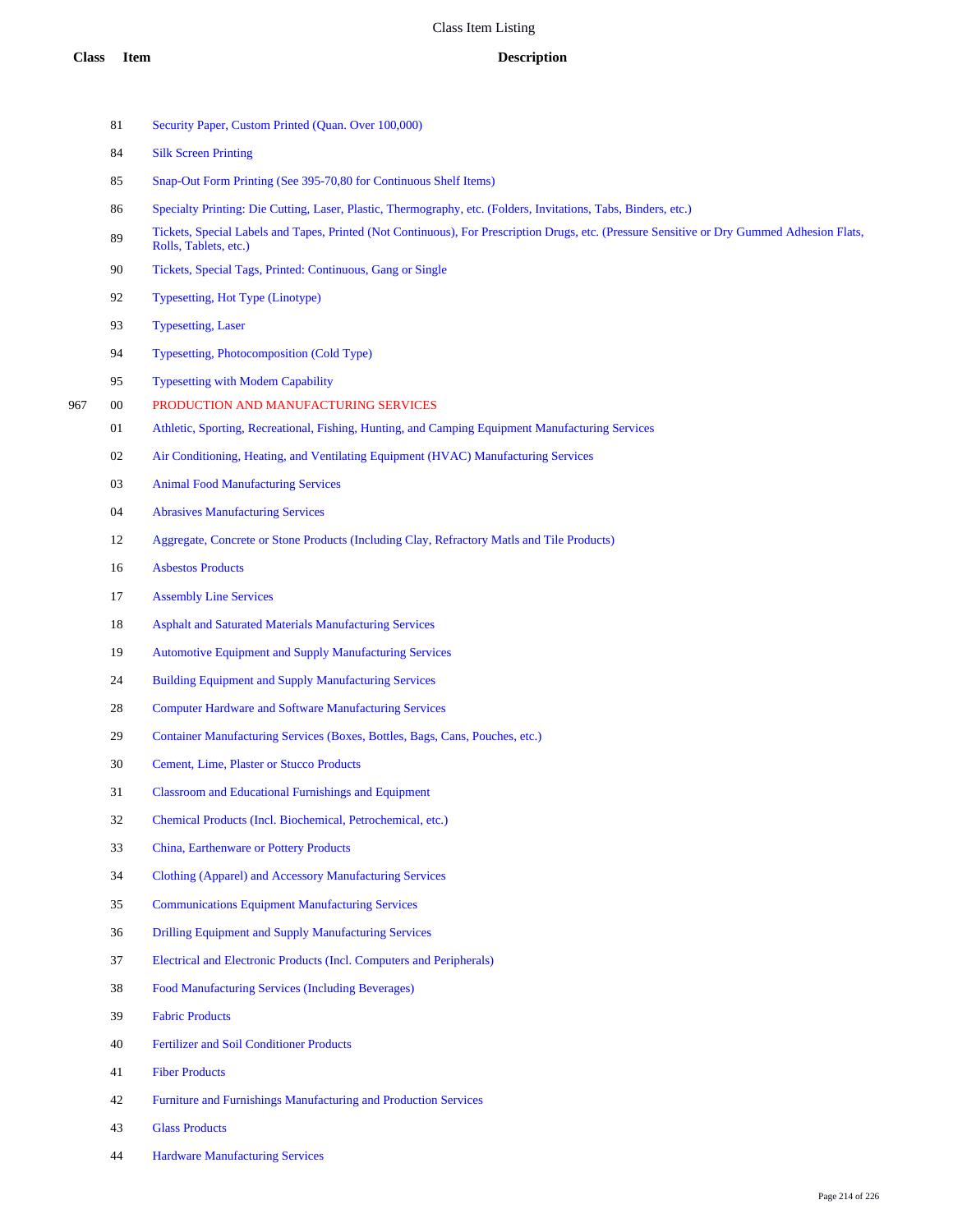- Janitorial Products Manufacturing Services
- Leather Manufacturing Services
- Machinery, All Types
- Metals and Metal Products
- Manufacturing Services (Not Otherwise Classified)
- Nursery Products and Accessories
- Office Equipment and Supply Manufacturing Services
- Paper and Pulp Products
- Paint, Varnish, Lacquer and Related Products Production Services
- Petroleum Products Manufacturing Services (Including Coal, etc)
- Pharmaceutical and Medical Equipment and Products Manufacturing Services
- Plastics and Plastic Products (Incl. Fiberglass, Poly, etc.)
- Plumbing Equipment, Pipe, Fittings and Fixtures Manufacturing Services
- Precision Instruments (Incl. Scientific, Measuring, Photographic, Optical, Laboratory, etc.)
- Prefabricated and Manufactured Buildings or Homes Manufacturing Services
- Production Planning and Control
- Remanufacturing Services (Not Otherwise Classified)
- Rubber and Rubber Products
- Safety and Security Equipment Manufacturing Services
- Semiconductor and Related Equipment Manufacturing Services
- Shoe, Boot and Footwear Manufacturing Services, All Kinds
- Tobacco Manufacturing and Processing Services
- Transport Equipment
- Tool Manufacturing Services
- Warehouse and Storage Equipment Manufacturing Services
- 92 Well Equipment and Supply Manufacturing Services (Oil, Gas, Water, etc.)
- Wood and Wood Products
- 00 PUBLIC WORKS AND RELATED SERVICES
	- Back Flow Preventer Testing Services
	- This item has been deleted. Please re-assign.
	- Corrosion Control Services
	- Crushing, Screening, etc. of all types of New or Recycled Aggregate, Brick or Stone Products Incl. Road Materials
	- Ditch Maintenance
	- Dredging Services
	- Dust Control Watering
	- Foundry Services
	- Graffiti Removal Services
	- Incinerator Services (To Include Ash Vacuuming)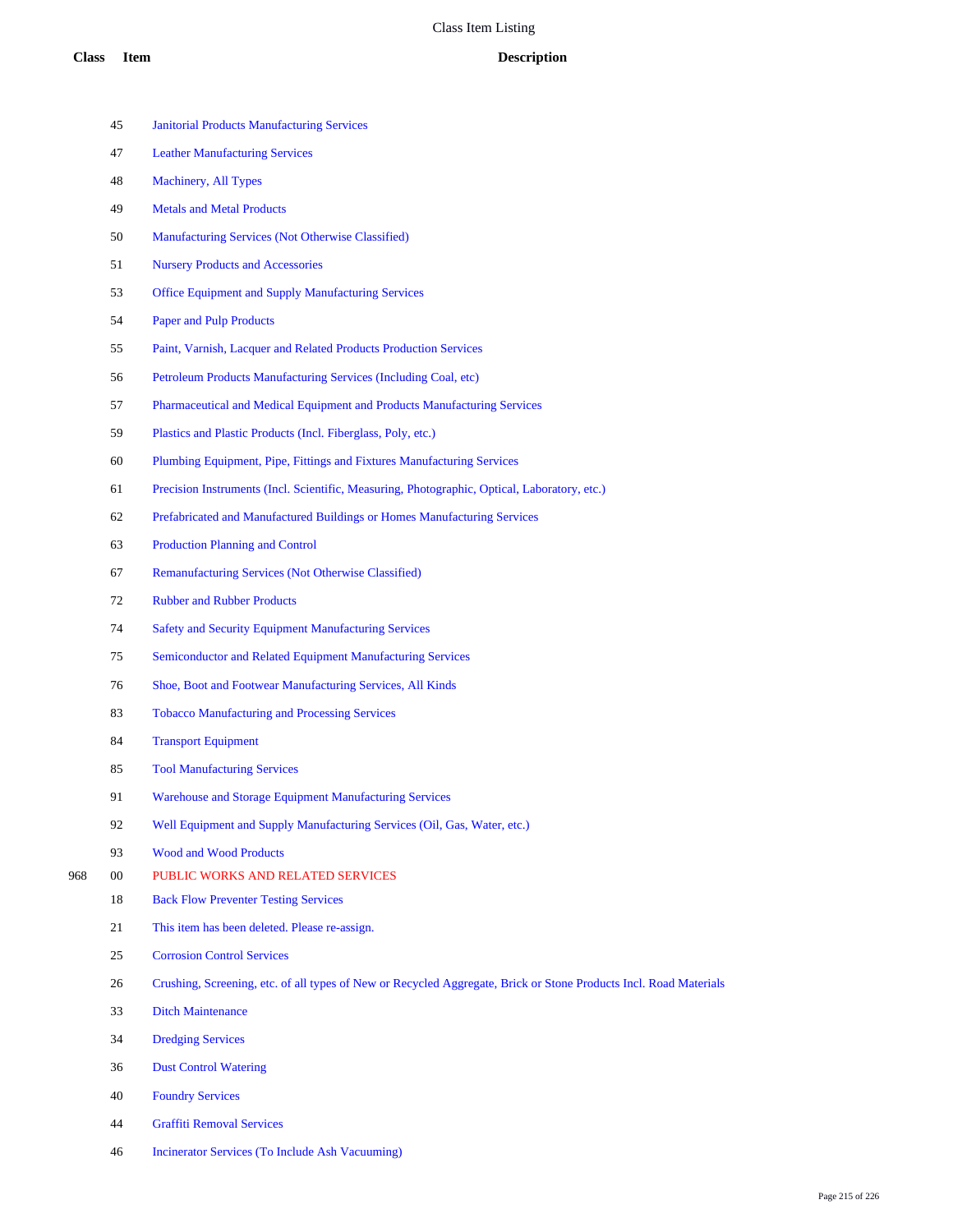- Inspection Services, Construction Type
- Inspection Services, Electrical Instrumentation and Control
- Leaf, Bush, Tree Limb Collection
- Meter Reading Services
- Parking Meter Services (Including Collection, Installation, and Removal)
- Pavement Marking Services (Including Removal of Markings)
- Pavement Data Collection Services
- Relocation and/or Removal Services for Utility Works
- Response and Recovery Services, Roadway Incident
- Right of Way Services (Including Title, Appraisal, Negotiation, Closing, Relocation, Condemnation, etc.)
- Sandblasting Services (See 910-83 for Sandblasting of Buildings)
- Solid or Liquid Waste Disposal (Including Management Services) (See 962-45 for Hazardous Waste Disposal)
- Snow and Ice Removal Services
- Storm Drain Cleaning, Repair, and Sludge Removal Services
- Street Sweeping Services
- Streetscaping Services
- Street Light Maintenance and Repair
- This item has been deleted. Please re-assign.
- Tank Installation, Removal, Disposal, and Related Services (Including Septic and Underground Type)
- Telephone (Utility, Light) Pole Installation, and Relocation Service
- Traffic Sign Installation and/or Removal Services
- Traffic Sign Maintenance and Repair
- Traffic Signal Installation
- Traffic Signal Maintenance and Repair
- Traffic Control Services (To Include Placement and Removal of Control Devices)
- Traffic Counting Services
- Tree and Shrub Removal Services
- Traffic Studies and Analysis Services
- Vehicle Towing and Storage
- Water Supply Analysis, Infrastructure Analysis, Water Quality Analysis, and Long Term Planning
- Water Supply Plant Operating and Monitoring System Services (Including Water Resources Development and Water Quality Management Services)
- Well Pointing Services (Dewatering)
- Waterproofing Systems and Repair
- Wastewater Treatment Plant, Operations, and Testing
- Water and Wastewater Treatment Services
- Wrecking and Removal Services
- 00 REAL PROPERTY RENTAL OR LEASE
	- Athletic Facility Rental or Lease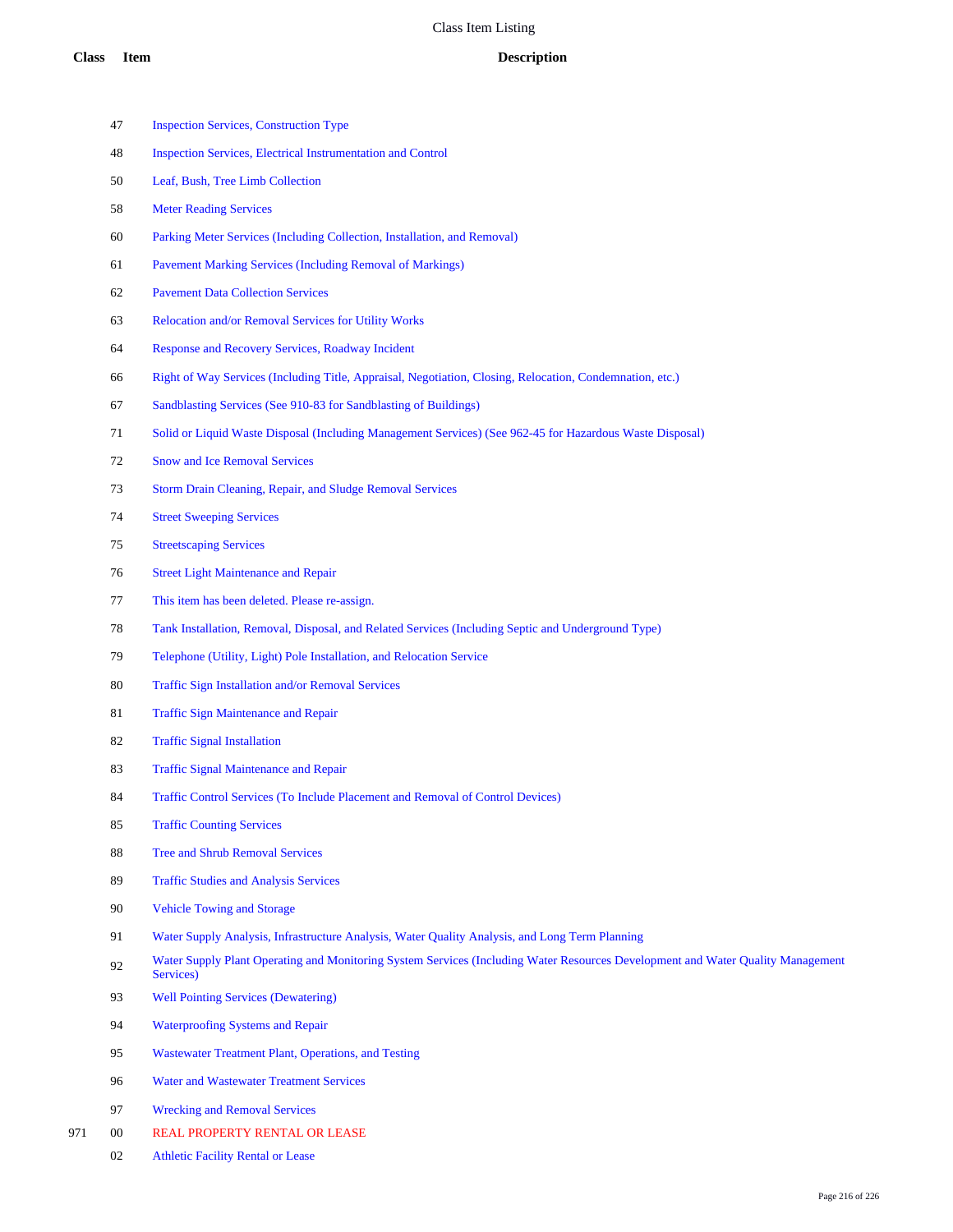- Boat Dock/Marina Space, Rental or Lease
- Booth, Convention/Exhibit, Rental or Lease
- Building, Fabricated, Pre-Fabricated or Premanufactured, Rental or Lease
- Camping and Wilderness Facility Rental or Lease
- Hangar Facilities for Aircraft, Rental or Lease
- Hotel/Motel Accomodations (Incl. Lodges, Resorts, Bed/Breakfast Inns, etc.) Rental or Lease
- Laboratory Space Rental or Lease
- Land, Rental or Lease
- Locker Rental or Lease
- Mobile Home Rental or Lease
- Mobile Office Rental or Lease
- Office Space Rental or Lease
- Parking Spaces in a Parking Lot or Garage, Rental or Lease
- Photographic and Recording Facility Rental or Lease
- This item has been deleted. Please re-assign.
- This item has been deleted. Please re-assign.
- Residential Space Rental or Lease
- Room Rental or Lease for Conferences, Seminars, etc.
- Safety Deposit Box Rental or Lease
- Storage Space Rental or Lease
- Toilets, Portable, Rental or Lease
- Warehouse Rental or Lease
- 00 RENTAL OR LEASE SERVICES OF AGRICULTURAL, AIRCRAFT, AIRPORT, AUTOMOTIVE, MARINE, AND HEAVY EQUIPMENT
	- Aerial Device Rental or Lease
	- Agricultural Tractors, Mowers, Implements and Accessories Rental or Lease
	- Airport Equipment and Accessories Rental or Lease
	- Airplanes, Gliders, Helicopters, and Accessories Rental or Lease
	- Animal Rental or Lease
	- Asphalt Equipment and Accessory Rental or Lease
	- Automobiles and Other Passenger Vehicles (Including Emergency Type) Rental or Lease
	- Automotive Shop Equipment Rental or Lease
	- Automotive Accessories Rental or Lease (For Automobiles, Buses, Trucks, Vans, etc.)
	- Boats, Motors, and Marine and Wildlife Equipment and Supplies Rental or Lease
	- Hot Air Balloons Rental or Lease
	- Construction Equipment (Not Otherwise Classified) Rental or Lease
	- Cranes and Buckets Rental or Lease
	- Concrete Equipment and Accessory Rental or Lease
	- Earth Moving Equipment (Graders, Dozers, Loaders, etc.) Rental or Lease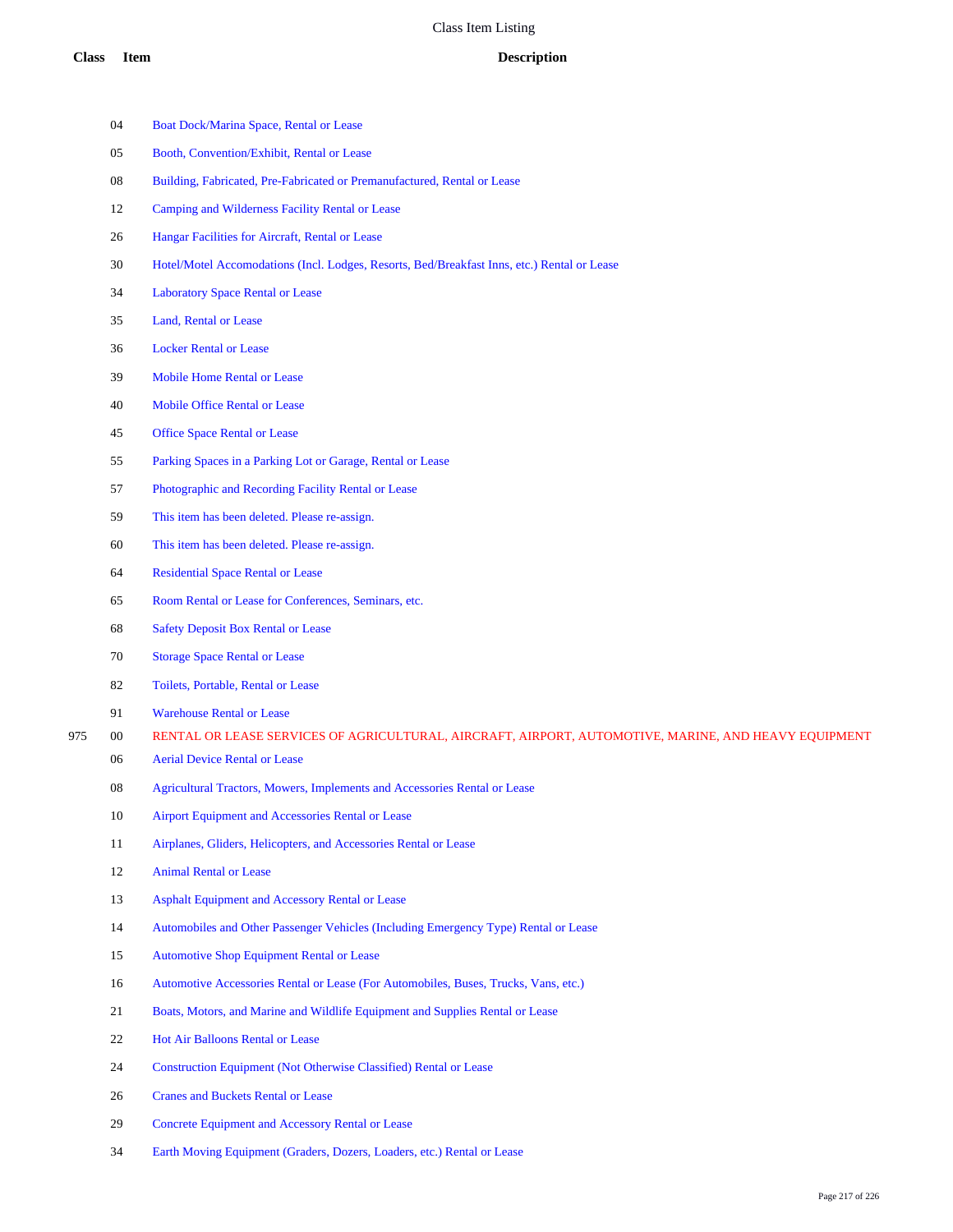- Equipment With Operator, Rental or Lease Forestry Equipment Rental or Lease Garbage/Refuse Equipment (Dumpsters, etc.) Rental or Lease Golf Cart Rental or Lease Hydraulic Tools and Equipment Rental or Lease Industrial Equipment Rental or Lease Machinery and Heavy Hardware Rental or Lease Mass Transit Bus, School Bus, and Rail Vehicle Rental or Lease Material Handling Equipment and Allied Item Rental or Lease Motorcycles, Motor Scooters, and Trucksters Rental or Lease Pneumatic Tools and Equipment Rental or Lease Recreational Vehicle Rental or Lease (Incl. Motor Homes) Road and Highway Equipment (Not Otherwise Classified) Rental or Lease Roofing Equipment and Machine Rental or Lease Snow Plows and Accessory Rental or Lease Spacecraft and/or Satellite Rental or Lease Sprinkler Equipment Rental or Lease, Street Sweepers, Street, Rental or Lease 81 Tires and Tubes, Rental or Lease Tractors, Industrial and Construction, Rental or Lease Trailer Rental or Lease Tram Rental or Lease (Touring, etc.) Truck and Van Rental or Lease (Incl. Fire and Garbage Trucks) Utility Vehicle Rental or Lease Wrecker Rental or Lease 977 00 RENTAL OR LEASE SERVICES OF APPLIANCES, CAFETERIA, FILM, FURNITURE, HARDWARE, MUSICAL, SEWING, AND WINDOW AND FLOOR COVERINGS Albums, Tapes, Compact Disks, etc. Rental or Lease Appliances and Equipment, Household, Rental or Lease Cafeteria, Food Service, and Kitchen Equipment Rental or Lease Drapery and Curtain Rental or Lease Entertainment and Hospitality Equipment Rental or Lease Film, Movie and Video Tape Rental or Lease Floor Covering and Carpet Equipment Rental or Lease
	- Furniture, Not Office, Rental or Lease
	- Furniture, Office, Rental or Lease
	- Hand Tool Rental or Lease
	- Hardware, Shelf Hardware, and Allied Item Rental or Lease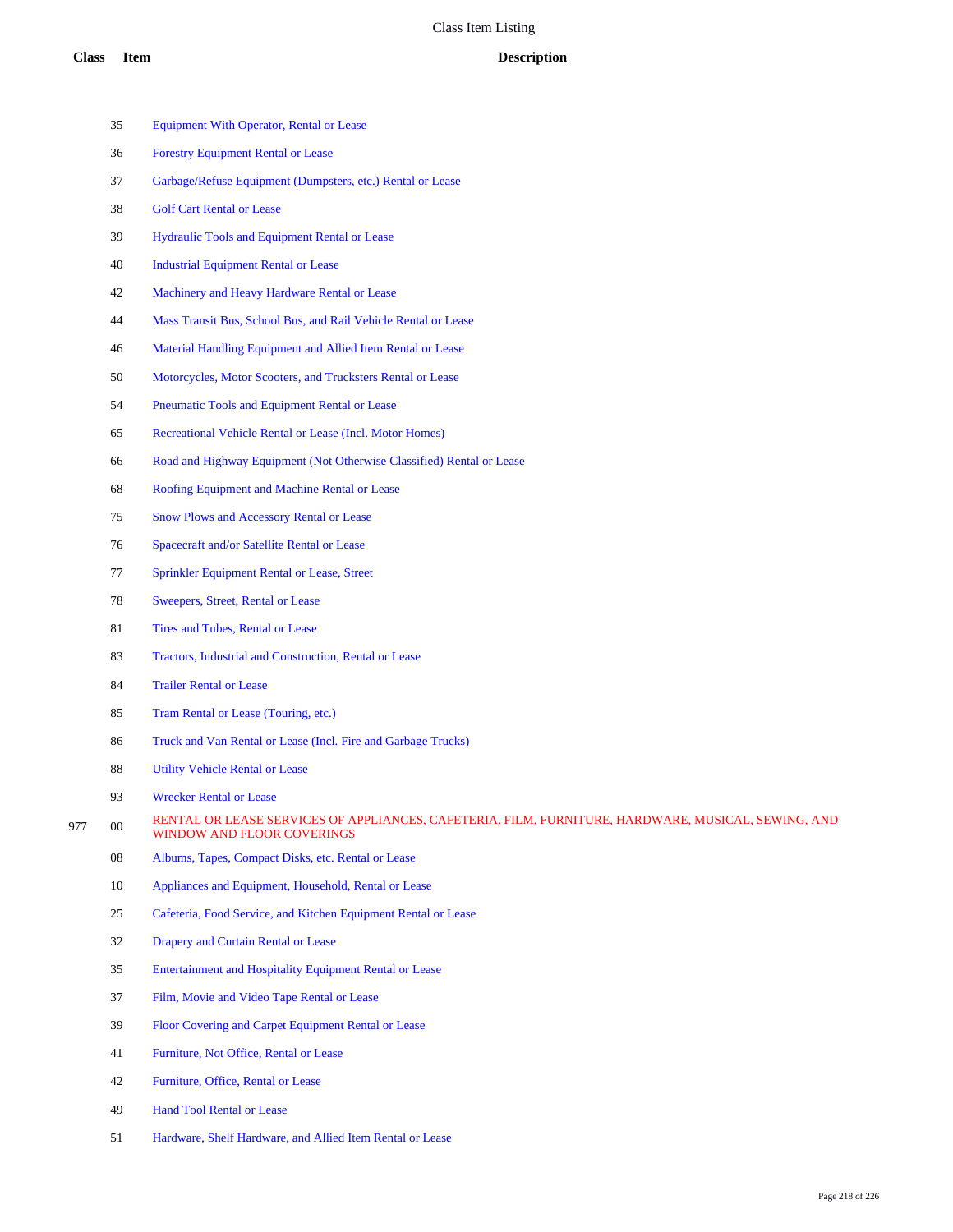Musical Instrument Rental or Lease Scaffolding and Ladders Rental or Lease

|     | 64     | Sewing and Textile Machine Rental or Lease                                                                                                   |
|-----|--------|----------------------------------------------------------------------------------------------------------------------------------------------|
|     | 73     | Toilets, Portable, Rental or Lease                                                                                                           |
|     | 85     | <b>Vending Machine Rental or Lease</b>                                                                                                       |
|     | 86     | Venetian Blinds, Awnings, and Shades Rental or Lease                                                                                         |
| 979 | $00\,$ | RENTAL OR LEASE SERVICES OF ENGINEERING, HOSPITAL, LABORATORY, PRECISION INSTRUMENTS, REFRIGERATION,<br><b>SCALES, AND TESTING EQUIPMENT</b> |
|     | 17     | Chemical Laboratory Equipment and Supplies Rental or Lease                                                                                   |
|     | 20     | Controlling, Indicating, and Recording Instrument Rental or Lease                                                                            |
|     | 35     | <b>Engineering Equipment and Supplies Rental or Lease</b>                                                                                    |
|     | 37     | First Aid and Safety Equipment (Including Manikins and Models) Rental or Lease                                                               |
|     | 39     | Furniture, Hospital - Specialized, Rental or Lease                                                                                           |
|     | 45     | Hospital Equipment - General, Rental or Lease                                                                                                |
|     | 46     | Hospital Equipment - Invalid, Rental or Lease                                                                                                |
|     | 47     | Hospital Surgical and Operating Equipment Rental or Lease                                                                                    |
|     | 52     | Laboratory Equipment and Accessory Rental or Lease: For General and Analytical Research Use, Nuclear, Optical, Physical                      |
|     | 53     | Laboratory Equipment and Accessories, Rental or Lease: Biochemistry, Biology, Environmental Science, etc.                                    |
|     | 65     | Refrigeration Equipment and Accessory Rental or Lease                                                                                        |
|     | 72     | Scales and Weighing Apparatus Rental or Lease                                                                                                |
|     | 81     | Testing and Training Apparatus, Instruments, and Machines Rental or Lease                                                                    |
|     | 94     | X-Ray Equipment, Medical, Rental or Lease                                                                                                    |
| 981 | 00     | RENTAL OR LEASE OF GENERAL EQUIPMENT (HVAC, ATHLETIC, FIRE AND POLICE PROTECTION, ETC.)                                                      |
|     | 11     | Air Compressors and Accessories Rental or Lease                                                                                              |
|     | 12     | Air Conditioning Equipment and Accessories Rental or Lease                                                                                   |
|     | 14     | Amusement Park Ride Equipment Rental or Lease                                                                                                |
|     | 16     | Athletic Equipment and Sporting Goods and Accessories Rental or Lease                                                                        |
|     | 20     | <b>Book and Publication Rental or Lease</b>                                                                                                  |
|     | 24     | Containers, All Kinds (Including Recycling Collection Containers) Rental or Lease                                                            |
|     | 30     | <b>Electrical Equipment and Supply Rental or Lease</b>                                                                                       |
|     | 32     | Energy Collecting Equipment Rental or Lease: Solar and Wind                                                                                  |
|     | 36     | <b>Fencing Rental or Lease</b>                                                                                                               |
|     | 38     | Fire Protection Systems and Supplies Rental or Lease                                                                                         |
|     | 39     | Fishing, Hunting, and Camping Equipment Rental or Lease                                                                                      |
|     | 40     | Garden, Greenhouse, and Nursery Equipment Rental or Lease                                                                                    |
|     | 41     | <b>Gas Equipment Rental or Lease</b>                                                                                                         |
|     | 43     | <b>Generator Rental or Lease</b>                                                                                                             |
|     | 46     | <b>Guard Dog Rental or Lease</b>                                                                                                             |
|     | 47     | Heating Units, Ventilating Equipment, and Accessories Rental or Lease                                                                        |
|     |        |                                                                                                                                              |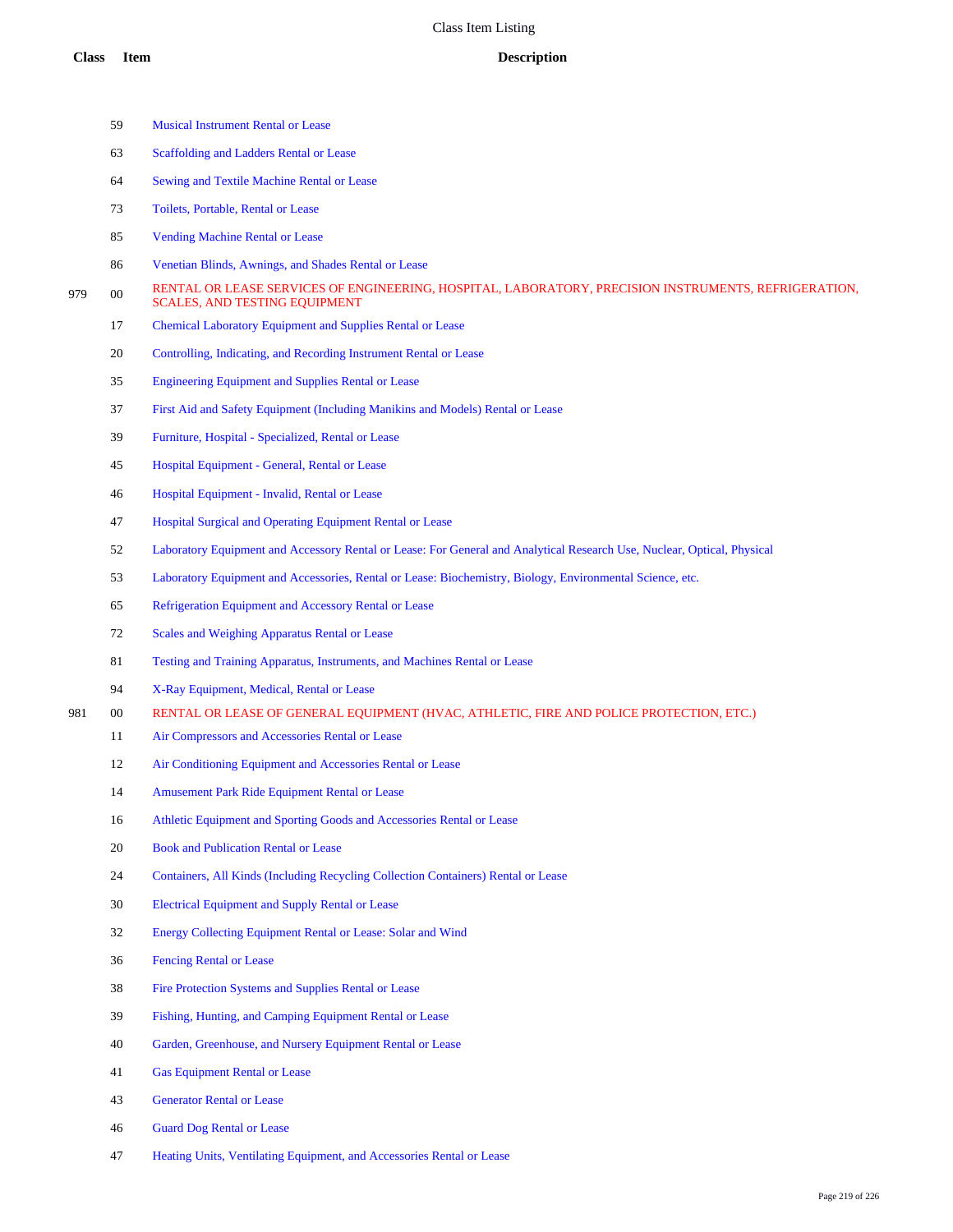- Irrigation Systems Rental or Lease (See 975-08 for Farm Type)
- Meeting Room Equipment and Accessories, Rental or Lease
- Plumbing Equipment Rental or Lease
- Police Equipment Supplies Rental or Lease
- Pumps and Pump Accessory Rental or Lease
- Recreational, Park, Picnic and Playground Equipment and Accessories Rental or Lease
- School Equipment and Supplies Rental or Lease
- Security and Access Systems (Airport, Library, Hospitals, etc.) Rental or Lease
- Steam Boilers, Steam Heating, and Power Plant Items Rental or Lease
- Storage Tank Rental or Lease
- Tents, Tarpaulins and Supplies Rental or Lease
- Timepieces Rental or Lease
- Theatrical Equipment and Supplies (Including Costumes) Rental or Lease
- Traffic Control Equipment and Accessories Rental or Lease
- Weather Instrument, Equipment, and Accessory, Rental or Lease
- Washers, Pressure (All Types), Rental or Lease
- Water and Sewer Equipment (Including Well Pointing Equipment) Rental or Lease
- Welding Equipment and Supplies Rental or Lease
- This item has been deleted. Please re-assign.
- 983 00 RENTAL OR LEASE SERVICES OF CLOTHING, JANITORIAL, LAUNDRY, LAWN, PAINTING, SPRAYING, AND TEXTILE EQUIPMENT
	- 18 Broom, Brush, and Mop Manufacturing Machinery Rental or Lease
	- Clothing Rental or Lease (Incl. Formal Wear and Diapers)
	- Floor Maintenance Machine Rental or Lease
	- Janitorial Equipment Rental or Lease
	- Laundry and Dry Cleaning Equipment, Commercial, Rental or Lease
	- Lawn Equipment Rental or Lease
	- Painting Equipment and Supplies Rental or Lease
	- Robes, Caps, and Gowns (Choir and Graduation), Rental or Lease
	- Spraying Equipment Rental or Lease
	- Textiles, Linens, etc. Rental or Lease (Including Shop Towels)
	- Treated and Dry Mops and Rugs (Including Floor Mats) Rental or Lease
	- Treated and Dry Sweeping and Dust Cloth Rental or Lease
	- Uniform Rental or Lease
- 00 RENTAL OR LEASE SERVICES OF COMPUTERS, DATA PROCESSING, AND WORD PROCESSING EQUIPMENT
	- Bursters, Decollators, Detachers, etc., Rental or Lease
	- Communication Boards, Control Units, Modems, Processors and Protocol Converters, etc., Rental or Lease
	- Computers, Micro, Rental or Lease
	- Computers, Mini and Mainframe, Rental or Lease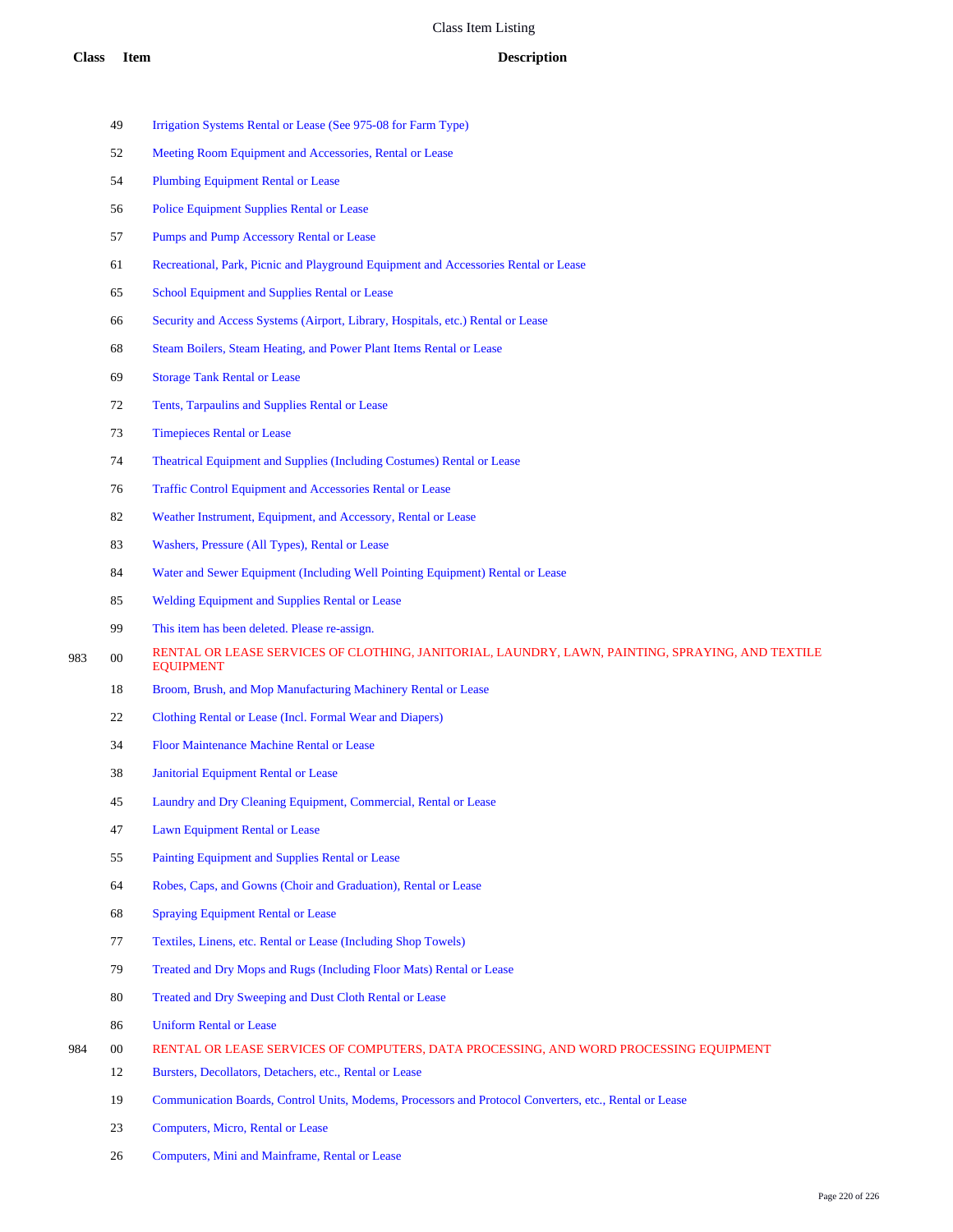- Computer Accessories (Not Otherwise Classified) Rental or Lease: CRT Holders, Forms Tractors, Wrist Supports, etc.
- Covers and Enclosures (Acoustical and Protective) for Computer Equipment Rental or Lease
- Drives, Rental or Lease: CDROM, Hard, Floppy and Tape
- Peripheral Miscellaneous Rental or Lease: Keyboards, Mice, Monitors, etc.
- Power Supplies Rental or Lease: Surge Protectors, UPS, etc.
- Printers and Plotters, Computer (All Types), Rental or Lease
- Scanner and Reader Rental or Lease
- Terminals, CRTs and Remote Job Entry Devices Rental or Lease
- Word Processing Equipment Rental or Lease
- 00 RENTAL OR LEASE SERVICES OF OFFICE, PHOTOGRAPHIC, PRINTING, RADIO/TELEVISION/TELEPHONE EQUIPMENT
	- Audio/Video Equipment and Accessory Rental or Lease
	- Copy Machines, Thermal Type, Rental or Lease
	- Copy Machines, Coated or Treated Paper Type, Rental or Lease
	- Copy Machines (For use by Engineers) Rental or Lease
	- Copy Machine, Plain Paper Type (Including Cost-Per-Copy Type Leases) Rental or Lease
	- Copy Machines, Digital and Analog Types, Rental or Lease
	- Coolers, Drinking Water, Rental or Lease
	- Duplicating Machines (All Types), Rental or Lease
	- Filing Systems Rental or Lease
	- Intercom and Other Sound Equipment Rental or Lease
	- Library Machine Rental or Lease
	- Mailing Equipment Including Postage Meter Rental or Lease
	- Microfiche/Microfilm Equipment and Accessory Rental or Lease
	- Office Machines, Equipment, and Accessories Rental or Lease (Not Otherwise Classified)
	- Postal Equipment Rental or Lease (Including Post Office Box Rentals)
	- Photographic and Recording Equipment Rental or Lease
	- Plant (Nursery Stock) Rental andLeasing Services
	- Printing Plant Equipment and Supplies Rental or Lease
	- Radio and Telecommunications Equipment and Accessory Rental or Lease (Including Radio Towers)
	- Signs, Message Boards and Centers, etc., Rental or Lease
	- Software, Computer, Rental or Lease
	- Teleconference Systems Rental or Lease
	- Telephone Systems and Portable Phones (Including Pagers) Rental or Lease
	- Television Equipment and Accessories Rental or Lease
	- Ticket Dispensing and Collection Equipment Rental or Lease
	- Visual Education Equipment and Supplies Rental or Lease
	- Voice Mail Systems Rental or Lease
	- Voting Machine Rental or Lease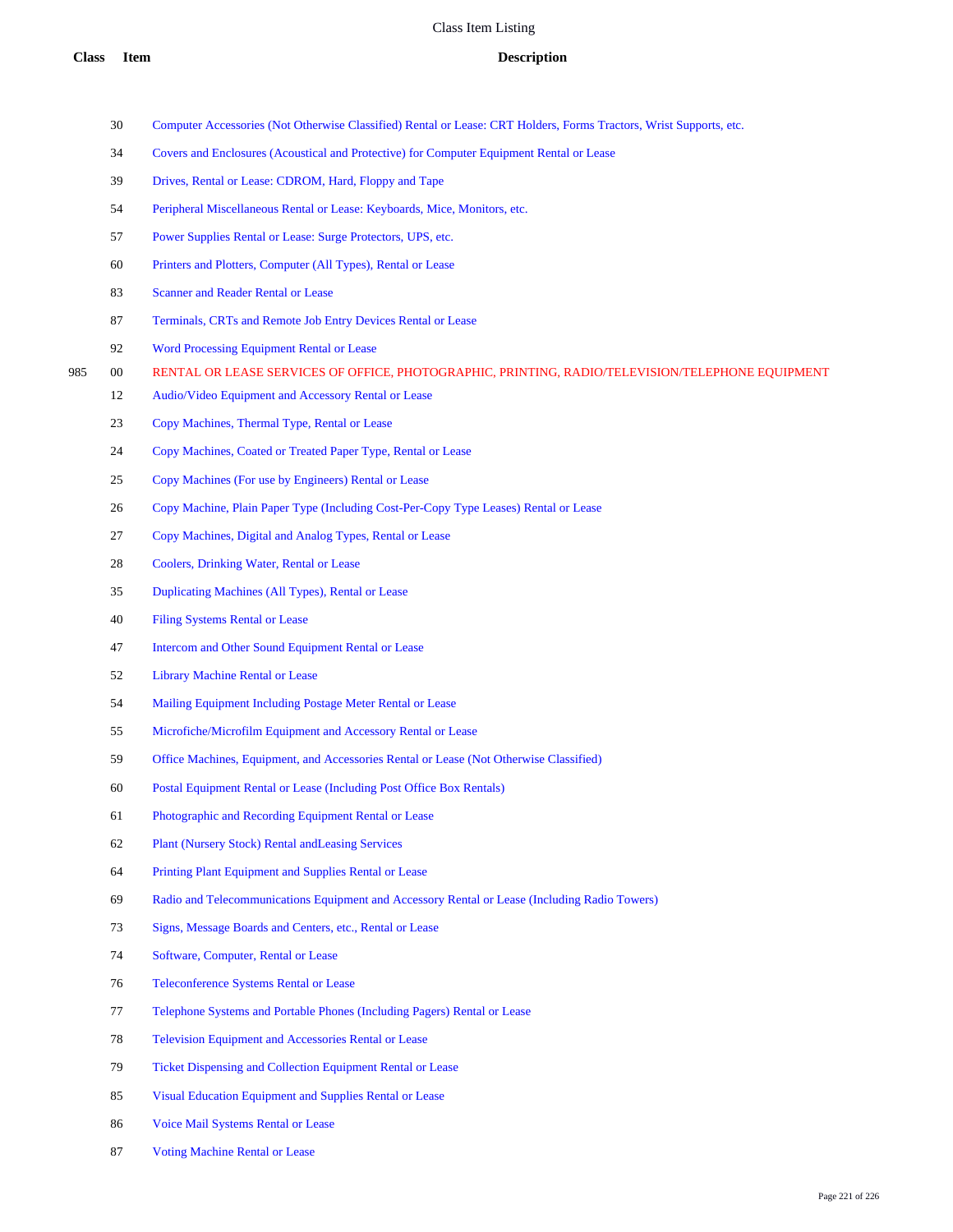| <b>Class</b> | <b>Item</b> | <b>Description</b>                                                                                                 |
|--------------|-------------|--------------------------------------------------------------------------------------------------------------------|
| 988          | $00\,$      | ROADSIDE, GROUNDS, RECREATIONAL AND PARK AREA SERVICES                                                             |
|              | 02          | <b>Arborist Services</b>                                                                                           |
|              | 03          | <b>Athletic Field Maintenance</b>                                                                                  |
|              | 04          | This item has been deleted. Please re-assign.                                                                      |
|              | 05          | This item has been deleted. Please re-assign.                                                                      |
|              | 07          | Cleaning of Amusement Areas, Exposition Centers, Grounds, Parks, Picnic Areas, Rest Areas, Etc.                    |
|              | 08          | Cleaning of Roadside Park (Rest Stop) Areas Including Privy Vaults, Septic Tanks and Trash Cans                    |
|              | 14          | <b>Erosion Control Services</b>                                                                                    |
|              | 15          | Fence Installation, Maintenance and Repair                                                                         |
|              | 20          | <b>Fire Break Services</b>                                                                                         |
|              | 26          | <b>Flood Control Services</b>                                                                                      |
|              | 27          | <b>Flora Protection Services</b>                                                                                   |
|              | 31          | <b>Golf Course Management and Operation</b>                                                                        |
|              | 32          | Grading (Of Parking Lots, etc. - Not Road Building)                                                                |
|              | 36          | Grounds Maintenance: Mowing, Edging, Plant (Not Tree) Trimming, etc.                                               |
|              | 38          | <b>Hydromulching Services</b>                                                                                      |
|              | 40          | <b>Ice Production Services for Skating Rinks</b>                                                                   |
|              | 46          | <b>Landfill Services</b>                                                                                           |
|              | 52          | Landscaping (Including Design, Fertilizing, Planting, etc., But Not Grounds Maintenance or Tree Trimming Services) |
|              | 54          | Lighting Services for Parks, Athletic Fields, Parking Lots, etc.                                                   |
|              | 56          | Litter Removal Services (Including Beach Cleaning) (For Buildings See 910-27)                                      |
|              | 59          | <b>Mulch/Compost Production Services</b>                                                                           |
|              | 63          | <b>Park Area Construction/Renovation</b>                                                                           |
|              | 64          | <b>Parks Systems Administrative Services</b>                                                                       |
|              | 65          | <b>Parks Systems Technical Services</b>                                                                            |
|              | 72          | Pest Control (Other Than Buildings) (Includes Spraying of Trees and Shrubs)                                        |
|              | 75          | Roadside Maintenance Services (Including Mowing, etc.)                                                             |
|              | 77          | Skating Rink Maintenance and Repair, to Include Resurfacing, Ice                                                   |
|              | 78          | Skating Rink Maintenance and Repair, to Include Resurfacing, Roller                                                |
|              | 79          | Ski Trail Maintenance and Repair                                                                                   |
|              | 83          | <b>Swimming Pool Management and Operation</b>                                                                      |
|              | 88          | <b>Tree Trimming and Pruning Services</b>                                                                          |
|              | 89          | Weed and Vegetation Control (Including Aquatic Weed Control)                                                       |
| 989          | $00\,$      | SAMPLING AND SAMPLE PREPARATION SERVICES (FOR TESTING)                                                             |
|              | 14          | <b>Asphalt Sampling and Inspection Services</b>                                                                    |
|              | 24          | <b>Chemical Sampling and Preparation Services</b>                                                                  |
|              | 40          | <b>Food Sampling and Preparation Services</b>                                                                      |

Grain Sampling and Preparation Services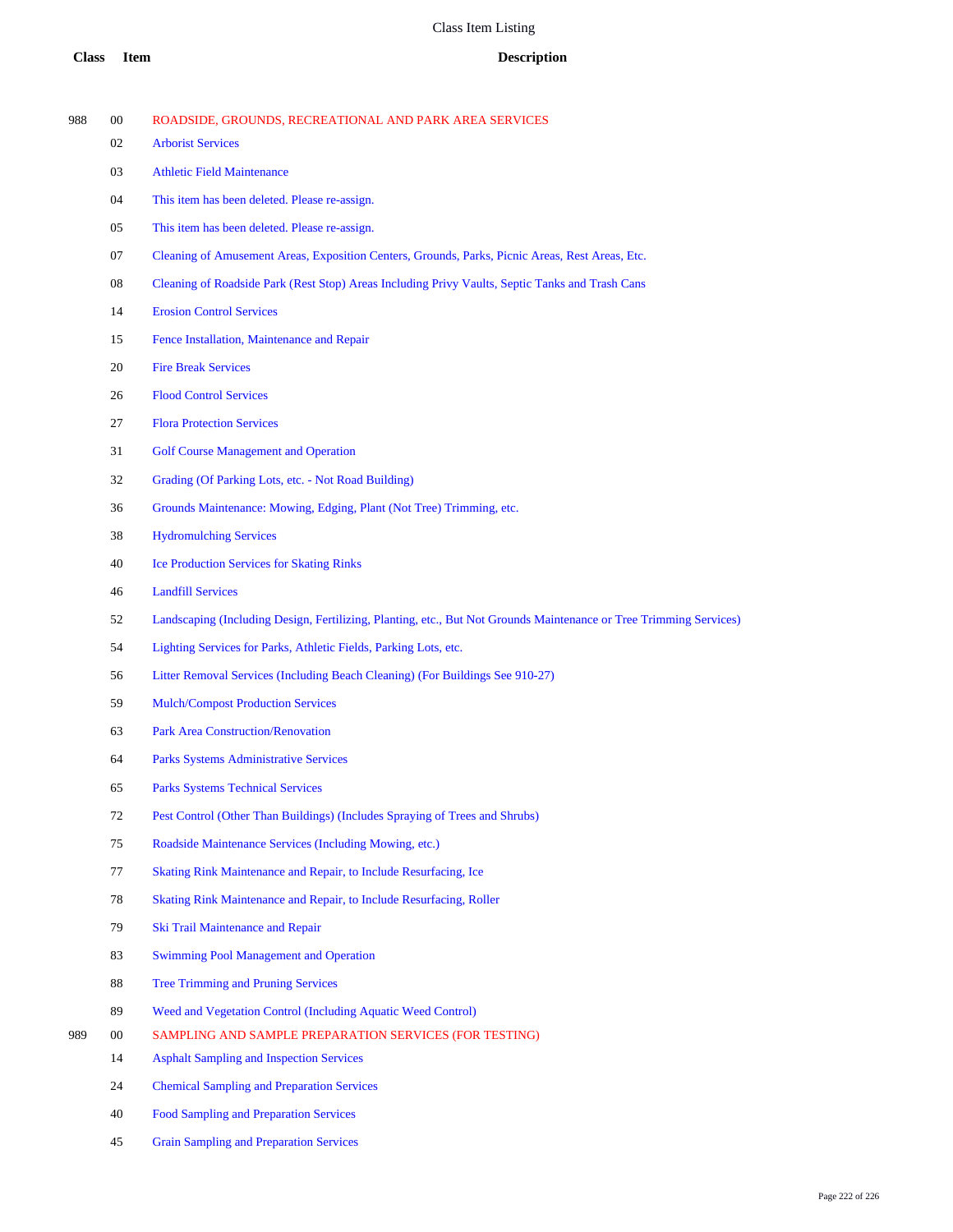|     | 54     | Oil Well Sampling and Core Sample (Billets) Preparation Services                                                  |
|-----|--------|-------------------------------------------------------------------------------------------------------------------|
|     | 75     | <b>Soil Sampling and Preparation Services</b>                                                                     |
|     | 91     | <b>Water Sampling and Analysis Services</b>                                                                       |
| 990 | $00\,$ | SECURITY, FIRE, SAFETY, AND EMERGENCY SERVICES                                                                    |
|     | 05     | <b>Alarm Services</b>                                                                                             |
|     | 10     | <b>Armored Car Services</b>                                                                                       |
|     | 18     | <b>Bomb and Explosives Disposal Services</b>                                                                      |
|     | 22     | <b>Card Access Security Services</b>                                                                              |
|     | 25     | <b>Crime Prevention Services</b>                                                                                  |
|     | 27     | <b>Crossing Guard Services</b>                                                                                    |
|     | 29     | <b>Disaster Preparedness/Emergency Planning Services</b>                                                          |
|     | 30     | <b>Disaster Relief Services</b>                                                                                   |
|     | 31     | <b>Dispatching Services, Police</b>                                                                               |
|     | 32     | <b>Driver's License Services</b>                                                                                  |
|     | 33     | Drug Detection Services (Including Use of Drug Sniffing Dogs)                                                     |
|     | 37     | Emergency Medical Services (Incl. Emergency Ambulance Services) (See 948-12 for non-emergency Ambulance Services) |
|     | 38     | <b>Emergency Personnel Recall Service</b>                                                                         |
|     | 39     | Emergency Systems Monitoring Service to include Alarms and Operational Readiness Reporting                        |
|     | 41     | <b>Fingerprinting Services</b>                                                                                    |
|     | 42     | <b>Fire and Safety Services</b>                                                                                   |
|     | 43     | Fire Fighting Services, Oil and Gas Wells (See 952-44 for other Fire Fighting Services)                           |
|     | 46     | <b>Guard and Security Services</b>                                                                                |
|     | 50     | <b>Installation of Security and Alarm Equipment</b>                                                               |
|     | 52     | <b>Investigative Services</b>                                                                                     |
|     | 57     | <b>Lie Detection Services</b>                                                                                     |
|     | 58     | <b>Lifeguard Services</b>                                                                                         |
|     | 67     | <b>Patrol Services</b>                                                                                            |
|     | 68     | <b>Playground Safety Certification Services</b>                                                                   |
|     | 70     | <b>Polygraph Testing Services</b>                                                                                 |
|     | 75     | <b>Rescue and Search Team Services</b>                                                                            |
|     | 77     | Safety Training and Awareness Services (Highway Safety, Boating, Seat Belt, etc.)                                 |
|     | 78     | <b>Security Services, Hazardous Waste Site</b>                                                                    |
|     | 80     | <b>Surveillance Services</b>                                                                                      |
|     | 90     | X-Ray Film Badge Services                                                                                         |
| 992 | $00\,$ | <b>TESTING AND CALIBRATION SERVICES</b>                                                                           |
|     | 19     | Automotive and Road Equipment Testing and Calibration Services                                                    |
|     |        |                                                                                                                   |

- Ballistics Testing Services
- Biological Testing Services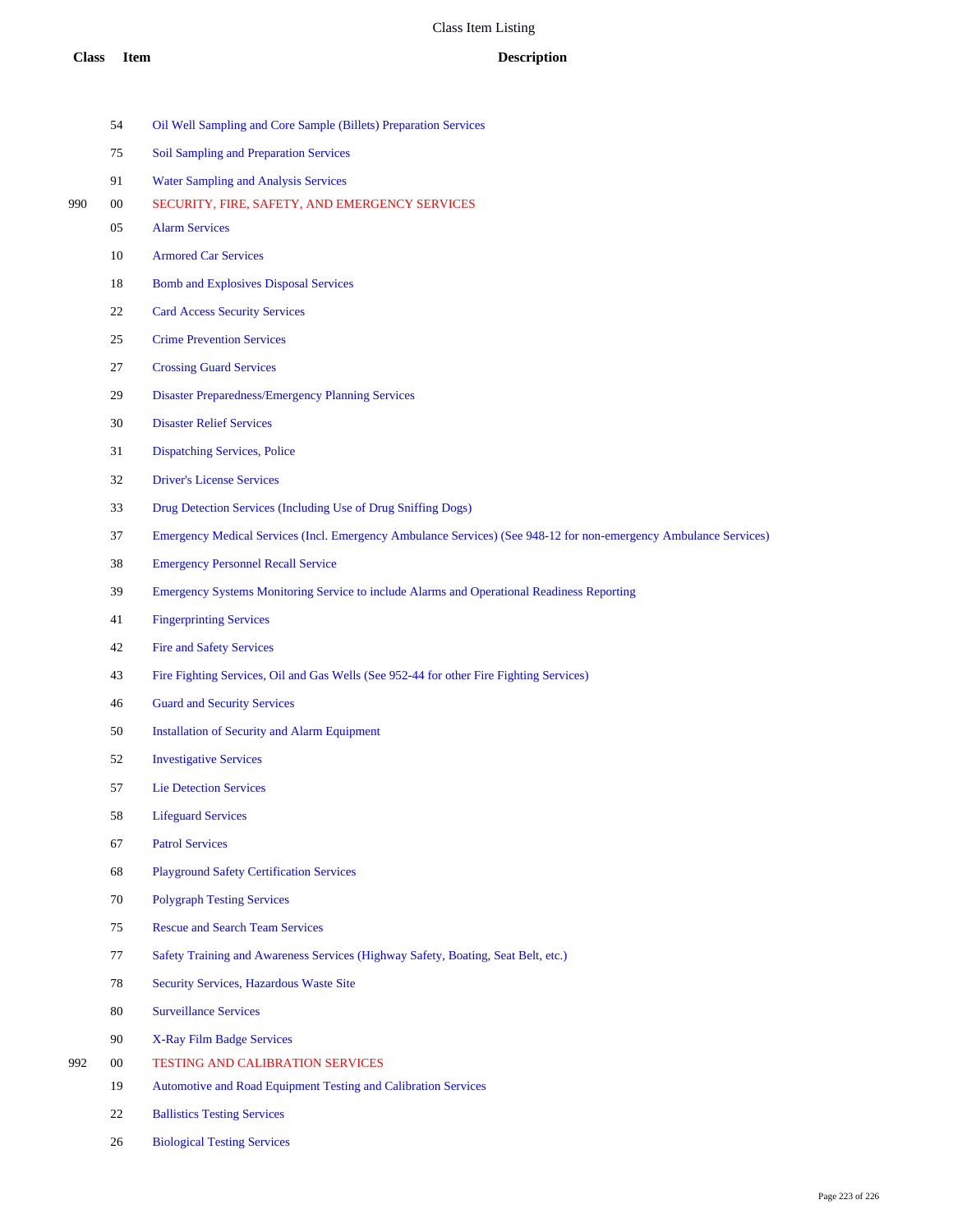# **Class Item Description**

|     | 34     | <b>Concrete Testing Services</b>                                   |
|-----|--------|--------------------------------------------------------------------|
|     | 36     | <b>Core Sample (Not Concrete) Testing Services</b>                 |
|     | 39     | <b>Electrical Systems Testing Services</b>                         |
|     | 40     | <b>Electronic and Electrical Cable Testing Services</b>            |
|     | 45     | <b>Gaseous Fuel Tank Testing Services, Vehicular</b>               |
|     | 53     | Medical Equipment Testing and Calibration Services (Not X-Ray)     |
|     | 55     | <b>Miscellaneous Testing and Calibration Services</b>              |
|     | 58     | <b>Office Equipment Testing Services</b>                           |
|     | 59     | <b>Oil Field Equipment Testing Services</b>                        |
|     | 61     | <b>Paint Testing Services</b>                                      |
|     | 65     | Pressure Testing Services (Fuel Tanks, Pressure Tanks, etc)        |
|     | 70     | <b>Radar Equipment Testing and Calibration Services</b>            |
|     | 71     | <b>Radio Instrument Testing and Calibration Services</b>           |
|     | 77     | <b>Scientific Equipment Testing and Calibration Services</b>       |
|     | 83     | <b>Textile Testing Services</b>                                    |
|     | 87     | <b>Underground Leak Testing Services</b>                           |
|     | 90     | Video Instrument Testing and Calibration Services                  |
|     | 97     | X-Ray Equipment Testing and Calibration Services                   |
| 998 | $00\,$ | SALE OF SURPLUS AND OBSOLETE ITEMS                                 |
|     | 03     | <b>Aircraft and Aviation Equipment and Parts</b>                   |
|     | 05     | <b>Agriculture Equipment and Commodities</b>                       |
|     | 06     | Ammunition, Explosives, and Weapons (Licensed Dealers Only)        |
|     | 07     | <b>Animals and Livestock</b>                                       |
|     | 08     | <b>Arts and Crafts</b>                                             |
|     | 09     | Automobile, Truck and Bus Parts and Equipment                      |
|     | 10     | Bags, All Types                                                    |
|     | 11     | <b>Barber and Beauty Shop Equipment</b>                            |
|     | 12     | Barrels, Drums, Cans, Pails, etc.                                  |
|     | 15     | <b>Batteries, All Types</b>                                        |
|     | 17     | <b>Boats and Marine Equipment</b>                                  |
|     | 18     | Books, All Types (Library, School, etc.)                           |
|     | 19     | <b>Builders Supplies</b>                                           |
|     | 20     | <b>Buses, Transit and School</b>                                   |
|     | 21     | Cafeteria and Kitchen Equipment (Including Food Service Equipment) |
|     | 24     | <b>Chemicals, All Types</b>                                        |
|     | 25     | Clocks, Watches, Timepieces, All Types                             |
|     | 26     | Clothing                                                           |

Chemical Testing Services (For Laboratory Testing, See 962-22)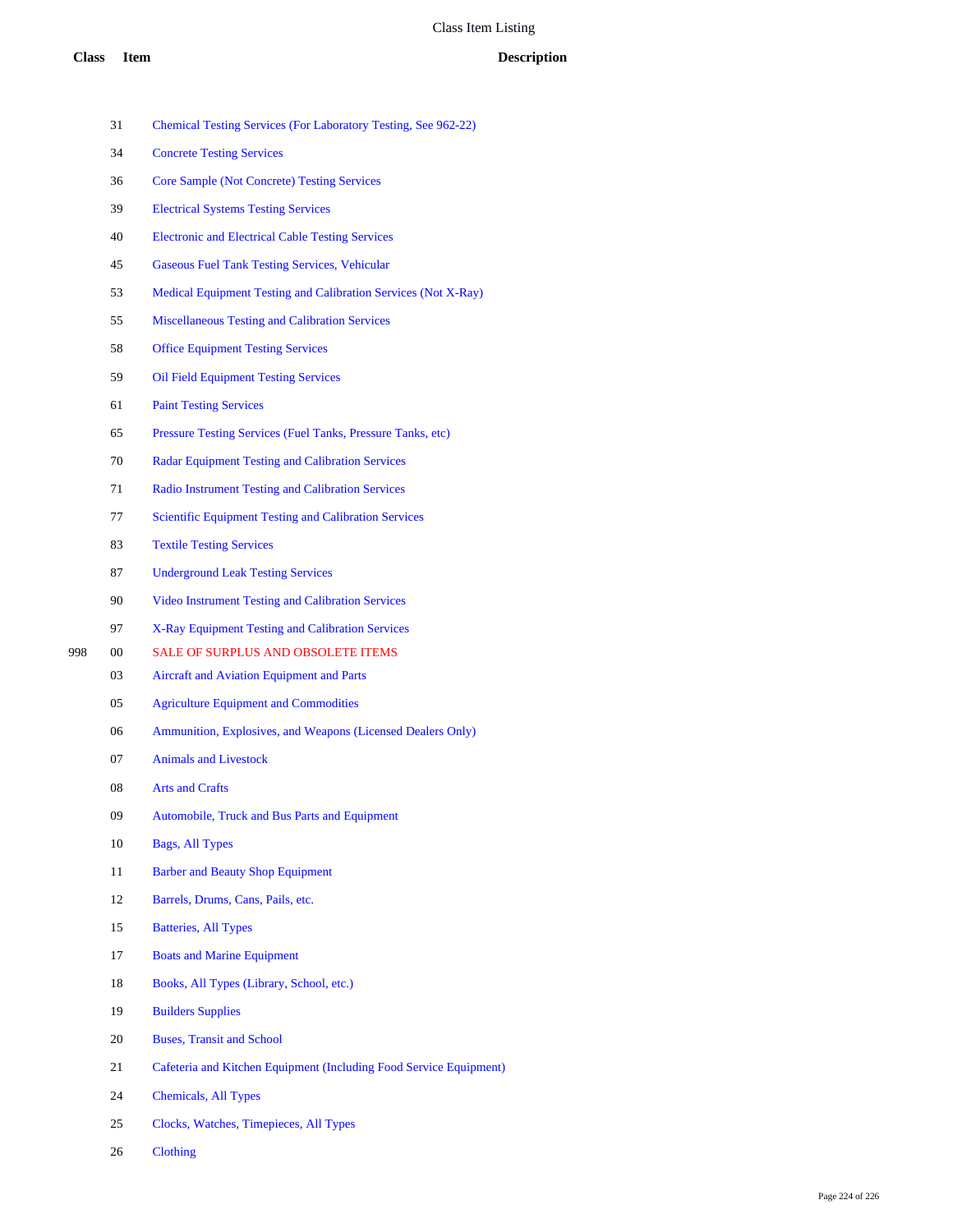- Communication Equipment (Including Radio, Television, Telephone, VCR, Video/Audio Equipment, etc.)
- Computers, Parts and Supplies
- Confiscated and Personal Merchandise
- Copy Machines
- Dairy Equipment
- Drugs, First Aid, Veterinary
- Equipment, Heavy
- Electrical Equipment and Supplies
- Engineering Equipment and Supplies (Including Survey Equipment and Instruments)
- Escalators, Elevators, and Moving Walks
- Fertilizer
- Fire and Police Equipment (Not Otherwise Classified)
- Food
- Furniture
- Glass
- Garbage
- Garbage and Refuse Containers
- Hardware
- Heating, Air Conditioning, Ventilating & Refrigeration Equipment
- Highway Equipment (Tractors, Loaders, Graders, Dozers, etc.)
- Laboratory Equipment
- Laundry Equipment
- Library Equipment
- Lumber and Pilings
- Machinery, Industrial
- Mailing Equipment (Including Shipping Containers)
- Medical and Dental Equipment and Supplies
- Metal, Scrap
- Metals, Precious
- Musical Equipment
- Metals other than Scrap (All Types)
- Office Equipment (Not Copiers)
- Oils and Other Petroleum Products, Waste
- Paper and Paper Products (Including Boxes)
- Photographic Equipment
- Parking and Water Meters
- Plumbing Equipment and Supplies
- Pipe, Valves and Fittings